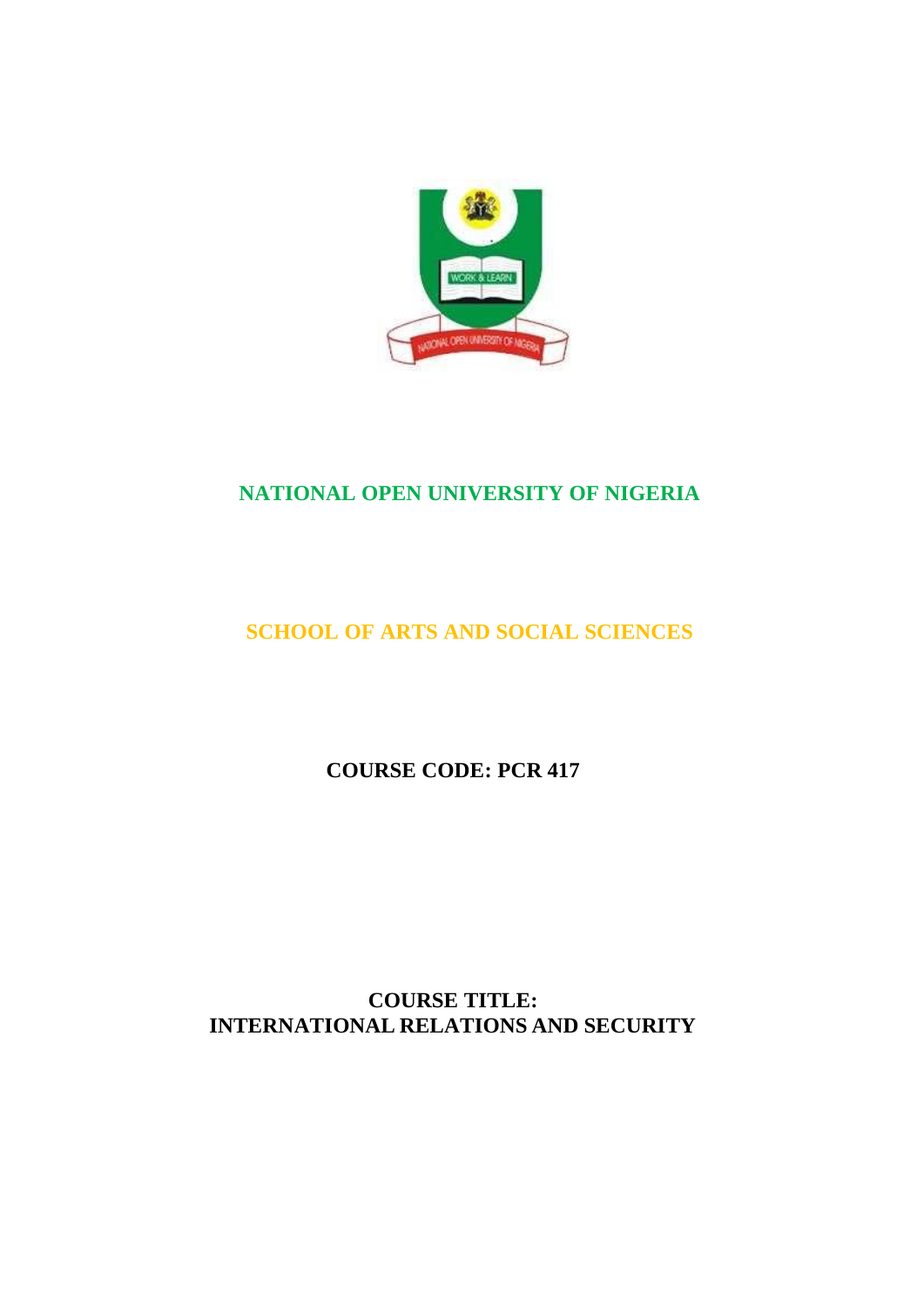# **COURSE GUIDE PCR 417 INTERNATIONAL RELATIONS AND SECURITY Course Team** A.J. Oluwadare (Course Developer/Writer) Prof. Remi Anifowose (Programme Leader) Prof. Osita Agbu (Course Editor) Mathias Jarikre (Course Coordinator) **NATIONAL OPEN UNIVERSITY OF NIGERIA**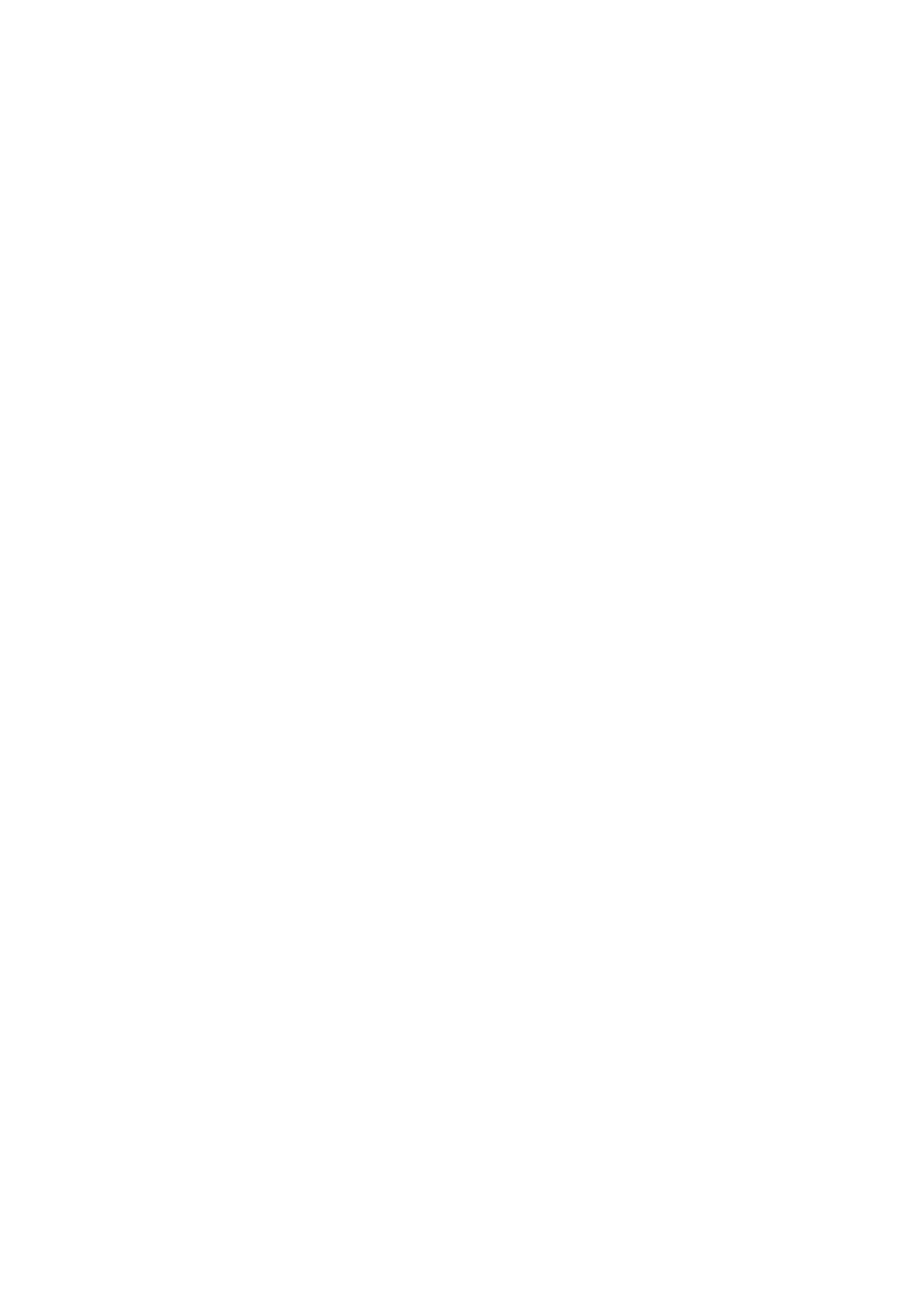National Open University of Nigeria Headquarters 14/16 Ahmadu Bello Way Victoria Island, Lagos

Abuja Office 5 Dar es Salaam Street Off Aminu Kano Crescent Wuse II, Abuja

e-mail: [centralinfo@nou.edu.ng](mailto:centralinfo@nou.edu.ng) URL: [www.nou.edu.ng](http://www.nou.edu.ng/)

Published by National Open University of Nigeria

Printed 2013

ISBN: 978-058-471-4

All Rights Reserved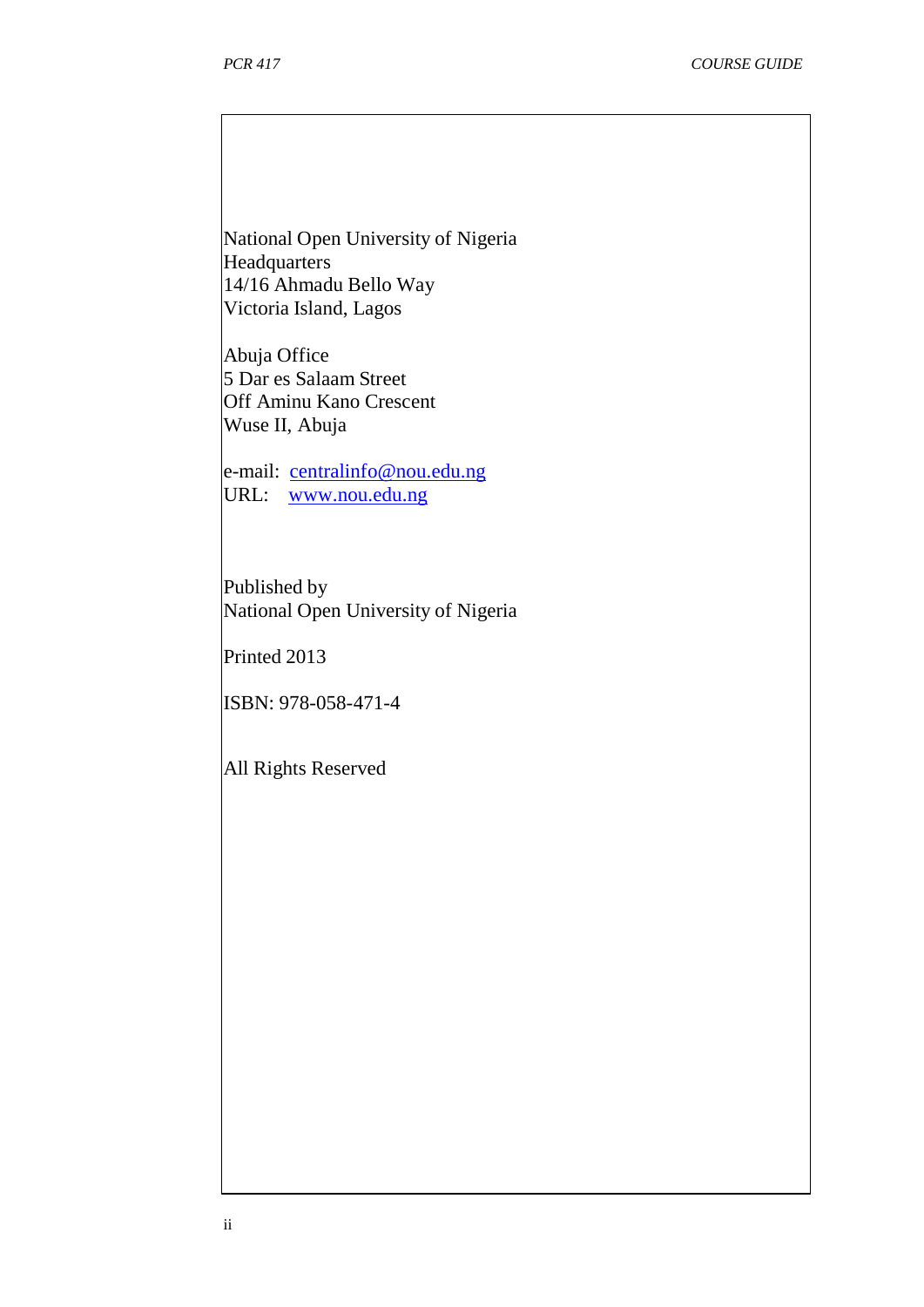# **CONTENTS PAGE**

| 1V              |
|-----------------|
| 1V              |
| 1V              |
| V               |
| V               |
| V1              |
| V1              |
| V11             |
| V11             |
| V11             |
| V111            |
| V111            |
| V <sub>11</sub> |
| V111            |
| X               |
| X1              |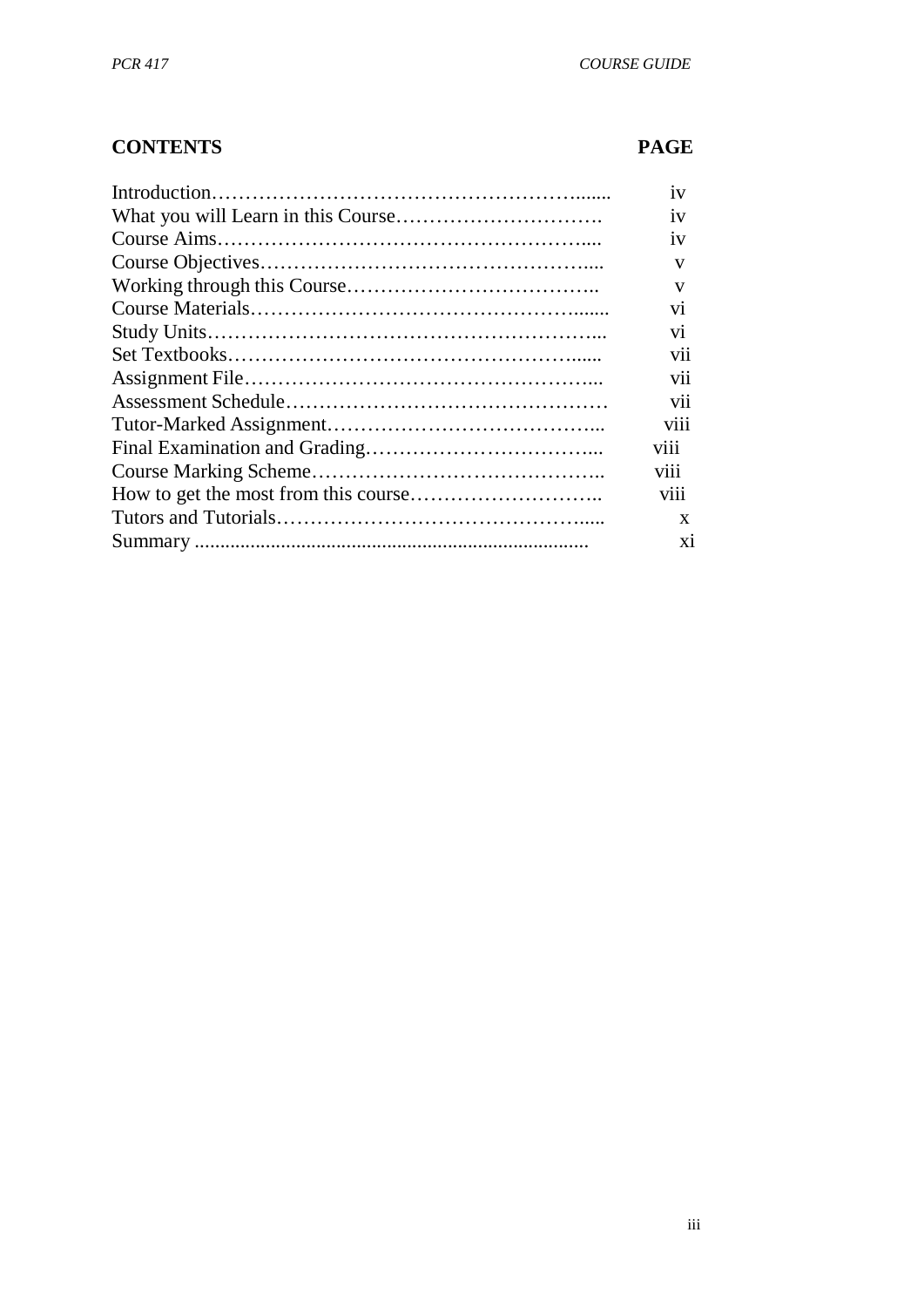#### **INTRODUCTION**

PCR 417: International Relations and Security, is a one semester course. It will be available for all students to study the core module of the international studies programme. This course is suitable for all final year students of Political Science and International Relations.

This course consists of 21 units that examine in detail the nature of international relations, and the security challenges confronting the international system. It is therefore concerned about the various characters of relationships among states. In the course of the relationships, compromise, confrontation and cooperation (the three Cs) are brought to bear. In the states' efforts at protecting their individual national interests, there have been series of clashes that continue to question the nature of security in existence. The course is therefore bound to examine the various forms of confrontations that have plagued the system; in this examination, we are also introduced the measures that have been taken to minimise the incidence of conflicts and ensure that the prospects of maintaining international peace and security are realised.

There are compulsory prerequisites for this course. The course guide tells you briefly what the course is all about, what you are expected to know in each unit, what course materials you need to use and how you can work your way through these materials. It also emphasises the necessity for tutor–marked assignments. There are also periodic tutorial classes that are linked to this course.

#### **WHAT YOU WILL LEARN IN THIS COURSE**

The overall objective of PCR 417: International Relations and Security, is to expose the students to the whole gamut of issues surrounding the attainment and maintenance of a secured global environment, where a sense of community and harmony would prevail.

Your understanding of this course will serve to expose you to a very important part of international studies that deals with the probable nature of relationships among states.

#### **COURSE AIMS**

The basic aim we intend to achieve in this course is to expose the student to the reality of international relations and the security challenges that are inherent in inter-state relations. It is important that the student is made aware that the possibility of conflict is not the only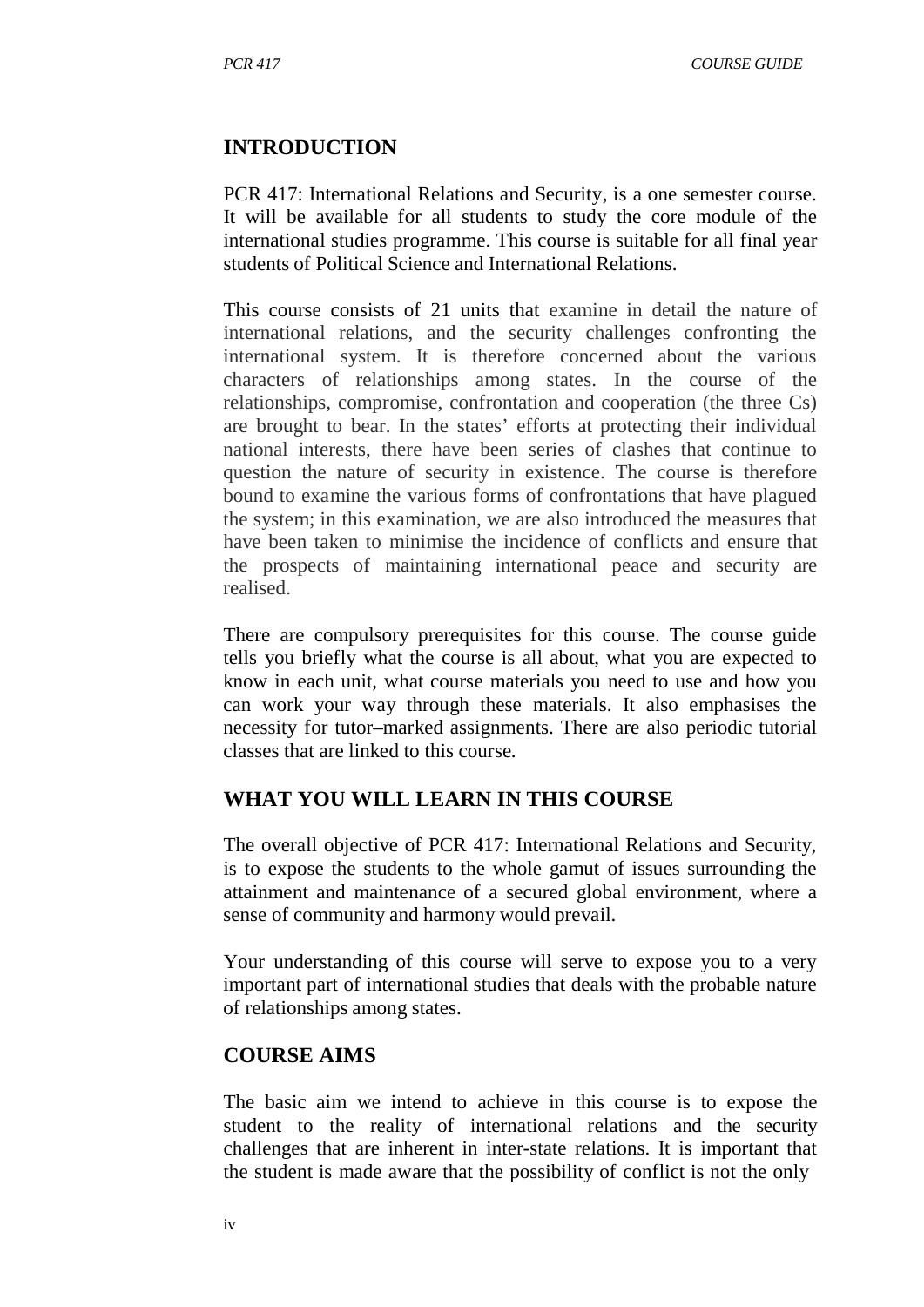constant element in global interactions, but also that cooperation is a constant variable in inter-state relations.

### **COURSE OBJECTIVES**

Several objectives can be delineated from this course. In addition, each unit has specific objectives. The unit objectives can be found at the beginning of each unit. You may want to refer to them as you study the particular unit to check on the progress you are making. You should always look at the unit objectives after completing a unit. In this way, you can be sure that you have covered what is required of you in that unit.

On successful completion of the course, you should be able to:

- identify the structural variants of the international system
- describe the basis of international economic relations
- explain the systems of international law
- deduce the origin and processes of international organisations
- explain the evolution of modern international law
- derive the sources of modern international law
- generate the various theories of international relations
- identify with the nature and character of international security
- identify the various international actors and the mode of their interactions
- explain the nature of state power
- list the conditions for international conflict
- derive mechanisms for resolving peculiar international conflicts
- outline the workings of peace processes
- derive how diplomacy has been useful in maintaining peace
- indicate the usefulness of collective security mechanisms

#### **WORKING THROUGH THIS COURSE**

To complete this course you are required to read the study units, read recommended textbooks and other materials provided by the National Open University of Nigeria (NOUN). All the units contain selfassessment exercises, and at points in the course, you are required to submit tutor-marked assignments for assessment purposes. At the end of this course, is a final examination. Stated below are the components of the course and what you are expected to do.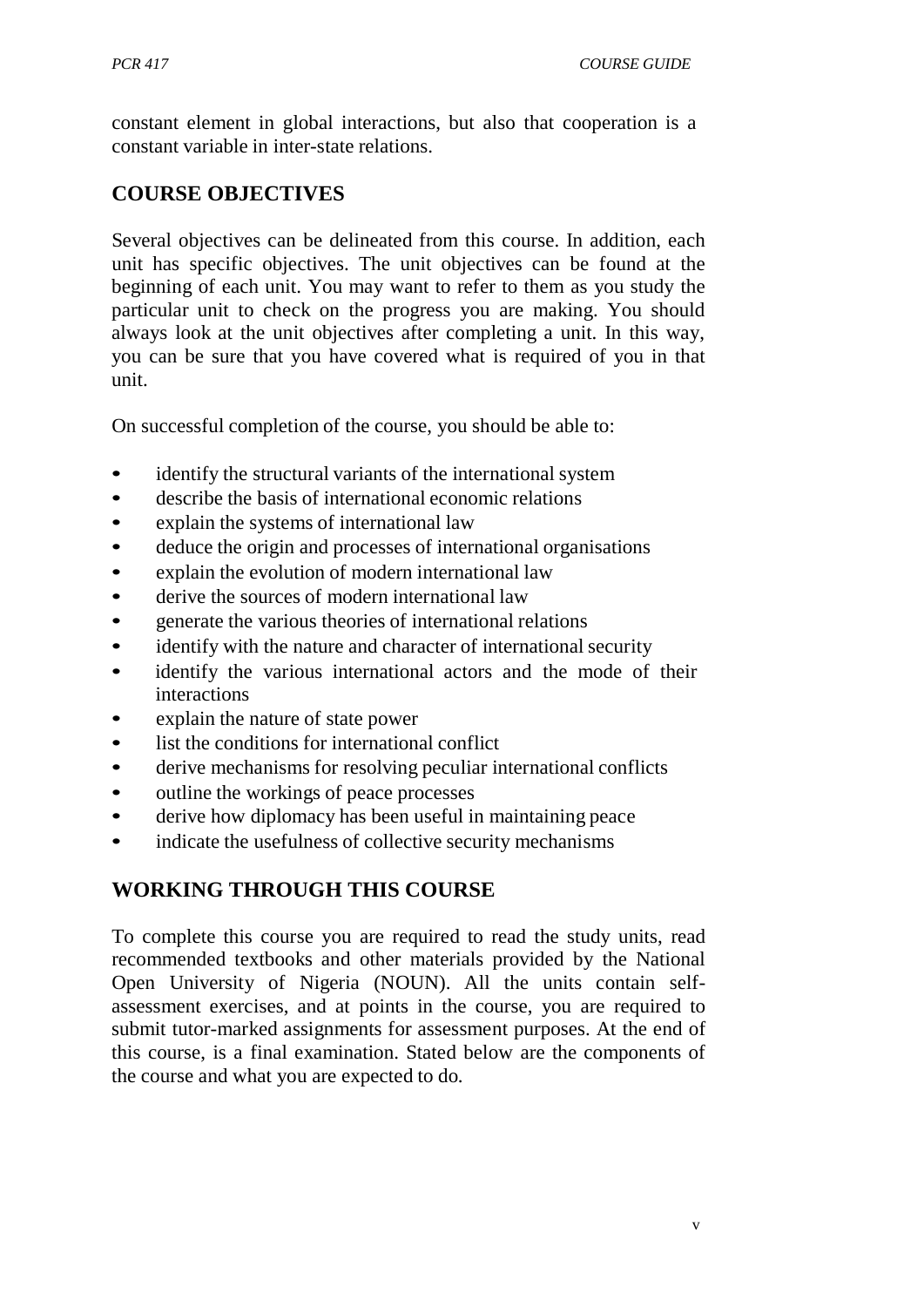#### **COURSE MATERIALS**

- 1. Course Guide
- 2. Study Units<br>3 Textbooks a
- 3. Textbooks and other Reference Sources
- 4. Assignment File
- 5. Presentation

It cannot be sufficiently stressed that you must obtain the text materials. They are provided by the NOUN. You may also be able to purchase the materials from the bookshops. Please, contact your tutor if you have problems in obtaining the text materials.

#### **STUDY UNITS**

There are 21 study units in this course, they are as follows:

#### **Module 1**

| Unit 1 Understanding the Growth and Development of the |  |  |  |
|--------------------------------------------------------|--|--|--|
| <b>International System</b>                            |  |  |  |

- Unit 2 International Economic Relations<br>Unit 3 International Law
- International Law
- Unit 4 International Organisations

#### **Module 2**

- Unit 1 Integration Theory
- Unit 2 System Theory
- Unit 3 Balance of Power Theory
- Unit 4 Power Theory

#### **Module 3**

- Unit 1 State Actors in International Relations
- Unit 2 Intergovernmental Non-State Actors
- Unit 3 Non-governmental Non-State Actors<br>Unit 4 International Personalities
- **International Personalities**

#### **Module 4**

- Unit 1 Political Power
- Unit 2 Economic Power
- Unit 3 Socio-Cultural Power
- Unit 4 Military Power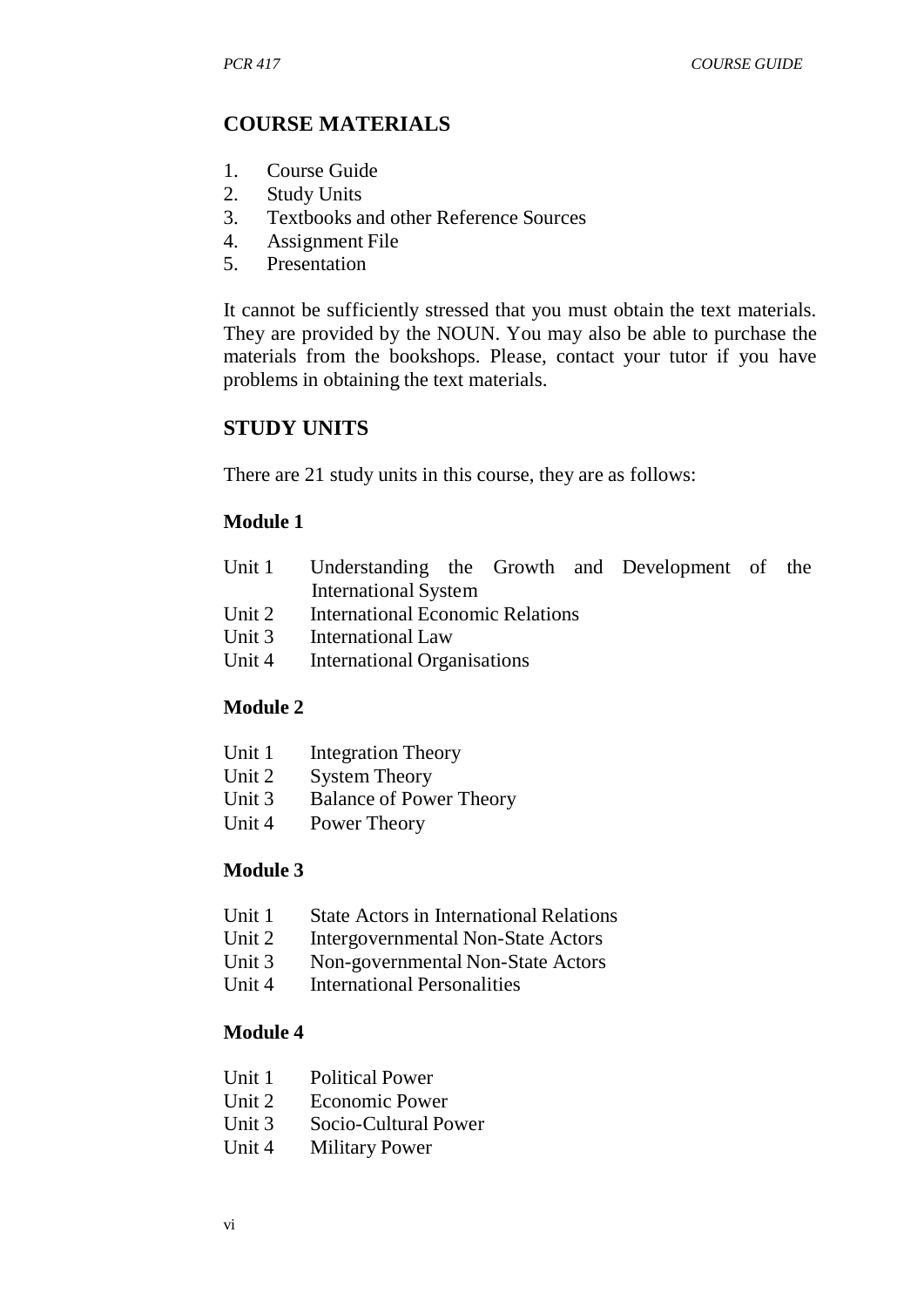#### **Module 5**

- Unit 1 The Nature and Character of Terrorism
- Unit 2 Securitisation Models
- Unit 3 Diplomacy<br>Unit 4 Peace Mode
- Peace Models
- Unit 5 Collective Security Systems

Each unit contains a number of self-tests. In general, these self-tests are based on the materials you have just covered or requires you to apply it in some way. They are to assist you to gauge your progress as well as reinforce your understanding of the material. Together with tutormarked assignments, these exercises will assist you in achieving the stated learning objectives of the individual units and of the course.

#### **SET TEXTBOOKS**

You may be required to purchase these textbooks stated below.

- Collins, A. (Ed.). (2007). *Contemporary Security Studies.* Oxford: Oxford University Press.
- Spanier, J. (1987). *Games Nations Play.* Oxford: Clarendon Press.
- Akinboye, S. & Ottoh, F. (2009). *A Systematic Approach to International Relations.* Lagos: Concept Publications.
- Finch, G. (2000). *The Sources of Modern International Law*. NY: William Hein and Co. Inc.

#### **ASSIGNMENT FILE**

There are many assignments for this course, with each unit having at least one assignment. These assignments are basically meant to assist you to understand the course. In this file, you will find all the details of the work you must submit to your tutor for marking. The marks you obtain for these assignments will count towards the final mark you obtain for the course. Further information on the assignment can be found in the assignment file itself, and later in this course guide in the section on assessment.

#### **ASSESSMENT SCHEDULE**

There are two aspects to the assessment of this course. First, are the tutor-marked assignments; second, is the written examination. In tackling the assignments, you are expected to apply the information,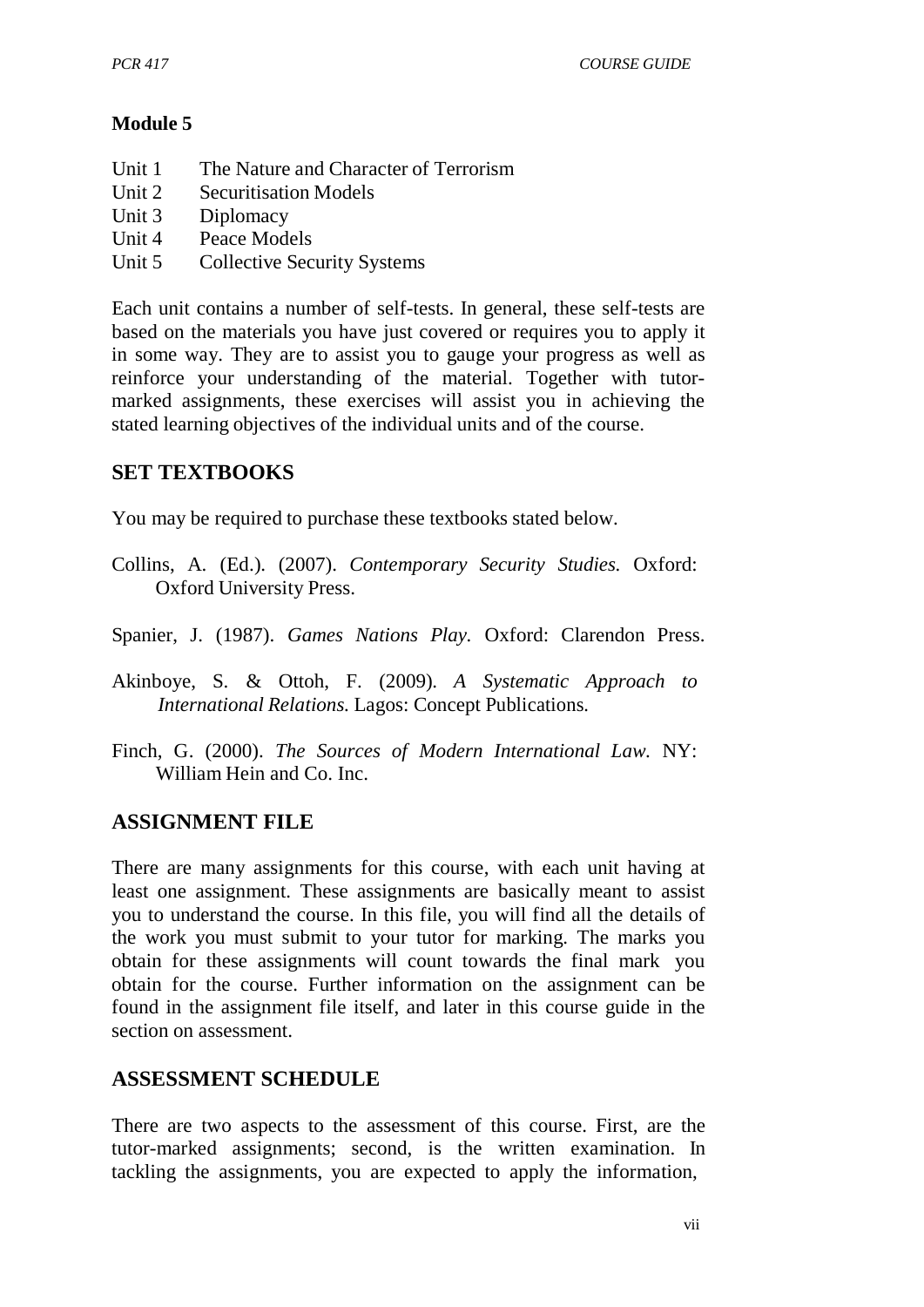knowledge and experience acquired during the course. The assignments must be submitted to your tutor for formal assessment in accordance with the deadlines stated in the assignment file. The work you submit to your tutor for assessment accounts for 30 per cent of your total course mark. At the end of the course, you will need to sit for a final examination of three hours duration. This examination will account for the other 70 per cent of your total course mark.

#### **TUTOR-MARKED ASSIGNMENTS (TMAs)**

There are a number of tutor-marked assignments in this course. You only need to submit 28 of them. The best five (i.e. the five highest score of the 28 tutor-marked assignments) are taken into account. Each assignment carries 20 marks but on the average when the five assignments are put together, then each assignment will count for 10% towards your total course mark. This implies that the total marks for the best three (3) assignments which would have been 100 marks will now be 30% of your total course mark.

### **FINAL EXAMINATION AND GRADING**

The final examination for PCR 417: International Relations and Security will be of three hours' duration and it accounts for 70% of the total course grade. The examination will consist of questions which reflect the practice exercises and tutor-marked assignments you have previously encountered. All areas of the course will be assessed. When you complete the last unit revise the entire course before the examination. You may find it useful to review your tutor-marked assignments and comment on them before the examination. The final examination covers information from all aspects of the course.

| <b>Assessment</b> | <b>Marks</b>                              |
|-------------------|-------------------------------------------|
| Assignments       | Best four marks of the assignment $@$ 10% |
|                   | each (on the average) = $30\%$ of course  |
|                   | marks                                     |
| Final examination | 70% of overall course marks               |
| <b>Total</b>      | 100% of course marks                      |

#### **COURSE MARKING SCHEME**

#### **HOW TO GET THE MOST FROM THIS COURSE**

In distance learning, the study units replace the university lectures. This is one of the great advantages of distance learning; you can read and work through these specially designed study materials at your own pace, and at a time and place that suits you best. Think of it as reading the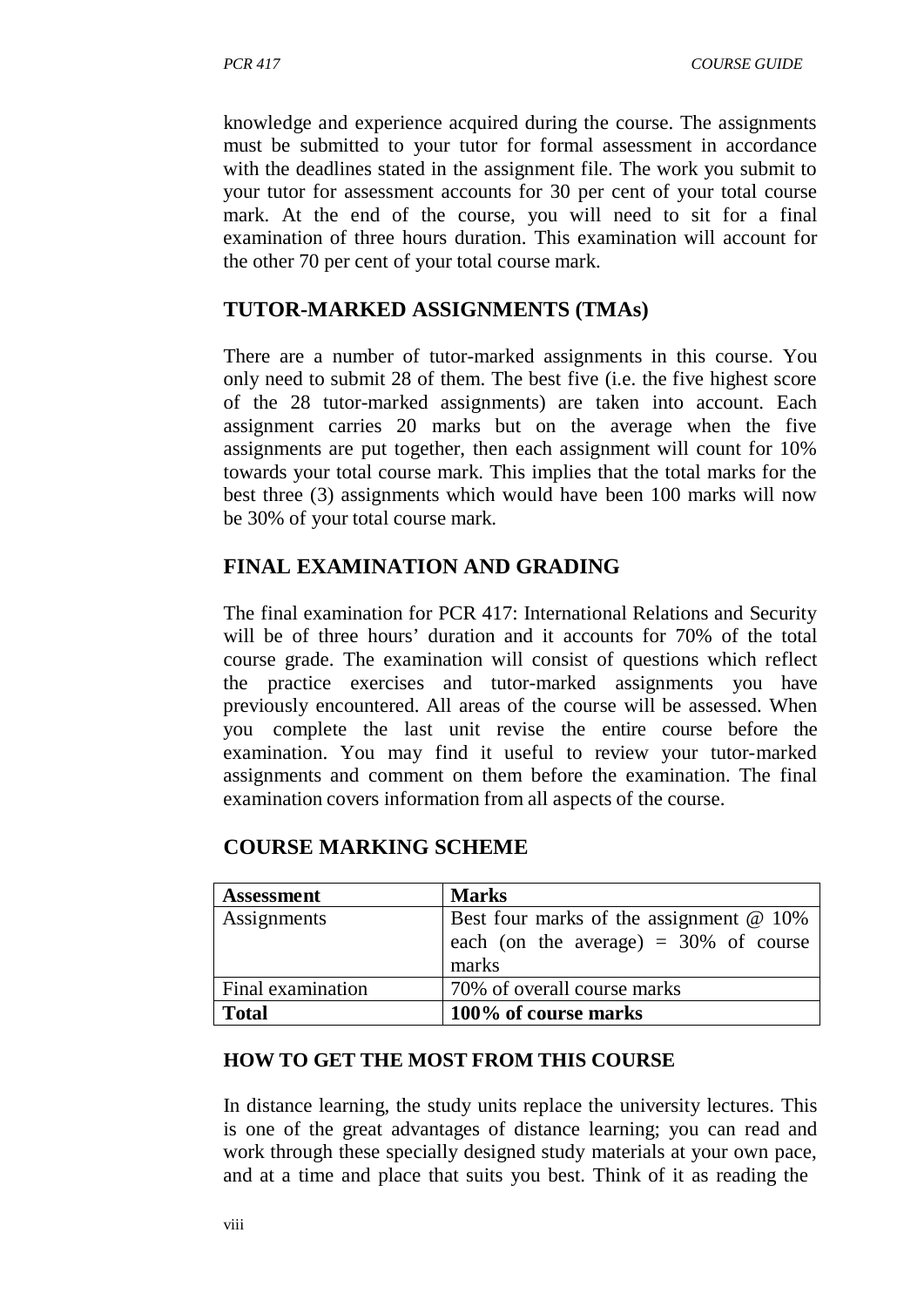lecture instead of listening to the lecturer. In the same way a lecturer might give you some reading to do, the study units tell you what to read, and which are your text materials or set books. You are provided exercises at appropriate points, just as a lecturer might give you an inclass exercise.

Each of the study units follows a common format. The first item is an introduction to the subject matter of the unit, and how a particular unit is integrated with the other units and the course as a whole. Next to this is a set of learning objectives. These objectives let you know what you should be able to do by the time you have completed the unit. These learning objectives are meant to guide your study. The moment a unit is finished, you must go back and check whether you have achieved the objectives. If this is made a habit, then you will significantly improve your chances of passing the course.

The main body of the unit guides you through the required reading from other sources. This will usually be either from your set books or from a reading section.

The following is a practical strategy for working through the course. If you run into any trouble, telephone your tutor or post the question on the web (GS OLE's) discussion board. Remember that your tutor's job is to help you. When you need assistance, do not hesitate to call and ask your tutor to provide it.

The following is a practical strategy for working through the course.

- 1. Read this course guide thoroughly, it is your first assignment.
- 2. Organise a study schedule- design a 'course overview' to guide you through the course. Note the time you are expected to spend on each unit and how the assignments relate to the units. Important information, e.g. details of your tutorials, and the date of the first day of the semester is available from the Web (GS OLE). You need to gather all the information into one place, such as your diary or a wall calendar. Whatever method you choose, you should decide on and fill in your own dates and schedule of work for each unit.
- 3. Once you have created your own study schedule, do everything to stay faithful to it. The major reason that students fail is that they get behind with their course work. If you get into difficulties with your schedule, please, let your tutor know before it is too late.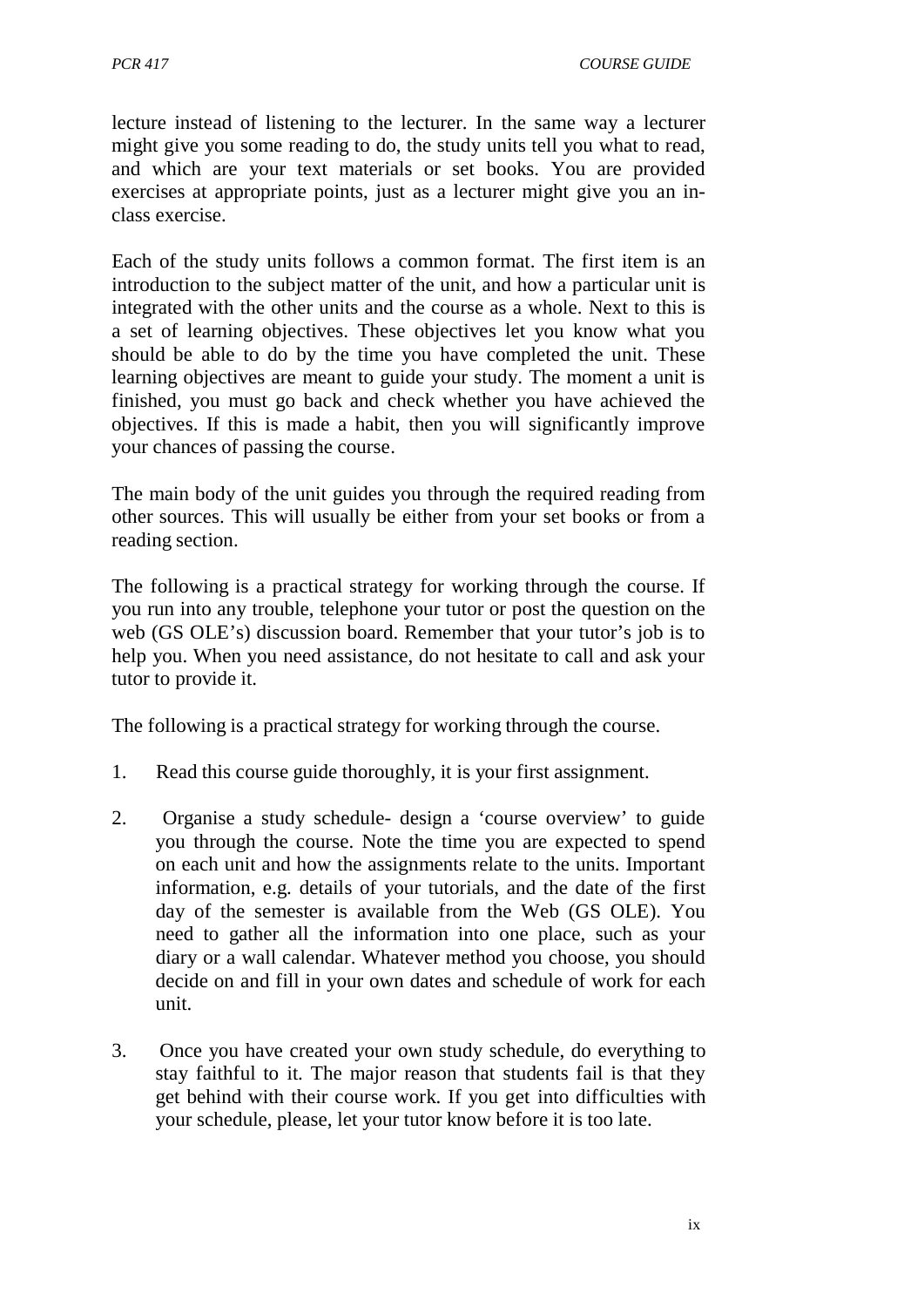- 4. Turn to Unit 1, and read the introduction and the objectives for the unit.
- 5. Assemble the study materials. You will need your textbooks and the unit you are studying at any point in time.
- 6. Work through the unit. As you work through the unit, you will know what sources to consult for further information.
- 7. Visit your study centre for up-to-date course information which will be available there.
- 8. Well before the relevant due dates (about four weeks before due dates); access the assignment file for your next required assignment. Keep in mind that you will learn a lot by doing the assignment carefully. They have been designed to help you meet the objectives of the course and, therefore, will help you pass the examination. Submit all assignments not later than the due date.
- 9. Review the objectives for each study unit to confirm that you have achieved them. If you feel unsure about any of the objectives, review the study materials or consult your tutor.
- 10. When you are confident that you have achieved a unit's objectives, you can start on the next unit. Proceed unit by unit through the course and try to pace your study so that you keep yourself on schedule.
- 11. When you have submitted an assignment to your tutor for marking, do not wait for its return before starting on the next unit. Keep to your schedule.
- 12. When the assignment is returned, pay particular attention to your tutor's comments, both on the tutor-marked assignment form and also the written comments on the ordinary assignments.
- 13. After completing the last unit, review the course and prepare yourself for the final examination. Check that you have achieved the unit objectives (listed at the beginning of each unit) and the course objectives (listed in the Course Guide).

#### **TUTORS AND TUTORIALS**

There are 15 hours of tutorials provided in support of this course. You will be notified of the dates, times and location of these tutorials, together with the name and phone number of your tutor, as soon as you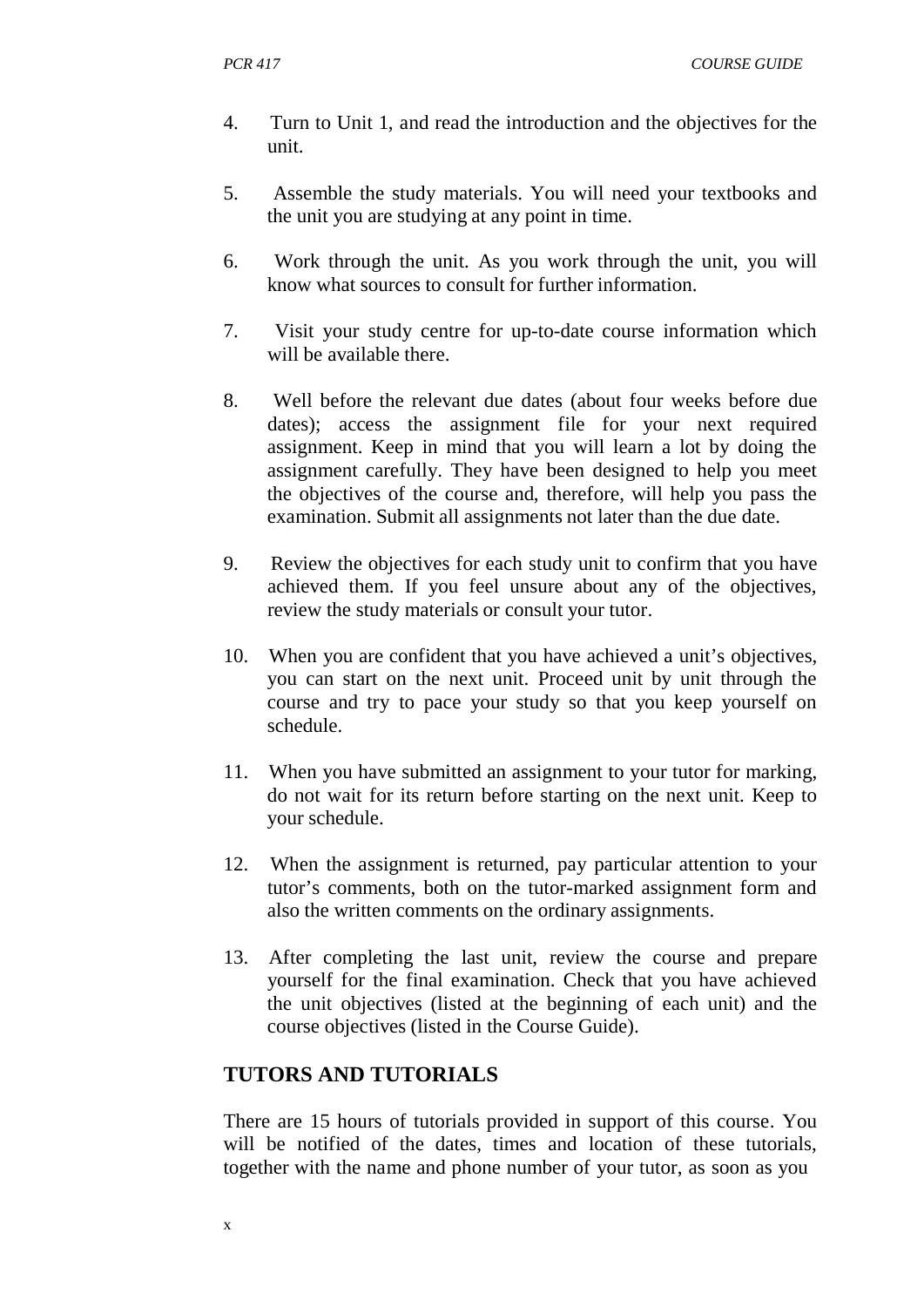are allocated a tutorial group. Your tutor will mark and comment on your assignments, keep a close watch on your progress and on any difficulties you might encounter and provide assistance to you during the course. You must mail your tutor-marked assignments to your tutor well before the due date (at least two working days are required). They will be marked by your tutor and returned to you as soon as possible.

Do not hesitate to contact your tutor by telephone, e-mail, or discussion board. The following might be circumstances in which you will find help necessary. Contact your tutor if you:-

- do not understand any part of the study units or the assigned readings.
- have difficulties with the exercises.
- have a question or problem with an assignment, with your tutor's comments on an assignment or with the grading of an assignment.

You should try your best to attend the tutorials. This is the only chance to have face-to-face contact with your tutor and ask questions which are answered instantly. You can raise any problem encountered in the course of your study. To gain the maximum benefits from course tutorials, prepare a question list before attending them. You will learn quite a lot from participating in the discussions.

#### **SUMMARY**

This course guide has introduced you to every aspect of your course on international relations and security. We wish you success in your studies.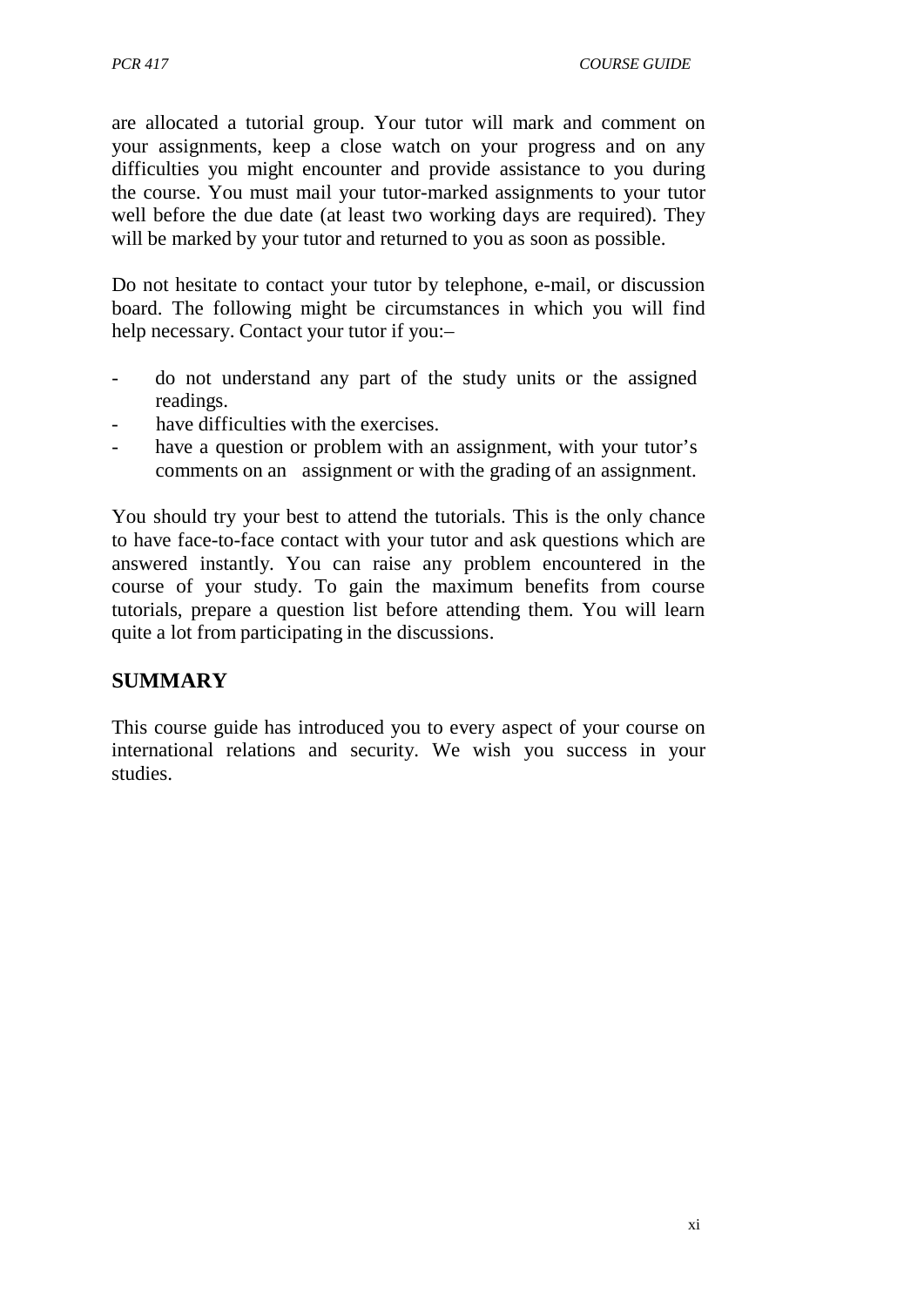# **MAIN COURSE**

| <b>CONTENTS</b> |                                             | <b>PAGE</b> |
|-----------------|---------------------------------------------|-------------|
|                 |                                             | 1           |
| Unit 1          | Understanding the Growth and development of |             |
|                 |                                             | 1           |
| Unit 2          |                                             | 9           |
| Unit 3          |                                             | 18          |
| Unit 4          |                                             | 26          |
|                 |                                             | 34          |
| Unit 1          |                                             | 34          |
| Unit 2          |                                             | 42          |
| Unit 3          |                                             | 50          |
| Unit 4          |                                             | 58          |
|                 |                                             | 66          |
| Unit 1          |                                             | 66          |
| Unit 2          |                                             | 74          |
| Unit 3          | Non-Intergovernmental Non-State Actors      | 83          |
| Unit 4          |                                             | 91          |
|                 |                                             | 99          |
| Unit 1          |                                             | 99          |
| Unit 2          |                                             | 106         |
| Unit 3          |                                             | 114         |
| Unit 4          |                                             | 122         |
|                 |                                             | 129         |
| Unit 1          | The Nature and Character of Terrorism       | 129         |
| Unit 2          |                                             | 135         |
| Unit 3          |                                             | 142         |
| Unit 4          |                                             | 151         |

Unit 5 Collective Security Systems....................................... 160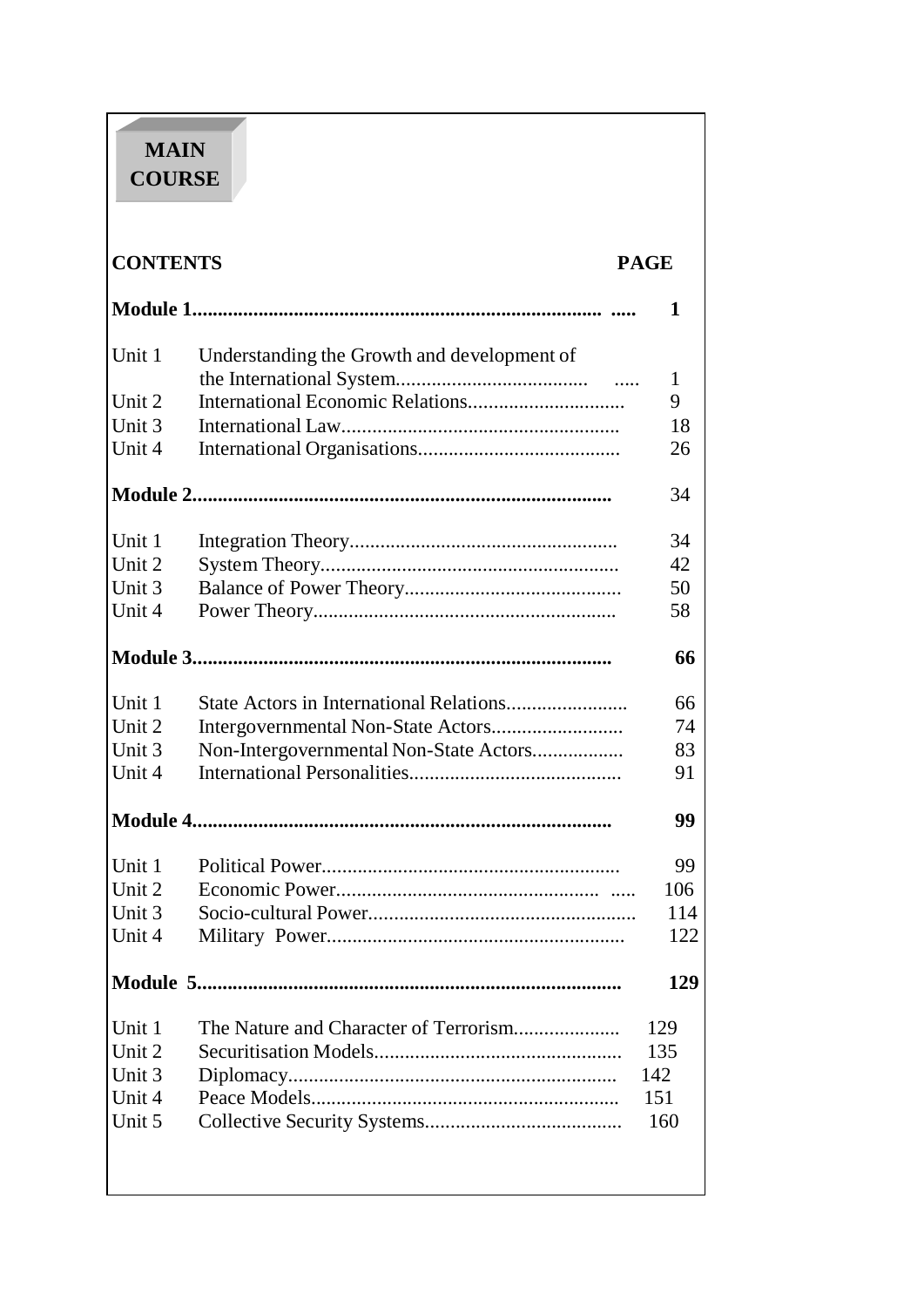# **MODULE 1**

- Unit 1 Understanding the Growth and Development of the International System
- Unit 2 International Economic Relations
- Unit 3 International Law
- Unit 4 International Organisations

# **UNIT 1 UNDERSTANDING THE GROWTH AND DEVELOPMENT OF THE INTERNATIONAL SYSTEM**

# **CONTENTS**

- 1.0 Introduction
- 2.0 Objectives
- 3.0 Main Content
	- 3.1 Evolution of the International System
	- 3.2 The Contemporary International System
	- 3.3 The Structure of the International System
- 4.0 Conclusion
- 5.0 Summary
- 6.0 Tutor-Marked Assignment
- 7.0 References/Further Reading

# **1.0 INTRODUCTION**

Understanding the international system is complex as it requires adequate appreciation of nation-building and the maintenance and improvement of relations with other nations in the global community. The system has gone through series of developmental processes until berthing at the contemporary international system that is characterised by a high degree of interaction and interdependence. This unit would deepen knowledge on the various conditions of the international system. The international system is dynamic in nature, and there has been polemics as to whether there is orderliness or not within the system amongst scholars. However, whether there is orderliness within the system or not has implications for global security, which we must understanding is all encompassing.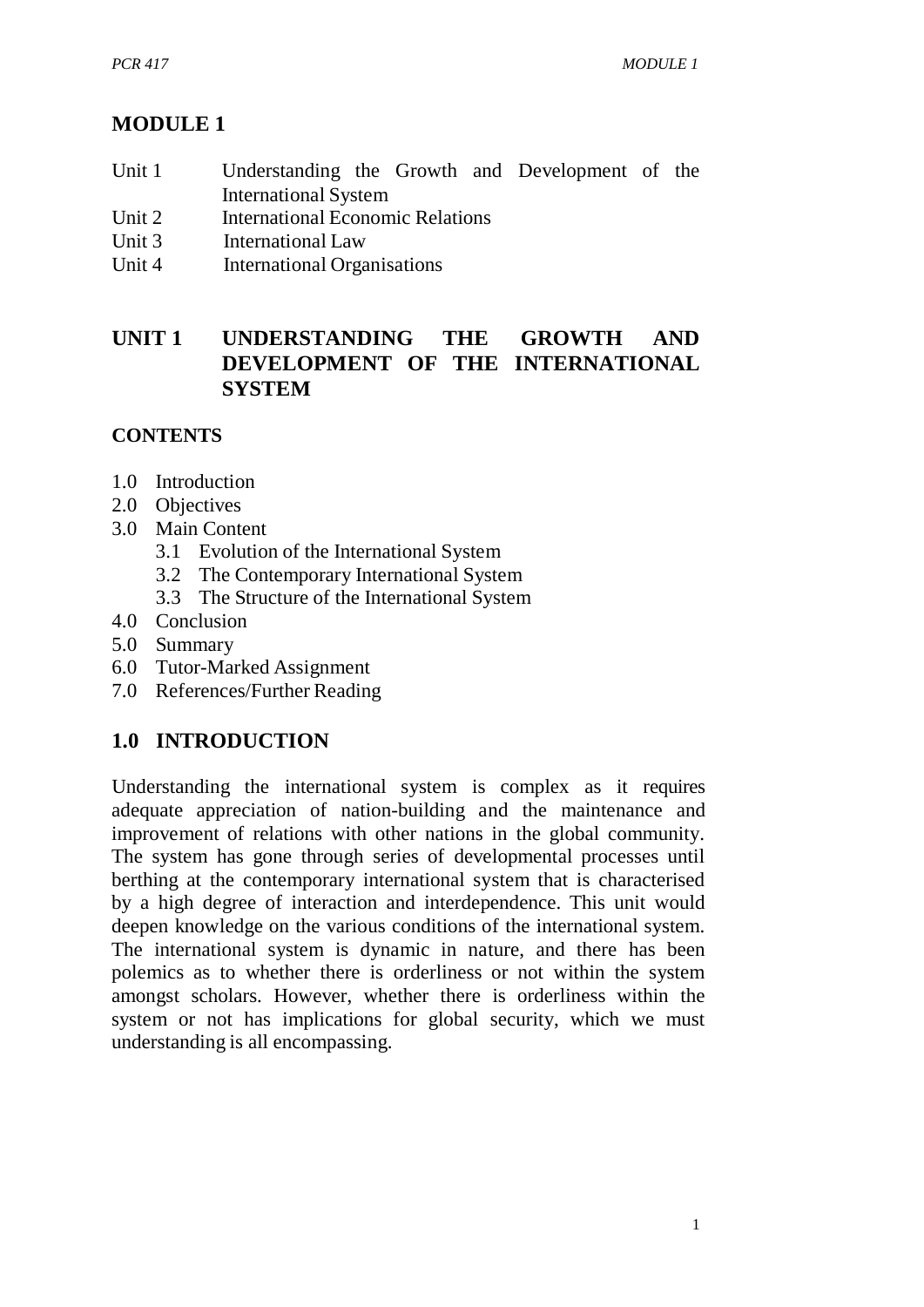# **2.0 OBJECTIVES**

At the end of this unit, you should be able to:

- explain the dominant characteristics for the various international systems
- identify the various characteristics of the contemporary system
- explicate the various structural patterns of the international system
- identify the motive forces influencing the present international system.

# **3.0 MAIN CONTENT**

#### **3.1 The Evolution of the International System**

Efforts at understanding the international system can be traced to the study of diplomatic history; the study of current affairs after the First World War, as well as universal principles of the international system. This stage was followed by the study of international institutions, through law and organisations as mechanisms for solving global problems of conflict (Adeniran, 1983). There was concerted effort to develop the legal framework to tackle the problems of war and socioeconomic deprivation. The outbreak of the Second World War (WW II) in 1939 influenced a paradigm shift to understanding forces and influences which shape and condition the behaviour of states; such as the determinants of foreign policies, techniques of the conduct of foreign relations, and the mode for the resolution of international conflict. The emergence of the Realists School enhanced the development of scientific theories to explain international phenomena. Information and communication technological revolution, interdependence of people, and the emergence of new nation-states contributed significantly to the growing interest in the global system.

Specifically, in the year 1414 the Council of Constance assembled ignored to shape the political and spiritual fortunes of Europe. The breakdown of the medieval system and the coming of the Protestant Reformation, the Catholic Renaissance, the Age of Discoveries, Expansion in Trade and Commerce characterised the influencing factors that led to the evolution of the state system. The analysis of the international system therefore begins with the historical formation of the state system; fragmented into several sovereignties. The historic Peace Treaty of Westphalia of 1648, brought the princes and diplomats together to find lasting peaceful solution to the war that had fragmented Europe for over thirty years.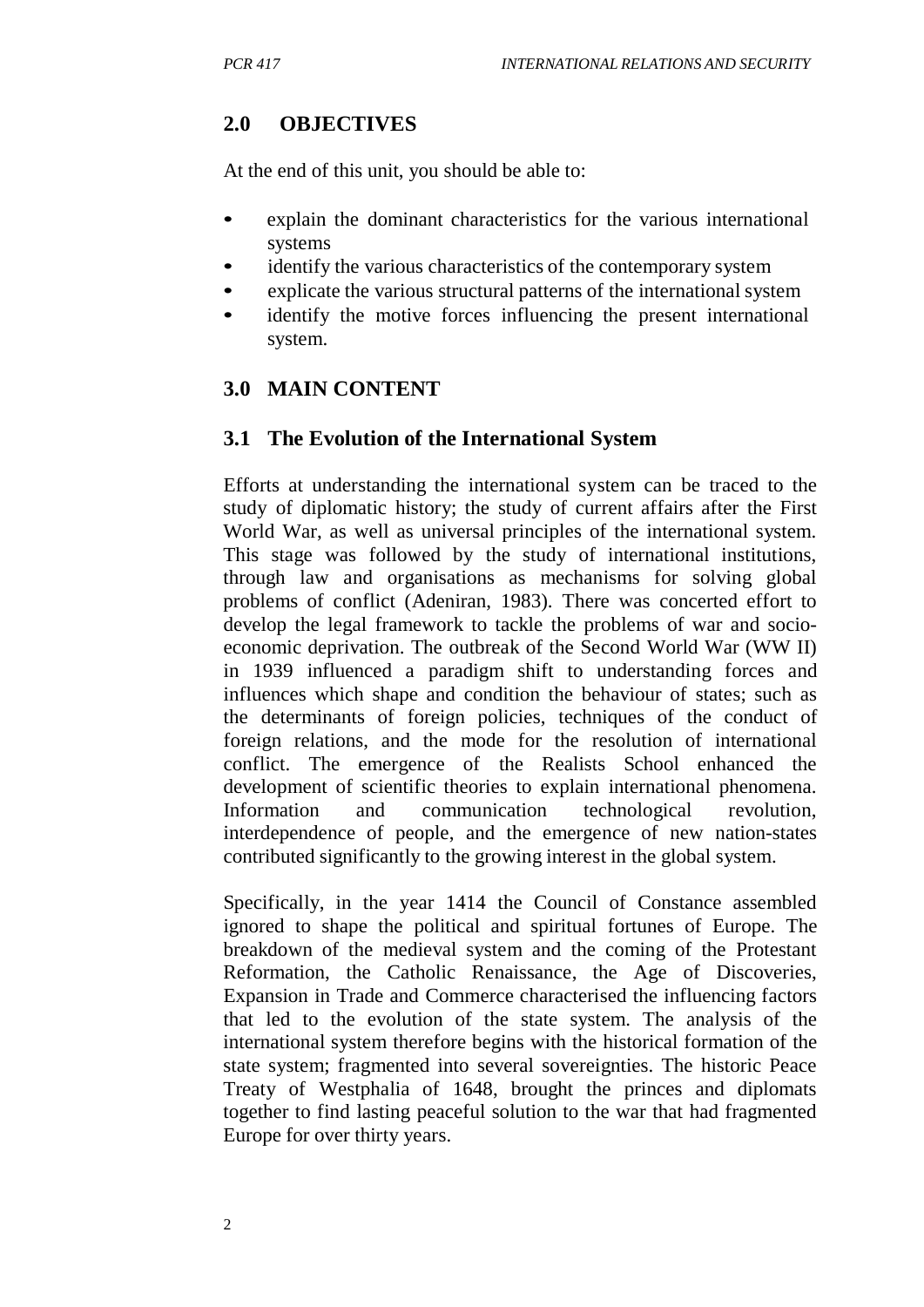The period 1648-1713 marked another phase in the development of the state – international system, characterised by competition and the struggle for supremacy among the European powers for colonial territories in the Western Hemisphere. The period 1814 -15 known as the period of Britannica, and the congress of Vienna where the 'Principles of Compensation and Legitimacy' were invoked to restore the balance of power in the international system. This attempt was a temporary effort to lay the foundation of a political and international system which later shaped the course of European and, by extension, world affairs. This was the era of the European state system, when the international system was regarded as Euro-centric in character.

The Euro-centric era gave way to new dimensions of the relationship that allowed for the expansion of the system, and by extension, made international relations more complex. There are about 193 independent States comprising the international system, as members of the United Nations organisation. The increase in membership has been attributed to the disintegration of the colonial territories and the breakup of the former Soviet bloc. Under the subsisting conditions, every state is equal before international law, thus, every state strives to protect, promote and defend her national interest at all cost, even to the point of going to war if it is felt that the pursuit of the goal is in any way threatened.

#### **3.2 The Contemporary International System**

Contemporary international system is characterised by economic division between the rich North and the poor South that creates a 'Dominance-Dependency' syndrome that undermines equal cooperation and beneficial interaction. The history of the international system is replete with hegemonic role of European states, caught in the web of internecine wars, in a bid to expand by acquiring more territories and also establishing dominance over one another. It is therefore a departure from 'Détente' and 'Isolationism' to the transformation of the characteristic behaviour of the system. Evolutionary trends in the international system testify to changes in the global system. The First World War of 1914 -1919, the Russian Revolution of 1917 as well as the Second World War 1939 -1945 brought with them some radical changes (Akinboye & Ottoh, 2009). Since the end of the W. W. II, the nation-state system has become internationalized as global politics embraced all the nations of the world., and caused a shift from Europe to America, from 'Unicentric' to 'Multicentric' systems and, the redefinition of the 'Collective Defiance and Balance of Power'.

The end of the W.W. II saw the United States of America rising to the position of diplomatic leadership and coming to the limelight in world affairs. The USA provided the architectural designs for the formation of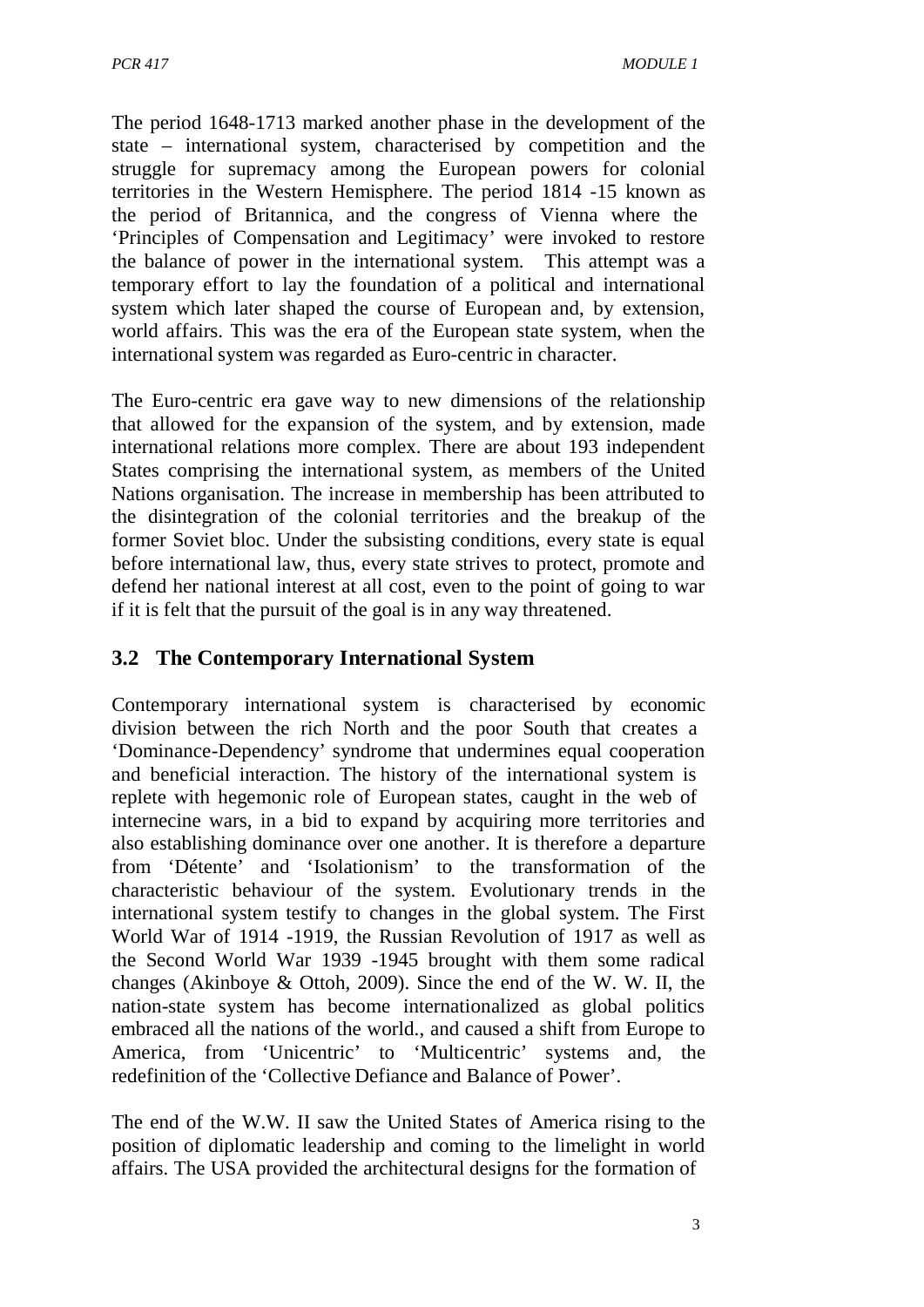the League of Nations but failed to partake in the building of the walls of peace. It also initiated and executed the establishment of the post-war international organisation, which is the United Nations. As the post-war institutions were established, there arose the agitation for reforms by democratising them to reflect the reality of contemporary world politics.

With the various changes, the international system touches every aspect of the life of nations, viz; economic, political, military, industrial, among others. The post - W. W. II politics was dominated by the hegemonic struggle between the former Soviet Union leading the Eastern bloc, and the United States leading the Western bloc. This era was characterised by armed race and excessive nationalism. The event in Eastern Europe is the basis of analysis of the Post-Cold War International System. In 1985, economic and political reforms in the Soviet Union led to the introduction of 'glasnost' and 'perestroika'- i.e. openness and transparency. This was in response to the call for the establishment of a new international economic system. The unification of Germany in 1990, dissolution of the Warsaw Pact, and the abandonment of one-party rule in eastern and western states, changed the character of the international system. These changes laid the foundation on which the post-World War II Order was built, giving rise to the 'New World Order' and ending the debate about 'Unipolarity' and 'Multipolarity'.

The political and economic integration of Europe therefore paved the way for global liberalisation and democratisation with the wind of democratic change that blew across the continent of Africa, thereby influencing the transformation of the international system. The world today is structurally tending towards unipolarism, because the United States has assigned to itself a new role in world politics as the 'chief security officer' of the world, thereby marking the destruction of the balance of power principle. This scenario in the international system is likely to invigorate multilateral diplomacy with a view to curbing the overt domination by one power, through the expansion in the composition of the permanent members of the Security Council. This development coupled with the desire of nations to acquire nuclear weapons will result in polycentrism or the establishment of a polycentric international system.

#### **3.3 Structure of the International System**

First there exists a global system in which international actors are coinhabitants; the existence of different international actors; constructive engagement and interactions at bilateral and multilateral levels; and the resultant problems of conflict of interests present the basic elements that have sustained interest in the international system. The configuration of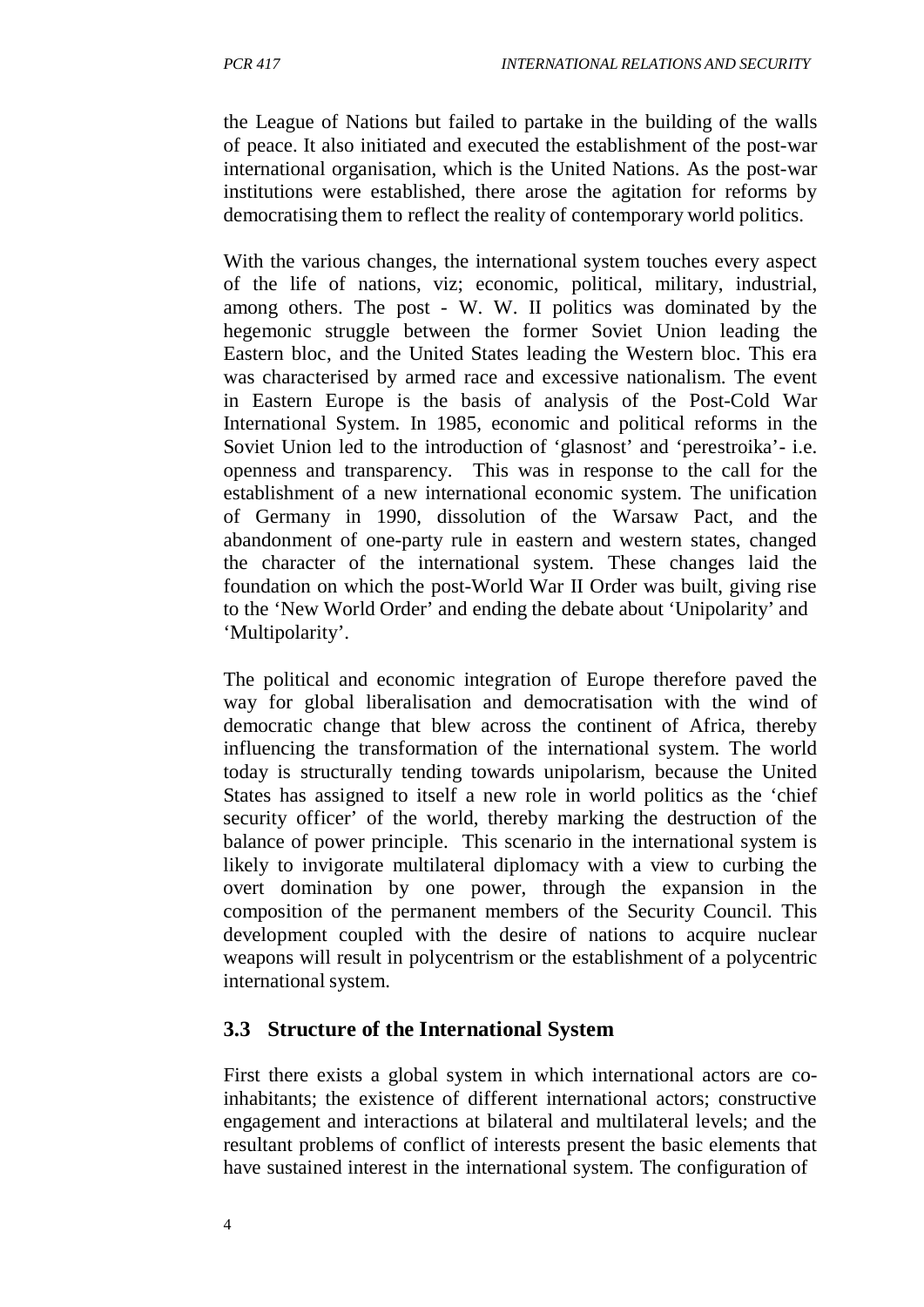power in the international system from 1945 to 1989 had a bi-polar structure, divided into capitalist West under the United States leadership and the communist East led by the Soviet Union. The USA adopted such foreign policy strategies like isolationism and containment to check the spread of communism; and the Munroe Doctrine and the Marshall Plan to strengthen economic relationships with allied partners in the Cold War era. From 1989, following the disintegration of the Soviet Union into 15 independent republics, the ideologically inspired hostility between the East and the West came to an end. Since 1990, the only super power remaining is the USA, leading to the promotion of a 'New World Order'; an environment for the conduct of foreign policy by all the states at the global level.

The analysis of the nature of the international system focused on the boundaries of the systems, its structure as it relates to power, its units, and their interactions. The amorphous structure of the international system is the earth, covering the entire globe inhabited by the human race, bordering on the examination of the degree of centralisation and integration. Consequently, the international system is power-structured and so centralised that it becomes difficult to integrate Third World countries into it after the post-war and post Cold War era. The simple explanation is that the international system is dominated by the industrialised nations, making developing countries to be dependent on them.

Frankel (1969) classified the international system into six structural types:

- Hierarchical Structure
- Diffuse/Universal Structure
- Bipolar Structure
- Unipolar System
- Multipolar System

#### **Hierarchical structure**

Known as the stratification system, this model is hierarchicallystructured with the concentration of power and influence in a single unit of authority. The superpowers are found in this pyramid and they try to prevent any other power that attempts to challenge their hegemony. The North Atlantic Treaty Organisation with USA at the apex and the defunct Warsaw pact are hierarchically structured with chains of command and control from the apex to the bottom. The international system according to this model is structured into 'developed countries' with a disproportionate share of resources (USA, Japan, Germany, etc); 'partly developed countries' (Brazil, Mexico, South Africa, Argentina,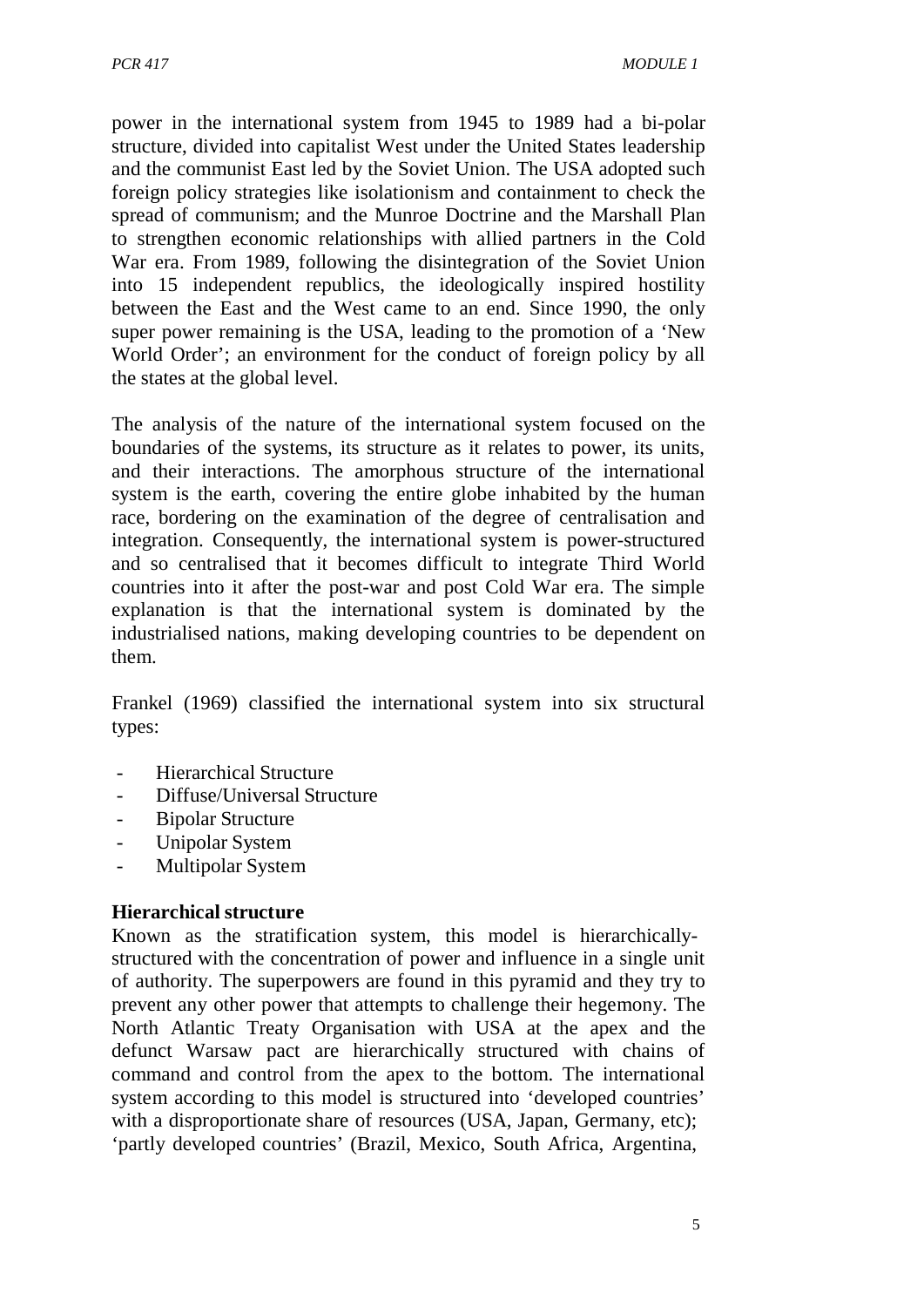etc); and the 'developing countries' of many countries but few resources (Senegal, Bangladesh, Haiti, Philippines, etc).

#### **Diffuse/universalstructure**

The international system is where power and authority is widely distributed among the interacting states in accordance with their capabilities. Each member tries to exercise its influence within the limit of its capability and resources, without external domination and ideological impositions. In an arrangement similar to the United Nations , there exist diffuse power blocs as there are two opposing blocs interspaced in-between them. These are the aligned countries- superpowers and, the non-aligned countries – the developing world. In this system, communication and interaction go in all directions except when bloc members tend to become dependent upon or subservient to bloc leaders and conduct new relations with opposing bloc members or non-aligned countries. The African and Asian countries that are members of the United Nations interact constantly.

#### **Bipolar structure**

The type of international system that emerged after the W.W.II was bipolar in nature. The world was divided into two ideological military blocs, one representing the East and another, the West. The formation of NATO (USA, Canada, France, Israel, Japan, United Kingdom, West Germany) and the WARSAW pact (Soviet Union, Bulgaria, Cuba, East Germany, Hungary, Poland) signalled the bipolarisation of the international system. These two blocs dominated the military and diplomatic authority, with clusters of lesser states around them. Communication and interaction follow polar lines, fanning the ember of armament race and increasing the need to bring down the tensions emanating from bipolarisation of the international system into antagonistic military blocs each struggling for supremacy and domination.

#### **Unipolar structure**

Unipolarity is the emerging phenomenon after the end of the Cold War which was the direct reaction to the bipolarisation of the world. The Unipolar international system is the dilemma the whole world is caught in, although, some will describe the present international system as tripolar because of the current integration process in the various continents, like the European Union, the African Union, and eventual expansion of the Security Council.

#### **Multi-polar structure**

This structure of the international system leads to the formation of alliances in a balance of power (Great Britain, Austria, Russia, France, etc). The United Nations is a semblance of a multi-polar system which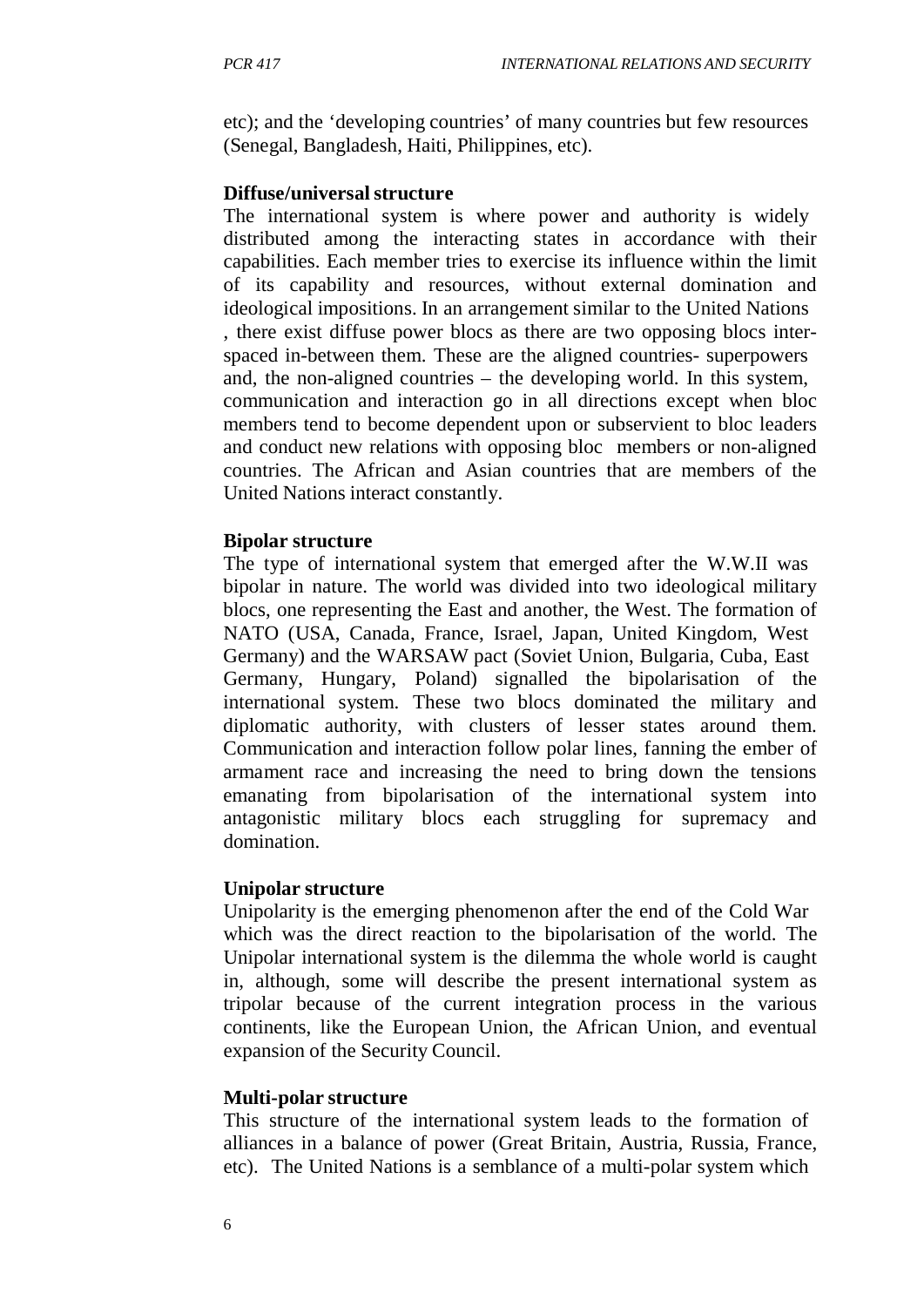is very flexible compared to the bipolar system which is rigid, hence, does not allow others to join. The United Nations is the largest political representation of all countries of the world irrespective of size, resource and strength.

# **4.0 CONCLUSION**

In trying to understand the international system, the behaviour of states in relation to their capability is very fundamental as this helps to explain the workings of the international system. The military, economic, resources and technological strength are vital in influencing the formulation of a nation's foreign policy. The evolution of the international system dates from the periods of the Holy Alliance, the congress of Vienna, the quadruple alliance and the quintuple alliance, the League of Nations and the United Nations and quasi-institutions. The concert of Europe was concerned with the prevention of dynasties and imperial interests from destroying the European balance of power. The Versailles Peace Treaty laid the foundation of the foremost international organisation. In the final analysis, the contemporary international system wears a garb of interdependence, especially with the subsisting globalisation of the system.

# **5.0 SUMMARY**

A meaningful understanding of the international system must be preceded by a diagnostic view of the nature and complexity inherent in this arena of world politics. The international system is a collection of independent political units which interact with some regularity in the exchange of ideas, information, goods and services. To this extent, the international system is that organised interaction among states, moderated for peace and stability in the world. The internalisation of the global system due to high level of interdependence among nation-states, has led to a decline in the sovereignty of national governments, reduced the primacy of the state as an actor within the international system, and increased the influence of intergovernmental and non-governmental organisations, as extra-state international actors.

#### **6.0 TUTOR-MARKED ASSIGNMENT**

- i. Trace the evolutionary process of the international system.
- ii. What are the distinguishing factors of the Euro-centric system and the contemporary system?
- iii. Using examples, describe what constitutes the international system.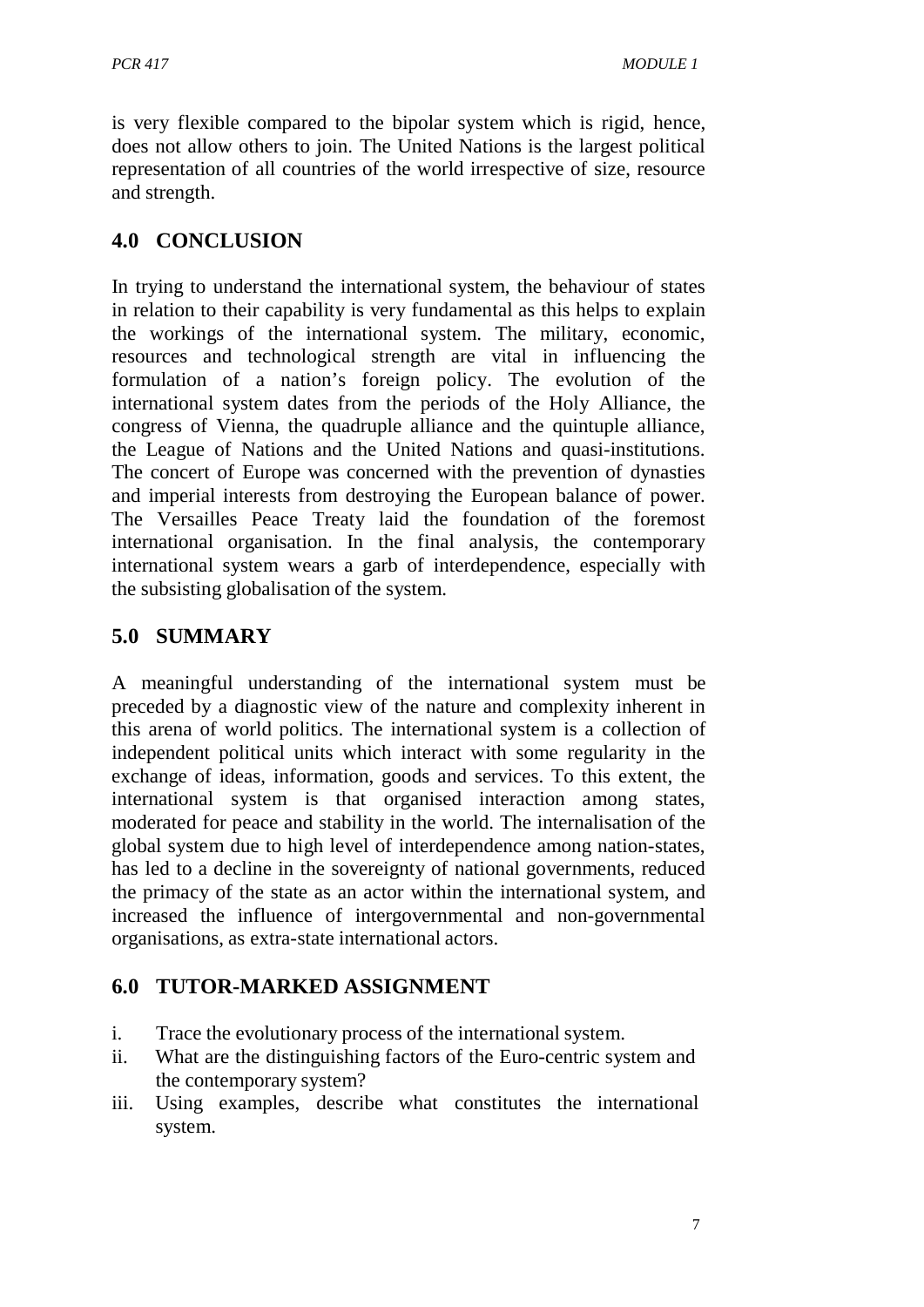#### **7.0 REFERENCES/FURTHER READING**

- Adeniran, T. (1983). *Introduction to International Relations*. Lagos: Macmillan Publishers.
- Akinboye, S. & Ottoh, F. (2009). *A Systematic Approach to International Relations*. Lagos: Concept Publications.
- Frankel, J. (1969). *International Politics: Conflict and Harmony*. London: Pelican Books.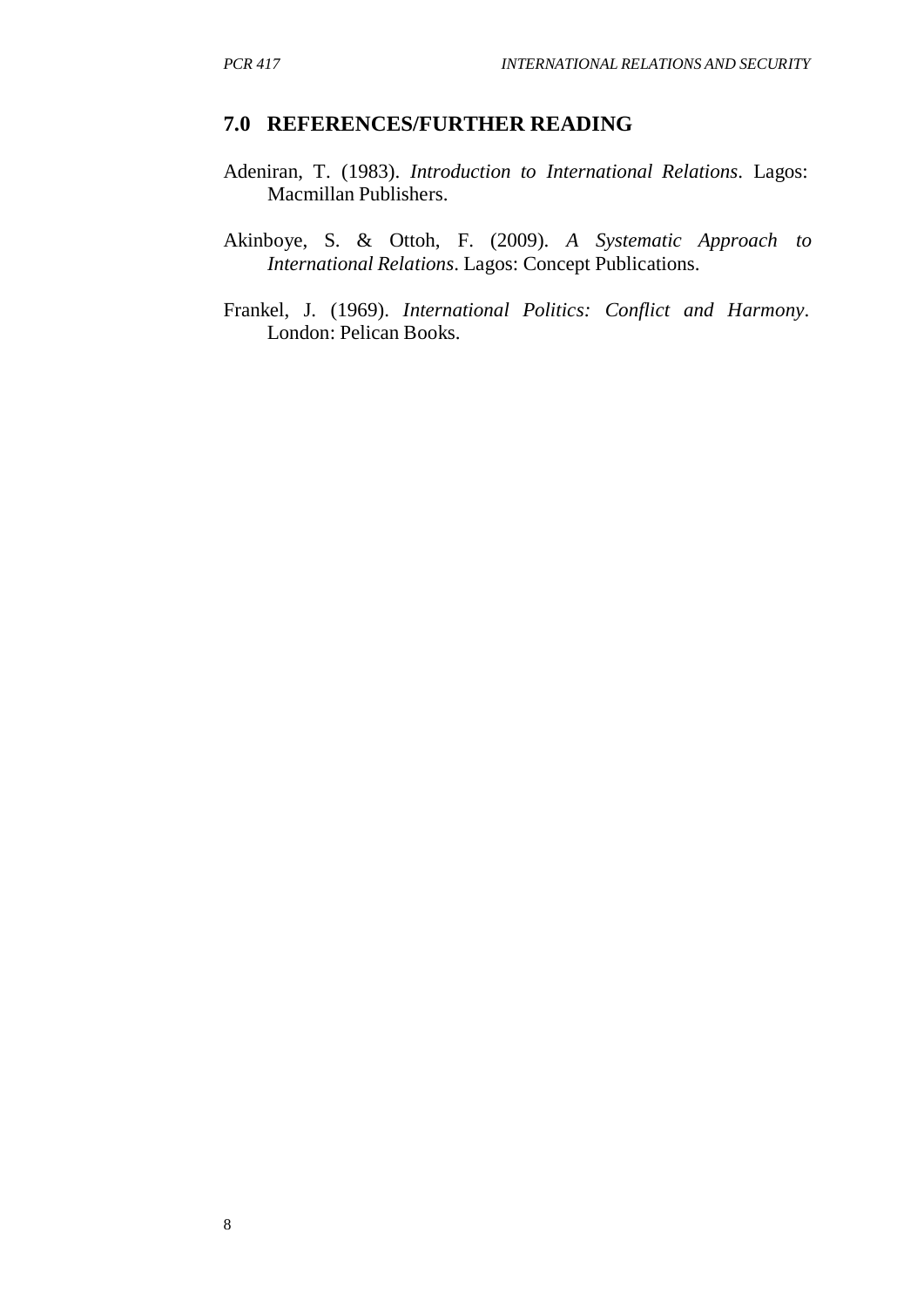# **UNIT 2 INTERNATIONAL ECONOMIC RELATIONS**

#### **CONTENTS**

- 1.0 Introduction
- 2.0 Objectives
- 3.0 Main Content
	- 3.1 The Dynamics of International Economic Relations
	- 3.2 Perspectives on Economic Globalisation
	- 3.3 North-South Divide
	- 3.4 Global Economic Coalition
- 4.0 Conclusion
- 5.0 Summary
- 6.0 Tutor-Marked Assignment
- 7.0 References/Further Reading

# **1.0 INTRODUCTION**

The state and the economy have a direct relationship, just as the analysis of other international system should be predicated on the foundation of the economy. Marxist philosophers uphold that the economy is the substructure on which the state's political superstructure rests. Consequent to the 'Cold War' the international economic relations became characterised by a system of interactions among participating organisations engaged in activities in accordance with rules and orders, as it relates to production, distribution of goods and services. This scenario presented two extreme ideologies; one operating on the market mechanism, while the other operates as a central planning agency or command economy. This unit would elucidate on the conditions that have guided economic relations, and more importantly, the circumstances surrounding the triumph of one of the economic ideologies.

# **2.0 OBJECTIVES**

At the end of this unit, you should be able to:

- describe the ideologies that have guided international economic relations
- identify the qualities of states experiencing economic growth and development
- indicate the impact of economic viability on a visible international role
- explain the present character of international economic relations.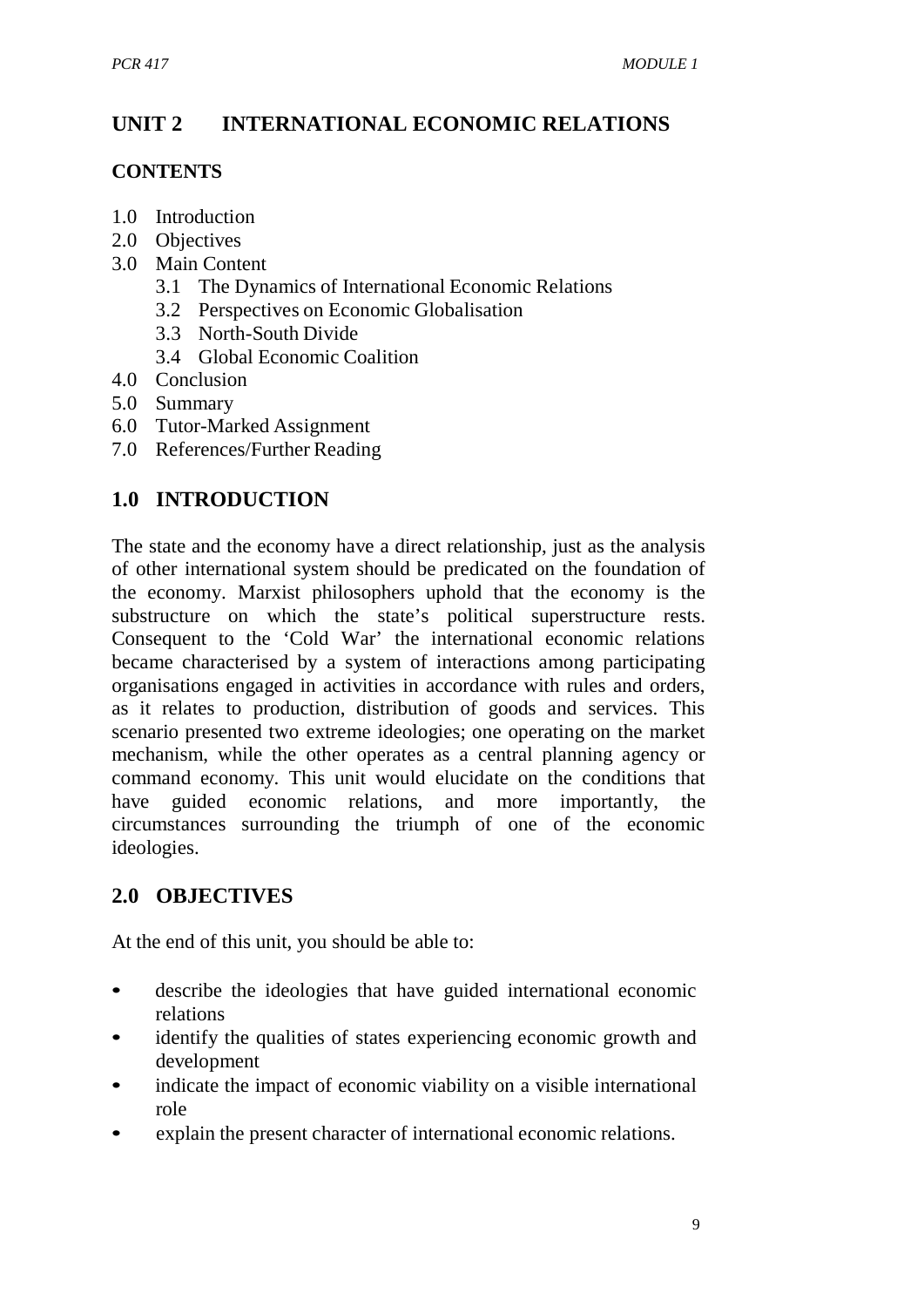### **3.0 MAIN CONTENT**

#### **3.1 The Dynamics of International Economic Relations**

The most fundamental force in contemporary globalisation process is economic liberalisation, which has been embraced by virtually all countries and major international institutions within the global system. Economic liberalisation refers to the process of achieving unobstructed economic activities. It seeks to remove all obstacles to trade, production and investment; emphasises freedom of economic activities and dominance of private enterprises; and aims ultimately at the divorce of the state from the economy. At the global level, economic liberalisation attempts to make all economies fully open for free inter-penetration and inter-state access.

Issues relating to the forces of economic liberalisation are generally more complicated than and not as obvious as in technology. In pursuit of economic liberalisation, the global system is polarised into various groups. In one group are the industrialised (G8) countries that work intimately with the world financial (IMF, World Bank) and Trade (WTO) institutions, and pursue a broad and ambitious agenda that attempt to build international capitalism on the foundations of open world trade and capital flows, privatisation, balanced budget, freeing up of exchange controls and similar deregulation and liberalisation measures.

In another group are the 'Asian-Tigers' who have, through economic liberalisation process, achieved unprecedented growth in their fragile economies. The countries, in addition to economic liberalisation, have used other policy instruments to expand Foreign Direct Investment (FDI) and attain higher economic growth. These include developing a strong production base; opening up of new investment areas; as well as designing and implementing sound macro-economic policies. They have also created conducive climate and stable political and economic environment to attract foreign investments. These policy measures have enhanced the expansion of FDI in the countries, and led to their rapid growth and development.

It can therefore be rightly concluded that no country in contemporary world can really be an island unto itself, either due to its vibrant economic strength e.g. United States or because it decides to close its doors to the outside world like China successfully did in the past. The critical message of globalisation in this context is that in the existing moment of integration of global markets, Nigeria and other developing nations have little choice but to join the globalisation train despite their disadvantaged position in the process.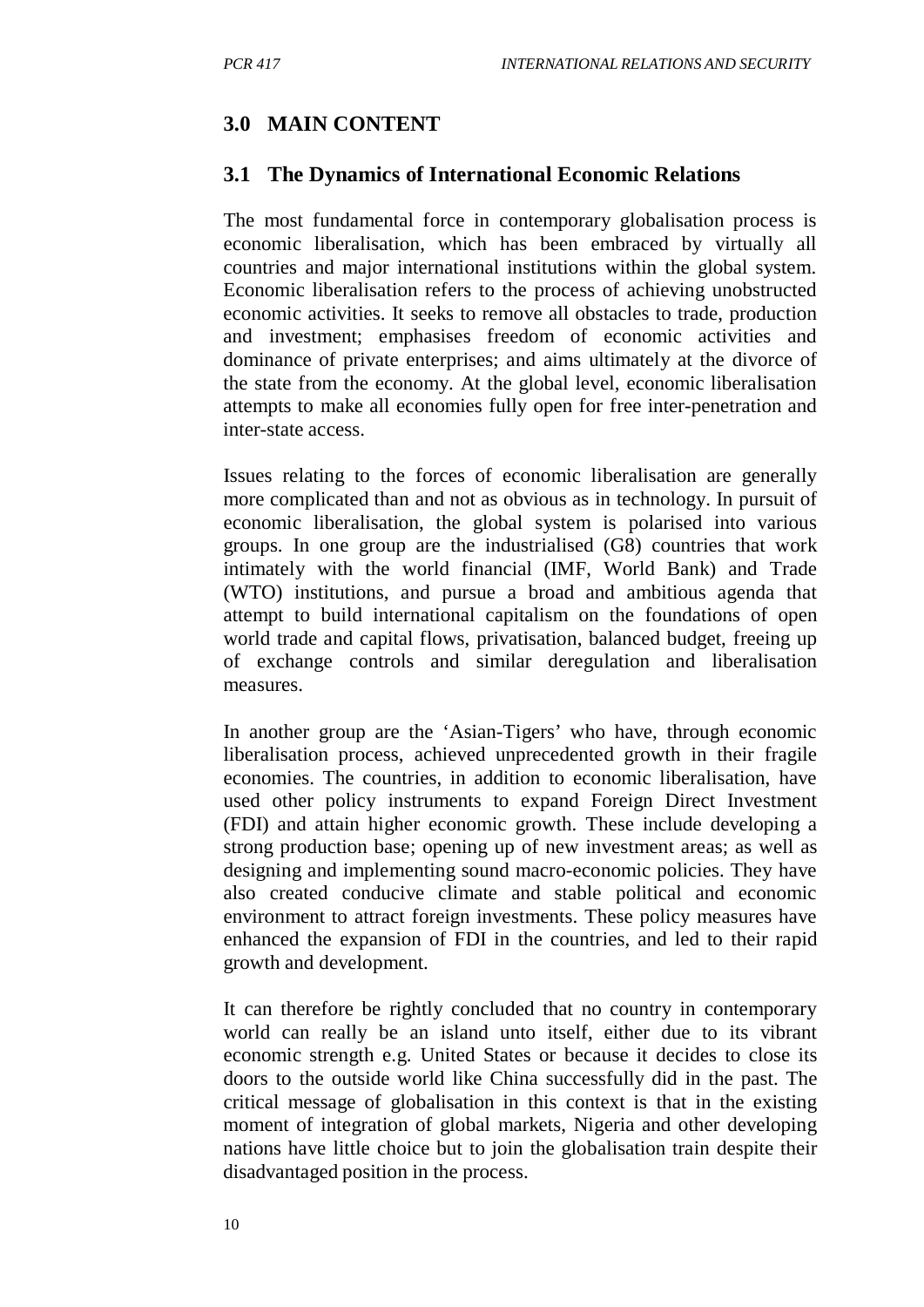A strong and virile economy would depend on the ability of each region to manage its resources. It is not just enough to build an economy by receiving loans and grants, but it needs political and moral will to create and establish a new international economic order on the basis of equal economic participation and equitable distribution of world resources. The most disappointing economic performance in the last three decades of the twentieth century points to the fact that an alternative approach to world economic problem need be sought, especially one that will correct the imbalance in the international economic order. The practice by the advanced economies to impose orthodox economic system on the rest of the world has shown inherent problems of crisis generation and political instability.

The recipe for solving the economic problem is better management of the international economy by the industrialised countries which would enable the developing countries build their economy on a sound footing. There is also the need to integrate the various regions of the world, with regard to the global process of transition, into a New World Economic Order for the international economic system. Although, this is the typical neo-liberal prescription for economic growth, it could be argued that the proper management of economic fundamentals has a multiplier effect on the system.

#### **3.2 Perspectives on Economic Globalisation**

The  $21<sup>st</sup>$  century is expected to usher in full capitalism that ensures international cooperation based on free market system and democracy. The problem of capitalism in the international economic system is the dominance of the industrialised powers and their multi-national corporations, which control world resources, through the monopolisation of international trade. While the interdependence school of thought on capitalism claims that interdependence is the reality of globalisation and that it constitutes a positive development in world affairs, scholars who view globalisation as imperialism insist that the phenomenon as it is today represents nothing but capitalism and imperialism, that is what Ali Mazrui refers to as "the new global imperialism" (Akinboye, 2008).

Scholars that allude to the same position have proclaimed that globalisation is a transformatory capitalist project, which can only serve to impoverish the underdeveloped nations on the fringe of the world capitalism. Claude Ake, for instance, sees globalisation as a capitalist project that is structured to perpetuate the underdevelopment of Africa and other developing countries. He construed globalisation in terms of profit maximisation, and perceptively referred to it as the march of capital across the world, in search of profits; a process that is facilitated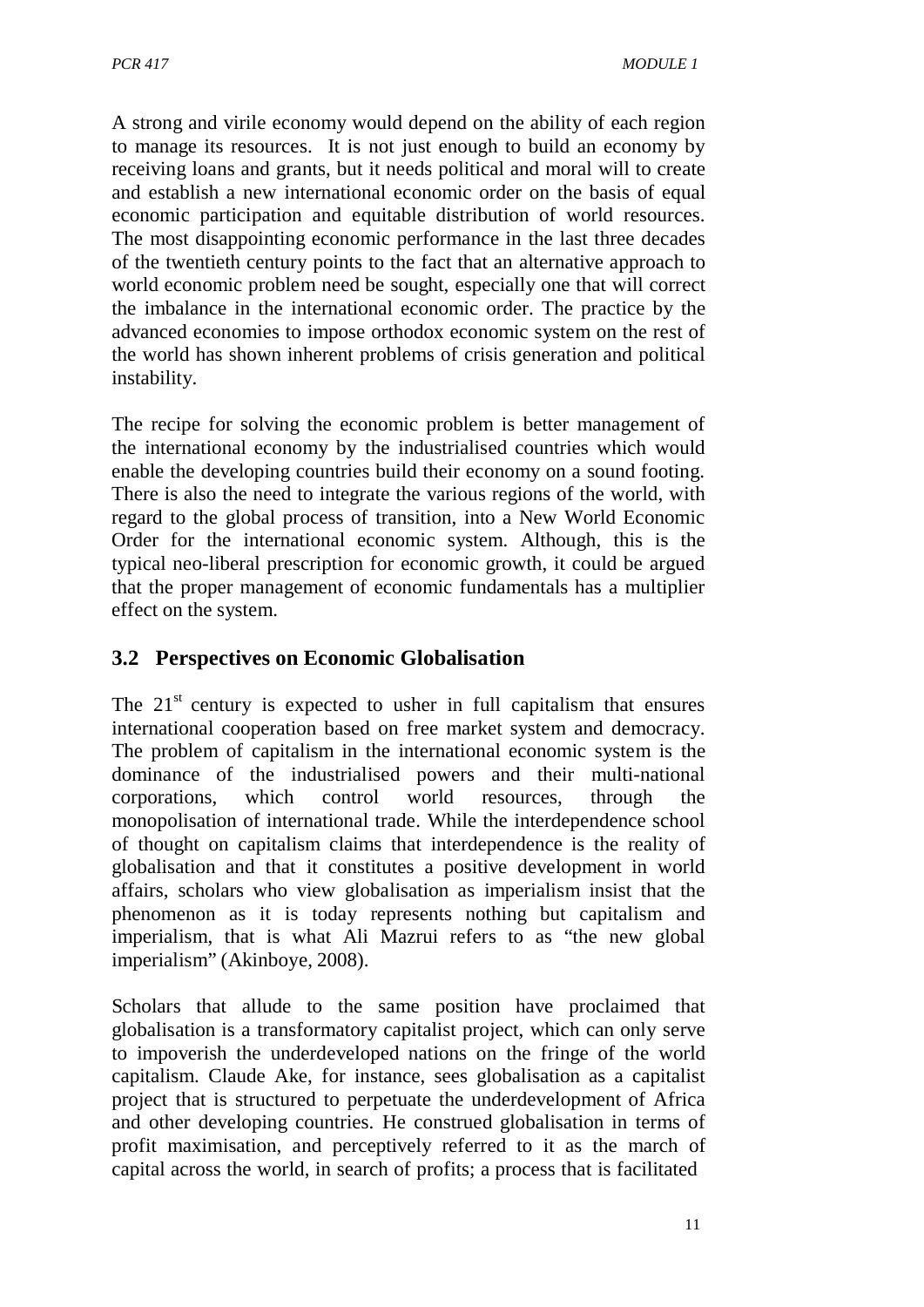by the expansion of multinational corporations, and driven by the technical advances in communication. Accordingly, Ake contends that: Globalisation is about growing structural differentiation and functional integration in world economy; it is about growing interdependence across the globes, it is about the nation-state coming from under pressure from the surge of transnational phenomenon; about the emergence of a global mass culture driven by mass advertising and technical advances in mass communication. This correlates with Madunagu's allusion that globalisation is the rapid expansion of capitalism. According to Madunagu: The rapid expansion, through giant multinational companies, of capitalism to several areas of the world, including areas where it had hitherto been resisted or put in check side by side with this expansion, is the phenomenal development of computer technology, telecommunication and transportation.

The latter serve as the main vehicle of the former. Globalisation is globalisation of capitalism, not the globalisation of a "neutral" economic system or globalisation of post-capitalism as the imperial intellectuals and their slaves in the underdeveloped countries would have us believe. In the final analysis, Nabudere provides a critical summary of the globalisation phenomenon thus: globalisation is a capitalist economic project that is propelled by two contradictory movements – first, the tendency of economic globalisation to create uniformities in the entire world; and second, the tendency of marginalisation and fragmentation, which the phenomenon connotes. These two processes make it possible for globalisation to spread out its risk and losses throughout the global arena. However, we view the incidence of economic globalisation the reality dictates that the third-world countries are drawn in to the globalisation entanglements, not on their terms, thus further enlarging the inequalities that exist in the world. The scenario puts the advanced and developed economies at the centre of global economy relations, while the developing world remains at the periphery without the wherewithal to significantly impact on the direction of international economic pendulum.

#### **3.3 North-South Divide**

The idea of categorising countries by their economic and developmental status began during the Cold War with the classifications of East and West. The Soviet Union and China represented the developing East, and the United States and their allies represented the more developed West. Out of this paradigm of development surged the division of the First World [the West] and the Second World [the East] with the even less developed countries constituting the Third World. As some Second World countries joined the First World, and others joined the Third World, a new and simpler classification was needed. The First World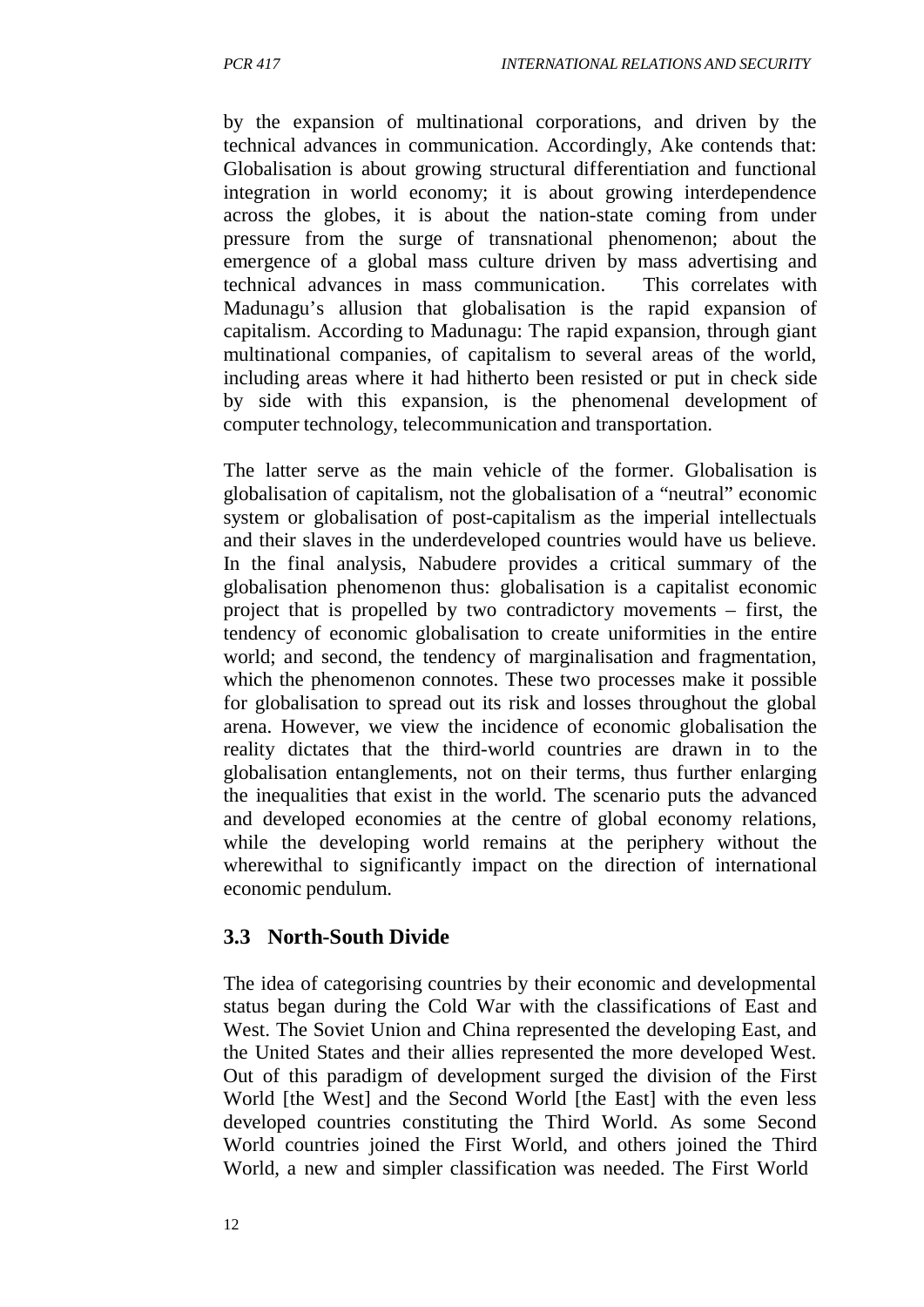became the "North" and the Third World became the "South". This apart, it is important that the people of the "South" desist from using the word "Third World", which is defeatist in connotation, to using the word developing, which is a more positive word.

In recent years, the obvious response to globalisation is through the pursuit of economic integration carried out by regional organisations like the G-77, the European Union, the North America Free Trade Agreement, ECOWAS, etc. There is however a strong argument against globalisation in relation to regional economic integration. Pointedly, the industrialised nations of the North are in economic contest with the developing nations of the South that have vehemently challenged the idea and processes of globalisation. The point to be established here is that the political and economic dimensions of capitalist ideology can only be understood from the high level of political violence in the South, while the trade in minerals and agricultural raw materials has reached the height under the existing free trade regime of the World Trade Organisation.

The North–South divide is a socio-economic and political division that exists between the wealthy developed countries, known collectively as "the north", and the poorer developing countries (least developed countries), or "the south". Although most nations comprising the "North" are in fact located in the Northern Hemisphere (with the notable exceptions of Australia and New Zealand), the divide is not wholly defined by geography. The North is home to four of the five permanent members of the United Nations Security Council and all members of the G8. "The North" mostly covers the West and the First World, with much of the Second World. As nations become economically developed, they may become part of the "North", regardless of geographical location, while any other nations which do not qualify for "developed" status are in effect deemed to be part of the South. Being categorised as part of the "North" implies development as opposed to belonging to the "South" which implies a lack thereof. The North becomes synonymous with economic development and industrialisation while the South represents the previously colonised countries which are in need of help in the form of international aid agendas. Therefore, the use of the terms North-South, developed and third-world here assumed an ideological connotation of superior and inferior and should be debunked.

Factors responsible for the North-South divide and ultimately to inequality are the capitalist ideology which relies on the constant motivation to produce capital accumulation. The nature of capitalism leads those countries with a comparative advantage (developed) to accumulate capital through dispossession or in other words to take capital from those less advantaged (un-developed/developing). This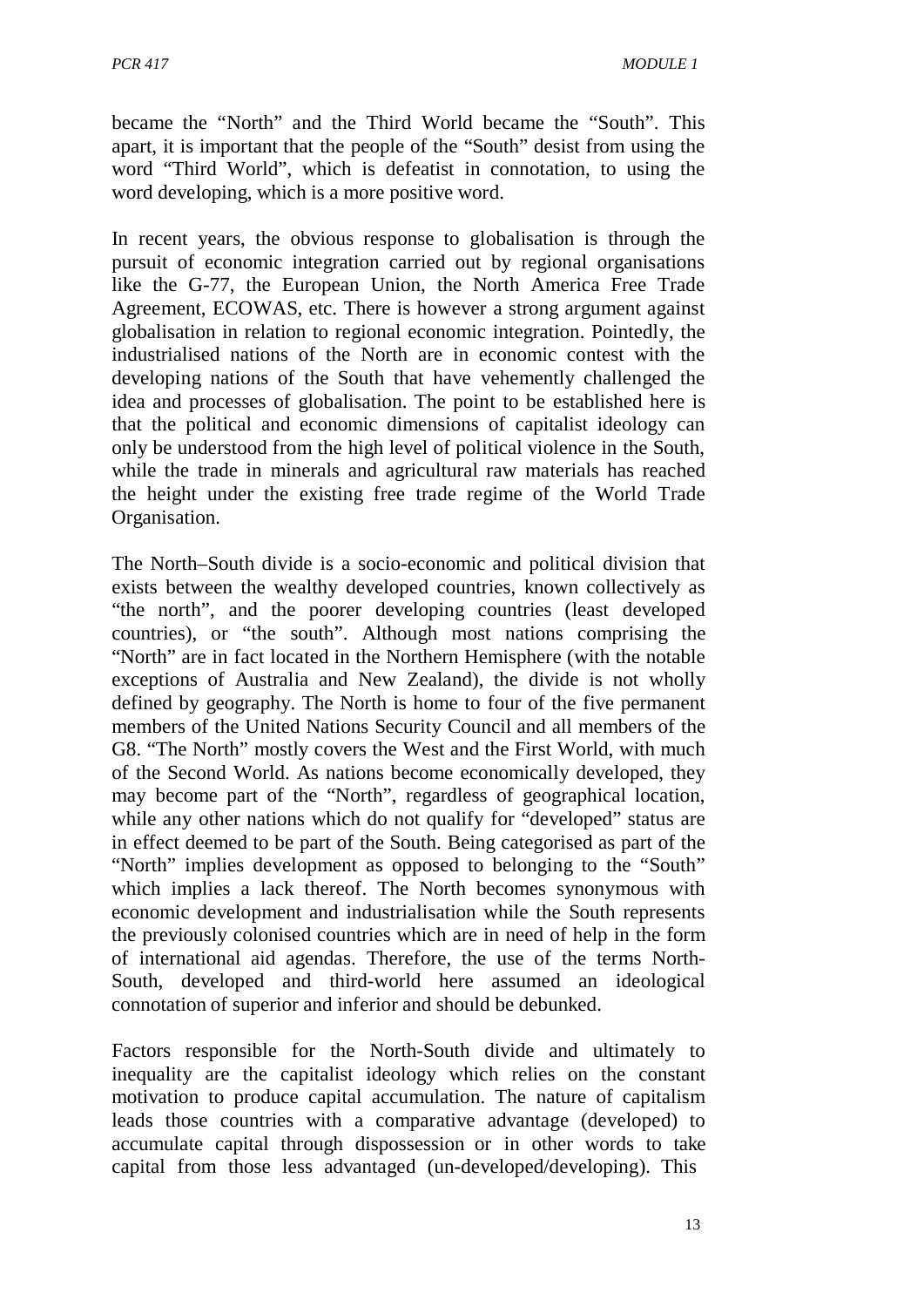accumulation by dispossession leads to the unequal development that feeds the north-south divide.

Globalisation or Global Capitalism, as the leading cause for global inequality, enhances social and economic gaps between countries, since it requires economies and societies to adapt in a very rapid manner, and because this almost never happens in an equal fashion, some nations grow faster than others. Rich countries exploit poorer countries to a point where developing countries become dependent on developed countries for survival. The very structure and process of globalisation perpetuates and reproduces unequal relationships and opportunities between the North and the South. Some would argue that free international trade and unhindered capital flows across countries will lead to a contraction in the North-South divide. In this case more equal trade and flow of capital would allow the possibility for developing countries to further develop economically. As some countries in the South experience rapid development, there is some evidence that those states are developing high levels of South-South aid. The United Nations has also established its role in diminishing the divide between North and South through its Millennium Development Goals (MDGs). These goals seek to eradicate extreme poverty and hunger; achieve universal primary education; promote gender equality and empower women; reduce child mortality; improve maternal health; combat HIV/AIDS, malaria and other diseases; ensure environmental sustainability; and develop a global partnership for development by the year 2015.

#### **3.4 Global Economic Coalition**

The integration of the world economy and the trading system has been enhanced by the forces of satellite technology and electronic communication. Financial markets, financial transactions and international financial institutions are in a grand coalition determined to move resources from regions of low returns to regions of high profit. Furthermore, the increasing integration of international trade and finance inevitably entails the localisation of international system.

The economic imperative of the abysmal performance of the developing world is traceable to the wholesale embrace of capitalism and free market economy as the dominant mode of production. A review of the activities of the international economic system actors shows a prevailing pattern of interdependence and mutual dependence. However, while the developing countries are engrossed with the export of mineral resources for the importation of finished goods from the industrialised nations, the West continues to deepen poverty in these areas by moving productive resources to the metropolis.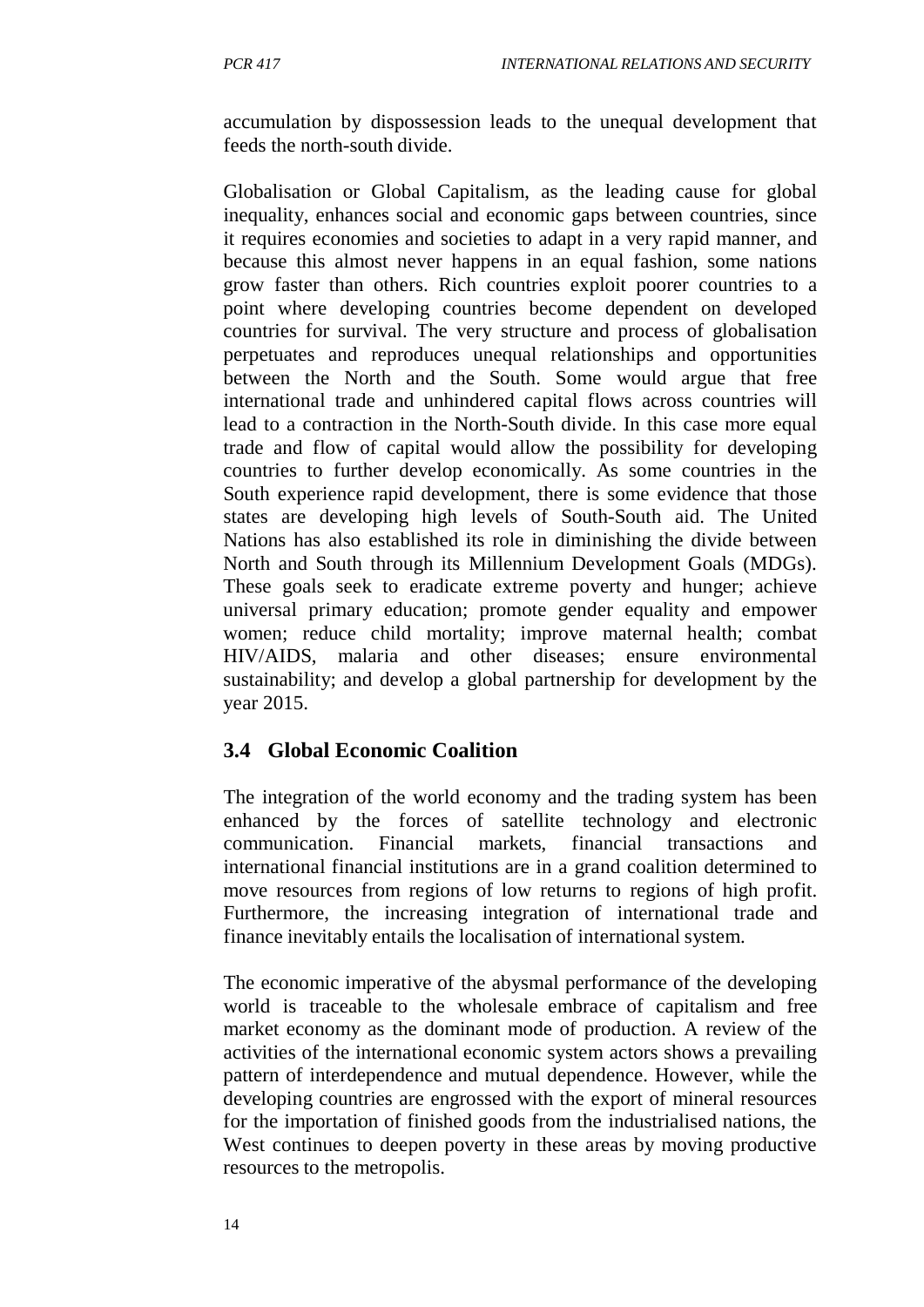Developing country coalitions in the multilateral trading system are not new, but they have evolved significantly. The Group of 77 (G77) developing countries has operated in the international trade arena since the 1960s. Along with the Non-Aligned Movement (NAM), it has played a particularly significant role in UNCTAD, and has made periodic political statements on WTO matters. One of the first WTOspecific negotiating coalitions of developing countries was the Informal Group of Developing Countries (IGDC), which was formed by a sub-set of developing countries in the lead up to the launch of the Uruguay Round, and became the G-10 in 1982. The Doha Round of WTO negotiations have been notable for the greater use of coalitions by WTO Members than in earlier GATT Rounds. Moreover, developing countries now lead and participate in a greater number of these coalitions than in earlier GATT negotiation processes.

Optimists argue that the rise of coalitions, and of several large emerging developing countries at the centre of WTO decision-making, is attenuating the asymmetries of power in WTO negotiations. Certainly, the stalemate in Doha negotiations was partly a reflection of the impact that developing countries and their coalitions exerted on the process and the outcomes of WTO negotiations. However, more sceptical analysts argue that while the efforts of developing country coalitions have altered the 'atmospherics' of trade negotiations, for many of the poorest and weakest countries they have diminished the appearance but not the reality, of exclusion from the process. Collective bargaining through coalitions, alliances or regional groups is a key mechanism that countries can use to influence outcomes in multilateral trade negotiations.

The academic literature on collective bargaining yields a useful set of categories to differentiate among the spectrum of collaborations among countries in multilateral trade arena. According to Birkbeck & Harbourd (2011), in terms of composition, there are at least three kinds of groupings among countries in the WTO context:

- a. Issue-Based Coalitions (e.g., the G-20, the G-33, the NAMA-11), the Core Group on Trade Facilitation;
- b. Characteristic-Based Groups, such as groups of countries with similar levels of development or weight in world trade (e.g., the Least Developed Countries (LDC) Group, the Small Vulnerable Economies (SVE) Group, and the G-77/China);
- c. Region-Based Groupings (e.g., the African Group, the African, Caribbean, and Pacific (ACP) Group, the Group of Latin American countries (GRULAC)); and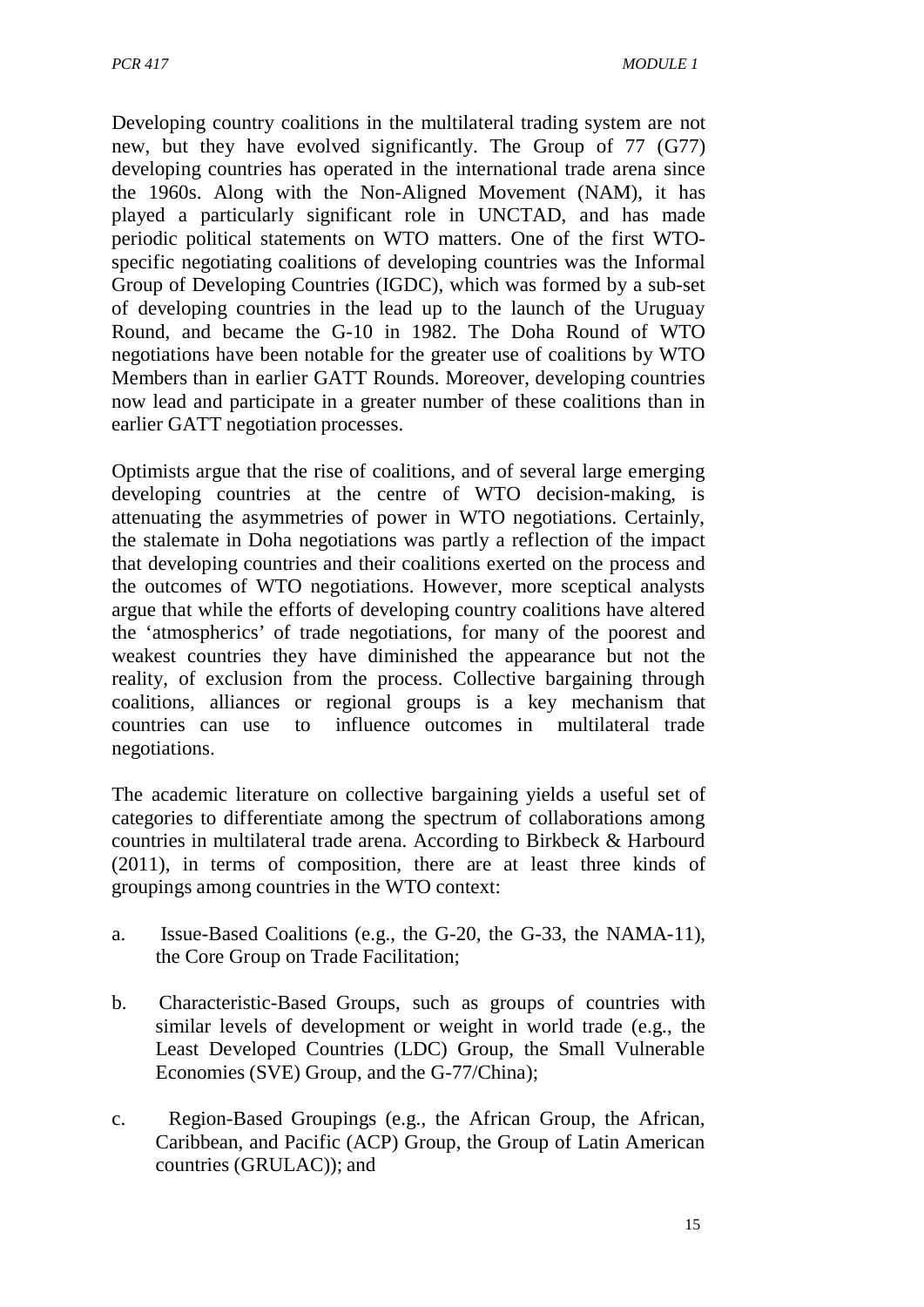d. Combined Groupings of developed and developing countries (e.g., the Cairns Group and the Friends of Fish).

The purpose of coalitions varies considerably. Some groups focus on advocacy and lobbying on broad political priorities, whereas others are targeted negotiating groups keen to advance deal-making on specific topics. Some groups are single-issue coalitions whereas others advance a broad set of priorities and political perspectives. Some groups form to respond to a specific threat and dissolve after a certain period. Historically, many developing country coalitions have pursued 'distributive' negotiating strategies (where the focus is getting or protecting the largest possible segment of a given 'pie' of potential trade benefits). More recently, there are cases where a more 'integrative' approach is being explored (e.g., where the focus is on collaborating to explore possibilities to increase the overall size of the pie and to find solutions that yield improvements for all parties).

The dynamics of International Economic Relations continuously give rise to new emerging regulatory arrangements (the Kyoto Protocol, the Global Compact and the Fair Labour Association), that seek to address the environmental constraints of unrestricted consumption. Global capital and economic coalition was initiated by the Allied partners during the negotiations leading to the establishment of the United Nations Organisations in 1944. That economic coalition was established by the western powers as constituted in the proposed membership of the Security Council. Pointedly, the fruit of the global economic coalition is found in the establishment of the IMF, World Bank, World Trade Organisation and other international finance corporation agencies that deny market and financial access to the developing nations of the 'South' through stringent monetary requirements.

#### **4.0 CONCLUSION**

In this unit we have learnt that the United Nations agencies, especially the World Bank and the IMF are not necessarily true agents of development and hence, a clog in the wheel of development. The structural inequalities in these institutions have put the developing countries in a more disadvantaged position and further impaired their debt ridden development model.

#### **5.0 SUMMARY**

Small and poor developing countries face well-known structural constraints and power asymmetries in their international economic relations. Their limited economic weight often produces pessimism about the prospects for such countries to international trade negotiations.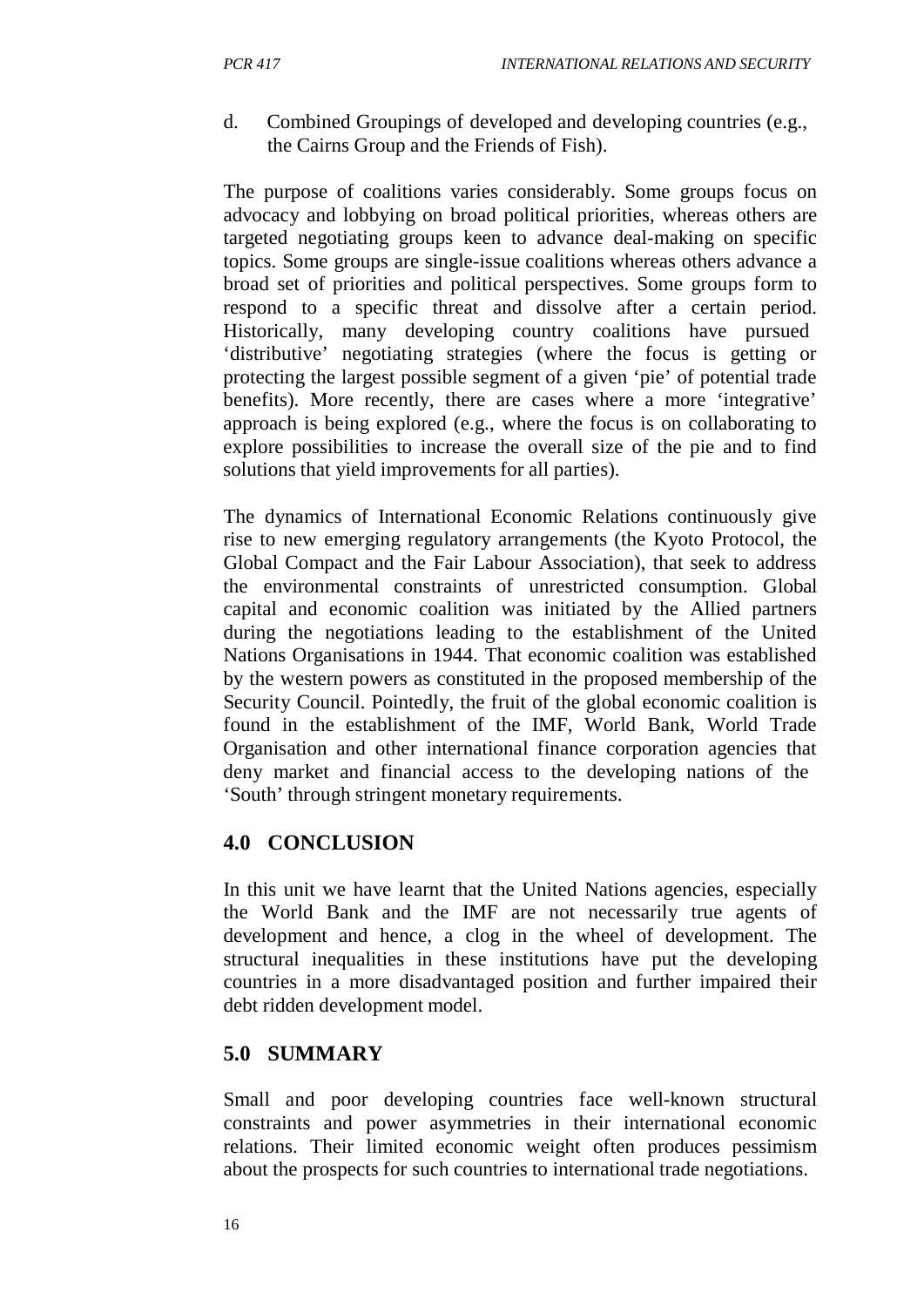For many developing countries, participation in coalitions with other developing countries as well as in groupings and alliances with developed countries is an increasingly popular strategy for boosting their influence. A core preoccupation of those keen to ensure greater fairness in the multilateral trading system is the representation of small, weak and poor countries in WTO negotiations and in ensuring their participation in the WTO system generate concrete benefits for them.

### **6.0 TUTOR-MARKED ASSIGNMENT**

- i. Explain the nature and dynamics of capitalism as the dominant economic ideology.
- ii. What are the differences in the composition of global trade that promotes dependency?

### **7.0 REFERENCES/FURTHER READING**

- Akinboye, S. (2008), "Globalisation and the Challenge for Nigeria's Development in the 21<sup>st</sup> Century" In: Globalisation, Special Issue. http//globalisation.icaap.org/content/special/Akinboye.html.
- Birkbeck, C. & Harbourd, M. (2011), "Developing Country Coalitions in the WTO: Strategies for Improving the Influence of the WTO's Weakest and Poorest Members." *GEG Working Paper 2011/63.*  July.
- Bornstein, M. (Ed.). (1979). *Comparative Economic Systems: Models and Cases*. Illinois: Richard D. Irwin.
- Frankel, J. (1969). *International Politics: Conflict and Harmony*. London: Pelican Books.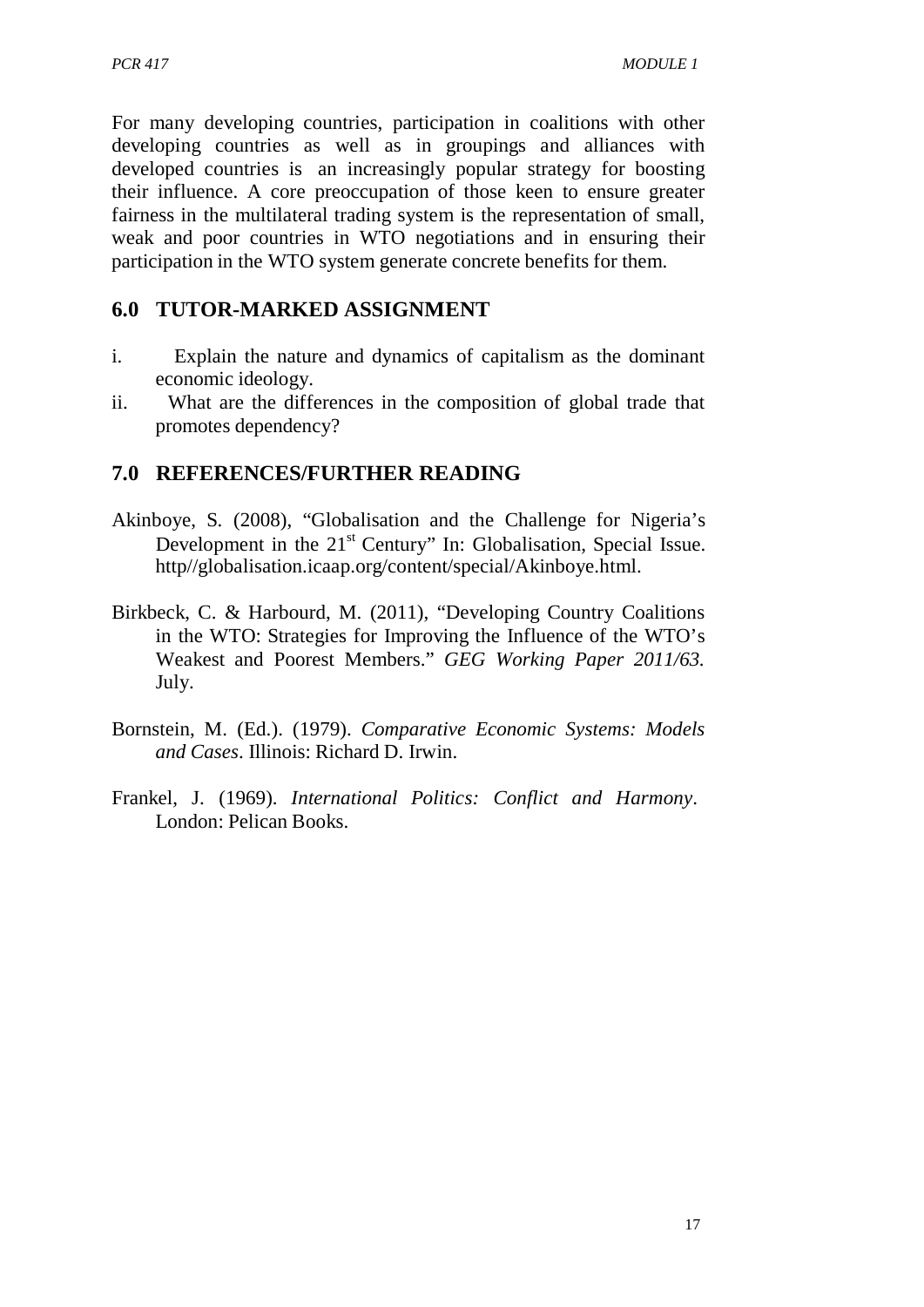# **UNIT 3 INTERNATIONAL LAW**

#### **CONTENT**

- 1.0 Introduction
- 2.0 Objectives
- 3.0 Main Content
	- 3.1 The Character of International Law
	- 3.2 The Sources of International Law
	- 3.3 Subjects of International Law
	- 3.4 Distinctions between International Law and Municipal Law
- 4.0 Conclusion
- 5.0 Summary
- 6.0 Tutor-Marked Assignment
- 7.0 References/Further Reading

### **1.0 INTRODUCTION**

Most nations are said to comply with International Law, but that appears questionable considering the number of human rights violations still occurring around the world. While the international community does attempt to hold all nations to International Law, it is not always feasible. Despite this reality, and in the absence of a world government in the real sense, there is yet the need for the existence of mechanisms that would give the world a semblance of law and order. This justifies our previous opinion that the international system is not necessarily orderly. This unit would treat all the issues related to the institutional processes of international law as this relates to the international system.

#### **2.0 OBJECTIVES**

At the end of this unit, you should be able to:

- describe the sources of international law
- list the features of international law
- explain the basis for the existence of international treaties and agreements
- distinguish between international law and municipal law.

#### **3.0 MAIN CONTENT**

#### **3.1 The Character of International Law**

It could be argued that the first instrument of modern public international law was the 'Lieber Code', passed in 1863 by the Congress of the United States, to govern the conduct of US Forces during the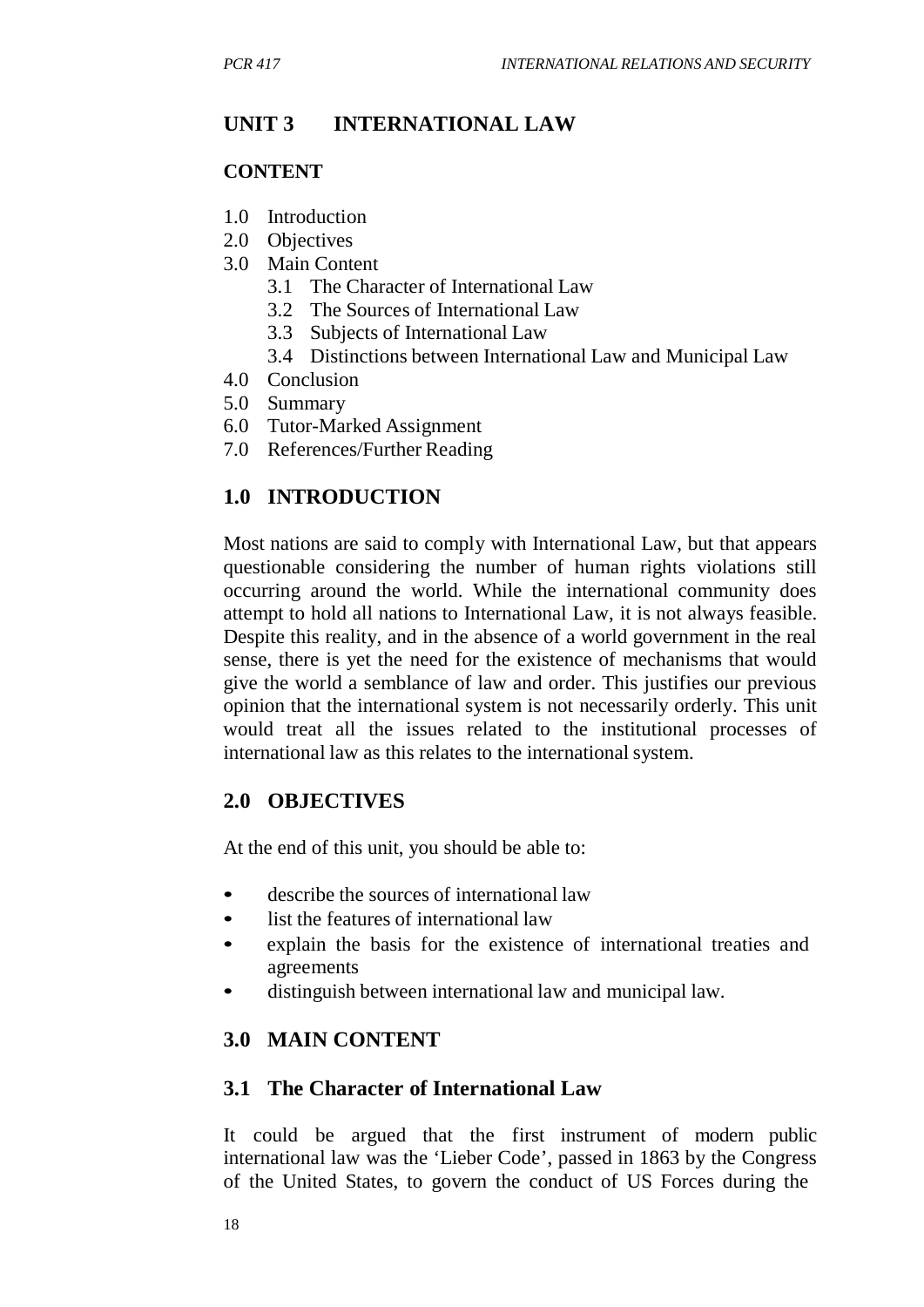United States Civil War and considered to be the first written recitation of the rules and articles of war, adhered to by all civilised nations; the precursor of public international law. In the years that followed, other states subscribed to limitations of their conduct, and numerous other treaties and bodies were created to regulate the conduct of states towards one another in terms of these treaties, including, but not limited to, the Permanent Court of Arbitration in 1899; the Hague and Geneva Conventions, the first of which was passed in 1907; the International Court of Justice in 1921; the Genocide Convention; and the International Criminal Court, in the late 1990s. Because international law is a relatively new area of law its development and propriety in applicable areas are often subject to dispute.

International law is developed and agreed upon by those that make up the international system, but not every nation state is a member or has a part in the process.

Due to the diverse legal systems and applicable histories of different countries, laws addressing international law include both common law (case law) and civil law (statutes created by governing bodies). Their application covers all the facets of national law, to include substantive law, procedure, and remedies. Although there is no definitive governing body overseeing international law, the United Nations is the most widely recognised and influential international organisation and the International Court of Justice (ICJ) is its judicial counterpart.

There are three main legal principles recognised in much of international law, which are not required, but are based chiefly on courtesy and respect:

- 1. **The principle of comity** in the instance where two nations share common public policy ideas, one of them submits to the laws and judicial decrees of the other. International law is the body of legal rules which apply between states and such other nations that have been granted international personality. It is seen as a body of rules that have been accepted by civilised nations as being binding in their relations with one another.
- 2. **Act of state doctrine** respects a nation as sovereign in its own territory and its official domestic actions may not be questioned by the judicial bodies of another country. It dissuades courts from deciding cases that would interfere with a country's foreign policy.
- 3. **Doctrine of sovereign immunity** deals with actions brought in the court of one nation against another foreign nation and prevents the sovereign state from being tried in court without its consent. To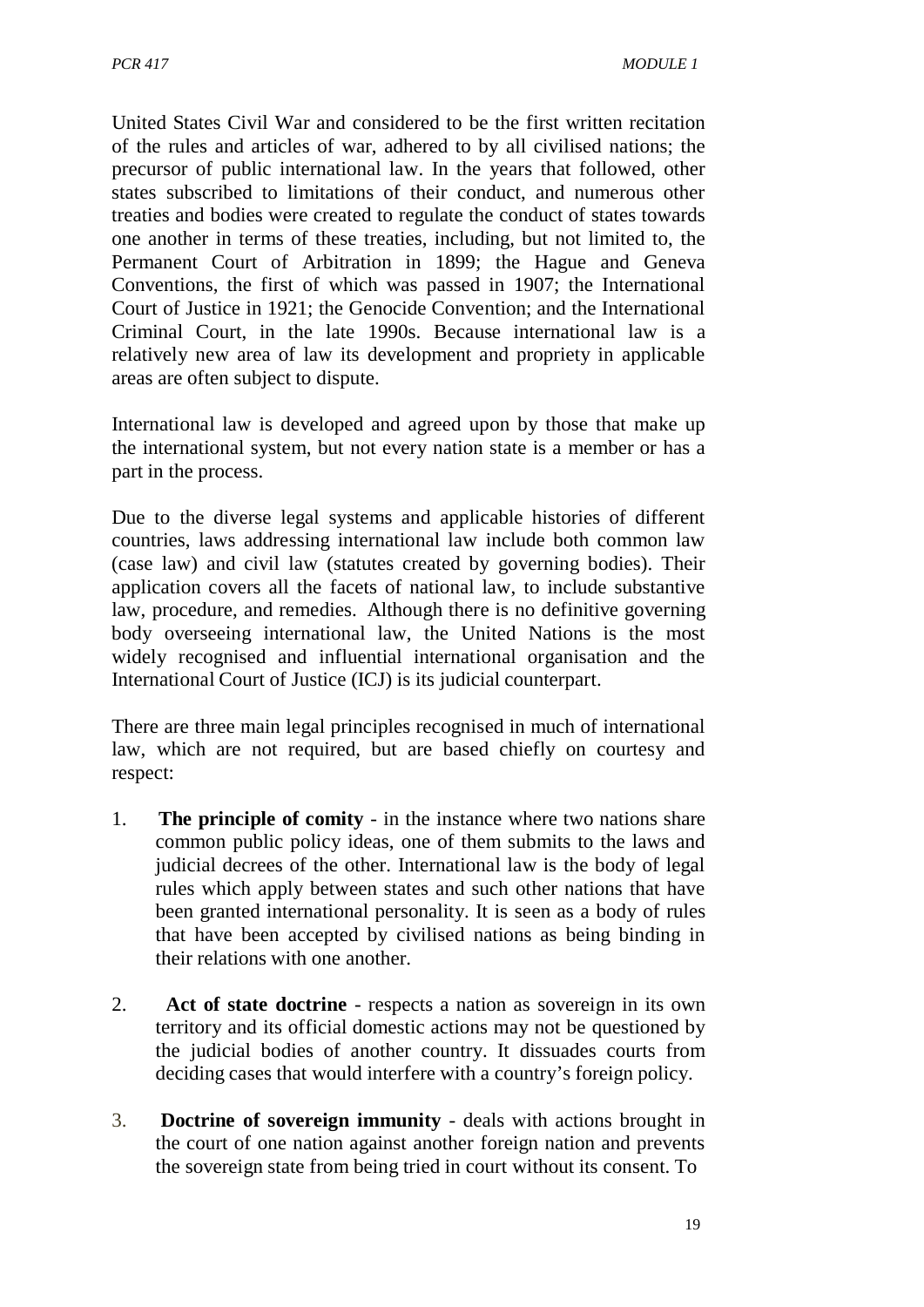be determined a sovereign state; a nation must run its own government, with its own territory and population.

There are two basic categories of International Law; Public International Law and Private International Law. Public International Law covers the rules, laws and customs that govern and monitor the conduct and dealings between nations and/or their citizens. The UN deals largely with public international law, which defines the relationships between different nations or between a nation and persons from another country. It assumes that whenever a law has been accepted, it establishes mutual rights and obligations. Public international law concerns the structure and conduct of sovereign states; analogous entities, such as the Holy See; and intergovernmental organisations. To a lesser degree, international law also may affect multinational corporations and individuals, an impact increasingly evolving beyond domestic legal interpretation and enforcement. Public international law has increased in use and importance vastly over the 20th century, due to the increase in global trade, environmental deterioration on a worldwide scale, awareness of human rights violations, rapid and vast increases in international transportation and a boom in global communications.

Private international law generally deals with individual concerns, such as civil or human rights issues, not only between a government and its own citizens but also in how its citizens are treated by other nations. Private international law basically handles disputes between private citizens of different nations.

Throughout the long history of international law, States were the only actors in international relations. The norms of contemporary international law continue to govern mainly the relationship between states and the relations of states with international organisations and other international institutions constantly interacting with each other. Whenever a law has been accepted, it establishes mutual rights and obligations. International law is influenced by international politics, and the forces of international law are not the sense of justice, nor the sense of right, but the fact that nations accept to be bound by these laws. In particular, international courts and international arbitration, investigation, conciliation and other commissions, which are created by agreement between the states and are guided in their activities by international legal regulations, especially rules of general international law. Some of these international bodies, such as the International Court of Justice, are a body of universal character, since they create an international community of states and access to them is open to countries.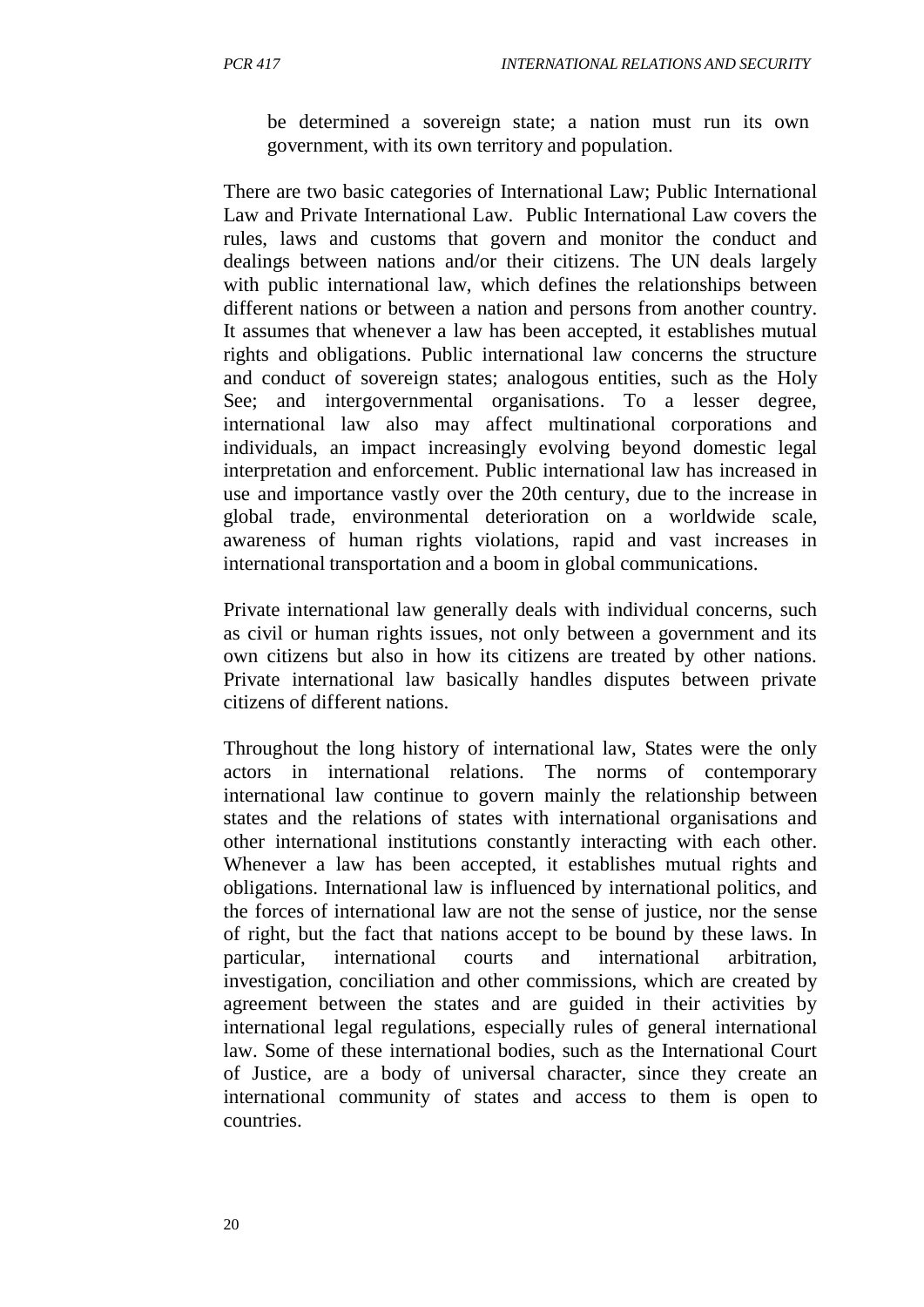Generally international law consists of rules and principles of general application dealing with the conduct of states and of intergovernmental organisations and with their relations, as well as with some of their relations with persons, whether natural or juridical.

### **3.2 Sources of International Law**

International law is the rules and regulations in form of behavioural norms and ethical codes that regulate the conduct of man in an organic society, and also on the international scene. Sources of international law are the materials and processes out of which the rules and principles regulating the international community are developed. They have been influenced by a range of political and legal theories. The idea of international organisation was new and alien to the Romans, although Rome contributed immensely to the development of international law.

Hence, modern international law originates essentially as a result of the urgency of human survival in the mid 20th century. Humanitarian considerations are the inspirational basis of rules of international law, because the primary need of our time is to control the environment for the benefit of man. The basic fundamental premise of modern international law as expressed under the Treaty of Westphalia (1648), where the empire and the church were dissolved into nation-states, is: sovereignty, territorial integrity, equality of nations, and noninterference in the affairs of nations. These principles formed the basis of international law and were re-emphasised at the Treaty of Utrecht 1713. In the American and French Revolutions of 1776 and 1789 respectively, these ideas of neutrality in cases of boundary clashes between nations were settled using the principles laid down in the Roman law.

The factors that stimulated the growth of international law include: industrial revolution, development of trade and the emancipation of nation-states, all of which created huge demands for raw materials, and market access, thereby bringing about persistent clashes. Hence, international law was negotiated and established to regulate trade activities, and provide a congenial atmosphere for the trade to flourish among the European nations.

Article 38 (1) of the 1946 Statute of the International Court of Justice is generally recognised as a definitive statement of the sources of international law. It requires the court to apply among other things:

- a. International conventions expressly recognised by the contesting states, and
- b. International custom, as evidence of a general practice of law.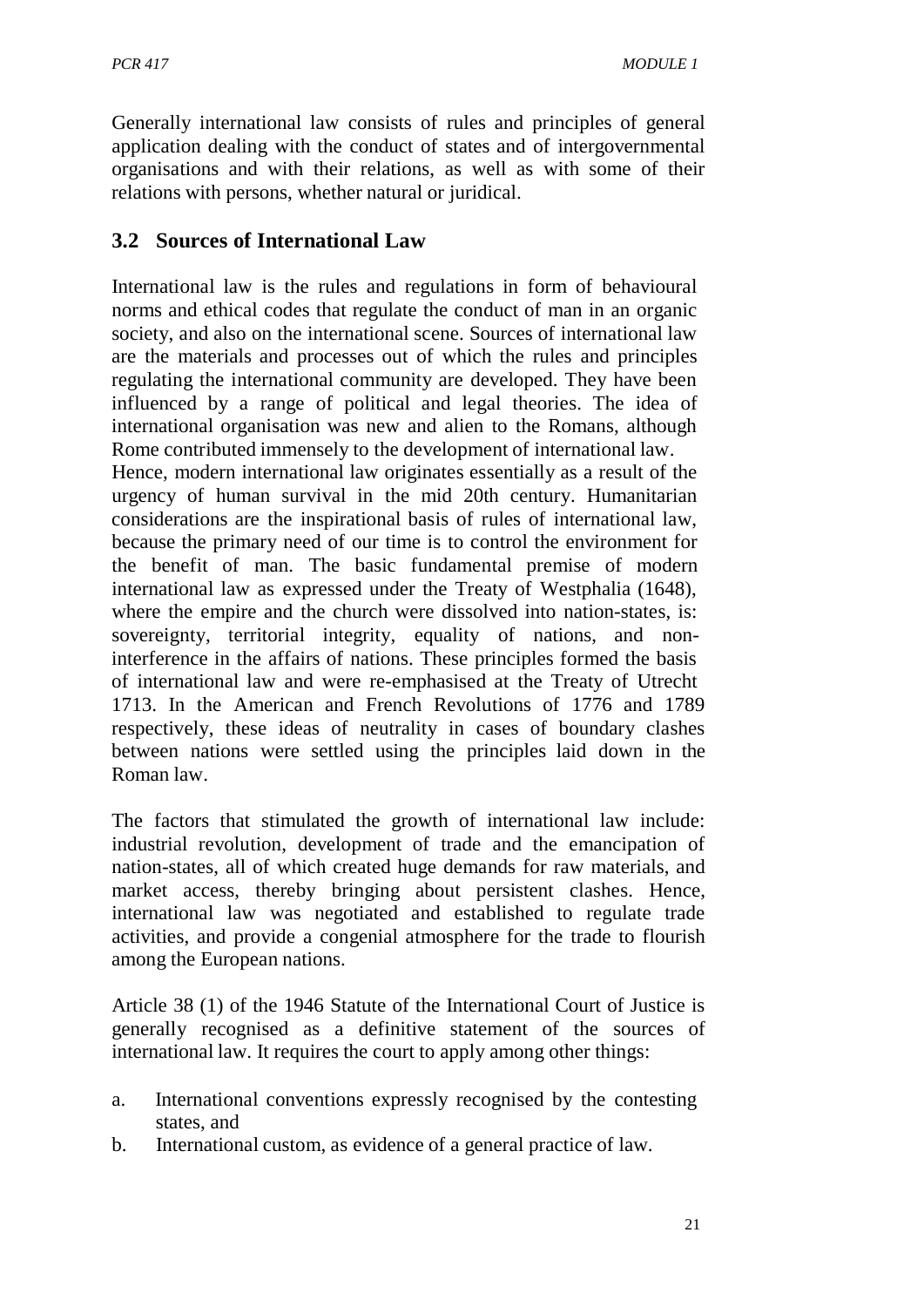Other sources of public international law are:

- c. International treaties,
- d. Custom,
- e. General principles of law,
- f. Judicial decisions and teachings;
- g. Juristic writings;
- h. Resolutions of the Security Council and the general assembly.

# **3.3 Subjects of International Law**

Traditionally, sovereign states and the Holy See were the sole subjects of international law. From the Peace of Westphalia (1648) till the creation of the United Nations system, it was considered that the 'State' was the sole subject of international law: that international law only applied as between States. States, as the subjects of international law had international personality which meant that they had the right to have their claims respected internationally. With the proliferation of international organisations over the last century, they have in some cases been recognised as relevant parties as well, as recent interpretations of international human rights law and international trade law have been inclusive of corporations, and even of certain individuals.

The international court of justice, in its 'Reparations of Injuries Advisory Opinion' 1949, confirmed that other entities could be subjects of international law. Though it made plain that while sovereign states possess all the rights and duties on the international plane, that other entities such as inter-governmental organisations, as well as the individual, and multi-national corporations, might posses rights and duties which states would ascribe to them.

# **The state**

Reference is ordinarily made to Article 1 of the 1933 Montevideo Convention on the Rights and duties of states as being indicative of the criteria required to be established as a state in international law. The state as a person of international law should possess the following qualifications:

- a permanent population;
- a defined territory;
- government; and
- a capacity to enter into relations with the other states.

# **Inter-governmental organisations**

Inter-Governmental Organisations are entities that are constituted by states, have states as their members and are based on a constitutive treaty. In the 1949 *Reparations of Injuries* case, the International Court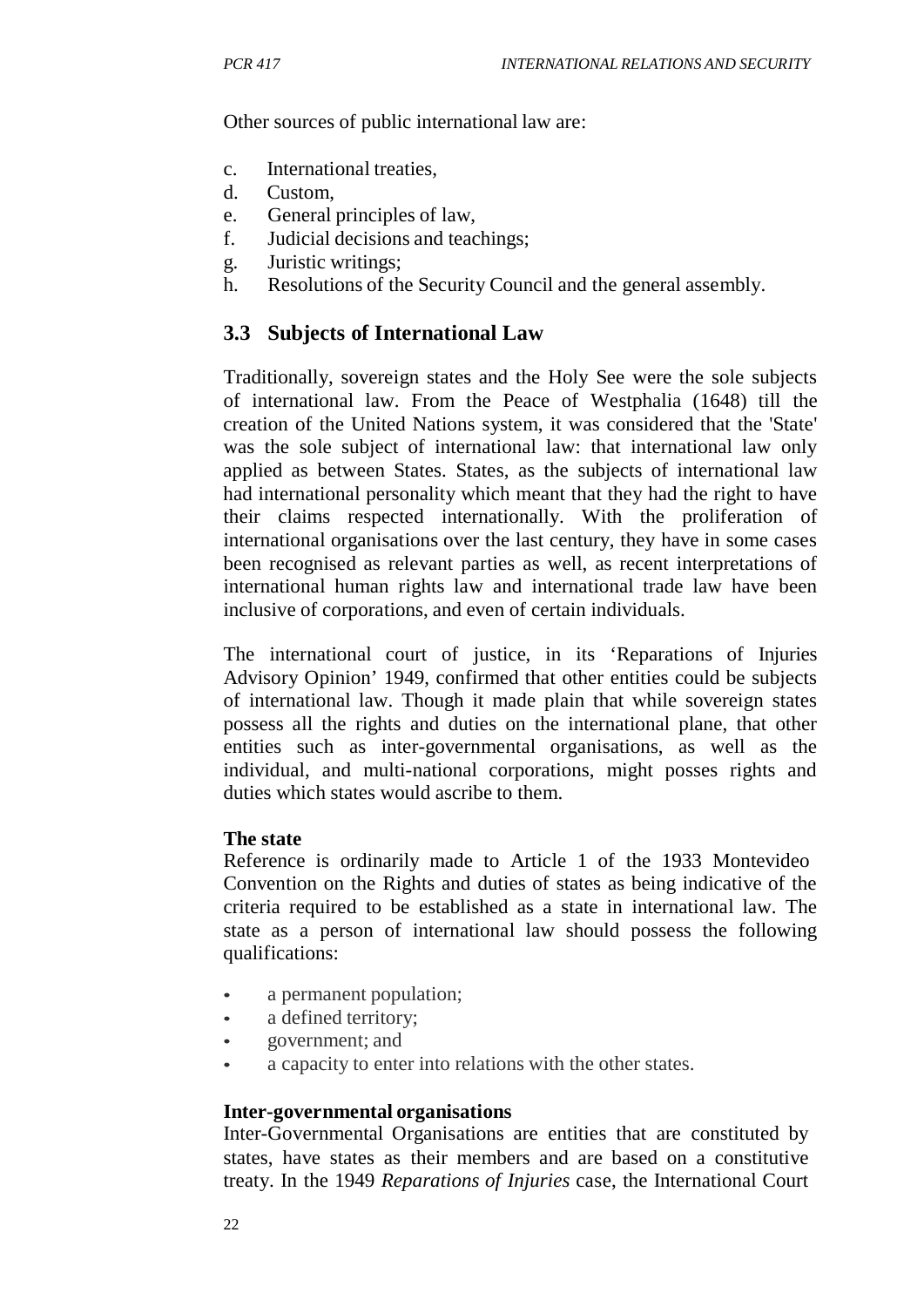*PCR 417 MODULE 1*

of Justice recognised that the United Nations (like other IGOs) has 'functional personality' that is: legal personality to the extent required to carry out the tasks which states have assigned to it.

#### **The individual**

As a subject of international law, the individual has both rights and obligations. Rights are manifest in international human rights law, while obligations are generally encompassed within international criminal law.

#### **The Holy See**

This focuses on the role and position of the Pope in international law, and international relations in general. The international legal personality of the Holy See and by extension being a subject of international law is predicated upon the fact that the Pope, as spiritual head of the Catholic Church and the Vatican City has maintained international relations with states for the protection and promotion of the interests of the Catholic Church and the spiritual values upon which it is founded. States enter into concordant, specifically treaties with the Holy See, which makes it for the states to receive accredited diplomatic representatives. This is an aspect of the international legal personality of the Holy See. In this respect, the Holy See can sue and be sued.

# **3.4 Distinction between International Law and Municipal Law**

Public international law establishes the framework and the criteria for identifying states as the principal actors in the international legal system. As the existence of a state presupposes control and jurisdiction over territory, international law deals with the acquisition of territory, state immunity and the legal responsibility of states in their conduct with each other. International law is similarly concerned with the treatment of individuals within state boundaries. There is thus a comprehensive regime dealing with group rights, the treatment of aliens, the rights of refugees, international crimes, nationality problems, and human rights generally.

The principal feature of municipal law is the existence of a legislature and a court system that can settle legal disputes and enforce the law. At the international level, however, there is no legislature in existence and it is by way of agreements between countries (treaties) that international law is made. This can also be described in the following way: Municipal law is *hierarchical* or *vertical* - the legislature is in a position of supremacy and enacts binding legislation, while International law is *horizontal* - all states are sovereign and equal.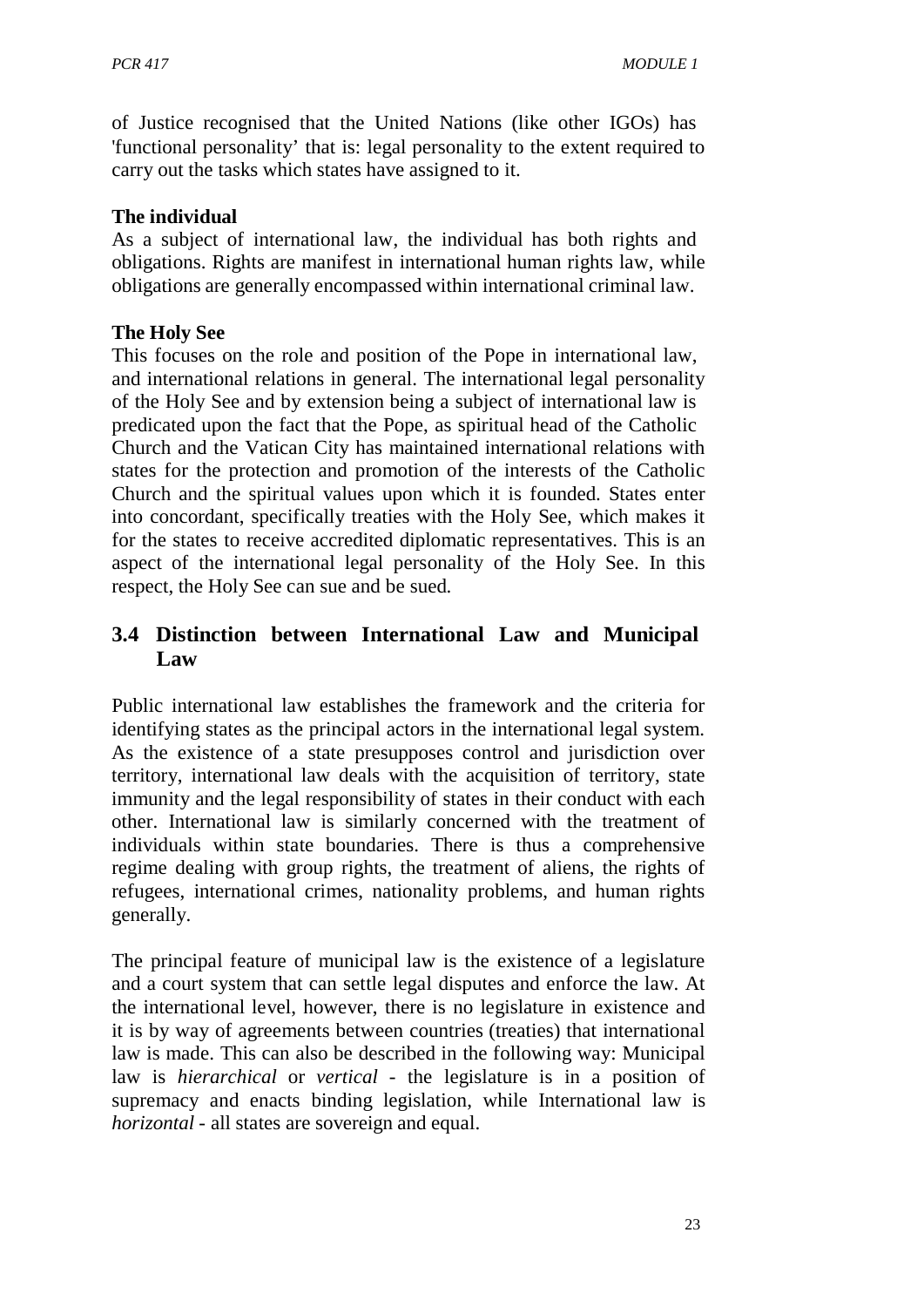As a result of the notion of sovereignty, the value and authority of international law is dependent upon the voluntary participation of states in its formulation, observance, and enforcement. Although there may be exceptions, it is thought by many international academics that most states enter into legal commitments with other states out of enlightened self-interest rather than adherence to a body of law that is higher than their own.

# **4.0 CONCLUSION**

In conclusion, it is obvious that the debate on the chaotic and disorderliness or otherwise of the international system still holds currency. While there are theoretical views to the effect that the international system is chaotic and disorderly in the absence of a world government that could act as regulator in the relationship between and among subjects of international law; states and non-state actors included. This has been the case since the beginning of the inter-state system and the efforts that have been made have not in any way changed the position of the realists that the contemporary inter-state system is anarchic and chaotic without standard rules and behaviour. This position is held despite the creation and existence of several mechanisms that could bring states and non-state actors to book. According to the realists, being subjects of international law does not compel a state to obey rules and regulations imposed by international law or treaties. Reference is often made to the judgment passed on the Sudanese president by the International Court of Justice at The Hague, which is still disobeyed with reckless abandon. First is the fact that there is no international police authority that is mandated to arrest such personality, and rather for other states to isolate Sudan on the basis of the judgment passed on the president, other states carry on their relationship with Sudan like no issues have occurred. On the other side of the spectrum, the idealists argue that the moral burden imposed by the existence of international law curtails states from acting arbitrarily. Because of the possibility of condemnation by other actors, states are therefore wont to act according to stated international rules and regulations, as long as their sovereignty is not affected.

# **5.0 SUMMARY**

In summary, this unit captures the limitations of states in respect of their relationships with one-another and in fact, with other non-state actors. It is suggested that despite the quest for the realisation of national purpose, as enshrined in the principles and objectives of national interest, states are limited and hindered to the extent that they would not violate the sovereignty of other states, or go against the rules and regulations that bind actors in the international system. Though different from municipal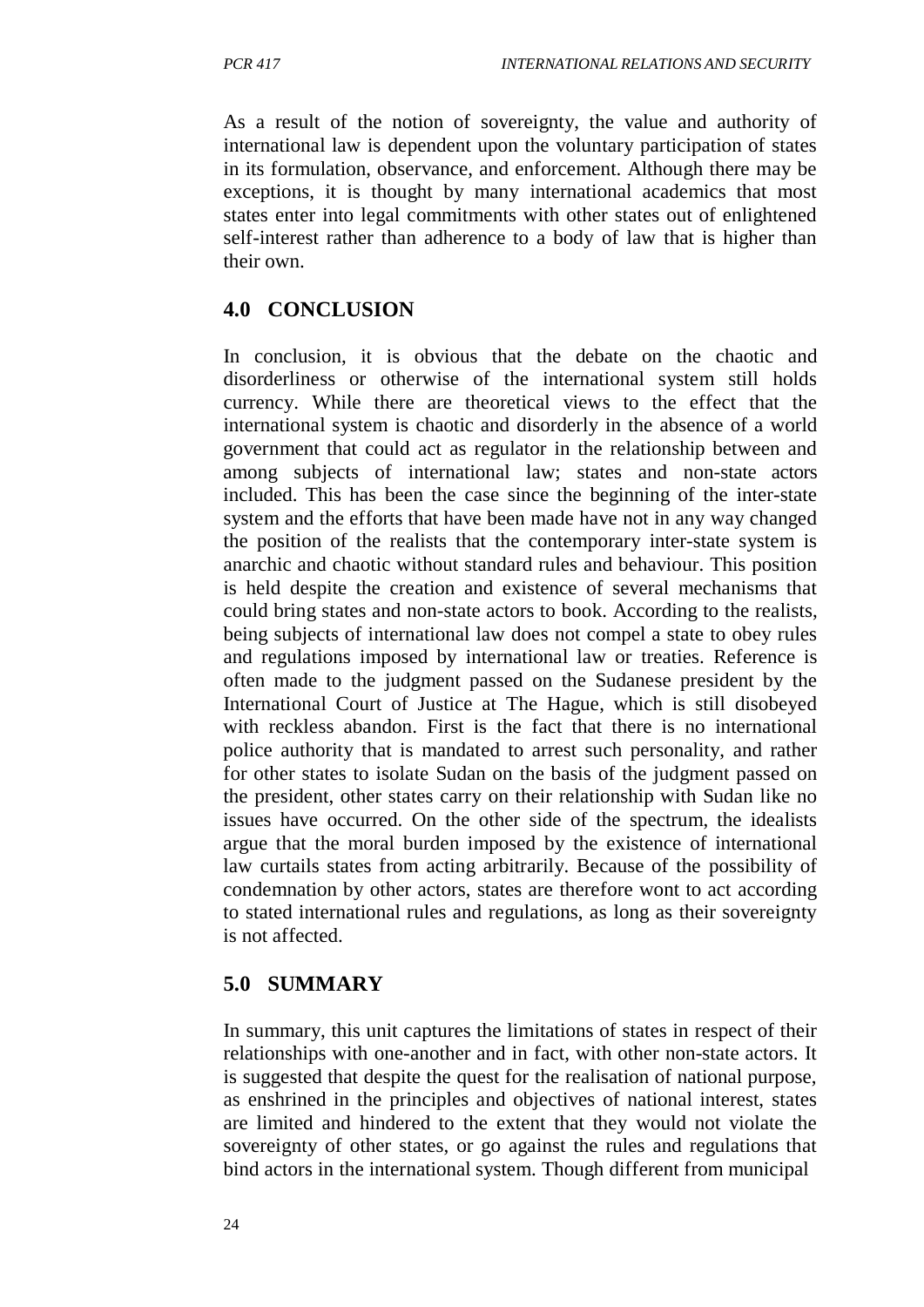law, and perhaps not as effective as municipal law, international law remains law.

# **6.0 TUTOR-MARKED ASSIGNMENT**

- i. Explain two of the sources of international law.
- ii. Is international law really law?
- iii. What are the instruments for obeying international law?

# **7.0 REFERENCES/FURTHER READING**

- Akehurst, M. (1982). *A Modern Introduction to International Law.* (2nd ed.). London: George Allen & Unwin Ltd.
- Brierly, J. (1963). *The Law of Nations: An Introduction to the International Law of Peace* (6th ed.). Oxford: Clarendon Press.
- Brownlie, I. (1979). *Principles of Public International Law.* (3rd ed.). Oxford: Oxford University Press.
- Green, M. (1982). *International Law: Law of Peace.* London: Macdonald and Evans.

O'Connell, D. (1970). *International Law.* London: Steven and Sons.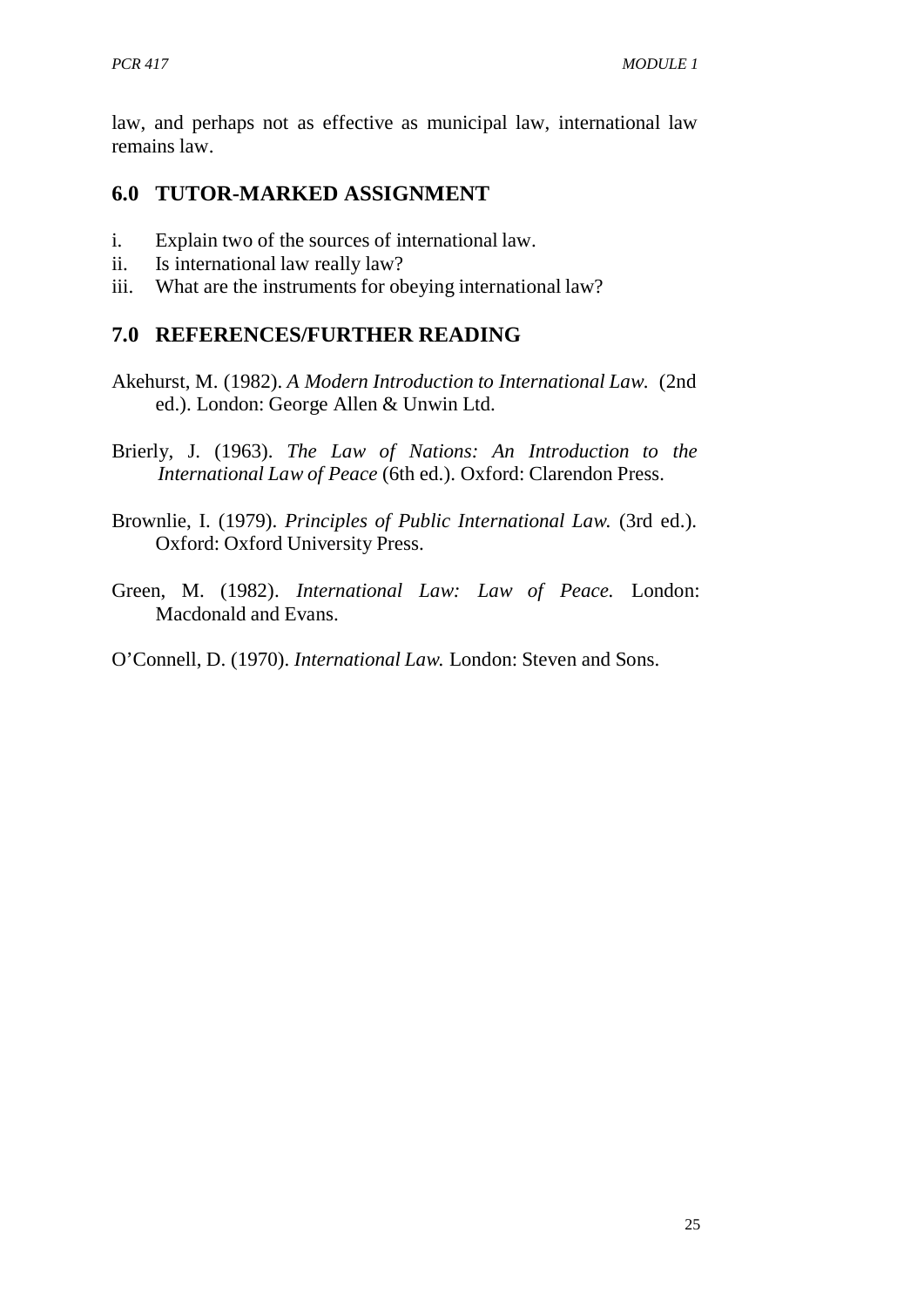# **UNIT 4 INTERNATIONAL ORGANISATIONS**

#### **CONTENTS**

- 1.0 Introduction
- 2.0 Objectives
- 3.0 Main Content
	- 3.1 The Evolution of International Organisation
	- 3.2 Characteristics of International Organisation
	- 3.3 Typologies of International Organisation
		- Regional Organisations
		- Economic Groupings
		- Political Groupings
- 4.0 Conclusion
- 5.0 Summary
- 6.0 Tutor-Marked Assignment
- 7.0 References/Further Reading

# **1.0 INTRODUCTION**

Understanding the dynamics of the international system requires an appreciation of the workings of the international organisations, on whose platform state actors present their activities. Hence the shift is made in the approach to the study of the international politics that emphasise international organisations, thereby relegating the statecentric view to the background. This only validates the position that the study of the international system consist of states interacting with international organisations and other non-governmental actors. Hence, international organisations are inter-governmental organisations in global terms, drawing their membership from every region of the world. This unit would introduce us to the workings of international organisations, thereby showcasing their importance in the whole gamut of international relations. Invariably, the activities of international organisations have implications for world peace and security.

# **2.0 OBJECTIVES**

At the end of this unit, you should be able to:

- identify the distinctive characteristics of the various types of international organisations
- explain the general framework for the workings of international organisations
- list the importance of international organisations in international relations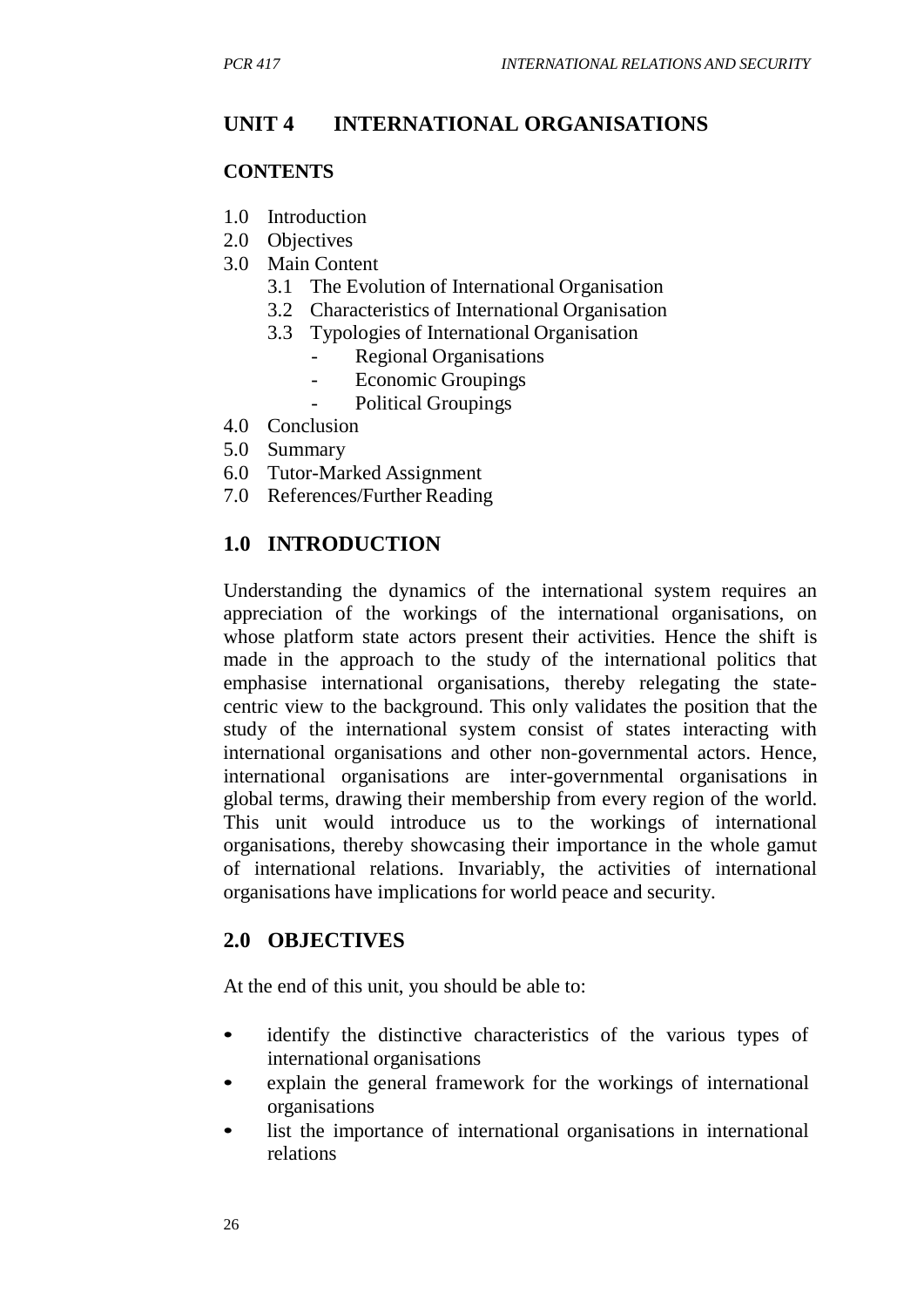describe the linkage between international organisations and international peace and security.

# **3.0 MAIN CONTENT**

#### **3.1 Evolution of International Organisation**

The historical evolution of international organisations dates back to the 19th century while the 20th century is described as the period for the proliferation of global and regional organisations. The Congress of Westphalia of 1648 was a significant milestone in the development of international organisation, as it also marked the evolution of the state system. In the 19th century, diplomacy was the traditional medium through which international affairs were conducted, especially during the concert of Europe, where states met to debate political issues of mutual interest, based on the awareness of interdependence.

One of the most significant developments in the latter half of the 19th century was the emergence of a multitude of international administrative agencies or public international unions, in response to the growing need for cooperation in resolving economic and social problems requiring coordinated action. Among the international organisations that were set up were the European Commission for the Danube (1806); the International Bureau of Telegraphic Administrations (1868); the Universal Postal Union (1875); the International Bureau of Weights and Measures (1875); among others.

Another important evolutionary trend of international organisations was the Hague system of international conferences. This provided the platform for international negotiation and led to a more realistic definition of 'community of states'. An attempt was then made to institutionalise the international relations process of settling international disputes with the establishment of agencies, like the 'Convention for the Pacific Settlement of International Disputes adopted in 1899. This brought about the appointment of ad-hoc commission of inquiry, and for the creation of a permanent court of arbitration. The Hague system, the Council of Europe and the Public International Unions attested to the potential value of international organisations as instruments of world peace, through the institutionalised procedures and crisis management in the conduct of international relations.

However, the formalised phase in the evolution of international organisations began with the establishment of the 'League of Nations' and later the 'United Nations Organisation'. The League of Nations was designed to provide an institution through which its members, acting collectively, might identify threats to world peace and take measures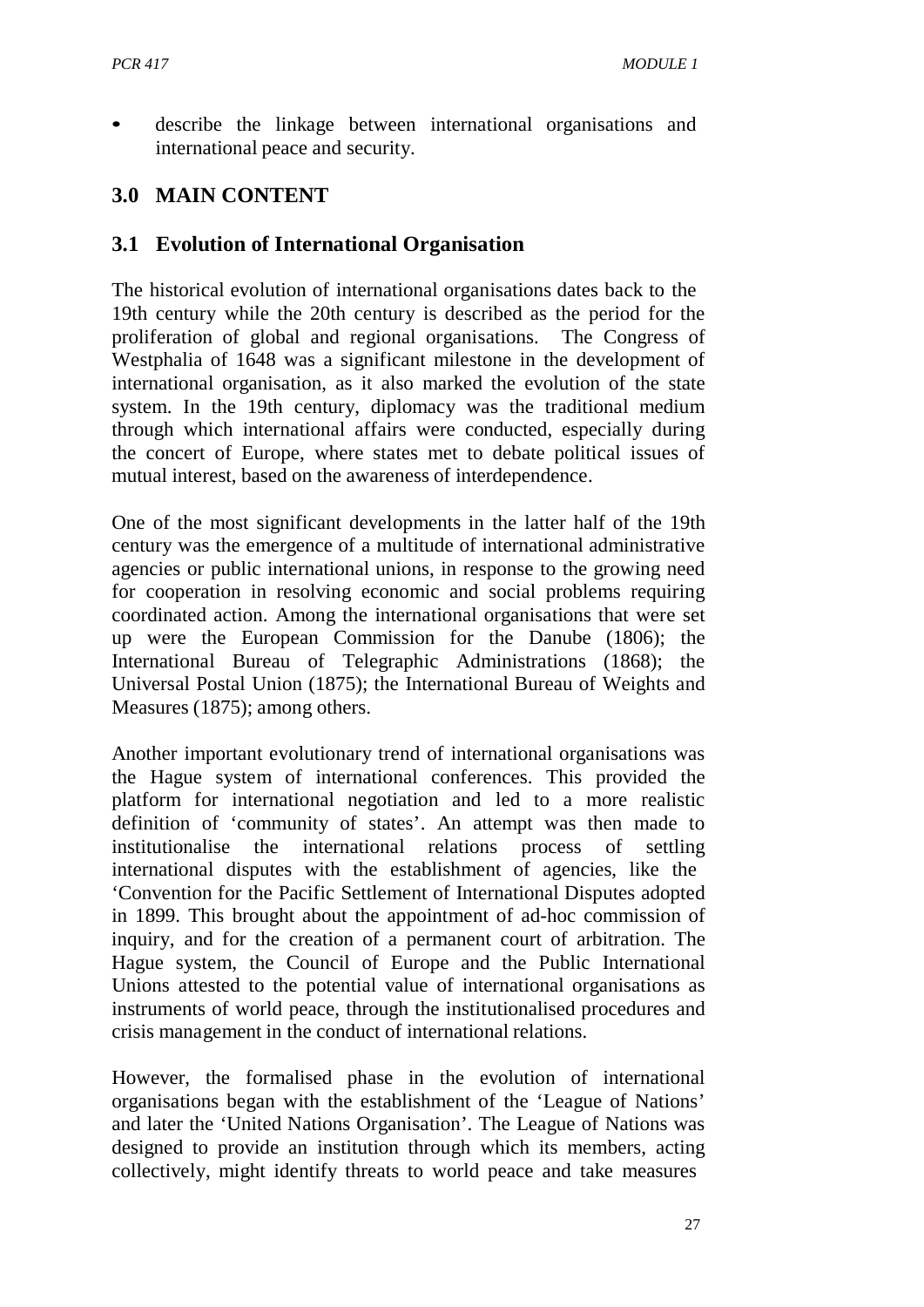such as sanctions and even military action to stop an aggressor. The United Nations Organisation, coming on the failure of the League of Nations is committed to maintaining international peace and security. Attempts to end the war and discussions on post-war policy led to a series of conferences and declarations; among which was the Moscow Declaration, which proclaimed the need to establish a general international organisation, based on the principle of the sovereign equality of all states, for the maintenance of international peace and security. In furtherance of the objective for countries of the world to join in the building of international peace and security, forty-four states met in Bretton-Woods, USA where two international financial organisations known as the International Monetary Fund (IMF) and the International Bank for Reconstruction and Development (World Bank), were established.

On August 21, 1944 a meeting of the great powers –USSR, Britain, USA and China was held at Dumbarton Oaks in the U.S.A. to draw up proposals for a general international organisation, leading to agreements concerning the establishment of the United Nations. On October 24, 1945 all the big powers had ratified the charter to bring the international organisation which now stands at about 193 member-states, into effect.

#### **3.2 Characteristics of International Organisations**

Common but basic features of international organisations that are embedded in the discussion above are as follows:

- a. Global intergovernmental organisations are established by means of an agreement between two or more states.
- b. The states involved decide to surrender part of their sovereignty to the international organisation.
- c. Consensus, recommendation, and cooperation inform state action, rather than enforcement.
- d. International organisations are composed of sovereign, independent states voluntarily joining in a common pursuit of certain goals;
- e. International organisations establish certain organs that are assigned special duties.
- f. The administrative headquarters which is termed the secretariat, performs the executive functions through the secretary-general and world-class civil servants.
- g. International organisations do not possess a legislative body that has power to make laws.
- h. Legislative functions are carried out through conferences, like the summit of the UNO.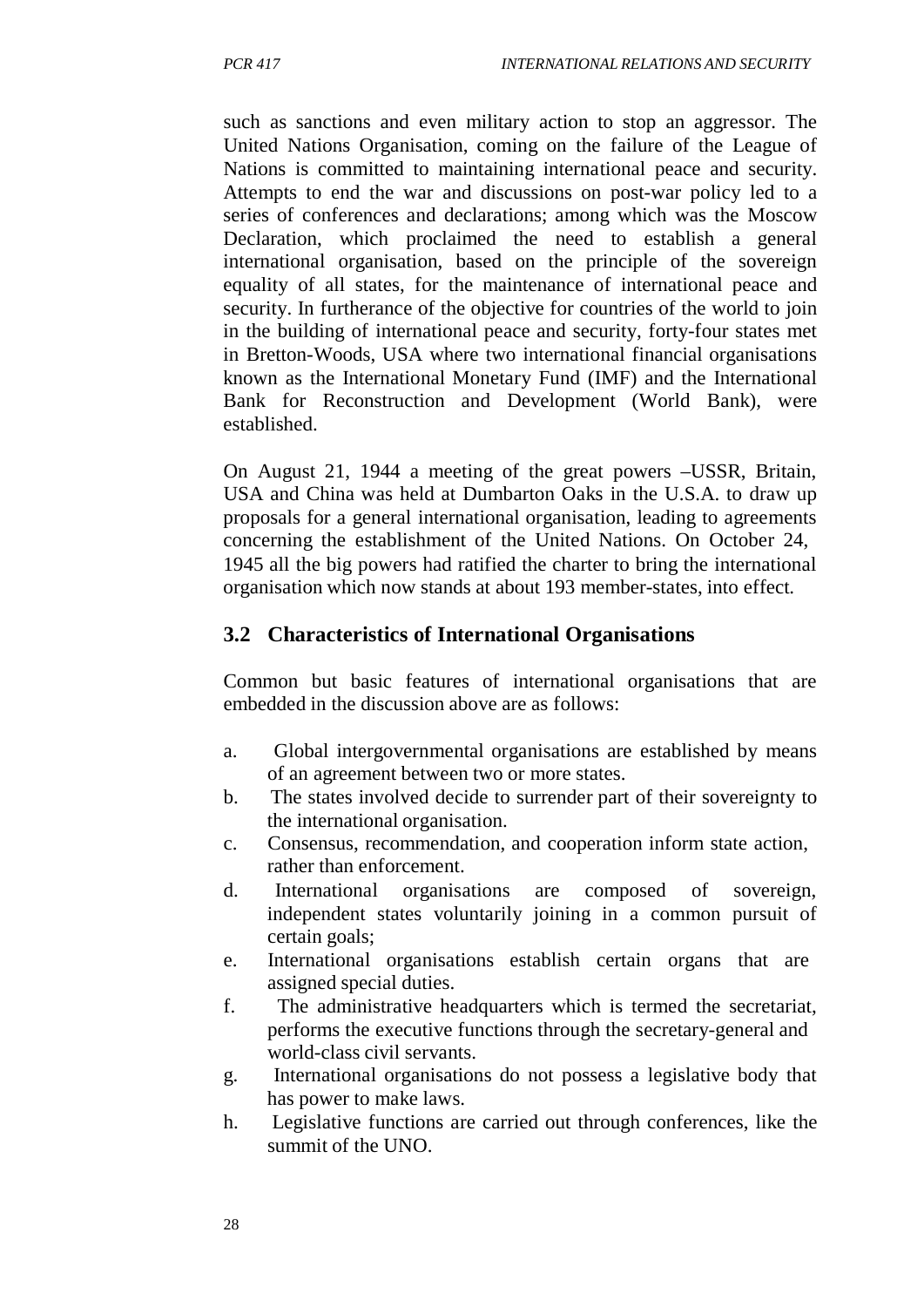- i. The actors that shape the activities of international organisations determine the type of decisions and whose interest such decisions are designed to serve.
- j. Officials of government act under the influence of their respective governments, based on specific foreign policy objectives.
- k. Members to the conferences are selected as representatives of government officials who agree or disagree on the decisions taken at the conference as a reflection of the official position of their governments.
- l. Decision-making at the conference is governed by the democratic principles of majority rule and equal voting right.
- m. Some international organisations, possessing compulsory jurisdiction over disputes between states, have institutions with legal or quasi-legal powers.
- n. In the settlement of disputes, international organisations employ methods of negotiation, enquiry, mediation, and conciliation.
- o. Permanent Secretariat is occupied by members of the organisation from different nationalities, chosen to serve the organisation regardless of their nationality.
- p. International organisations possess features such as membership.
- q. International organisations have formal structures that are continuous and are established by means of an agreement such as a treaty.

# **3.3 Typologies of International Organisations**

International organisations can be classified according to membership; aims, functions and Structure. Accordingly, we have universal global organisations; regional organisations; sub-regional organisations, alliances and pluralistic organisations, as well as political groupings.

#### **a. Universal organisations**

A global organisation in which all or almost all the states in the world are members; for example, the United Nations Organisation. This is a multi-purpose global organisation which operates in various facets: security, social, economic, cultural and educational and scientific exchange. There are also single-purpose or functional global organisations, specialised intergovernmental organisations like the International Labour Organisation, World Health Organisation, International Monetary Fund, Food and Agricultural Organisation, United Nations Educational, Scientific and Cultural Organisation, etc.

# **b. Regional organisations**

In the international system, there is a trend for nation-states to form regional groupings, embracing the territory of a few states. Regional organisations make themselves jointly responsible for the peaceful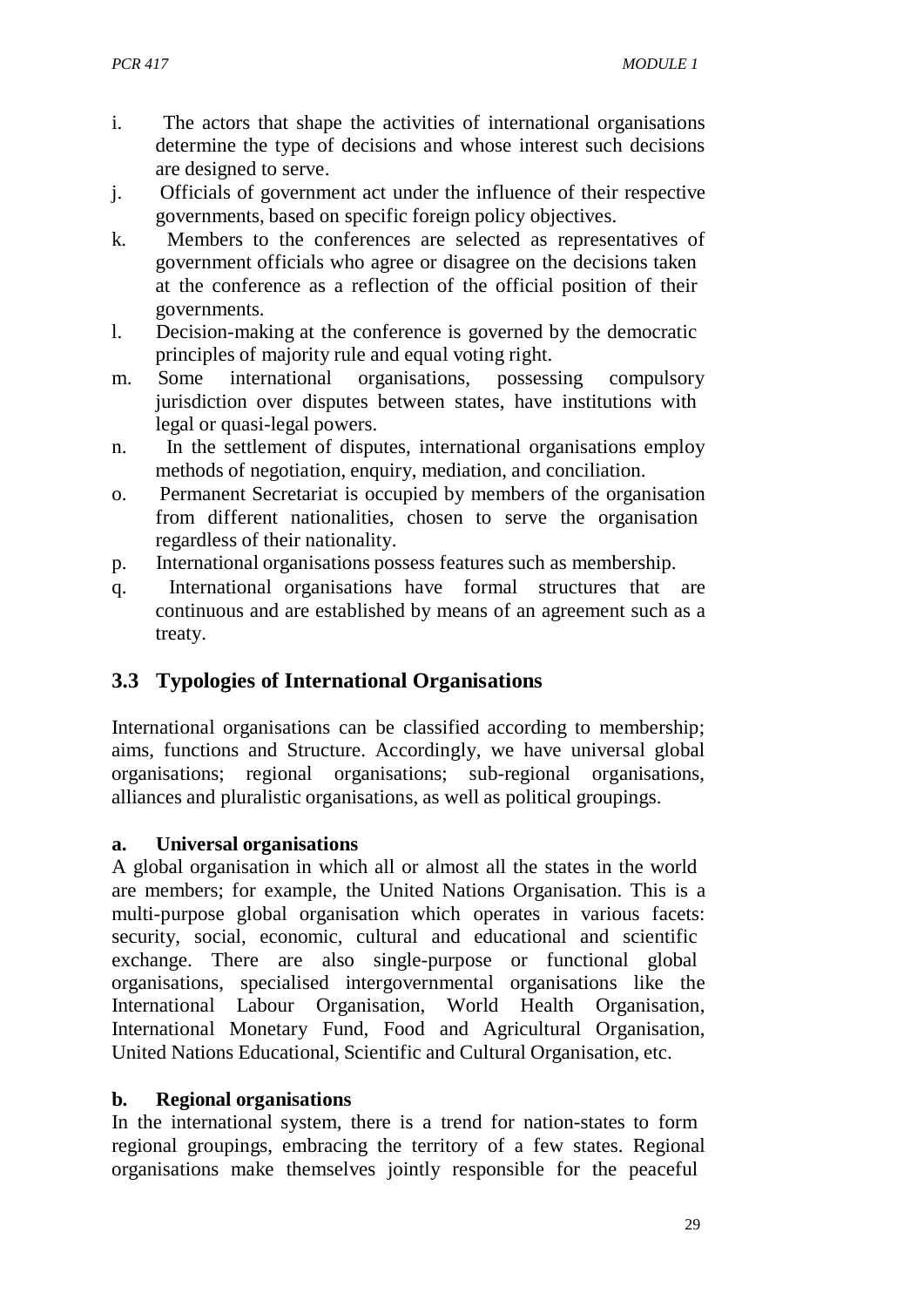settlement of disputes which may arise among themselves; and for the maintenance of peace and security in their respective regions. Regional organisations like the African Union and the European Union are formed with the objective of safeguarding their interests and the development of their economic and cultural relations.

Regional organisations are arrangements which are voluntary association of sovereign states within a certain area. Regional organisations exist for the purpose of taking joint action in the event of any threat to their economic, social and political security.

There are two major recurrent patterns of regional organisations – the hegemonial one in which a great power serves as a nucleus around which the lesser powers cluster either to seek protection of their bigger enemies or the protector. The other is the political units with less pronounced disparities of power, which unite against a common danger. Among the regional organisations operating in the international system are the organisation of American States (OAS) 1890; African Union (AU); the Arab League; the European Union, etc.

#### **c. Economic groupings**

These are regional institutions like the Economic Community of Western States –ECOWAS; and the Southern African Development Commission-SADC, organised for the purpose of bringing rapid economic development to member-states. Economic integration has given much impetus to the formation of regional arrangements that proceed from bilateral mutual assistance among states, which gradually developed into a broader political organisation. This tendency toward international regionalism is an acknowledged feature of contemporary international system. Economic groupings also include cartels like the organisation of Petroleum Exporting Countries (OPEC) which exist to protect the interest of its members in the global system.

The ECOWAS which came into existence in 1975 is primarily concerned with the sub-regional economic integration, for economic growth and development of the sub-region. Through the establishment of an institutional framework for the formation of contemporary economic regional bodies in the North, East and South Africa, the concept of an African common market could be realised after the merger of the various sub-regional blocks.

Economic groupings enhance economic integration and address the protectionist practices necessitated for the protection of infant industries. According to article 2 of the Treaty of Lagos; the aim of the ECOWAS shall be to promote cooperation and development in all fields of economic activities particularly in the fields of industry, transport,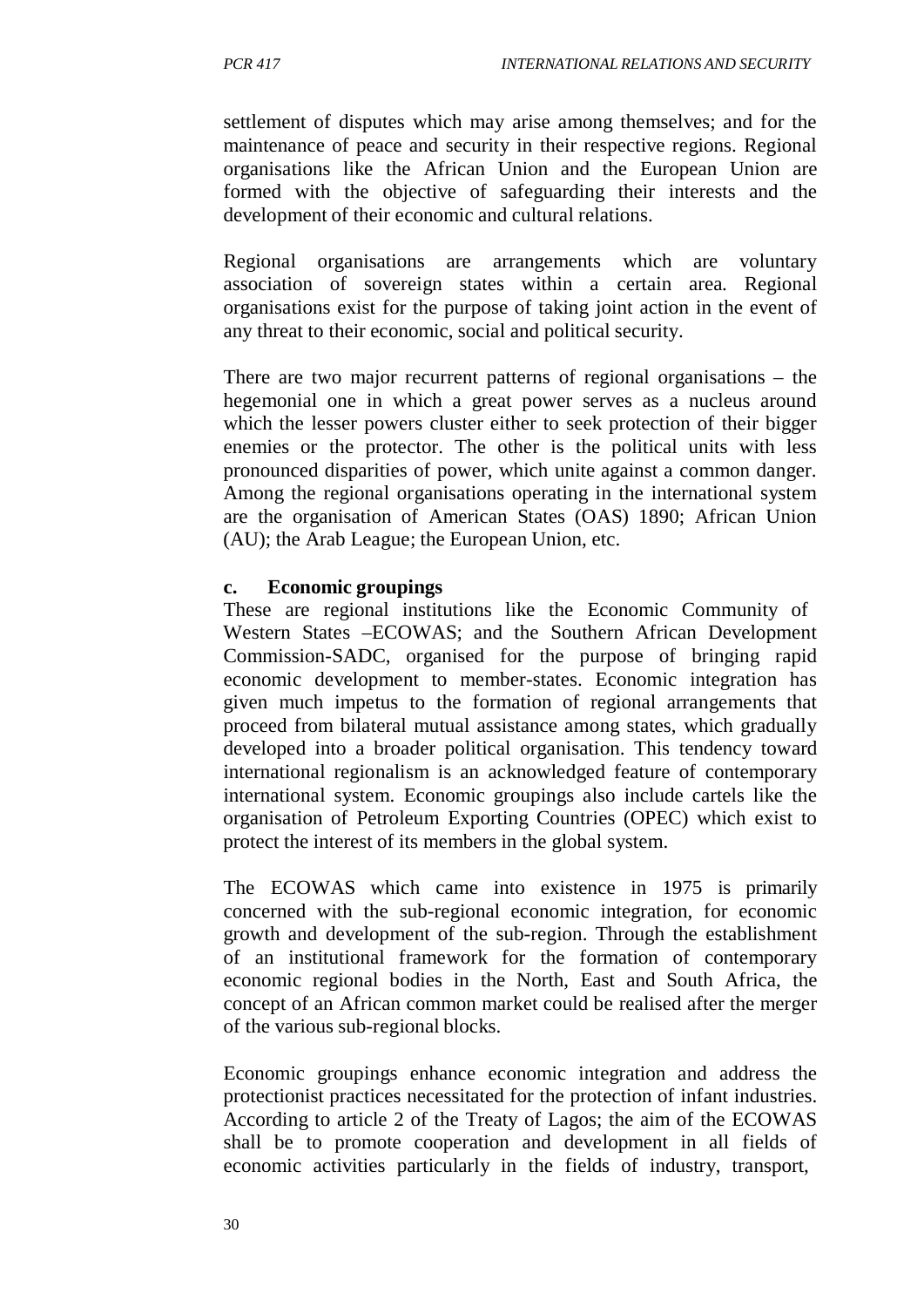energy, agriculture, etc for the purpose of raising the standard of living of its people, increase and maintain economic stability, and foster closer relations among its members. According to the Treaty of ECOWAS, some of the aims and objectives include the following:

- 1. The aims of the community are to promote co-operation and integration, leading to the establishment of an economic union in West Africa in order to raise the living standards of its peoples, and to maintain and enhance economic stability, foster relations among member states and contribute to the progress and development of the African continent.
- 2. In order to achieve the aims set out in the paragraph above, and in accordance with the relevant provisions of this treaty, the community shall, by stages, ensure that:
	- a. the harmonisation and co-ordination of national policies and the promotion of integration programmes, projects and activities, particularly in food, agriculture and natural resources, industry, transport and communications, energy, trade, money and finance, taxation, economic reform policies, human resources, education, information, culture, science, technology, services, health, tourism, legal matters.
	- b. the harmonisation and co-ordination of policies for the protection of the environment
	- c. the promotion of the establishment of joint production enterprises
	- d. the establishment of a common market through
		- i. the liberalisation of trade by the abolition, among member states, of customs duties levied on imports and exports, and the abolition among Member States, of non-tariff barriers in order to establish a free trade area at the community level
		- ii. the adoption of a common external tariff and a common trade policy vis-à- vis third countries
		- iii. the removal, between member states, of obstacles to the free movement of persons, goods, service and capital, and to the right of residence and establishment
	- e. the establishment of an economic union through the adoption of common policies in the economic, financial social and cultural sectors, and the creation of a monetary union
	- f. the promotion of joint ventures by private sectors enterprises and other economic operators, in particular through the adoption of a regional agreement on cross-border investments.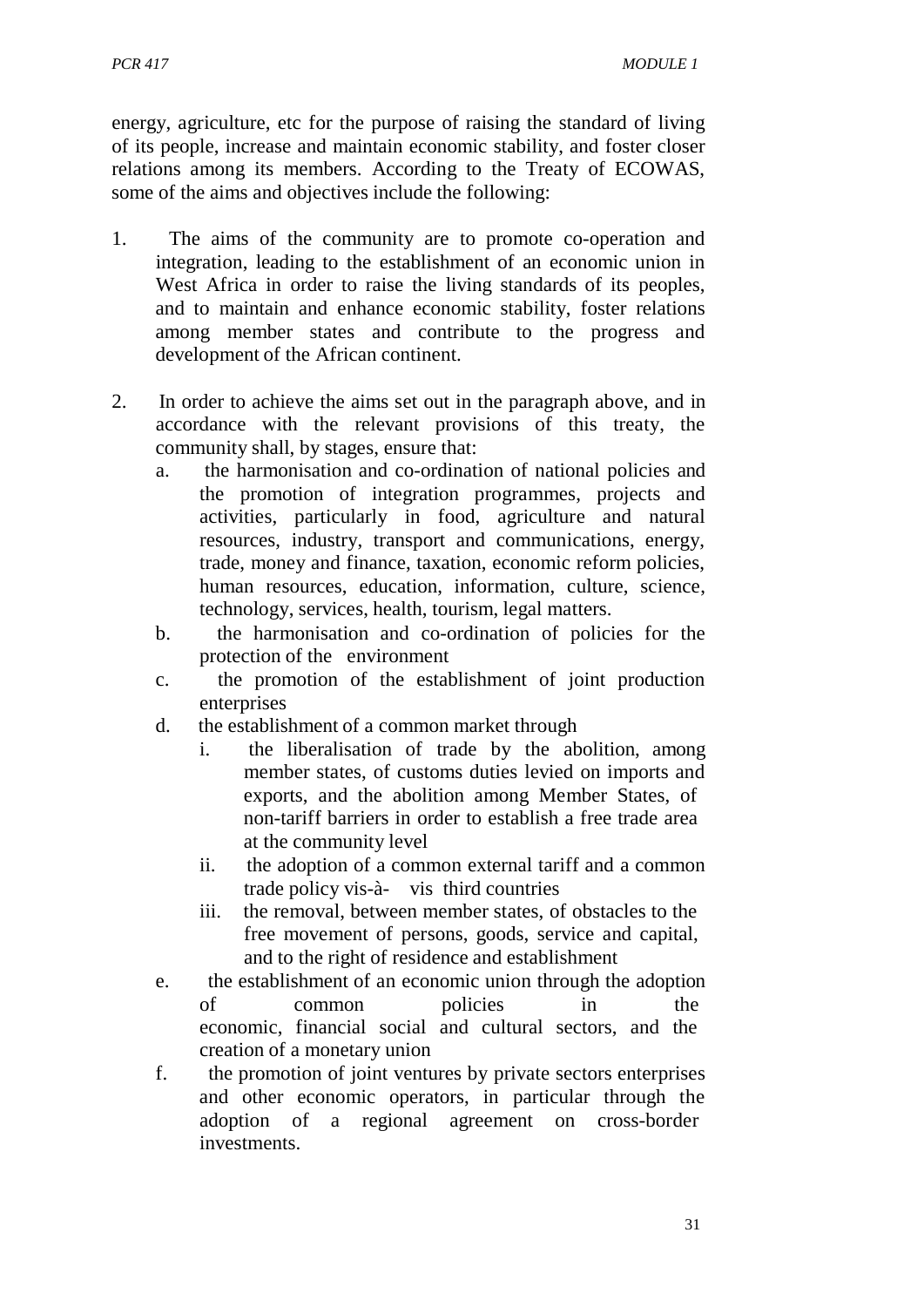#### **d. Political groupings**

Political groups like the organisation of African Unity (the African Union), were formed to face the challenges of colonialism, exploitation, and imperialism. The objectives of political groupings are to achieve greater unity and solidarity between the member countries and the peoples; accelerate rapid political and socio-economic integration; promote peace, security, democratic principles and institutions, popular participation and good governance.

# **4.0 CONCLUSION**

International organisations, whether at regional or global levels, or concerned with specific objectives or generally broad objectives are one of the critical non-state actors in the system. Their actions both influence and are influenced by the actions of states. Instructively, the tendency is for nation-states to employ international organisations to sanction and influence member states, in order to bring their actions in line with globally accepted practices.

# **5.0 SUMMARY**

The emergence of a mass of international administrative organisations in response to the growing need for interdependence fostered by the information and technology revolution necessitates the resolution of economic and social problems using coordinated action. International organisations are a group of multi-faceted and purposeful institutions possessing high calibre financial and human resources and imbued with state power to effect the decisions of the global community holistically or within regional blocs. It is noted that their activities and operations encompass the social, economic, political, and military dimensions. International organisations are becoming even more relevant in the present age of globalisation and hi-tech based conflicts.

# **6.0 TUTOR-MARKED ASSIGNMENT**

- i. Differentiate between international and regional organisations.
- ii. Assess the performance of the UN in guaranteeing global peace and security.

# **7.0 REFERENCES/FURTHER READING**

Hughes, B. (1994). *Continuity and Change in World Politics*. New Jersey: Prentice-Hall Inc.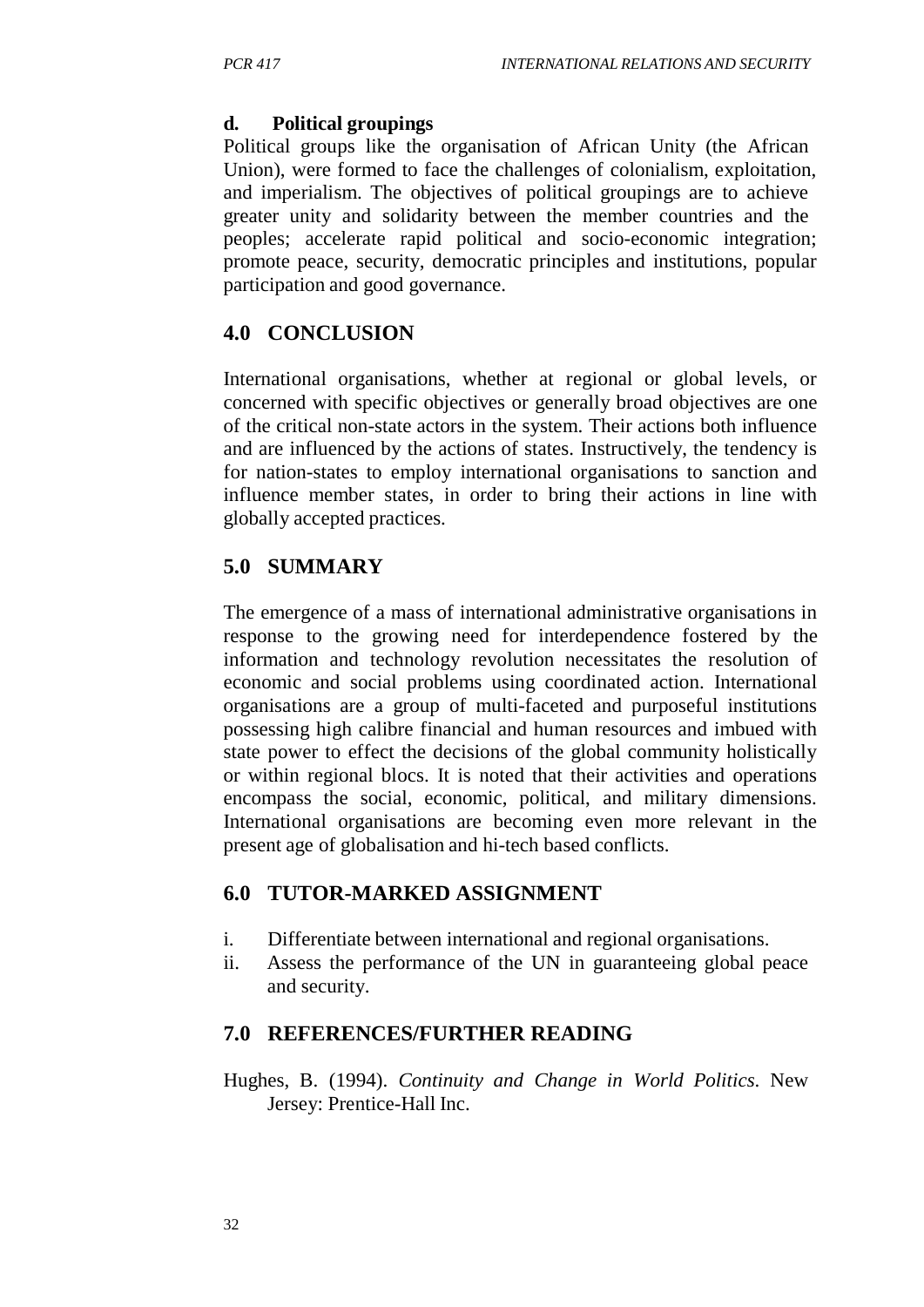Pearson, F. & Rochster, J. (1984). *International Relations: The Global Condition in the Late Twentieth Century*. Reading, M.A. Addison-Wesley.

See: Treaty of ECOWAS. [http://www.comm.ecowas.int/sec/index.php.](http://www.comm.ecowas.int/sec/index.php)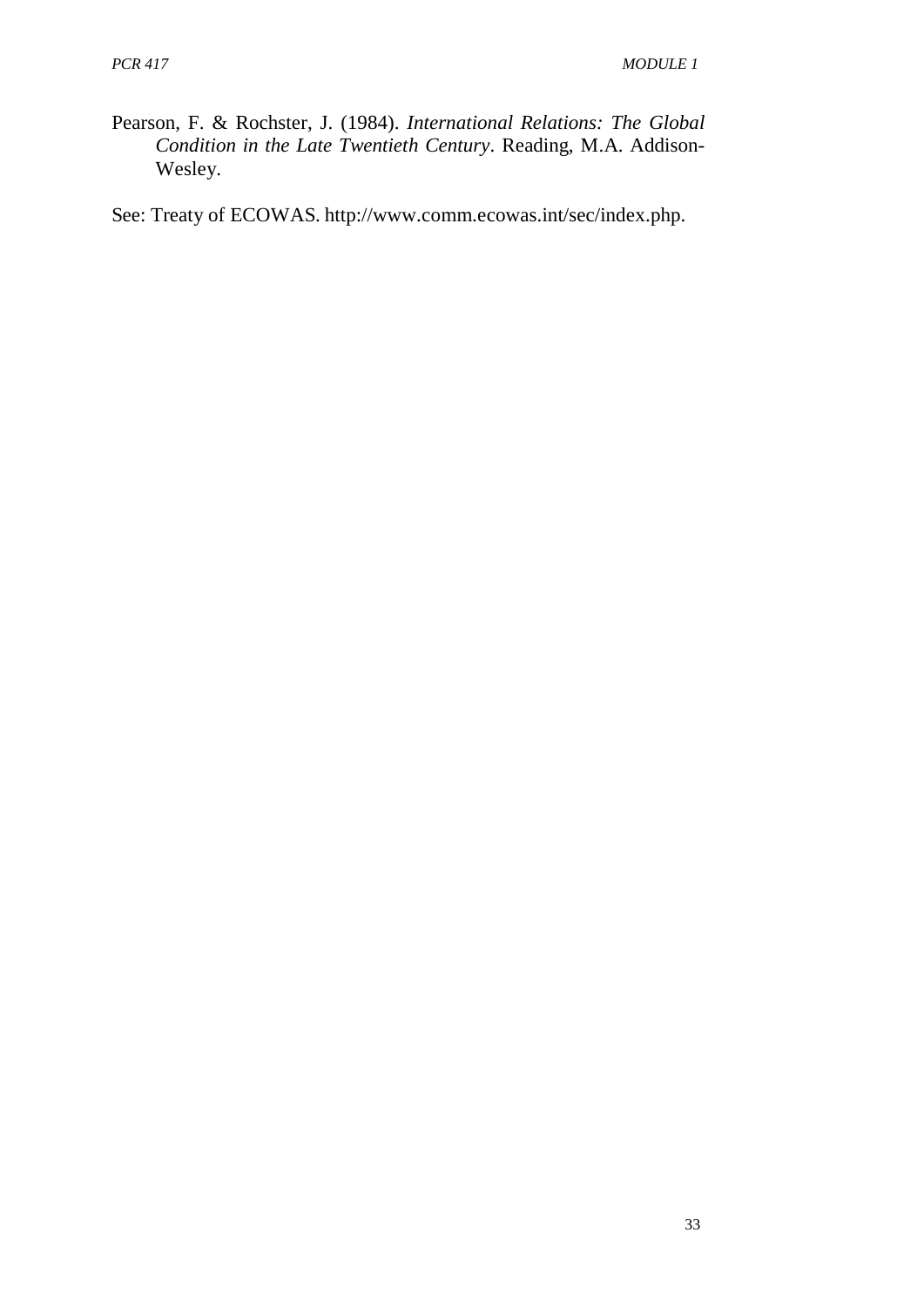# **MODULE 2**

| Unit 1 | <b>Integration Theory</b> |  |
|--------|---------------------------|--|
|--------|---------------------------|--|

- Unit 2 System Theory
- Unit 3 Balance-of-Power Theory
- Unit 4 Power Theory

# **UNIT 1 INTEGRATION THEORY**

# **CONTENTS**

- 1.0 Introduction
- 2.0 Objectives
- 3.0 Main Content
	- 3.1 Functionalist
	- 3.2 Neo-Functionalist
	- 3.3 Federalist
- 4.0 Conclusion
- 5.0 Summary
- 6.0 Tutor-Marked Assignment
- 7.0 References/Further Reading

# **1.0 INTRODUCTION**

Integration theory is one of the major approaches to the study of international relations. Within the realm of this theory, there are models that lay the basis for cooperation and collaborations among states. All of these approaches would be thoroughly treated in the unit.

# **2.0 OBJECTIVES**

At the end of this unit, you should be able to:

- explain the integration theory
- analyse the approaches of integration theory
- explain the concepts within the approaches, such as 'spill-over'.

# **3.0 MAIN CONTENT**

Integration theory is one of the major approaches of studying international relations. A lot of scholars have shared their views on the meaning of integration theory giving plethora of analyses, but what seems to be generally accepted by all scholars is that integration is the process of merging hitherto isolated parts into a formidable whole, in order to make the newly found co-operations meet the lapses and fill the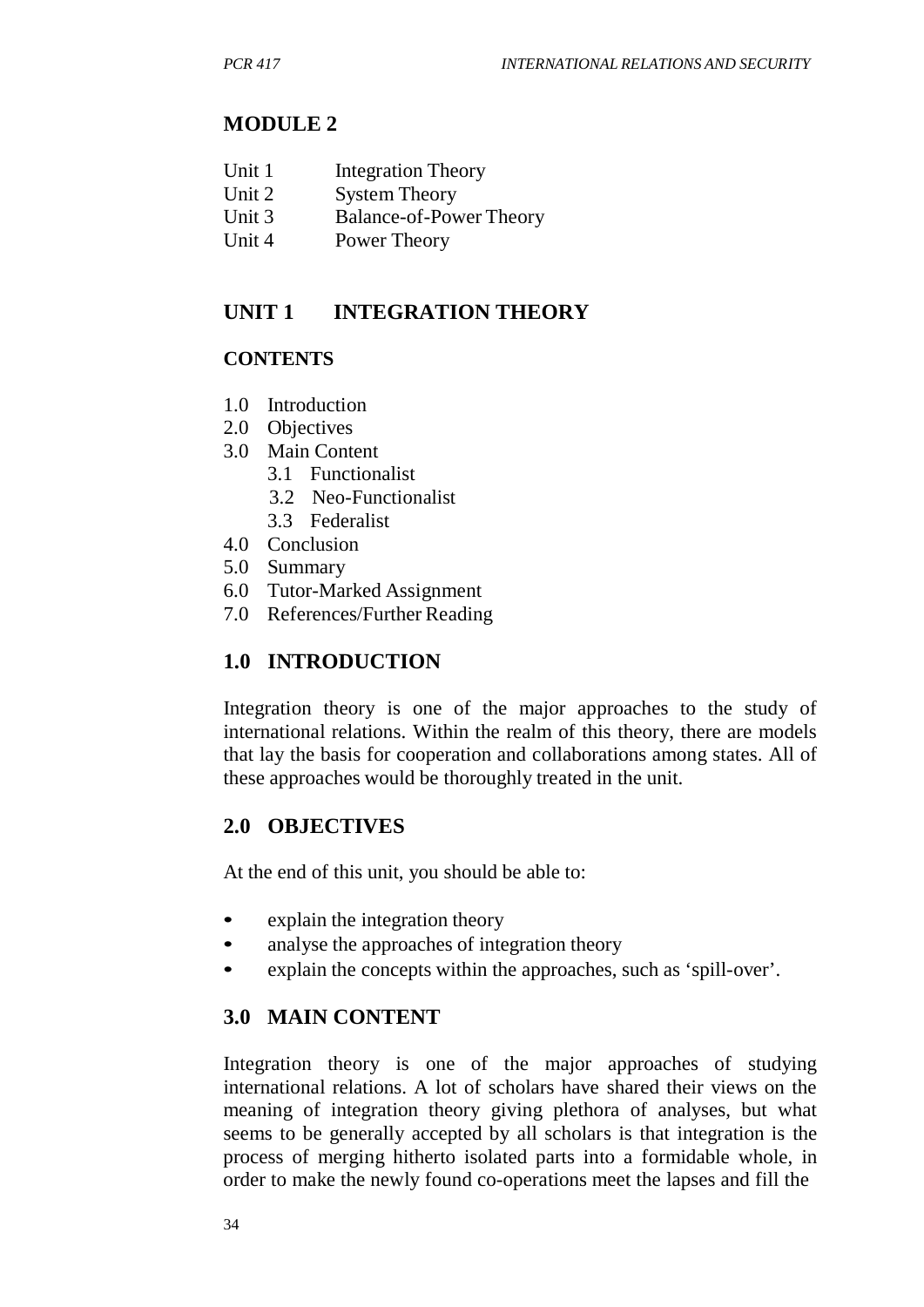lacuna brought about by being isolated. This thereby brings about a cooperative understanding among the component units which enables each to unite to make available to others in the group, its strength, for instance, technology, market, labour, natural resources etc. and be able to tap from other groups to fill its weaknesses, for instance, lack of market, manpower, technology etc. thereby creating opportunities for itself that may not have been possible if it stands alone, and such integration goes a long way in helping it to combat what would have originally threatened its existence.

Nations can no longer pretend to enjoy the luxury of isolation, most especially newly formed states. It is a natural phenomenon to want to belong, because the advantages of integration are too numerous to mention, compared to what a nation stands to lose, if it chooses to be in isolation. Integration is an essential aspect of an interdependent world. Integration tends to favour neighbouring states, that is, nations that share the same geographical location, because of the relative advantage of proximity. Having the same border gives a feeling of neighbourliness; goods and services are easily transferred and the union is more formidable as a result of the nearness to one another.

Some of the advantages that nations enjoy as a result of co-operation with other nations is that, it gives their leaders enormous opportunity to focus on their national government, since their co-operation with other states create understanding which ultimately prevents such nation from going into conflict with one another. In essence, when nations are not having friction with one another, their leaders have enough time to focus on their primary aims within their nation since they are at peace with foreign nation.

The following approaches to integration will be examined

- Functionalism
- Neo-functionalism
- Federalist

# **3.1 Functionalism**

Functionalism or the functionalist approach in international relations originated as a result of the experience of the war of the 1930s, making it one of the oldest schools of thought on integration. This approach developed majorly because of the fear of obsolescence of the state as a form of social integration and to establish new ways of achieving an international system of orderliness, which lead to peace and provision of welfare.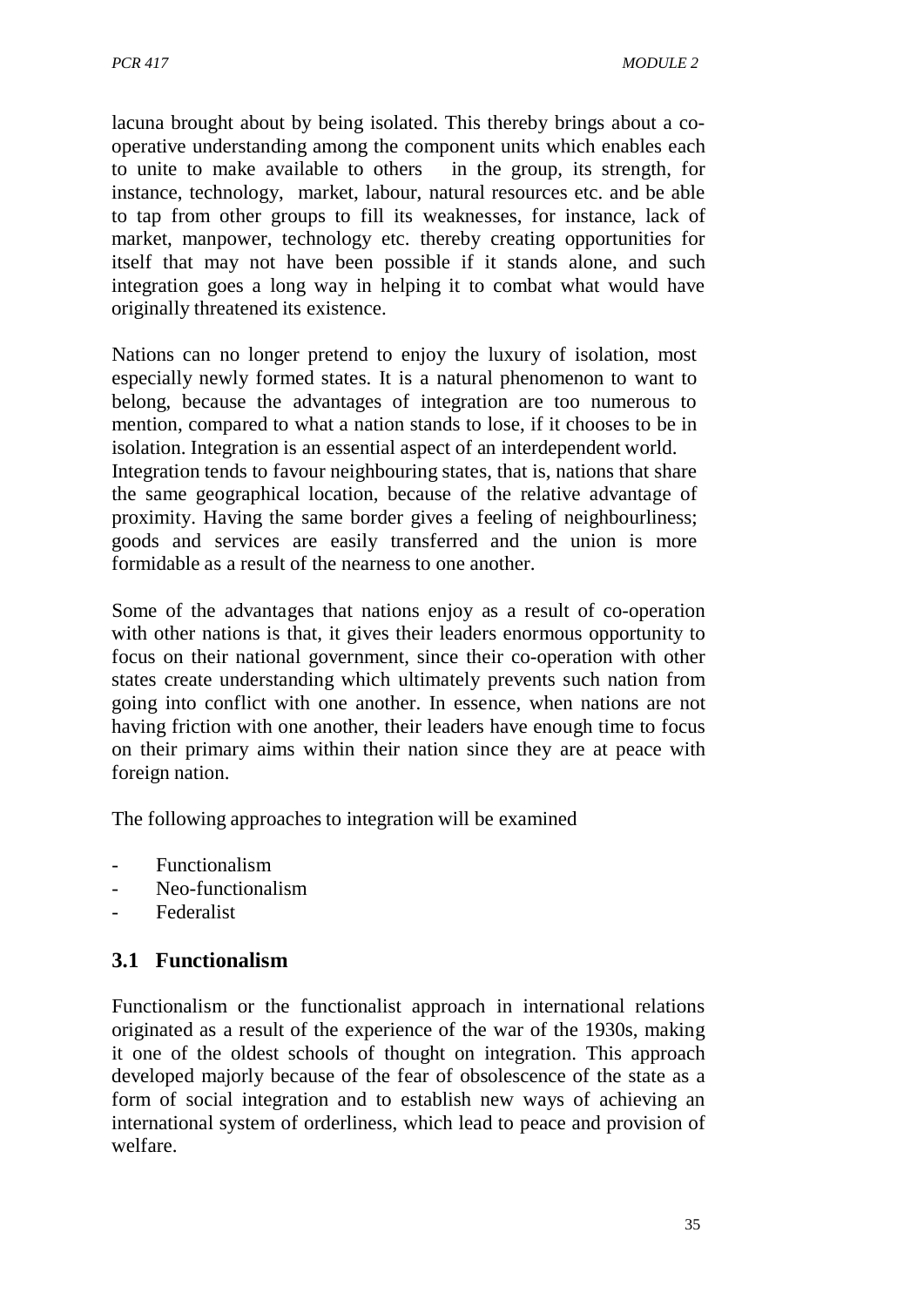Functionalism is associated with the work of David Mitrany, a US political scientist. For him it represents a theory of interstate cooperation, that is, the explanation for co-operation among states is to identify common solution to huge problems of the international system. Functionalists hold that co-operation is organised on the principle of "form follows function" (Rosamond, 2000). For functionalist economic integration most precede the political one.

The role of elites in this integration process cannot be overemphasised. Functionalism is applauded for trying to replace territorial units with functional ones that will meet the needs of providing security and welfare to the units involved in the integration. For functionalists, integration is a process with no end-point, and it also laid the foundation for neo-functionalism.

From David Mitrany's thesis, Europe was a witnessing crisis, and there was a need to foster integration. Functionalist writers captured the spirit of functionalism when they predicted that the coming together of France and Germany to form the European Coal and Steel Community (ECSC) will create a precondition for a peaceful post war co-existence. This approach established that between France and Germany, trust is inevitable, for the integration of state with similar institutions will ultimately lead to co-operation and security.

Scholars like Immanuel Wallenstein have also used the concept of functionalism, as he described the theory 'functionalist' as a function of the preferences of a system and not the preference of an agent. From the above, it can be deduced that integration develops its own internal dynamics, which further improves the relations among parties involved to encourage more co-operation in other areas.

With the functionalist approach, scholars have been able to give importance/value to regional integration at the expense of state or government, this does not mean that the state as an actor in the international system will be excluded, as a matter of fact, this would indeed prove erroneous.

It must be mentioned that functionalism provides a reliable alternative to realistic approach of studying international relations. Realism happens to be the dominant theoretical approach for understanding international relationship, but functionalism can constructively and adequately challenge the realist concept of co-operation. Rather than the self interest that realists see as a motivating factor for integration in the international system, functionalists focus on common interest shared by states.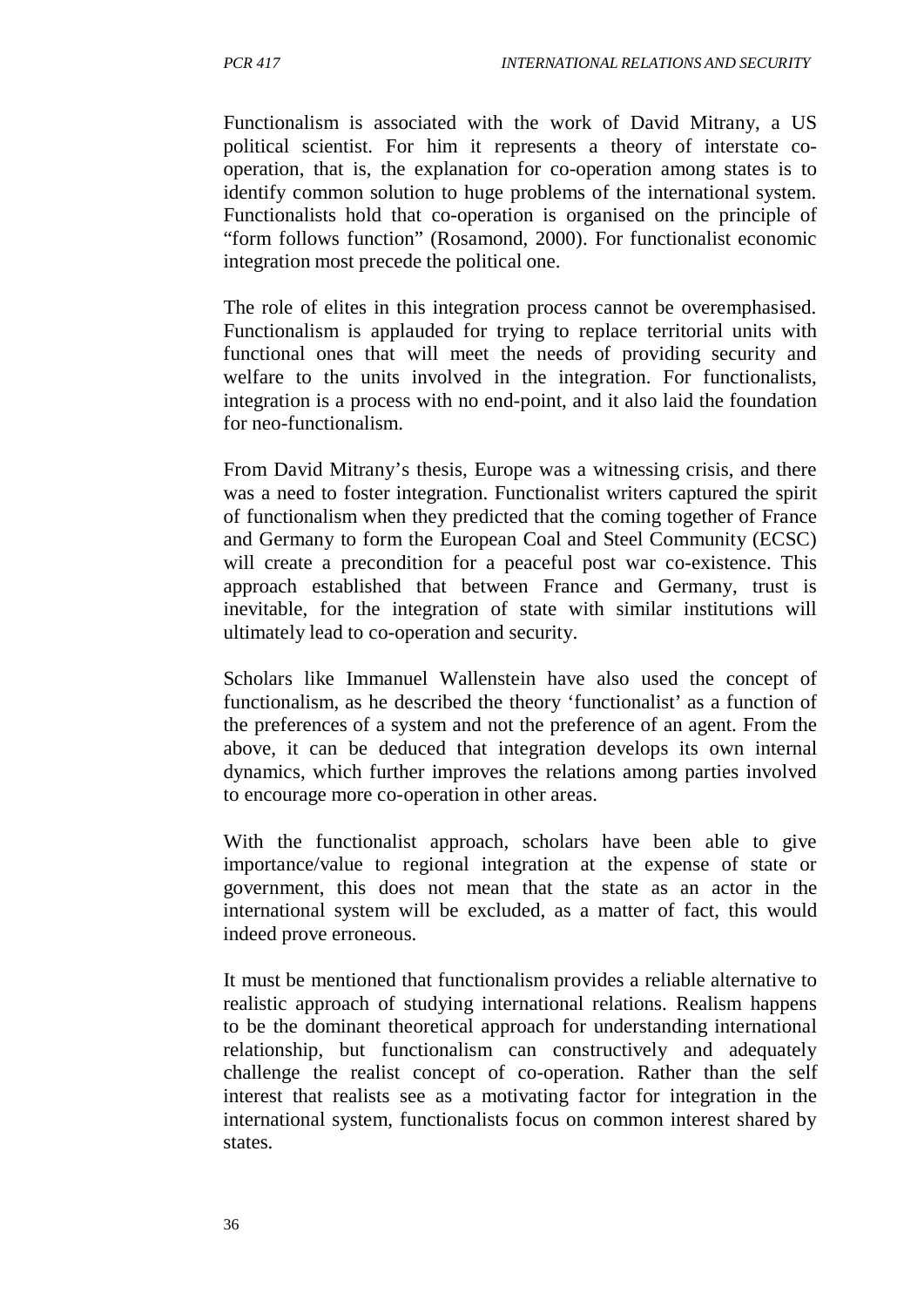# **3.2 Neo-Functionalism**

Neo-functionalism was developed in the mid 1950s by American scholars who first tried to theorise the new forms of regional cooperation in the wake of World War II. This approach mainly concerns itself with the process rather than the end results. Under this approach, we talk about concepts like 'spill-over', 'spill-back' etc. Some theorists view neo-functionalism as the "authoritative version of European integration", reasons for this assumption will be revealed as we progress.

Neo-functionalism is deemed the most sophisticated and the most complex of all theories on integration; it is theoretically grounded with ideas on gradual integration process, making it a very difficult theory to simplify for easy understanding. These complexities and sophistication could be attributed to the simple reason that this theory takes this dimension because it is one theory that combines federalist and functionalist theory into a single whole to give a concrete and well refined, sophisticated but yet very interesting approach to the study of integration in international relations.

Some notable neo-functionalist theorists include Ernest, B. Haas and J.S Nye. Haas was of the opinion that the entire politics bring along loyalties, expectation and political activities towards a new centre whose institutions exercise or request the jurisdiction over pre-existing national state. The final outcome of this process of political integration is represented by a new political community, over imposed on the preexisting ones. Haas further talked about the interaction between political actors, whereby after the integration process has begun, member states are prepared to limit their sovereignty by transferring some competencies to the supranational level (Haas, 1964).

The neo-functionalist approaches are a strategy and at the same time a theory of integration. In the formation of the European Coal and Steel Community (ECSC) in the early 1950s, neo-functionalism was the prevailing strategy for the integration and subsequently that of EURATON and EEC. According to this theory, the idea of integration in one area can inspire integration in another, creating a domino effect due to its functionality in certain areas. This is adequately explained using the spill-over effect. More to this theory is the fact that, as a result of its functionality, it will propel elite to buy into the idea, and thereby become the key agents of selling the idea to the larger population, more so contributing to an expansion of the integration. From the above we can conclude that neo-functionalism leads to the establishment of supranational regional organisation, through the gradual implementation of policies that divert loyalty to a new centre, more so the feedback loop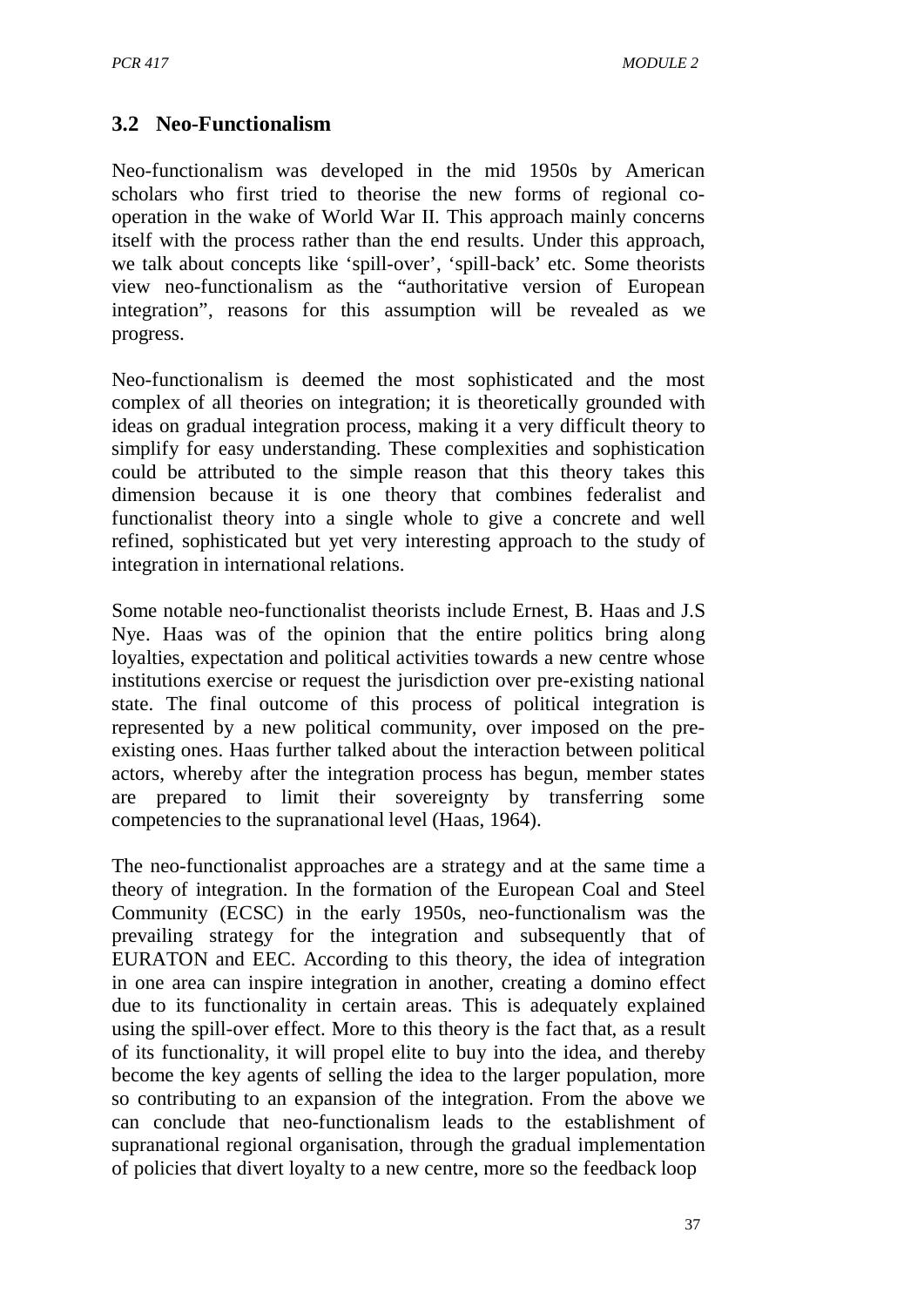between the newly established centre will become stronger, while that which exist between the state and the society will be weakened.

Spill-over could be made possible by actors and it could also be automatic, due to its capacity of what neo-functionalist scholars call an "internal expansive logic". This shows that there are two kinds of spillover which are:

- a. Functional spill-over:- The functional spill-over is made possible as a result of integration in certain policy areas, which create or lead to the initiation of another policy in another areas.
- b. Political spill-over:- The political spill-over is the voluntary creation of supranational organisational to make available certain positive advantages.

In the process of spill-over, linkages could be made possible by external factors, as well as competition among political elite who try to jostle for recognition in the newly found centre, but it is striking to know that, in this process if care is not taken, we could have a situation called 'spillback'; which is a back fire effect.

Most theories of integration are seen as normative, but neofunctionalism is inclined to be different, largely due to the fact that it makes use of empirical data in explaining and describing the process of integration.

Strategies that could bring about integration were also reviewed under this theory; the role of actors who serve as agents of socialisation was made imperative, as they play a key role in interacting between the states and groups within the state. This is also part of criticism of a theory regarded as being too elitist.

Also, there is an alleged defectiveness in the neo-functionalist's assumption of a possible shift of attention and loyalty towards a new centre, that usually leads to the formation of new political community.

# **3.3 Federalist Approach**

A classical federalist thought is about the establishment and maintenance of a political federation, whereby there is a dual political structure which divides authority between the centre and the units of the federation. This is necessary and expected to be sufficient in ensuring integration in a diverse community of great territorial and/or national differences.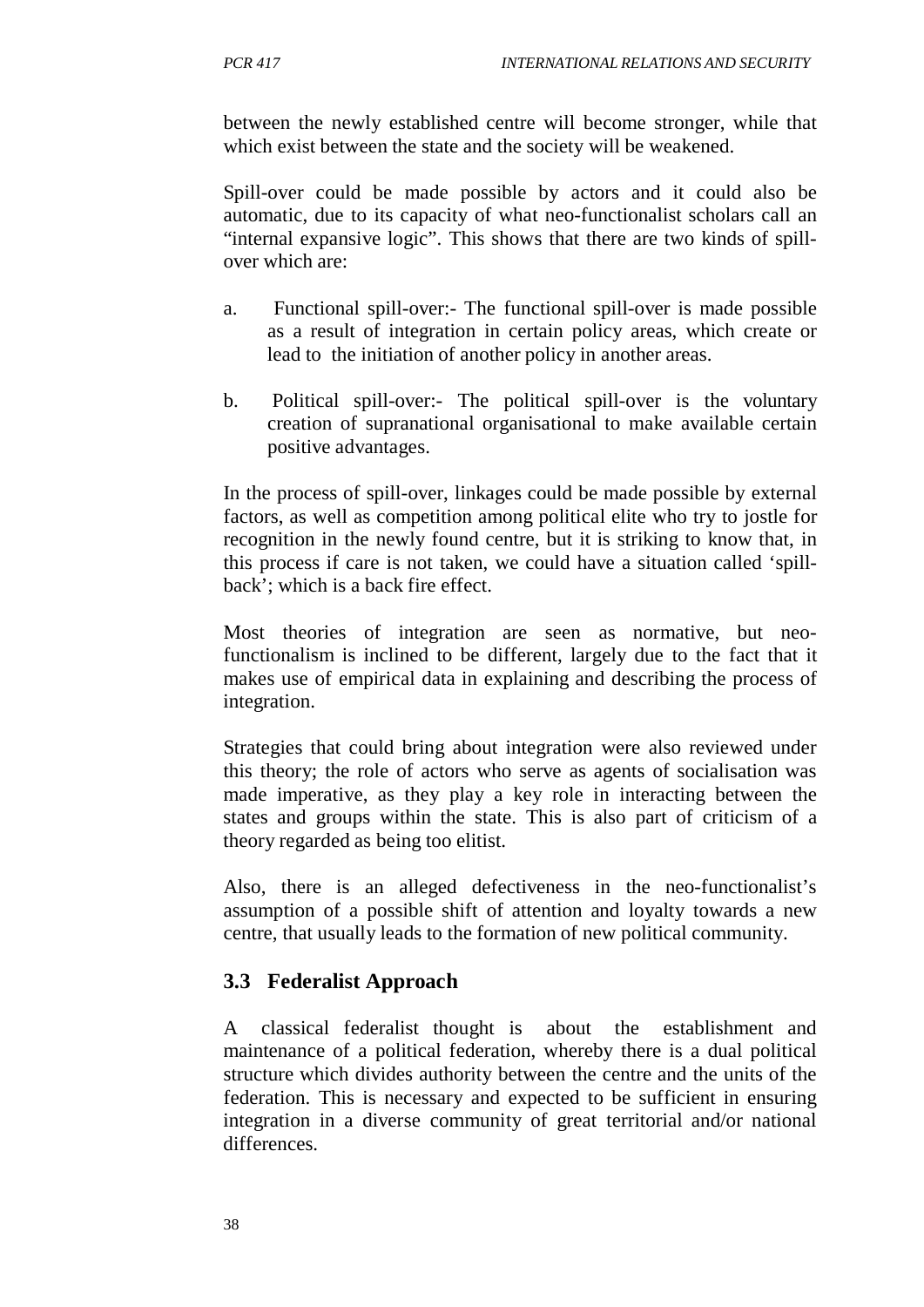As a result of the European security dilemma, federalism was employed to ensure co-operation among states and to solve their dispute peacefully, more so to ensure prosperity of its citizens. Attaining a 'Federal Europe' was the target of the federalist. This is premised on voluntary union for the preservation of the welfare, security and prosperity of the citizens in the union, and still recognising and maintaining national identities and interest in line with the general purpose of the union.

The federalist approach is dominated by political elite, who through the use of persuasion and involvement in debate can convince the parties involved to adopt the federal idea, which will ultimately lead to establishing a federation. Federalists, despite having as it goals; peace and welfare also seek political initiative for the creation of supranational structures, still tend to be more interested in the goal of political integration.

The name federation is derived from a Latin word *foedus*, which means alliance. It is an agreement entered into voluntarily and implying a degree of mutual trust and duration. According to Wheare (1964) the federating units "...must desire to be united but not to be unitary". What distinguishes a federation from a unitary state is that the former consist of two or more levels of government. The community tends to realise that the union brought about by federating ensures some degree of economic advantage and serve the purpose of uniting military strength against foreign powers. Several factors are responsible for integration and these includes;

- a. Security: A community standing alone might not have sufficient military might to resist external aggression hence the need to join forces with other communities to build a reliable and dependable military force that would ensure security against foreign threats.
- b. Commonness: This is as a result of having similar characteristics either in culture, political institutions, etc leading to understanding and the sense of oneness.
- c. Economic: Countries that integrate tend to enjoy relative economic advantages from one another's strength, opportunities and weaknesses.
- d. Geography: countries that are located in close proximity with one another have the tendency of integration, for integration is difficult among nations that are far off from each other.

Despite the imperative of the above factors in triggering federalism, it cannot all bring about the union by themselves. This is where the indispensability of the elite comes in to demonstrate leadership. This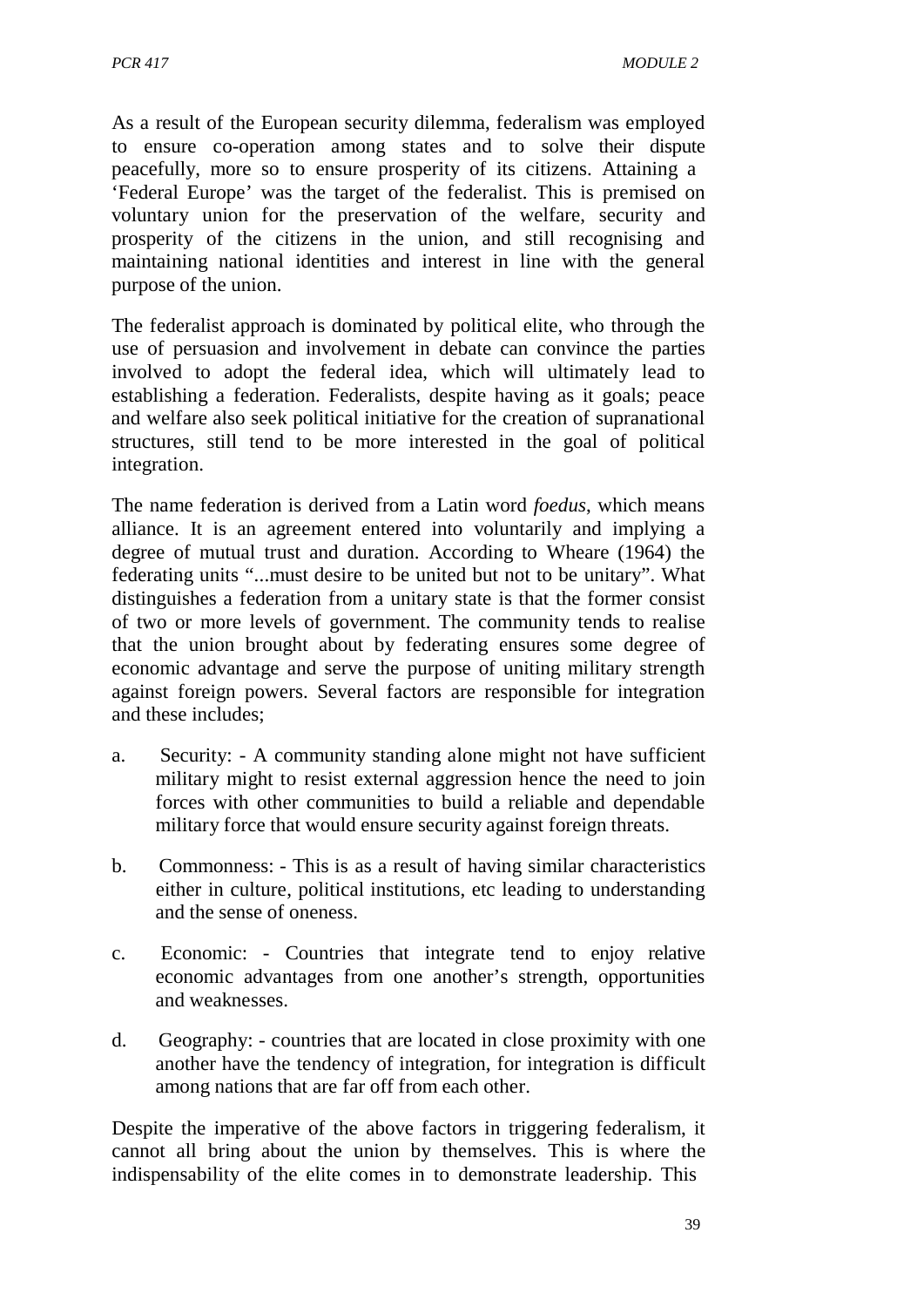factor of leadership, of skill in negotiation and propaganda, can make all the difference between stagnation and active desire for union. Despite all that have been mentioned, according to Wheare (1964) it is the similarity of political institution that is the most imperative for the formation of the union. A federation according to Wheare's model is desired, and does not possess neo-functionalist concepts such as spillover, thereby making it organic, that is, a federation is not automatic.

In this theory of integration, forming a union depends on federal bargain in the political, social and economic areas of the federating units. Politicians could perceive a threat to their existence; either internal or external threats then decide to join forces with another, either for military aggression or aggrandisement. The political elite involved form this union to prevent threats thereby giving away some of their sovereignty, barely due to the fact that the risk of forming a union for the sake of participation and protection outweigh that of having independence.

From the forgoing, one can conclude that the end point of integration under this model is, the forming of a federation, and to make this happen, the federating units must have the following characteristics:

- 1. A common cultural basis: here, they have to possess similar cultural threats such as a common way of life, tradition, language etc. language is imperative in other for the units to be able to understand concepts like democracy, rule of law etc.
- 2. An institution upholding the federal idea: here, we refer to such institutions as the Supreme Court, powerful enough to settle dispute and weak enough not to be able to destroy the union.

The essence of this theory is the formation of a new state which a new centre becomes. Integration forms a unit that is stronger than when the parties to the union were independent. The motivating factors for this integration could be internal and external threats, but the role of the elite is also worthy of mention, for it is interest (which include becoming stronger in the case of threats, protection and participation), which triggers the process and not ideology.

# **4.0 CONCLUSION**

This work has provided a detailed insight for students of international relations to vividly understand integration theories. Theories such as; functionalist, neo-functionalist and federalist approaches have been discussed at length.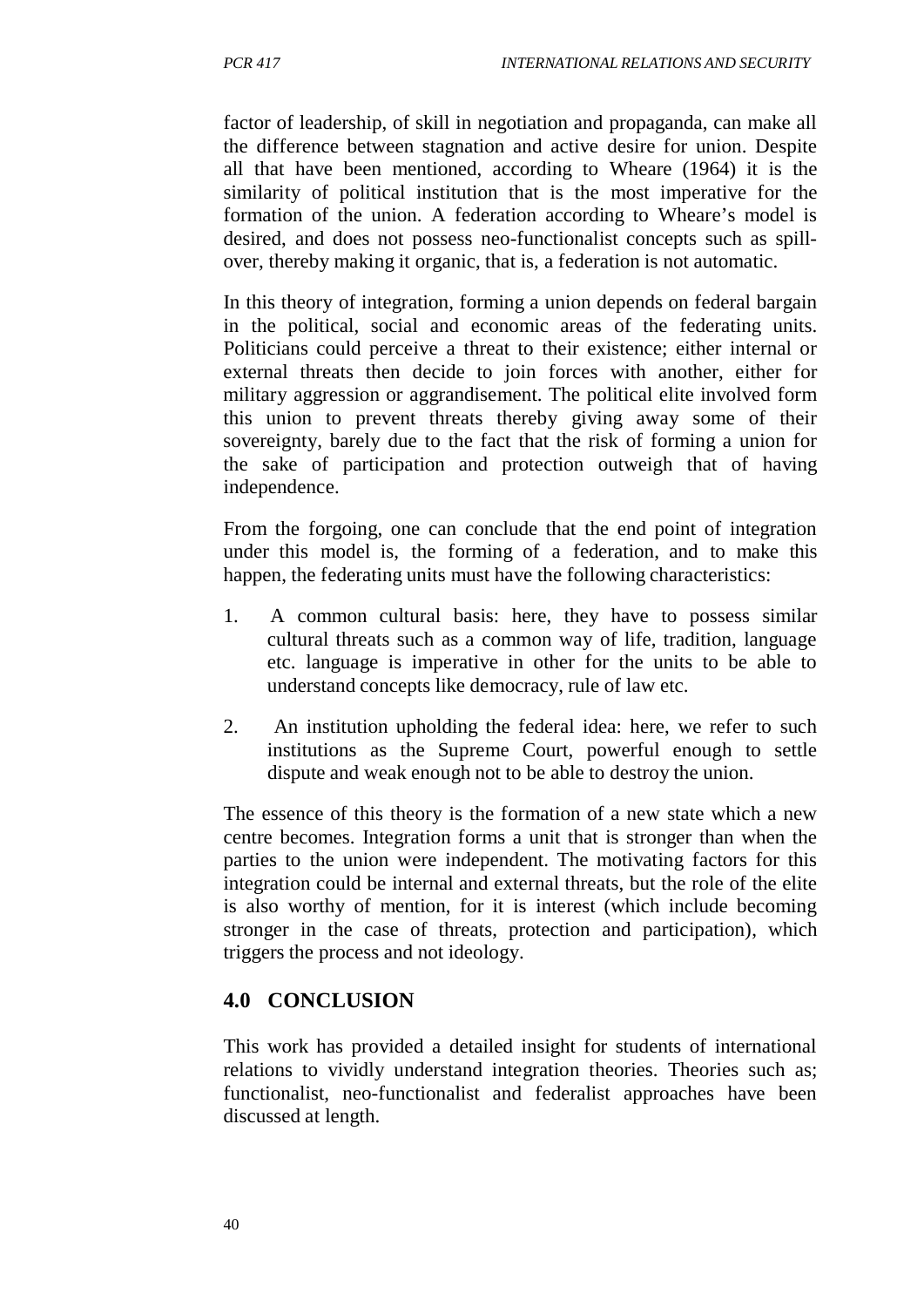# **5.0 SUMMARY**

Integration theory has been essential to keeping the peace and harmony in the international system. Moreover, the theory dwells more on the economic and socio-cultural benefits of international relations, rather than the political.

# **6.0 TUTOR-MARKED ASSIGNMENT**

- i. Explain integration theory.
- ii. Discuss the approaches to the integration theory.
- iii. What is the relevance of the integration theory to the study of international relation?

# **7.0 REFERENCES/FURTHER READING**

- Deutsch, K. (1968). *The Analysis of International Relations*. Englewood Cliff: Prentice Hall Inc.
- Elazar, D. (1987). *Explaining Federalism*. Alabama: University of Alabama Press.
- Haas, E. (1964). *Beyond the Nation-state: Functionalism and International Organisation.* Stanford: Stanford University Press.
- Lindberg, L. (1963). *The Political Dynamics of European Economic Interpretation.* Stanford: Stanford University Press.
- Rosamond, B. (2000). *Theories of European Integration.* New York: St. Martin's Press.
- Wheare, K (1964). *Federal Government*. Oxford: Oxford University Press.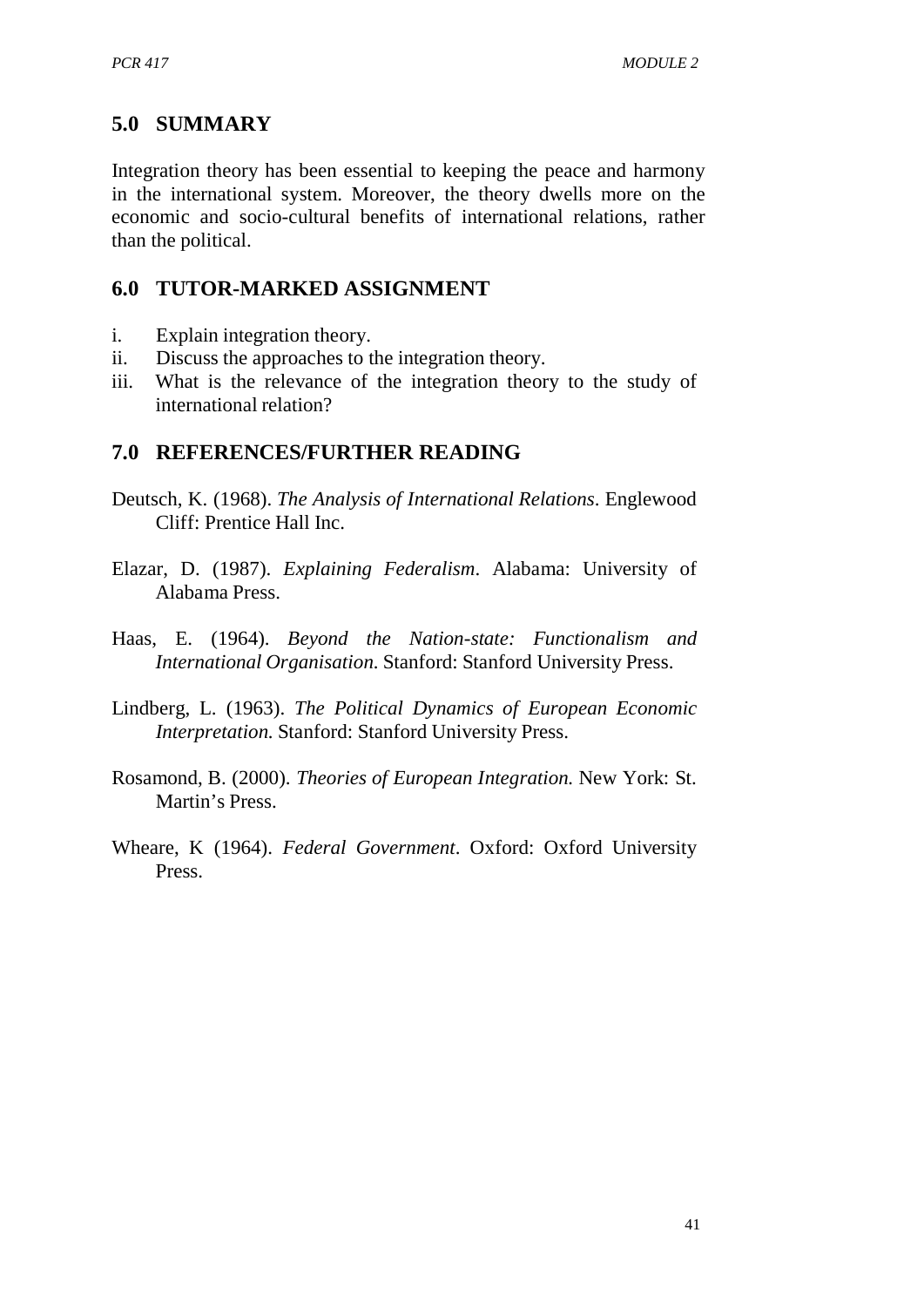# **UNIT 2 SYSTEMS THEORY**

#### **CONTENTS**

- 1.0 Introduction
- 2.0 Objectives
- 3.0 Main Content
	- 3.1 Talcott Parsons
	- 3.2 Gabriel Almond
	- 3.3 David Easton
	- 3.4 Morton Kaplan
- 4.0 Conclusion
- 5.0 Summary
- 6.0 Tutor-Marked Assignment
- 7.0 References/Further Reading

# **1.0 INTRODUCTION**

Theories are analytical blocs for describing, explaining and predicting events. Various theories can apply to variety of scenarios. No one theory is capable of analysing every issue, hence as students and scholars in the making, there is need to explore the variety of theories. For the sake of this discourse, the theory to be analysed is the systems theory which started as the general systems theory in the work of Ludwig von Bertallanffy (Varma, 1999).

# **2.0 OBJECTIVES**

At the end of this unit, you should be able to:

- explain systems theory of international relations
- identify the elements involved in the international system
- analyse international politics using systems theory
- explain systems theory to proffer solutions to the problems of disequilibrium in the international system.

# **3.0 MAIN CONTENT**

The theory initially developed under the name "General Systems Theory", propounded by the biologist, Ludwig von Bertalanffy, before being adapted into other social-sciences, like anthropology and politicalscience. In the biological sciences where the theory first developed, it meant biological system, in the field of sociology, it meant social system, and in the discipline of political science, it meant political system. This theory has indeed been very operational in the social sciences. It concerns itself simply with the system, be it economic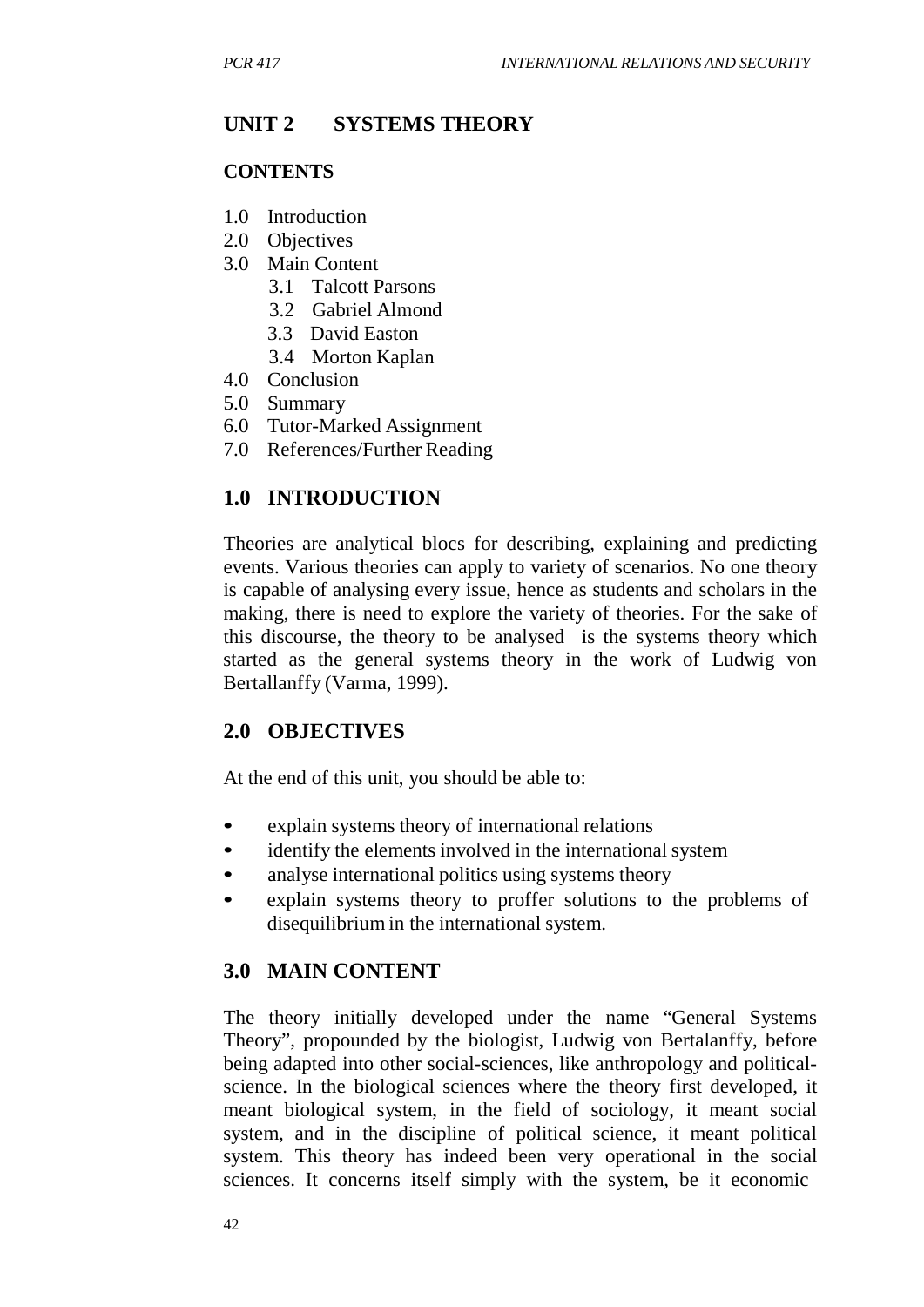system, political system, biological system or social system. The work of the following intellectuals Talcott Parsons, Gabriel Almond, David Easton and Morton Kaplan are essential for understanding the theory.

The system is made up of related part which works together as whole to ensure the achievement of certain purposes. From the above simple definition of a system we realise that to achieve a certain purpose, different parts relate together to form a whole in order for the system to function effectively. More so, the parts that come together are also made up of sub parts, which in the case of the systems theory are called subsystem.

# **3.1 Talcott Parsons**

One of the intellectuals that had the most influence in writing on the systems theory is Talcott Parsons, for his work influenced many writers in the field of Political Science, such as Gabriel Almond and David Easton. Parsons proposed three levels of analysis of a system; these are:

- 1. Social system
- 2. Cultural system
- 3. Structural system

Each one of the above serves as a function for the other. He came up with the idea of 'functional prerequisite', which are functions which must be performed by structures in the system for the system to function effectively. The concepts of structure designate the features of the system which can be treated as constant in the face of other significant elements. Parsons' basic functional classification that underlies the whole scheme of systems approach is based on four principal elements. These are more appropriately referred to as Parsons' four-function paradigm. The four-functional paradigms are:

- 1. The function of pattern maintenance
- 2. The function of goal attainment
- 3. The function of adaptation
- 4. The function of integration

Conclusively, for the international system to be stable, components that perform the above functions must be put in place at the regional/global levels.

# **3.2 Gabriel Almond**

From a political science perspective to Parsons' analysis, we can elaborate on our findings with the 1965 work of Gabriel Almond. This is elaborated with the input and output functions.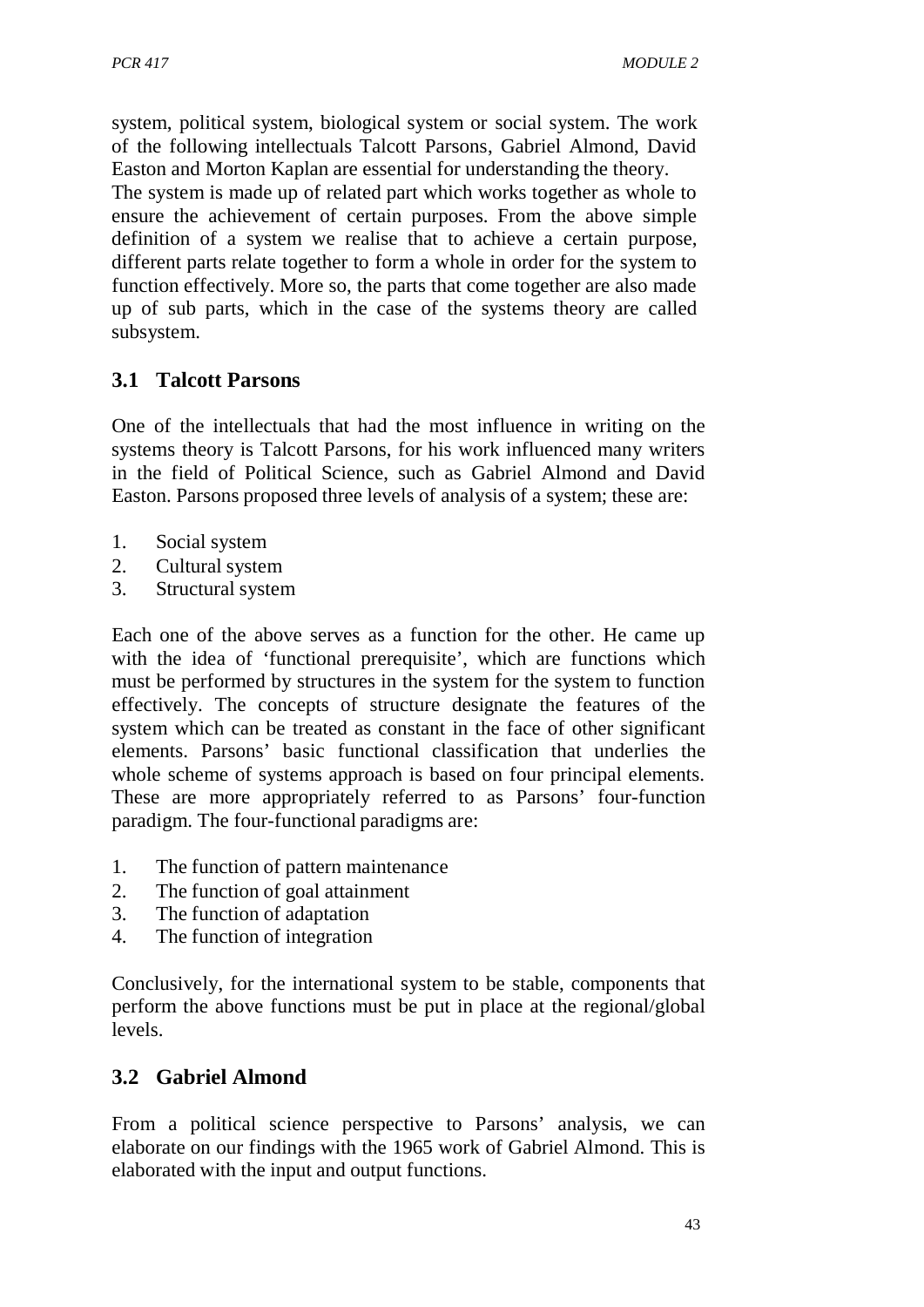- 1. Input function: this includes interest articulation/interest aggregation. Interest articulation/aggregation in international relations could be made possible by international organisations such as the International Labour Organisation (ILO), Amnesty International etc., who make demands on national actors in form of demands that favour their interests in the international environment.
- 2. Output function: according to Almond, these are in form of rule making, rule adjudication and rule application. The output is made possible as a result of the demand on the system that comes out as output in form of policy. Policy consists of actions which authoritatively allocate values. These policies tend to impact the environment.

The transformation of input into output is made possible by the conversion processes which are informed of structures. Such structures include the legislature. For the international system to perform effectively, it must properly convert input into output so as to maintain the equilibrium in international environment.

# **3.3 David Easton**

Parsons' work is improved upon by David Easton in his 1953 book titled, "The Political System". In this he defined a political system as a "system of interaction in any society through which binding and authoritative decisions are made". He emphasises that in a political system, we have structures and actors who interact individually and collectively, performing roles that leads to decision making. He further stressed that inputs get into a political system in form of demand and support. The political system absorbs these inputs and converts them to output which are in form of authoritative decisions.

The political system according to David Easton is made up of four parts namely:

- 1. Inputs: this is informed of demands made on the political system for certain decisions to be made, and it is also backed by support.
- 2. Outputs: this is the outcome of the demands made on the political system and it takes the form of authoritative decisions; that is policy.
- 3. Conversion process: this is the stage where input gets transformed into output in the political system.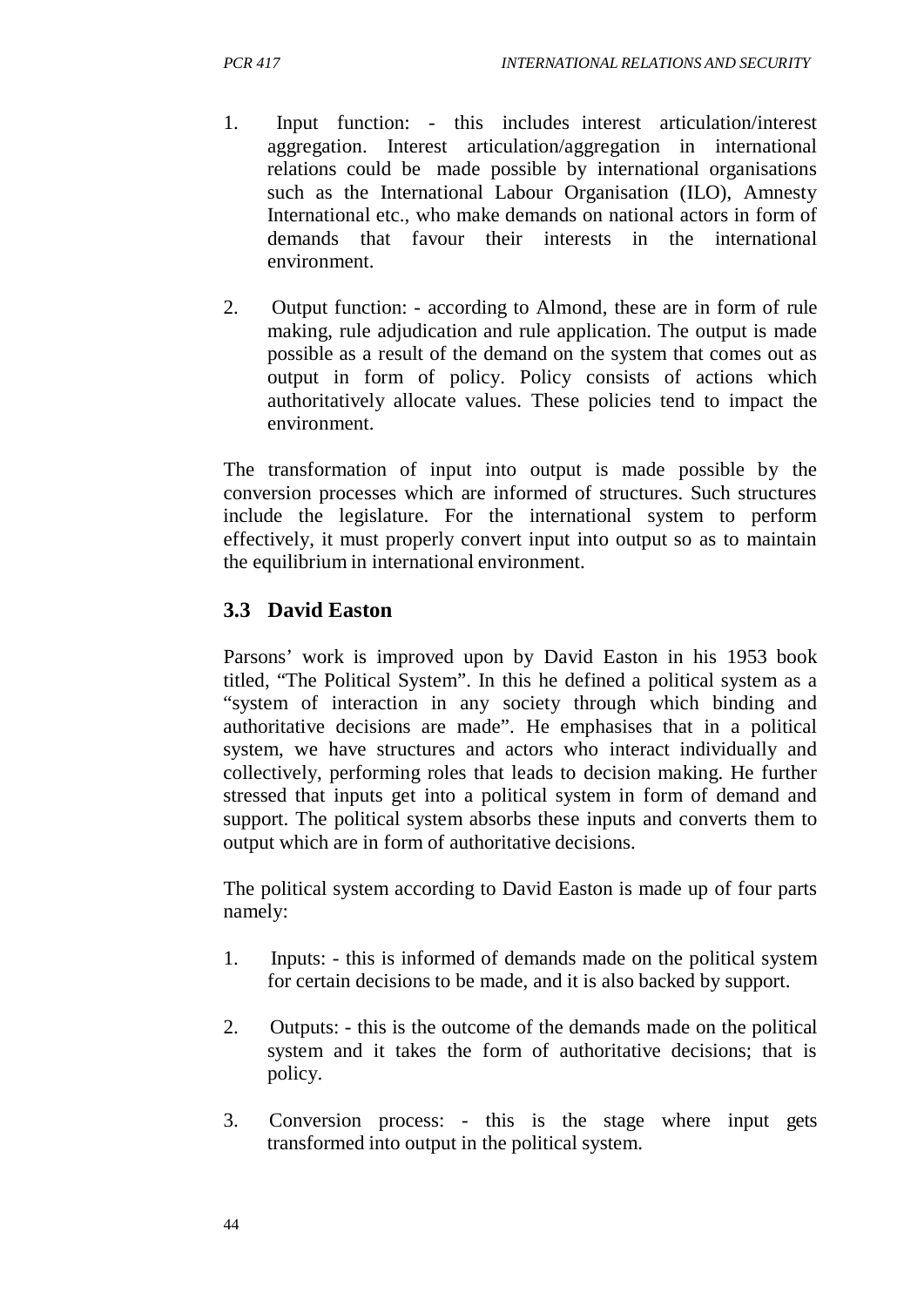4. Feedback: - the feedback is the response the policy makers get from the environment, telling them of the success or otherwise of their policy.

Stability is maintained in the system when the inputs are received and are properly converted into output. This will ensure continuity and progress of the system, but when there is alteration in the inputconversion-output process, this will lead to systemic decay of the political system. Below is a diagram representing the system theory:



David Easton provides us with a conceptual frame work which applies to all political systems. He proposed that decision makers are faced with the task of putting input into the political system, this input comes in a form of demand and support; this support help to cope with demand. The result of coping is policy. Policy consists of actions which authoritatively allocates values. Policy impacts the political environment (local, national and international), while in turn altering the demand and support experience by leaders.

# **3.4 Morton Kaplan**

The system theory was applied to the international system by Morton Kaplan. In this, the System theory refers to how the international system of separately interacting states impact upon each state; a situation in which the whole shapes the unit. The general system theory also uses the concept of input and output, but the conversion process in political science is what is referred to in the general systems theory as "throughput".

A super system as a whole consists of input and output; the input is what goes in, while the output is what comes out, therefore output is as a result of input. If a system takes in input, and one cannot see what goes on within it but then, the output still comes out, this is referred to as "black box", but when input goes in and what goes on in the system can be seen, then this is called "white box". If we apply this explanation of black box to politics, it means that the system is porous, and that of "white box" means that the system is transparent. In essence, the black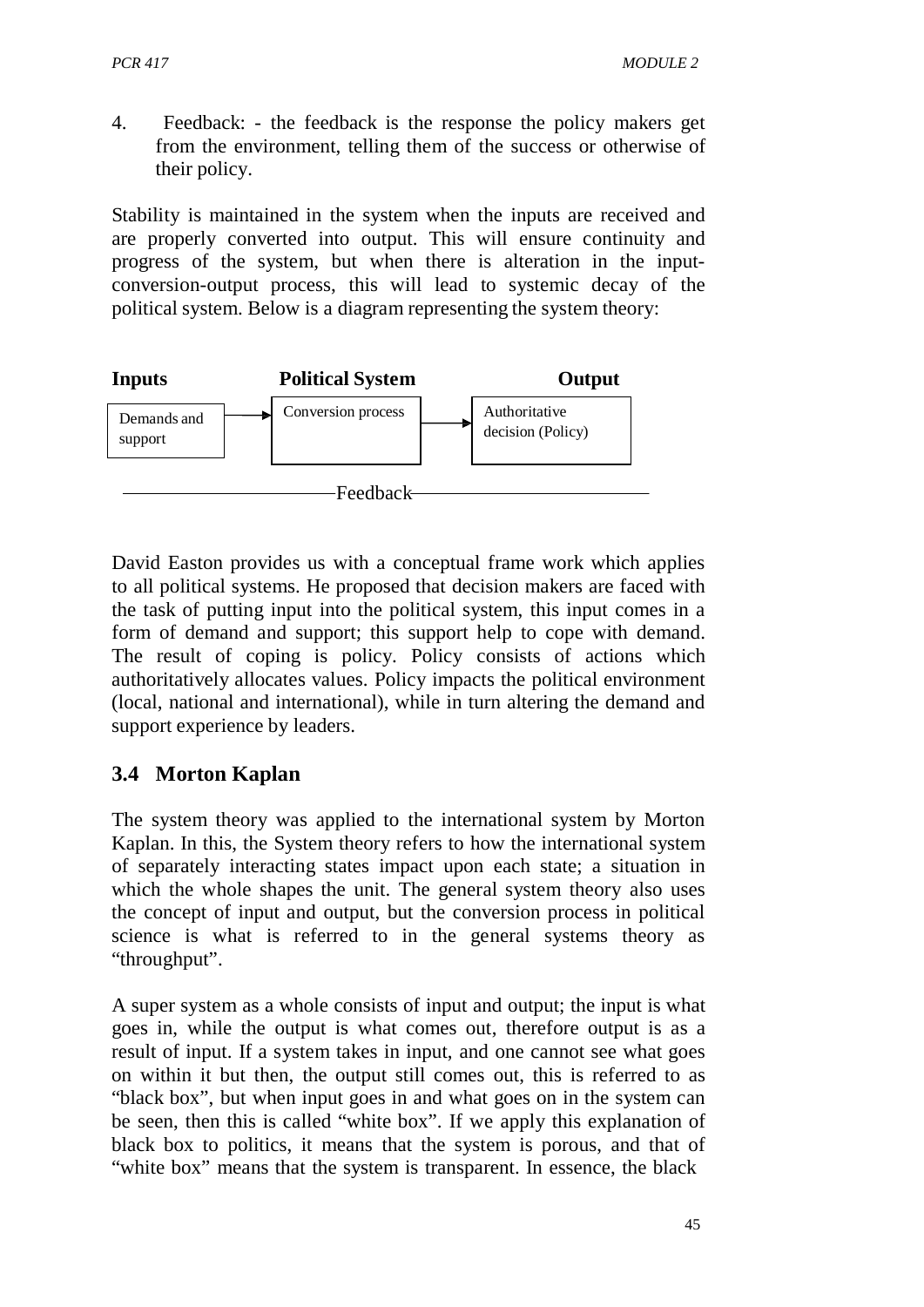box system will lead to disequilibrium in the international system, while the "white box" system would maintain equilibrium in the international system. From the angle of the whole, the parts are seen as subsystems, while from the angle of the part, the whole is seen as super system. Systems can also be defined as interdependent of parts which accept the impact or influence from the external environment. The interdependence in the above definition means that, the whole depends on the parts and the part depend on the whole, so if there is any change in any of the part, it will affect the whole system or cause change.

Stanley Hoffman defines the international system as "a pattern of relations among the basic units of world politics, characterized by the scope of the objectives pursued by those units and of the task performed among them as well as by the means used to achieve those goals and perform those task". The intensity of interaction may however differ from place to place; the European nations are said to interact better than the nations of Africa.

McClelland sees the systems theory as "a way of thinking, having proportion of a world view, by this he means that nations come in contact through a complicated frame work to form a process of interaction''. In the process of this interaction, nations tend to act in ways that preserve their national interest. From the forgoing we can define the international system as a 'two way thing', whereby nations interact in the international system to give what it has and to take from the environment; what it lacks.

#### **Kaplan's models of international system**

Kaplan mentioned five models of international system and there are;

#### **Balance of power system**

There is no precise definition as to the meaning of balance of power, but going by popular consensus, we realise that balance of power aims to ensure that there is equilibrium on the distribution of power among the actors in the international system at any given time, so as to ensure that no one nation in the international system gains much power to be dominant over others. In other words, balance of power aims to prevent unipolarism. Kaplan was of the opinion that at any given point, there should be five or six essential actors. In the case of the First World War, the essential national actors were United States, Germany, England, France and Italy.

#### **The bipolar system**

Kaplan was of the opinion that an unstable balance of power system would lead to a Bipolar system, whereby two actors will claim dominant control of two different blocs in the international system. Kaplan stated two bipolar systems which are;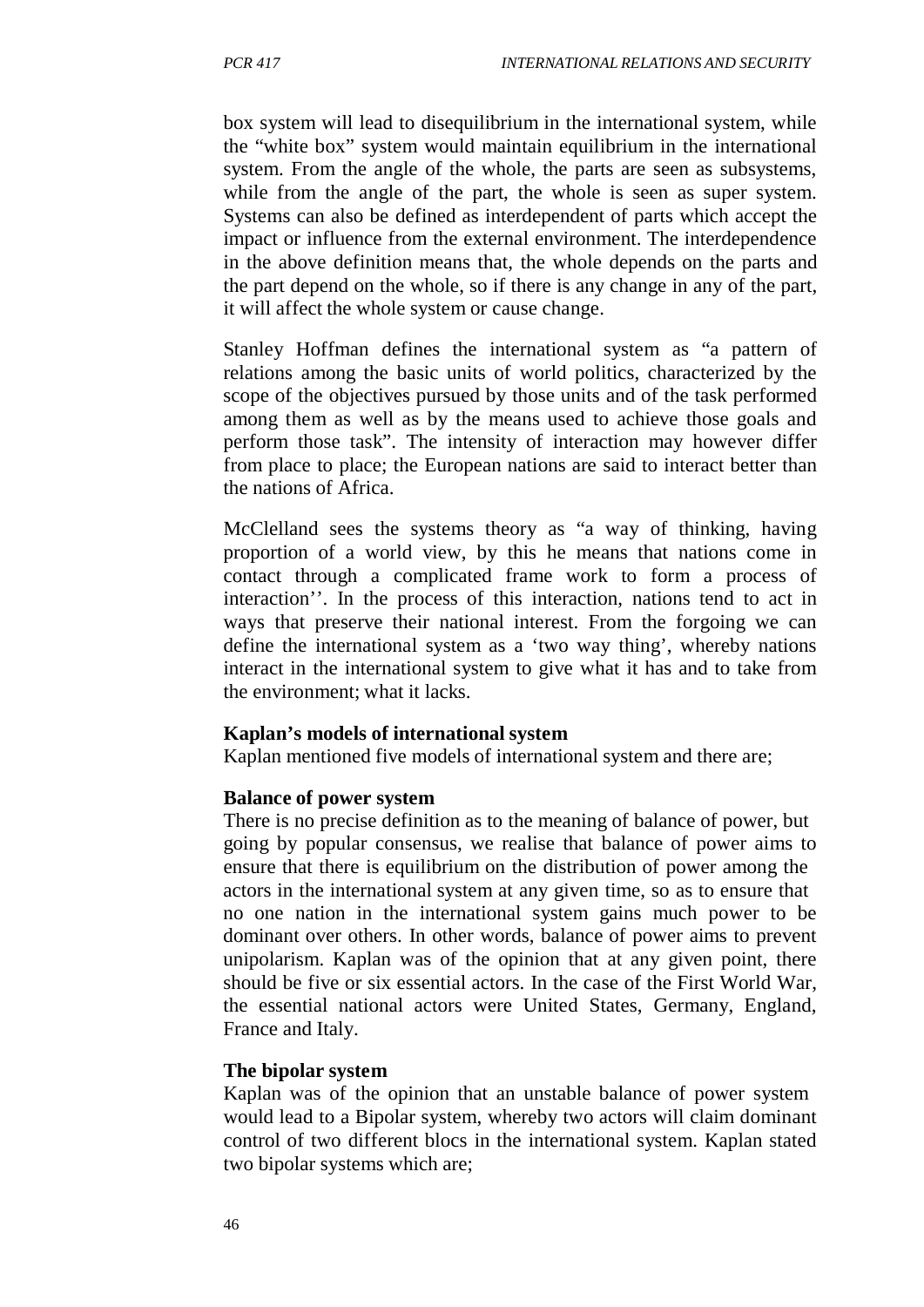- Loose bipolar system
- Tight bipolar system

#### **Loose bipolar system**

This is what is obtainable in the modern world today, whereby the two dominant powers were surrounded by less powerful and non-aligned states. The weaker of the two super powers often become loose by seeking alliance with other lesser powers.

Here are some of the differences between the balance of power and the loose bipolar system

- 1. Under the loose bipolar system, both the supranational actors and the national actors are active participants.
- 2. While under the loose bipolar system, in each bloc, there is a lead actor, but under the balance of power system, the supranational actors are divided into blocs and sub- classes such as universal actors like The UN and NATO.

In essence, in a loose bipolar system, we have the predominance of two major powers (in the case of the Cold War we had the USA and USSR), universal actors (the UN), non- member actors (non-aligned states).

#### **Tight bipolar system**

Kaplan explained that in the tight bipolar system, the major feature is the disappearance of the non-member actors (non-aligned states) and the universal actors (The UN), thereby leaving the system for the dominance of two major actors. Kaplan further stressed that for stability to be maintained in the tight bipolar system, there has to be hierarchy in the international system, otherwise it will lead to a loose bipolar system.

#### **The universal actor system**

In the universal actor system, the national interest of the nation is subordinated to that of the international system, which is the maintenance of peace and stability. State actors are therefore constrained to use peaceful means in achieving their objectives, because the universal actor (The UN) possesses deterrence mechanisms against the possibilities of war.

The creation of this system is made possible after a long spell of instability. The greatest advantage of this system is that, despite the fact that national actors keep striving for more powers, the universal actor (The UN) is powerful enough to prevent the national actors from going to war with each other. Despite this, the national actors still have their individuality.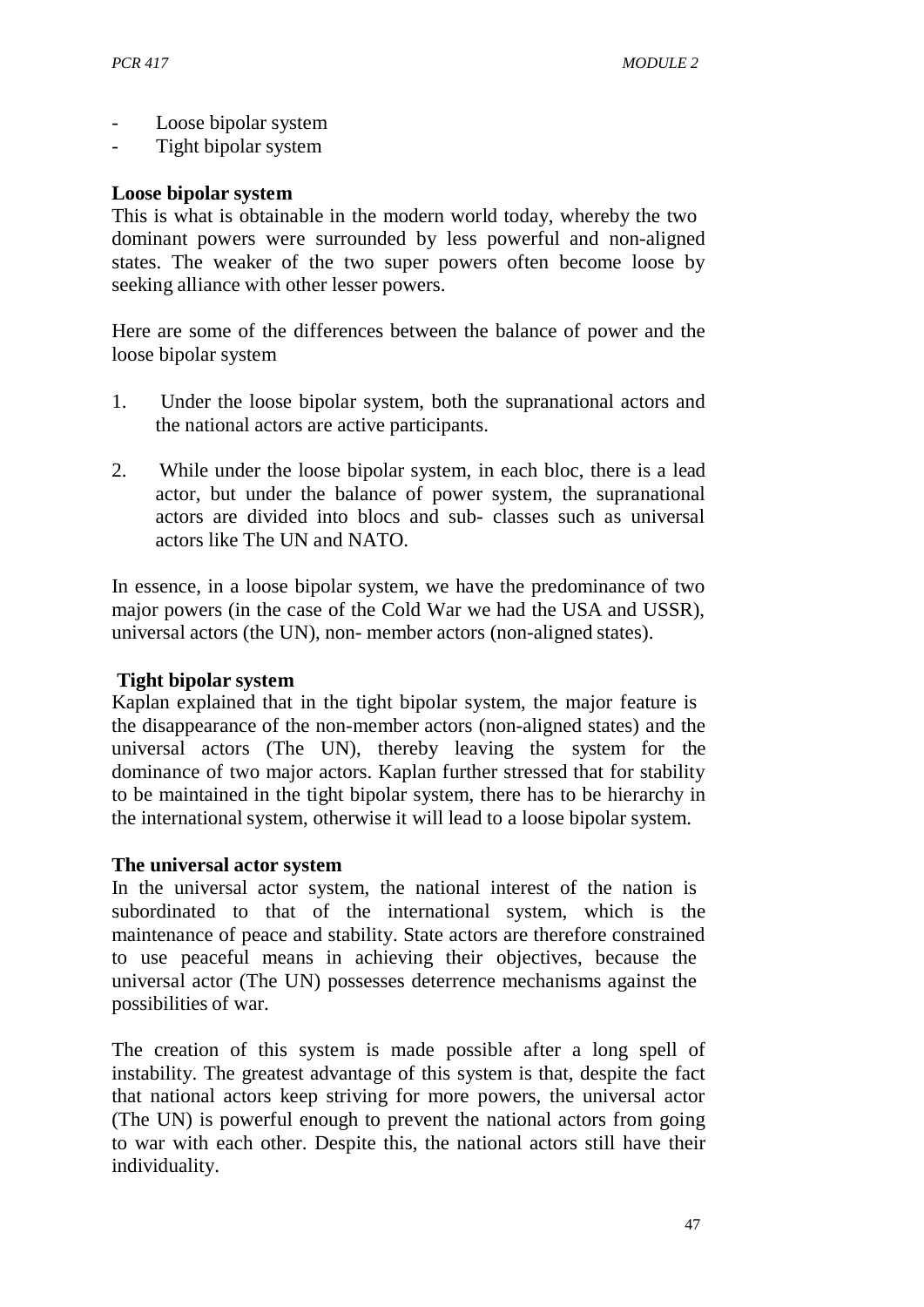# **Hierarchical international system**

Under this system practically all nations come under one universal actor except for one. There are two types of hierarchical international systems, and they are:

- 1. Directive hierarchical international system: this is brought about by world conquest of a national actor (e.g. Nazi system). This turns the conquered states into sub-divisions of the triumphant national actor.
- 2. Non-directive hierarchical international system:- here, the system is controlled by democratic tenets and principles.

There exists a pensive mood in the directive hierarchical system creates a heated and tensed relationship among actors, this does not exist under the non-directive system.

#### **Unit veto system**

In this system, chaos is the order of the day. This system can be described using Thomas Hobbes' state of nature. National actors consider the possession of weapon of destruction imperative, for the destruction of other national actors. The universal actor that could have served as the mediator in such a system does not exist, thereby giving national actors the freedom to destroy each other at will.

# **4.0 CONCLUSION**

Kaplan is one scholar that devoted most of his time to the study and writing of the rigorous and sophisticated systems theory in international relations. Most of the other scholars in this field have barely done half the work done by Kaplan, but are quick to criticise some part of his work. The literature review on systems approach to the study of international relations, we realise that Kaplan is the most relevant to this theory, and this indeed makes him the chief exponent of the system approach to the international relation.

# **5.0 SUMMARY**

The various scholars that we have examined have been able to give us a detailed assessment of the systems theory. With this, graduate students have been equipped with detailed material on systems theory, and after studying this material, students should be knowledgeable enough to analyse international politics using the work of any of the scholars mentioned in this material.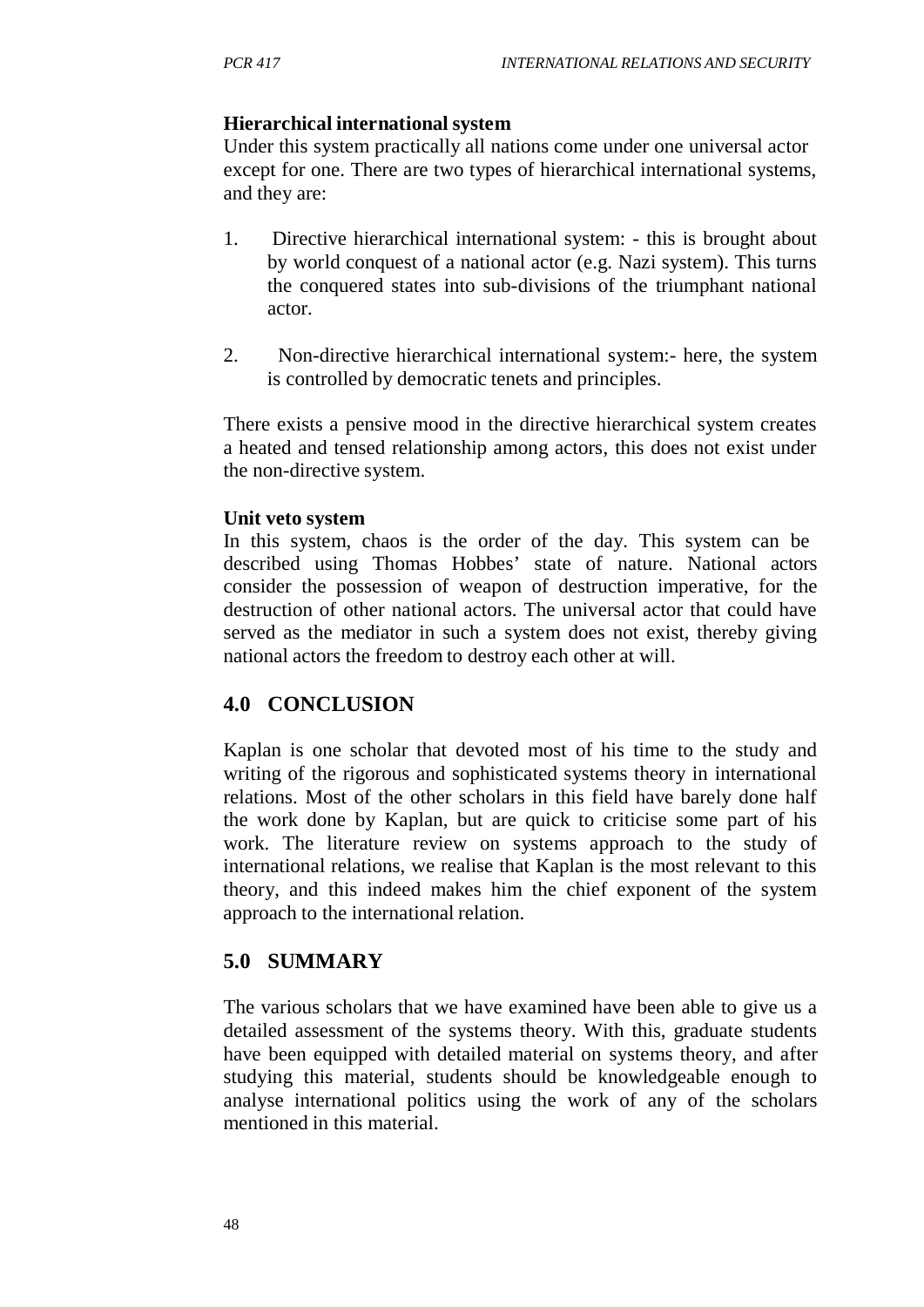#### **6.0 TUTOR-MARKED ASSIGNMENT**

- i. Of what relevance is the systems theory to the study of international relations?
- ii. Critically analyse the role of the universal actors in the universal system?
- iii. The international environment is dominated by a bipolar system. **Discuss**

#### **7.0 REFERENCES/FURTHER READING**

- Akinboye, S. & Ottoh, F. (2009). *A Systematic Approach to International Relation.* Lagos: Concept Productions.
- Banley, K. (1994). *Sociology and the New Systems Theory: Towards a Theoretical Synthesis.* New York.
- Bertalanffy, L. (1968). *General Systems Theory: Foundation, Development, Applications*. New York: George Braziller.
- Varma, S. (1999). *Modern Political Theory.* New Delhi: South Asia Books.
- Waltz, K. (1959). *Man, the State and War*: *A Theoretical Analysis.* Columbia: Columbia University Press.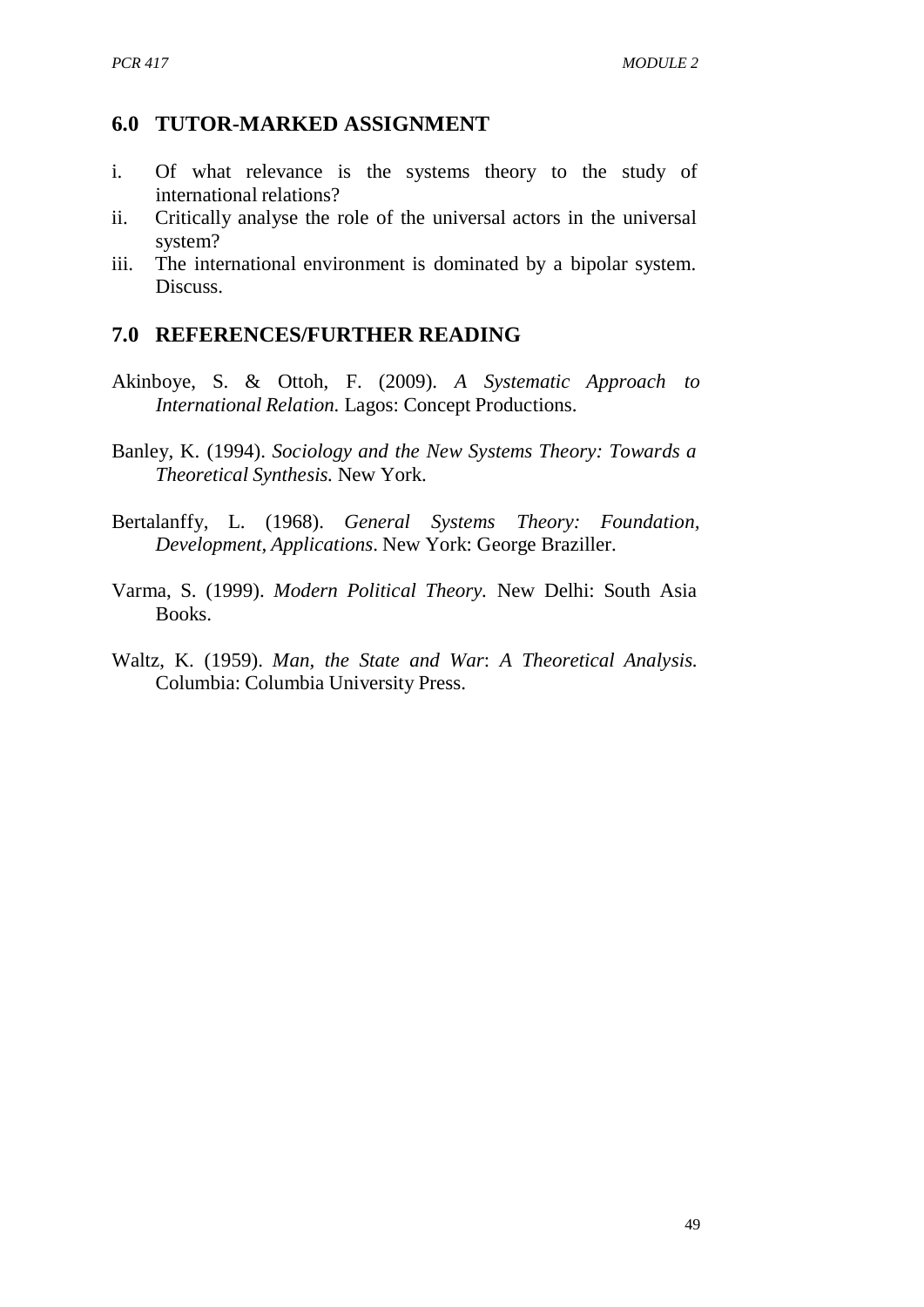# **UNIT 3 THE BALANCE OF POWER THEORY**

#### **CONTENTS**

- 1.0 Introduction
- 2.0 Objectives
- 3.0 Main Content
	- 3.1 What is Balance of Power Theory?
	- 3.2 How Does Balance of Power Work?
	- 3.3 State of Equilibrium
	- 3.4 State of Disequilibrium
	- 3.5 Techniques of Balancing Power
	- 3.6 Alliance as a Technique of Balancing Power
	- 3.7 Armament as a Method of Balancing Power
	- 3.8 Divide and Rule
	- 3.9 Balance of Power Today
	- 3.10 Weaknesses of Balance of Power
- 4.0 Conclusion
- 5.0 Summary
- 6.0 Tutor-Marked Assignment
- 7.0 References/Further Reading

# **1.0 INTRODUCTION**

The underlining theme of international relations is that the international system is anarchic, chaotic and disorderly. This presumption is derived from the whole essence of sovereignty on one hand, and the limitations that hinder the effectiveness and efficiency of international law. Thus, state actors have limited boundaries in the conduct of their actions. In order to attain a measure of stability therefore, state actors have had to devise mechanisms that limit the propensity of the international system for chaos, anarchy and disorderliness. Specifically, states have had to contend with curbing the misuse of power/capabilities among themselves. Hence, the creation of a balancing act in order to ensure that very powerful states are not left to ride roughshod over the lesspowerful ones.

This unit would undertake a thorough examination of the balance of power theory against the background of competition for power among state actors.

#### **2.0 OBJECTIVES**

At the end of this unit, you should be able to:

explain the logic of balance of power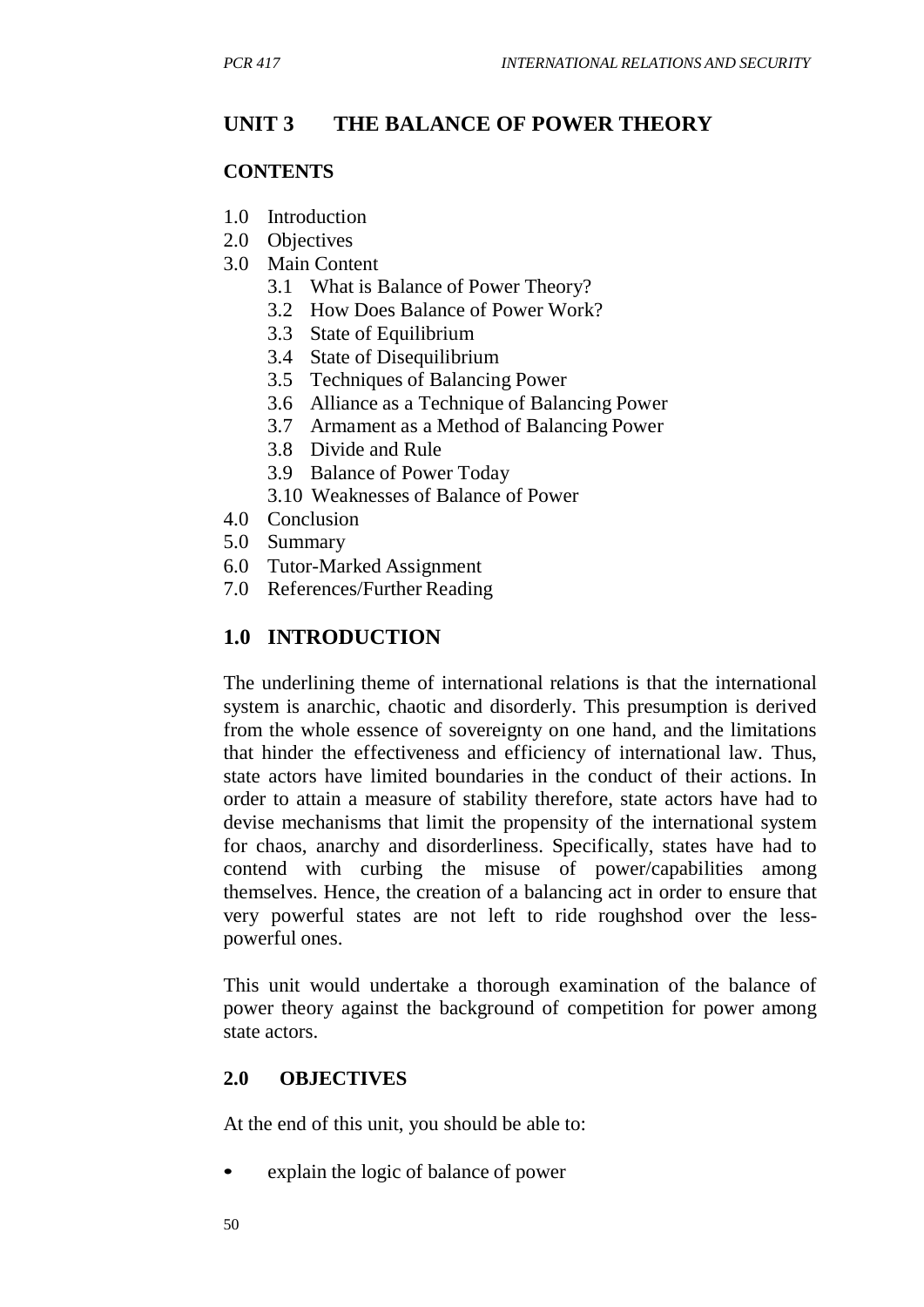- explain the workings of the balance of power logic
- examine the efficacy of the balance of power mechanism
- acquaint ourselves with the techniques of balance of power.

# **3.0 MAIN CONTENT**

#### **3.1 What is Balance of Power Theory?**

There is no universally accepted definition of balance of power in the study of international relations. What is constant among the numerous explanations of balance of power is that it is a mechanism devised to check the tendency towards armed hostilities between and among nations through the balancing of capabilities that may be available to a single state or a group of states. In effect, it is a coalition of minds that deter or ward-off intending aggressors so that the possibilities of conflict can be countered or nipped in the bud.

The international arena is made up of state-actors with varying degrees of interests, which is encapsulated as the goals of the country's national interest. These interests may be variable, permanent, long-range, etc. but they form the core of the reasons for the existence of the state. The divergent nature of these interests among state-actors and the determination for their pursuit often degenerate into inter-state conflicts. For instance, there were clashes of interest between the US and Saddam Hussein's Iraq a number of times. Two of the most devastating outcomes of the conflicts were the Gulf War and the US invasion of Iraq.

In both pre-modern and modern societies, human nature is restrained and contained through the legal system and the enforcement of the legal codes by the government. However with the absence of a "world government" in the international system to regulate and curtail the actions of states, the international system is presumed to be anarchic, because even with the existence of international law, the international system lacks the capacity to work as a government. For instance, the sentencing of the Sudanese President, Omar Al-Bashir by the international criminal court bears only a moral weight, there is no government to ensure that the President of Sudan is indeed prosecuted for the offences he was charged. In effect, the balance of power mechanism exists on the belief that order can be ensured, assured and maintained through the collaboration of power by countries of likemind.

The term "Balance of Power" therefore refers to the distribution of power capabilities of various states through the creation of alliances. The BOP theory operates on the assumption that "when one state or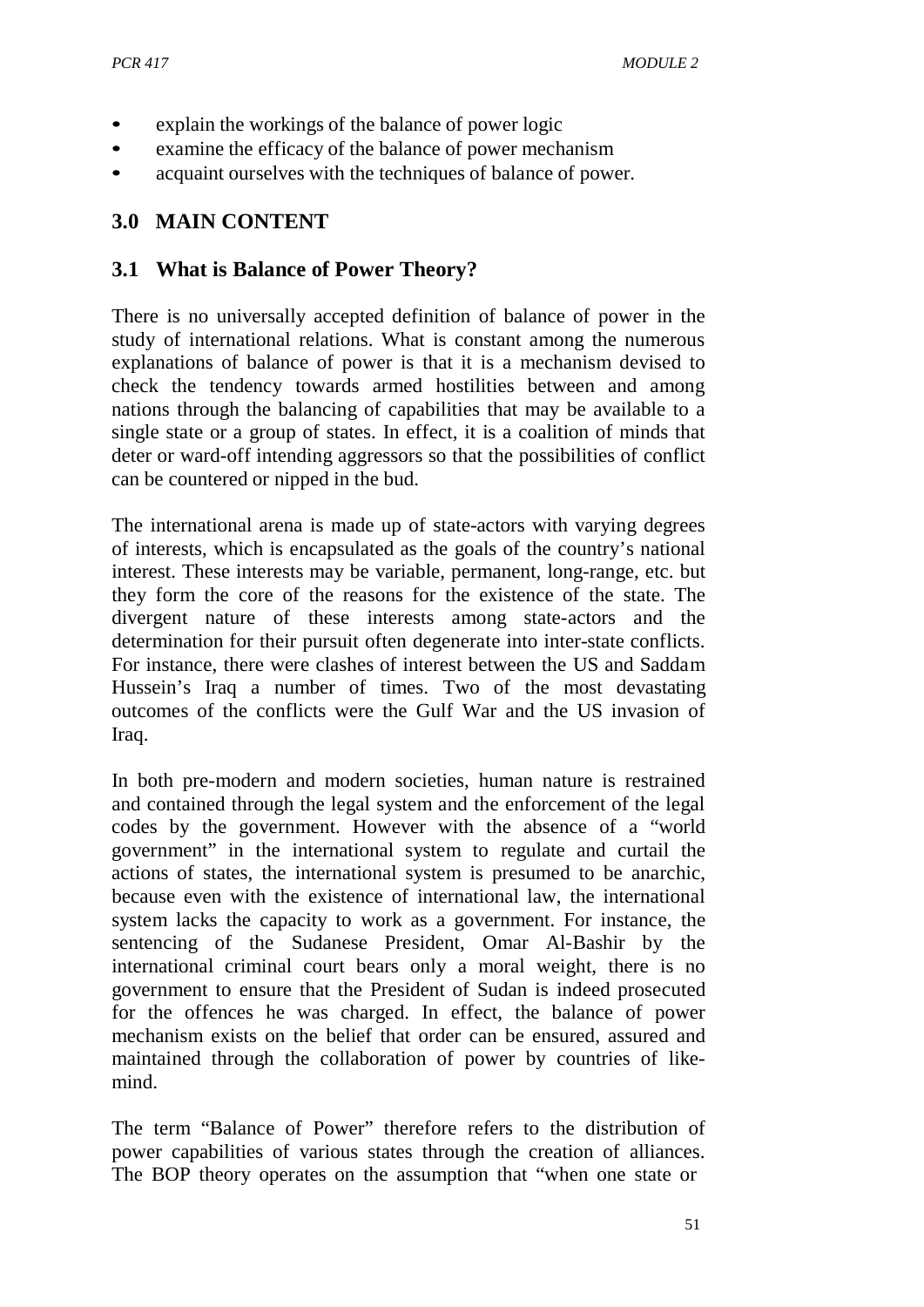alliance increases its power or uses it more aggressively, threatened states will increase their own power in response thus, forming a counterbalancing force" (Akinboye & Ottoh, 2009).

One may wonder how the balance of power system may resolve or act as deterrent to conflicts. A good example of the balance of power theory in operation was during the Cold War (which pitched the East against the Western bloc of states), where the combination of the powers available to both United States and its allies and the Soviet Union and its allies had parity both in terms of conventional weapons and nuclear arms. Both groups of states had the capability for "overkill", and this acted as deterrent for going to war. Going to war between both blocs would have resulted in mutually assured destruction. Under such circumstances, the possibilities of war become very remote, as such, peace is maintained.

The theory therefore provides the justification for the application of alliance networks and collaborations in deterring aggressor states in the international system. The theory is premised on the assumption that the coalition of forces would be presumed to be more powerful than the military strength and possession of a single aggressive force or a coalition of forces.

# **3.2 The Workings of the Balance of Power System**

In clear terms, balance of power refers to the conglomeration of states devolved into two or more groups whose combination of military, economic and diplomatic weights and capacity for action are more or less same (Spanier, 1987). Since each group of states possess similar capabilities, none would have the capacity to effectively dominate the others. This greatly reduces the possibility of aggression and conflict because there is much to lose in going to war with an equal power. This is in contrast to a situation in which a very powerful country deals with a very weak one, victory is more assured to the more powerful country and as a result, aggressive action is more attractive as a means to protect a country's national interests. Based on the high level of actual risks, states are necessarily forced to deal with one-another through other means when a situation of balance of power is achieved and maintained. The balance of power mechanism took its roots from Europe and for centuries was applied as a tool for maintaining the peace. It was prominent in Europe between the end of the 30 years war and the subsequent Treaty of Westphalia in 1648 till the outbreak of the First World War in 1914. Essentially, the major initiators and participants in the mechanism were European nations, because all international power resided in Europe, and there no states outside of Europe that was capable of exerting the required influence on the balancing process.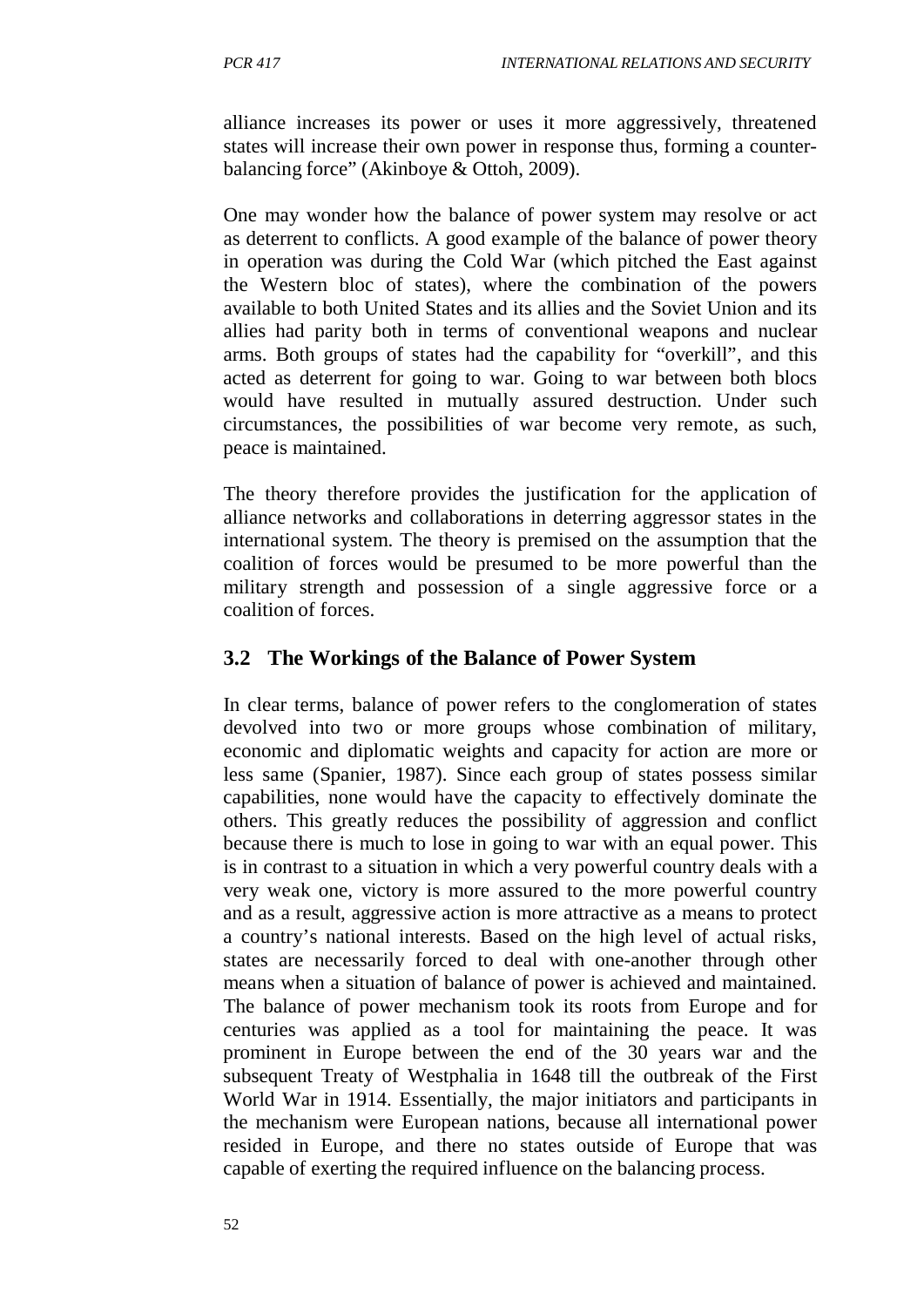# **3.3 State of Equilibrium**

A state of equilibrium connotes the condition of a system in competing influences and balanced forces. The equilibrium state indicates symmetry or balance, such that an addition or subtraction from either side of the spectrum would result in a tilt. It is essential to attain and maintain balance in the international system; it remains the most assured guarantee of global peace and harmony.

Theoretically, a state of equilibrium is one in which there is an even distribution of power among groups of states that have formed one form of alliance or the other. This ensures that no one group of states is perceived as the singular dominating entity in the global arena. It should be noted that a state of equilibrium is not static but rather is constantly being adjusted by the relative changing fortunes of nations so that new equilibriums are always in the process of being created, or old states restored.

# **3.4 State of Disequilibrium**

A state of disequilibrium is when there is a preponderance or one-sided shift of power to a single nation-state or existing alliance. What this implies is that, there are no counter-balancing force(s) to the manoeuvrings of the dominant state. A recent event as the Libya crisis of 2011 should drive home this point. While the Western allies under the aegis of North Atlantic Treaty Organisation (NATO) assisted the civil society in Libya to topple the Gaddafi regime, it must be made clear that the system was in a state of disequilibrium as it concerned the Libyan case. If Libya had its own allies commanding similar power and capabilities commensurate with that possessed by NATO, the possibility of the Libyan invasion would have been very remote. Indeed, some other methods and means would have been employed to resolve the Libyan imbroglio. Thus, a state of disequilibrium provides the opportunity for the powerful state or alliances to dominate the less powerful ones.

#### **3.5 Techniques of Balance of Power**

The following are the major techniques of balancing power in the international system. They are:

- 1. Alliance
- 2. Armament
- 3. Divide and Rule
- 4. Neutralisation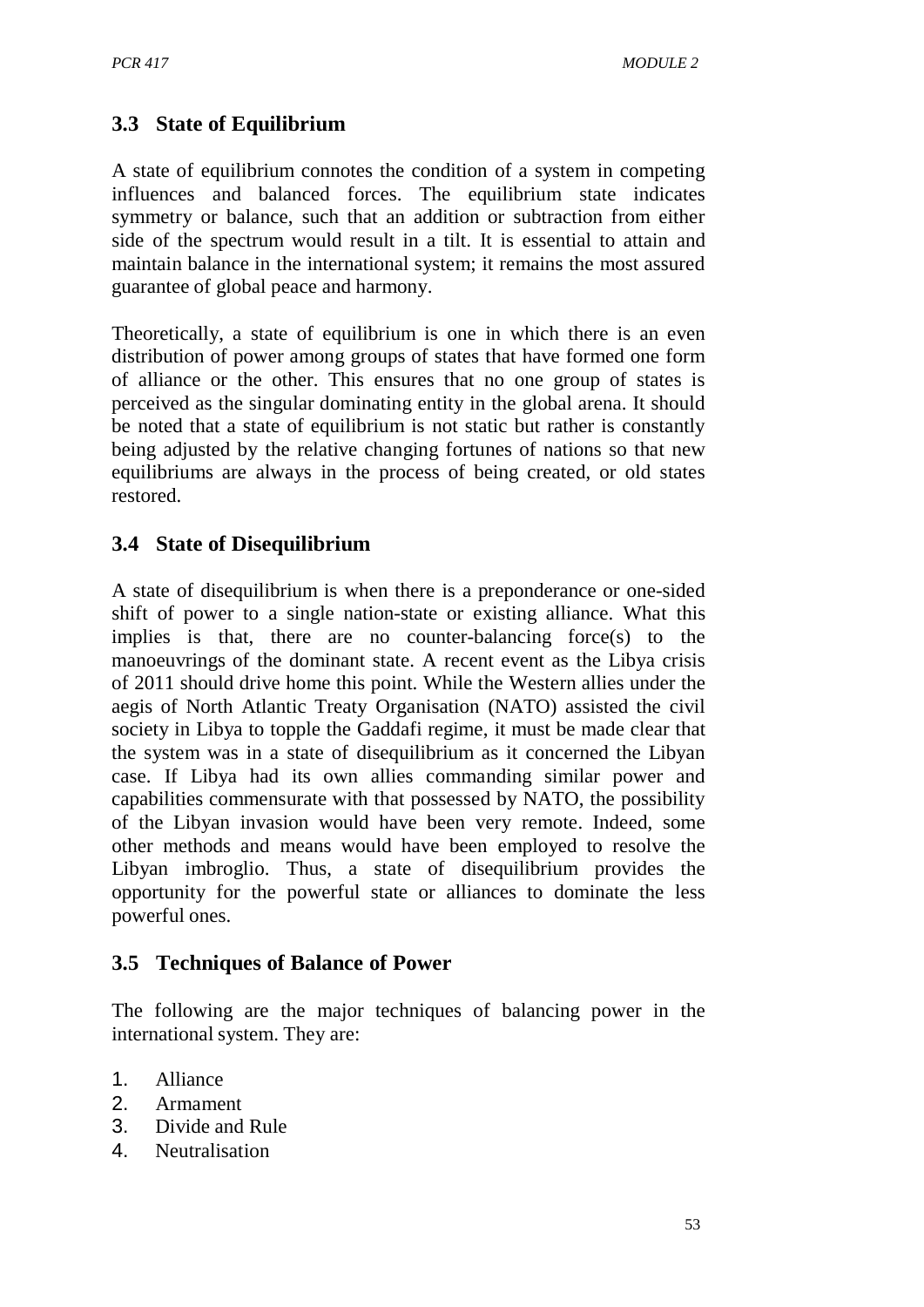#### **3.5.1 Alliance**

This is a technique of balance of power whereby a state seeking to curb a potential hegemon before it becomes too strong, therefore enters into a security co-operation of two or more states so as to ally against the prevailing threat. A good example of this occurred during the Second World War when the Allied Nations united in alliance against Germany and her allies. States will woo alliance partners by adapting to them. Example: France and Russia attempting to appear more alike one another in order to form their alliance in 1894. For security, states are willing to align with anyone. The weaker partner in an alliance will determine policy in a moment of crisis International competition will tend to force states in a multi-polar order into two blocs. Having two blocs does not mean that the system is bi-polar, because alliance shifts and defections can still occur. These alliance shifts and defections make the multi-polar order dangerous. The flexibility of alliances makes for rigidity in strategy. For bi-polar alliances:

Alliance leaders do not need to worry much about the faithfulness of followers. In bi-polar systems, there will be unequal burden-sharing between the major and minor powers in an alliance. Major powers in a bi-polar system do not need to make themselves attractive to alliance partners. Example: the Soviet Union and the U.S. did not alter their strategies to accommodate allies. The rigidity of bi-polar alliances makes for flexible strategy.

For its parsimony and theoretical rigor, neorealism has been the baseline for most of international relations theory over the last 20 years. It has prompted a rich literature critiquing it on a number of fronts: for instance, neoliberals say that it does not take seriously enough the possibility that states may choose absolute over relative gains, particularly in situations where institutions can alter payoffs; constructivists argue that its fails to recognise the manner in which agents and structures are mutually constitutive; and people from all over the map say that it is too generalised and yields little in the way of testable implications. Nevertheless, the theory has been hugely influential.

#### **3.5.2 Armament**

This is where two nations in their struggle for power build up arms or engage in *arms' race* in preparation for war or in a bid to overwhelm the others. An example of this scenario played out during the Cold War, between the Eastern and the Western blocs of states. The resultant effect of this is that, it creates tension and instability in the international system. Also, the socio-economic development of citizens suffers as a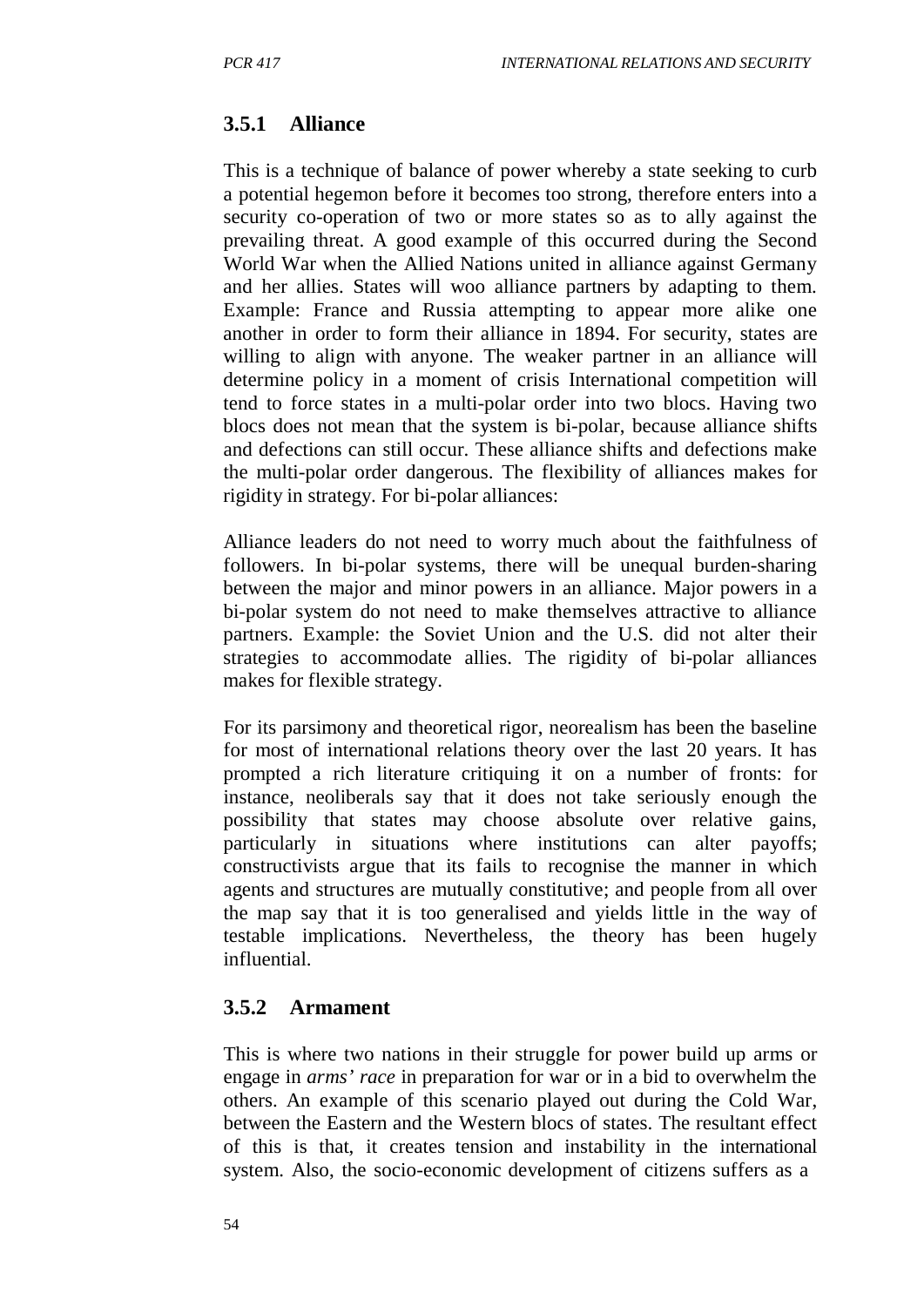large chunk of budgetary expenditures go to acquiring military hardware. Balance of power uses this technique to make sure that no single nation has monopoly over the weapons of destruction. This system would deter either nation from resorting to war without first exploring other means of resolving their conflicts.

# **3.5.3 Divide and Rule**

This is where two nations are put against one another so as to take away the chances of them combining forces. Divide and rule could also be seen as a situation in which a country is divided among some powers so as to maintain equilibrium in their power base. A typical example is the division of Poland among Russia, Austria and Russia. This was used to ensure balance in Europe at the time.

# **3.5.4 Neutralisation**

This is best explained by the circumstances of Germany, France, Italy and Switzerland during the First World War. Having confessed to neutrality, the position of Switzerland during the war was fundamental to the effects of the war on its neighbours, namely; Germany, France and Italy. Thus, in preserving the balance, none of Switzerland's neighbours could agree on its addition to one or both of the other states, because Switzerland was too strategically important. In effect, the agreement was to accept the neutrality of Switzerland and to keep "hands off", thereby maintaining the country as a buffer zone between the three neighbours.

# **3.6 Balance of Power Today**

The collapse the Soviet Union in 1991 left the United States as the World's sole super power. Balance of power suggests that without the Soviet threat, the United States, as the dominant world power will cause a disequilibrium in the global system. For example, key countries such as; China, Russia, France and Germany all opposed the United States' invasion of Iraq in 2003. Yet, this opposition did not stop the United States from acting, thereby exposing the huge gap in military capability that now exists between the United States and the rest of the world. Small states that fear the United States are no longer able to join a counter balancing coalition to protect their security. Instead, many are developing nuclear weapons in an attempt to dramatically expand their military capability. For example, North Korea claimed in 2003 that it was developing nuclear weapons to balance against United States power. Similarly, the intentions of Iran in embarking on a nuclear programme are still causing ripples among the powerful countries of the world.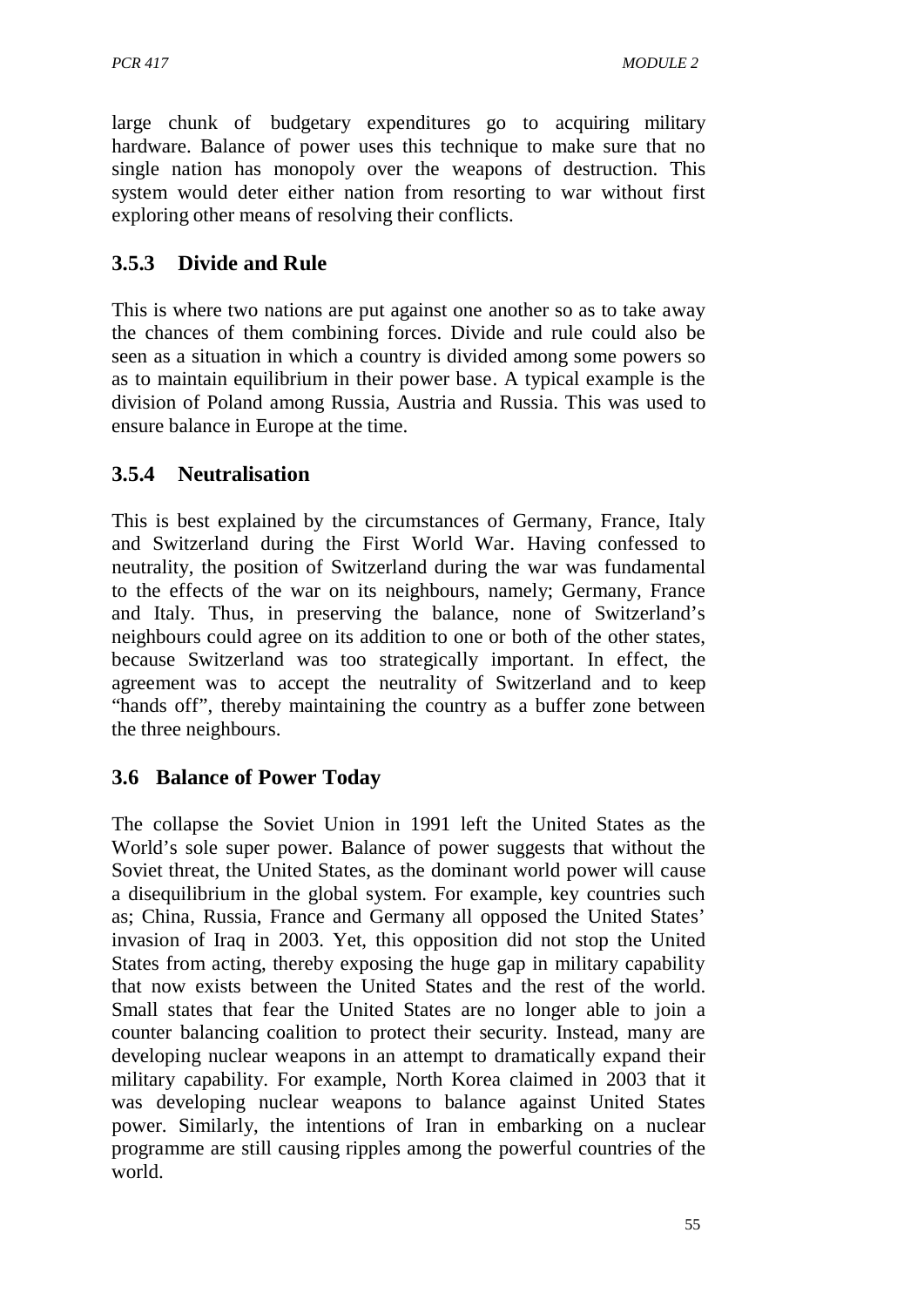The changing nature of power in today's international system further complicates the operation of the global balance of power. Globalisation, the internet, weapons of mass destruction and other technological developments have made it possible for small states and even non-state groups to acquire significant power. In the future, the balance of power may continue to operate among states engaged in prolonged disputes, but it is less applicable to conflicts involving terrorists and other nonstate groups.

#### **3.7 Weaknesses of the Balance of Power**

The balance of power system has been very useful in curtailing the excesses of states, but it has also received some criticisms. One of such is that, even with the balance of power in place, the Second World War still broke out. What this implies is that balance of power as an instrument of preventing war was unable to prevent the anarchy that engulfed the world as a result of that war.

Also, critics have argued that the collapse of the Soviet Union has created hegemony in the United States and this poses a challenge for the balance of power system. The challenge to the balance of power in international relations is how to correct the present power configuration in the international arena without disturbing the present balance which tilts in favour of the United States. However despite the shortcomings of balance of power it remains a useful system for stabilising the international arena.

# **4.0 CONCLUSION**

This unit has provided an examination of one of the fundamental mechanisms for maintaining peace and harmony in the international system. The unit provides clues as to the meaning, operation and techniques of the balance of power theory. Similarly, arguments that tone down the capacity of the mechanism is also treated in the unit. Although, the relevance of the balance of power technique may not be as strong as it was in the era of the Euro-centric international system. The features of the contemporary state system equally allows for the use of the balance-of-powersystem to maintain global peace and security.

# **5.0 SUMMARY**

It is made clear that the balance of power mechanism was very useful in curtailing the excesses of states in the Euro-centric state system. However, its efficacy has been called to question since the outbreak of the Second World-War, and more recently, some of the seeming unilateral actions of the United States have called to question the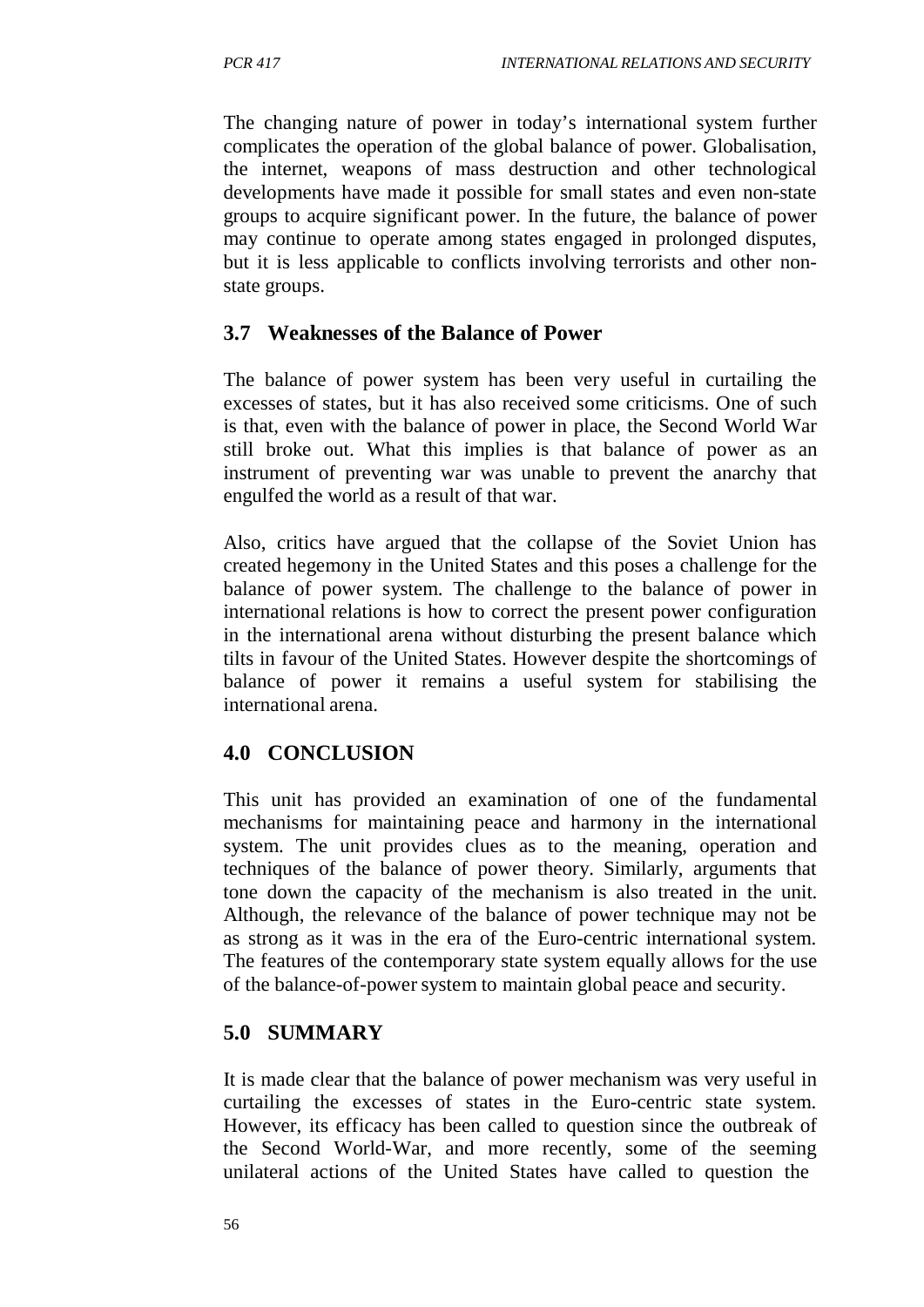efficacy of the balance of power mechanism. Therefore, it is safe to surmise that the contemporary international system is witnessing a period of balance of power disequilibrium. Despite some of its weaknesses though, its ability to stem the tides of conflict cannot be entirely wished away.

# **6.0 TUTOR-MARKED ASSIGNMENT**

- i. What do you understand by balance of power theory?
- ii. Discuss the techniques of balance of power.
- iii. Why was the balance of power system successful in Europe prior to the First World War?

# **7.0 REFERENCES/FURTHER READING**

- Akinboye, S. & Ottoh, F. (2009). *A Systematic Approach to International Relation*s. Lagos: Concept Publications Limited.
- Frankel, J. (1997). *Contemporary International Theory and the Behaviour of States*. London: Oxford University Press.
- Stephen, M. (1996). *The Balance of Power: History and Theory*. London: Routledge.

Spanier, J. (1987). *Games Nations Play.* Washington DC: CQ Press.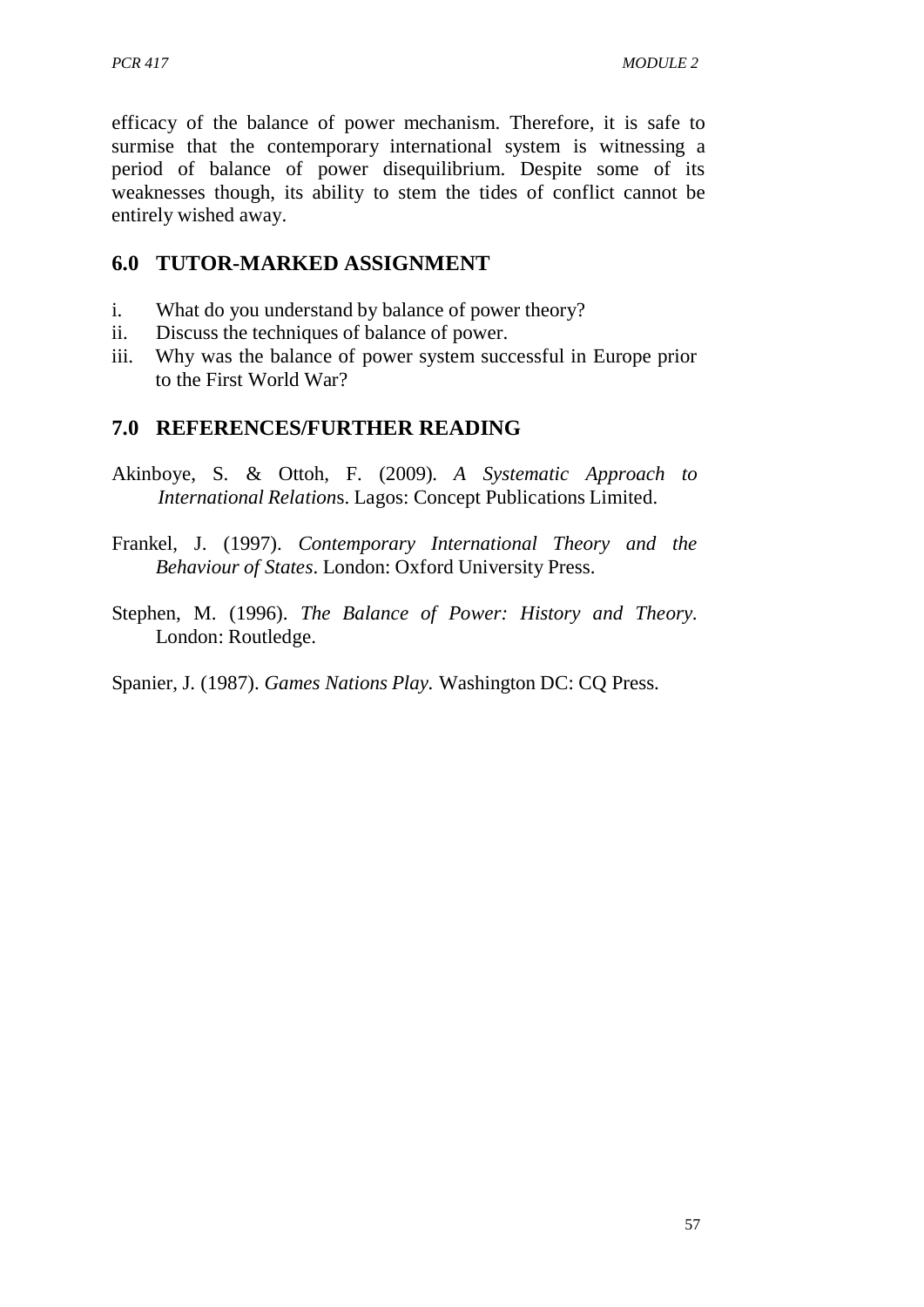# **UNIT 4 THE POWER THEORY**

#### **CONTENTS**

- 1.0 Introduction
- 2.0 Objectives
- 3.0 Main Content
	- 3.1 The Power Theory
	- 3.2 Critique of Power Theory
	- 3.3 Dimensions of Power
	- 3.4 Elements of Power
		- 3.4.1 Military Strength
		- 3.4.2 Technology
		- 3.4.3 Resources
		- 3.4.4 Demographic Element
		- 3.4.5 Economic Development
		- 3.4.6 Dimensions of Power
- 4.0 Conclusion
- 5.0 Summary
- 6.0 Tutor-Marked Assignments
- 7.0 References / Further Reading

# **1.0 INTRODUCTION**

Inter-state relation is one of the fundamental characteristics of the international system. Inherent in the relationship, is the pursuit of the goals, desires and aspirations of each as embedded in the nationalinterest. The success or otherwise of this pursuit would most likely depend on the amount of power in the possession of each state. The acquisition of power is therefore a fundamental necessity for states in the system. This unit would expose us to the main issues relating to states' power. The ability to use power or the hindrances encountered in the process of using power to achieve objectives would be treated in this unit.

# **2.0 OBJECTIVES**

At the end of this unit, you should be able to:

- explain the Power Theory as a tool of analysis
- identify the Elements of Power
- explain the Dimensions of Power
- describe the Power Theory.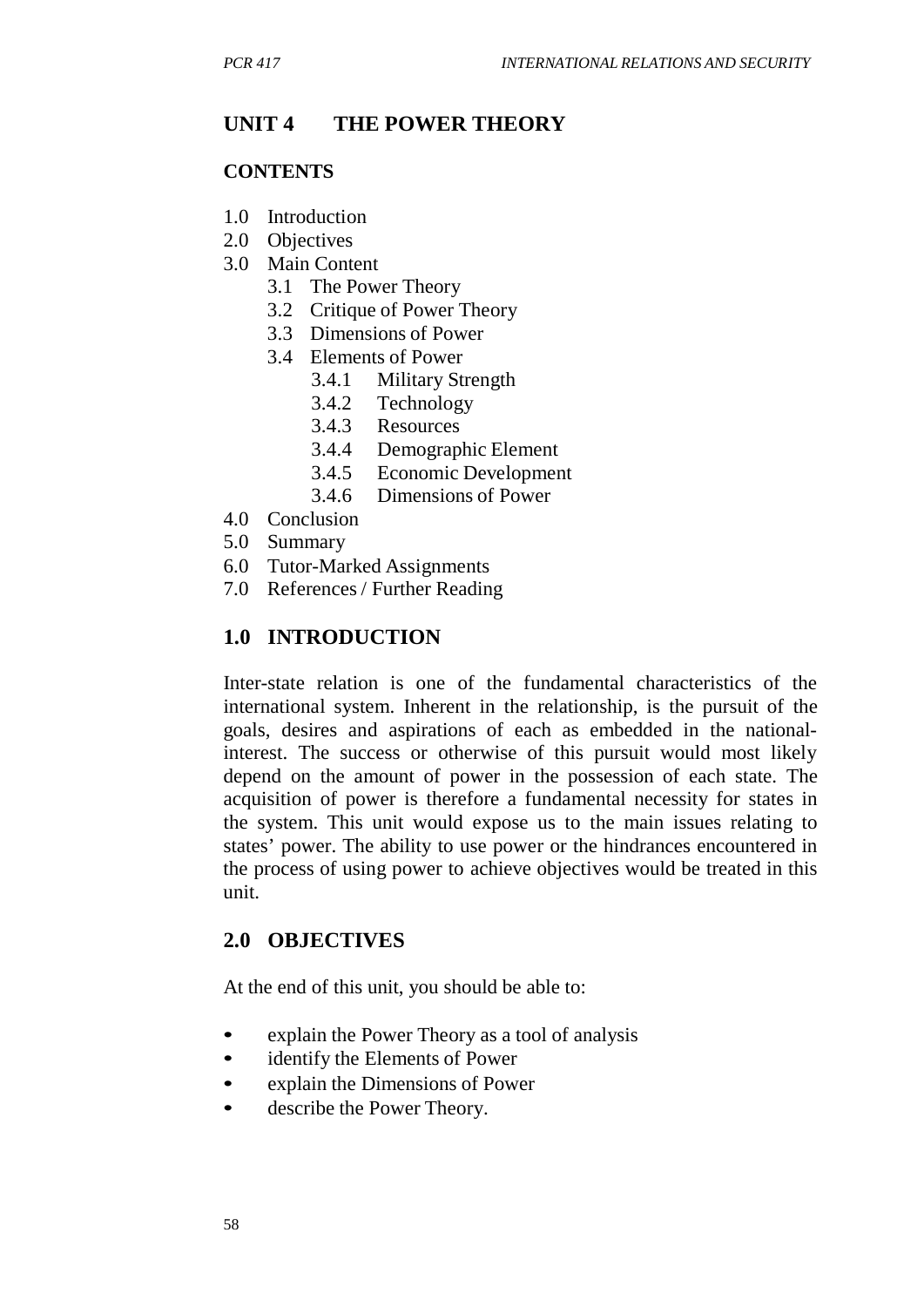# **3.0 MAIN CONTENT**

## **3.1 The Power Theory**

Power can generally be thought of as the ability to influence others, in spite of their resistance; thereby making it possible for powerful state 'A' to ensure that state 'B' does what state 'A' expects and has the ability to prevent state 'B' from doing same to her. In the classical power theory, it is assumed that nations always seek to maximise their power to serve their interests. This creates open-competition which can sometimes lead to war.

Power theory is one of the central theories of international relations. Put simply, power theory provides the epistemological explanation of interstate relations through the use of force or by threats of the use of force. This theory uses power as its tool of analysis. The possession of superior power allows a nation-state to pursue its interests by whatever means necessary. For the classical realists, the desire to seek power comes from a combination of human nature, which is inherently self-interested and rational, and certain historical conditions that make international anarchy the status quo between nations. In society, human nature is restrained through the law and its enforcement by the government; because there is no "world government," countries can only be restrained by the power of other countries. Power is also used when describing states or actors that have achieved military victories or security for their state in the international system. This general usage is most commonly found among the writings of historians or popular writers. For instance, a state that has achieved a string of combat victories in a military campaign against other states can be described as powerful. An actor that has succeeded in protecting its security, sovereignty, or strategic interests from repeated or significant challenge can also be described as powerful.

One of the schools of thought that advocate the power theory is the realist school of thought which uses power as a tool of analysis in international politics. The nation with greater power overwhelms the other as a result, the objective of all states action is to acquire, retain or increase its power.

Power theory goes further to claim that chances of war between a dominant state and less powerful state is very remote. The dominant state would be too powerful for the challenger state which lacks the capability to act against its dissatisfaction. States pursue varied objectives, but whatever these objectives, and however they choose to pursue them, states must have the power to achieve what they set out to achieve. The ends and means of balancing the objectives of states are however very rare.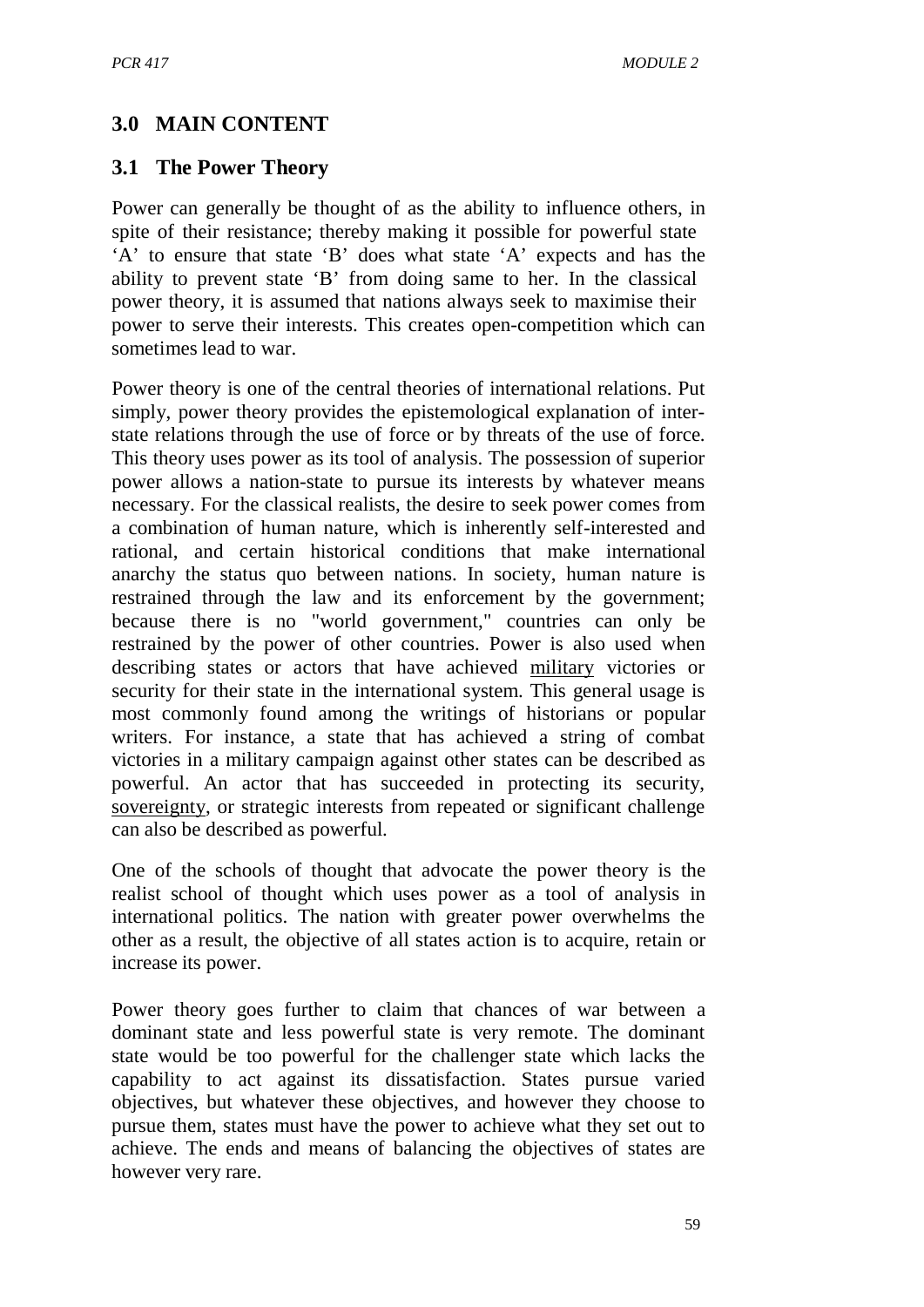We can see evidence of conflict during the Cold War. Strong powers such as the United States waged war against weaker ones such as Vietnam. Interestingly, the de facto defeat of the United States in Vietnam and of the Soviet Union in Afghanistan point to a more complex conception of power than mere economic or military might. Indeed, many of the more recent theories of international relations argue that power as traditionally defined by realists such as Hans Morgenthau is inherently vague and open to interpretation based on particular situations. Still, it can be effectively concluded that power is fundamentally concerned with what a country can do, and what it can prevent another country from doing to it. The means by which this is done may be changing, as irregular warfare and terrorism become more prominent, yet the essence of competing wills and interest in the international arena remains.

It goes further to assume that since the sovereign state is at the heart of the state system, the first and most fundamental prerequisite requirement for any state to remain independent is power. The logic is therefore that a state may have a large amount of power or relatively little, but for its independence, it must have sufficient amount to ward off potential threats. Various mechanisms are employed in ascertaining independence; mobilisation of adequate power or formation of alliances of common interest states to ward off aggression. Under the analysis of power politics, four specific factors are known to be constant, they are;

- a. There must be a conflict of values or interests- this proposition suggests that for the show of power to be manifest, there must be disagreement between two states or among groups of states. In essence, it is either state A perceives state B as acting against state A's interest. Under such circumstances, the protection of interest may lead to a show of power.
- b. Compliance- power is premised on the ability of a state to enforce compliance with its own interest by other states. The ability to deploy superior force would provoke the less powerful state to comply with the demands of the more powerful state.
- c. Possibilities of invoking sanctions that may inflict severe deprivations- this implies that the cost of non-compliance to the demands of a more powerful state by a weak state would be more than compliance. In short, the threatened state B is of the opinion that the opposing state A's superior threat of sanction is credible and real.
- d. Extreme differences may result in force- a resort to force is an indication of failure to attain objectives by threats of punishment.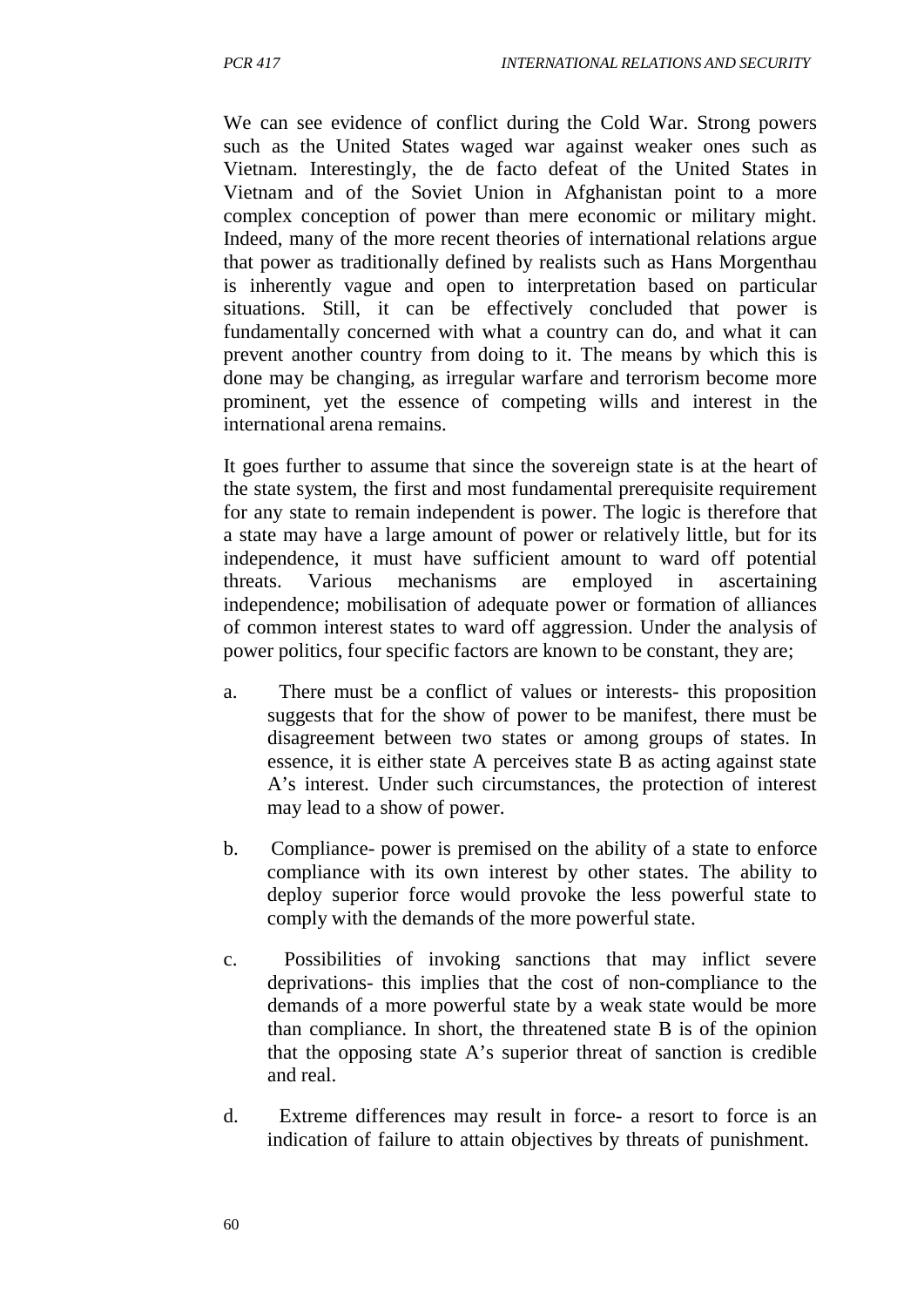Yet, the use of force may still not guarantee the realisation of these objectives.

# **3.2 Criticisms of Power Theory**

This theory has been criticised for putting too much emphasis on only power as the tool of analysis. The argument is that power alone (acquisition, retention, management, etc.) cannot be used to explain all the dynamism of state interaction.

Power theorists advocate that the use of force or threat or the use of force is the main strategy that states use to pursue their interests, the critics opined that there are other means by which states pursue their interests such as; persuasion, propaganda, economic instrument, as well as manipulation. Furthermore, the argument is also presented of the possibility of other forms of inter-state cooperation and collaboration that improve the cause of humanity beyond the drive for power. In this respect, socio-cultural relations and sporting activities have been found as useful tools for maintaining peaceful and harmonious co-existence among states. The criticism goes further to explain that if every activity of states has been power-inspired, there would have been many more clashes of international dimensions. This argument is premised on the fact that the last major physical international confrontation took place over half a century ago; the Second World War, yet the world has not become a theatre of another war on the global scale. Though there may be pockets of wars and conflicts in different regions of the world, the absence of a coordinated war among the various centres of power weakens the arguments of the power theorists substantially.

In spite of these objections, the power theory still remains a very useful tool of analysing the means by which nations pursue their interest.

## **3.3 Dimensions of Power**

The analysis of power is sometimes difficult to explain because power can be analysed from both the abstract and empirical dimensions. Power can be viewed from the possession of tangible assets or capabilities as well as the possession of intangible assets. The tangible assets may be objectively quantified. For example, army size, population, economy etc. Although, even such quantification may not have clear-cut measure, despite the possibilities of quantification, it may not be easily ascertained whether state 'A' is more powerful than state B'.

Power equally involves other dimensions which are difficult to quantify or measure. These intangible possessions may be useful for power assessment at the level of non-military measurement of determinants of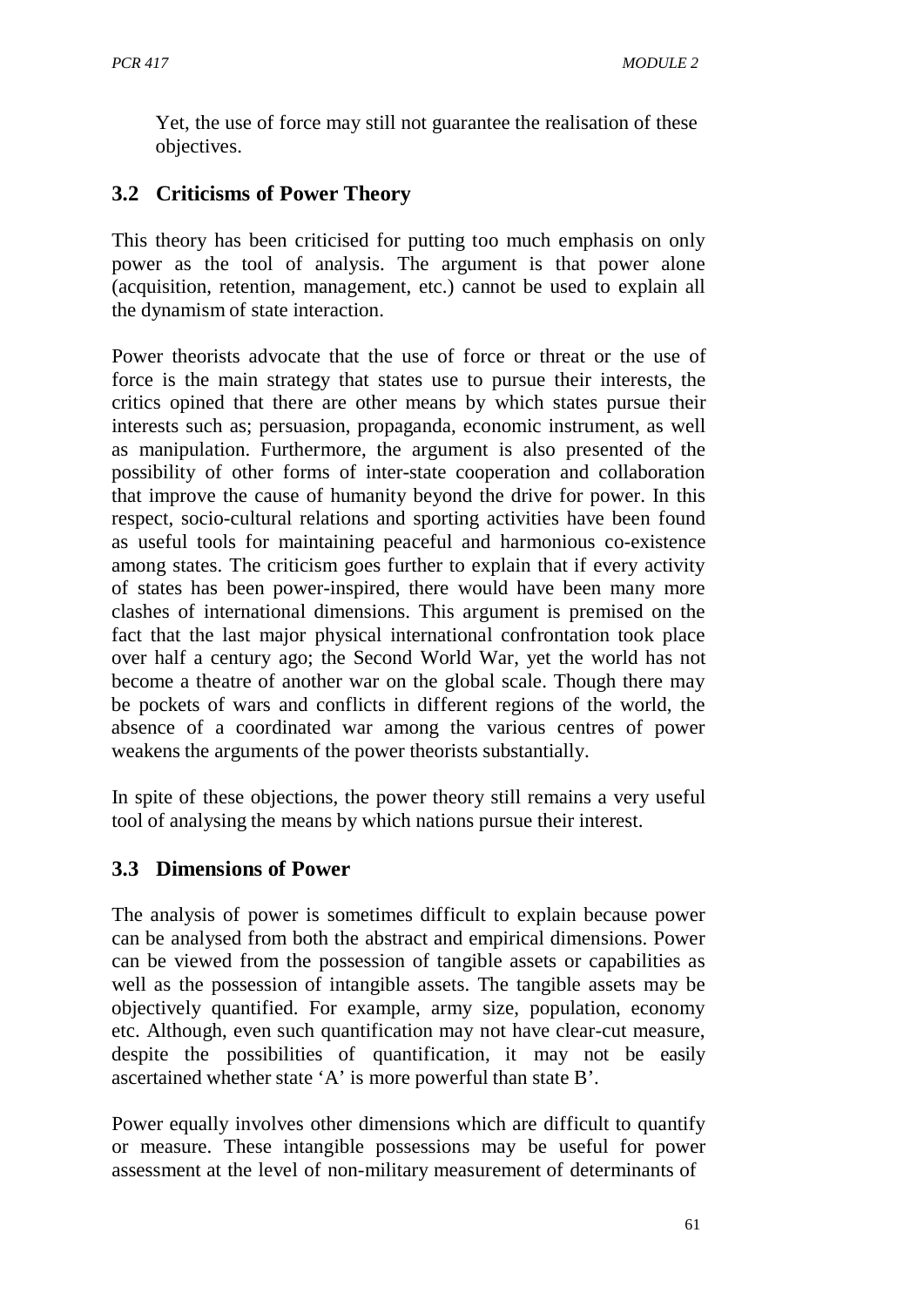power. Similarly, power can be relational. Relational power exists between two states when there are acceptable standards or indices of measuring power. Nigeria may be seen to be more powerful than Togo, because based on economic indicators provided by global agencies; Nigeria possesses a better economy and greater military strength. This is also the case when Nigeria is compared with the United States of America, where Nigeria is presented as a non-powerful nation. To this extent therefore, power is regarded as relational.

In a significant sense, power could be perceived from the psychological dimension. This is because a nation's power may largely depend on the perception of other nations of its strength. A very important means of exploring this possibility is the display of strength that nations usually exhibit at every given opportunity. Similarly, they help foster peace in conflict-prone areas by sending their military contingents. The whole essence of these activities is sometimes embedded in swaying the perception of others to their possession of military strength.

### **3.4 Elements of Power**

Fundamentally, being powerful as a state requires the combination of some critical elements. A state may be powerful without possessing all of these elements, but some of these elements must be present for a state to be regarded as powerful. These are:

- 1. Military strength
- 2. Technology
- 3. Resources
- 4. Qualitative population/demography
- 5. Economic development

#### **3.4.1 Military Strength**

The military strength of a nation goes a long way in determining its ability to wage a war or prevent other states from waging a war against it. A nation with a large and well equipped standing army will be seen as a force to reckon with in the international community. Hence, any nation that seeks to pursue its national objectives, some of which may lead to war, must develop the capacity for war by outfitting its armed forces with modern means of warfare. Any challenging state realising that it faces a superior army would readily seek other means of resolving conflicts rather than open warfare.

There have however been contentions on the measure of military strength as an element of state's power. The questions arise on the basis of the comparison between the armaments of various states. For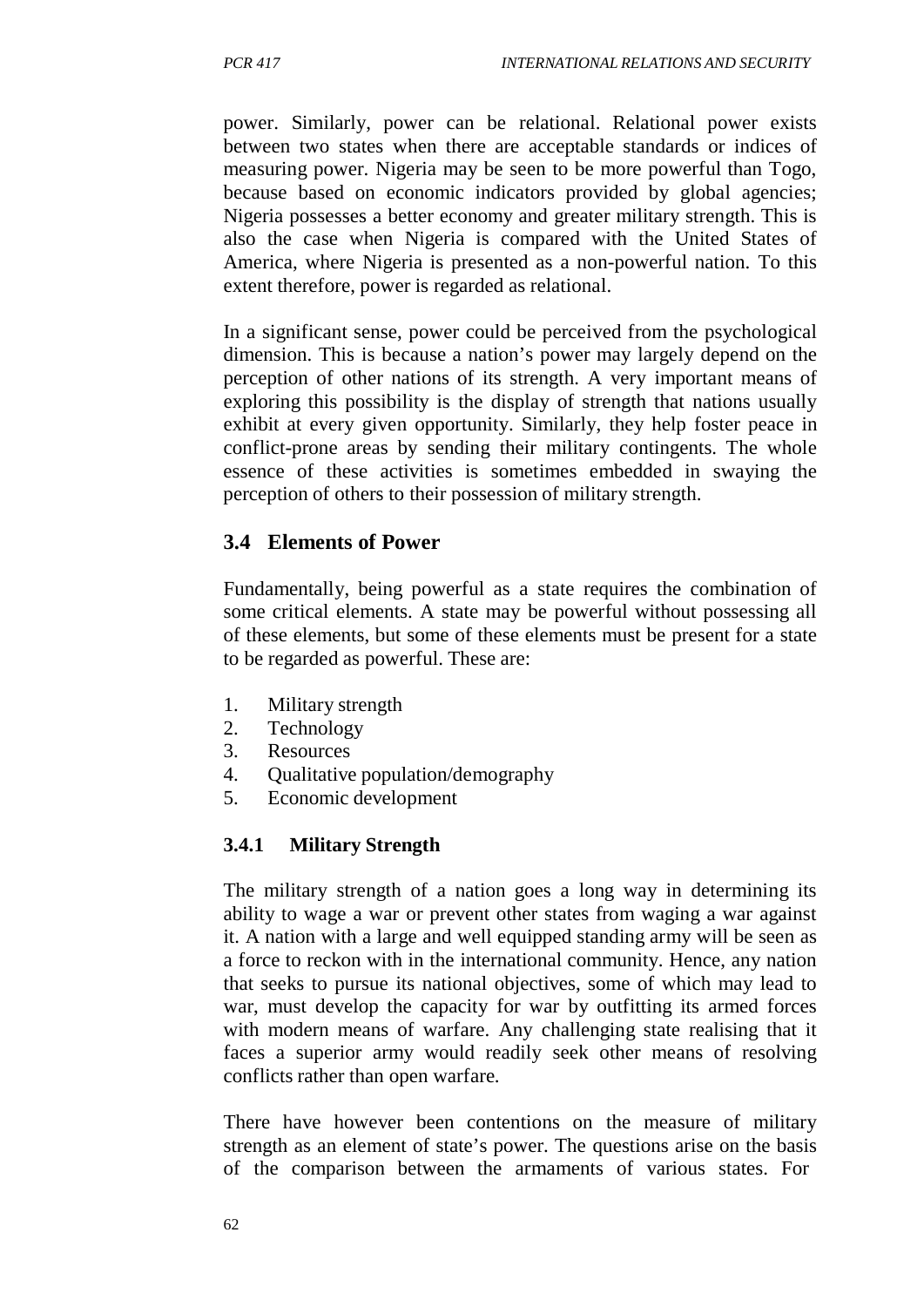instance, what number of AK47 automatic rifles would be equal to what number of sub-machine guns? Despite this unclear means of measurements, states have never stopped building their arsenals. Furthermore, the more powerful states are more easily known based on their experiences in the acts of warfare, moreover, the military shows of capabilities that are conducted at intervals to display newly acquired military weapons and hardware could help in determining the power capabilities of some states. The knowledge is very useful for deterring aggression and offensives.

The primary reason for the existence of the military is to engage in combat, should it be required to do so by the national defence policy, and to win. This represents an organisational goal of any military, and the primary focus for military thought, through military history. The "show" of military force has been a term that referred as much to military force projection, as to the units such as regiments or gunboats deployed in a particular theatre, or as an aggregate of such forces. In the Gulf War, the United States central command controlled military forces (units) of each of the four military services of the United States. How victory is achieved, and what shape it assumes is studied by most, if not all, military groups on three levels.

## **3.4.2 Technology**

With the transformation of the international system through high-level technology, especially information technology and fighter jets, the perception of power capabilities have changed. Thus, the possession of modern technology has become one of the indexes of power. The development of advanced technology gives a nation an edge in the age of information communication technology. This explains why states that wishes to be taken seriously at the global stage commits vast resources to its research and development institutes.

Technological advancement helps in gathering intelligence information and reports that are useful in ascertaining other state's capabilities and potentials. Beyond this, is also the ability for developing nuclear technology that may be used in both peacetime and wartime. For instance, the Drone War is an evidence of the high level that has been reached by states in the prosecution of war. It is important to note that a country with low-level technology is bound to fail in periods of war.

### **3.4.3 The Possession of Natural Resource**

A nation which is not only rich in natural resources but has also been able to harness these resources and channel it towards productive development is bound to be taken seriously in the global arena. For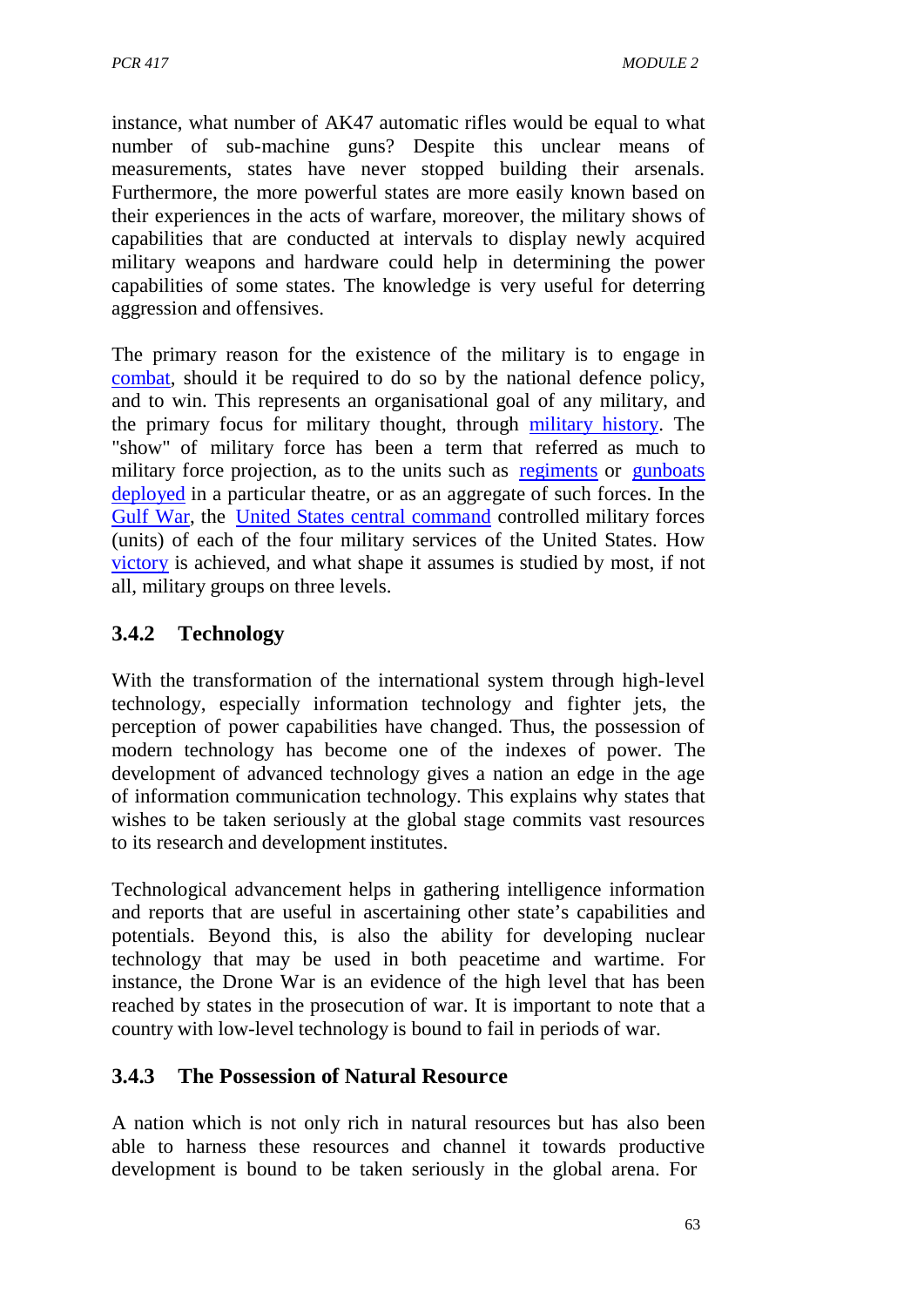instance, Russia, which has one of the world's largest reserves of natural gas, was able to use this to develop into a world power. Beyond this, the possession of scarce natural resources allows nations the bargaining ability, even against nations that are militarily very strong. Thus, the judicious use of natural resources can provide the necessary leverage for nations in the modern era.

## **3.4.4 Qualitative Population /Demography**

The population is an index for power, a country that is highly populated is positioned to play an active role in international system. Aside of the ability of the state to be able to deploy its active population in the case of ground-war, despite the high-level of technology in contemporary times, the quality of the population is also fundamental to the power potentials of states. A qualitative population bestows on a nation, the capacity and capability to play an active role in the international system.

### **3.4.5 The Level of Economic Development**

The nation's capacity or capability to play an active role on the international system is greatly determined by the level of its economic development. For a developed economy, playing a major role in international relations would be understandable as against a situation in which the state possesses an underdeveloped economy, in which the citizenry live in poverty and squalor. Therefore, the growth that is measured in terms of Gross Domestic Product (GDP) and per capita income are important elements in the formulation of a country's foreign policy.

### **4.0 CONCLUSION**

This unit has provided an analysis of how power is used by nations to pursue their goals in the international system. We have also examined the varying dimensions of power. It can be concluded that power is fundamentally concerned with the actions a nation can undertake, and the ability to prevent other nations from undertaking actions that are deemed to be injurious to its own goals and objectives.

## **5.0 SUMMARY**

The importance of power as a tool of analysis in the international system has been identified as very critical. Similarly, we have also been able to explain the various elements that are fundamental to the power capabilities of states. While all of the elements are not essential to being powerful, the possession of none of the elements renders the states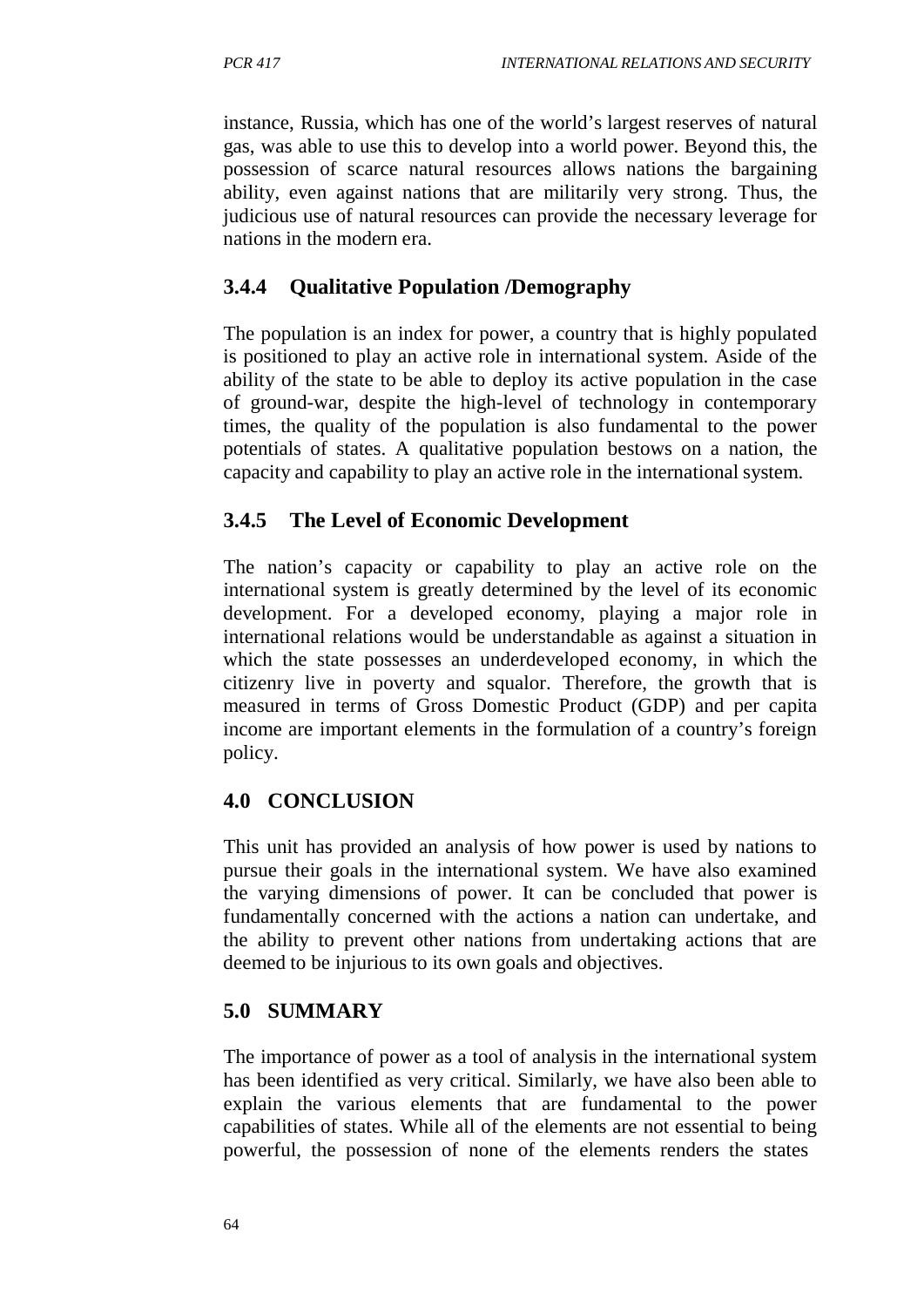weak. Similarly, we have been able to show that power is relational, and it encompasses both tangible and intangible factors.

# **6.0 TUTOR-MARKED ASSIGNMENTS**

- i. Discuss power theory as a tool of analysis.
- ii. Explain the elements of power.
- iii. Distinguish between tangible and intangible power.

# **7.0 REFERENCES/FURTHER READING**

Akinboye S. & Ottoh, F. (2009). *A Systematic Approach to International Relations*. Lagos: Concept Publications Limited.

Morgentau, H. (1967). *Politics among Nations*. New York: Knopf.

Stoessinger, J. (1979). *The Might of Nations: World Politics in Our Time*. New York: Random House.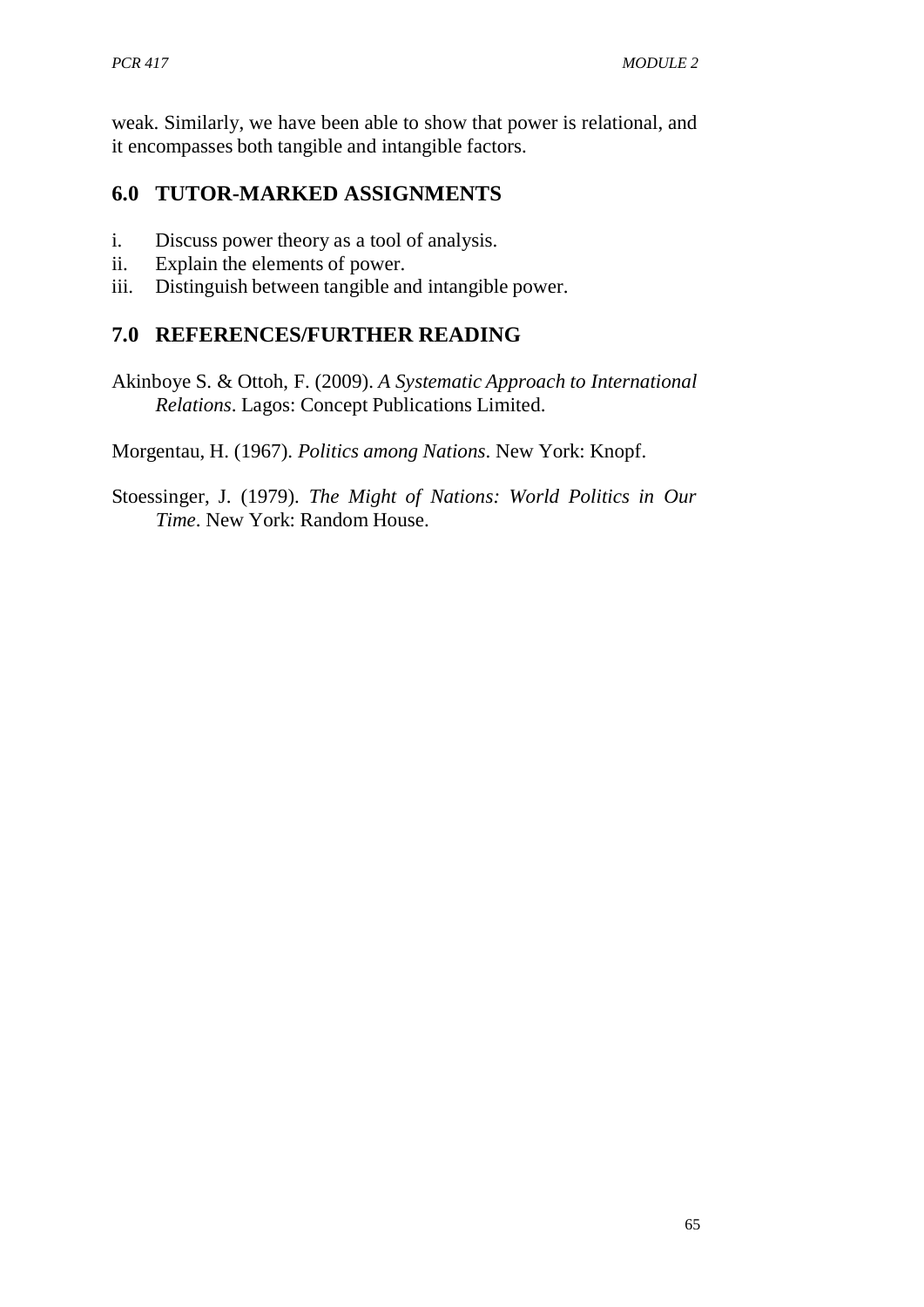### **MODULE 3**

- Unit 1 State Actors in International Relations
- Unit 2 Intergovernmental Non-State Actors<br>
Unit 3 Non-Intergovernmental Non-State Actors
- Non-Intergovernmental Non-State Actors
- Unit 4 International Personalities

## **UNIT 1 STATE ACTORS IN INTERNATIONAL RELATIONS**

#### **CONTENTS**

- 1.0 Introduction
- 2.0 Objectives
- 3.0 Main Content
	- 3.1 Conceptualising State Actors
		- 3.1.1 Failed States
		- 3.1.2 Developed States
		- 3.1.3 Developing States
		- 3.1.4 North/South Divide
- 4.0 Conclusion
- 5.0 Summary
- 6.0 Tutor-Marked Assignment
- 7.0 References/Further Reading

#### **1.0 INTRODUCTION**

International relations is presumed to encompass the whole gamut of relationships in the international system. It involves the issues of high and low politics, the volatile to the mundane, and the conflictual and the cordial. In these very types of relationships, there are actors and players that initiate and carry out the various types of interactions. These actors include the state and the non-state actors. There have been debates about the importance of the state in contemporary international relations, the debates remain on going thus, the importance of focusing on the state as an actor without necessarily comparing the state with other actors in the system.

This unit would throw more light on the features and characteristics of the state as an actor in international relations. It goes further to explain some of the fundamental categorisations that the state has been known with.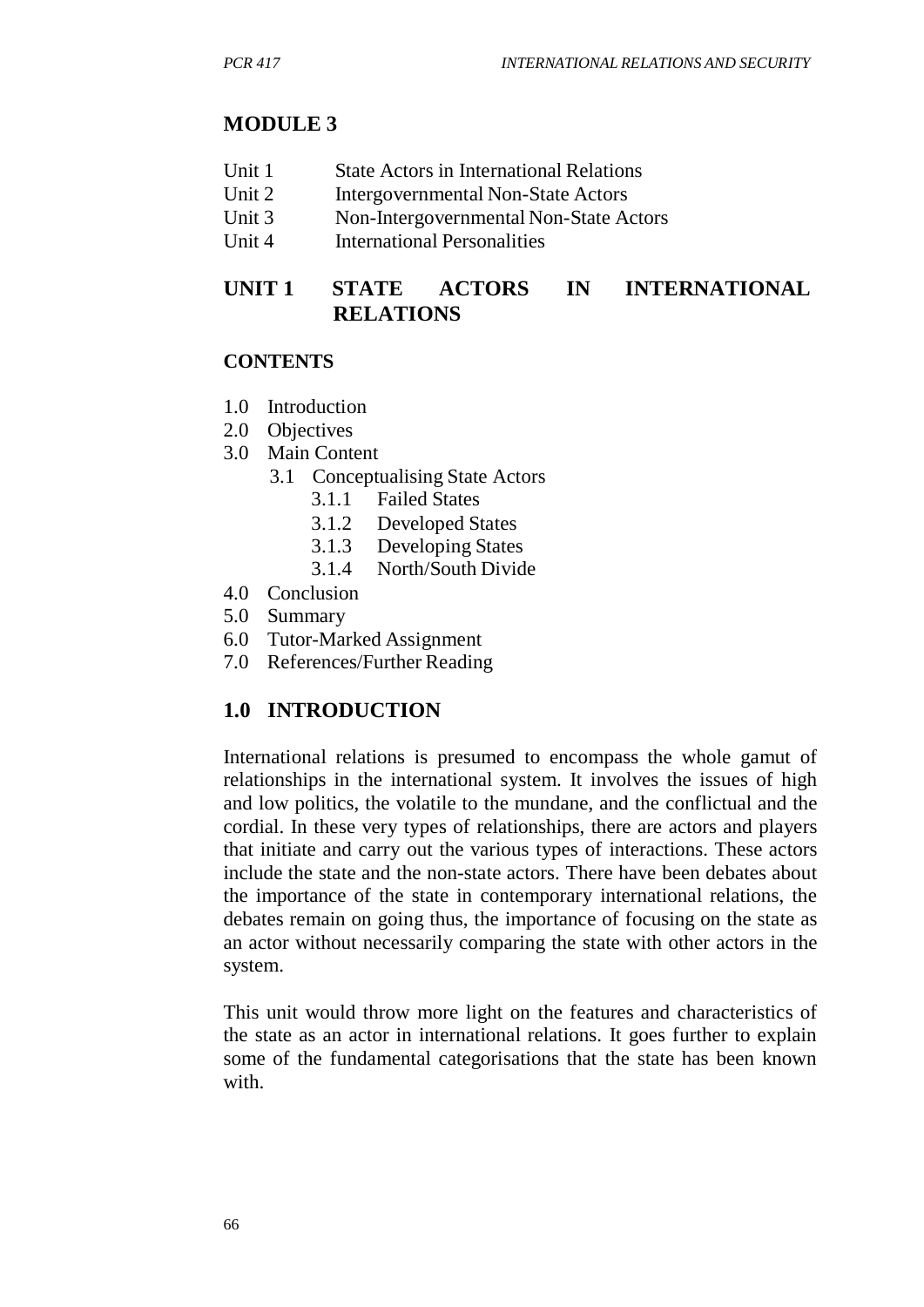## **2.0 OBJECTIVES**

At the end of this unit, you should be able to:

- explain the meaning of state as an actor in the international system.
- explain the characteristics of state
- distinguish among the different categorisations of the state.

## **3.0 MAIN CONTENT**

# **3.1 CONCEPTUALISING THE STATE AS AN ACTOR**

Theoretically, the state is the basic actor in international relations. All forms of interactions, even those that are not carried out by the state, revolve around the state. This major catalyst for international relations can thus be defined as a legitimate and organised political entity controlled by a government (including the various arms and levels), with human inhabitants and whose independence is recognised by other states. States differ in size but share similar characteristics. For a political entity to be regarded as a state, the following features must be presented:

- Sovereignty
- Territory
- Population and Nationalism
- Armed Forces
- **Recognition**
- **Government**

**Sovereignty:** - this is arguably the most essential character of the state. The sovereignty of a state refers to the legal attributes that compel others to accept a political entity as a state. The possession of sovereignty guarantees the existence of equality among states, and ensures that interference is not acceptable under normal circumstances. There are two types of sovereignty; the external and the internal sovereignty.

External sovereignty is required in the conduct of relations and interactions with the rest of the world. This sovereignty ensures that the state creates the basis for its own foreign-policy objectives and works towards the actualisation of the objectives. External sovereignty is that instrument that guarantees the freedom and independence of states. It is the recognition by the rest of the world that a state is not under the rule of another state. For instance, Africa's colonial political entities became sovereign states when they were granted their independence. In other words, a state under the yoke of colonialism, invasion or occupation does not possess the instrument of external sovereignty. When a state becomes sovereign, it is therefore at liberty to determine its own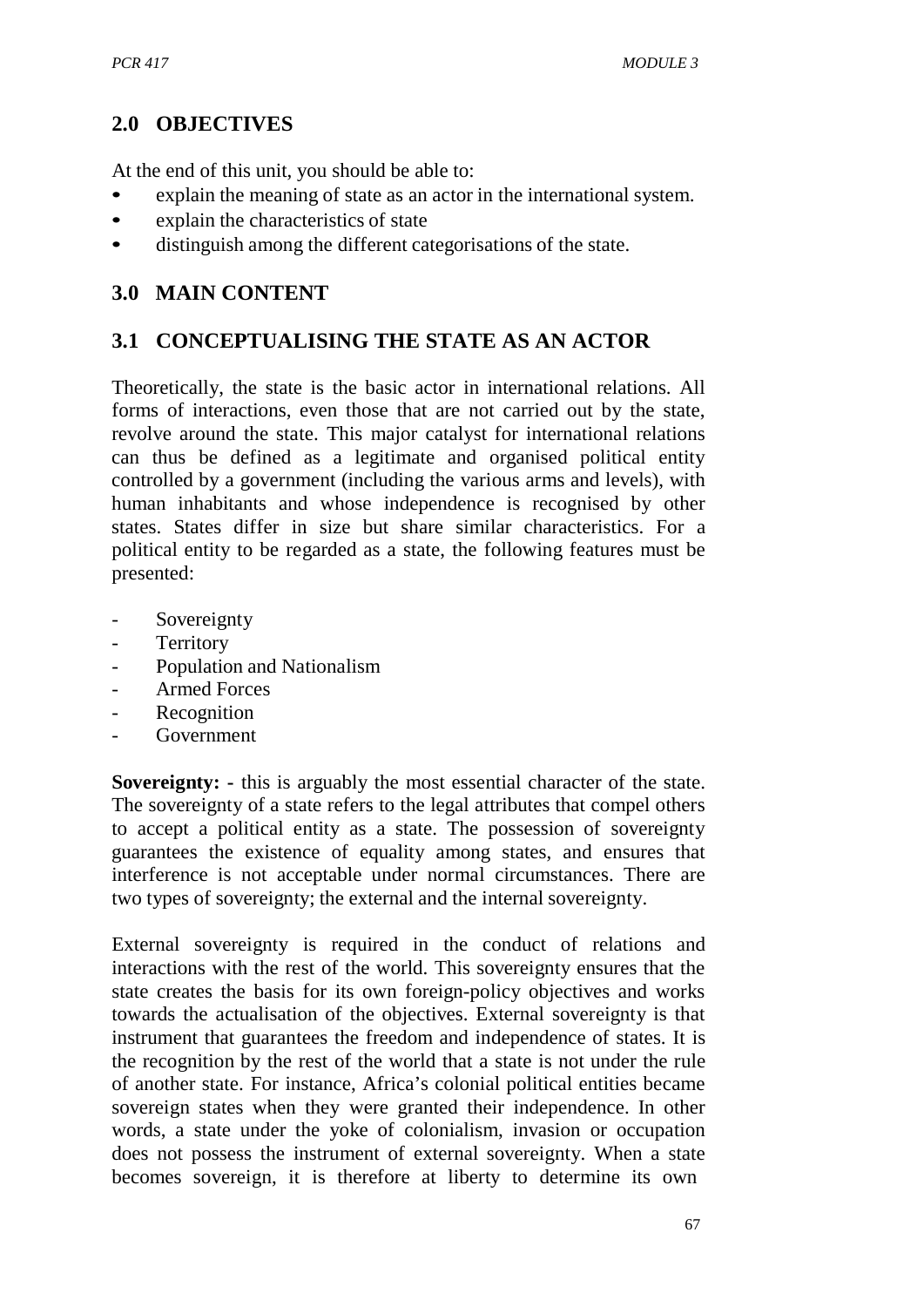national interest, thereby able to define; vital and core interests, long, medium and short-range interests, etc.

Internal sovereignty on the other hand, is the instrument that confers legitimacy on the government of a country. Under this arrangement, the citizenry accepts the authority of government and are willing without force or coercion to obey the laws of the land as enshrined in the constitution, and to carry out their obligations, and legitimately await the fulfilment of their rights by the government. In essence, internal sovereignty is a 'sine qua non' to domestic tranquillity and general wellbeing of the people. In the wake of the Arab Spring, the subsisting governments of Tunisia, Egypt and Libya had lost their internal sovereignties before their overthrow. In the instance of Syria, the civil disobedience that has remained constant in the country is suggestive of the fact that the government no longer commands the respect of the citizenry, and therefore, the internal sovereignty does no longer exist.

**Territory: -** for a state to be so recognised, it must have a clearly defined territory. Thus, there is the existence of international borders which demarcate the various states from one-another. Aside of landborders, sea-territories and air-space are also fundamental in the definition of territories. Thus, for a political entity to be regarded as a state, it must possess its own territories on land, sea and in the air.

**Population and Nationalism: -** a state must also have its own population made up of its citizenry, who must share common basic characteristics, such as; value systems, norms, cultural orientation, etc. The population of the state is indicative of the history of the state, and also defines the identity of the state. It is expected that the citizenry should be loyal to the government and the state, and in effect, display some level of nationalism at critical periods, as and when required.

**Armed Forces: -** based on the fact that a political entity must be able to protect itself against external aggression, whether on land, in the sea or air, a state must possess its own military force, which must include the army, navy and air-force. Though the level of military strength and capability may differ, each state must at all times have a standing army.

**Recognition by other States: -** a state must also seek recognition from the rest of the international community. It is that recognition that allows for participation in the interaction among the comity of nations. Such recognition provides mutual benefits for all concerned, since the international system as evolved into an interdependent global village. Recognition, whether in its *dejure* or *defacto* is of immense importance for a political entity to be regarded as a state.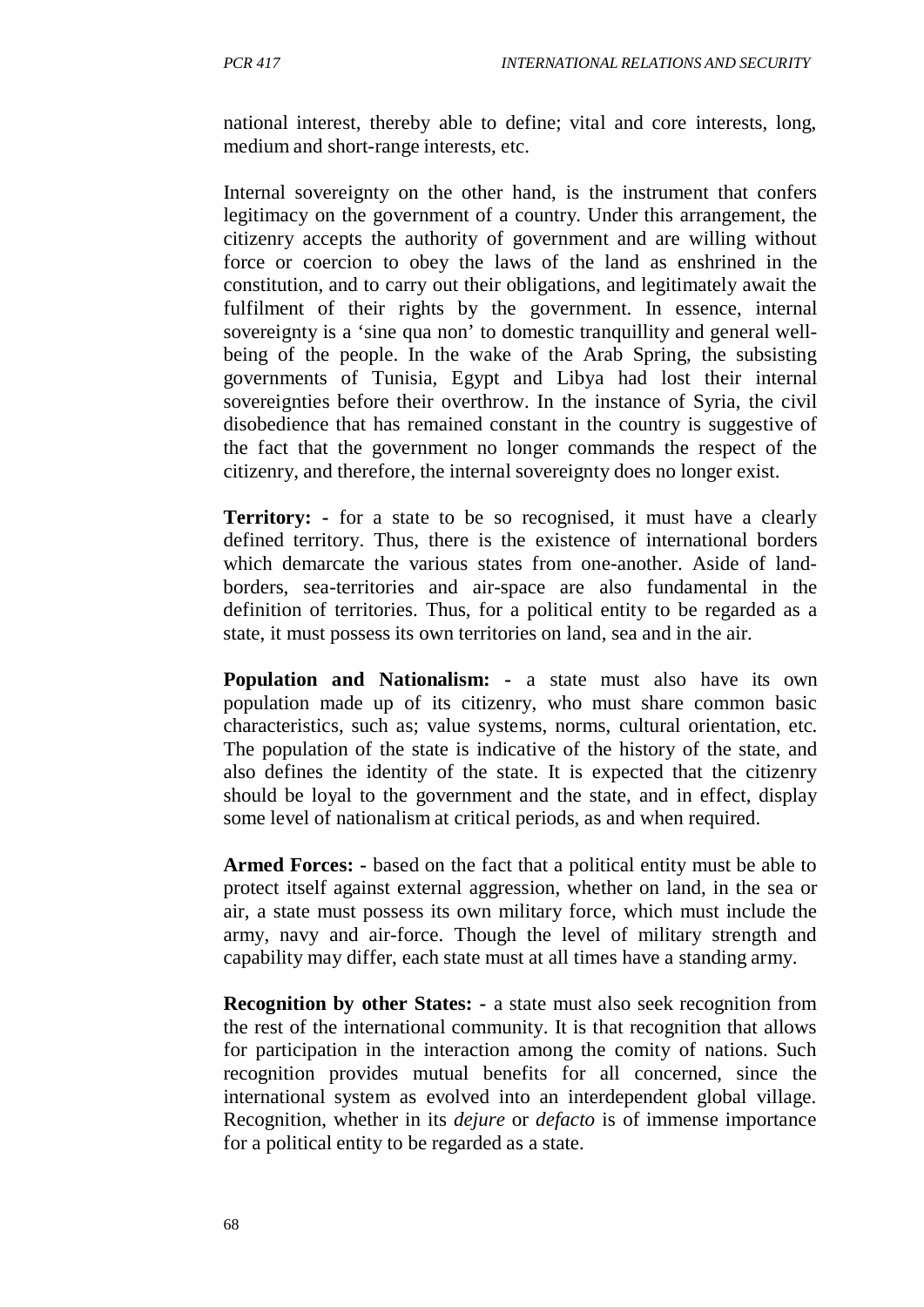**Government: -** this refers to the instrument through which the aspirations and objectives of the state is realised. The government as an instrument of the state is mandated to ensure the pooling of the human and material resources in the pursuit of the state's national interest. In this respect, the government represents the state at all international functions, including signing of treaties and agreements on behalf of the state. The strength of the state is therefore determined by the functionality of its government.

## **3.1.1 Failed State**

A failed state is one that is unable to effectively maintain all or some of the essential characteristics of a state. It could also be referred to as "collapsed" or "disintegrated" state. In effect, the political structure of a failed state would have been crippled by significant variables. Max Weber argues that a state can be described as a failed state if it fails to maintain either or both internal and external sovereignty, thereby loosing the ability for internal "monopoly of power". A failed state is therefore an unworkable state, which may likely disintegrate or be dismembered. This means that a failed state is one without a sovereign government, a state that has lost control of its borders, a state where the government cannot guarantee the safety of its citizens, a habitat for the procreation of corruption and criminality. Although some times, states move from being failed to regain their statehood.

Failed states have specific characteristics which are the indicators that demonstrate their status. These indicators have been presented as the Failed States Index (Patrick, 2007). They are categorised into the social, economic and political indicators, and on the basis of the performances of these indicators states are assessed. The indicators are:

| Social indicators:    | Demographic pressures<br>Populace emigration<br>Brain-drain                                                                                                                      |
|-----------------------|----------------------------------------------------------------------------------------------------------------------------------------------------------------------------------|
| Economic indicators:  | Economic and social inequality<br>Economic decline                                                                                                                               |
| Political indicators: | Widespread corruption<br>Violation of human rights<br>Illegal Security mechanism<br>Decline of public services<br>Intervention of foreign forces<br>Rise of factionalised elites |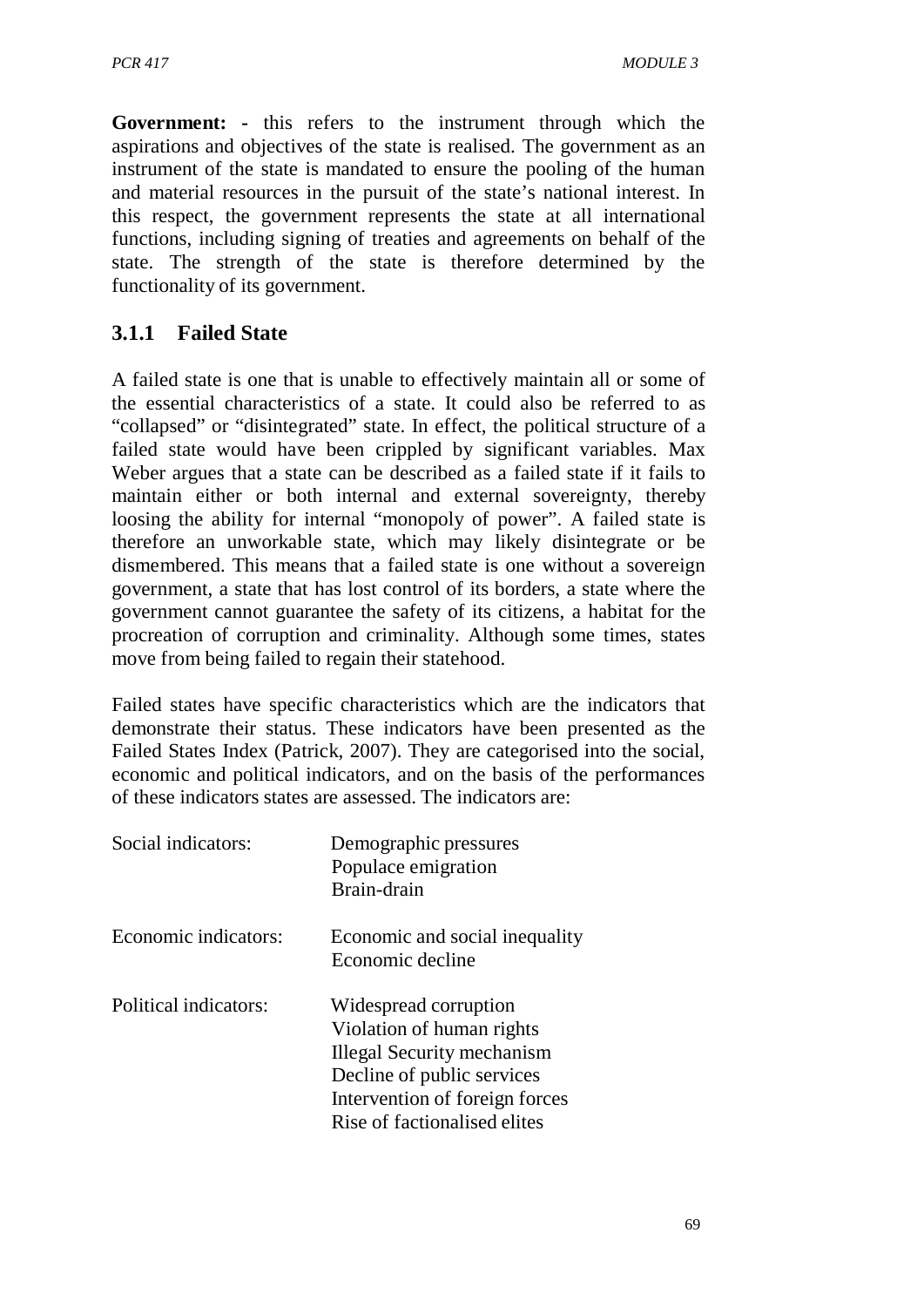These conditions are reflections of unhealthy domestic conditions, some of which could arise as a result of internecine and ethnic wars and class or group rivalries. Basically therefore, the inability to manage contending objectives of the various forces in a state could trigger conditions that may turn the state into a failed state. Unfortunately, the failed state condition also has snowballing effects on its own environment, called domestic effects, and also on its region, called neighbourhood effects.

Domestic effects are evident when there is massive emigration and consequently, massive inflow of refugees into neighbouring states. It should also be noted that once a state looses control of its borders, illegal activities such as drug production and trafficking thrive. These domestic effects trigger the neighbouring effects, which could come in form of the spread of various kinds of diseases, including, HIV/AIDS. Beyond these, conditions in some failed states may alter the political and socio-economic circumstances of neighbouring states. In recent years, quite a number of countries in Africa have experienced this condition.

### **3.1.2 Developed States**

The concept of development in relation to the circumstances of states focuses on the economic well-being and the social welfare opportunities open to the general populace. It is meant to be a reflection of the economic circumstances of the people. However, in recent times, conditions such as political stability, socio-cultural harmony, level of education, infrastructural development, etc. have been to the economic indicators in determining whether a state is developed or not. A developed state can therefore be defined as one that has recorded remarkable growth and development in its economic, political and social spheres. Such states are also called "advanced state", "industrialised state" or "a first world country". Most states that qualify for this categorisation are found in the Western world, comprising of most Western and Central European countries and the United States of America. In the qualifications, rankings are undertaken using the assessment of the following variables:

Gross Domestic Product (GDP) per Capita: this is the total worth of goods and services produced in a state within a particular period.

Level of Industrialisation: the economic and social system is defined by the industrial growth and development in a state.

Human Development Index (HDI): this is a combination of the economic measure, national income, life expectancy and education of the populace.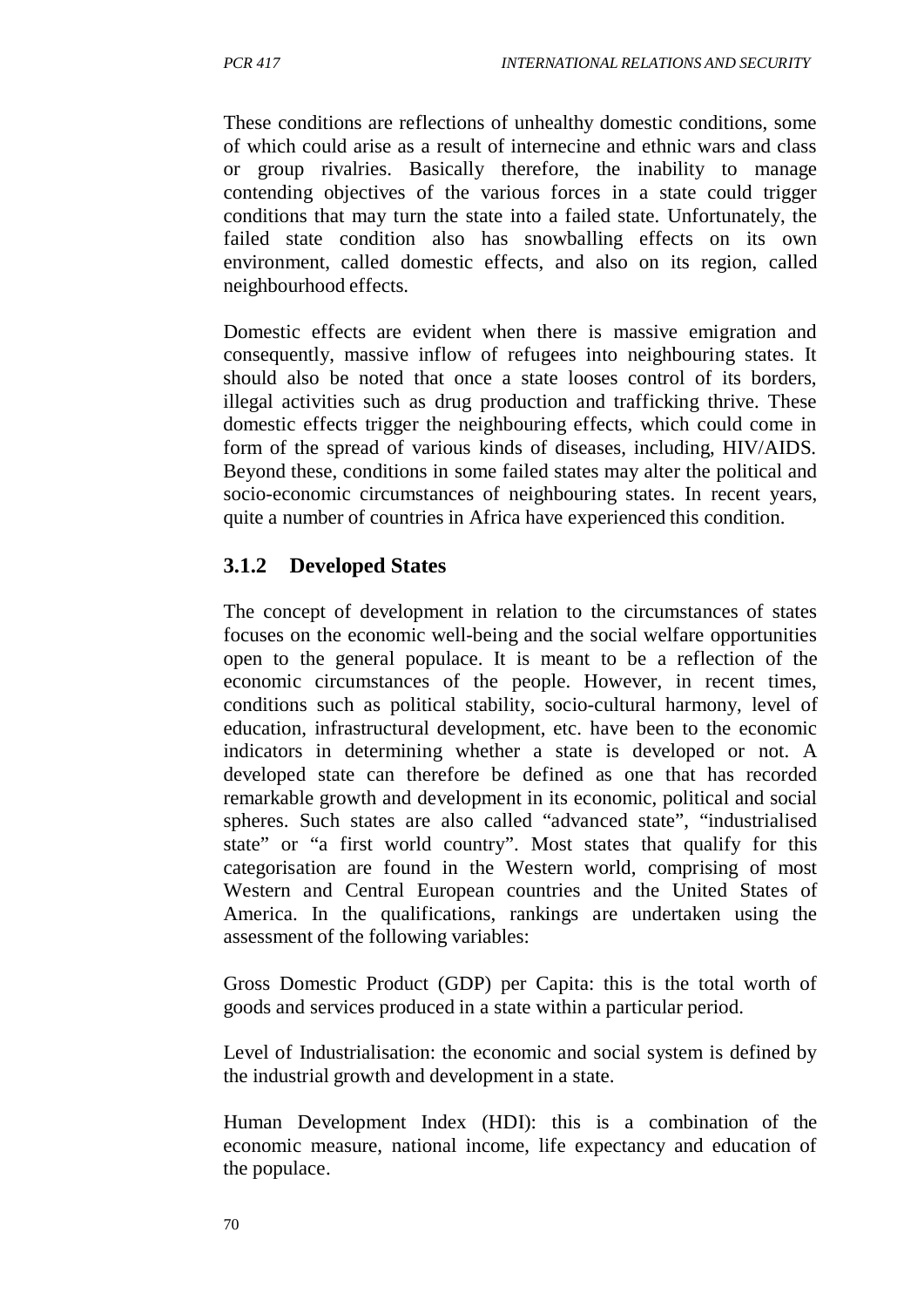Instructively though, the United Nations Statistics Division argues that there is no established convention for the designation of "developed" and "developing" countries or areas in the United Nations system. The designations "developed" and "developing" are intended for statistical convenience and do not necessarily express a judgment about the stage reached by a particular country or area in the development process". Despite this position, there are fundamental differences in the level of development among states.

# **3.1.3 Developing States**

On the other extreme are countries that do not meet any of the criteria used in the assessment of the level of development. For these states, is found that while the economic conditions are worrisome, political stability is not guaranteed, as such the basic necessities of life become a herculean task to achieve. Most of these countries suffer from lack of infrastructure and in some cases, infrastructural decay. These unfortunate conditions are not helped by massive corruption, which is usually the order of the day because of the absence of adequate control systems. In most cases, the economies are comatose and highly dependent on aids and assistance from external sources. These states are also referred to as Less Developed Countries (LDCs), Least Economically Developed Countries (LEDCs), "Under – developed Nations", Third World Nations", non-industrialised states", "Least Developed Countries (LDCs). All these are euphemisms which subtly suggest inferiority (Sullivan & Sheffrin, 2003). There has however been contention over time that the suggestive inferiority toga should be discountenanced, because the concerned countries are known to attempt treading the path to growth and development. Thus, the adoption of the "Developing State" concept.

Characteristically, developing states can be perceived as the underprivileged and deprived countries of the world, mostly from Africa and Latin America. Their low level of development and growth is usually characterised by the fragility present in their economic, political and social lives. Their economy is usually dominated by the agricultural sector (primary products) which is crippled by low investments and productivity. As a result of the lack of industrialisation, the primary or crude products cannot be refined, and are therefore exported to the developed parts of the world for processing. Mostly, such products after being refined and packaged are now imported by the developing country, which happens to be the originating country of the product. On the long run, the developing country's unrefined product that was sold cheaply is now being bought at exorbitant as refined products. Without doubt, these countries have become vulnerable states, because of their positions at the periphery of the international economic system. Except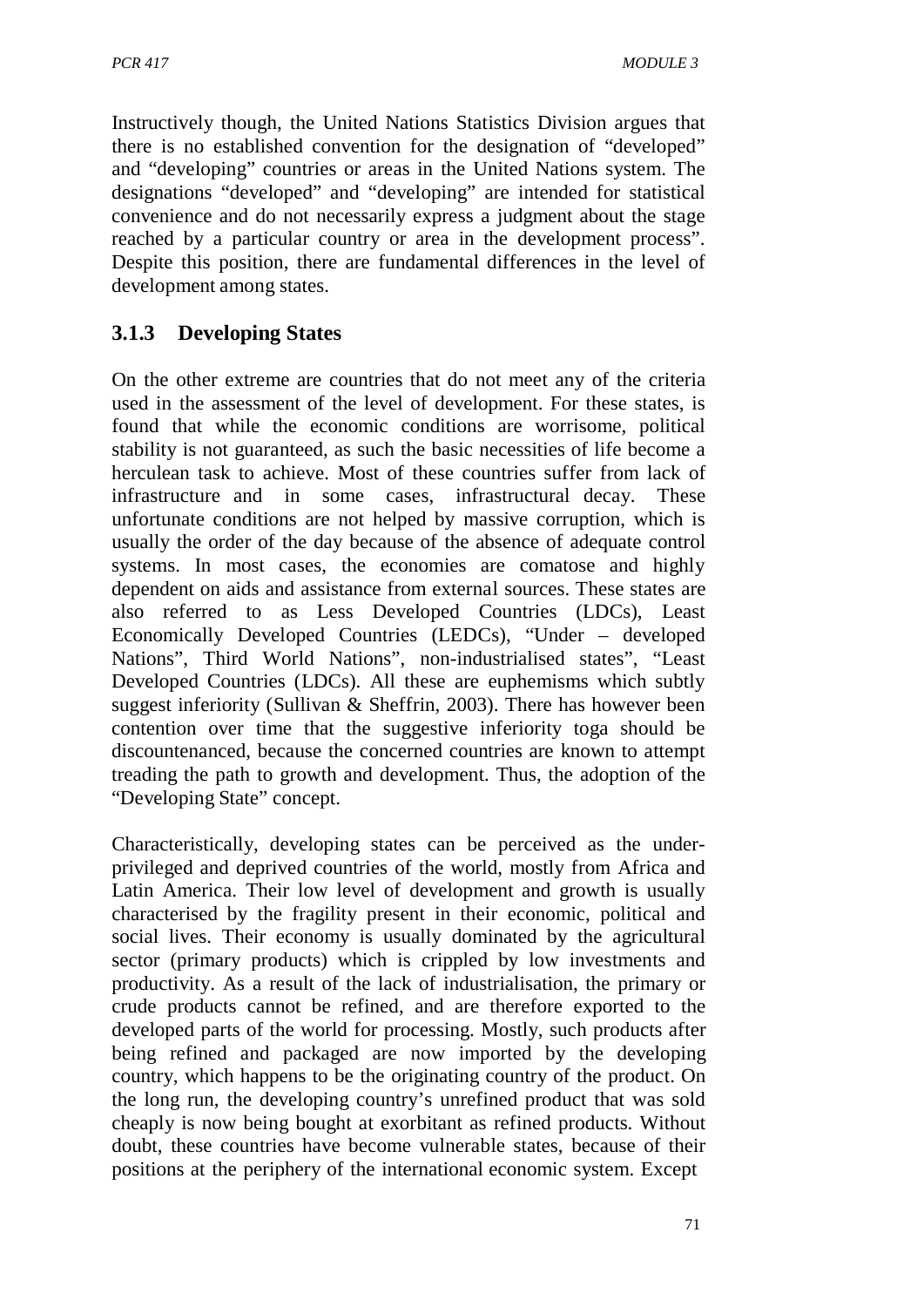fundamental changes take place, most developing countries may never cross the line to development.

Specifically therefore, a typical developing country would be characterised by the following features; low Gross National Income, high infant mortality rate, lack of infrastructure (epileptic power supply), low literacy level, poor educational facilities, balance of payments deficits, mono-product economy, political instability, corruption, weak control systems, among other features.

## **3.1.4 North/South Divide**

It is also instructive to note that states are categorised through the premise of hemispheric positions. Although, the geo-strategic arrangement does not follow any defined pattern, however, it provides indication for the wealth of a country for the purposes of analysis and decision-making. The states of the north are regarded as the rich countries of the world, while the states of the south are the poor countries. Under rigid geographical consideration, this classification would be regarded as faulty. This is because, a country like the United States of America, which is a prominent country in the north is put in the same category as the rich countries in Europe. It is noteworthy that the US and the countries of Europe are not geographically contiguous. The same argument goes for countries of the south, in a category that includes African countries, India and Latin America. This is because Africa, Asia and Latin America are devoid of geographical propinquity. However, as earlier mentioned, for the purposes of analysis and decision-making, the countries of the north are the economically developed states of the world, while those of the south are the developing states of the world.

### **4.0 CONCLUSION**

This unit is an attempt to examine the import of state as perhaps the most significant actor in the international system. While not delving into the theoretical debate concerning the most important actor, it has exposed the importance of state as an actor. In so doing, the unit has equally presented three of the various categories of states that exist. This categorisation took cognisance of the political, economic and sociocultural indices.

## **5.0 SUMMARY**

The state is an important factor in the international system. However, in the categorisation of states, it is important to note that the major delimiting factor is that the major concepts have no precise definitions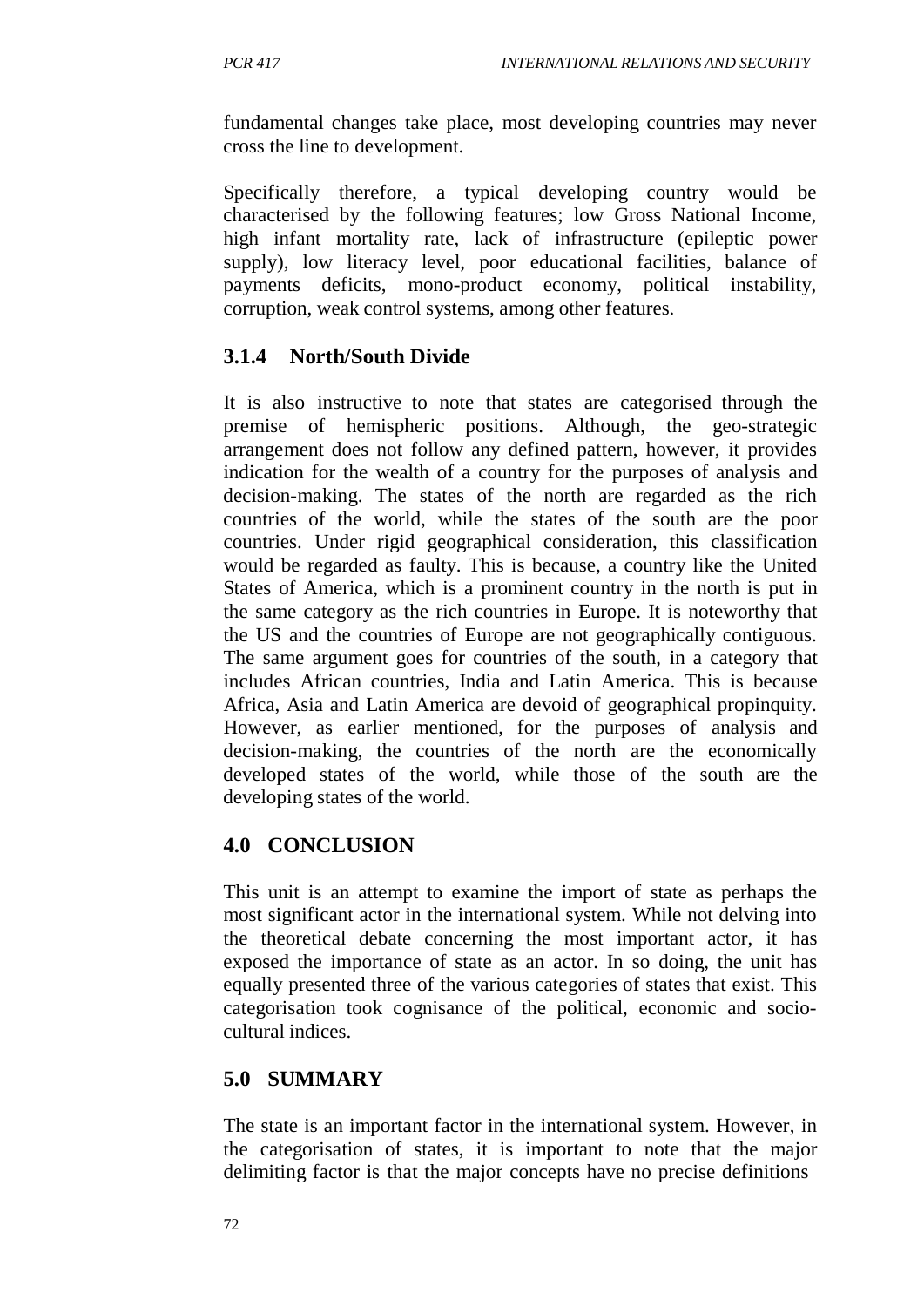.

and can have only subjective definitions and meanings; for instance, in the case of the "developed" state, growth and development are neither stagnant nor static. There are also various arguments condemning the international adoption of the term "under- developed" and the readoption of the term "Less Economically Developed Countries".

### **6.0 TUTOR-MARKED ASSIGNMENT**

- i. Explain in details, the various characteristics of a failed state.
- ii. Make clear distinctions between developing and developed countries.
- iii. What are the basic features of a state?
- iv. Discuss the North/South divide debate.

## **7.0 REFERENCES/FURTHER READING**

Duverger, M. (1972). *The Study of Politics.* London: Nelson.

- Patrick, S. (2007). "'Failed States' and Global Security: Empirical Questions and Policy Dilemmas" *International Studies Review* 9  $(4)$ .
- Pearson, F. & Rochster, M. (1984). *International Relations: the Global Conditions in the Late Twentieth Century.* Massachusetts: Addison-Wesley.
- Ray, L. (1992). *Global Politics.* Boston: Houghton.
- Sullivan, A. & Sheffrin, M. (2003). *Economics: Principles in Action.* New Jersey: Pearson Prentice Hall.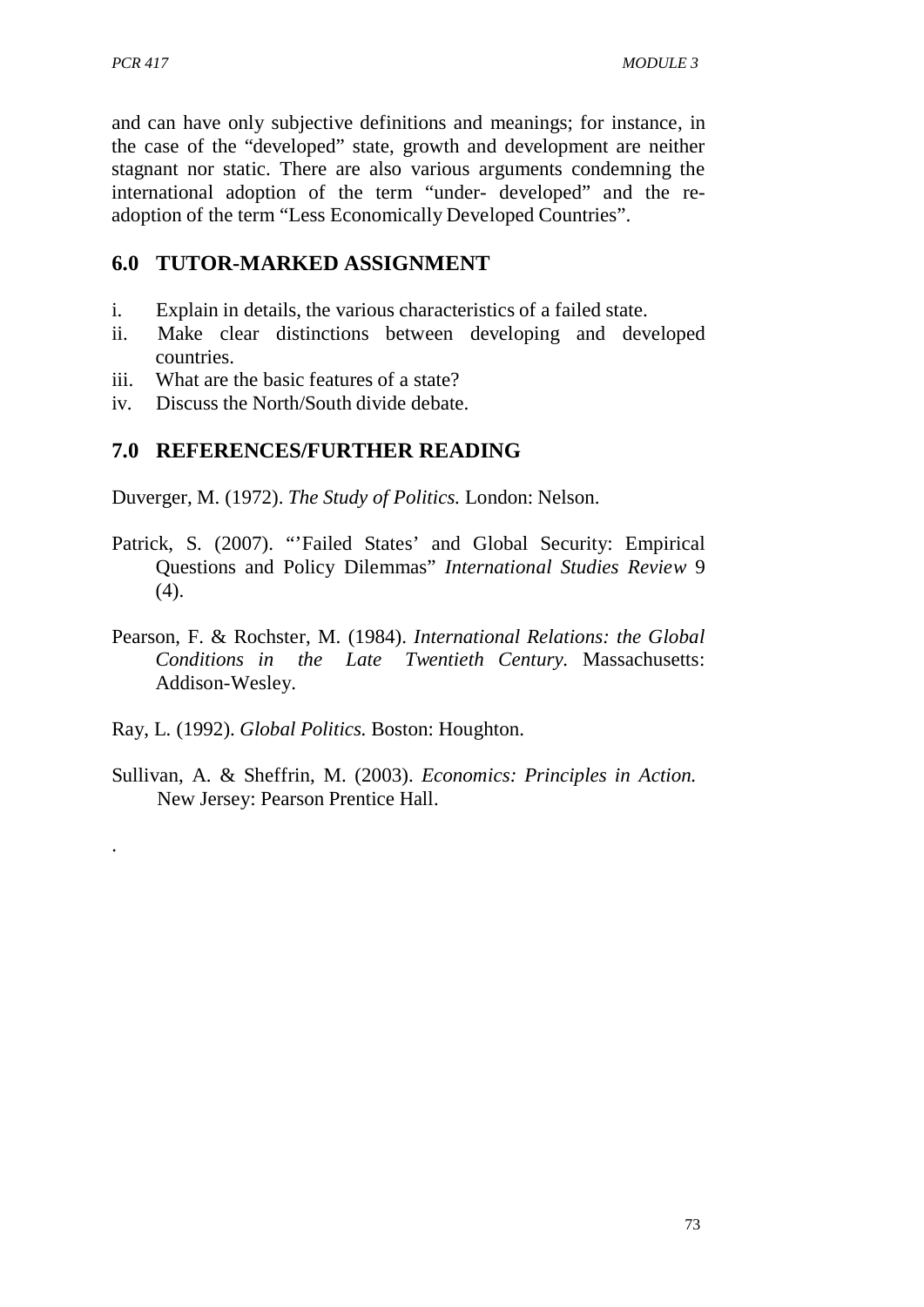## **UNIT 2 INTERGOVERNMENTAL NON—STATE ACTORS**

#### **CONTENTS**

- 1.0 Introduction
- 2.0 Objectives
- 3.0 Main Content
	- 3.1 What are International Organisations?
		- 3.1.1 Regional Organisations
		- 3.1.2 Universal Organisations
- 4.0 Conclusion
- 5.0 Summary
- 6.0 Tutor-Marked Assignment
- 7.0 References

### **1.0 INTRODUCTION**

As explained in the previous unit, there are two types of actors in the international system; these are the state and non-state actors. This unit would focus particular attention on the discussion of issues pertaining to intergovernmental non-state actors. Being creation of states, this category of actors pursues objectives and performs functions that directly impact on other actors, especially state actors. Specifically, the unit would discuss the roles, functions, structures and objectives of the various types of intergovernmental non-state actors.

#### **2.0 OBJECTIVES**

At the end of this unit, you should be able to:

- explain the roles of international organisations in international relations
- describe the part played by each category of international organisation in fostering international relations
- differentiate among international organisations.

### **3.0 MAIN CONTENT**

#### **3.1 What Are International Organisations?**

It must be made clear from the outset that intergovernmental non-state actors are basically international organisations. International organisations also known as intergovernmental organisations (IGOs) are voluntary organisations whose memberships are composed of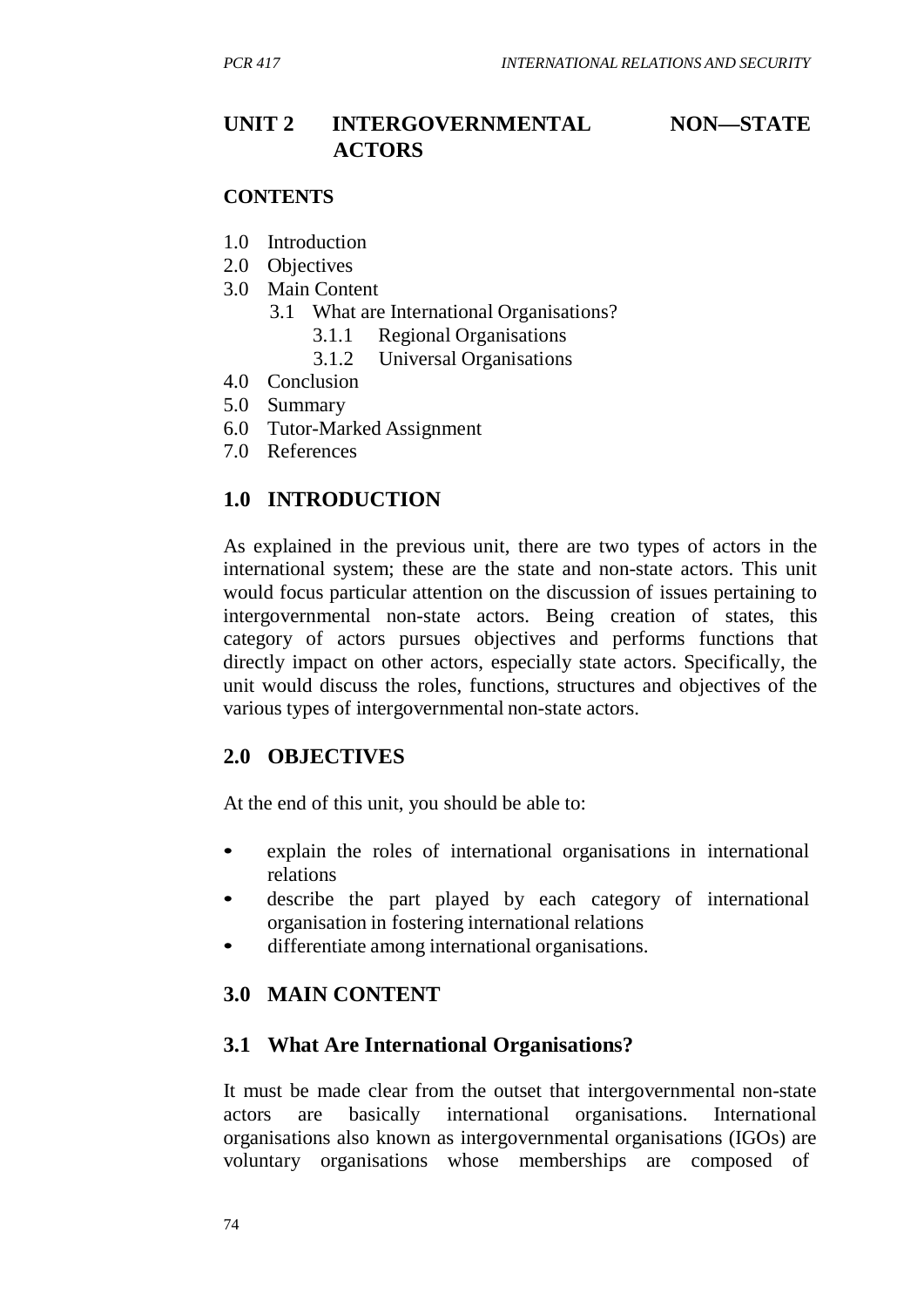independent states driven by a common desire, thus form a forum that has organisational rules, processes, structures and procedures, and are designed to achieve specific objectives, in all or some of the following realms; political, social or economic. In other words, an international organisation refers to all forms of cooperative arrangement instituted among states usually by a basic agreement, to perform some mutually advantageous functions implemented through periodic meetings and staff activities. Here, this "mutually advantageous functions" could be long or short term. The organisations with the short term functions are usually dissolved after the attainment of the set goals. However, it is important to note that some organisations with long term functions usually outgrow their relevance or are dissolved as a result of certain inadequacies.

For instance, the League of Nations, Duverger (1972) argues that the international organisation symbolise a "formal system of rules and objectives, a rationalised administrative instrument that is technically and materially organised with its own constitution, local chapters, physical equipments, machines, emblems, letterheads stationery, staff, an administrative hierarchy and so on". In his view, international organisations are channels and mediums through which cordial international relations are established. This is similar to Plano and Olton's position where they defined the international organisation as an organisation with "a formal arrangement transcending national boundaries that provides for the establishment of an institutional machinery to facilitate cooperation among members in security, economic or related fields".

Decisions at this level are made through negotiations and discussions. Individual member states send their representatives who are charged with presenting and supporting their state's positions on issues slated for discussions. Intergovernmental organisations are an important aspect of public international law. They are established by treaty that acts as a charter creating such groups. Treaties are formed when lawful representatives (governments) of several states go through a ratification process, providing the IGO with an international legal personality. Intergovernmental organisations in a legal sense should be distinguished from simple groupings or coalitions of states, such as the G8 or the Quartet. Such groups or associations have not been founded by a constituent document and exist only as task groups. One of the fundamental attributes of international organisations is their ability to provide solace and through their intervention respite for developing states during conflict. Some argue that this interference weakens the central head in the affected state but the absence of interference could lead to global instability. International organisations invariably lead to peaceful co-existence among member states.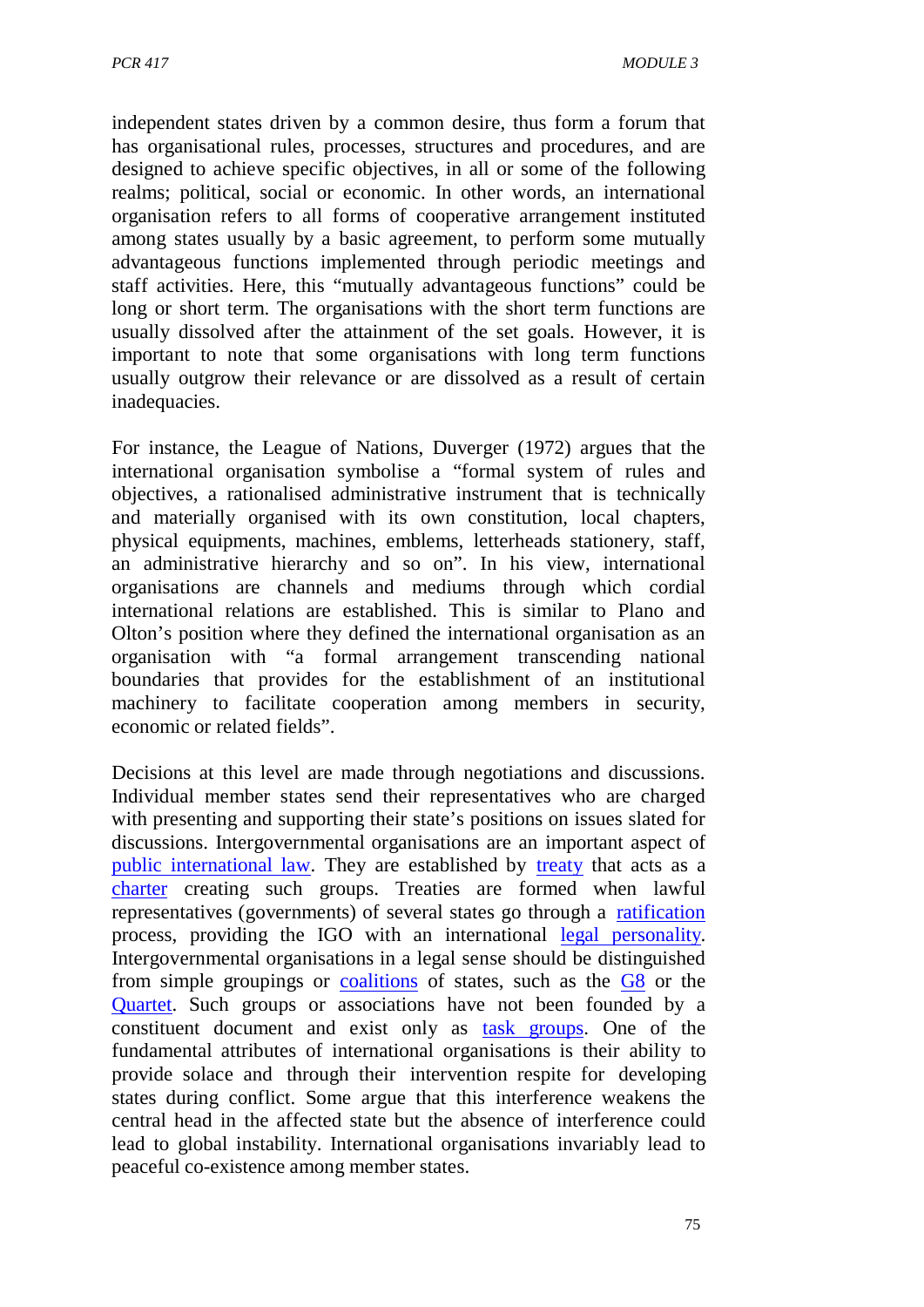International organisations can be classified using the scope, function and operational mechanisms of the organisation. There are thus two types of international organisations and these are:

- Regional organisation
- Global organisation

Using the functional method, international organisations can be subdivided into:

- The political organisations: The Arab League, The African Union
- The economic organisations: The European Coal and Steel Community (E.C.S.C)
- The social organisation: The World Health Organisation (W.H.O), The United Nations Educational, Scientific and Cultural Organisation (UNESCO)
- The military organisation: North Atlantic Treaty Organisation (NATO).

Böhning (1999) claims that the main functions of international organisations are:

- 1. The collection and dissemination of information
- 2. Setting internationally acceptable norms
- 3. Fostering cooperation through meetings
- 4. Engaging in technical cooperation activities.

#### **Structure and Features of International Organisations**

- 1. International organisations are made up of sovereign independent states who come together for economic, political or social purposes.
- 2. Decisions are made through deliberations and negotiations.
- 3. Every international organisation in settling disputes engages the aggrieved parties in mediation, enquiry, negotiation and reconciliation.
- 4. Unlike a state with the legislative arm of government, the international organisations only possess legislative functions. Lawmaking and other legislative functions are made and carried out at the annual conferences or summits.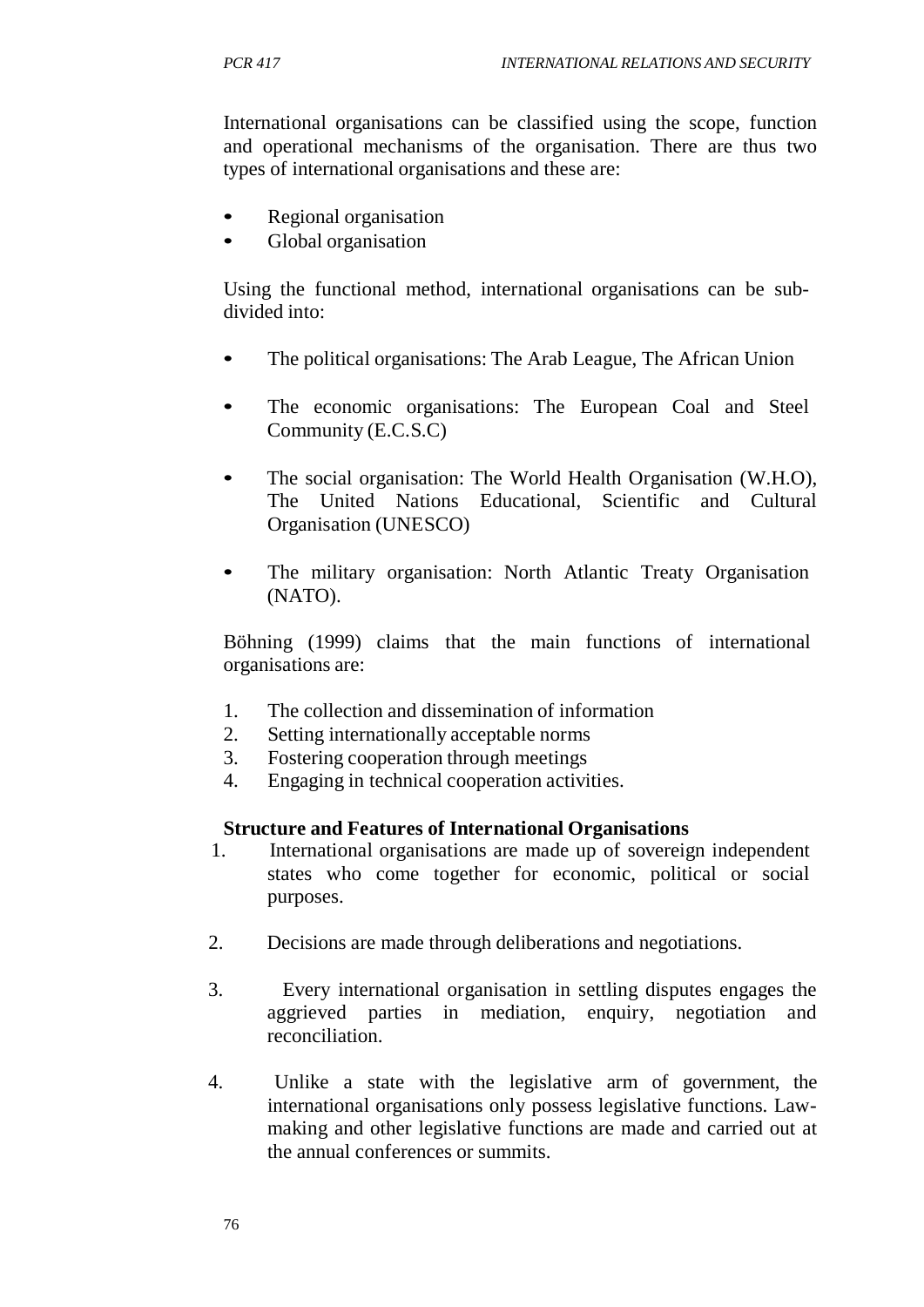- 5. International organisations are created solely to serve the interests of the member-states.
- 6. Some international organisations, for instance, the United Nations possess judicial rights. These rights are made obvious through the creation of the committee that performs these roles, for example, the International Court of Justice. However there is a clause, they cannot try cases not presented to member-states.

## **3.1.2 Regional Organisations**

Regional organisations are organisations formed by three or more states for the pursuance of set goals, interests and objectives. These states share certain similar features which are common interests historical similarities and language. Regional organisations are therefore set up to checkmate the excesses of other state members, to ensure peace, security and stability in member states and to provide platforms for economic growth in the respective states. They help in the economic development of member states. Some of these are European Union (EU), Economic Community of West African States (ECOWAS). In effect, regional organisations can also be seen as voluntary associations of sovereign states within a certain area for a joint purpose, which should not be offensive in nature, in relation to that area". The Commonwealth of Nations defines it as "a voluntary association of former British colonies".

Chapter VIII of the United Nations Charter clearly states the ideologies and values of the regional organisation and these are:

- To deal with issues that border on international peace and security in as much as any decision to be taken are consistent with the purposes and principles of the United Nation (UN).
- To settle local disputes through regional agencies before they are referred to the Security Council of the UN.
- The Security Council may in turn utilise such agencies for the settlement of local disputes.
- With the exception of any action against an enemy resulting from World War II, no enforcement action shall be taken by any regional agencies without the permission of the Security Council.
- The Security Council shall be kept fully informed of activities undertaken or contemplated by regional agencies for the maintenance of peace and security.

Find below, a summary of the features of the AU, Arab League and EU;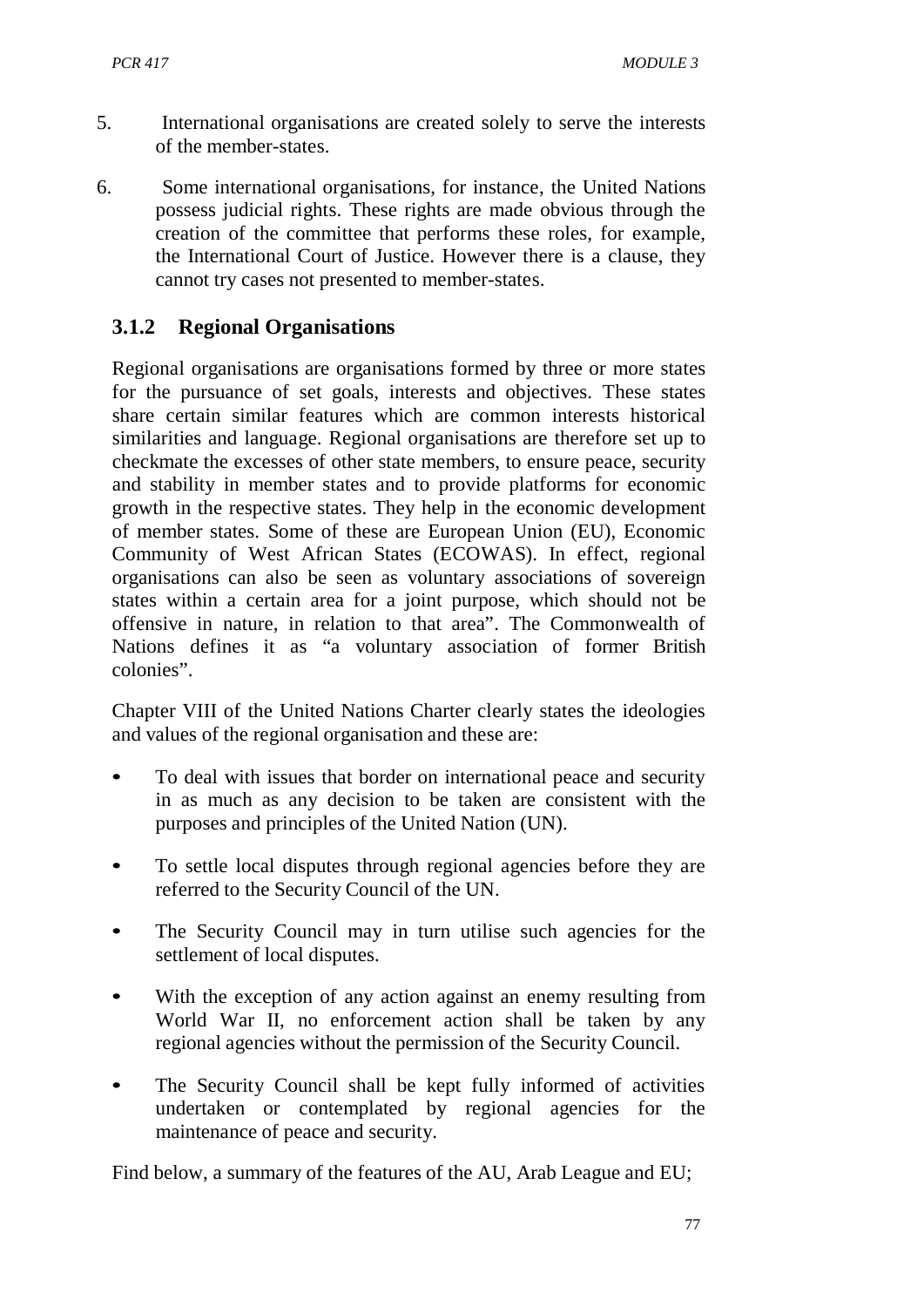### **The African Union**

Based on the need to fashion the defunct organisation of African Unity to meet emergent global challenges, the OAU Foreign Ministers meeting of 2000 adopted the advice of the former Ghanaian president, Jerry Rawlings "to elaborate the framework of a successor institution to the present continental organisation which would ensure greater unity and solidarity as well as free expression of the political will of African peoples, and lay the foundation for coordinated efforts towards accelerated development". This challenge encouraged the establishment of the African Union. The objectives of the Union as stated in Article 3 of the constitutive act of the Union:

- Achieve greater unity and solidarity between the African counties and the peoples of Africa
- Defend the sovereignty, territorial integrity and independence of its member states
- Accelerate the political and socio-economic integration of the continent
- Promote and defend African common positions on issues of interest to the continent and its peoples
- Encourage international cooperation, taking due account of the Charter of the United Nations and the Universal Declaration of Human Rights
- Promote peace, security, and stability on the continent
- Promote democratic principles and institutions, popular participation and good governance
- Promote and protect human and peoples' rights in accordance with the African Charter on Human and Peoples' Rights and other relevant human rights instruments
- Establish the necessary conditions which enable the continent to play its rightful role in the global economy and in international negotiations
- Promote sustainable development at the economic, social and cultural levels as well as the integration of African economies
- Promote cooperation in all fields of human activity to raise the living standards of African peoples
- Coordinate and harmonise policies between existing and future regional economic communities for the gradual attainment of the objectives of the Union
- Advance the development of the continent by promoting research in all fields, in particular in science and technology
- Work with relevant international partners in the eradication of preventable diseases and the promotion of good health on the continent.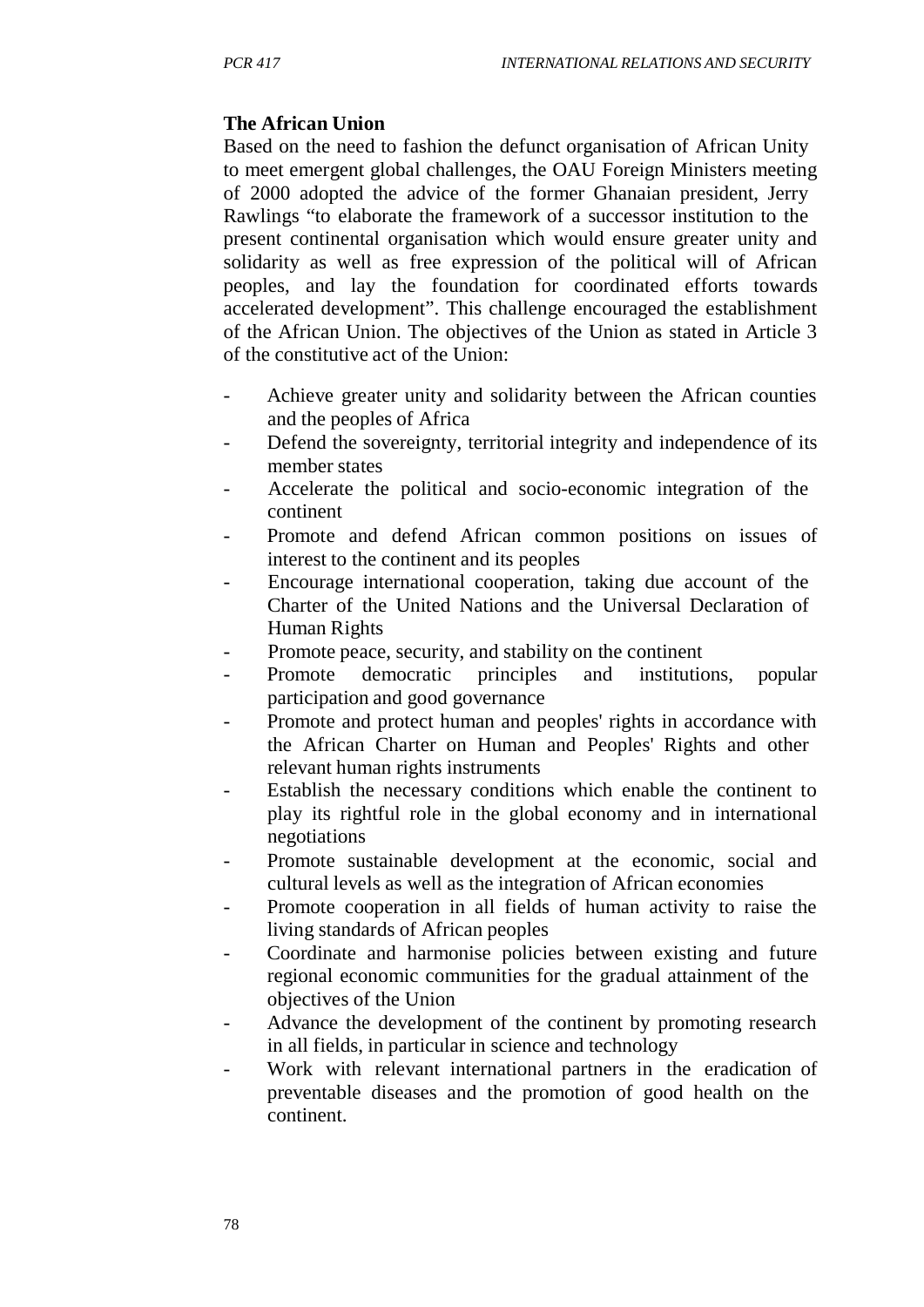#### **The Arab League**

The Arab League was formed in Cairo on 22 March 1945 with six members: Egypt, Iraq, Transjordan (renamed Jordan after 1946), Lebanon, Saudi Arabia, and Syria. Yemen became a member in May, 1945. These seven Arab states were all formerly subject to the Ottoman Empire and became independent after the defeat of Turkey during World War I. In their intention, the Arab League wanted to strengthen the links among the members and to further the joint interests of all Arab nations. From 1953 onwards, other regions still under colonial control were welcome to join after attaining independence. At the Cairo summit of 1964, the Arab League initiated the creation of an organisation representing the Palestinian people. The first Palestinian National Council convened in East Jerusalem on 29 May 1964. The Palestinian Liberation organisation was founded during this meeting on 2 June 1964 and in 1976 PLO was accepted as a member of the league. The succession of wars in the Middle East in the past half century, from the Arab-Israeli war of 1948 to the Gulf War in 1991, have placed several strains on the league and prevented it from achieving cohesion. Egypt breaks ranks in 1979 by signing a peace treaty with Israel, resulting in expulsion from the league and the moving of the headquarters from Cairo to Tunis. Egypt was readmitted in 1989, and the headquarters returned to Cairo in 1990. The Iraqi invasion of Kuwait in 1990 caused an even deeper rift, reflected in the fact that nearly all the neighbouring Arab states gave either practical or diplomatic support to the UN and NATO against Iraq during the Gulf War. At the Beirut Summit on March 28, 2002 the League adopted the Arab Peace Initiative, a Saudi-inspired peace plan for the Arab-Israeli conflict.

The initiative offered full normalisation of the relations with Israel. In exchange, Israel was demanded to withdraw from all occupied territories, including the Golan Heights, to recognise an independent Palestinian state in the West Bank and the Gaza Strip with East Jerusalem as its capital, as well as a "just solution" for the Palestinian refugees. The Peace Initiative was again endorsed at 2007 in the Riyadh Summit. In July 2007, the Arab league sent a mission, consisting of the Jordanian and Egyptian foreign ministers, to Israel to promote the initiative. The processes of the Arab league are based on principles that support and promote a unified Arab nationalism among the members. The Charter of the Arab league endorsed the principle of an Arab homeland while respecting the sovereignty of the individual member states. The internal regulations of the Council of the League and the committees were agreed in October 1951. Since then, governance of the Arab League has been based on the duality of supra-national institutions and the sovereignty of the member states. Preservation of individual statehood derived its strengths from the natural preference of ruling elites to maintain their power and independence in decision making.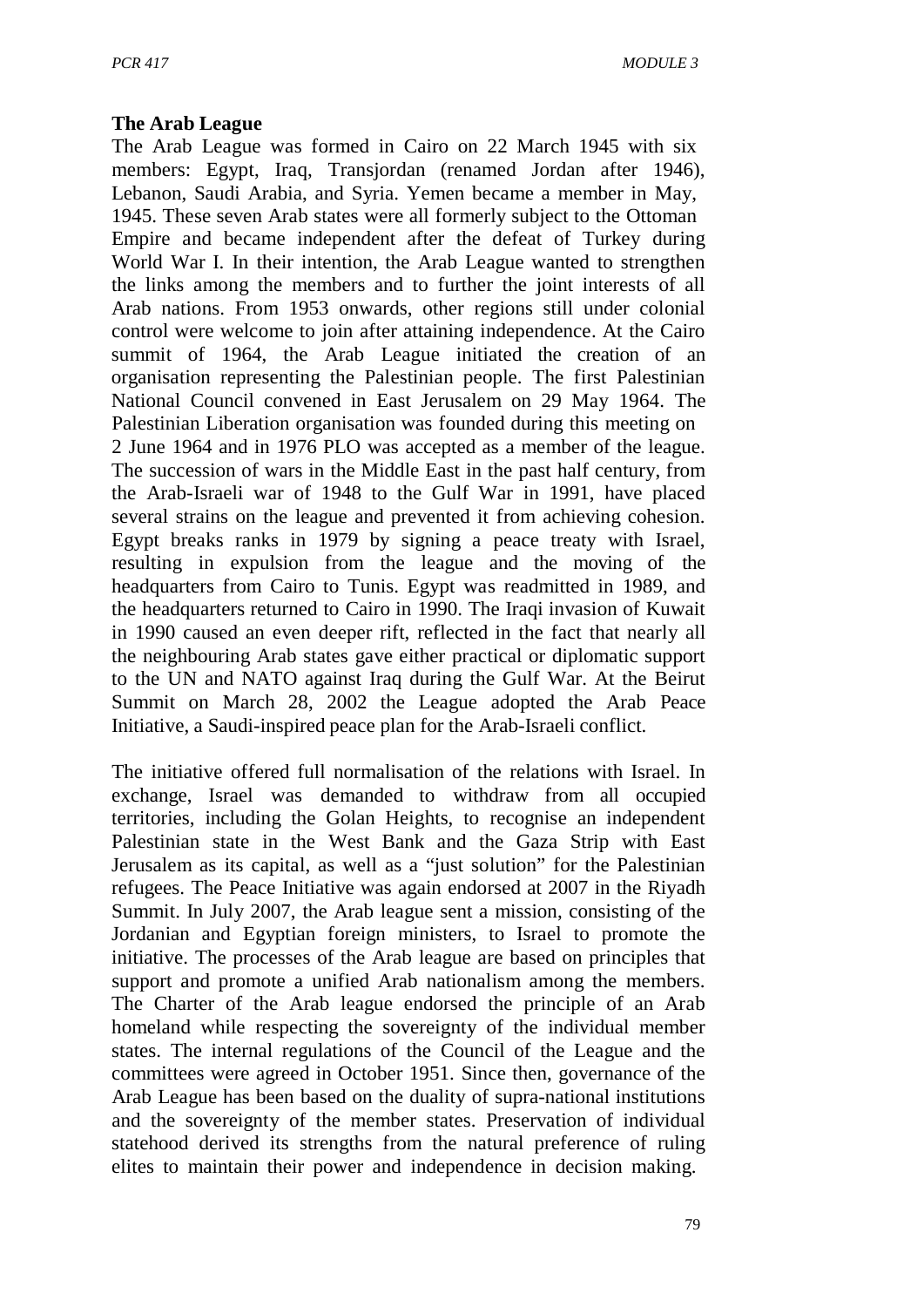Moreover, the fear of the richer that the poorer may share their wealth in the name of Arab nationalism, the feuds among Arab rulers, and the influence of external powers that might oppose Arab unity can be seen as obstacles towards a deeper integration of the League.

#### **The European Union**

The EU is an economic, monetary and political union of 27 member states, committed to regional cooperation and integration. It represents the most advanced form of economic and political integration and cooperation among regional organisations in the world. While the European communities were founded in 1951 and 1957, respectively with the Treaties of Paris **(**European Coal and Steel Community - ECSC**)** and Rome **(**European Economic Community - EEC and Euratom**)**, the EU was established by the Treaty of Maastricht signed in 1992 but entered into force on 1 November 1993 upon the foundations of the pre-existing European Economic Community, plus the political Union and the European Monetary Union (EMU).

The Lisbon Treaty amends the treaty on European Union and the treaty establishing the European Community. It is the latest update that consolidates the EU's legal basis. In this way the EU obtains its own legal personality. The European Union (EU) is founded on the Treaty on European Union (TEU) and on the Treaty on the Functioning of the European Union (TFEU) that "has the same legal value" and has replaced and succeeded the European Community. Constitutive values are "the respect for human dignity, freedom, democracy, equality, the rule of law and respect for human rights, including the rights of persons belonging to minorities" and they "are common to the Member States in a society in which pluralism, non-discrimination, tolerance, justice, solidarity and equality between women and men prevail" (art. 2 TEU). The treaty pledges that the European Union, in order "to promote peace, its values and the well-being of its peoples" will:

- "offer people an area of freedom, security and justice without internal frontiers in which the free movement of persons is ensured in conjunction with appropriate measures with respect to external border controls, asylum, immigration and the prevention and combating of crime"
- "establish an internal market" and "work for the sustainable development of Europe based on balanced economic growth and price stability, a highly competitive social market economy, aiming at full employment and social progress, and a high level of protection and improvement of the quality of the environment"
- "promote scientific and technological advance, combat social exclusion and discrimination and promote social justice and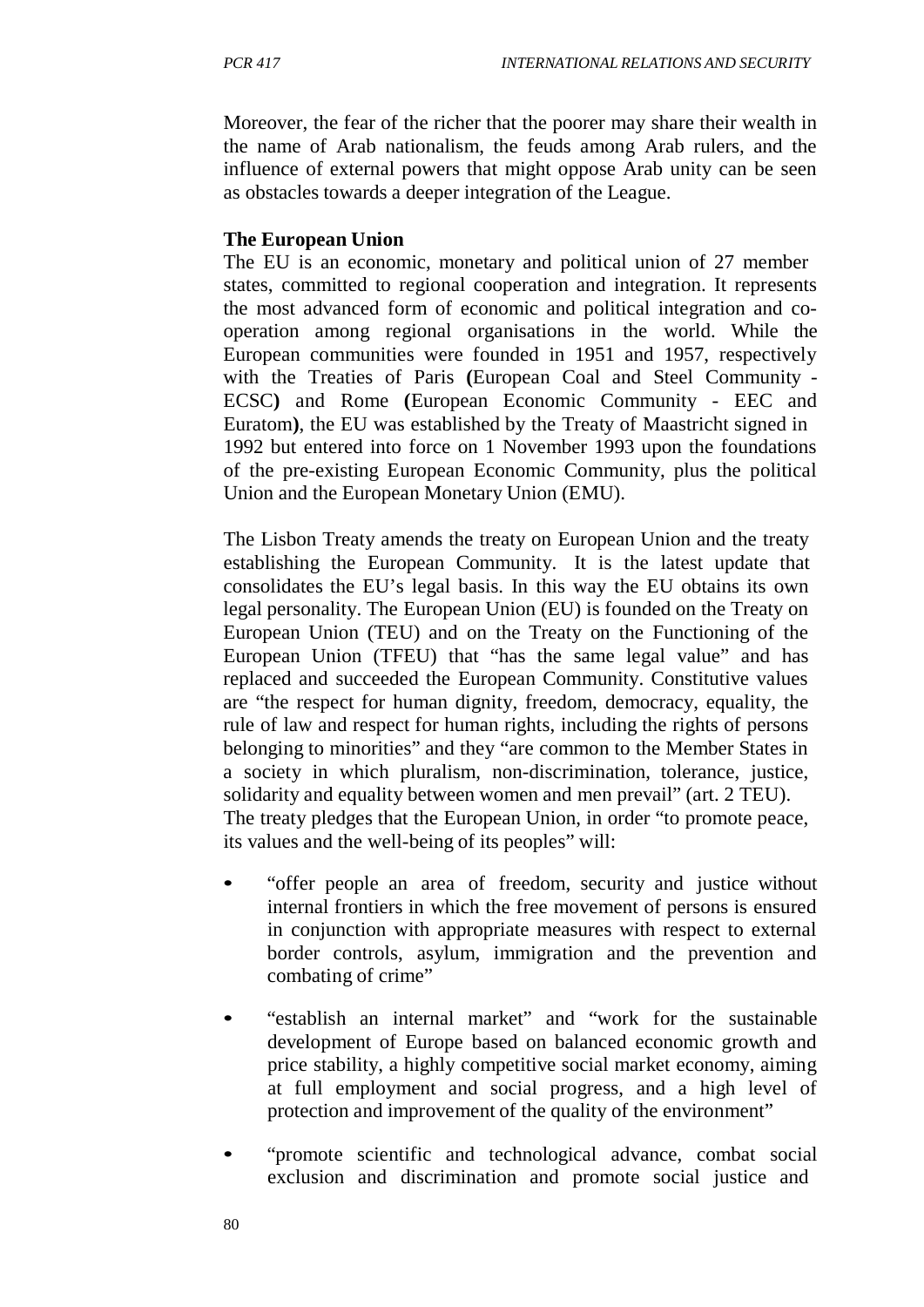protection, equality between women and men, solidarity between generations and protection of the rights of the child"

- "promote economic, social and territorial cohesion, and solidarity among Member States"
- "remain committed to an economic and monetary union with the Euro as its currency"
- "uphold and promote the European Union's values and interests in the wider world and contribute to the protection of its citizens, peace, security, the sustainable development of the Earth, solidarity and mutual respect among peoples, free and fair trade, and the eradication of poverty"
- "contribute to the protection of human rights, in particular the rights of the child, as well as to the strict observance and development of international law, including respect for the principles of the United Nations Charter".

The Lisbon treaty states that "the functioning of the Union shall be founded on representative democracy" and "citizens are directly represented at union level in the European Parliament", while "member states are represented in the European Council by their heads of state or government and in the council by their governments, themselves democratically accountable either to their national Parliaments, or to their citizens". Moreover, the treaty declares that "every citizen shall have the right to participate in the democratic life of the Union" and "decisions shall be taken as openly and as closely as possible to the citizen". Finally, "political parties at European level contribute to forming European political awareness and to expressing the will of citizens of the Union" (art. 10 TEU).

## **3.1.2 The Universal Organisation**

This is a type of organisation that accommodates membership from all over the world, and with the sole purpose of ensuring mutual satisfaction for the needs of the members across a broad spectrum of interests. These organisations, for instance, the UN, WHO, etc. have members across all the regions of the globe. These kinds of organisations can be categorised into two:

The multi-purpose global organisation: this is an all-embracing organisation, groups whose functions are in no way limited to one single function; UN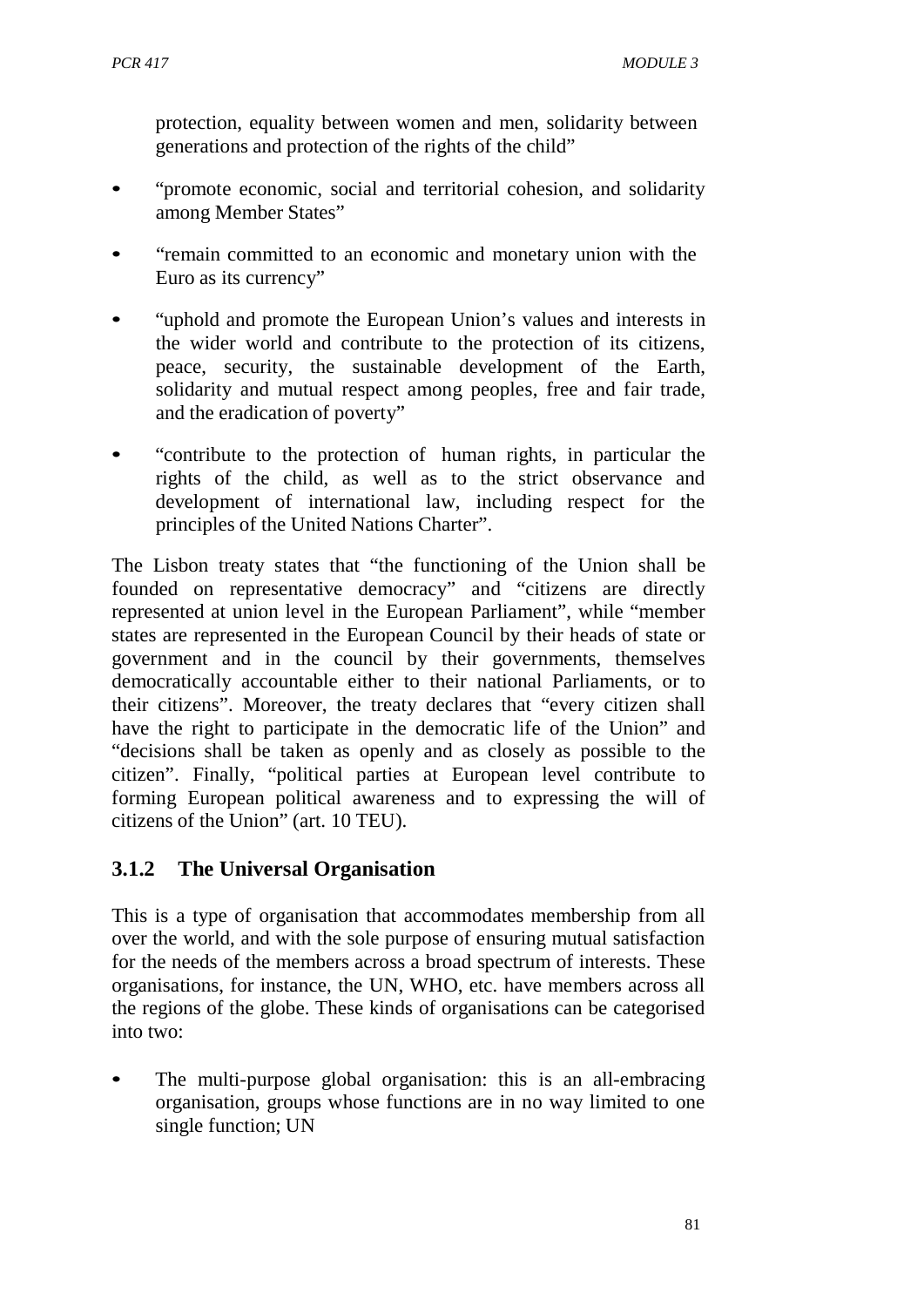The single-purpose global organisation: These are organisations that perform single roles and have specific areas of specialisation; WHO, IMF.

### **4.0 CONCLUSION**

This unit has provided enlightenment in respect of the importance of non-state intergovernmental actors in international relations. Basically therefore, the activities of these organisations are relevant in determining the course of global political agenda, because they act as tools for fostering world and regional peace.

### **5.0 SUMMARY**

In summary, this unit has been an exposition on the relevance of intergovernmental non-state actors in international relations. It commenced with the definition and roles of this important actor, the unit also explains the two types of intergovernmental non-state actors (regional and the universal), and finally explains the categorisation of the global non-intergovernmental state actor.

### **6.0 TUTOR-MARKED ASSIGNMENT**

- i. Define international organisation.
- ii. List and explain the different types of international organisations described in this unit
- iii. List five objectives each of the AU and EU.

### **7.0 REFERENCES/FURTHER READING**

Bohning, W. (1999). "The Role and Functions of International Organisations in the Field of Migrant Workers". Paper presented at the Regional Workshop on the ILO and International Labour Migration in Manila, Philippines, between  $11<sup>th</sup>$  and  $12<sup>th</sup>$  January.

Brown, L. (1973). *World Without Frontiers.* NY: Vintage Books.

Duverger, M. (1972). The Study of Politics. London: Nelson.

Perlmutter, A. (1985). *The Partitioned State.* NY: Charles Scribner's Sons.

See: The Constitutive Act of the African Union

See: Treaty on European Union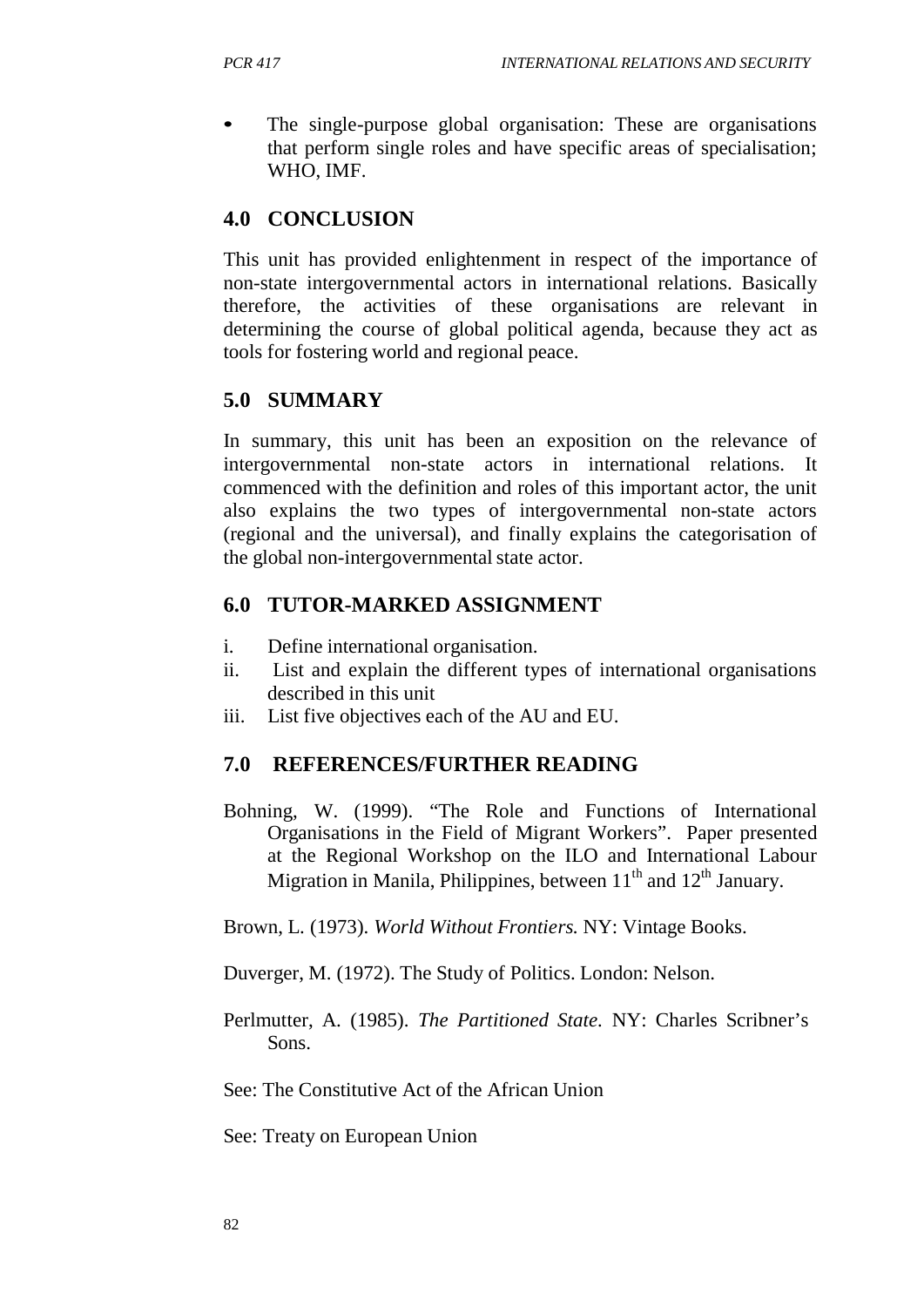## **UNIT 3 NON- INTERGOVERNMENTAL NON –STATE ACTORS**

### **CONTENTS**

- 1.0 Introduction
- 2.0 Objectives
- 3.0 Main Content
	- 3.1 Typologies of Non-Intergovernmental Actors
		- 3.1.1 Multinational Corporations
		- 3.1.2 The Red Cross Society
		- 3.1.3 The Catholic Church<br>3.1.4 The Terrorist Groups
		- The Terrorist Groups
- 4.0 Conclusion
- 5.0 Summary
- 6.0 Tutor-Marked Assignment
- 7.0 References/Further Reading

## **1.0 INTRODUCTION**

This unit is the third in the series of units dealing with the actors in the international system. The set of actors treated here are those that though have influences on the international system and by extension, states behaviour, but are not representatives of government. These are international actors that are not intergovernmental in nature and processes, therefore they do not represent the interest of any government, and rather they are more particular about the interest of the different groups they represent.

State actors are complemented by non- state actors. These non- state actors help establish cordial international relationships among states. There are basically two types of non-inter-governmental non-state actors and these are:

- International non-profit organisations: International Olympic Committee and the International Red Cross
- International corporations The Coca-cola Company, Toyota, Sony and Samsung

## **2.0 OBJECTIVES**

At the end of this unit, you should be able to:

- describe the importance of non-state, non-governmental actors in international relations
- articulate the contributions of non-state, non-governmental actors to the course of international relations.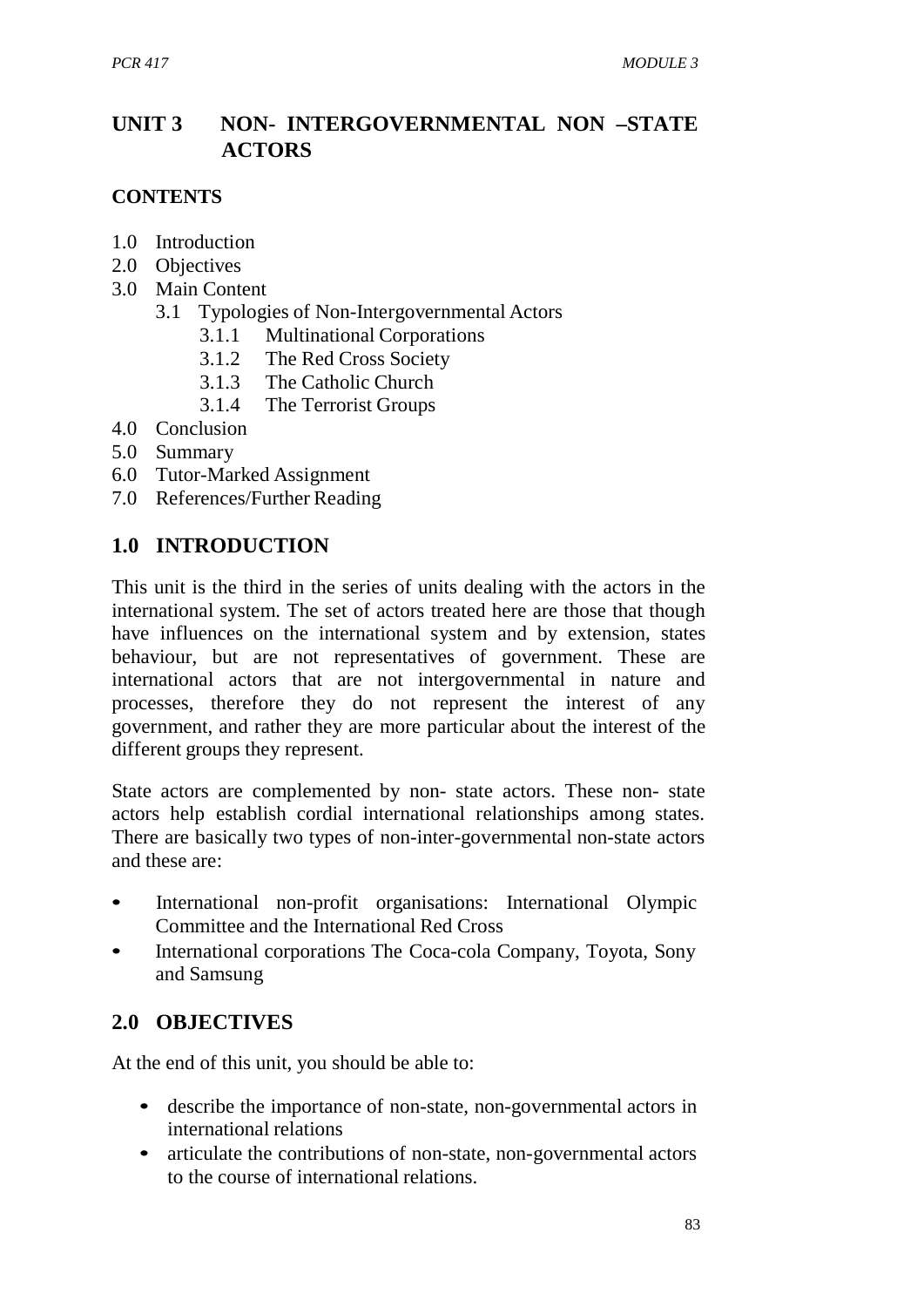## **3.1.1 Multinational Corporations**

These are also referred to as transnational corporations. Multinational corporations or enterprises are companies that produce and distribute goods and services in more than one country. A corporation that has its facilities and other assets in at least one country other than its home country, such companies have offices and/or factories in different countries and usually have a centralised head office where they coordinate global management. Very large multinationals have budgets that exceed those of many small countries.

Multinational corporations have been described as the "first institution in human history dedicated to centralised planning on a world scale." Here, the major players are the "host countries" and the "parent countries." The host countries are the developing states and the "third world" countries while the parent countries are the developed states where the company headquarters are situated. The multinational enterprises maintain the autonomy of power through an existing structured centralised system. This centralised system of operation is maintained through the present hierarchal structure where decisions are made in the parent countries and regular reports are also sent for assessment and reviews.

There are four main types of corporations and they are the:

- Extractive multinational corporation
- Agricultural multinational corporation
- Service multinational corporation
- Industrial multinational corporation

**The extractive multinational corporation**: are into the extraction of mineral resources from land and from sea. They extract these mineral resources and convert them into finished products.

**The agricultural multinational corporation**: plant seeds, harvest the crops and process as food. They also harvest wood and turn into finished products such as paper and furniture.

**The service multinational corporation**: are service providers.

**The industrial multinational corporation**: manage, manufacture and distribute, automobiles, airplanes, home appliances, computers just to mention a few. The 1950s in political history ushered in the multinational corporation revolution. This period witnessed the growth and development of corporations worldwide. This Revolution also ushered in minimal development for host countries.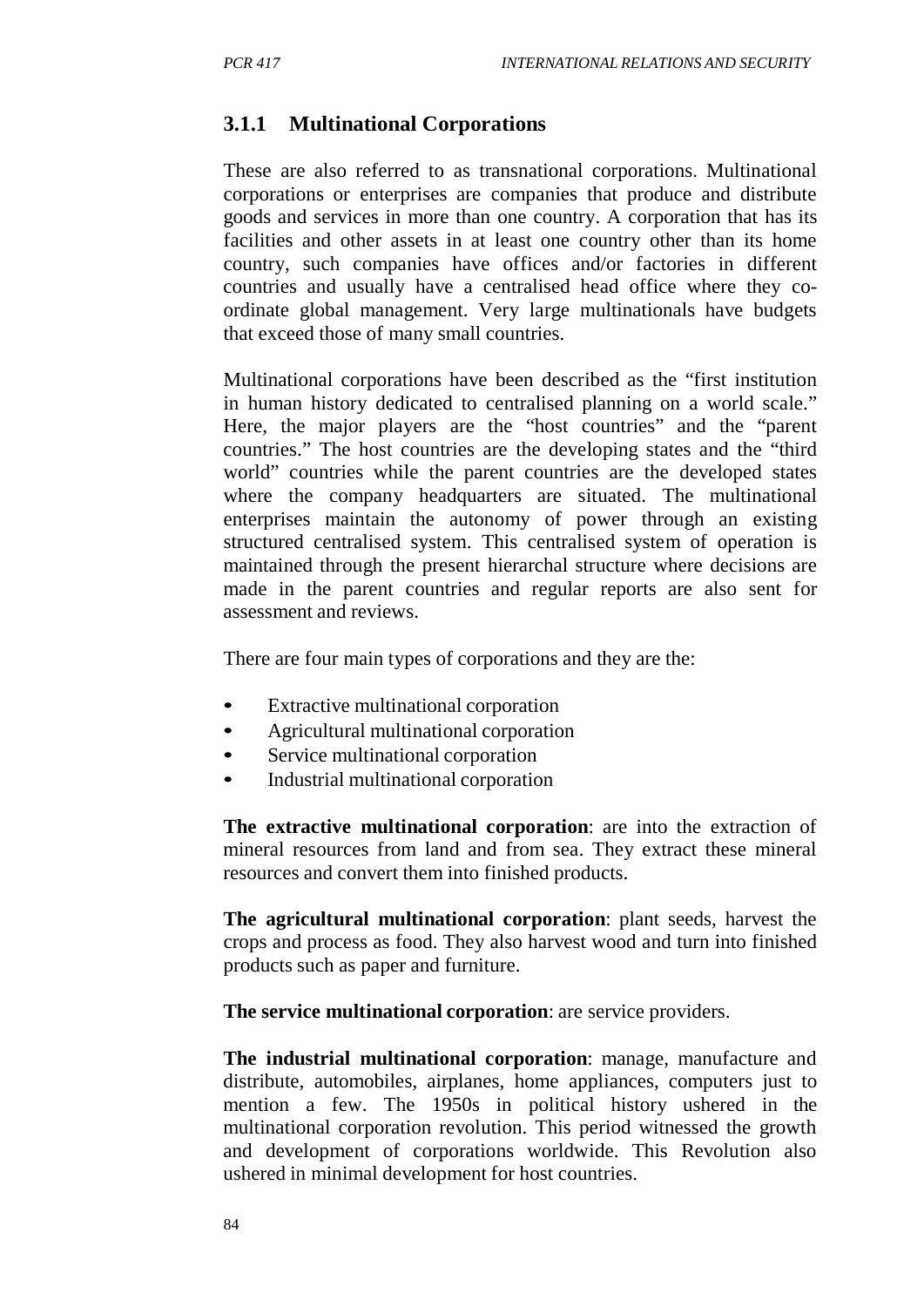### **Theoretical schools of thought on multinational corporations**

There are contending schools of thought on the propriety or otherwise of multinational corporations. These schools of thoughts have concerned their attention on the impact of the operations of multinational corporations in the developing countries of the world. While some of the schools condemn the operations of MNCs, others have applauded same.

These schools of thought together with their various interpretations can be categorized into three and they are:

- The Marxist Leninist Interpretation
- The Mercantilist Interpretation
- The Liberal Interpretation

#### **The Marxist- Leninist Interpretation**

This can also be referred to as the Imperialist interpretation of the role of multinational corporations. The two major sub-players are: the capitalists and the proletariat which are the rich and the poor states. This school of thought argues that the multinational corporations are exploitative platforms through which the unsuspecting proletariat are exploited on a global corporate level.

### **The mercantilist interpretation**

The growth of multinational corporations is an outward reflection of the West's dominance of the world economy. It is argued that the multinational corporations encourage trade and business activities with other countries in order to create wealth in the parent or home country. Robert Gilpin argued that "political values and security interests are the crucial determinants of international economic relations…throughout history; each successive hegemonic power has organised economic space in terms of its own interest and purposes."

#### **The liberal interpretation**

Here, the multinational corporations are seen as independent actors and not as an exploitative platform. This school of thought argues that multinational corporations with the technology and labour and overall development can in turn help eradicate poverty in all of its host nations. It is argued that as long as these corporations maintain autonomous control, there will be adequate welfare packages for all players. George Ball, a former undersecretary argued that the "Cosmocorp" which is a multinational corporation "has outgrown the state…" here, these businesses only desire entry into foreign markets. The 'cosmocorps" are the "globalists' who see the world as described by Peter Drucker "a global shopping centre."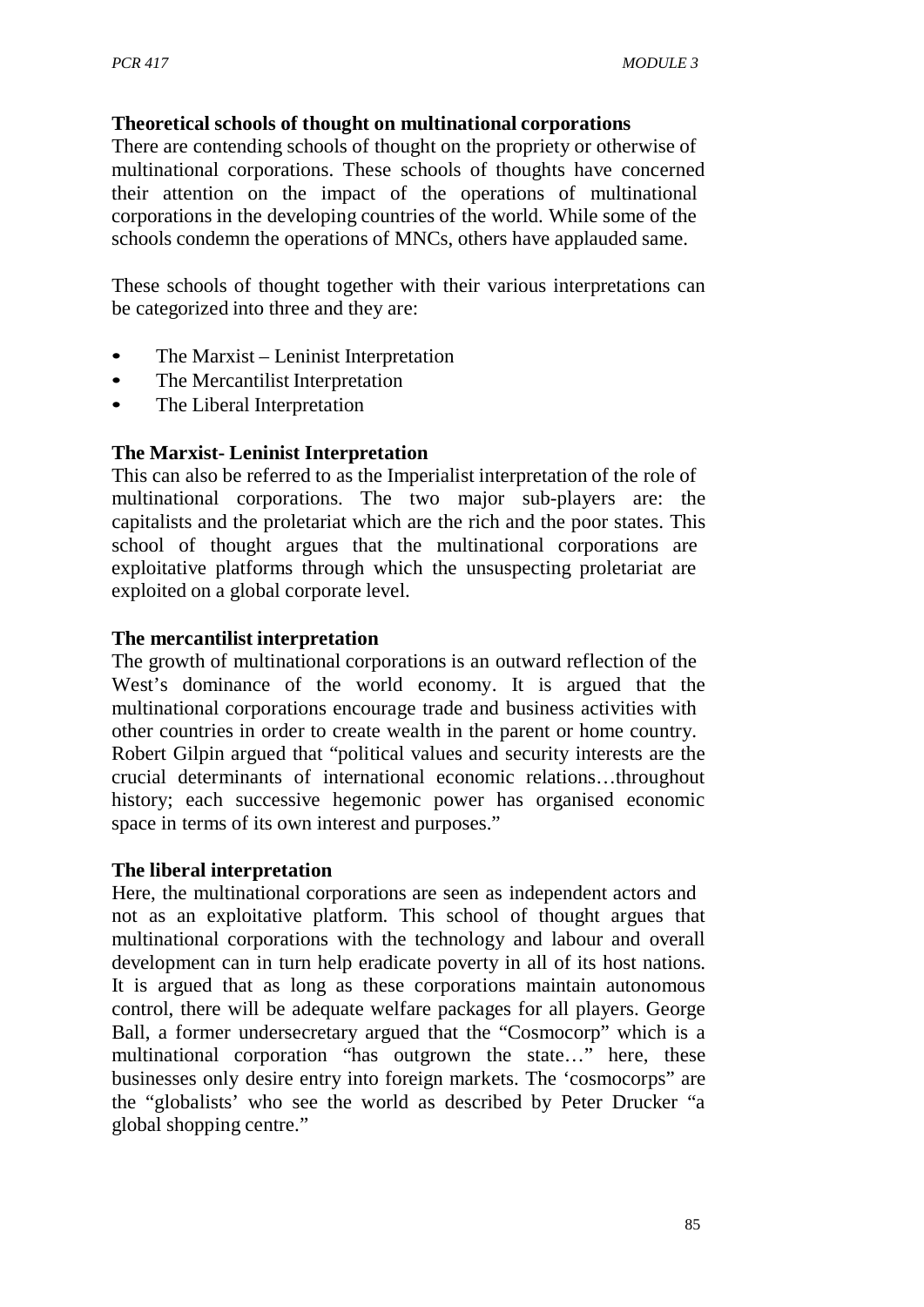These differing interpretations have however not diminished the importance of multinational corporations in international relations; in fact, they have even become more important as a result of globalisation. In effect, the transformation in telecommunication and transport technology has been useful in enhancing the effectiveness and the overall power of multinational companies. It has been argued that "the rise of the planetary multinational enterprise is producing an organisational revolution as profound in its implications for modern man as the industrial revolution and the rise of the nation state. Specifically, the existence of multinational corporation as a global non-state actor is useful on the basis of the following;

- The creation provides a platform for waiving protectionist policies and high importation tariffs. For instance, most American corporations established European subsidiaries to boycott the high tariffs placed on the importation of goods
- Boycotting these tariffs helps increase the product and service profit margin for foreign investors while creating employment opportunities in these host countries.

### **3.1.2 The Red Cross Society**

The International Committee of the Red Cross Society, a non – governmental organisation was founded in 1863 in Geneva Switzerland by Jean-Henri Dunant. Jean-Henri Dunant in his self-published book titled "**A Memory of Solferino"** asked:

*Would it not be possible, in time of peace and quiet, to form relief societies for the purpose of having care given to the wounded in war time by zealous, devoted and thoroughly qualified volunteers?*

This non-governmental organisation won the Nobel Peace Prize Award in 1917, 1944 and 1963. There are about 97 million volunteers, members and staff worldwide. Its main focus is to provide humanitarian aid and support for those in need, protect human life and health, ensure the respect for human rights, and prevent and help reduce human suffering, during war help care for the prisoners of war and in peacetime, help care for the victims of man-made and natural disasters. This arm of the organisation has been authorised by the "international humanitarian law to protect the life and dignity of the victims of international and internal armed conflicts". It is an organisation whose main focus is to provide humanitarian aid and support for those in need; various independent bodies exist within the organisation.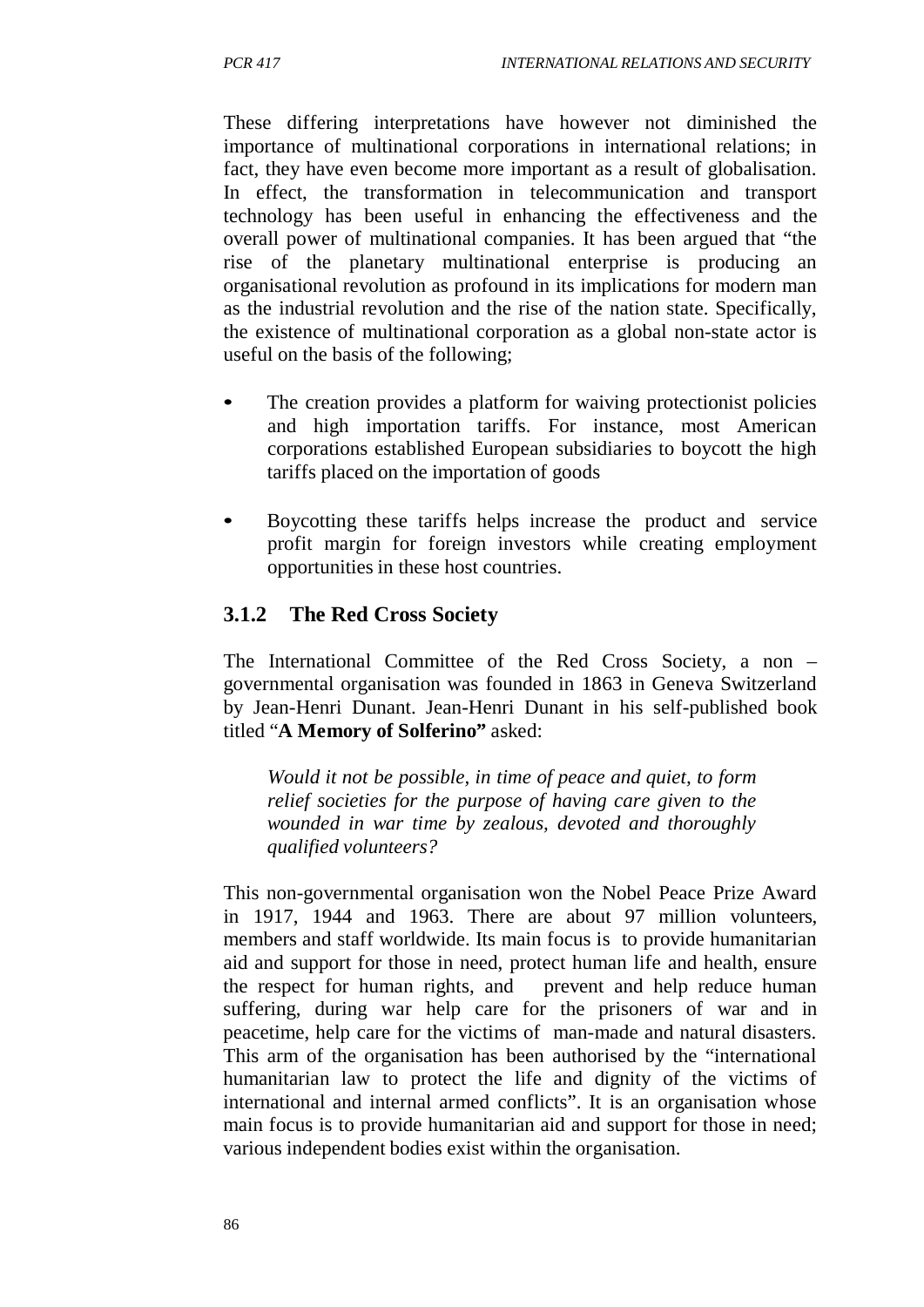One of the most important arm of the Red Cross, though sharing its principles, ideologies, objectives, symbols and governing organs is the International Federation of Red Cross and Red Crescent Societies (IFRC). The IFRC was formed in 1919. On an international level, the IFRC organises assistant missions responding to large-scale emergencies, this body exists in most countries. Each branch works as an autonomous body in the host country but still respects the tenets of the international humanitarian law. In most countries they assist the available health care services to provide emergency medical assistance when help is needed. There are currently 186 recognised National Societies.

The importance of the Red Cross society as a global brand committed to the plight of the wounded, distressed, victims of emergency and both natural and man-made disasters cannot be overemphasised. The Red Cross continually gets involved in conflicts all over the world, not as belligerents, but as an organisation responsible for taking care of humanitarian conditions that are the fall-outs of crisis. The mandate of Red Cross gives the organisation the opportunity to participate in negotiations, debates and such other forms of activities to ensure peaceful coexistence in the world.

# **3.1.3 The Catholic Church**

The Roman Catholic Church has been categorised as the oldest nongovernmental organisation in the world, with a population of 1.81 billion in 2009 according to the statistics published in the new Annuario Pontificio. To effectively propagate the gospel, the church has learned the tactics of peaceful co-existence with other faiths and government. The church has evolved both as a religious and political institution and its influence on promoting world peace can hardly be questioned. In 1979, during the late Pope John Paul II's visit to Poland, the government was concerned and swayed by the huge crowd that gathered to welcome the Pope. The Catholic Church condemns poverty, oppression and the violation of human rights in every part of the world, but especially the Third World Countries. The church has also condemned the use of nuclear weapons and appealed to the developed world to help alleviate poverty in the developing worlds. In essence, the Catholic Church has a strong voice in global political, economic and social conditions. The Pope, the leader of the Catholic church and a highly respected world leader has severally made pronouncements regarding political conditions in countries all over the world, and also equally be involved in the negotiation of freedom of political prisoners in different parts of the world.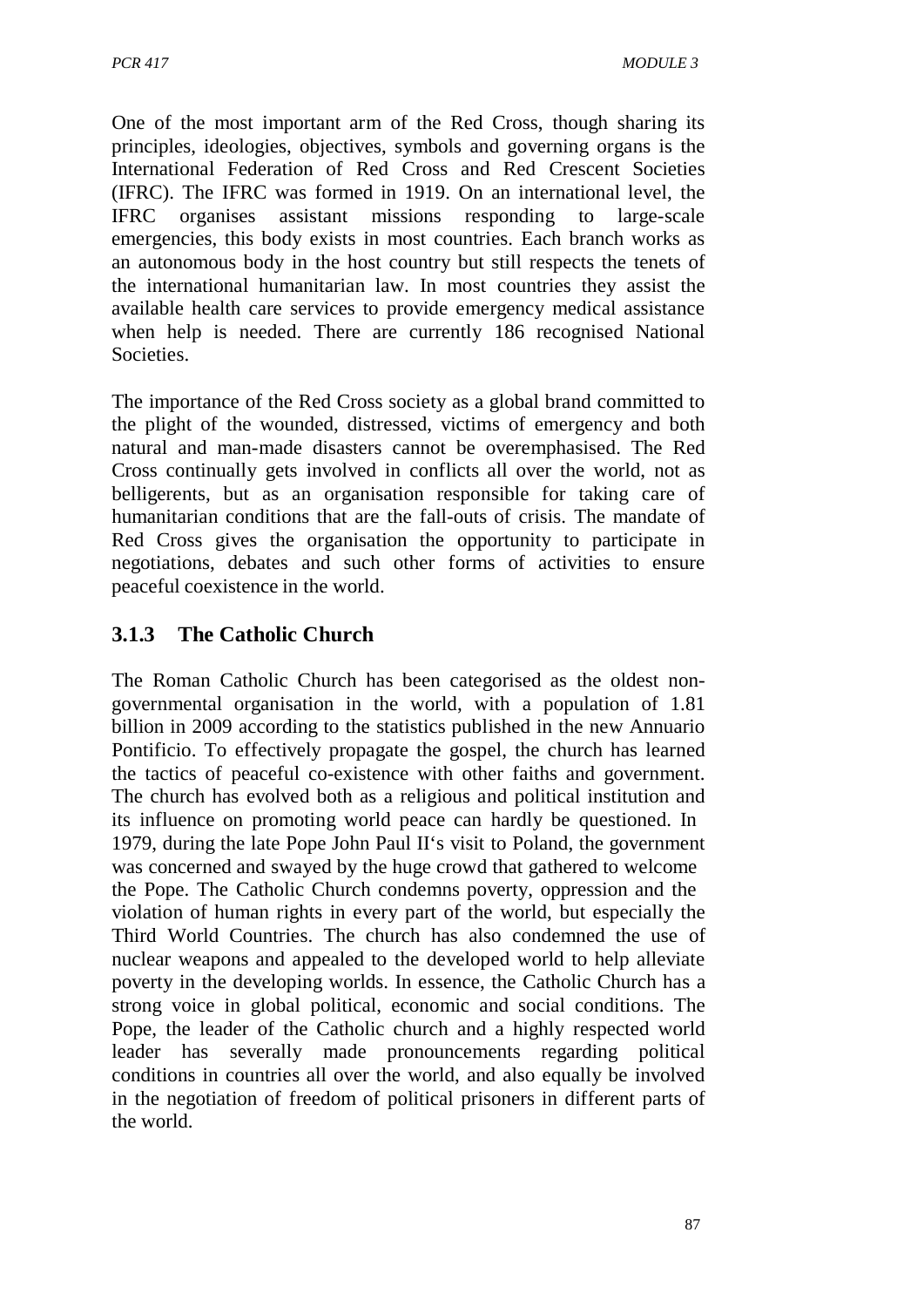In effect therefore, the sheer population, cutting across continents, races, sexes, ages and regions of the world make it imperative for giving deserved attention to the position of the Catholic church in international politics.

## **3.1.4 Terrorist Groups**

Terrorism is turning out as the most vicious, destructive and dangerous activity that a group can inflict on the system in contemporary international relations. A terrorist group or organisation is a political movement that uses terror as a weapon to achieve its goals and objectives. This kind of organisation thus engages in terrorist activities or terrorism. According to the United States Department of Defence, terrorism is "the calculated use of unlawful violence or threat of unlawful violence to inculcate fear, intended to coerce or intimidate governments or societies in the pursuit of goals that are generally political, religious or ideological". Similarly, the US Federal Bureau of Investigation defines terrorism as: "unlawful use of force and violence against persons or property to intimidate or coerce a government, the civilian population, or any segment thereof, in furtherance of political or social objectives". Robert Pillars' definition captures the whole gamut of the activities of terrorist groups. According to the author: "Terrorism is fundamentally different from these other forms of violence, however, in what gives rise to it and in how it must be countered, beyond simple physical security and police techniques. Terrorists' concerns are macro concerns about changing a larger order; other violent criminals are focused on the micro level of pecuniary gain and personal relationships. 'Political' in this regard encompasses not just traditional left-right politics but also what are frequently described as religious motivations or social issues" (Laquer, 1977).

The activities of modern terrorist groups can be traced to 1793 during the reign of Maxmilien Robespierre. His philosophy was, "subdue by terror the enemies of liberty, and you will be right as founders of liberty". Thus, intimidation begets freedom. His views and actions laid the foundation for modern terrorism. Now terrorist groups believe that sadism and cruelty will usher in their preferred political, economic and social system. They also set out to accomplish their set goals by terrifying groups who do not support their philosophy and thus attack the symbols of the "heretics". They destroy symbols and replicas and murder people that represent that which they oppose. For example the September 11 Attack in the US and the activities of Boko Haram in Nigeria. Terrorist groups can be identified by the form of their activities, and often times, the comments they make after inflicting destruction on the populace or the symbols they represent.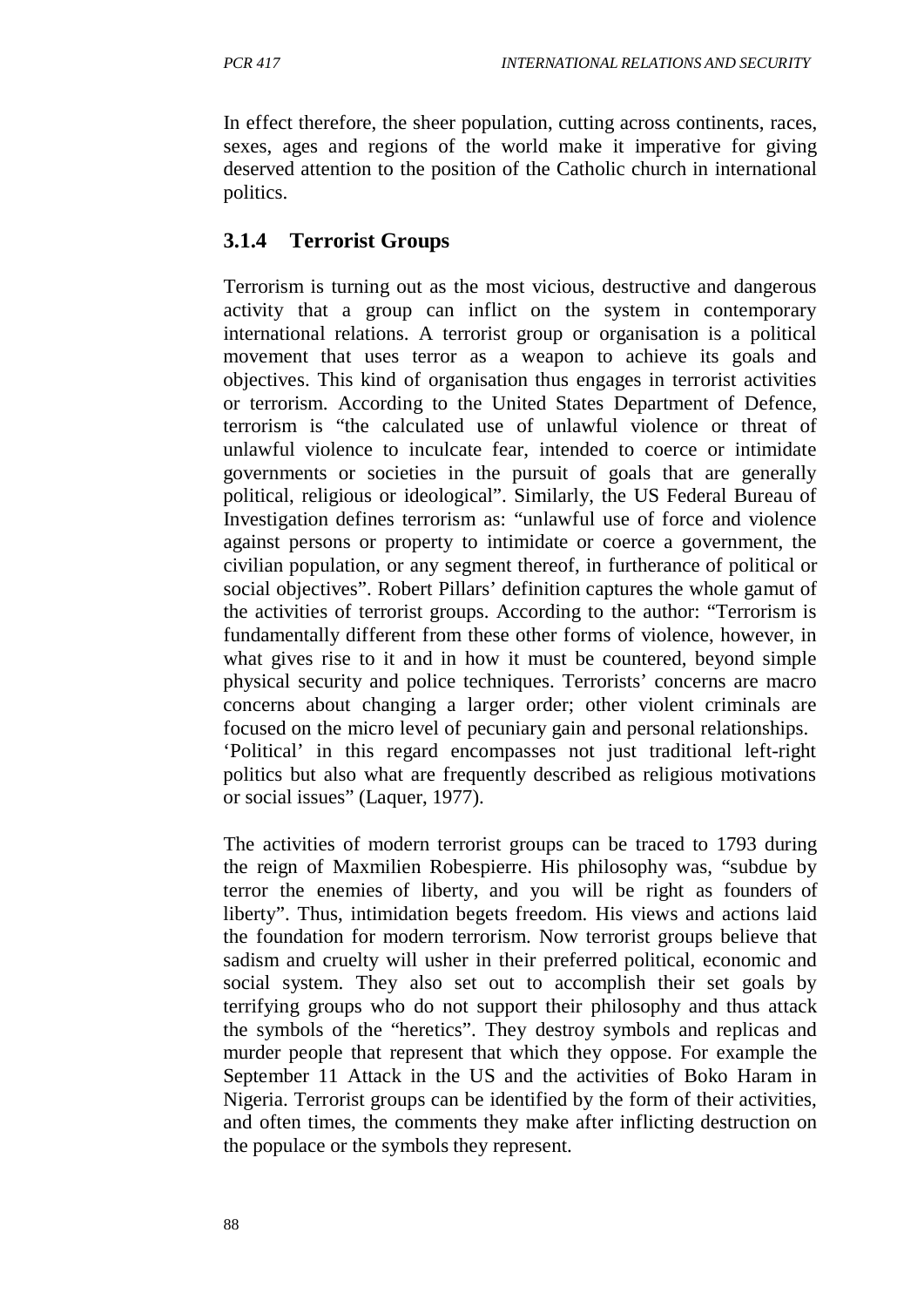The organisational structure of a group determines its strengths and weaknesses. A general knowledge of the prevalent models of terrorist organisations leads to a better understanding of their capabilities. Knowledge of the different labels and systems of classification that have been applied to groups and individuals aid us in discarding useless or irrelevant terms, and in determining the purpose and usefulness of each terminology.

In recent times, the popular image of a terrorist group operating according to a specific political agenda and motivated by ideology or the desire for ethnic or national liberation dominated our understanding of terrorism. While still true of some terrorist organisations, this image is no longer universally valid. Also, a generational change in leadership of established groups is in many cases ushering in a more a destructive and relentless type of organisation.

There are two general categories of organisation; *hierarchical* and *networked*. The age of an organisation is one of the determinants of whether it is likely to adopt a network or hierarchical structure. Newer groups tend towards organising or adapting to the possibilities inherent in the network model. Ideology can have an effect on internal organisation, with strict Leninist or Maoist groups tending towards centralised control and hierarchical structure. Within the larger structure, virtually all groups use variants of cellular organisations at the tactical level.

Terrorist groups that are associated with a political activity or organisation will often require a more hierarchical structure, in order to coordinate terrorist violence with political action. It also can be necessary for a politically affiliated group to observe "cease-fires" or avoid particular targets in support of political objectives. This can be difficult to enforce in networked organisations.

Terrorist groups can be at various stages of development in terms of capabilities and sophistication. Newer groups with fewer resources will usually be less capable, and operate in permissive areas or under the tutelage of more proficient organisations to develop proficiency. Also, groups professing or associated with ethnic or nationalist agendas and limiting their operations to one country or a localised region tend to require fewer capabilities. Groups can coalesce from smaller organisations, or splinter off from larger ones.

The groups can be categorised into the following:

- The ethnocentric groups: identity driven
- The nationalistic groups: some freedom fighters employed terrorist tactics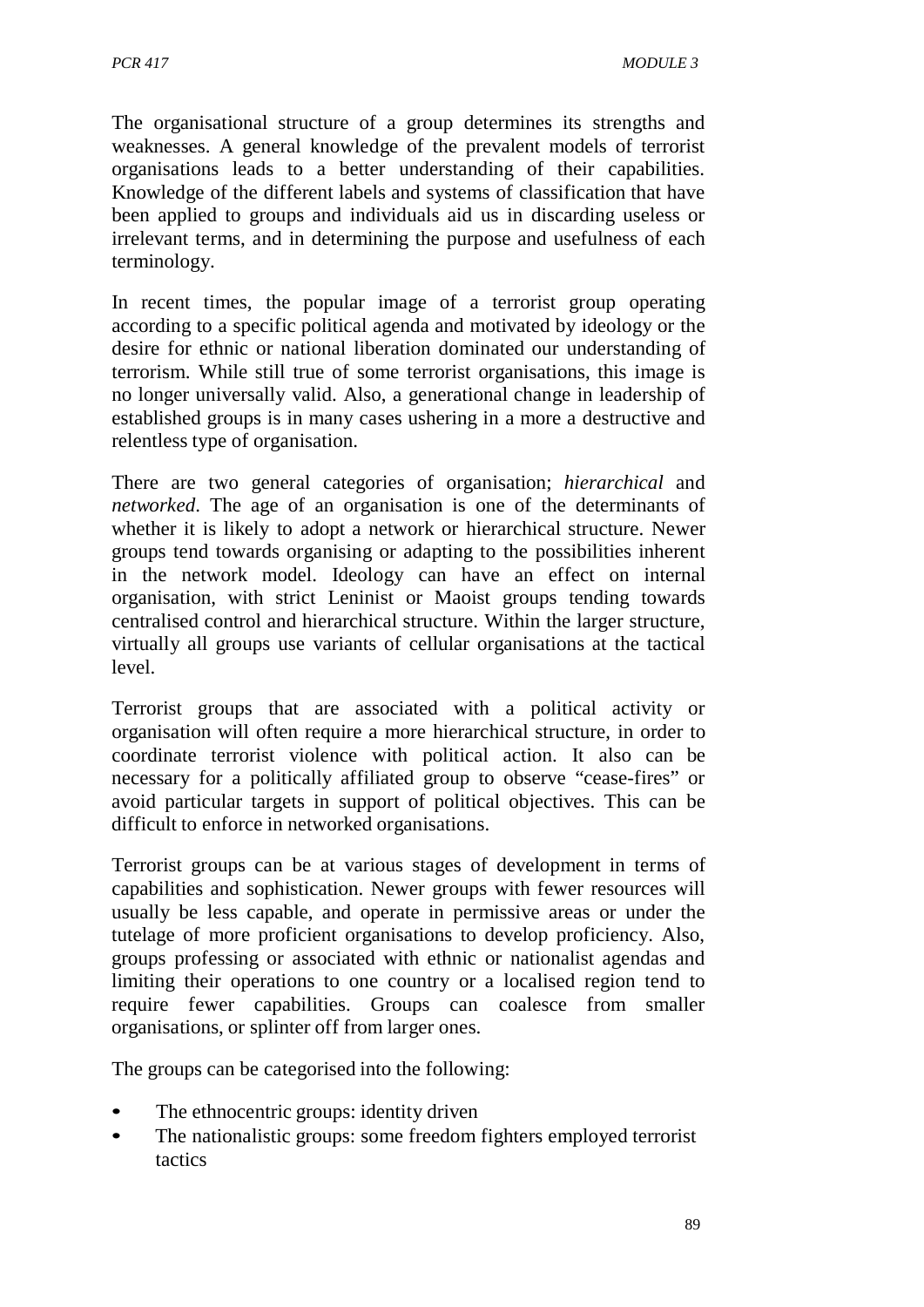- The revolutionary groups: seeking transformation of an order
- The political groups: politically motivated
- The religious groups: deep-seated religious inclinations
- The social groups: seeking forceful change of the social order
- The domestic groups: internal agitations and antagonisms
- The transnational groups: trans-border activities

## **4.0 CONCLUSION**

This unit has been an expose on the contributions of non-state, nonintergovernmental actors in the international system. The unit explains their relevance and importance to international relations. Of all the actors examined, terrorist groups are the only violent actor, and the amorphous character of terrorism makes it a major threat to global peace and security.

## **5.0 SUMMARY**

It is now clear that even though all parties are separate entities, all contribute in one way or the other to development of states and consequently to both the even and uneven distribution of wealth, and world peace. Non – state actors especially the non-governmental organisations through mediations act as important catalysts to peace – building and peace-keeping nationally and internationally. Other nonstate actors are equally relevant and participate in directing the course of international affairs, but the roles move from the violent to the peaceful.

## **6.0 TUTOR-MARKED ASSIGNMENT**

- i. List and state the non-intergovernmental non-state actors discussed in this unit.
- ii. What are the defining features of these non-intergovernmental nonstate actors?

### **7.0 REFERENCES/FURTHER READING**

Laqueur, W. (1977). *Terrorism.* Boston: Little, Brown & Co.

Stanley, M. (1979). *Managing Global Problems.* Iowa City: University of Iowa.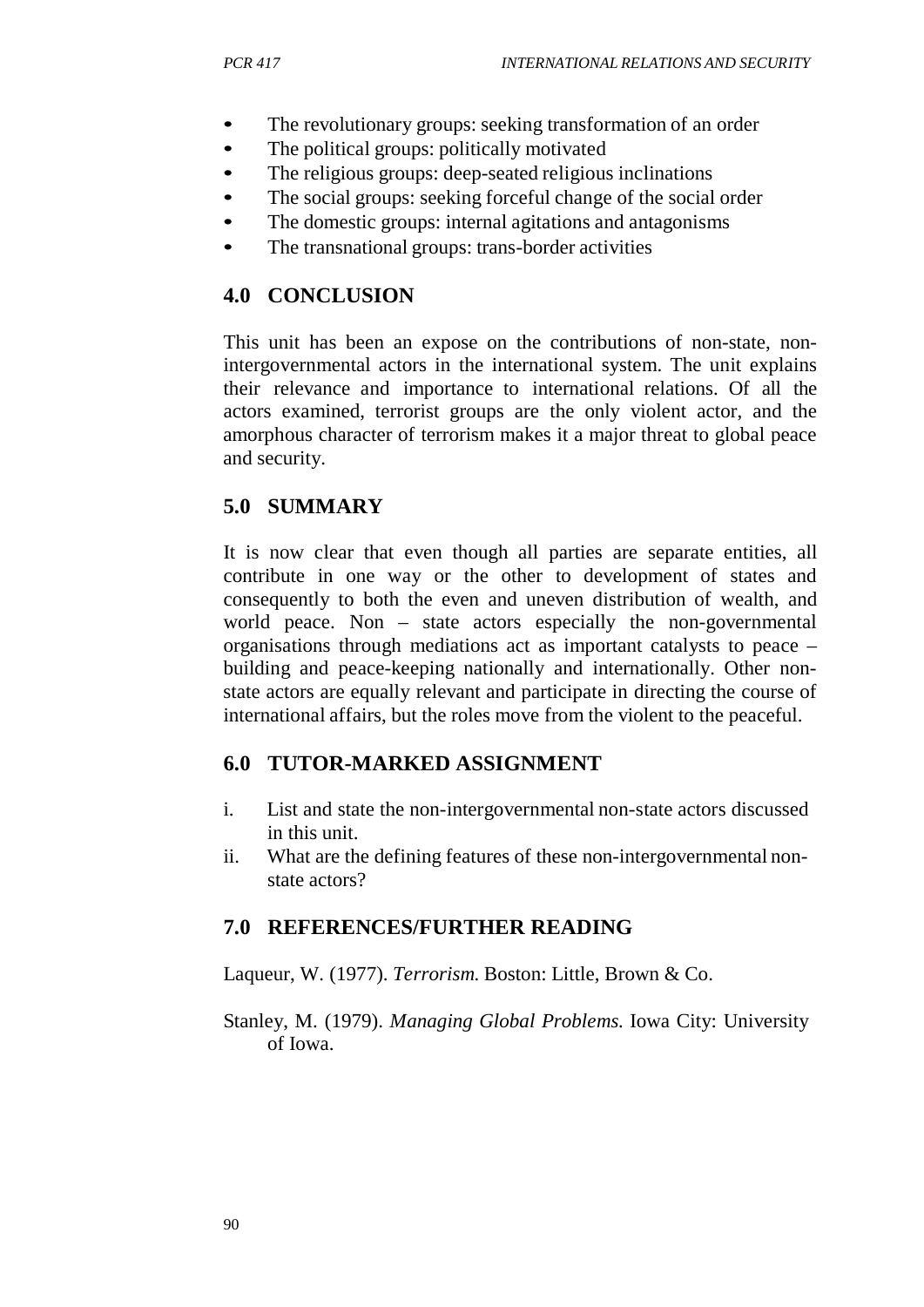# **UNIT 4 INTERNATIONAL PERSONALITIES**

## **CONTENT**

- 1.0 Introduction
- 2.0 Objectives
- 3.0 Main Content
	- 3.1 The Papacy
	- 3.2 The US Presidency
	- 3.3 The British Crown
	- 3.4 UN Secretary-General
- 4.0 Conclusion
- 5.0 Summary
- 6.0 Tutor-Marked Assignment
- 7.0 References/Further Reading

# **1.0 INTRODUCTION**

This unit studies the roles of personalities who by virtue of their official positions continue to have impact on the course of international relations. The offices impose strong power on the individuals occupying the position. The unit would therefore dissect the impact of the Pope, US president and the British queen on international relations through their actions and utterances. It would be observed that the underlining intentions of these offices remain the maintenance of a just, fair and equitable world.

# **2.0 OBJECTIVES**

At the end of this unit, you should be able to:

- analyse the impact of each office on the course of international relations
- compare the impact of this category of non-state actors with other non-state actors
- describe the extent to which idiosyncratic tendencies have impacted on the influence of each of the offices.

# **3.0 MAIN CONTENT**

## **3.1. The Papacy**

The papacy is the official seat of the Pope. It has a very long history of deep spiritual and religious power. It is the headquarters of the Roman Catholic Church. The Pope is the Bishop of the Roman Catholic community in Rome and the overall leader of the Catholic Church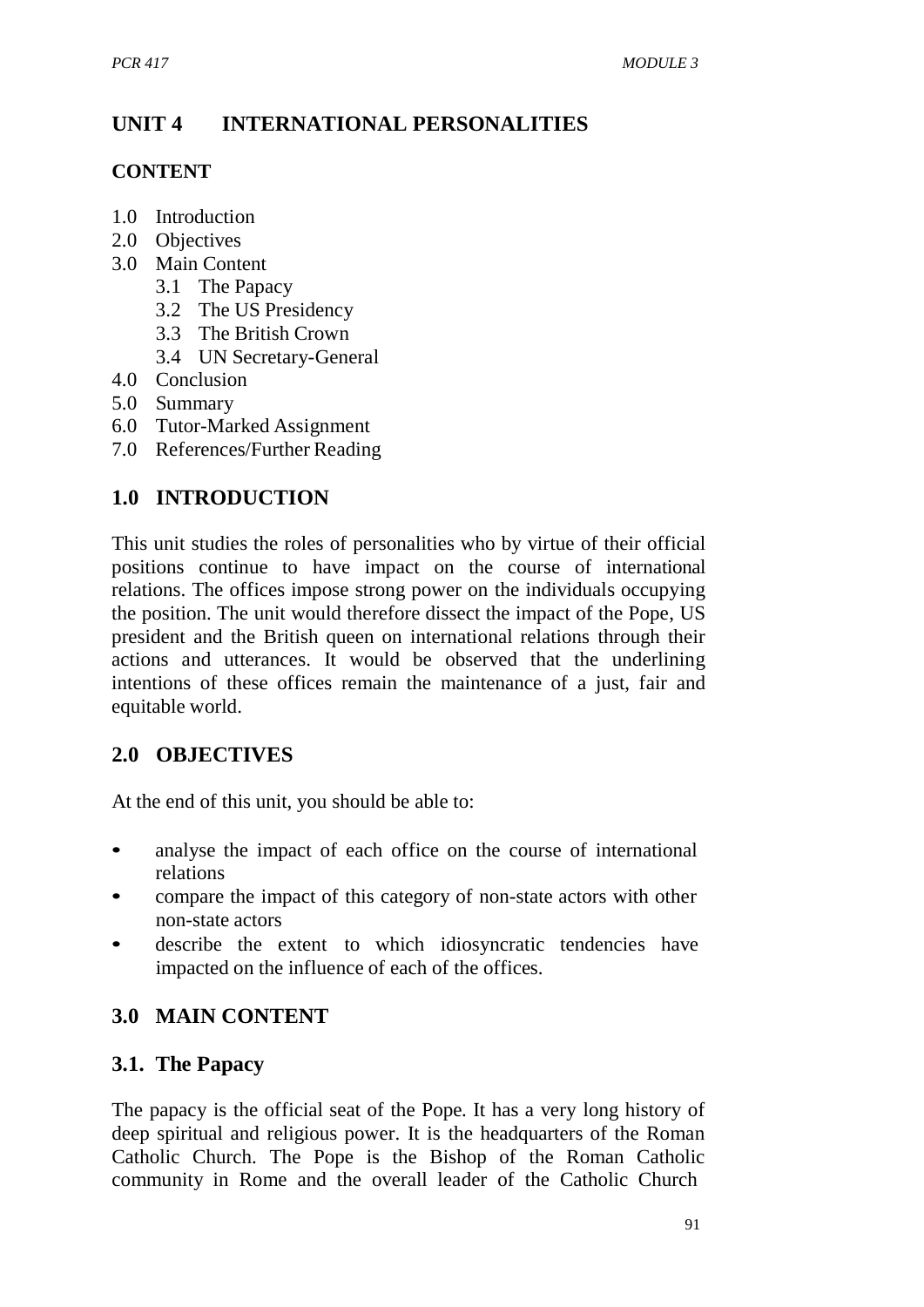worldwide. With over a billion Catholics spread across the length and breadth of the world, the Pope's power has exceeded the spiritual and religious, and has fundamentally become political. The Pope traverses the world like a colossus and he is given the respect accorded heads of state and government. Although personal idiosyncrasies usually impacts on the visibility of the Pope, the influence of a Pope has never whittled.

There are claims that the first Pope was Pope Marcellinus (340AD) while others counter this by claiming that the position of the Pope only became recognised in the  $6<sup>th</sup>$  century and Pope John I was the first Pope (523-6AD). The incumbent Pope is Pope Benedict XVI who was elected at The Sistine Chapel during a closed door meeting called The Conclave in 2005 through the votes by ballot of the Sacred College of Cardinals (cardinals below the age of 80). This ballot style was enforced by the late Pope John Paul II (Sullivan, 2001).

The Pope is the head of the Vatican state, supposedly an appointed man of God with religious and political roles. His religious roles form his principal and primary functions which are the ecclesiastical jurisdiction also called the "Holy See" or the "Apostolic See". The Pope because of his position occupies one of the most influential seats in the world and the global Catholic community respect and see him as the successor to Peter. The Pope through the Church pioneered and contributed to the spread of Christianity, Pope Pius XII, also participated albeit passively during the Holocaust. During the Middle Ages the Pope through dialogues and interferences helped evade wars; they also acted as mediators between the monarchs and the people (the government and the citizenry).

In the modern days, the Papacy has been involved with the protection of human and individual rights, voluntary and charitable works, evangelical works and the propagation of the Gospel. Protestants and non-Catholics in general fail to recognise the office of the Pope for according to them, the New Testaments fails to make mention of the Papacy nor Peter as the Pope, yet the office of the Pope remains very influential.

Historians counter Protestant criticisms by stating that Father Irenaeus in 180AD wrote a letter which singled out Peter as the one who started the church in Rome. The Pope's official Cathedral is the Basilica of St. John Lateran and his residence is the palace of the Vatican. He performs both worldly and spiritual roles. Between 1560 and 1648, the Pope established the Catholic reformation. Through this establishment the Pope was able to orient the populace, and counter the Protestant reformers views that the Pope was anti-Christ and the office of The Pope was corrupt. The pastoral constitution stated the roles and functions of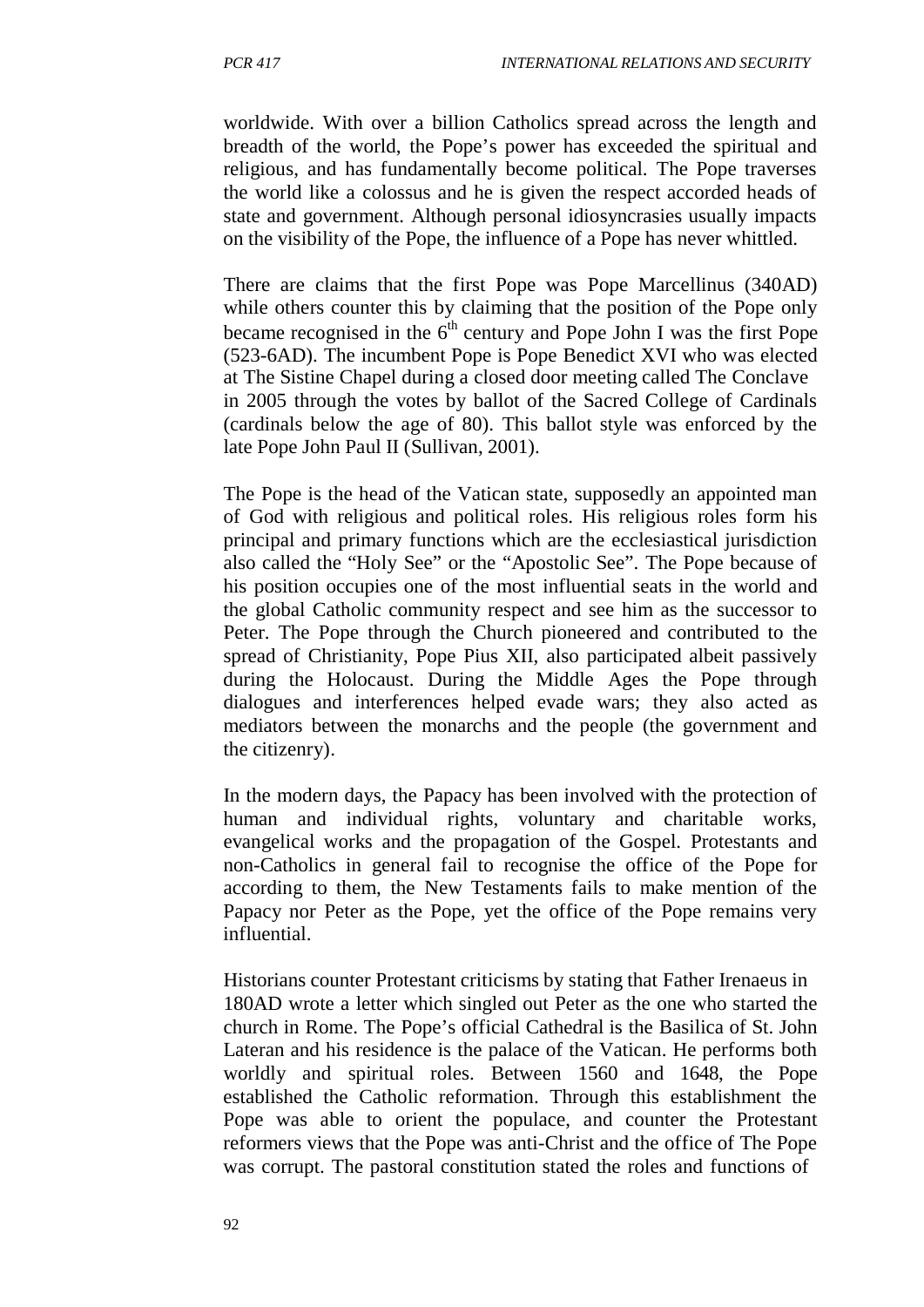the church and by extension, the Pope, he stated "that the church shared the joy and hope, the grief and anguish of contemporary humanity, particularly of the poor and afflicted".

It also treated areas such marriage and family, cultural, social economic life and political community, war and peace and international relations". American representatives were also invited to sit at the council meetings and they influenced the council and their declaration of universal religious freedom. Mark Armstrong clearly states the role and position of the church when he said that "religious institutions play only a modest, indirect role in the development and implementation of foreign policy" (Lang, 2002). But as moral teachers and bearers of ethical traditions, religious communities can help to structure debate and illuminate relevant moral norms. They can help to develop and sustain political morality by promoting moral reasoning and by exemplifying values and behaviours that are conducive to human dignity.

The pope and the church offer religious platforms for the analyses that directly affect mankind. Some of these issues are human right (the violation and protection), poverty and war just to mention a few. In the early 1990s, the United States Catholic community called on their government to help avert conflicts and stop conflict in nations experiencing conflicts through humanitarian intervention It is important to note that it was Pope John XXIII that helped to shift the focus of the church from been protecting only the rights of Catholics and their institutions to supporting the rights of different people and trying in every way to remain unbiased. His words sent in sparks of revolution, for instance Pope John Paul II in his 1979 speech in Warsaw publicly condemned Eastern Europe Communist policies. In 1968, Latin American Bishops unified their condemnatory tone against the injustice meted out on the poor condemned the discriminatory and highly – classed society, and adopting a "preferential option" for the proletariat.

In 1999, U.S.A Bishops spoke about global economic issue. In a statement titled "A Jubilee Call for Debt Forgiveness" where they talked extensively about charity. By talking about charity, they were asking for debt reduction or cancellation, appealing to sentiments rather than to judging and analysing issues justly. In 1943, the Catholic Relief Services (CRS) was created in order to care for those affected by the impacts of the World War II. Today, it provides relief services for impoverished nations in the world, it is important to note that the main challenge that the Church faces is the fact that it is not a global organisation, and they are either non-existent in some countries or they form the minority group in countries that are experiencing conflicts.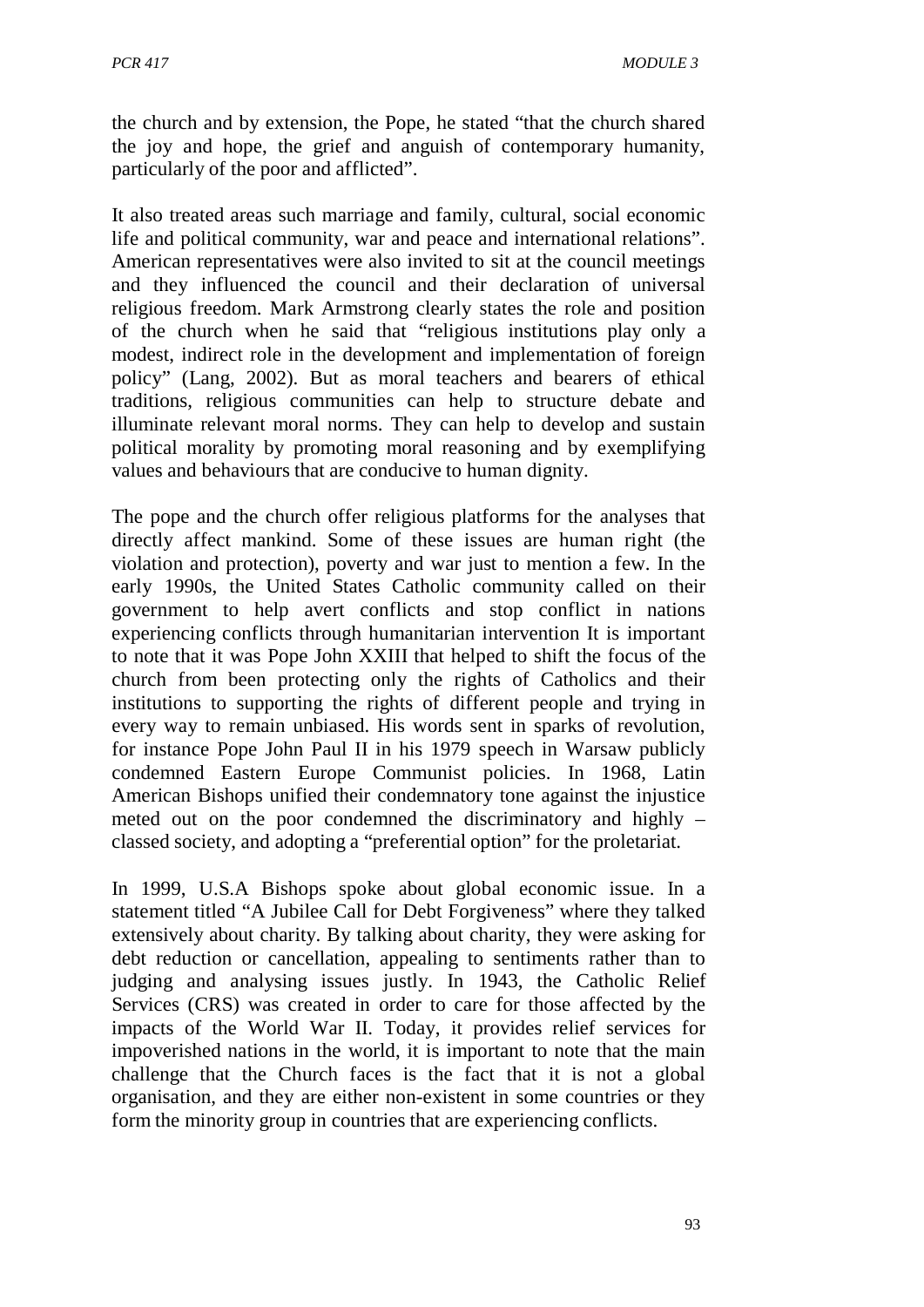## **3.2 The US Presidency**

The US president is the head of the United States of America and the incumbent president is Barrack Obama. The office of the president is an influential seat and the president is a major catalyst in defining and determining the relationship that should exist between nations. The official residence of the president is the White House. The US constitution absolves the president and makes him the commander-inchief of the American armed forces and it also gives him power to sign treaties. The presidents pursue their policies through various medium and some of them are diplomatic relations with other states- the State Department ensures this. America also voices her opinions about issues through the UN, makes donations to the World Bank for financing and sponsoring development and reconstruction. The International Monetary Fund was established in 1944 to helps stabilise world currencies and lends money to needy nations.

The US presidency is the epicentre of US foreign relations; thus, the president drives the foreign-policy of the states towards achieving the principles and objectives of the national interest. The officially stated goals of the foreign policy of the United States, as mentioned in the foreign policy agenda of the U.S. department of State, are "to create a more secure, democratic, and prosperous world for the benefit of the American people and the international community". In addition, the United States House Committee on Foreign Affairs states as some of its jurisdictional goals: "export controls, including non-proliferation of nuclear technology and nuclear hardware; measures to foster commercial intercourse with foreign nations and to safeguard American business abroad; international commodity agreements; international education; and protection of American citizens abroad and expatriation". Subject to the advice and consent role of the U.S. Senate, the president of the United States negotiates treaties with foreign nations, but treaties enter into force only if ratified by two-thirds of the Senate.

The president is also commander in chief of the United States armed forces, and as such has broad authority over the armed forces; however only congress has authority to declare war, and the civilian and military budget is written by the congress. The United States Secretary of State is the foreign minister of the United States and is the primary conductor of state-to-state diplomacy. Both the secretary of state and ambassadors are appointed by the president, with the advice and consent of the Senate. Congress also has power to regulate commerce with foreign nations. All of these ensure that the president of the United States must lead the state's global adventure.

The main trend regarding the history of U.S. foreign policy since the American revolution is the shift from non-interventionism before and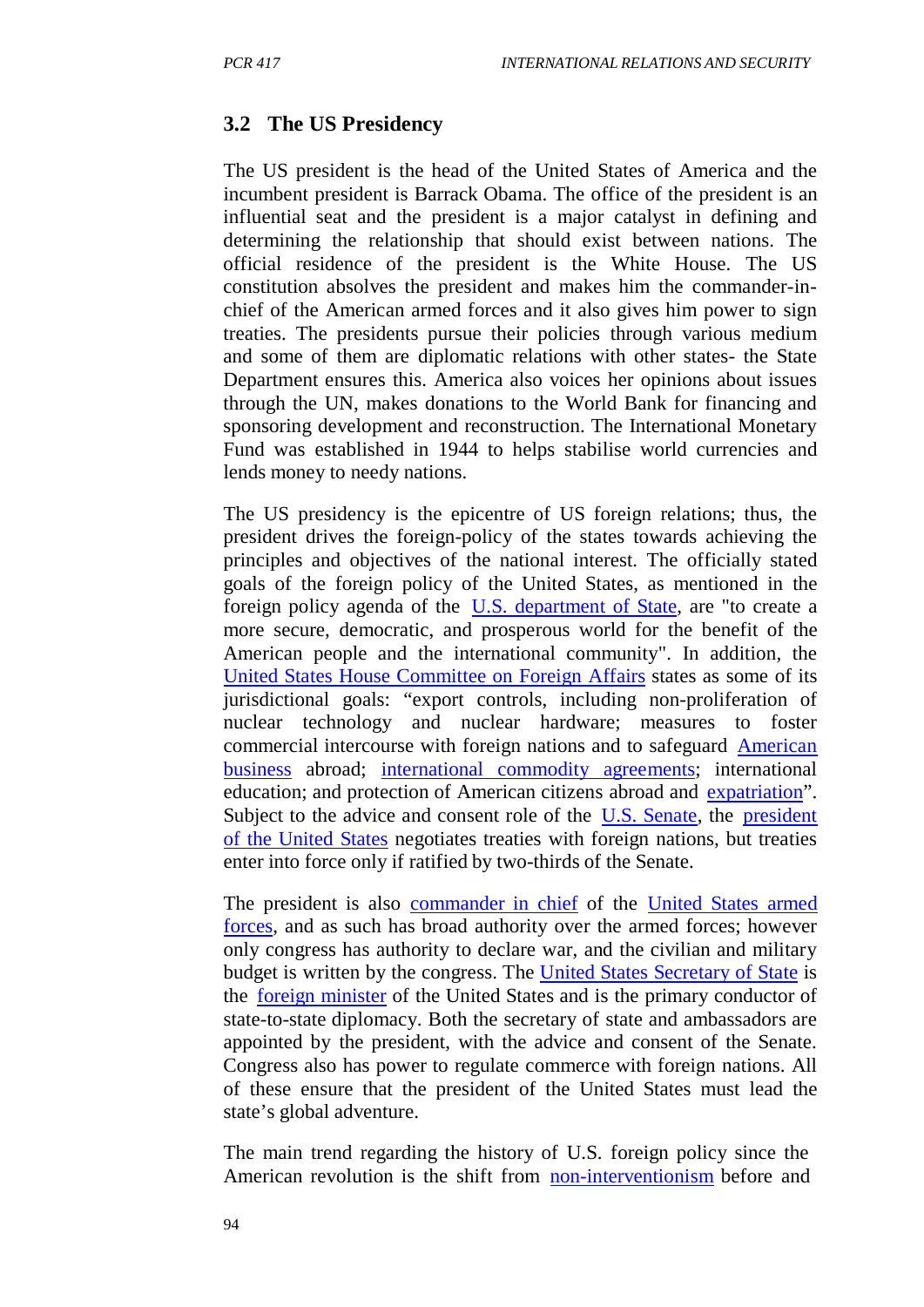after World War I, to its growth as a world power and global hegemony during and since World War II and the end of the Cold War in the 20th century. Since the 19th century, US foreign policy also has been characterised by a shift from the Realist school to the Idealistic or Wilsonian school of international relations. After the end of the Second World-War, the US international profile became further enlarged.

## **3.3 The British Crown**

The monarchy is the "raft of people who are paid out of the civil list". Structuralist Marxism argue that the monarchy symbolises an "ideological state apparatus" through which stability is retained while the elite theorist claims that the monarchy represents the elites whose presence invariably help to define and sustain the classed society. The British monarchy is over 1195 years old and it and the parliament are the main ingredients of British sovereignty. The monarch and in this case, the queen is the head of state of the armed forces. It ascertains its relevance through the allegiance oath taken by the judiciary and the armed forces as both swear allegiance not to the state but to the crown. Before the  $18<sup>th</sup>$  century, the British ruler had legislative and executive powers but things changed in the 18th century during the reign of queen Victoria.

From then on, the queen became a constitutional monarch. This is however mainly a symbolic and ceremonial post as they are advised by the executive arm of the government. The monarchy however maintains the power to declare war, make peace, impeach and select a prime minister, appoint judges, magistrates and councillors. The royal family and the queen also usually act as patrons of non-governmental, voluntary and charitable organisations. Of Tony Blair stated during the Jubilee celebration that the queen who is also the monarch "adapted the monarchy successfully to the modern world". The present head of the British empire is queen Elizabeth II, who was crowned on the  $6<sup>th</sup>$ February, 1952. She has the sole responsibility of overseeing the affairs of the United Kingdom and its territories worldwide. She and the royal family are saddled with official, ceremonial and representational duties. The queen's roles are dictated, controlled and limited by the British constitution although it is important to state that the queen is committed to public duty and service. The monarchy also upholds the British culture and tradition; decency, respectability and stability just to mention a few. The queen appoints the prime minister and bestows honours on worthy and deserving citizens.

The British crown can be traced back to 1000 with the evolvement of the kingdoms of England and Scotland. It should be noted that The Act of Settlement 1701 excluded Roman Catholics by birth or through marriage from the royal lineage. In 1707, there was the amalgamation of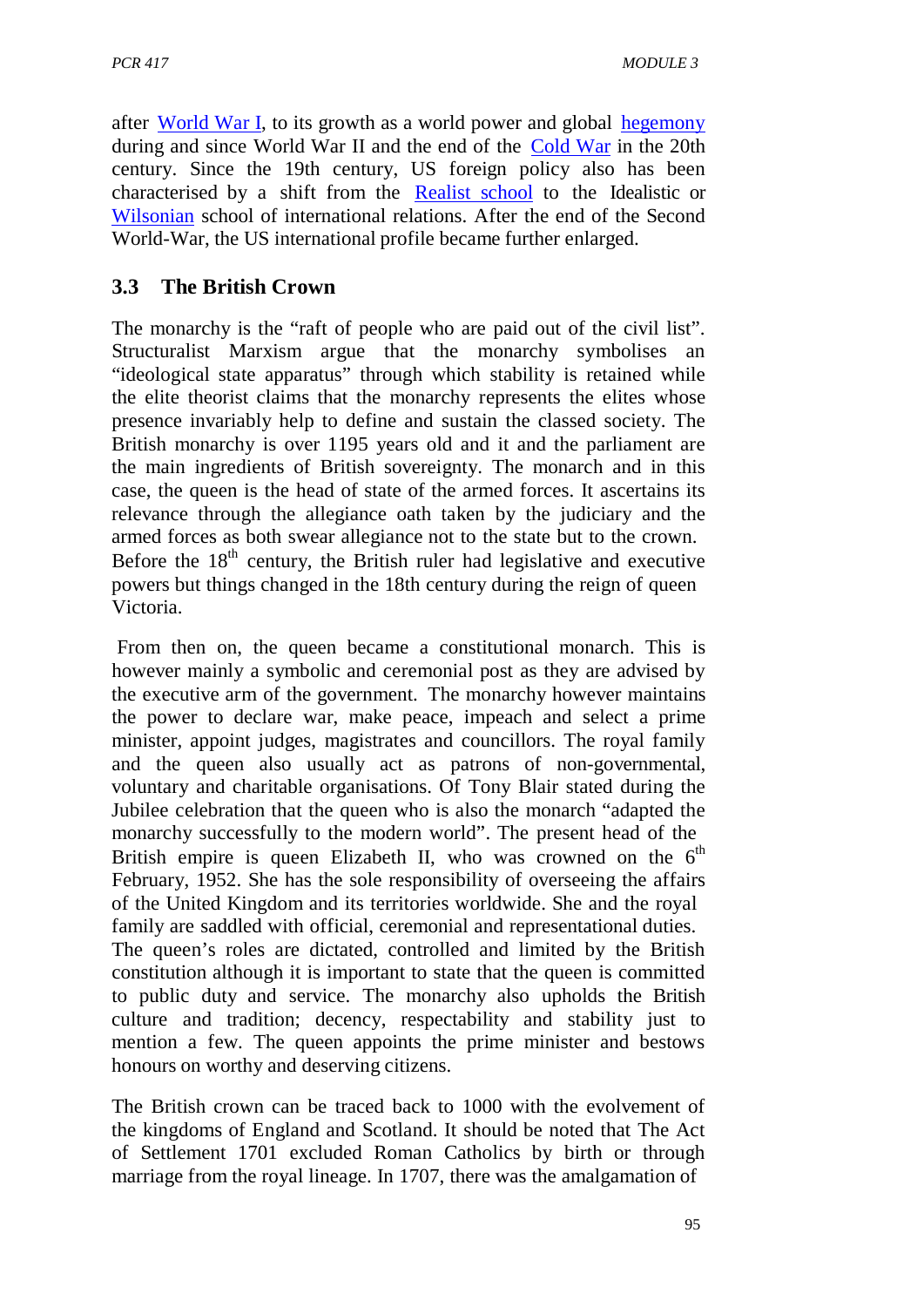the kingdoms of England and Scotland and this fusion led to the creation of the Kingdom of Great Britain and in 1801, the kingdom of Ireland was fused with the Kingdom of Great Britain and this led to the creation of the United Kingdom of Great Britain and Ireland.

In the 1920s, a vast majority of Irish states broke away from the kingdom and went ahead to form the Irish Free States and after the second World War , most of the erstwhile colonies and territories gained independence, after this, Queen Elizabeth II adopted the title head of the Commonwealth. This however is only a ceremonial title. The monarch also plays a constitutionally approved role in the church and in this case, the incumbent queen, Queen Elizabeth II acts as the governor of the Church. The queen and prime minister play a ceremonial role in the appointment of the archbishops and bishops in England.

Indeed, the British crown has been one of the most important non-state actor in both the ancient and the modern world. Being the head of the British Empire, the monarch is accorded the highest respect possible by the British public, but what is however puzzling is that the international community equally accords the British crown the best form of respect ever possible. This is not unconnected to the great strides that Britain had made in the  $19<sup>th</sup>$  century through the colonisation of territories all over the world. This makes the British Empire or colonised territories extend to every part of the globe; Africa, America, Asia, Oceania, etc. Britain colonised the US, Australia, New Zealand, India, and numerous countries in Africa (Levine, 2007). Most of these countries gained independence and became members of the Commonwealth of Nations. The Commonwealth of Nations is led by, and exists on the goodwill of the British crown.

Quite a number of British colonies, even after independence ceremonially respects and accords ceremonial roles to the British monarch. In this respect we have Australia, New Zealand, and Nigeria until 1963. This translates to the fact that the importance of the British monarch transcends the United Kingdom. Though may not be as powerful as it was in the earlier centuries but yet still commands immense respect both in and outside of Britain. This respect is even more glaring on states and official visits, and also in the yearly meetings of the Commonwealth Head of State and government meetings. By extension therefore, the position of the British monarchy on issue of relevance to the international system is very important and regarded with utmost respect by states and other non-state actors.

## **3.4 UN Secretary-General**

The secretary-general of the United Nations is the head of the secretariat of the august organisation. The occupier of the office can be regarded as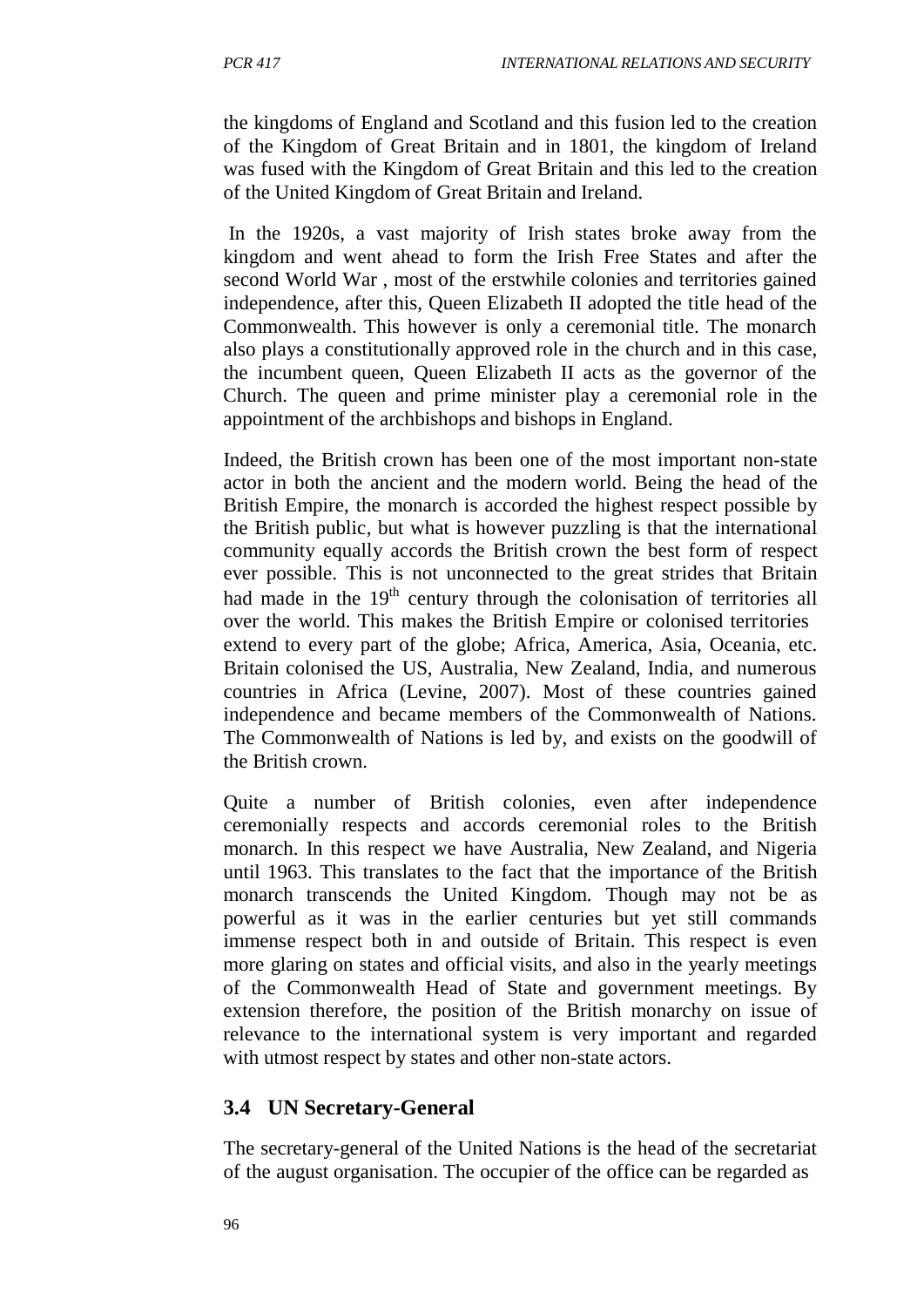the number one public-servant in the world. He represents the views of not just a country, but the combination of the views of all the membership of the UN. In essence, the secretary-general speaks for the world. He is expected to represent the ideals upon which the UN was founded, that is, to guarantee international peace and security.

The secretary-general was envisioned by US president Franklin D. Roosevelt as a "world moderator," but the vague definition provided by the UN charter left much room for interpretation by those who would later occupy the position. The role is further defined as "diplomat and advocate, civil servant and CEO." Nevertheless, this more abstract description has not prevented the office holders from speaking out and playing important roles on global issues, to various degrees. Article 97 of the UN charter states that the secretary-general shall be the "chief administrative officer" of the organisation, but does not dictate his specific obligations. This provides the required leverage for each individual to stretch his personal abilities to the limits in carrying out the functions of the United Nations.

According to an observer, "The personal skills of the secretary-general and his staff are crucial to their function. The central position of the UN headquarters in the international diplomatic network is also an important asset. The secretary-general has the right to place any dispute on the provisional agenda of the Security Council. However, he works mostly behind the scenes if the members of the council are unwilling to discuss a dispute. Most of his time is spent on good offices missions and mediation, sometimes at the request of deliberative organs of the UN, but also frequently on his own initiative. His function may be frustrated, replaced or supplemented by mediation efforts by the major powers. UN peace-keeping missions are often closely linked to mediation (peacemaking). The recent improvement in relations between the permanent members of the Security Council has strengthened the role of the secretary-general as the world's most reputable intermediary".

The list of all UN secretaries-general is presented below:

- Gladwyne Jebb
- Trygve Lie
- Dag Hammarskjold
- U Thant
- Kurt Waldheim
- Javier Perez de Cuellar
- Boutros Boutros-Ghali
- Kofi Annan
- Ban Ki-Moon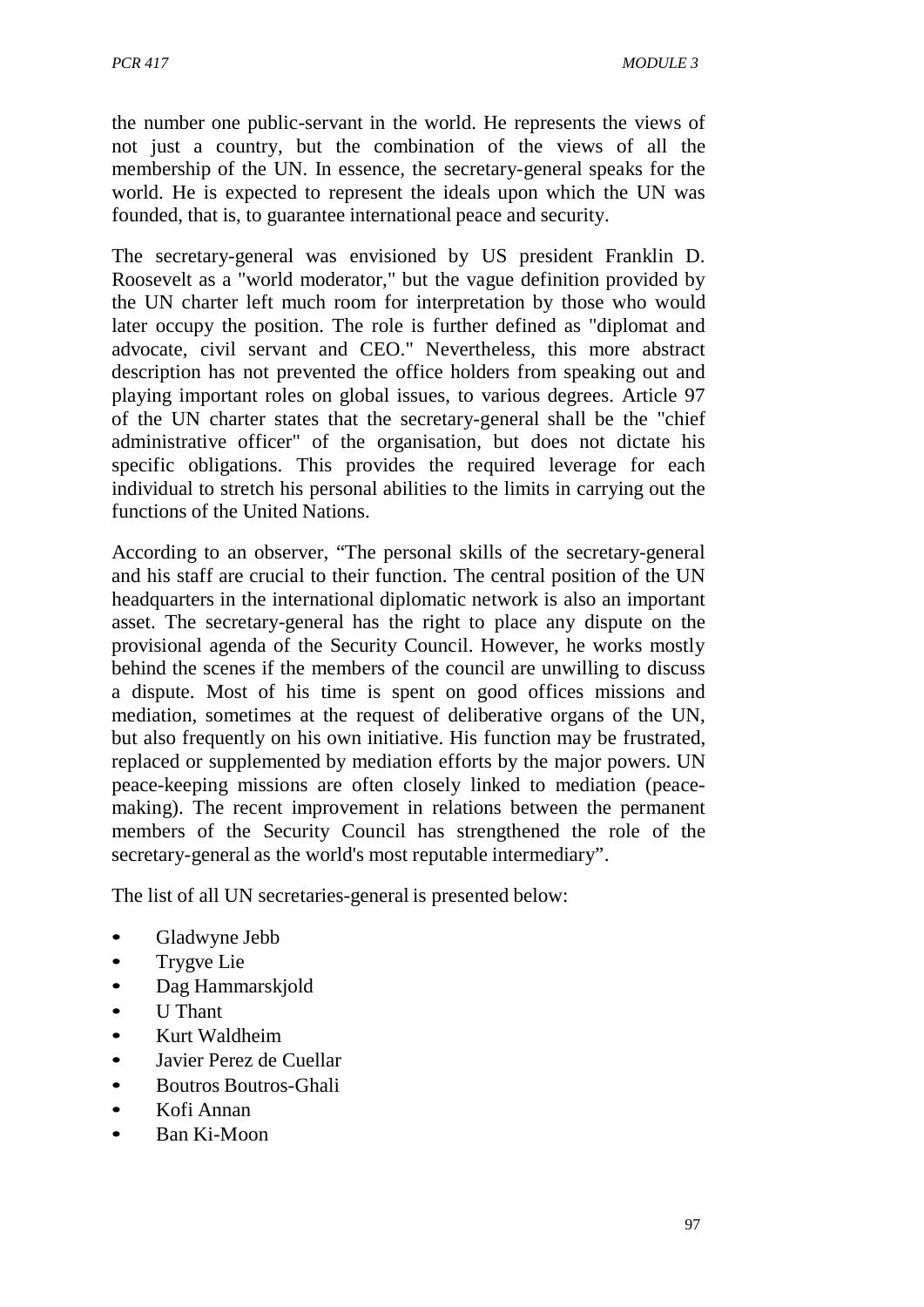All of these individuals have at various times led the secretariat of the organisation and have worked towards ensuring the continued relevance of the organisation in international relations.

## **4.0 CONCLUSION**

In this unit, you have learnt about the various personalities and how they help to form and define the types of global relationship that would exist among states globally. In essence therefore, the unit emphasises the fact that the international system exists on the basis of interactions among state and non-state actors (both governmental and non-governmental actors included).

## **5.0 SUMMARY**

This unit studies the various personalities that shape global politics and economy and how their decisions affect the international system. These personalities are however as important to the extent to which the offices they occupy permit. Their impacts extend beyond the borders of specific countries, and include the whole of the globe. Though, the effective of the office may be constrained by the degree of flamboyance displayed by the office-holder, yet the offices remain important to the extent of affecting international relations.

## **6.0 TUTOR–MARKED ASSIGNMENT**

- i. Explain the roles each personality play in defining and determining the relationship that should exist in the global realm.
- ii. To what extent does the office of the US President affect international relations?

## **7.0 REFERENCES/FURTHER READING**

- Lang, A. (2002). "The Catholic Church and American Foreign Policy". [www.carnegiescouncil.org/resources/articles\\_papers.](http://www.carnegiescouncil.org/resources/articles_papers)
- Levine, P. (2007). *The British Empire: Sunrise to Sunset.* London: Pearson Education Limited.
- Lowenthal, A. (1991). *The United States and Latin American Democracy: Learning from History*. Baltimore: Johns Hopkins University Press.
- Penceny, M. (1999). *Democracy at the Point of Bayonets*. University Park: Pennsylvania State University Press.
- Sullivan, F. (2001). *From Apostles to Bishops.* New York: Newman Press.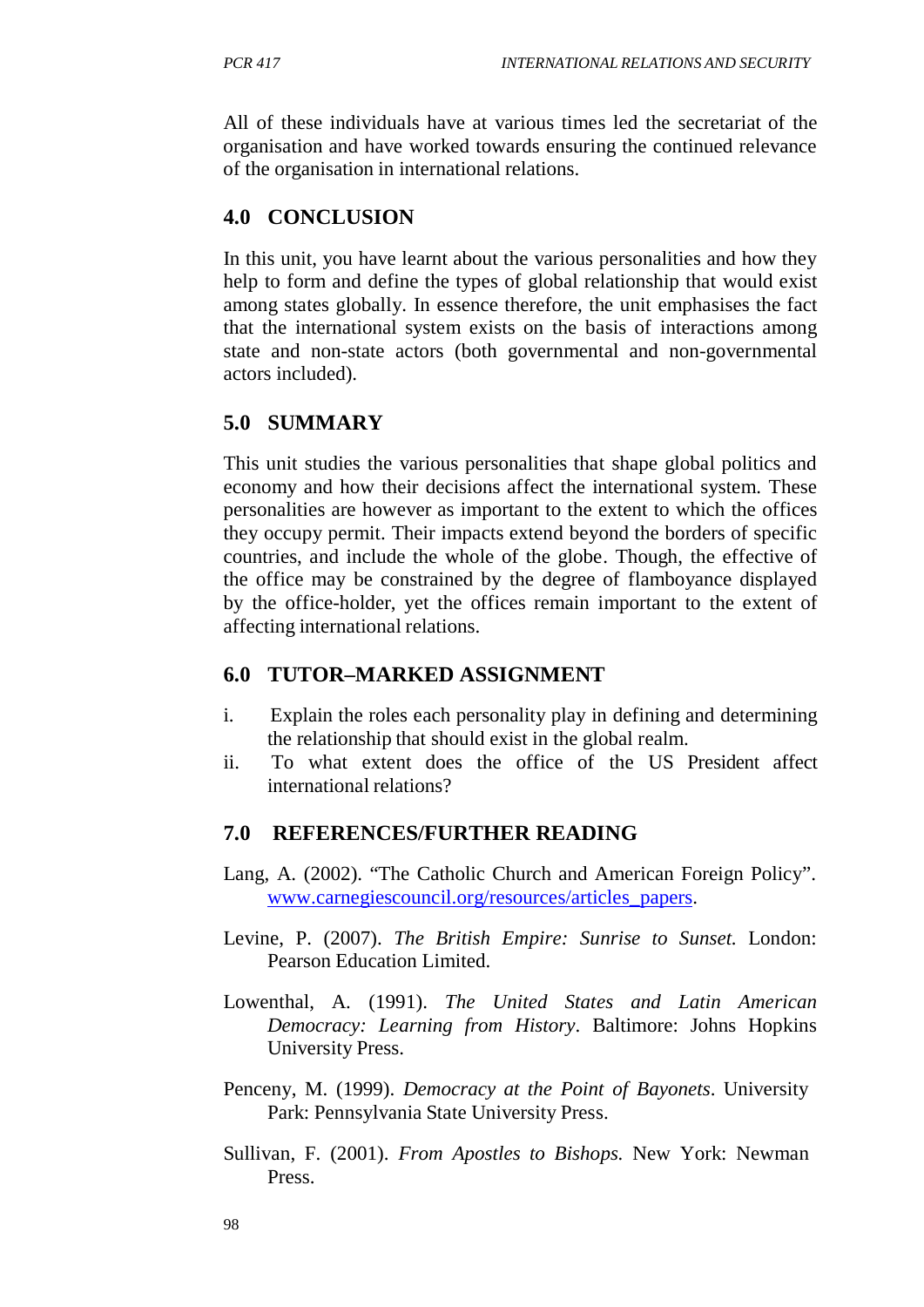# **MODULE 4**

- Unit 2 Economic Power<br>
Unit 3 Socio-Cultural Po
- Socio-Cultural Power
- Unit 4 Military Power

# **UNIT 1 POLITICAL POWER**

## **CONTENTS**

- 1.0 Introduction
- 2.0 Objectives
- 3.0 Main Content
	- 3.1 What is Political Power?
	- 3.2 Power as Capability
	- 3.3 Soft Power
	- 3.4 Hard Power
- 4.0 Conclusion
- 5.0 Summary
- 6.0 Tutor-Marked Assignment
- 7.0 References/Further Reading

# **1.0 INTRODUCTION**

This unit deals with one of the most essential analytical variables in international relations. It interrogates the meaning of political power as a weapon to be wielded by states in their interactions with one-another. Political power in this sense could be perceived as an abstraction, because a less militarily powerful state may wield enormous political power. Thus, this unit would look deeply into the conditions that may confer political power on a state and how states leverage on such power to achieve the objectives of their national interest.

Essentially therefore, we would be assessing the import of power politics on international relations- the extent to which the political machinations and manoeuvrings of a nation can confer power; influence and authority on such nations and its interactions with the rest of the world. Power politics is taken as a state of international relations in which sovereigns protect their own interests by threatening one another with military, economic, or political aggression. Power politics is invariably a way of understanding the world of international relations: nations compete for the world's resources and it is to a nation's advantage to be manifestly able to harm others, it prioritises national self-interest over the interest of other nations or the international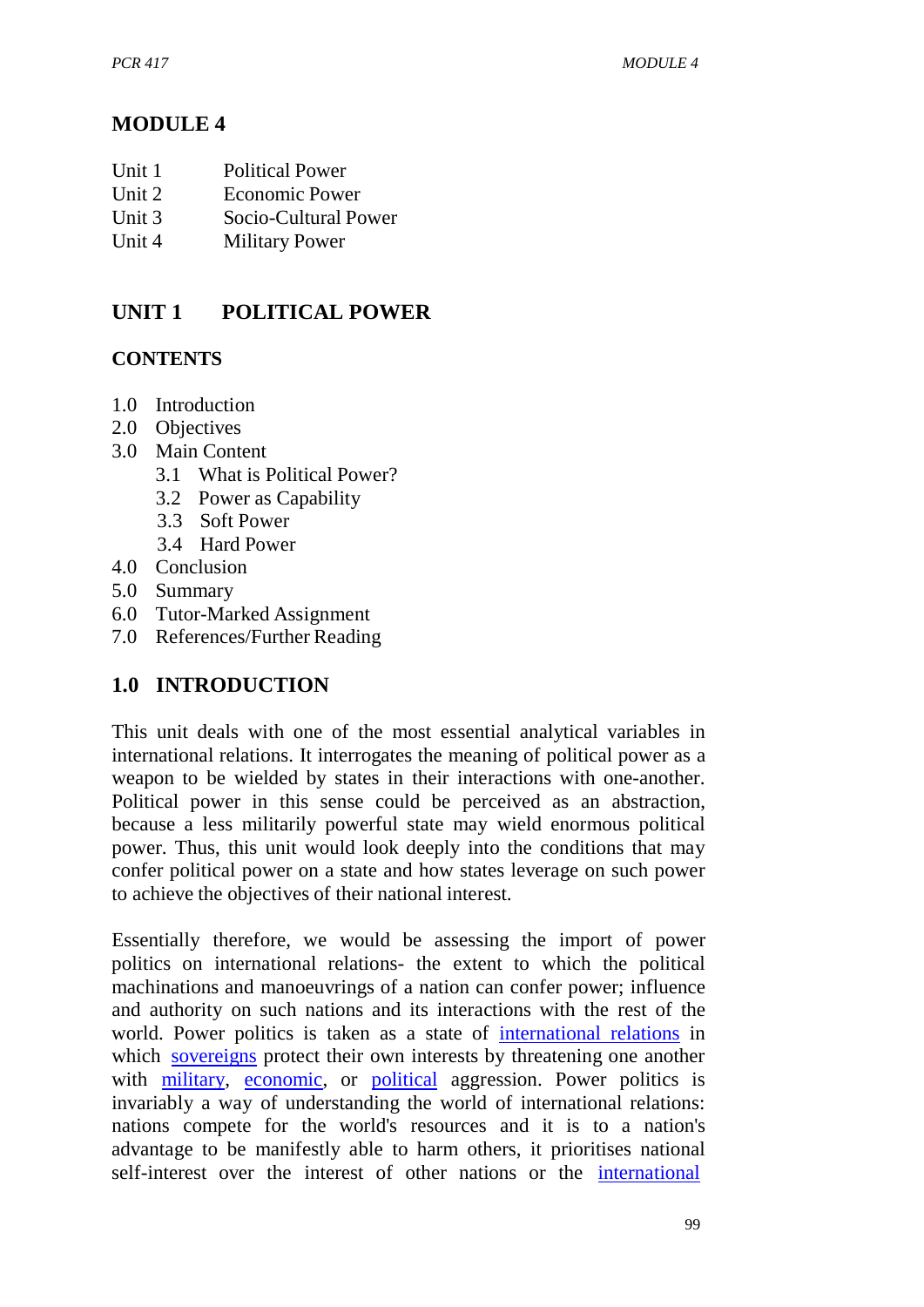community. Techniques of power politics include, but are not limited to, conspicuous nuclear development, pre-emptive strike, blackmail, the massing of military units on a border, the imposition of tariffs or economic sanctions, bait and bleed and bloodletting, hard and soft balancing, buck passing, covert operations, shock and awe and asymmetric warfare.

In this unit we are concerned with political power that emanates from established authority that gives the right to command and the duty to obey. Power should be seen as a relationship among nations not a characteristic, or quality.

## **2.0 OBJECTIVES**

At the end of this unit, you should be able to:

- explain the meaning of political power
- describe the processes of obtaining political power
- examine the relationship between international politics and political power.

# **3.0 MAIN CONTENT**

## **3.1 What is Political Power?**

Before we talk about political power, first lets first conceptualise what we mean by power. Power is very fundamental to political analysis. Power as a concept, has many different meaning to different people thus making it very difficult to define.

However, power can generally be described as the ability to influence other states to do what state 'A' wants and to prevent them from doing same to state 'A'. One is able to exert power over others through the possession of means of sanctions or rewards. Having power allows nations to pursue and protect their interests and to control the actions of others.

Contemporary discourses generally speak in terms of state power, indicating both economic and military power. Those states that have significant amounts of power within the international system are referred to as middle powers, regional powers, great powers, superpowers, or hyperpowers/hegemons, although there is no commonly accepted standard for what defines a powerful state.

Political scientists principally use "power" in terms of an actor's ability to exercise influence over other actors within the international system.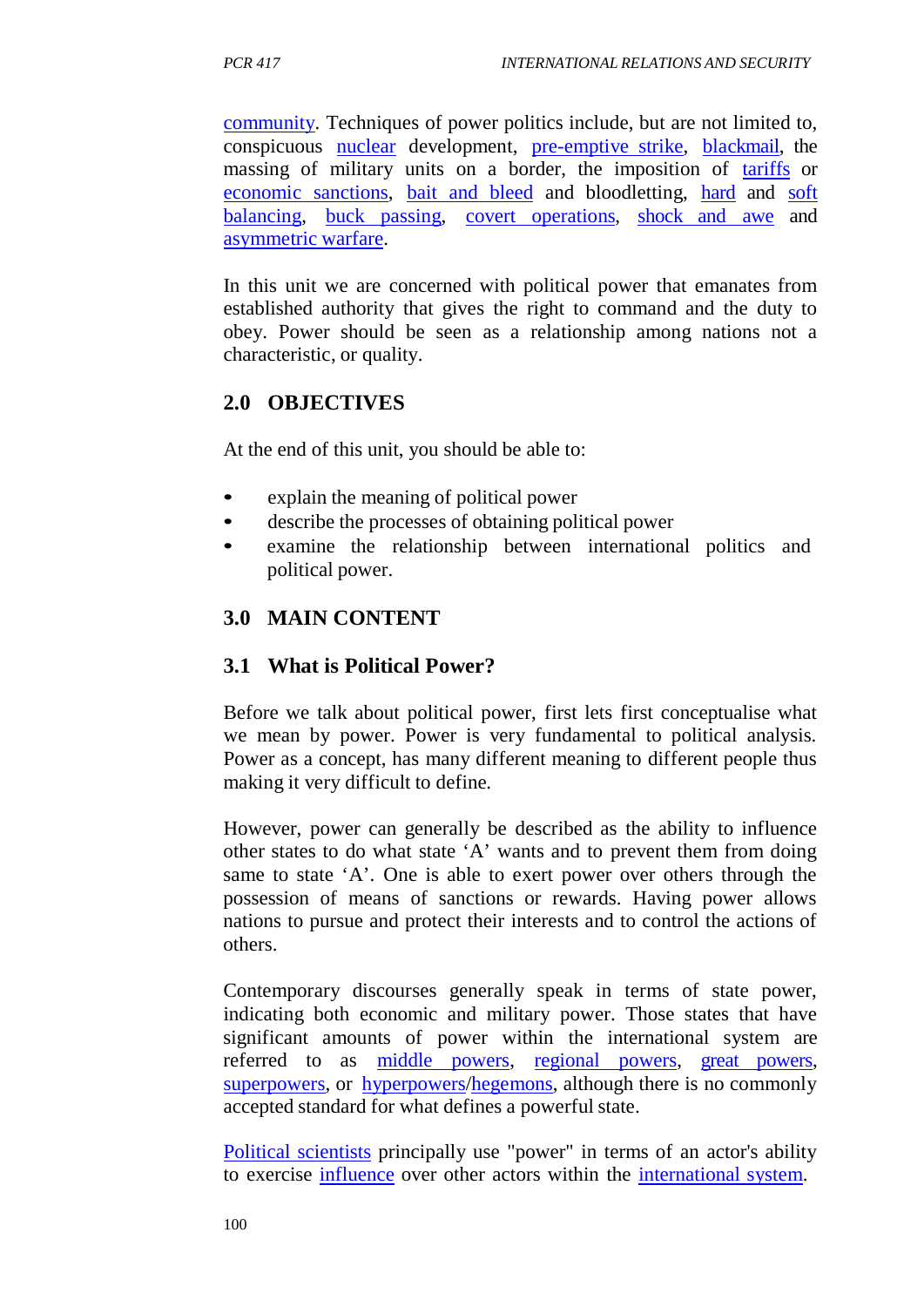This influence can be coercive, attractive, cooperative, or competitive. Mechanisms of influence can include the threat or use of force, economic interaction or pressure, diplomacy, and cultural exchange. All of these are politically motivated. According to Freeman (1997), "power is the capacity to direct the decisions and actions of others. Power derives from strength and will. Strength comes from the transformation of resources into capabilities; will infuse objectives with resolve. Strategy marshals capabilities and brings them to bear with precision. Statecraft seeks through strategy to magnify the mass, relevance, impact, and irresistibility of power. It guides the ways the state deploys and applies its power abroad. These ways embrace the arts of war, espionage, and diplomacy. The practitioners of these three arts are the paladins of statecraft". In order to be able to wield remarkable political influence, states cooperate with others to carve spheres of influences and create blocs and alliances.

#### **Spheres, blocs, and alliances**

Under certain circumstances, states can organise a sphere of influence or a bloc within which they exercise predominant influence. Historical examples include the spheres of influence recognised under the concert of Europe, or the recognition of spheres during the Cold War following the Yalta Conference. The Warsaw Pact, the "Free World", and the Non-Aligned Movement were the blocs that arose out of the Cold War contest. Military alliances like NATO and the Warsaw pact are another forum through which influence is exercised. However, "Realist" theory often attempts to stay away from the creation of powerful blocs/spheres that can create a hegemony within the region.

The political power of a state can also arise on the basis of the military victories that were achieved in the past. Thus, a state that has achieved a string of combat victories in a military campaign against other states can be described as powerful. An actor that has succeeded in protecting its security, sovereignty, or strategic interests from repeated or significant challenge can also be described as powerful. Hence, such state-actor would wield commensurable political influence in international politics.

# **3.2 Power as Capability**

Power is also used to describe the resources and capabilities of a state. This definition is quantitative and is most often used by geopoliticians and the military. Capabilities are thought of in tangible terms- they are measurable, weighable, quantifiable assets. Thomas Hobbes spoke of power as a "present means to obtain some future apparent good." Hard power can be treated as a potential and is not often enforced on the international stage. In this respect, two types of political power can be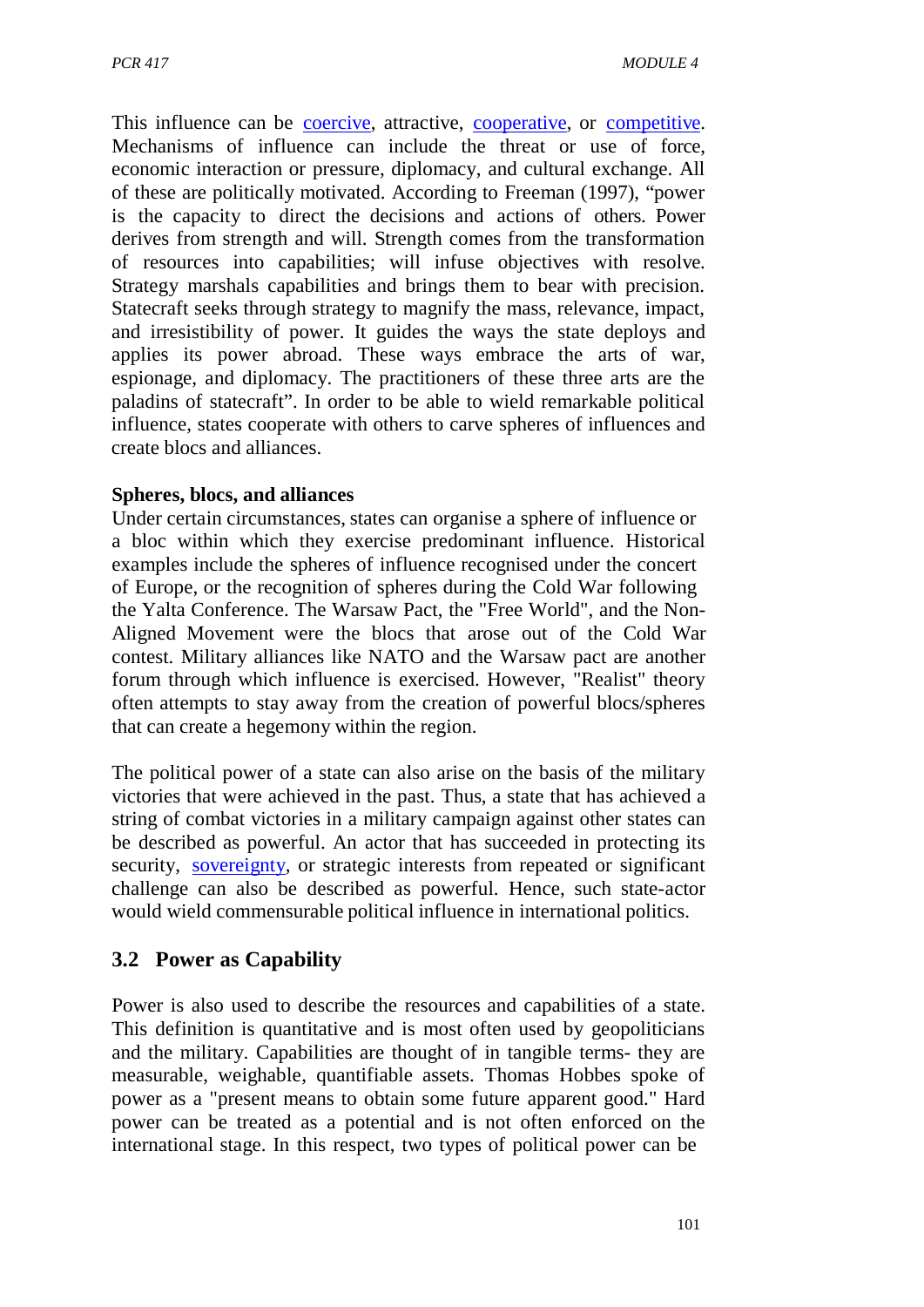identified: hard and soft power. The former is coercive, while the latter is attractive.

Hard power refers to coercive tactics: the threat or use of armed forces, economic pressure or sanctions, assassination and subterfuge, or other forms of intimidation. Hard power is generally associated with the stronger of nations, as the ability to change the domestic affairs of other nations through military threats. Realists and neorealists are advocates of the use of such power for the balancing of the international system. On the other hand, soft power refers to the process of attaining international influence without recourse to violence. Joseph Nye is the leading proponent and theorist of soft power. Instruments of soft power include debates on cultural values, dialogues on ideology, the attempt to influence through good example, and the appeal to commonly accepted human values. Means of exercising soft power include diplomacy, dissemination of information, analysis, propaganda, and cultural programming to achieve political ends.

In the modern geopolitical landscape, a number of terms are used to describe various types of powers, which include the following:

- Superpower: can be described as "great power plus great mobility" of power". The United States is currently considered a superpower with China, India and the European Union being potential superpowers.
- Great power: In historical mentions, the term great power refers to any nation that has strong political, cultural and economic influence over nations around it and across the world. China, France, Germany, Japan, Russia, the United Kingdom and the United States are often considered to be current great powers.
- Regional power: used to describe a nation that exercises influence and power within a region. Being a regional power is not mutually exclusive with any of the other categories of power. Many countries are often described as regional powers, among those are India, South Africa, Israel, South Korea, Brazil, Indonesia, Nigeria and Turkey.
- Middle power: a subjective description of second-tier influential states that could not be described as great powers.
- Energy superpower: describes a country that has immense influence or even direct control over much of the world's energy supplies. Saudi Arabia and Russia, possibly Canada and Australia are generally acknowledged as the world's current energy superpowers,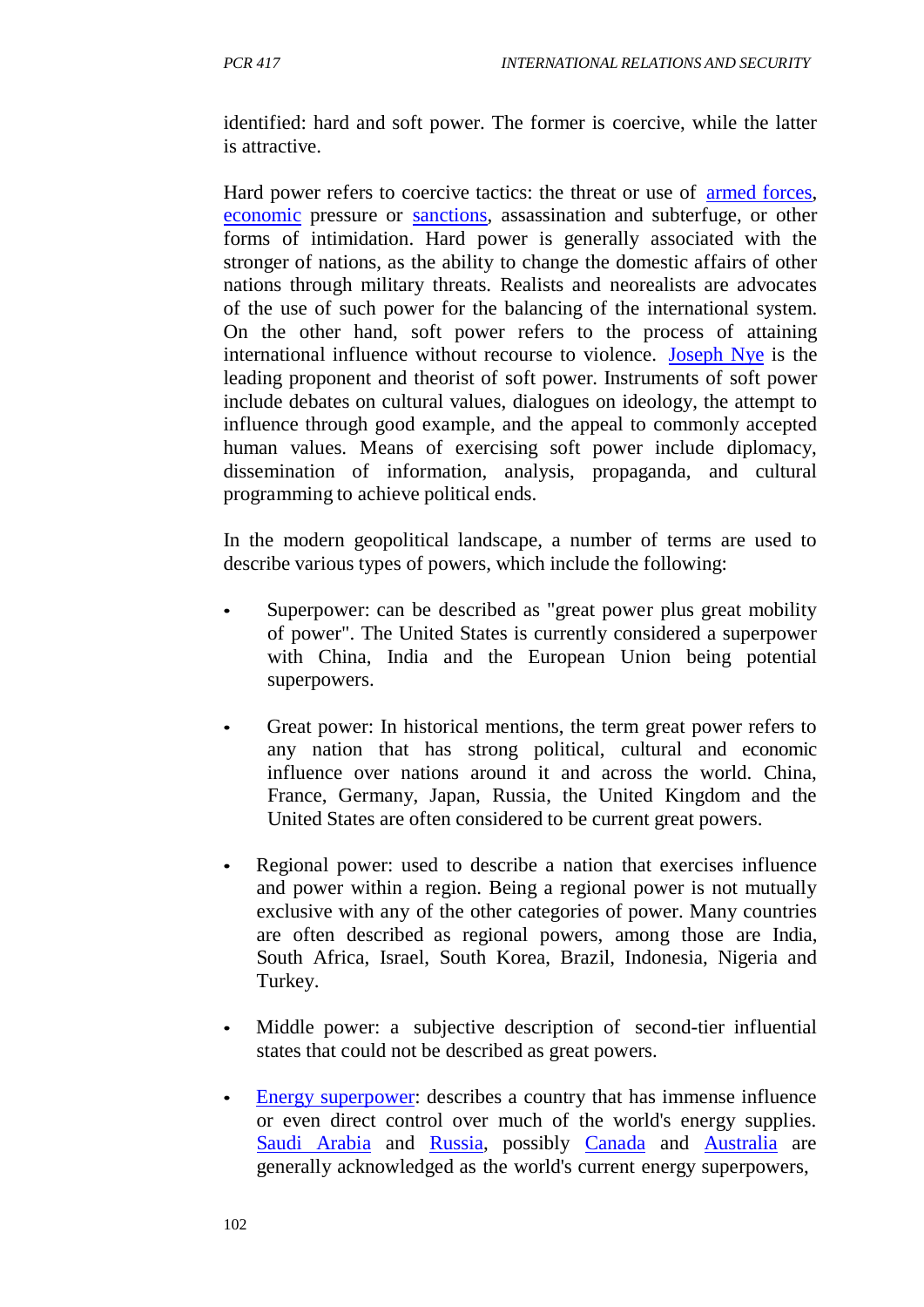given their abilities to globally influence or even directly control prices to certain countries.

• Cultural/Entertainment Superpower: describes a country which has immense influence or even direct control over much of the world's entertainment or has an immense large cultural influence on much of the world. Although this is debated on who meets such criteria, many agree that the United Kingdom, United States, France, India and Japan are generally acknowledged as the entertainment and cultural superpowers, given their abilities to distribute their entertainment and cultural innovations worldwide.

## **3.3 Soft Power**

Soft power is the ability of a state to achieve its desires through cooption and attraction. It can be contrasted with 'hard power', that is the use of coercion and payment (Nye, 2004). Soft power can be wielded not just by states but also by all actors in international politics, such as NGOs or international institutions. The primary currencies of soft power are an actor's values, culture, policies and institutions- and the extent to which these "primary currencies", are able to attract or repel other actors to "want what you want".

In any discussion of power, it is important to distinguish behaviour (affecting others to obtain the preferred outcomes) from the resources that may (or may not) produce those outcomes. Sometimes actors with more power resources are not able to get the outcomes they wish. Power is a relationship between an agent and a subject of power, and that relationship will vary with different situations. Meaningful statements about power must always specify the context in which the resources may (or may not) be converted into behaviour.

Soft power is not merely non-traditional forces such as cultural and commercial goods, as this confuses the resources that may produce behaviour with the behaviour itself- what Steven Lukes calls the "vehicle fallacy." Neither is it the case that all non-military actions are forms of soft power, as certain non-military actions, such as economic sanctions, are clearly intended to coerce and is thus a form of hard power.

That said, military force can sometimes contribute to soft power. Dictators like Adolf Hitler and Joseph Stalin cultivated myths of invincibility and inevitability to structure expectations and attract others to join them. A well-run military can be a source of attraction, and military-to-military cooperation and training programs, for example, can establish transnational networks that enhance a country's soft power.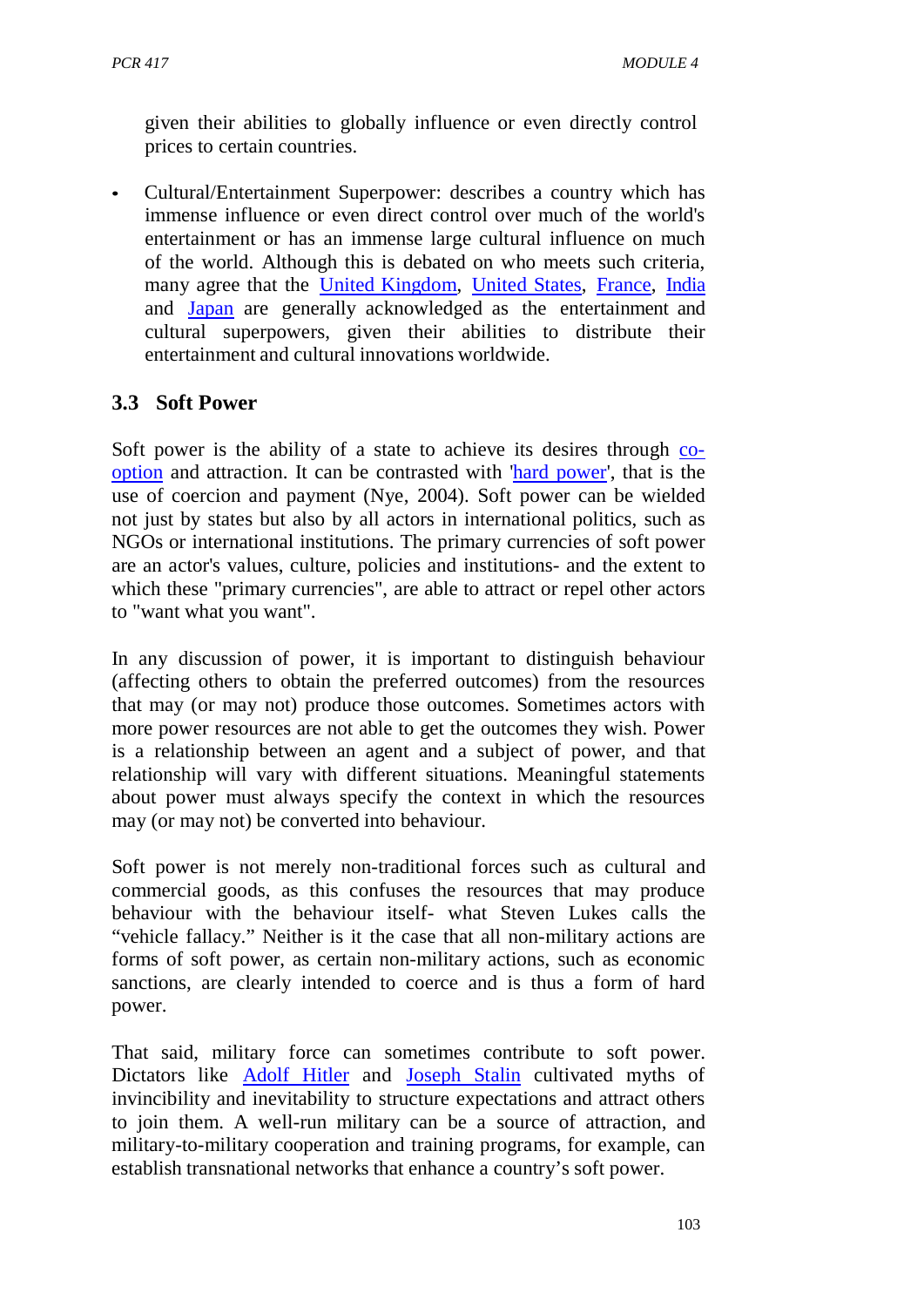Napoleon I's image as a great general and military hero arguably attracted much of the foreign aristocracy to him. Likewise, first deputy chairman Anastas Mikoyan of the USSR was praised in 1959 for an informal diplomatic tour of the USA that successfully relied more on charming the American public than bargaining with the White House to ease international tensions. The impressive job of the American military in providing humanitarian relief after the Indian Ocean tsunami and the South Asian earthquake in 2005 helped restore the attractiveness of the United States. Of course, misuse of military resources can also undercut soft power. The Soviet Union had a great deal of soft power in the years after World War II, but it destroyed it by the way that they used their hard power against Hungary and Czechoslovakia, just as military actions by America in the Middle East undercut its soft power.

## **3.4 Hard Power**

This describes political power obtained from the use of military and/or economic coercion to influence the behaviour or interests of other political bodies. As the name would suggest, this form of political power is often aggressive, and is most effective when imposed by one political body upon another of lesser military and/or economic power. Hard power is a theory that describes using military and economic means to influence the behaviour or interests of other political bodies. It is used in contrast to soft power, which refers to power that comes from diplomacy, culture and history.

While the existence of hard power has a long history, the term arose when Joseph Nye coined 'soft power' as a new and different form of power in a sovereign state's foreign policy. Hard power lies at the command. Hegemony ends of the spectrum of behaviours and describes a nation's ability to coerce or induce another nation to perform a course of action. This can be done through military power which consists of coercive diplomacy, war and alliance using threats and force with the aim of coercion, deterrence and protection. Alternatively economic power which relies on aid, bribes and economic sanctions can be used in order to induce and coerce.

## **4.0 CONCLUSION**

This unit has critically examined the meaning of the concept of power as a political tool in international relations. In this respect, we have been able to analyse the various dimensions of political power and its impact on the conduct of international relations. Political power is essential and effective to the extent that the state can use it to achieve its aims and objectives without firing a shot. The use of political power can be found in its ability to support the objectives of the state effectively.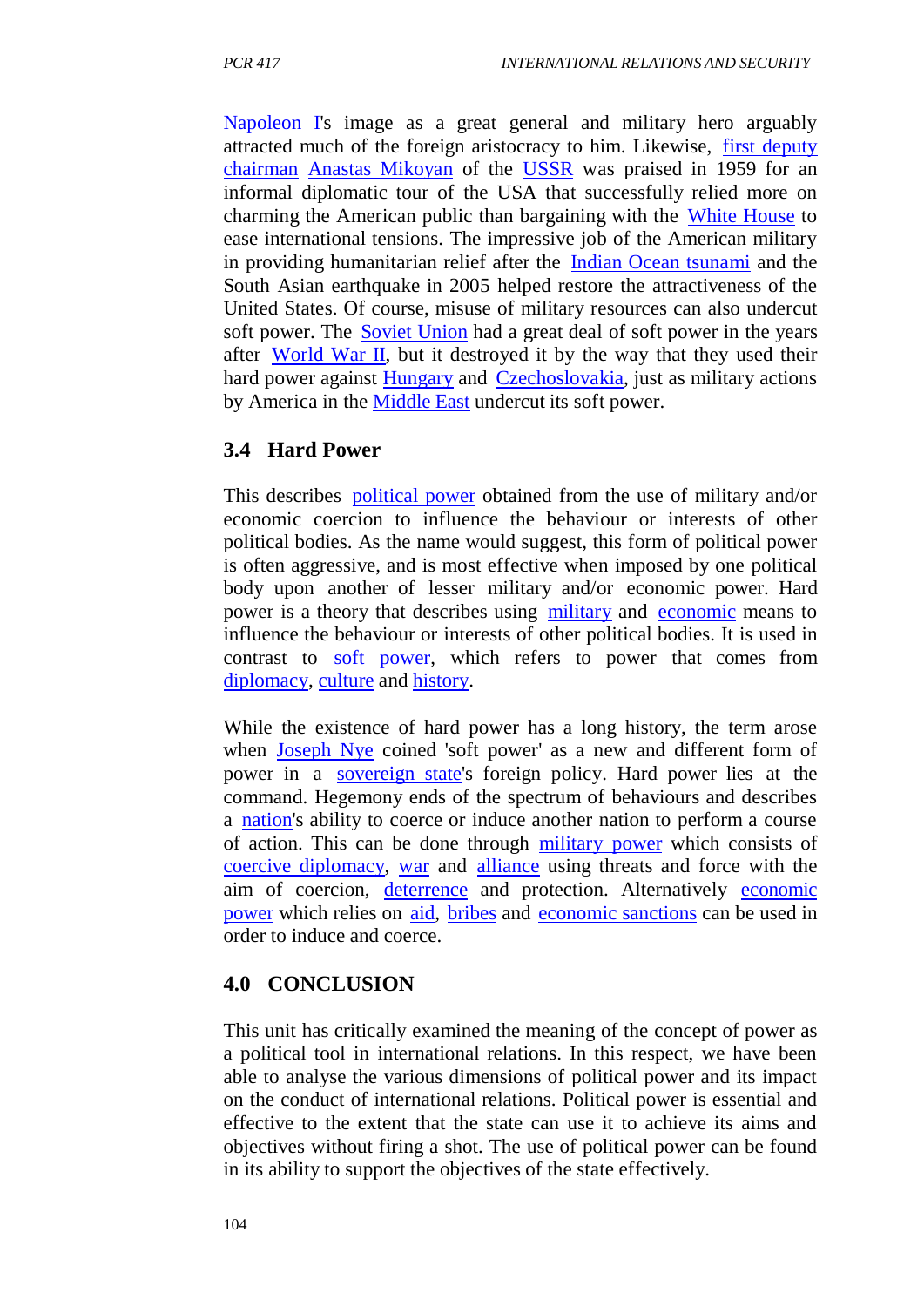# **5.0 SUMMARY**

In summary, it is made clear that the possession of political power could very much guarantee the attainment of a state's national interest. The unit interrogates the contentious issue of political power at the international arena, thereby presenting the various forms of power capabilities that exist today. In the final analysis, the importance of soft and hard power is stressed, as nations jostle to attain their national objectives.

## **6.0 TUTOR-MARKED ASSIGNMENT**

- i. Critically examine the concept of political power as it pertains to international relations.
- ii. Explain how the political power of a nation can be determined.
- iii. Differentiate between hard power and soft power.
- iv. Differentiate between middle-power and super-power.

# **7.0 REFERENCES/FURTHER READING**

- Bertsch, K. et al. (1978). *Comparing Political Systems: Power and Policy in Three Worlds*. NY: John Wiley & Sons, Inc.
- Easton, D. (1953). *The Political Systems*. New York: Knopf.
- Frankel, J. (1973). *Contemporary International Theory and the Behaviours of States.* Oxford: Oxford University Press.
- Freeman, C. (1997). *Arts of Power: Statecraft and Diplomacy.* Washington DC: U.S. Institute of Peace Press.
- Nye, J. (2004). *Soft Power: The Means to Success in World Politics.* New York: New York Public Affairs.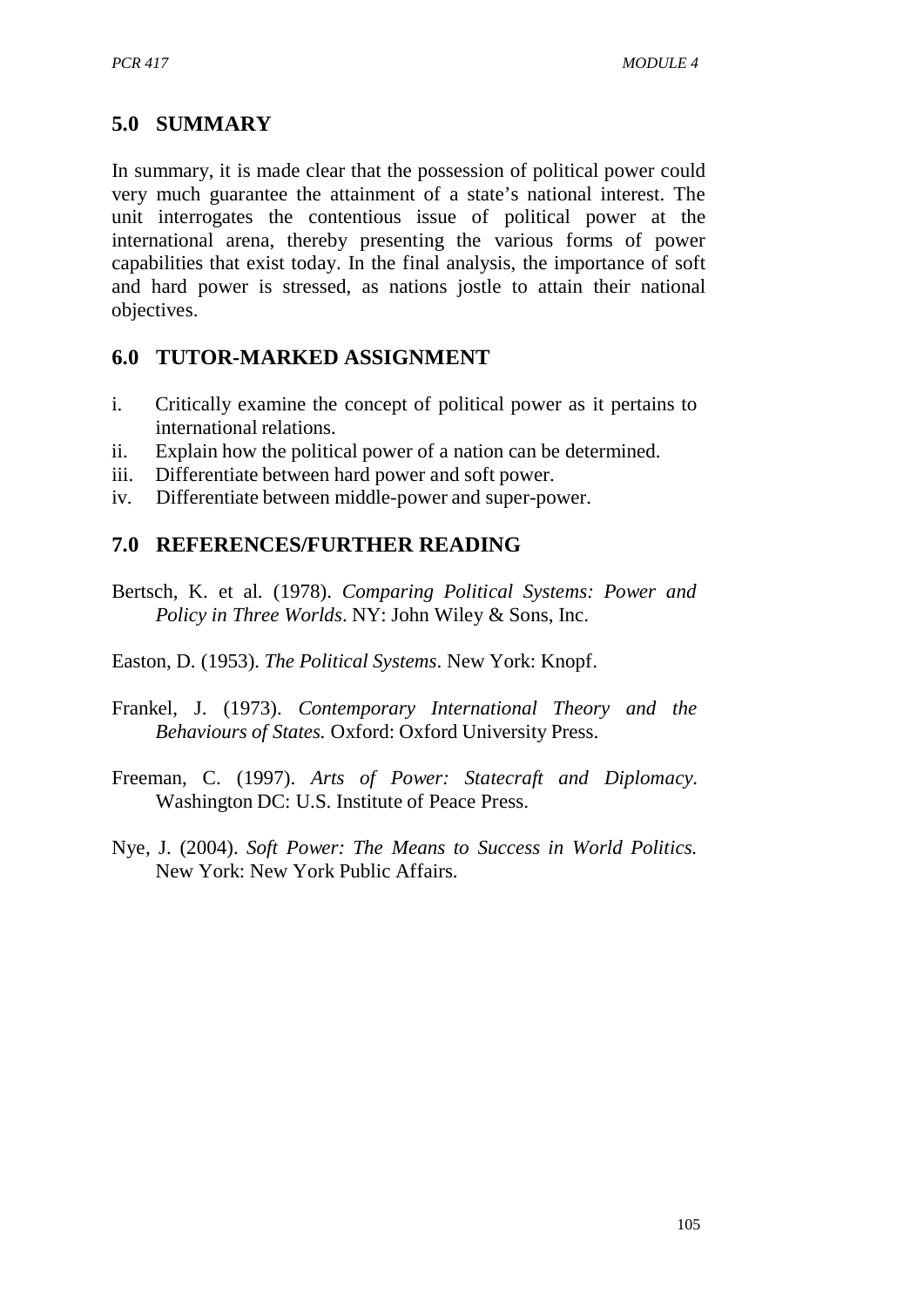# **UNIT 2 ECONOMIC POWER**

#### **CONTENTS**

- 1.0 Introduction
- 2.0 Objectives
- 3.0 Main Content
	- 3.1 What is Economic Power?
	- 3.2 Globalisation and Economic Power
	- 3.3 Limitations of Economic Power
	- 3.4 Has Economic Power Replaced Military Power
	- 3.5 Measuring Economic Power
		- 3.5.1 Gross National Product (GNP)
		- 3.5.2 The Level of Industrialisation
		- 3.5.3 The Rate of Technological Advancement
		- 3.5.4 Good Governance as a Pillar of Economic Power
- 4.0 Conclusion
- 5.0 Summary
- 6.0 Tutor-Marked Assignment
- 7.0 References/Further Reading

# **1.0 INTRODUCTION**

In this unit, we shall be examining the import of the possession of economic power in contemporary international relations. This is on the basis of the importance of economic power as a tool of engagement in inter-state relations. Furthermore, the level of economic power is a significant variable in the maintenance of international peace, harmony and security. Thus, the unit would investigate the role of economic power in the assessment of the living conditions and the well being of the people. The wealth of a nation gives it a leverage as well as bargaining power in the world system. It also serves as the foundation for the armaments industry and is heavily relied upon during war. A state's political power is heavily reliant on its economic base.

## **2.0 OBJECTIVES**

At the end of this unit, you should be able to:

- explain the meaning of 'economic power'
- distinguish between globalisation and economic power
- identify the limitations of economic power
- explain the indices for measuring economic power.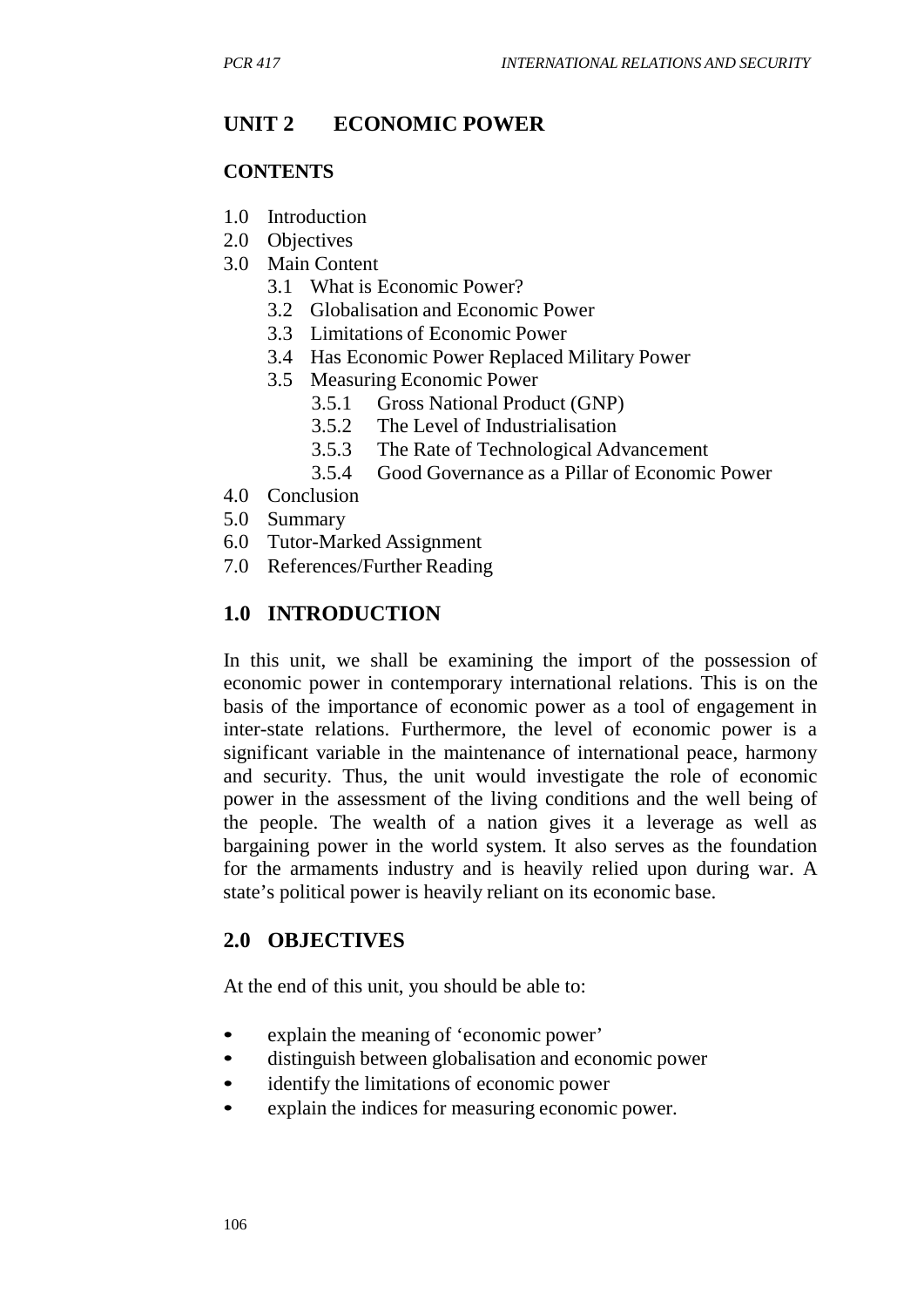## **3.0 MAIN CONTENT**

#### **3.1 What is Economic Power**?

There is a general belief that the 21st century is characterised by the notion that economic power is an important strategic asset. But what is economic power? How is it changing? And how can it be measured? Economic power can broadly be defined as the ability of state 'A' to control or influence the behaviour of other states through deliberate and politically motivated use of economic assets. It is the power to produce and to trade what one has produced. Economic power implies that a state is in a position to use, offer, or withhold such assets even when they are in private hands. For example, by mandating trade embargoes or imposing controls on exports to targeted countries. In fact, the exercise of economic power may well have economic costs because almost by definition it entails interfering with decisions made for economic reasons.

Economic power can also be thought of as the ability to resist external control or influence because dependence on external suppliers is sufficient enough to preclude a vulnerability to outside pressure. The United States for instance imports about two thirds of its oil from foreign sources and is thus vulnerable to oil exporters as a group, although not any single country could alter US foreign-policy on the basis of its economic strength. But what is sometimes forgotten is that sellers need markets. If the United States were to significantly reduce its appetite for foreign oil, it will gain relative economic power over its suppliers. Persuading others to establish a 'customer cartel', as some have suggested would have an even greater effect on the balance on economic power.

An extreme example of the ability to resist external control is economic self sufficiency. Certain great empires of history such as imperial China, were almost entirely self sufficient. But in today's world, the pursuit of economic self sufficiency results in lower levels of technology and productivity and a greater degree of poverty than would otherwise be the case (North Korea is a perfect example). If market forces are allowed to operate, some countries will be more self sufficient than others, but none will be completely self sufficient in all sectors. This re-echoes the interdependent nature of the contemporary state-system; no nation can provide all of its own needs, hence, the need for global interactions.

It is worthy of note that in international relations, economic power begets political power. The economic power of a state has often been used as an instrument to punish other states. Whenever a nation-state behaves in a way that violates international norms, a common response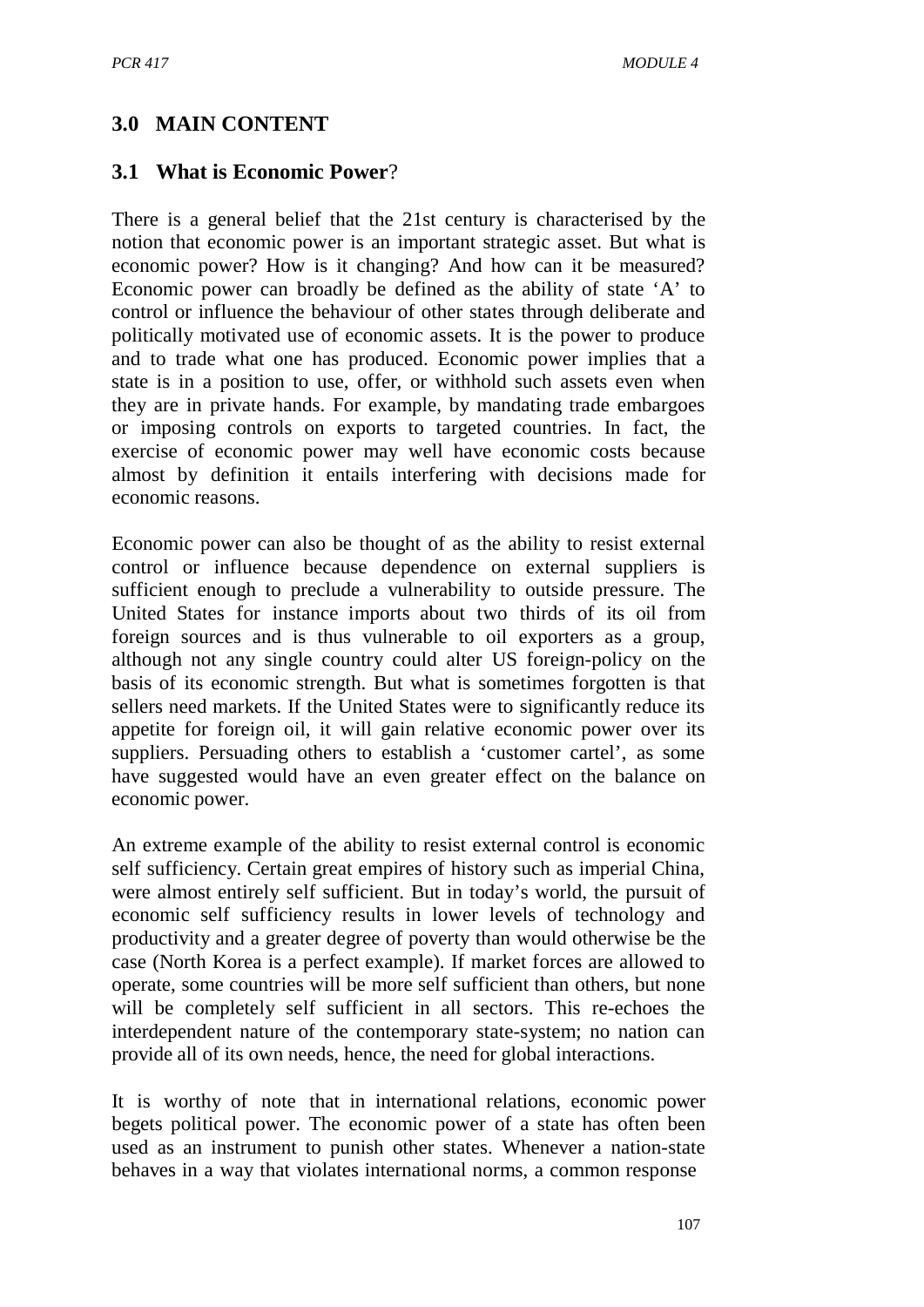by some states is to discontinue trade relations or impose economic sanctions on the offending state. The United States and Russia leads the world in coal, steel, crude oil and electricity production. The possession of these resources provides wide leverage for these two countries to dominate international relations of the contemporary era.

From the point of view of power relations, industrialised states are in a much better position than others. They can supply more weapons for their armies and more goods for their people. The enormous oil resources of Saudi Arabia and Kuwait have given them a powerful policy weapon as was shown by the diplomatic result of their oil embargo against the United States in 1973-1974. Nigeria's oil wealth was also used as a potential weapon of diplomacy in international politics as demonstrated in Nigeria's role in Southern Africa under the Mohammed/Obasanjo regime. With the immense resources accruing to government from the sale of crude and refined oil, Nigeria was able to pursue a vigorous and vibrant foreign-policy in the Southern-Africa subregion, to the extent that the country was endowed with the title of a frontline state.

In essence therefore, it is safe to surmise that the adequate use of natural resources, which are readily accessible for exploitation and the required plant system necessary for transforming the natural resources into commercial and military goods, add considerably to the power of a country.

## **3.2 Globalisation and Economic Power**

Throughout much of recorded history, the assets associated with economic power consisted primarily of land, natural resources, and the ability to spend more than one's adversaries on weapons and wars. In a global economy, these elements, while still important contribute less to overall economic power than what societies and states can create for themselves; sound financial and macroeconomic policies, an educated and adaptable work force, market based competition, a supportive infrastructure (including transportation, communication and energy distribution) and a stable and welcoming investment climate backed by good governance and predictable policies. These self-created assets virtually guarantee a competitive niche in the global economy. They fuelled the remarkable performance of Japan and the "Four Tigers" (South Korea, Taiwan, Hong Kong and Singapore) during the 1970s and 1980s. Similarly, the reforms launched by Deng Xiaoping in the late 1970s transformed China from an autarchic economic backwater to the economic powerhouse it has become today. This was in part due to China-centered production networks and widespread pro-market reforms, Asia has experienced robust growth. Its success should not be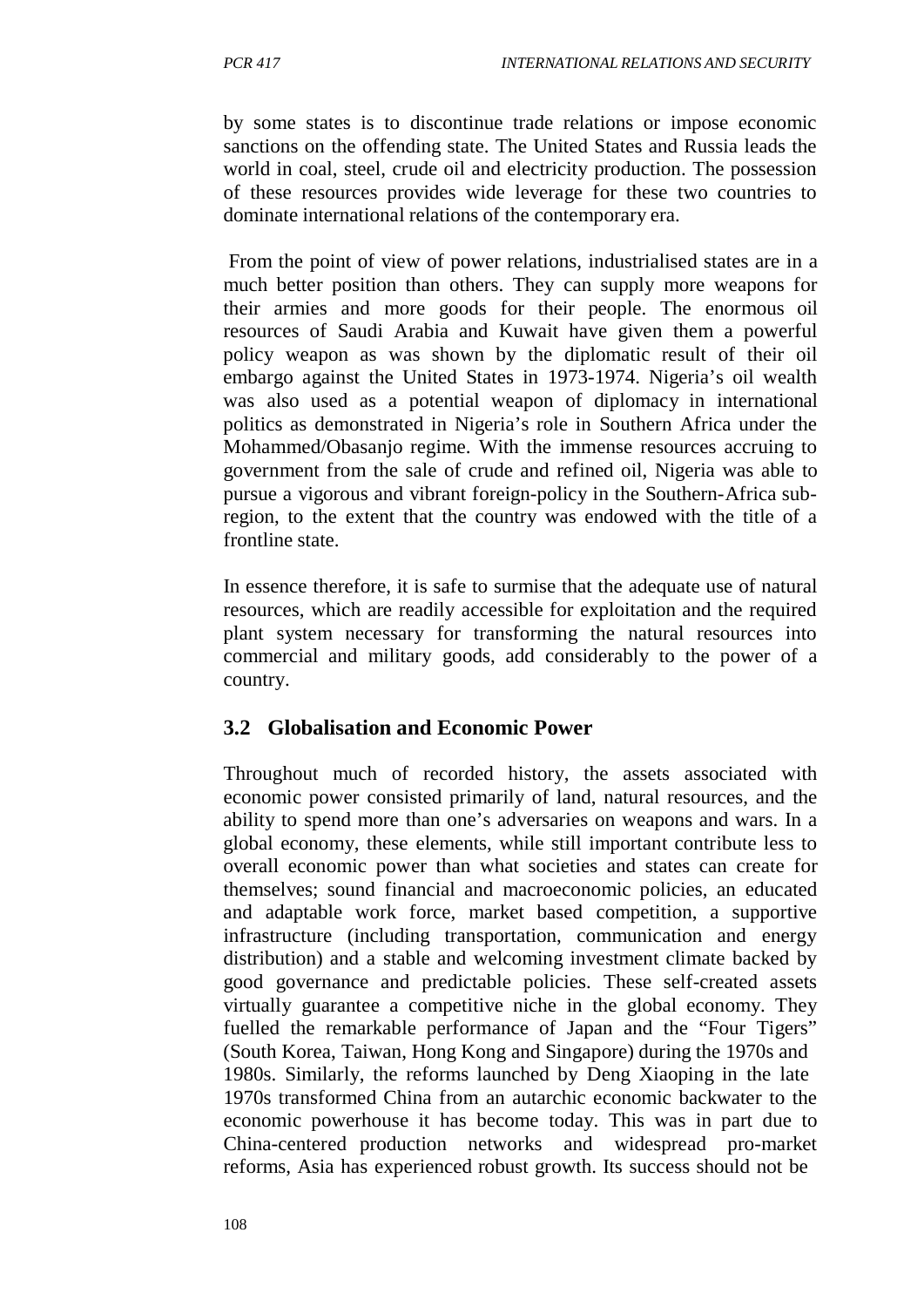exaggerated; however, the region suffers from a variety of economic, political and demographic weaknesses. It is highly dependent on the global economy and remains vulnerable to internal and external shocks. According to one of the United Nations' economic agencies, globalisation is "a widely-used term that can be defined in a number of different ways. When used in an economic context, it refers to the reduction and removal of barriers between national borders in order to facilitate the flow of goods, capital, services and labour... although considerable barriers remain to the flow of labour... Globalisation is not a new phenomenon. It began towards the end of the 19th century, but it slowed down during the period from the start of the World War I until the third quarter of the 20th century. This slowdown can be attributed to the inward-looking policies pursued by a number of countries in order to protect their respective industries... however, the pace of globalisation picked up rapidly during the fourth quarter of the 20th century...".

Just as globalisation has altered the content and context of economic power, so has it limited the sovereignty associated with it. A single nation has only a partial ability to claim autonomous economic power and to use it unilaterally. China, for instance, still depends heavily on markets in North America, Europe, and Japan. This means that China's national economic power cannot be wielded autonomously and at will because doing so would undermine the economic growth that the Chinese leadership needs to maintain its legitimacy.

Until fairly recently, products were made in one country and sold to customers in another. But thanks to the revolutions in transportation and information technology, most of the world's biggest companies now operate in numerous countries. Although the components of a product may come from multiple sources, that product's label usually records only the point of final assembly and shipment.

The first decade of the 21st century has witnessed a major shift in financial power from the West to other parts of the world, particularly Asia in the guise of globalisation. By allowing for unhindered access through the borders of various countries, the globalised world has ensured that states that could take advantage of the present configuration are allowed to stretch their economic tentacles, and by extension, wealth. Unfortunately, the states in the centre (the developed world) have entrenched their hegemonies and taken advantage of the globalisation phenomenon to fortify their economic power, while, the states at the periphery (the developing world) continue to wallow in abject poverty. Thus, the opportunities presented by globalisation for countries to deepen their economic bases have been unevenly utilised.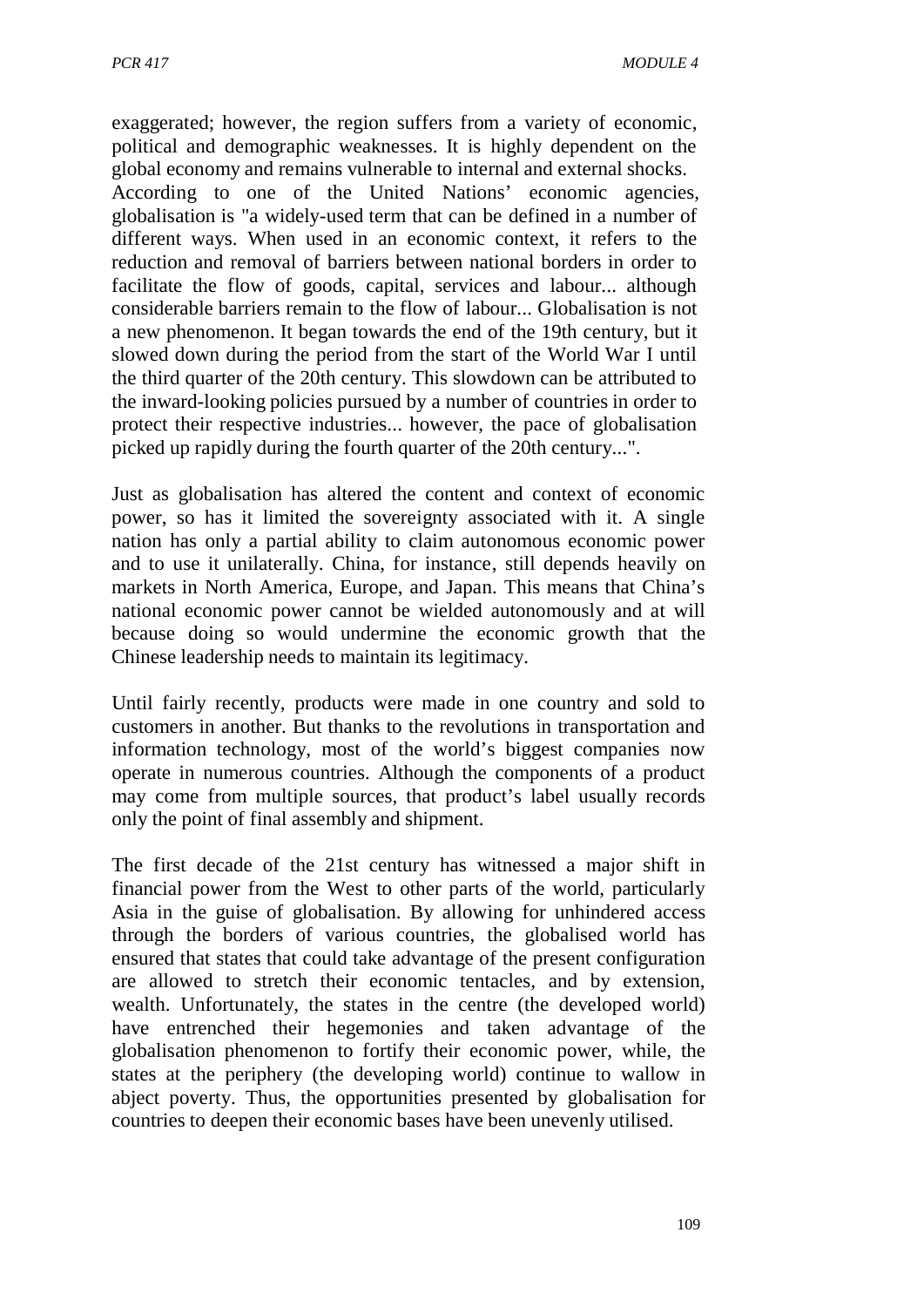## **3.3 Limitations of Economic Power**

Despite the strength inherent in the economic power of any country, there are still limitations to the extent to which it can be applied in international relations. In an increasingly globalised world, it is becoming more tasking to influence the system through the deliberate use of economic assets as a weapon. Certain "smart sanctions" – such as denying visas to family members of dictators and freezing their bank accounts – may have some effect. But efforts to apply trade embargoes and other forms of economic coercion to influence another country's political or military behaviour fail more often than not, especially when the targeted state perceives that the reforms sought by the outside world threaten its survival. Worse still, economic sanctions often end up enriching elites, who have ready access to the black market, and impoverishing everybody else.

Cases abound of how various countries violated the sanctions imposed on South-Africa during the apartheid era. Similarly, countries have been found wanting in following up with sanctions regimes and tradeembargoes in very many occasions, against dictatorial and authoritarian regimes in many parts of the world. The underlining fact therefore is that, the use of economic asset as a weapon of achieving aims and objectives is intricately tied to each country's national interest. To this extent, economic power may be said to have limited impacts in the pursuit of some certain courses of actions in international relations.

#### **3.4 Has Economic Power Replaced Military Power**

At the end of the Cold War, some pundits proclaimed that geoeconomics had replaced geopolitics. In effect, economic power was expected to become the key to success in world politics, a change that many people thought would end in a world dominated by Japan and Germany. Political observers have long debated whether economic or military power is more fundamental. The Marxist tradition casts economics as the underlying structure of power, and political institutions as a mere superstructure, an assumption shared by nineteenth century liberals who believed that growing interdependence in trade and finance would make war obsolete. This belief is yet to materialise - wars may be fought for economic reasons, but economic relations may not be able to replace the propensity to go to war.

Military power, which some refer to as the ultimate form of power in world politics has very strong limitations in the absence of a reliable and strong economic base, thus, a thriving economy is required for the prosecution of war. The argument for primacy between military and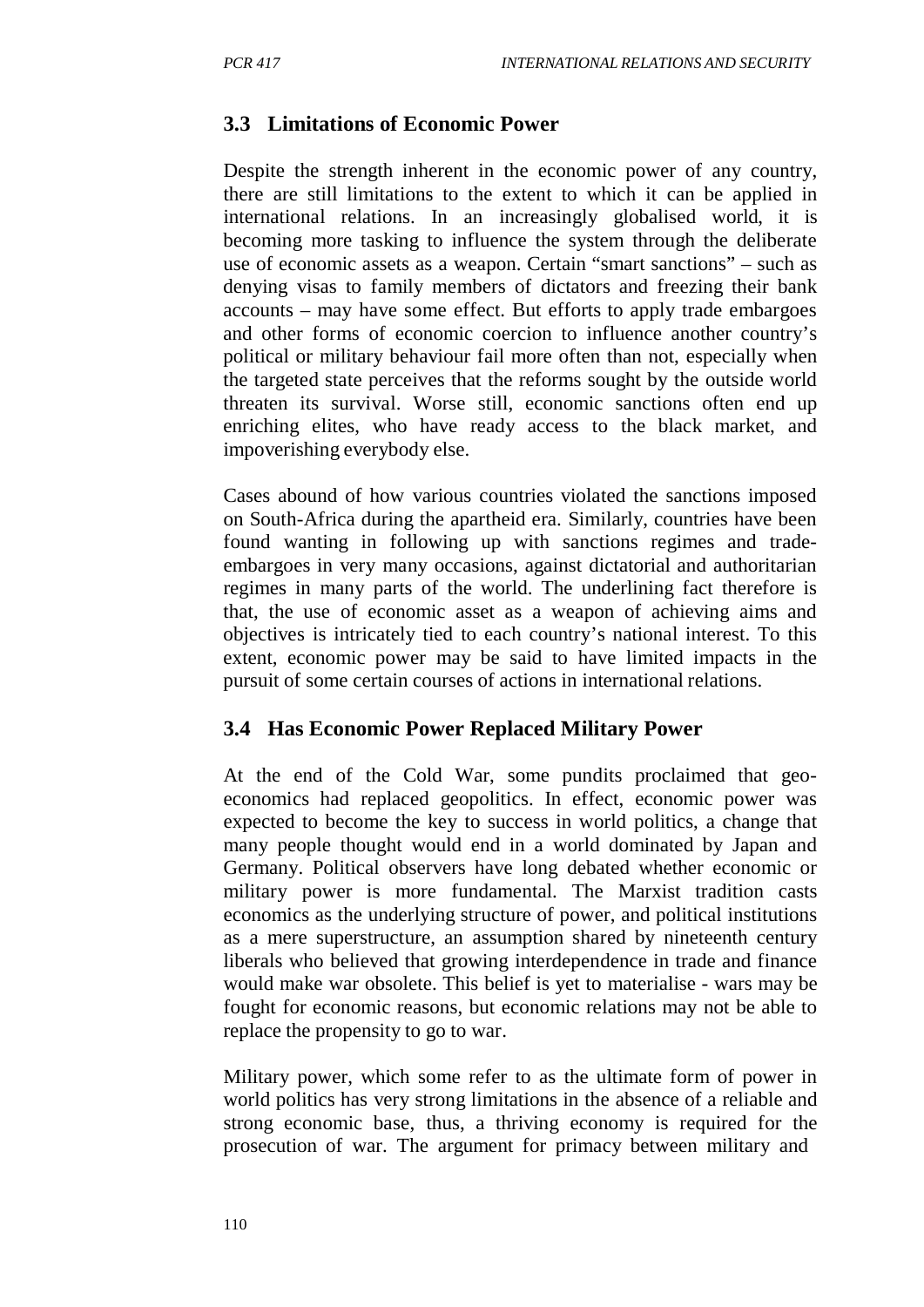economic power is a matter for conjecture, which is determined by the context and content of the scenario.

Judging whether economic interdependence produces power requires looking at the "balance of financial terror" analogous to the Cold War military interdependence in which the US and the Soviet Union each had the potential to destroy the other in a nuclear exchange. In a recent development, a group of senior Chinese military officers, angered over US arms sales to Taiwan, called for Chinese government to sell off US government bonds in retaliation. Their suggestion was not heeded. Economic resources can produce soft-power behaviour as well as hard military power. A successful economic model can finance the military resources needed for the exercise of hard power.

# **3.5 Measuring Economic Power**

The national security implications of economic power transcend the ability to finance a higher defence budget and field expensive weaponry. Signs that a country is on the road to economic power include a strong and stable currency, adequate foreign exchange reserves; inflows of foreign investment, rising productivity, manageable inflation, and a declining level of poverty. Other indicators reflect the degree of urbanisation, levels of education, growth rate of the Gross National Product (GNP), rate of technological advancement, the level of industrialisation, social indicators such as life expectancy and others. All of these can be measured.

Several volumes have been written on each of these variables generally used as indices or measure of economic power. However, a brief explanation shall be given on some of them for the benefit of those unfamiliar with the concepts.

# **3.5.1 Gross National Product (GNP)**

It is an important index of economic power. It provides comprehensive picture of the economy of a state. It shows what is produced, as well as the distribution of income. The maximisation of the growth of GNP shows the level of economic development. Some states achieve this through capital accumulation and industrialisation. Others pursue the same goal through improved performance of the factors of production and improved techniques of production. The rate of growth of the GNP is used as an index of performance of the economy. It also determines countries that are developed and those that are not. GNP is calculated thus: Consumption + Government Expenditure + Investments + Exports + Foreign Production by indigenous companies – Domestic Production by foreign companies.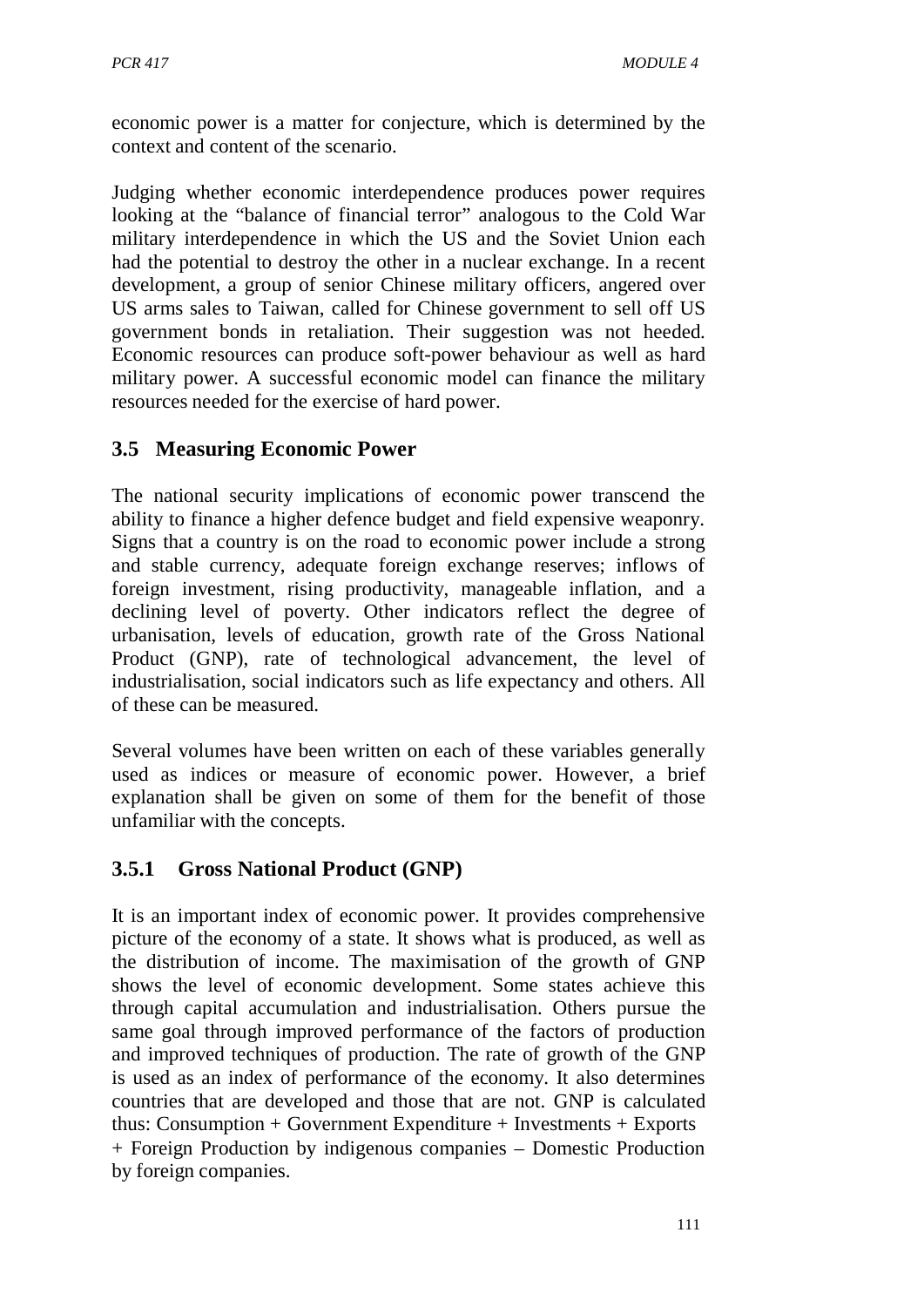## **3.5.2 The Level of Industrialisation**

Industrialisation has been viewed as a superior way of life. Rich states are believed to be rich because they are industrialised and poor states are backward because they are primary producers. When the greater percentage of a state's population is engaged in industries rather than agriculture, this shows the level of development.

## **3.5.3 The Rate of Technological Advancement**

Technology is defined as a totality of the means employed to provide gadgets necessary for human substance and comfort. It also implies a way of doing things through the application of knowledge derived from a systematic investigation of natural forces and materials. When this is applied in the process of production, it leads to greater output. Therefore, states that have been able to develop and apply technology are bound to be perceived as being more developed than those without technology.

## **3.5.4 Good Governance as a Pillar of Economic Power**

Politician who demand huge bribes and send millions of dollars to foreign bank accounts stunt their countries' development in multiple ways. Good governance allows for stability upon which the economy of the state can flourish. The good governance regime provides for the adequate use of the resource possessions of a country, and the opportunity for the critical mass of the people to survive through positive engagements. When the enabling environment is provided by the government, the people can engage in economic activities that would have long-run effects on the economic growth and development of the country. The absence of a good governance regime has the propensity for dwindling the capacity for economic advancement.

## **4.0 CONCLUSION**

This unit has provided an examination of the meaning, dimensions and measurement of economic power. It also examined the connection between a state's economic power and political power, and by extension, military power, in the context of the struggle for power and allocation of values in the international system.

## **5.0 SUMMARY**

In summary, the economic power of a country is a very viable tool for influencing other states in the system. Thus, economic power is strongly tied to the pursuit of strong and vibrant foreign-policy objectives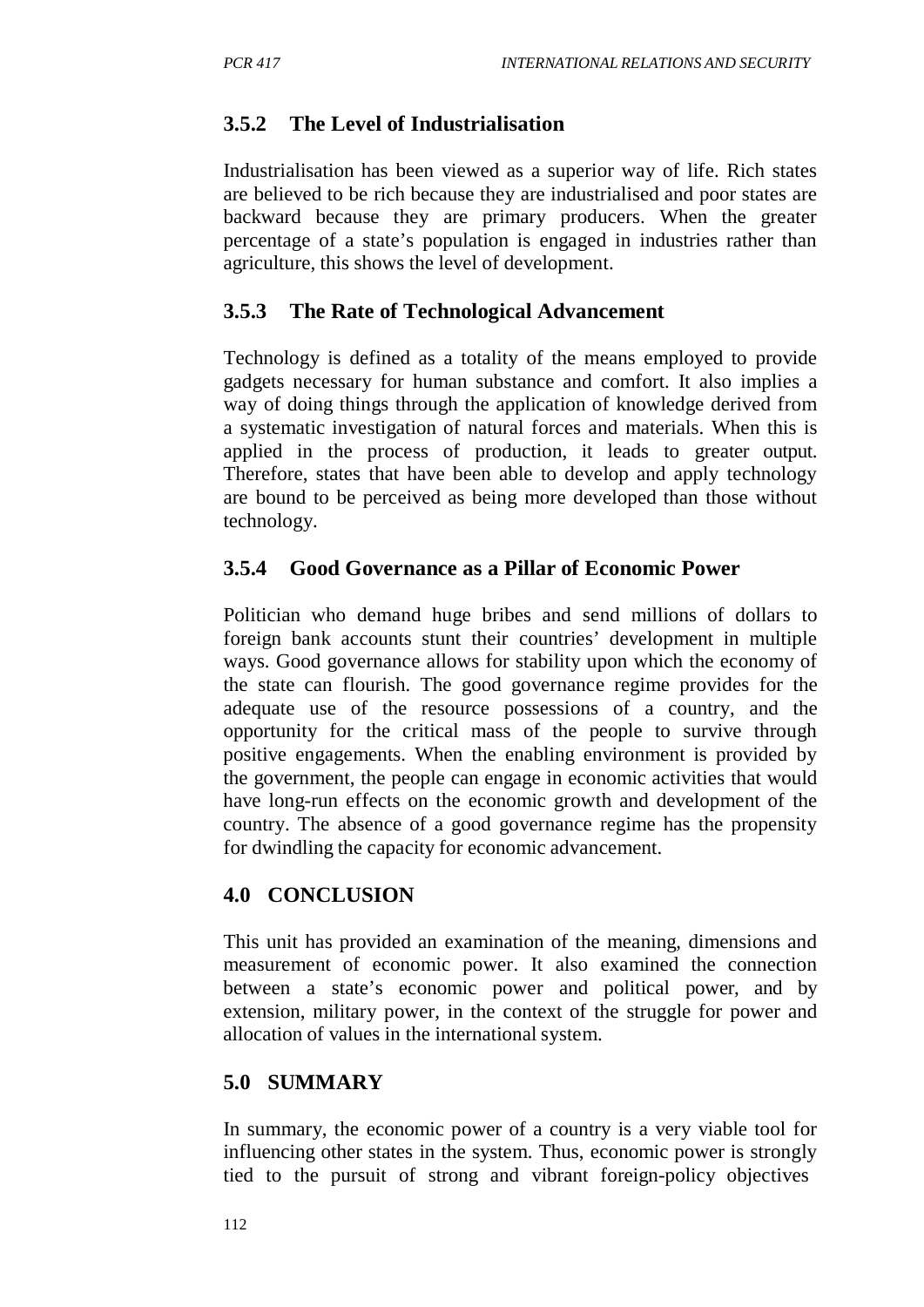therefore the greater the level of economic power, the greater the ability of a state to command respect in the international community.

# **6.0 TUTOR-MARKED ASSIGNMENT**

- i. What do you understand by economic power?
- ii. Critically examine the relationship between economic power and military power.
- iii. How can economic power be measured?

## **7.0 REFERENCES/FURTHER READING**

Hoekstra, A. (2008). *The Globalisation of water. Sharing the Planet's Freshwater Resources.* London: Blackwell Publishing.

Steger, M. (2009). *Globalisation*. New York: Sterling Publishing.

Wallenstein, I. (2004). *World Systems Analysis: An Introduction.* London: Duke University Press.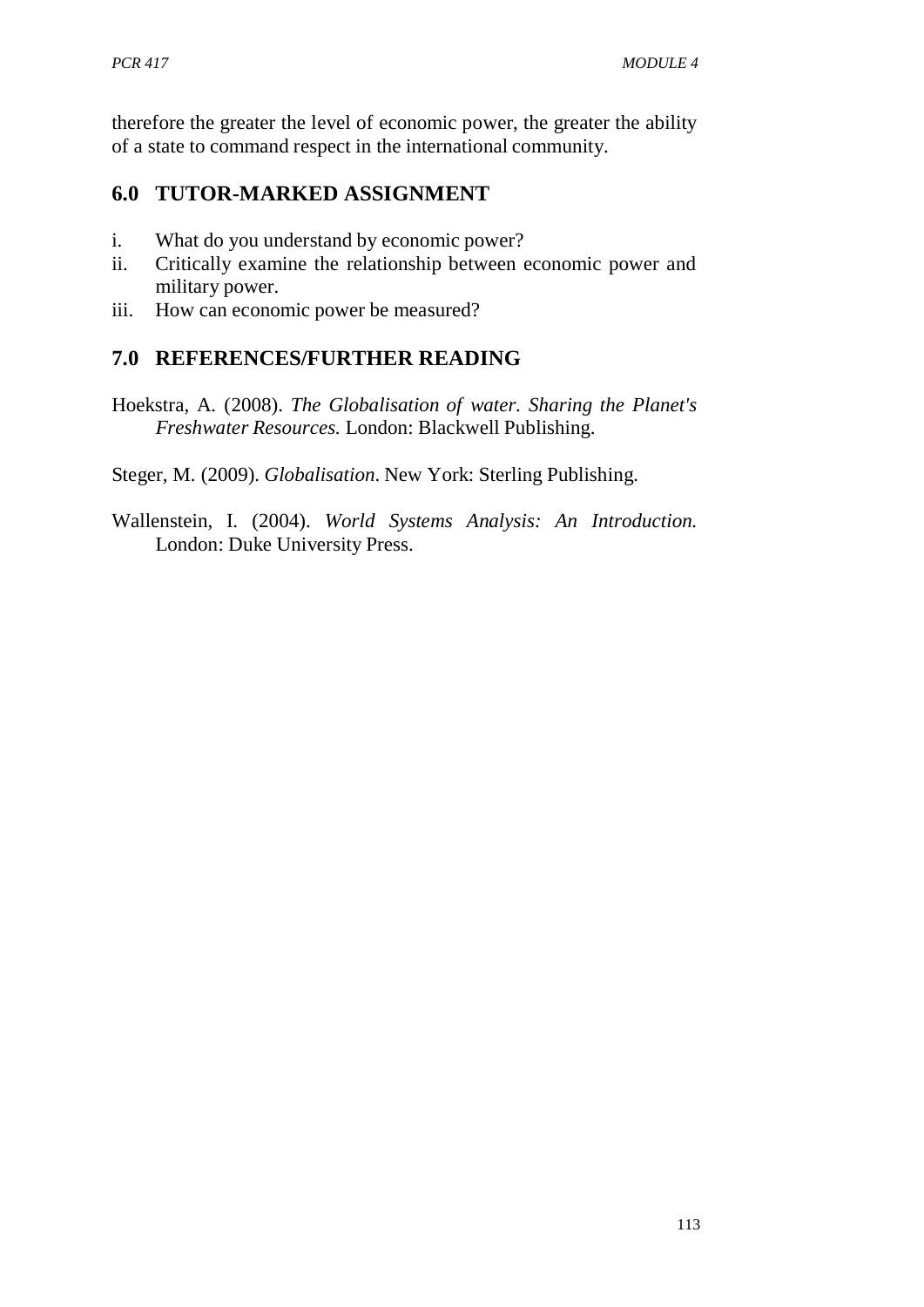# **UNIT 3 SOCIO-CULTURAL POWER**

#### **CONTENTS**

- 1.0 Introduction
- 2.0 Objectives
- 3.0 Main Content
	- 3.1 Interrogating Socio-Cultural Power
	- 3.2 The French Policy of Assimilation
	- 3.3 Modernisation
	- 3.4 Geography
	- 3.5 Globalisation
	- 3.6 Counterculture
- 4.0 Conclusion
- 5.0 Summary
- 6.0 Tutor-Marked Assignment
- 7.0 References/Further Reading

### **1.0 INTRODUCTION**

This unit brings to light, the need to examine the power concept in international relations beyond the tangible object. The intangible power at the disposal of states could also make the state very influential, depending on the ability of the state to adequately utilise it to its advantage. Socio-cultural power in this context concerns all that patterns to the identity and value-system of the people. The unit commences with the use of the French colonial policy of assimilation as an instrument of cultural power on African francophone colonial states even after colonialism. We would thereafter expose the impact of the era of modernisation on global cultural orientations, and also explain the strategic role that the geography of a state can play in the process of realising the state's national-state. The last section is the explanation of how globalisation is able to spread a cultural revolution across the globe, and lastly, the import of counterculture would also be assessed.

#### **2.0 OBJECTIVES**

At the end of this unit, you should be able to:

- assess how the culture of a particular people can be influenced by that of another
- analyse the ways by which culture can be transmitted
- examine the effects of the dominance of a particular culture on another
- describe ways of preventing the dominance of a particular culture on that of another.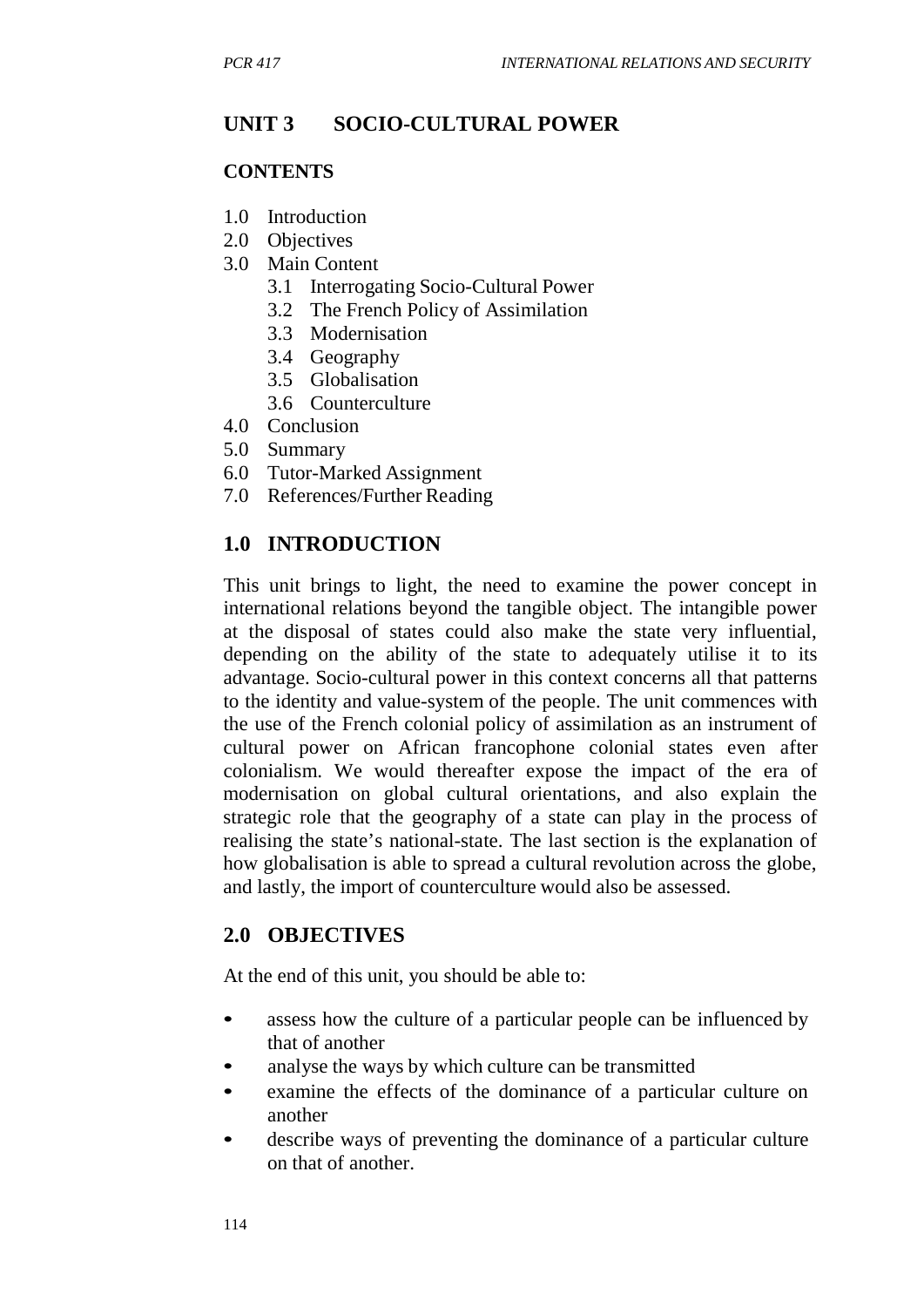# **3.0 MAIN CONTENT**

### **3.1 Interrogating Socio-Cultural Power**

The field of sociology helps us to understand our culture and society better. Through this discipline, we get a vivid evaluation of the effects of social actions as it affects the international community. In the words of Linton (1964), ''culture of a society is the way of life of its members; the collection of ideas and habits which they learn, share and transmit from generation to generation''. Culture determines a peoples way of life, the acceptable patterns of behaviour in the society and the flow of regular behaviour. For an infant born into this world, s/he knows nothing, but right from infancy, it starts to learn from its mother, family, peer group and so on, how to relate with other people in the society, ethics of right and wrong and so on. The new born imbibes the ideals of the society through a process called socialisation.

Socialisation is the process of imbibing the norms of the society. Just like it is for individuals, so is it for states in the international environment. These norms are the values which the society deems fit and considers the ideal and proper way of life. In international relations, there are general norms that are shared within the comity of civilised nations, for instance, the conduct of diplomacy, the waging of war, etc.

The culture of a people determines the identity of its people, that is; what the particular group is and others are not. This makes the group members to want to identify with their type, and desist from others that are not of the same group. The process of conducting this identification is enhanced by the power potentials available. In this respect, Weber (1946) defines power as ''the chance of a man or a number of men to realise their own will in a communal action even against the resistance of others who are participating in the action''. That is, the ability to get ones wish even if they are against that of the others. A more analytical definition of power was also provided in Lukes (1974) where power is defined thus: ''A exercises power over B, when A affects B in a manner contrary to B's interest. In essence, socio-cultural power can be defined as the combination or interaction of social and cultural elements of a particular group of people, which has the power to influence the attitudes and orientations of another group in another society.

The process by which a particular culture that prevails in a given society can influence that of another people in a different location all together is gradual, and can take ages, but in the new era of development, this can take place with the speed of light. The next explanation would examine how the French Policy of Assimilation was executed to ensure the dominance of the French culture over the African culture, with particular attention on Senegal.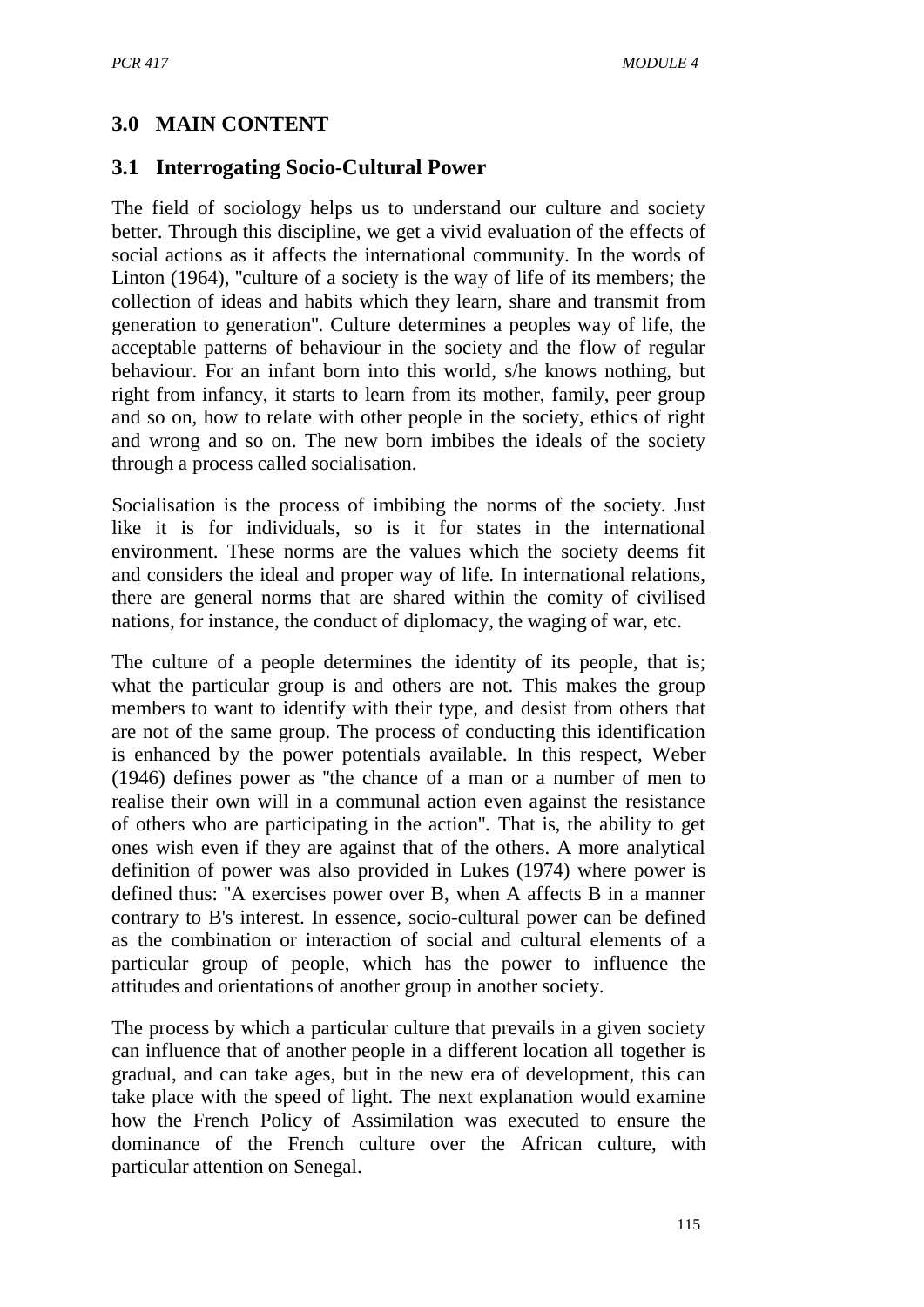## **3.1 The Policy of Assimilation**

Socio-cultural power tends to manifest when the cultural values of a people is forced on or transmitted to another people without the ability to prevent the impact. We can see a semblance of this in the French policy of assimilation. The idea of the French policy of assimilation came up as a result of the French revolution which emphasised freedom, fraternity and equality, and these were to be extended to anyone that was French; thereby giving the same rights and privileges which a French man in France enjoys to the Africans in the four communes of Senegal. The French policy of assimilation was aimed at 'Frenchifying; Africans by imbibing in them the French cultural ethos. The government of France during colonisation, saw the assimilation policy as a way of making Africans become Frenchmen. The Frenchman sees his culture as ''numero uno'', and every other culture comes after, so the French believed that if you are not French, then you do not have a culture. For the above stated reason, they decided to use the assimilation policy to turn Africans into French citizens, by imbibing in them, the French culture which they saw as the supreme.

The power the assimilation policy had was that an African in any of the four French communes of Senegal, that had imbibed the French culture; dressed like the French, talked like the French and behaved like French men, had the same rights as the French man living in France. Naturally, the French policy of assimilation met with some stiff opposition by some Africans, who refused to do away with their own culture, but their colonial masters (French government) put in place strict disciplinary measures to ensure compliance. Such disciplinary measures included refusing those Africans that refuse to be assimilated assess to social and welfare amenities, and most especially, deviants were dealt with by public flogging. By the late 19th century, a large number of Africans in the four communes of Senegal had already been assimilated. This confirms the tremendous power the culture of a people has on another. The French policy of assimilation also went under intense criticism in France; as some argued that no matter how much right is extended to Africans they will still remain Africans, some people in France also saw the assimilated Africans as inferior Frenchmen or second class citizens and so on. As a result of these issues and several others, the French government decided to change the assimilation policy to the policy of association.

With the new policy of association, the colonial masters were supposed to recognise and respect the African culture and traditions, rather than try to eliminate African culture and merge the African man forcefully into the French culture. Another aim of the policy of association was to rule the Africans indirectly by using natives, and also, the policy of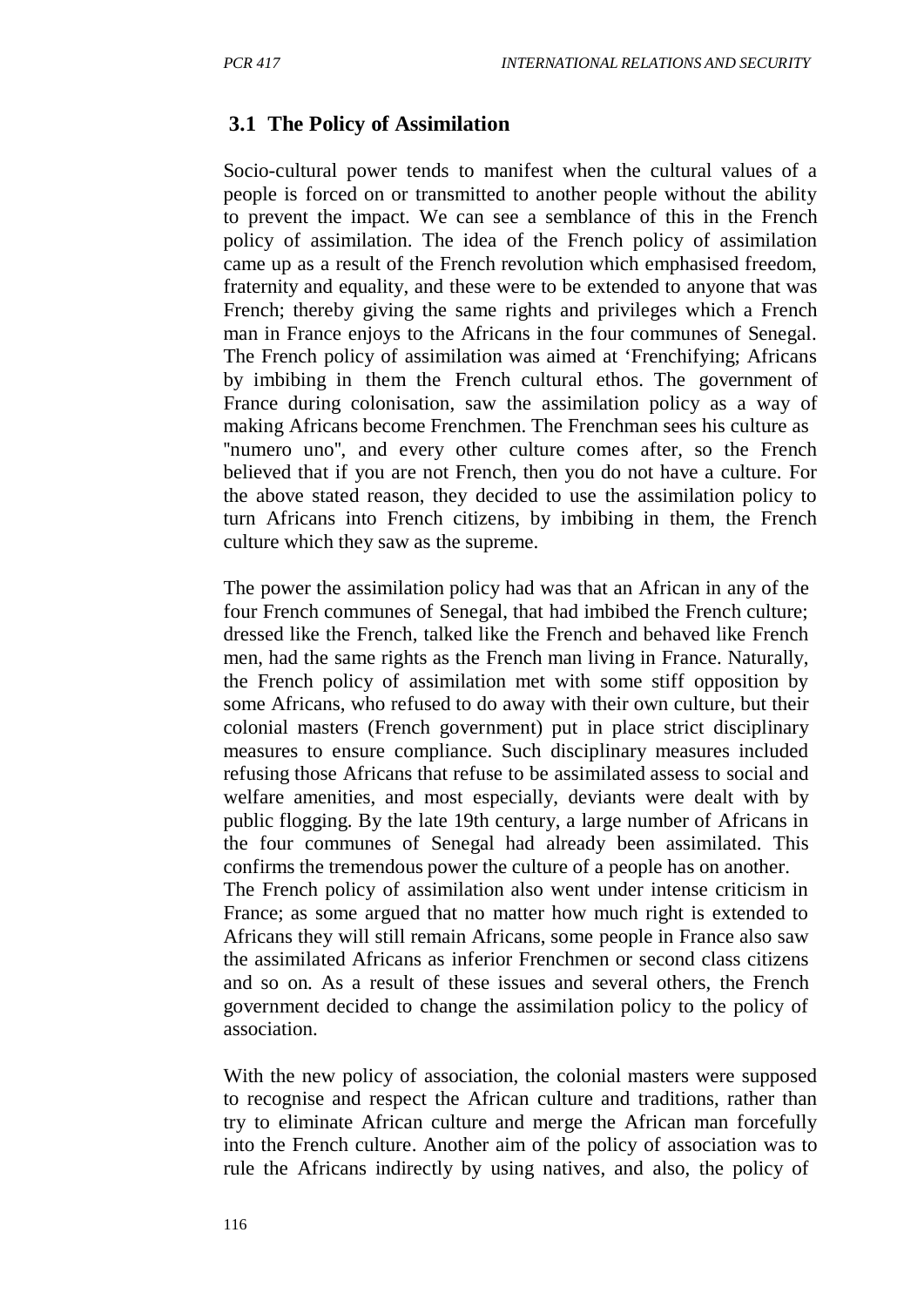association was to ensure the retention of the African tradition, customs and laws. In reality, only the name of the policy was changed; from assimilation to association, but the elements of the policy of assimilation still remained in the policy of association. It is interesting to note that despite over 50 years of independence, the French culture still has a strong hold on the former French colonies in Africa, thereby the French had been able to propagate their ideals, norms and identities beyond the shores of Europe and to other parts of the world.

# **3.2 Modernisation**

This is mainly an economic concept, which deals with how underdeveloped nations can become developed, simply by adopting the same methods and procedures which the developed nations used in achieving development. This concept is also very instrumental in sociology because it has to do with the inequalities that exist between less developed and developed countries.

The concept of modernisation is concerned with the process of transformation of less developed nations from their traditional society to a modern society. The concept has been one of the major perspective of the study of national development and underdevelopment in the discipline of sociology since the 1950s, the modernisation theorists study the political, social and cultural implications of economic growth, as well as the conditions necessary for economic growth to occur. Theorists that have written on modernisation hold that the underdeveloped nations are at a pre-modern stage of development, and that for them to be able to attain the stage of development attained by Western European and North American societies, they must emulate their processes. By this, modernisaion theorists mean that less developed societies will have to import western ideology and put aside their traditional ways of conducting state policy, as this would ensure that less developed nations become westernised.

By implication, we can see that modernisation is a strategy of the West to ensure that every society in the world inculcates the western way of life; meaning that all of the traditional way of life of the less developed societies will be discarded in place of the predominant norms of the West. This strategy is merely in favour of the West, to ensure that they are able to sell their mental construct of development to the rest of the world, implying that the presumed less developed nations of the world may never be able to embrace development except they subscribe to modernisation.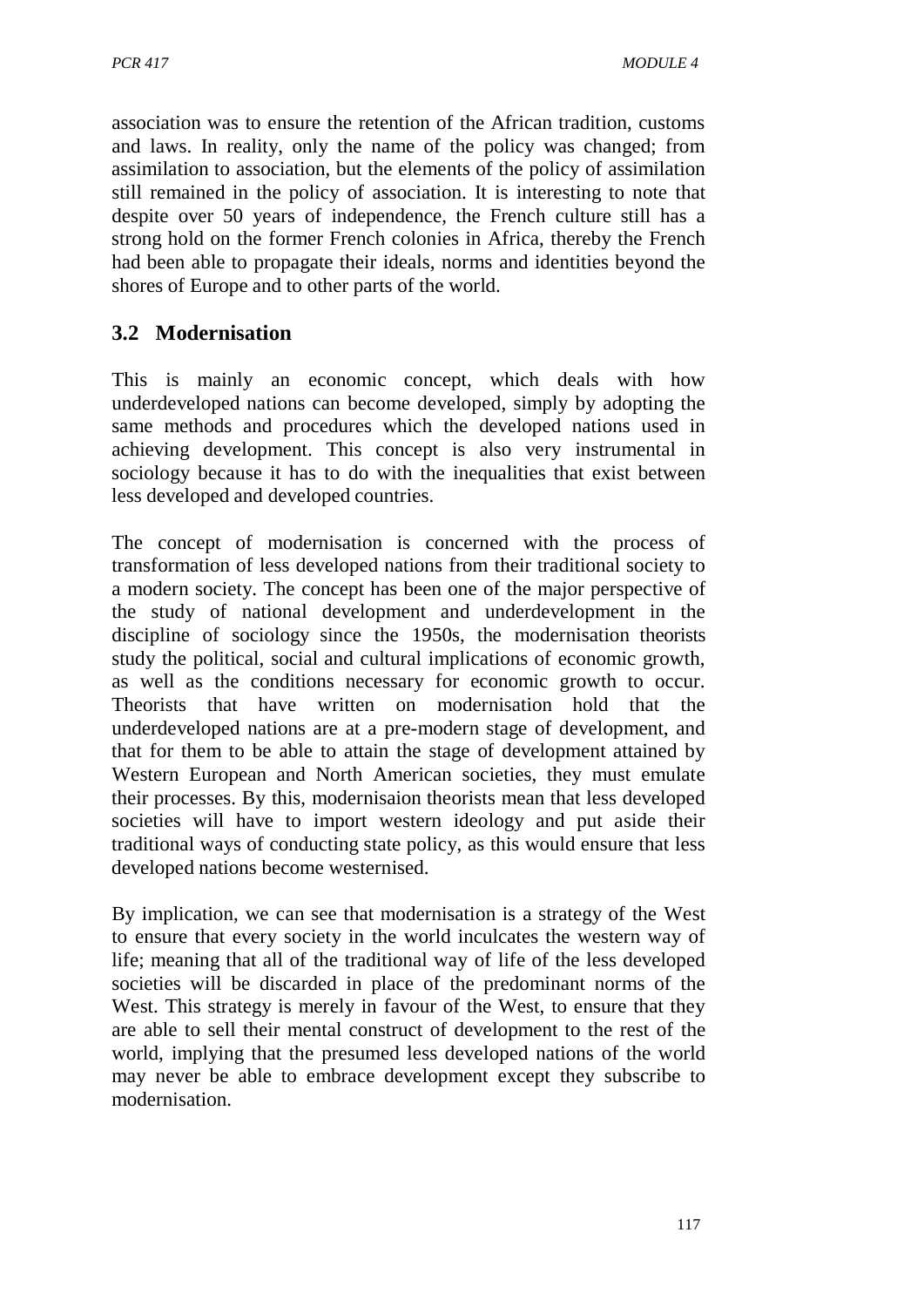# **3.3 Geography**

The geographical location of a people has tremendous influence on their socio-cultural activities. It is imperative to note that certain geographical locations favour certain groups of people. Factors such as weather, climate, mode of dressing and so on, are some of the variables to be considered under geographical factors of socio-cultural power. It is expected that when a person changes location from his/her original place of domicile, to an extremely different location, for instance, if an African relocates to Europe, such an individual does not expect the same weather condition in Africa to apply to Europe, such an individual will have to adjust to new and sometimes strange environmental conditions; a movement from the tropical weather condition to an extremely cold weather condition, such situation will; have an impact on the individual's environmental orientation, some individuals may fall sick in the process of adapting, while some may develop chronic side effects. Hence, such changes in an individual's geographical environment, changes the individual's environmental orientation; from wearing light material clothes that suits the harsh weather conditions of Africa, the individual now has to wear thick layer clothing which suit the extreme weather conditions of Europe.

In essence, the individual subconsciously starts adopting new ways of dressing, which is extremely different from what the individual's natural culture permits. What was meant to be a mere method of adopting to the extreme weather conditions in Europe, now takes its toll on such an individual's cultural habits in terms of dressing. As a result of staying a little while in Europe or maybe a couple of years, the individual now takes the European way of dressing as a permanent culture, to the extent that when such an individual returns to Africa on vacation, s/he refuses to revert back to their original mode of dressing, thereby seeing the European culture as their new and permanent way of life.

This shows that the change of geographical location from one part of the world to a totally different part of the world has an immense effect on ones socio-cultural orientation.

## **3.4 Globalisation**

This happens to be one of the key phenomenon that is shaping our contemporary world. Globalisation means communicative practices from local to global levels, in essence, it provides an avenue through which socio-cultural power is exercised, resisted and contested. It is the spreading and homogenising of culture across the globe. According to Giddens, globalisation is the intensification of worldwide social relations which link distant localities in such a way that local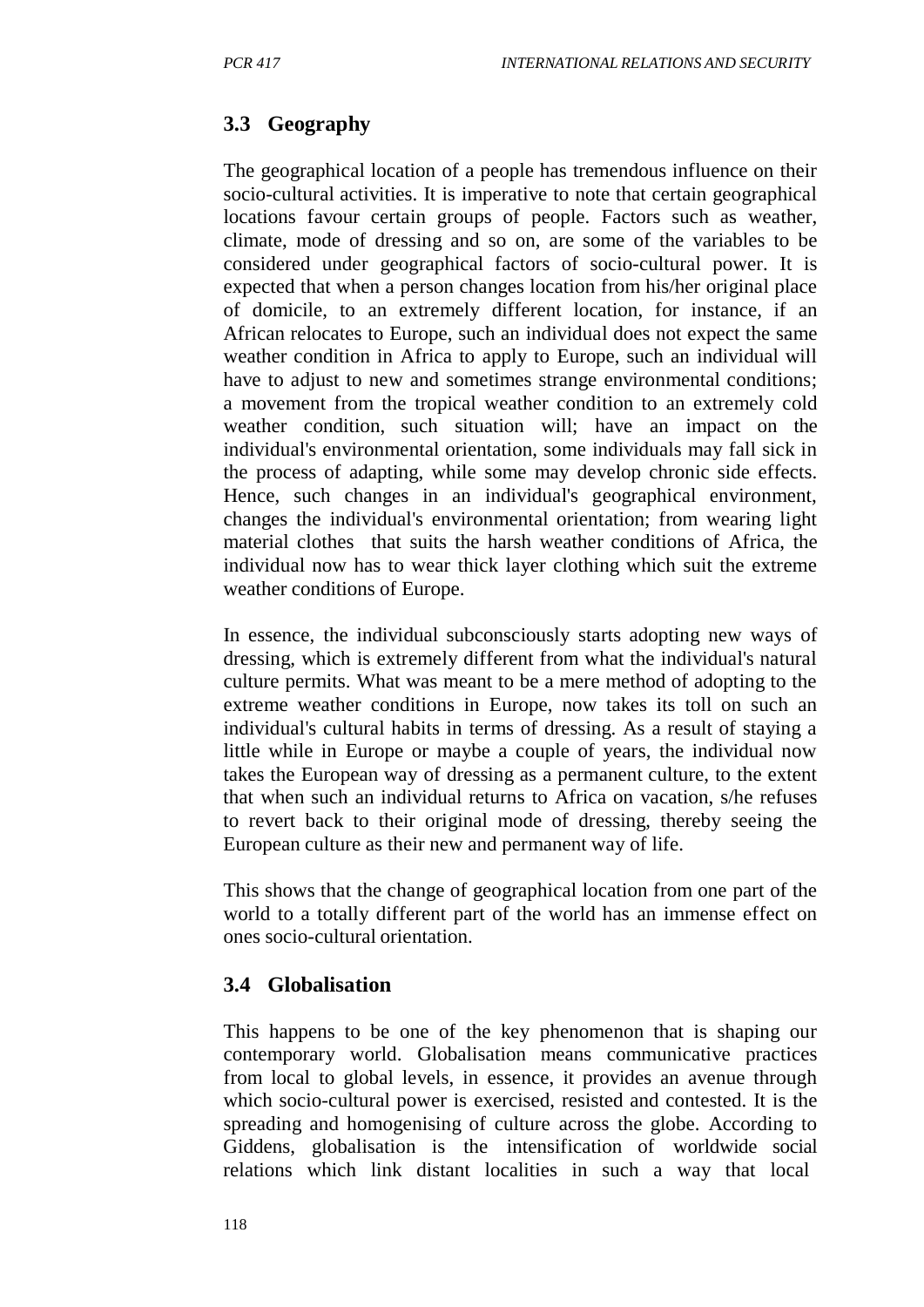happenings are shaped by events occurring many miles away and vice versa. Cultural globalisation is the rapid traversing of ideas, attitudes and values across national borders. This sharing of ideas generally leads to an interconnectedness and interaction between peoples of diverse cultures and ways of life. Mass media and communication technologies are the primary instruments for cultural globalisation. Global news services such as CNN disseminate the same events and issues across the world including some of the most remote locations in the world. This internationalisation of news exposes countries to foreign ideas, practices, and lifestyles. The development of computer technology- with its social networking sites, video sharing websites, blogging sites and various other permutations- has served to accelerate cultural globalisation as there are no boundaries on the World Wide Web. Advances in transportation have also facilitated physical travel to other countries, which in turn, has encouraged cross-cultural exchanges.

As a result of globalisation, some cultures are getting lost. In countries that have high economic power, a lot of innovations are invented, and this creates a wide gap between such countries and developing countries. The effect is that less developed countries such as the ones we have in Africa, tend to want to imitate the developed nations in terms of their way of life and so on, thereby leaving behind their own norms and values for another. With this, it is obvious that globalisation damages cultures of economically weak countries, to the advantage of stronger and advanced nations. As a matter of fact, the culture of the weaker nations could face extinction.

Globalisation brings about inequality in the international arena; one party benefit more at the detriment of another. The way of life in Europe that is transmitted through globalisation to Africa, and is adopted in Africa, ensures that there is a conducive atmosphere for Europeans when they come to Africa, because some Africans in Africa already exhibit European ways of life, whereas, reverse is the case in Europe. This inequality is due to the fact that the content of their social-culture has subordinated or adulterated African culture, and this is made possible by the power of globalisation.

## **4.0 Counterculture**

The penetration of a particular culture by another does not always undergo a smooth process. Though culture is very powerful in manifestation, that explains the reason for stiff opposition when a cultural intrusion threatens the existence of subsisting cultural orientation and ideals.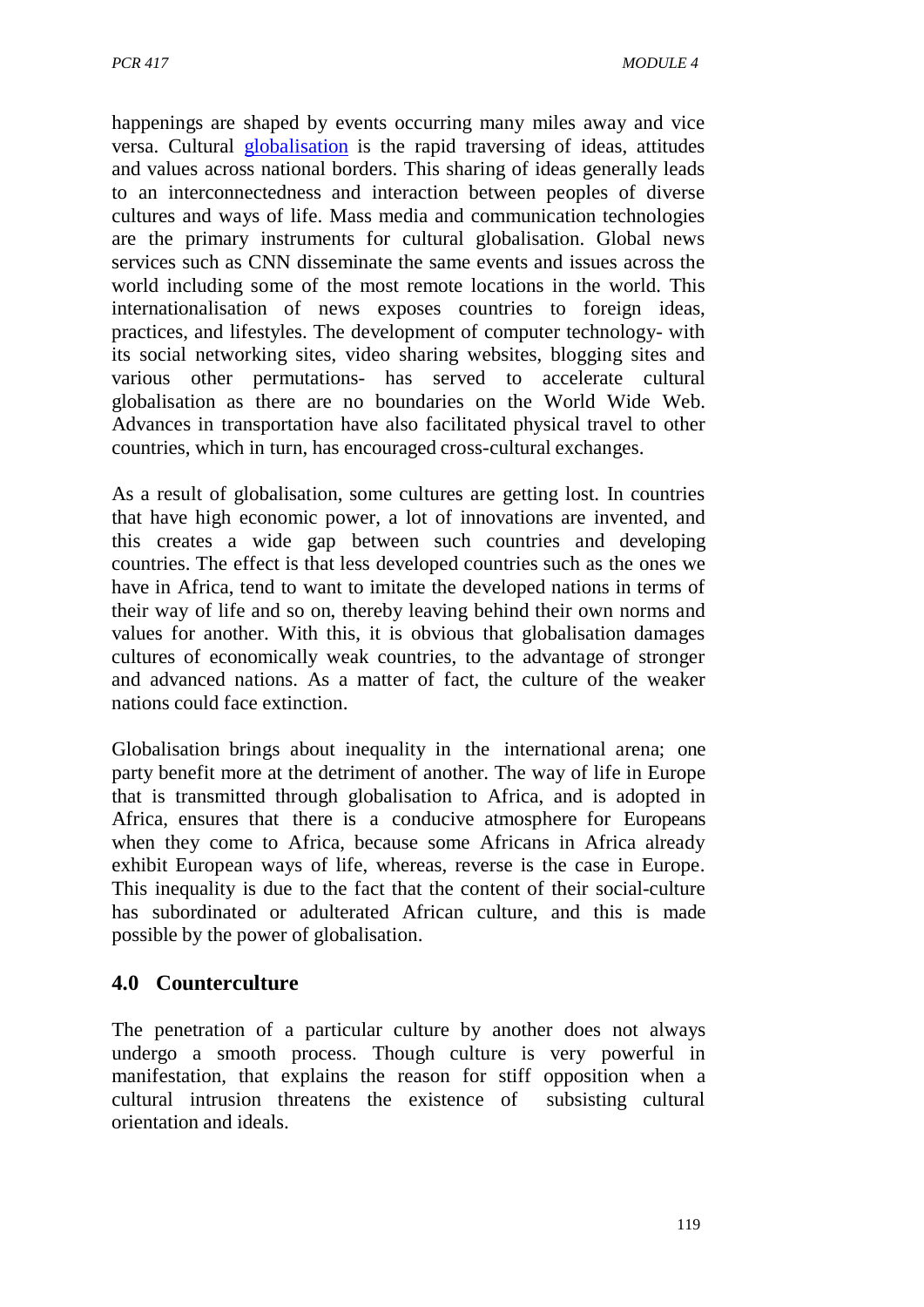A counterculture can be defined as a group which share similar sociocultural characteristics, and come together to oppose the dominant form of social system or try to prevent the existence of any other form of social system different from its. A countercultural action or expression communicates disagreement, opposition, disobedience or rebellion. A counterculture rejects or challenges mainstream culture or particular elements of it.

This might mean:

- Protesting against a particular situation or issue
- Rebelling against the accepted or acceptable way of doing things
- Struggling for liberation when you are oppressed or marginalised
- Finding new ways to represent yourself when you are misrepresented or simply not represented
- Creating your own culture when you are dissatisfied with the culture that is made for you

In the 20th century, countercultural points of view were commonly expressed as action. The countercultural pamphlets, flyers, posters, newsletters and independent newspapers, fanzines or magazines are therefore the ephemera or 'remains' of a larger active expression. Often they were originally meant to serve immediate, sometimes urgent, purposes: to promote action, gather support or inspire change.

In Nigeria, an example of a counterculture group is *Jama'atul Ahlus Sunna Lid Da'awaTis Jihad*, popularly known as Boko Haram. This is an islamic fundamentalist group dominant in the Northern part of Nigeria. The name Boko Haram is Hausa; Boko means western, or better still non-islamic education, while Haram, an Arabic which means forbidden or sin. The Islamic sect Boko Haram sees western education and western culture as evil, and will kill to prove that point.

Several counterculture groups exists all over the world, Boko Haram is just one of them. Boko Haram makes its voice heard by detonating bombs at strategic places in the northern part of Nigeria, it also makes use of suicide bombers. This group is holding the government of Nigeria to ransom, just because it is against western education and western culture in the north, instead it wants all the northern states to become sharia states.

## **4.0 CONCLUSION**

The present existing world order is an unequal one. The West has been at the fore front of ensuring that they remain the dominate actors in the international system, while indirectly subordinating the cultures of the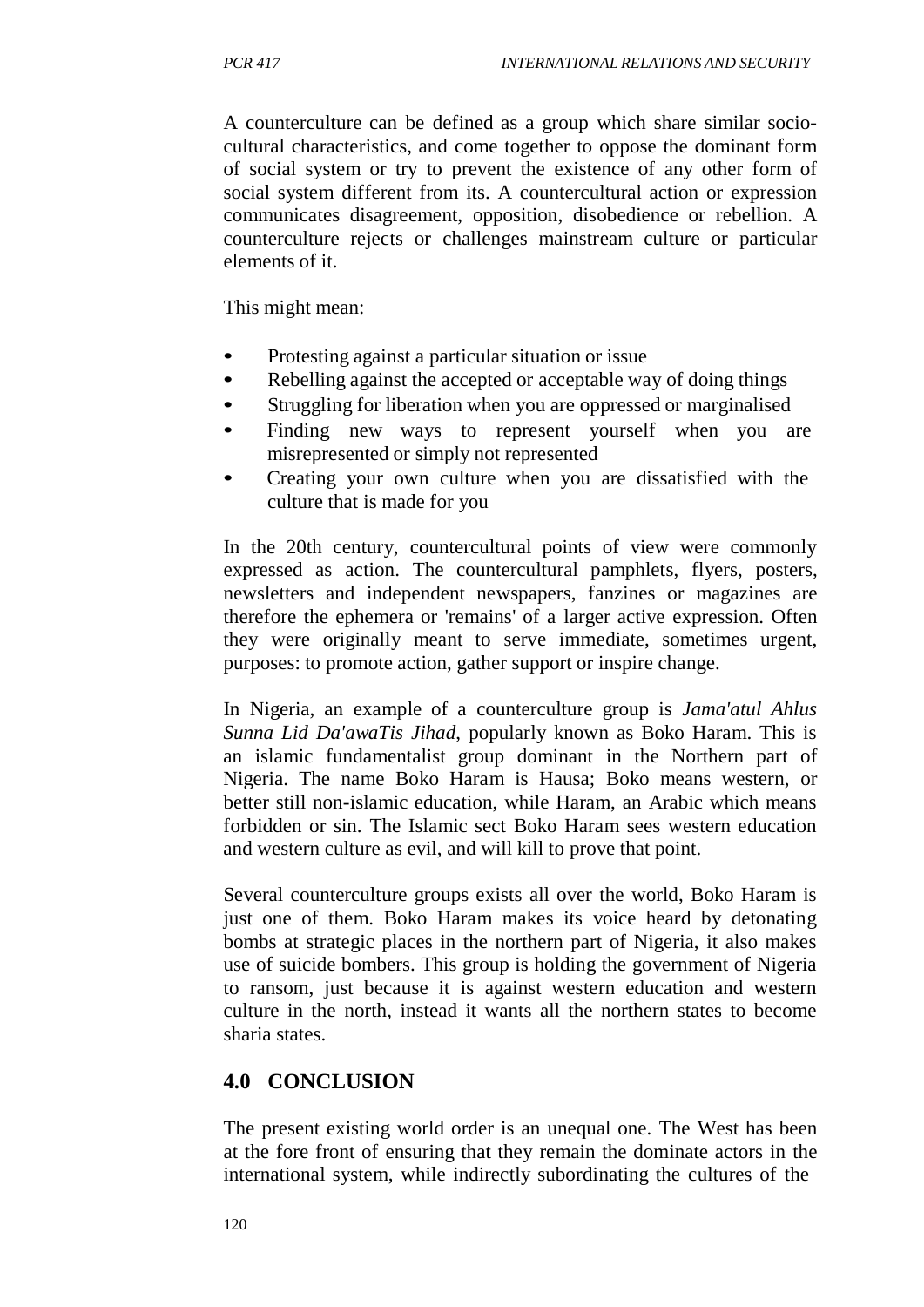other groups. This act of relegating the cultures of other state-actors in the international system has existed for several centuries. The South is however at a stage whereby, the realisation of the denigration of the culture is no longer acceptable, however, the alternative modes of exiting the unfortunate circumstances is not forthcoming. In fact, cultural globalisation has made the task even more daunting.

## **5.0 SUMMARY**

The unit reveals some of the factors responsible for the domination of one culture by another. Incidentally, the West has devised specific means of ensuring the dominance of its culture on the international arena. This socio-cultural power has added to the influence being wielded by the advanced countries of Europe and America over the developing countries of Africa, Asia and Latin-America.

# **6.0 TUTOR-MARKED ASSIGNMENT**

- i. The socio-cultural ingredients of the North are the same as that of the South. Discuss.
- ii. In what ways have the culture of the West been able to penetrate that of the South?.
- iii. How can cultural equity be attained in the international system?

# **7.0 REFERENCES/FURTHER READING**

- Bull, H. (1977). *Anarchical Society.* NY: Macmillan Ltd.
- Gaddis, J. (2004). *Surprise, Security and the American Experience.* Boston: Harvard University Press.
- Linton, R. (1964). *The Study of Man.* New York: Appleton-Century.
- Lukes, S. (1974). *Power: A Radical View.* London: Macmillan Press.
- Mearsheimer, J. (2001). *The Tragedy of Great Power Politics*. New York: W. W. Norton.
- Waltz, K. N. (1979). *Theory of International Politics*. New York: Random House.
- Weber, M. (1946). *Essays in Sociology.* New York: Oxford University Press.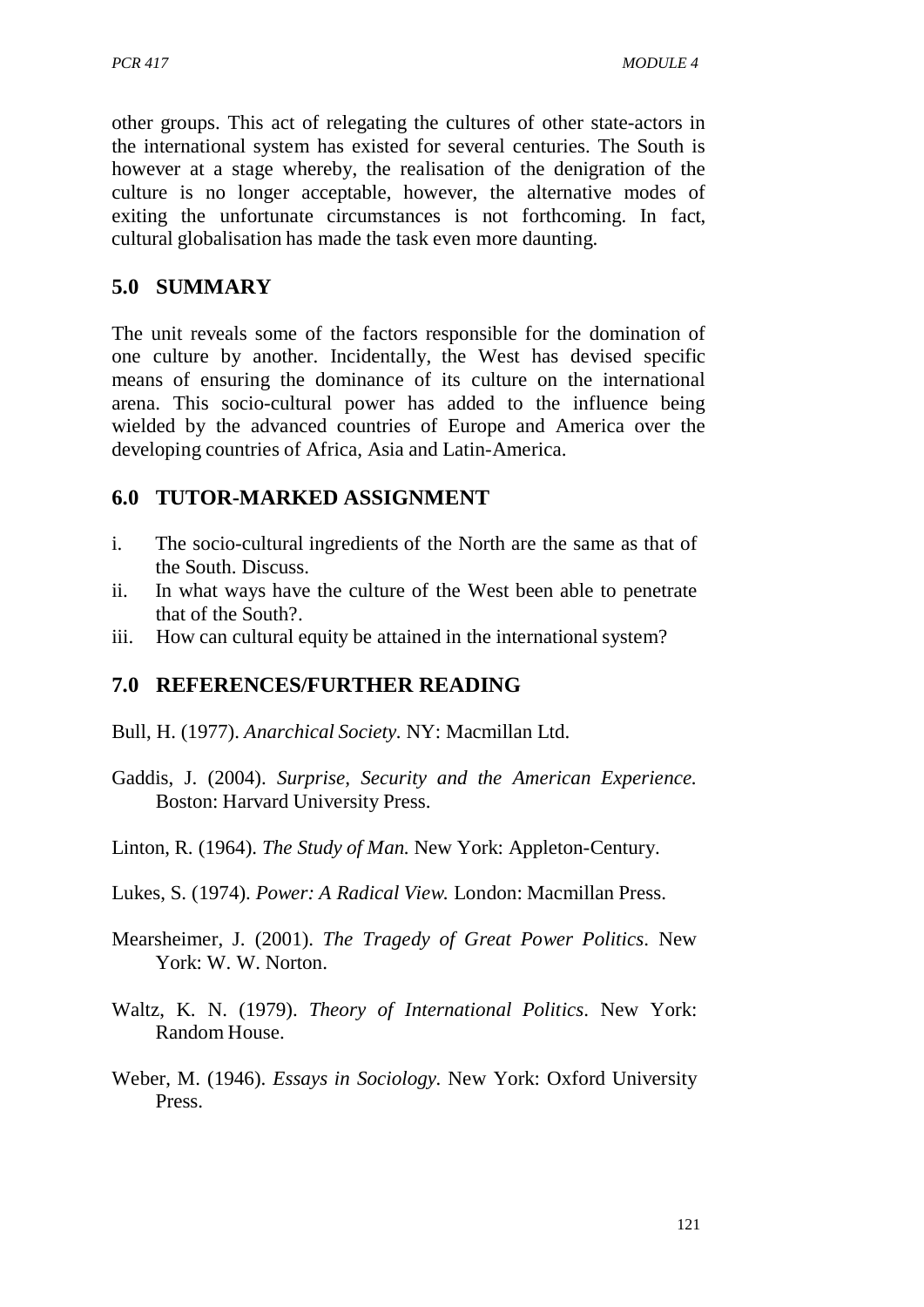# **UNIT 4 MILITARY CAPABILITY**

### **CONTENTS**

- 1.0 Introduction
- 2.0 Objectives
- 3.0 Main Content
	- 3.1 Contextualisation of the Military
	- 3.2 Military Capability
		- 3.2.1 Combat Readiness
		- 3.2.2 Force Structure
- 4.0 Conclusion
- 5.0 Summary
- 6.0 Tutor-Marked Assignment
- 7.0 References/Further Reading

## **1.0 INTRODUCTION**

As part of expatiating on the issue of states' abilities to command respect in the international arena through the pursuit of national interest, we shall be undertaking a thorough examination of the influence of military capability on the extent to which a state can influence the course of international relations.

## **2.0 OBJECTIVES**

At the end of this unit, you should be able to:

- explain the import of a strong military base in the pursuit of national interest
- analyse the various means through which the military can be deployed in the projection of national interest
- explain the relevance of the military structure to the success of military engagements.

## **3.0 MAIN CONTENT**

#### **3.1 Contextualisation of the Military**

The existence of a military organisation or institution is one of the characteristics of statehood, beyond conferring legitimacy on the state, it is also essential for the existence and survival of the state. The military is "an organisation authorised by its greater society to use lethal force, usually including use of weapons, in defending its country by combating actual or perceived threats". All through the ages, the size and the organisation of the military has always determined its strength and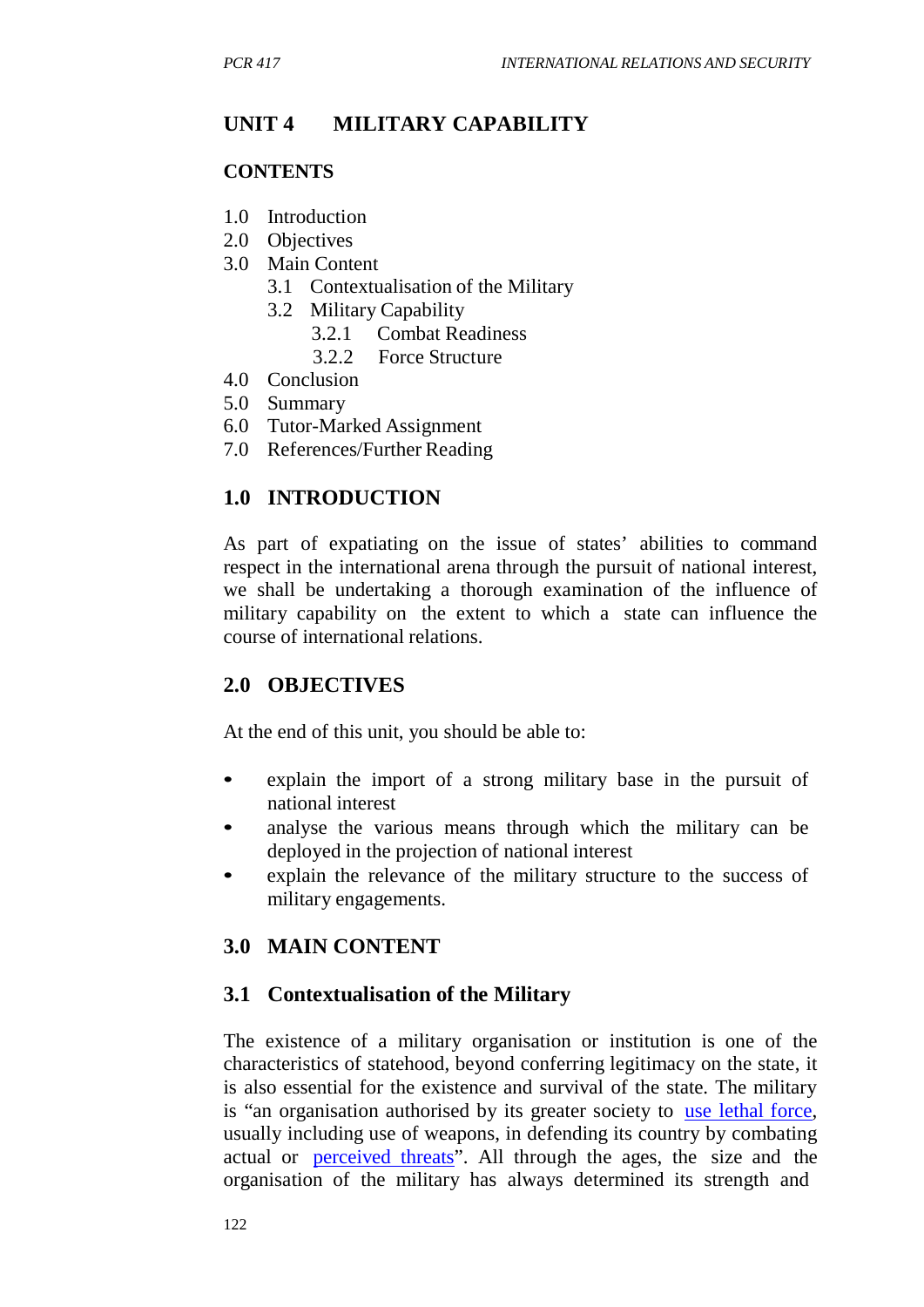capability, these in turn determine the level of respect the state can command in the international arena. The institution comprises the army, navy and air-force, and it is principally concerned with the execution of the national defence policy. In the execution of these policies, the military is driven by its capabilities, which can be assessed by the quality of the military command, economics and military intelligence. Every nation in the history of humanity had different needs for military forces.

#### **Military command**

The first requirement of the military is to establish it as a force with a capability to execute the national defence policy. Invariably, although the policy may be created by policy makers or policy analysts, its implementation requires specific expert knowledge of how the military functions, and how it fulfils roles. The first of these skills is the ability to create a cohesive force capable of acting on policy as and when required, and therefore the first function of the military is to provide military command. One of the roles of military command is to translate policy into concrete missions and tasks, and to express them in terms understood by subordinates, generally called orders. Military command make effective and efficient military organisation possible through delegation of authority which encompass organisational structures as large as military districts or military zones, and as small as platoons. The command element of the military is often a strong influence on the organisational culture of the forces.

#### **Military personnel**

Another requirement is for the military command personnel, often called the officer corps, to command subordinated military personnel, generally known as soldiers, sailors, marines, or airmen, capable of executing the many specialised operational missions and tasks required for the military to execute the policy directives. During peacetime when military personnel are mostly employed in garrisons or permanent military facilities they mostly conduct administrative tasks, training and education activities, and technology maintenance. Another role of military personnel is to ensure a continuous replacement of departing servicemen and women through military recruitment, and the maintenance of a military reserve.

#### **Military intelligence**

The next requirement comes as a fairly basic need for the military to identify the possible threats it may be called upon to face. For this purpose some of the command and other military and often civilian personnel participate in identification of these threats, which is at once an organisation, a system and a process collectively called military intelligence (MI). The difficulty in using military intelligence concepts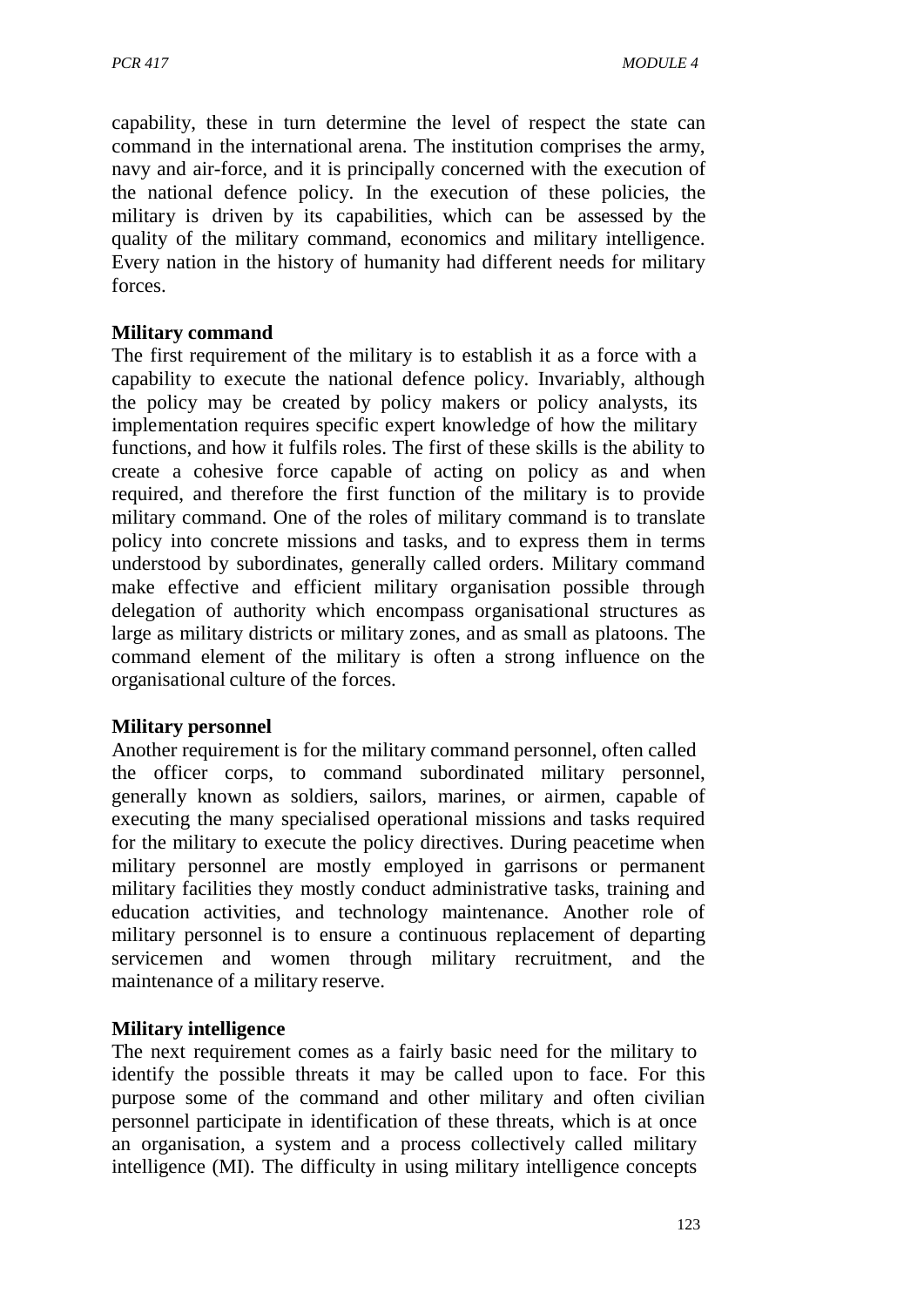and military intelligence methods is in the nature of the secrecy of the information they seek, and the clandestine nature that intelligence operatives work in obtaining what may be plans for a conflict escalation, initiation of combat or an invasion. An important part of the military intelligence role is the military analysis performed to assess military capability of potential future aggressors, and provide combat modelling that helps to understand factors on which comparison of forces can be made. This helps to quantify and qualify such statements as "China and India maintain the largest armed forces in the World" or that "the U.S. Military is considered to be the world's strongest".

#### **Military economics**

More commonly referred to as defence economics, this is the financial and monetary efforts done to resource and sustain militaries and for financing military operations including war. The process of allocating resources is conducted by determining a military budget which is administered by a military finance organisation within the military. Military procurement is then authorised to purchase or contract provision of goods and services to the military, whether in peacetime at a permanent base or in a combat zone from local population.

#### **Capability development**

Capability development, which is often referred to as the military "strength", is arguably one of the most complex activities known to humanity because it requires determining: Strategic, operational and tactical capability requirements to counter the identified threats; Strategic, operational and tactical doctrines by which the acquired capabilities will be used; identifying concepts, methods and systems involved in executing the doctrines; creating design specifications for the manufacturers who would produce these in adequate quantity and quality for their use in combat; purchase the concepts, methods and systems; create a forces structure that would use the concepts, methods and systems most effectively and efficiently; integrate these concepts, methods and systems into the force structure by providing military education, training, and practice that preferably resembles combat environment of intended use; create military logistics systems to allow continued and uninterrupted performance of military organisations under combat conditions, including provision of health services to the personnel and maintenance for the equipment; the services to assist recovery of wounded personnel and repair of damaged equipment; and finally post-conflict demobilisation and disposal of war stocks surplus to peacetime requirements. Development of military doctrine is perhaps the more important of all capability development activities because it determines how military forces were, and are used in conflicts, the concepts and methods used by the command to employ appropriately military skilled, armed and equipped personnel in achievement of the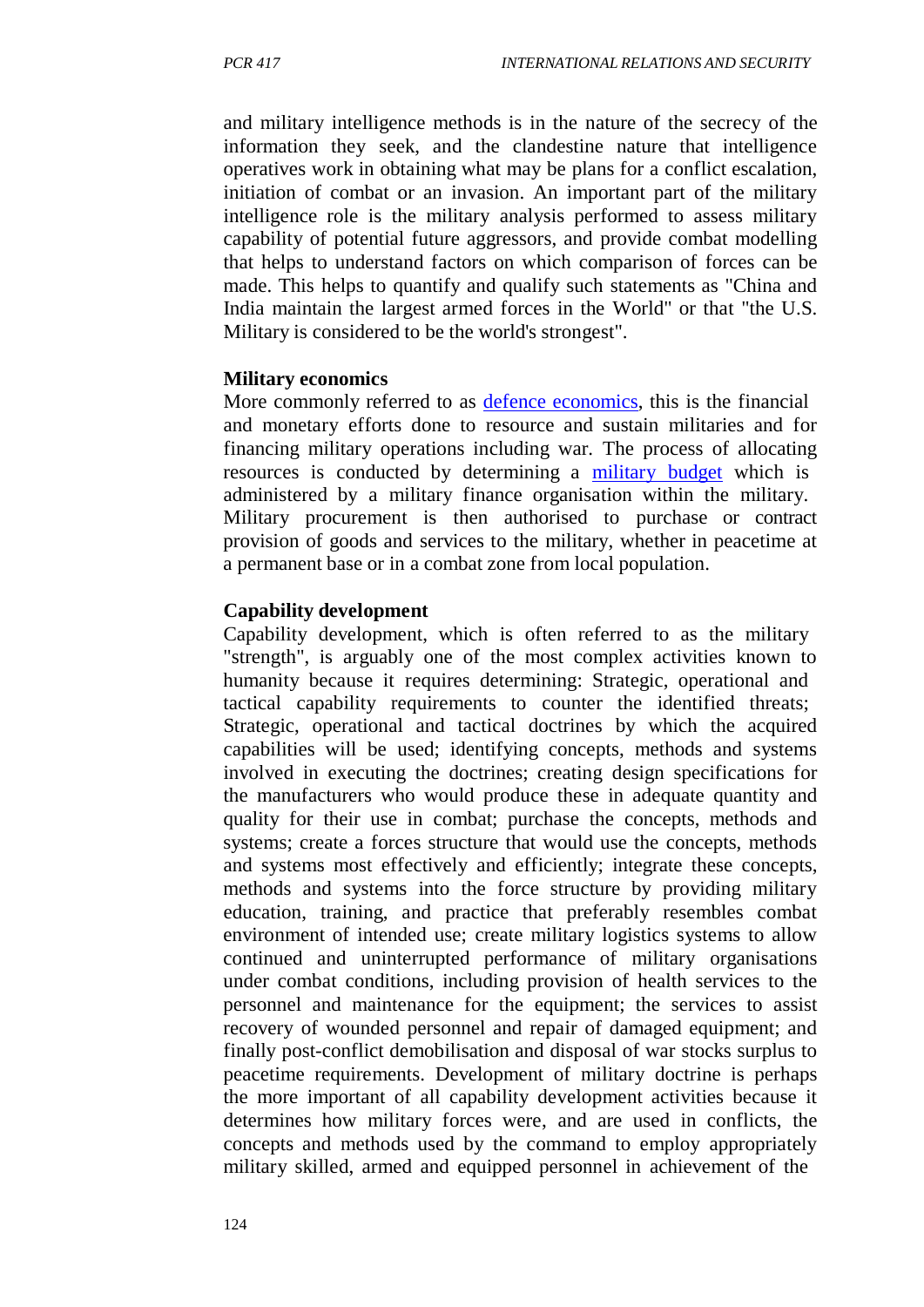tangible goals and objectives of the war, campaign, battle, engagement, action or a duel.

#### **Military science**

Because most of the concepts and methods used by the military, and many of its systems are not found in the commercial use, much of materiel is researched, designed, developed and offered for inclusion in arsenals by military science organisation within the overall structure of the military. Military scientists are therefore found to interact with all arms and services of the armed forces, and at all levels of the military hierarchy of command. Although concerned with research into military psychology, and particularly combat stress and how it affect troop morale, often the bulk of military science activities is directed at the military intelligence technology, military communications and improving military capability through research, design, development and prototyping of weapons, military support equipment, and military technology in general that includes everything from global communication networks and aircraft carriers to paint and food.

#### **Military logistics**

Possessing military capability is insufficient if this capability cannot be deployed for, and employed in combat operations. To achieve this, military logistics are used for the logistics management and logistics planning of the forces supply "tail", the consumables and capital equipment of the troops.

Although mostly concerned with the military transport as a means of delivery using different modes of transport from military trucks to container ships operating from permanent military base, it also involves creating field supply dumps in the rear of the combat zone, and even forward supply points in specific unit's tactical area of responsibility.

These supply points are also used to provide military engineering services such as the recovery of defective and derelict vehicles and weapons, maintenance of weapons in the field, the repair and field modification of weapons and equipment, and in peacetime the lifeextension programs undertaken to allow continued use of equipment. One of the most important roles of logistics is the supply of munitions as a primary type of consumable, their storage and disposal.

#### **Military operations**

While capability development is about enabling the military to perform its functions and roles in executing the defence policy, how personnel and their equipment are used in engaging the enemy, winning battles, successfully concluding campaigns, and eventually the war, is the responsibility of military operations. Military operations oversees the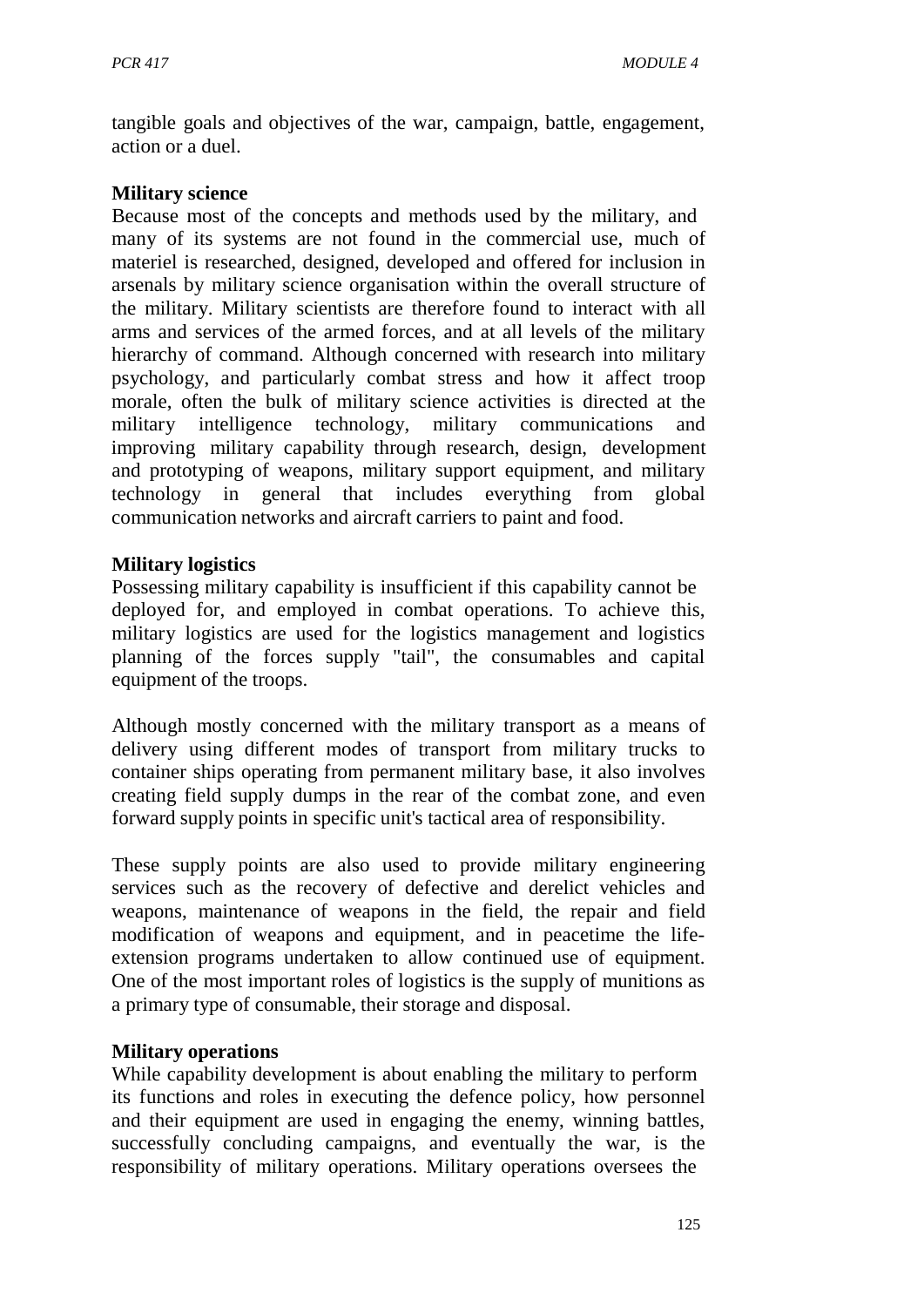policy interpretation into military plans, allocation of capability to specific strategic, operational and tactical goals and objectives, change in posture of the armed forces, the interaction of combat arms, combat support arms and combat support services during combat operations, defining of military missions and tasks during the conduct of combat, management of military prisoners and military civil affairs, and the military occupation of enemy territory, seizure of captured equipment, and maintenance of civil order in the territory under its responsibility.

Throughout the combat operations process, and during the lulls in combat military intelligence provides reporting on the status of plan completion and its correlation with desired, expected and achieved satisfaction of policy fulfilment.

#### **Military performance assessment**

The last requirement of the military is for military performance assessment and learning from it. These two functions are performed by military historians and military theorists who seek to identify failures and success of the armed force and integrate corrections into the military reform with the aim of producing an improved force capable of performing adequately should there be a national defence policy review.

## **3.2 Military Capability**

Military capability is defined by the Australian Defence Force as "the ability to achieve a desired effect in a specific operating environment". It is defined by these interdependent factors: combat readiness and force structure.

In terms of technologies, weapons and equipment use, it represents assets that exist to perform specific functions in relation to requirements of the statement about present or future military operations as derived from the national defence policy (strategic). A national capabilities development plan seeks to provide a global understanding of capability needs, capability trends and potential capability shortfalls.

Military capability is often referred to in terms of low, medium and high, although this usually refers to the type, quantity and sophistication of technology being used in combat operations, and the severity of threat to security of the state.

#### **Combat readiness**

Combat readiness is a condition of the armed forces and their constituent units and formations, warships, aircraft, weapon systems or other military technology and equipment to perform during combat military operations, or functions consistently with the purpose for which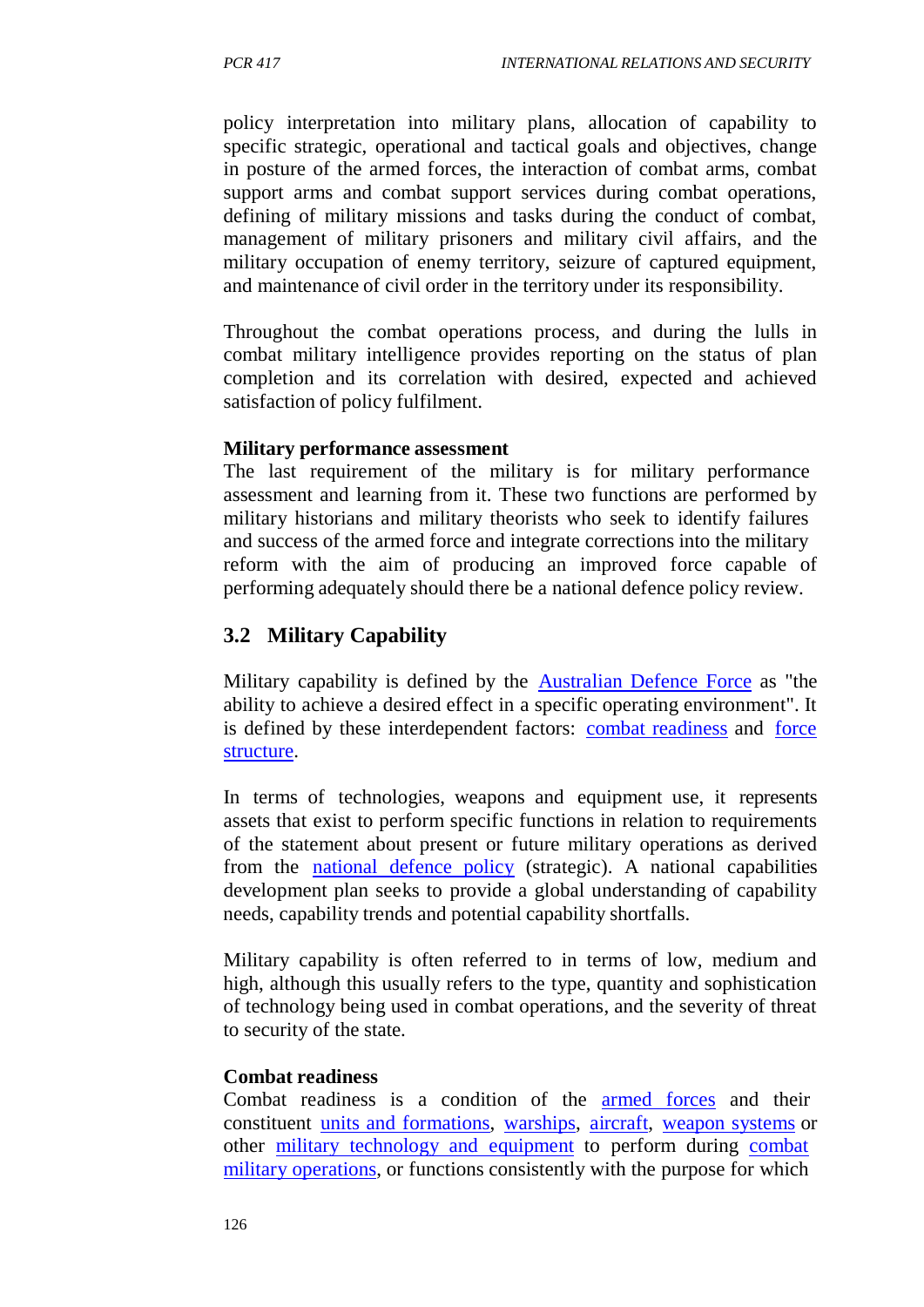they are organised or designed, or the managing of resources and personnel training in preparation for combat. Most armed forces maintain varying levels of readiness by the troops to engage in combat due to economic considerations which vary often. In modern armed forces troops designated Special Forces are usually those kept at the highest state of readiness for combat, and are often alerted only a few hours before being committed to combat. Where time is of the essence in military action being initiated, the troops, such as pilots of interceptor aircraft, may be kept in constant state of combat readiness.

#### **Force Structure**

A force structure is the combat-capable part of a military organisation which describes how military personnel, and their weapons and equipment, are organised for the operations, missions and tasks expected from them by the particular doctrine of the service or demanded by the environment of the conflict.

Force structuring considers the allocation of officers and other service men and women, their skills, and the relationship between their military units required to provide mutual support during military operations as a military capability of the armed forces in part or as a whole. The totality of the force structure committed to any given military operation, mission or task is called an order of battle. Force structure planning is imbued with its own peculiarities in that the organisation of the command structure within the order of battle is not usually reflected in the force structure, but rather, would only reflect the force command hierarchy and their relative deployment.

The adaptability of any force's force structure is usually tested in wartime to reflect changing nature of warfare, and therefore military doctrine, it usually entails for the participants. Force structure is also often shaped by forces of necessity when there is a lack of trained personnel, experience or appropriate equipment. Currently changes in force structure can be caused not only by changes in forms of warfare and doctrine, but also rapid change in technology and budgetary considerations based on the wider national economy.

## **4.0 CONCLUSION**

The role of the military in the international arena cannot be overemphasised. It is no longer news that nations go to war with one another regularly, and for a nation to gain respect in the international arena, it requires a strong military base that has the capacity to withstand the enemy, at anytime. The strength of a nation's military also goes a long way in determining a nation's foreign policy. At home, the military is also very important, as it serves as the custodian of peace and security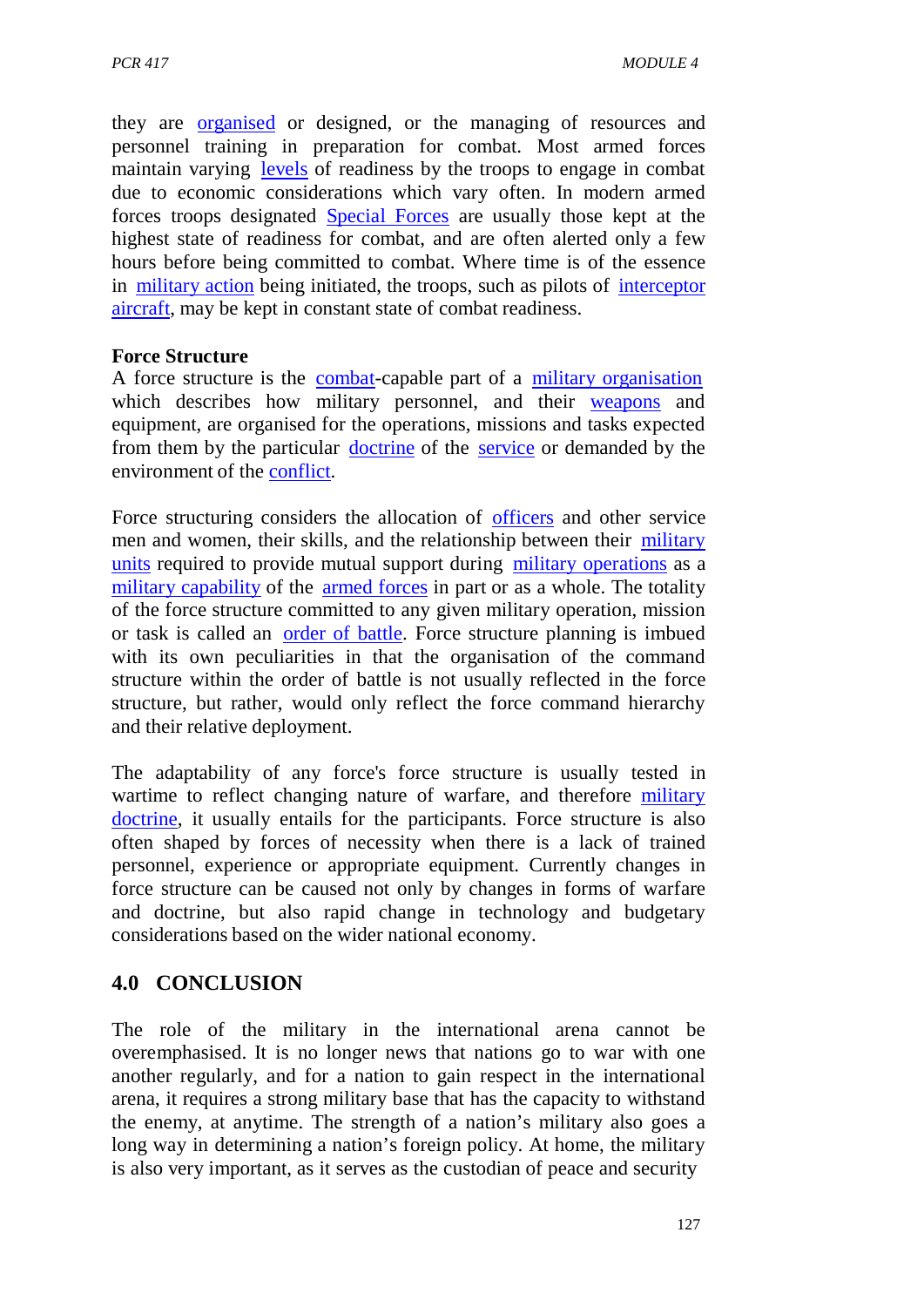within the nation, which is its traditional role. In this work, we also examined other issues pertaining to the military as a significant institution in any country.

## **5.0 SUMMARY**

To sum it all up, we surmise that civilian governments must play their part in keeping the military in its traditional role, because it is the general consensus among scholars that the worst civilian government is better than the best military government, in other words, the military should not participate in the political administration of government.

## **6.0 TUTOR-MARKED ASSIGNMENT**

- i. Analyse the role of the military in the international arena.
- ii. A nation is as strong as its military power. Discuss.
- iii. How do the military influence a nations' foreign policy?

## **7.0 REFERENCES/FURTHER READING**

- Dupuy, T. (1992). *Understanding War: History and Theory of Combat*. London: Leo Cooper.
- Echevarria, J. (2007). *Imagining Future War: The West's Technological Revolution and Visions of Wars to Come, 1880-1914*.
- Holmes, R. (2001). *The Oxford Companion to Military History.* Oxford: Oxford University Press.
- Keegan, J. (1999). *The First World War*. New York: Random House.
- Kennedy, P. (1987). *The Rise and Fall of the Great Powers: Economic Change and Military Conflict from 1500 to 2000.* NY: Random House.
- Whiteclay, C. (2000). *The Oxford Companion to American Military History.* Oxford: Oxford University Press.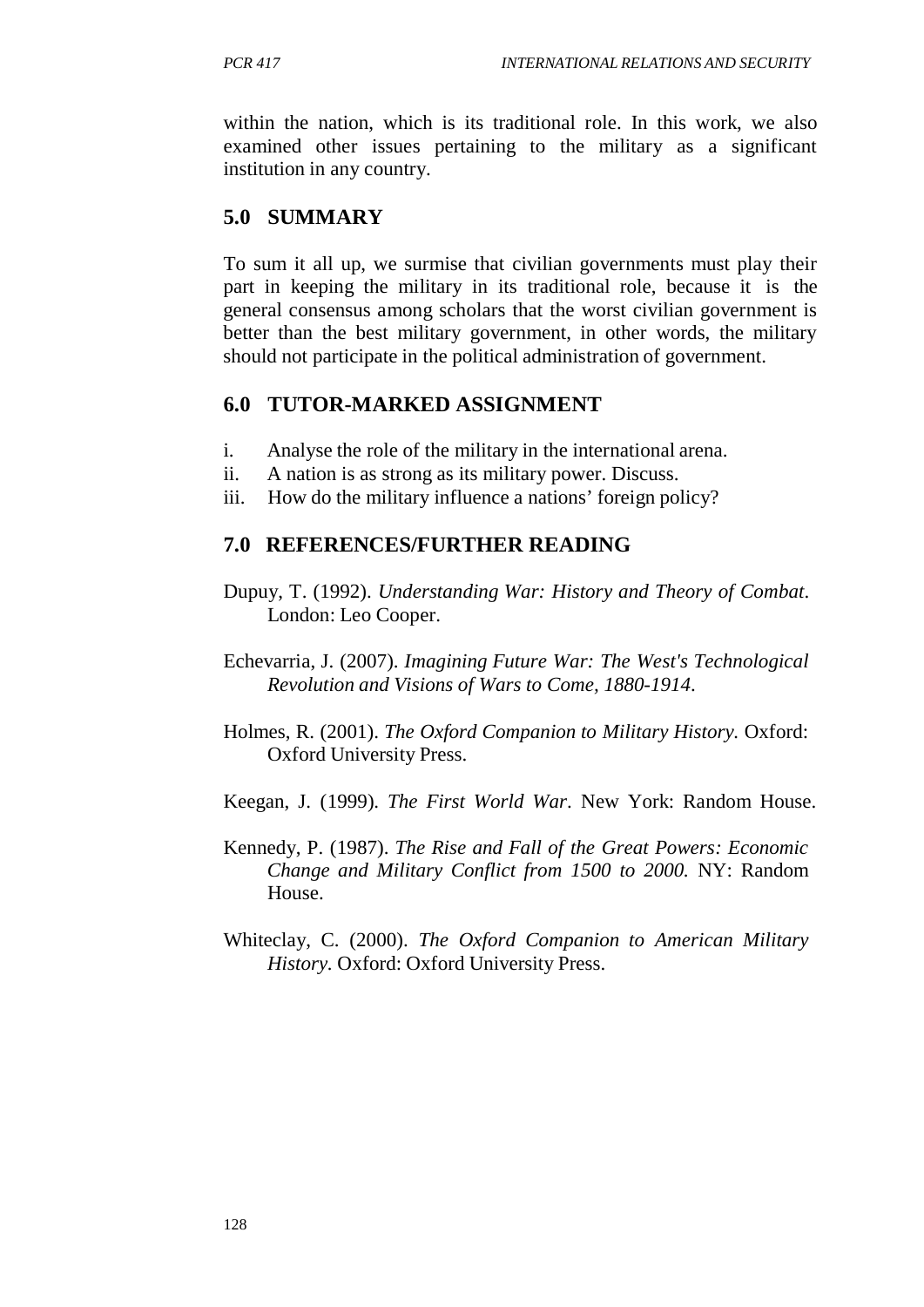# **MODULE 5**

- Unit 1 The Nature and Character of Terrorism
- Unit 2 Securitisation Models<br>Unit 3 Diplomacy
- Diplomacy
- Unit 4 Peace Models
- Unit 5 Collective Security Systems

## **UNIT 1 THE NATURE AND CHARACTER OF TERRORISM**

## **CONTENTS**

- 1.0 Introduction
- 2.0 Objectives
- 3.0 Main Content
	- 3.1 Meaning of Terrorism
	- 3.2 Characteristics/Features of Terrorism
	- 3.3 Multiple Interpretations of Terrorist Acts
	- 3.4 The War Against Terrorism
- 4.0 Conclusion
- 5.0 Summary
- 6.0 Tutor-Marked Assignment
- 7.0 References/Further Reading

## **1.0 INTRODUCTION**

Of the current most potential, or actual, global threat to humanity, terrorism, or the threat of it, marks a significant challenge to world peace and harmony. The concept of terrorism, however, like most other concepts in the study of international relations has different meanings to different scholars. By way of consensus, however, the act of terrorism suggests immanent destruction of life and properties by aggrieved individuals, acting for themselves or on behalf of their organisations, groups, sects or states.

This unit is the last of the subjects on the conditions of an archaic international system. Terrorism as a global phenomenon is comprehensively treated in order to allow for a deep understanding of the phenomenon.

# **2.0 OBJECTIVES**

At the end of this unit, you should be able to:

• deduce the terms with the various meanings of terrorism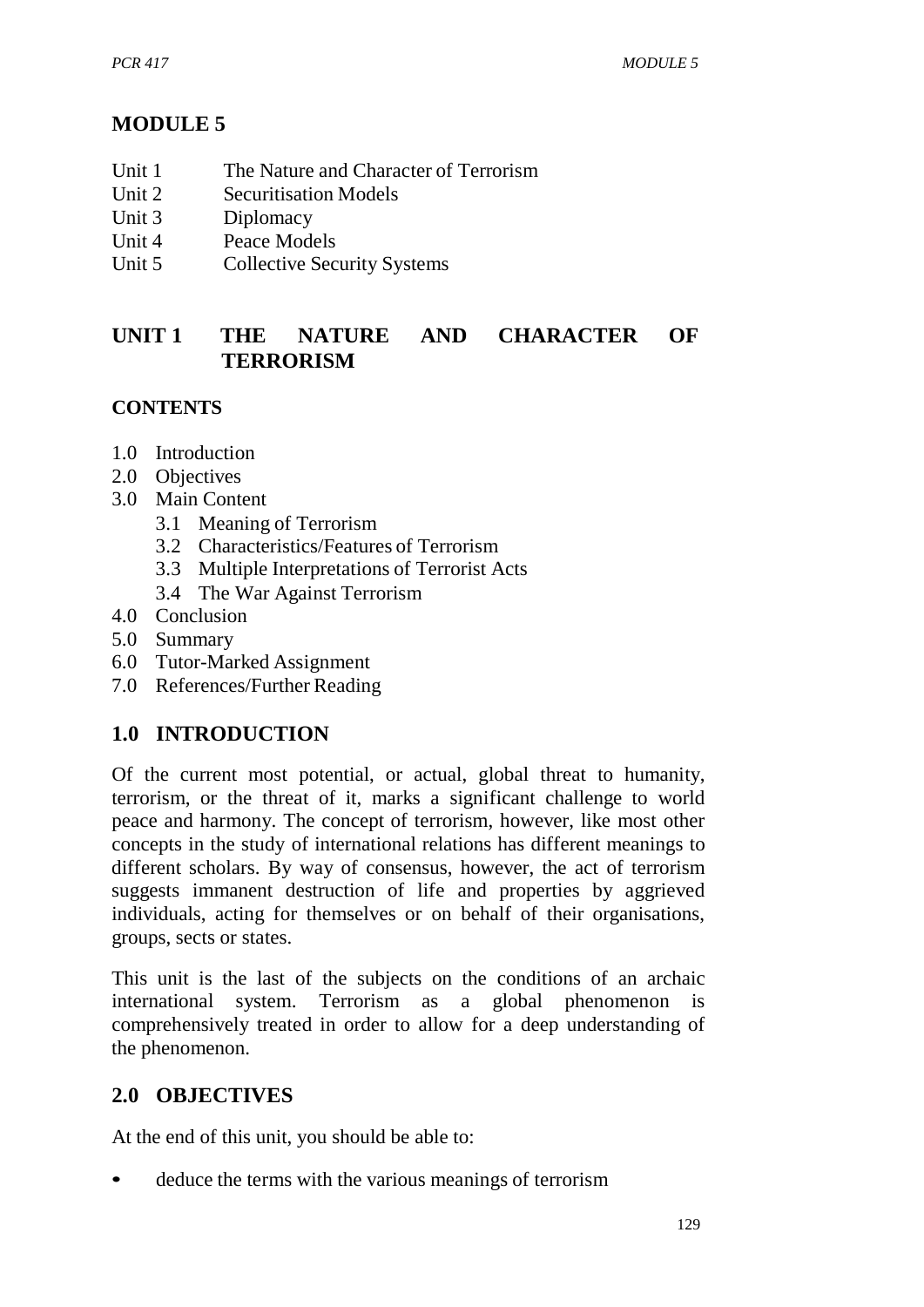- derive who the real terrorists are
- explain why terrorism is as a result of global inequality.

## **3.0 MAIN CONTENT**

### **3.1 Meaning of Terrorism**

Scholars of international relations and security studies have tried over the years to explain what is meant by the concept of terrorism. In view of this, divergent explanations have emerged to provide for the explications of the term.

Here, terrorism is seen as consisting of deliberate acts of a physical or psychological nature perpetrated on select groups of victims. Its intent is to mould the thinking and behaviour not only of these targeted groups, but more importantly, of a larger section of society that identify or share the views and aspirations of the targeted groups or who might easily be led to do so. The intent of the terrorists is to intimidate or coerce both groups by causing them intense fear, anxiety, apprehension, panic, and/or horror.

Obviously, the groups that have been directly targeted experience these emotions to a much higher degree than the larger sections of society that the terrorist act is also intended to intimidate and coerce. The overall purpose of terrorism is to intimidate and coerce, not to eliminate a group physically or socially. The latter is called genocide. Terrorism refers more to unleashing terror against perceived enemies and their symbols. It is a violent way of showing grievances by aggrieved persons believed to have been deprived of their right to exist, survive economically or practice their belief. It presupposes, therefore, a reactionary application of tact to call attention to a particular peoples' course.

## **3.2 Characteristics/Features of Terrorism**

Terrorist acts are manifested in various forms, driven by the intentions and capabilities of the terrorists. Essentially, the goal of the terrorist is fundamental to the terrorist act being perpetrated. Thus, individuals, groups and even states have been found engaging in terrorist activities. All of these shall be treated below.

#### **Individual terrorist act**

In most cases, the act of terrorism is carried out individually. It takes an individual to take the difficult decision of committing suicide before an act of terrorism become visible on a world scale. Most local and international terrorist groups do not exist without leaders, with international clout. Al Qaeda, for instance, have suffered a major setback since the demise of its leader, Osama bin Laden. Before now, two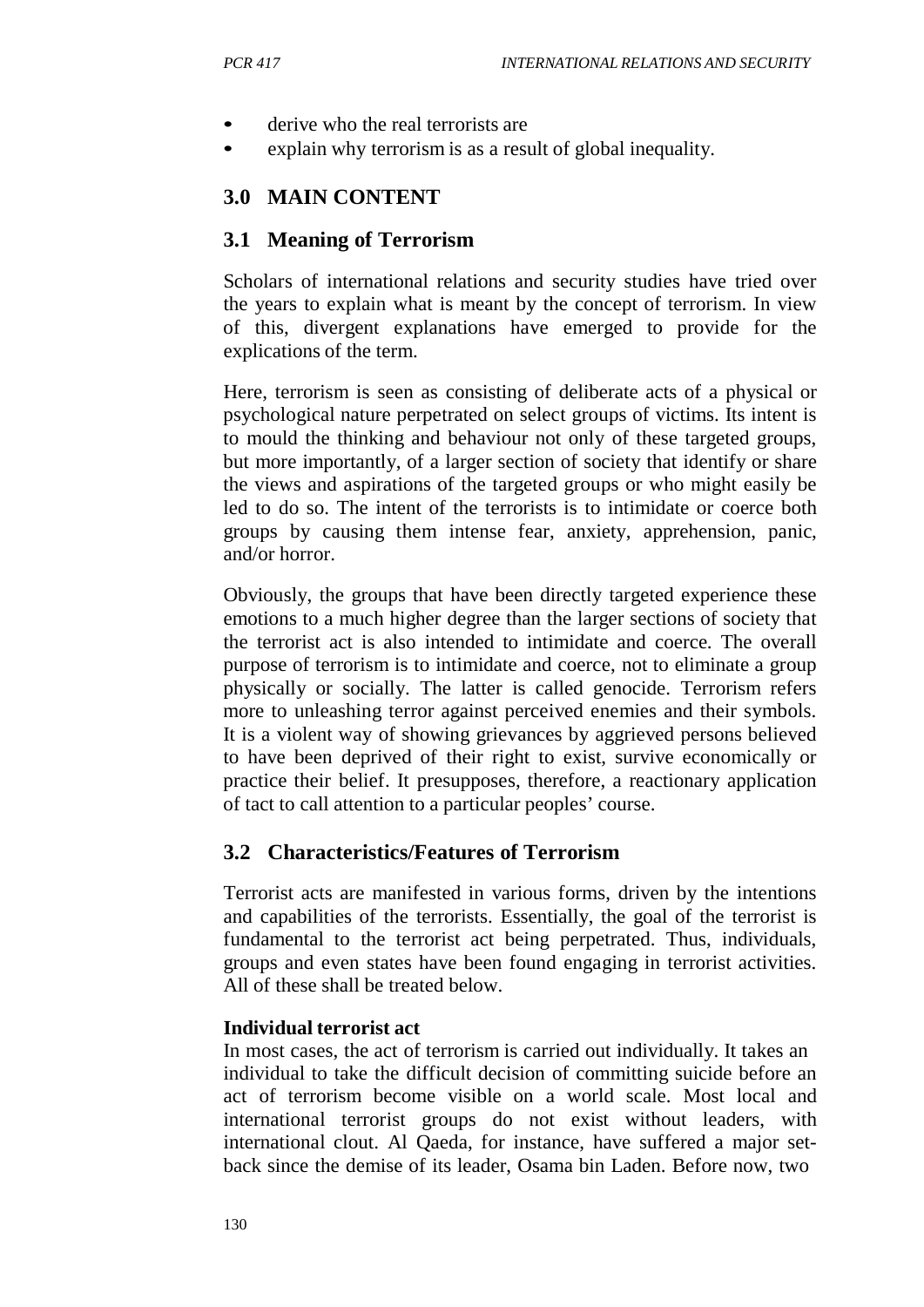Libyans were arrested for their complicity in the December 21, 1988 Lockerbie bombing. Also, Ahmed Khalfan Ghailani, a Tanzanian, was arrested in Pakistan in connection with the Al-Qaeda's bombing of the U.S. embassies in East Africa in 1998, and Nigerian Muhammad Abdul Mutalab was sentenced recently to a life imprisonment in a U.S. court for attempting to bomb a US Airplane in December 2009. All of these individuals have engaged in individual terrorism. But, certainly they did not operate in isolation but rather in connection with a highly organised hierarchical group of individuals.

#### **Group terrorism**

This is also known as organisational terrorism. It refers to the increasing capacity of global terrorists to acquire more members, greater geographic reach, high level of ideological sophistication and wider influence and impacts. Al-Qaeda, for example, has as its major goal: "the unification of other militant Islamist groups under its strategic leadership. Thus, after fleeing Afghanistan to Pakistan in 2001, the group founded a regional branch in the Arabian Peninsula and acquired franchises in Iraq and the Maghreb" (Farrall, 2001). This explains why even if we conceive that the group is losing grasp on its subjects, as a result of the big blow recently dealt on it by the United States Marine Corps, we cannot afford to underestimate the possibility of recuperation through its various subsidiaries.

Farrall (2001) argues that such treatment of the central al Qaeda separately from its subsidiaries overlooks its success in expanding its power through them. He, therefore, warned that the sub-groups should not be ignored because all have attacked western interests in their regions of operations. For emphasis, al-Qaeda in the Arabian Peninsula (AQAP) has long targeted the United States, but its efforts have moved beyond the execution stage only in the last two years, most recently with the foiled plot to bomb cargo planes in October 2010. Also, even though al-Qaeda in the Islamic Maghreb (AQIM) has not yet attacked outside its own region, al-Qaeda in Iraq (AQI) was reportedly involved in the June 2007 London and Glasgow bomb plots. All these, notwithstanding, some states have also been accused of terrorist acts as we explain briefly below.

#### **State terrorism**

Oftentimes, the vanity of conceptualization of individual and group terrorism is defeated by the understanding that the terror of the state is often historically antecedent to revolutionary terrorism masterminded by individuals or groups. Washington publishes an annual list of governments that it alleges aid terrorists. Typically, this list contains a majority of governments of Arab states plus Iran, Cuba and North Korea. This highlights the importance of how terrorism is defined. But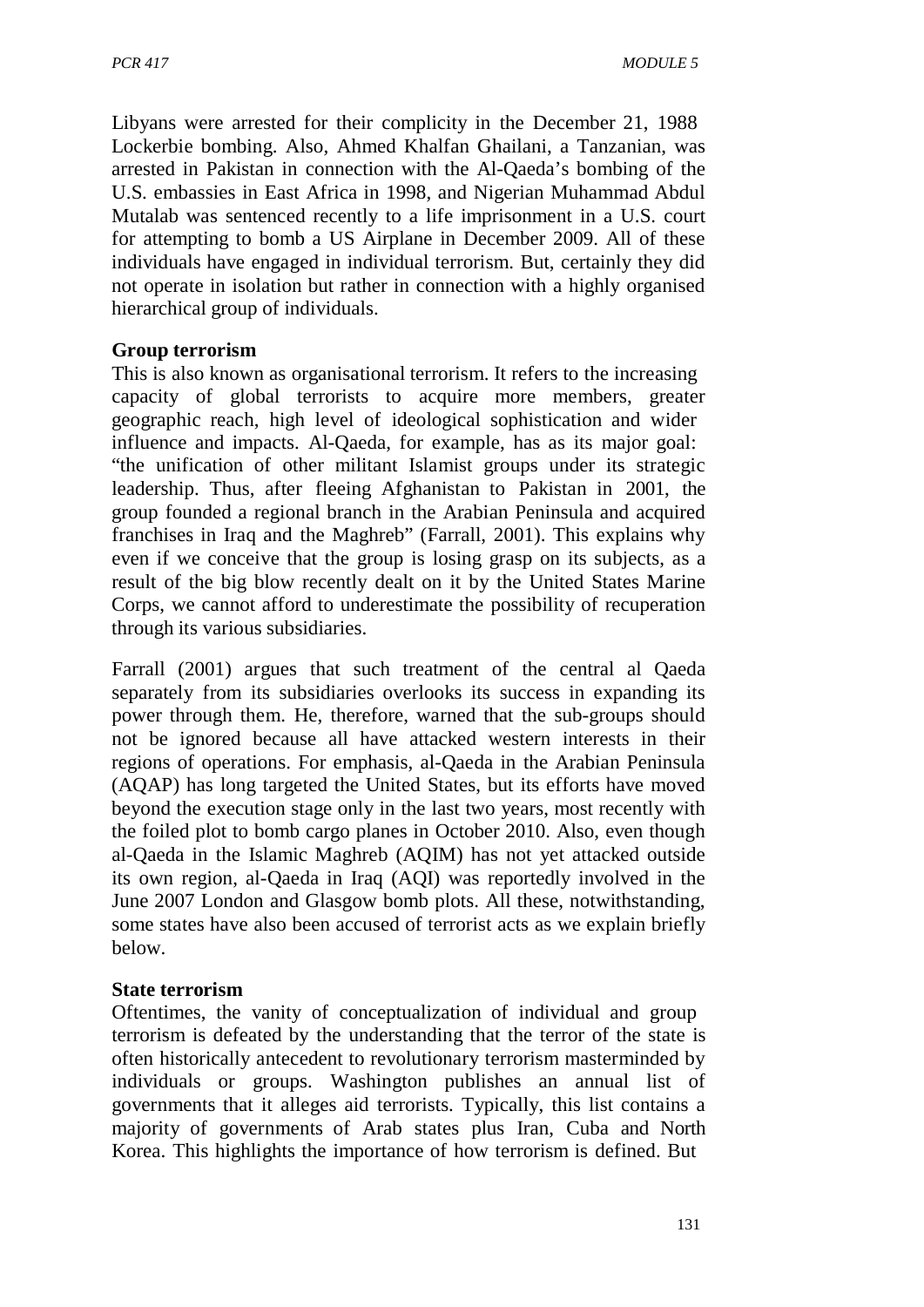according to Frederick Gareau (2004), if state terrorism were included in the definition, Washington would have to include itself on the list.

## **3.3 Multiple Interpretations of Terrorist Acts**

We should be careful when we discuss terrorism in international security studies, so that we do not fall victims of personalised restricted interpretations of the concept by certain states and individual actors. The pursuit of a selfish (often referred to as national) interest by states in the international system may, as well, most times seem an act of terrorism. In the same token, diplomats often formulate definitions to satisfy their particular social agendas. This is because, it is believed that one man's terrorist is another's freedom-fighter.

For instance, the South African government passed an anti-terrorist law in 1967 which viewed the phenomenon in such a manner that virtually any political or social act came under its purview. Cooperating with UNICEF to reduce infant mortality or revealing the misconduct of a state official could have been constructed as "terrorism" by the white South African government of that time. P.W. Botha, the head of the Apartheid government, characterised Nelson Mandela, the head of the African National Congress, as a "communist terrorist". On the other hand, the American Democratic Party's 1998 platform refers to South Africa as a "terrorist state".

Explanations on what constitutes terrorism remain vague and very ambiguous, even the ones provided by the United Nations. The world body of states has not been able to define terrorism by way of separating individual, groups and state terrorisms. What the organisation has successfully done is the condemnation of the act of terrorism.

Explanations for acts of terrorism should not be sought in the predispositions of diplomats for meticulous precision. This is because diplomats are to operate in that murky realm that mixes semantics with politics, and politics has dominion. Diplomats on any given side of an issue are forced to promote certain political agendas, and, to reiterate the well-known saying: "one man's terrorist is another man's freedom fighter". The anti-colonial developing countries exempted guerrillas fighting for independence from this denomination.

The United Nations did recognise the legitimacy of liberation movements fighting for independence, but that still leaves open the question of how the fight was carried on. Washington either excused infractions committed by those developing world governments it supported, or labelled them "violators of human rights" rather than the more abusive term of terrorism. Students should be able to lucidly explain what actions are qualified to be taken as terrorism.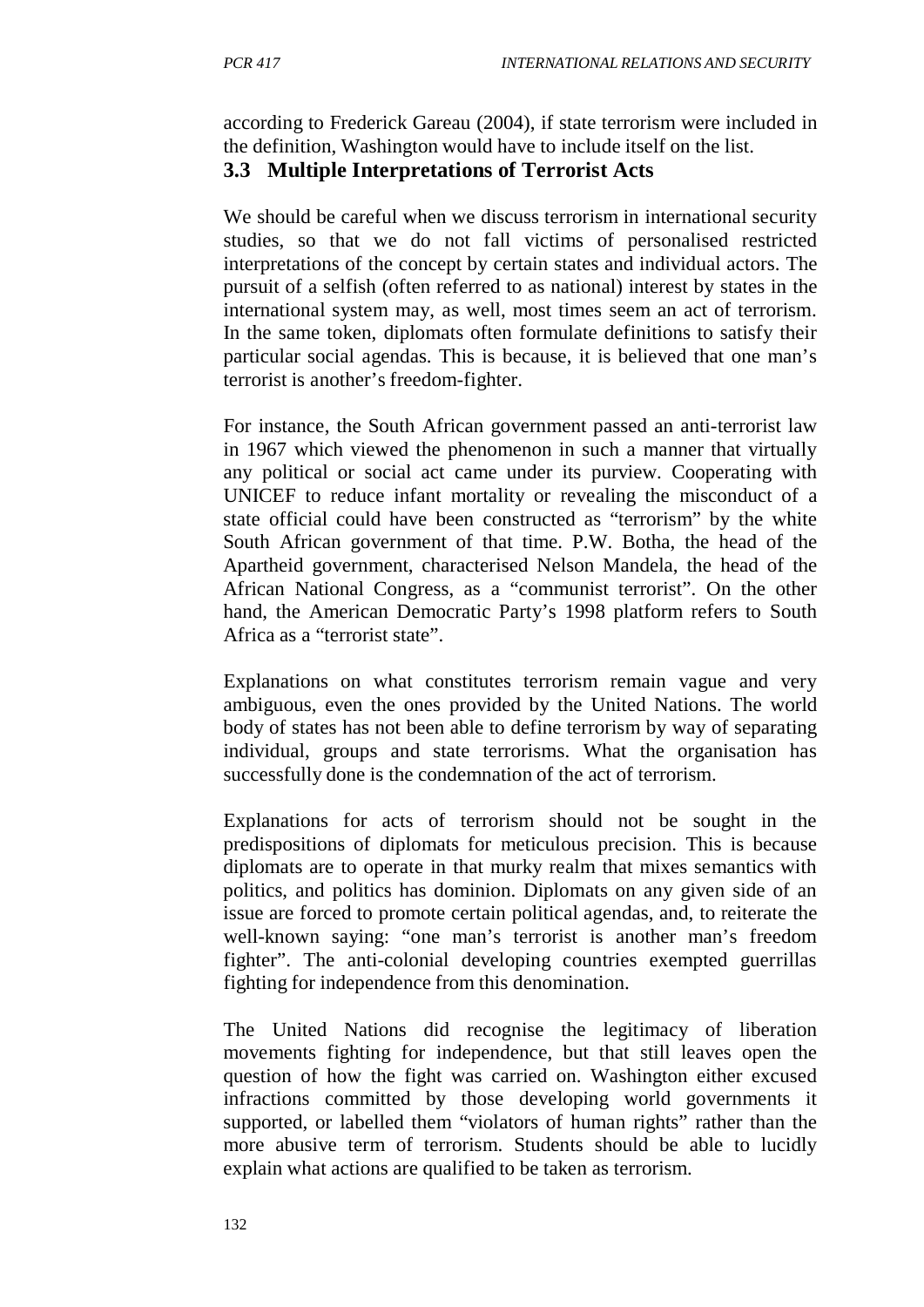## **3.4 The War against Terrorism**

This would be examined in three dimensions namely:

- The roots of the war on terrorism
- The nature of the war on terrorism
- War on terrorism as a form of a counter-terrorism

### **A. The roots of the war on terrorism**

The purpose of examining the roots of the war on terrorism is to expose how the present war on terrorism began as Washington's counterinsurgencies in the Middle East. The United States of America, in the past, supported the Shah of Iran and Saddam Hussein of Iraq, who after the Iranian revolution invaded Iran and fought a bloody war with it for eight years; and for Israel that has fought and terrorized Palestinians for over a century. It is a common knowledge that during the Cold Warcounterinsurgency period, Washington viewed its enemies as communist-inspired insurgencies- as well as political movements charged as being so inspired or simply leftist movements.

### **B. The nature of the war on terrorism**

Contemporary war on terrorism is a messianic, apocalyptic struggle of blameless good against consummative evil, tagged "axis of evil nations". The primary enemy seems to be religious bigotry and terror, and not atheist as the previous enemy was. It is needless to mention that accusing fingers are often pointed at Israel as state that practices state terrorism and by supplying military and economic aid, Washington is an accomplice.

#### **C. The war on terrorism as a form of counter-terrorism**

It is believed in certain quarters that the aid and support that Washington currently gives to states to wage the war on terrorism has features in common with the aid and support previously provided to states that practiced state terrorism during the Cold War. "This parallel is scary". The act of the U.S. special forces and that of the CIA have been described as counterterrorism, the re-baptised version of counterinsurgency.

# **4.0 CONCLUSION**

In this unit, you have learnt about terrorism in its various dimensions and explanations. The role of the United States in the encouragement, the spread and the war against terror were highlighted and the focus on the extant face of terrorism was explained. Students are expected to be able to differentiate between individual, group and state terrorism at the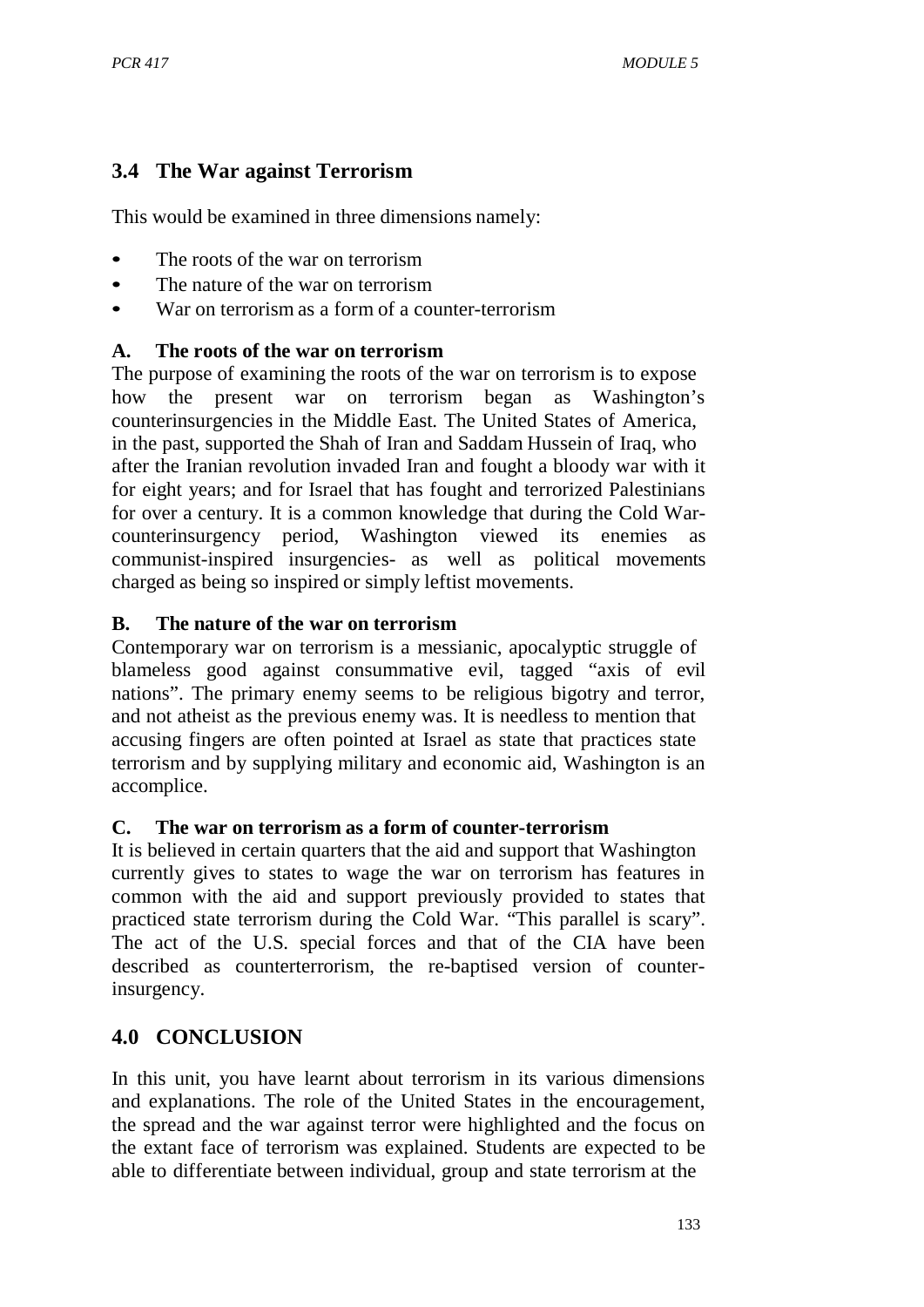end of the course. Indeed, there are other subtle forms of terrorism that students need to understand. Explore this on your own.

## **5.0 SUMMARY**

It is now well known to us that the act of terrorism is not an end in itself but a means to an end. Those who engage in the terrorist activities often do so to react to certain actions of their victims or their governments in the past. It is also very obvious that many of the fight against terrorism have actually succeeded in promoting it, since those championing the fight are now guilty of counter-terrorist activities. The course has therefore showed us that the war against terrorism will become more meaningful and more justifiable only if those in charge champion the course of equity, probity and justice.

## **6.0 TUTOR-MARKED ASSIGNMENT**

- i. Who is a terrorist?
- ii. Is state terrorism an act of counter-terrorism?
- iii. Does the extant international system foster terrorist activity?
- iv. When does war against the terrorists justified?
- v. What are the dangers posed by terrorism to international peace and security?

## **7.0 REFERENCES/FURTHER READING**

- Borstelmann, T. (1993). *Apartheid's Reluctant Uncle: The United States and Southern African in Early Cold War*. New York: Oxford University
- Carter, G. & O'Meara, P. (Eds). (1977). *Southern Africa in Crisis*. Bloomington: Indiana University Press.
- Farrall, L. (2011). "How al Qaeda Works: What the Organisation's Subsidiaries Say about its Strength". *Foreign Affairs,* March/April.
- Gareau, F. (2004). *State Terrorism and the United States: From Counterinsurgency to the War on Terrorism*. London: Zed Publishers.
- McClintock, M. (1992). *Instruments of Statecraft: U.S. Guerrilla Warfare, Counter –Insurgency and Counter-terrorism, 1940 - 1990*. New York: Pantheon Books.
- Schmid, A. & Jongman, A. (1988). *Political Terrorism: A New Guide to Authors, Actors, Concepts, Data Bases, Theories and Literature*. Amsterdam: North Holland Publishing Co.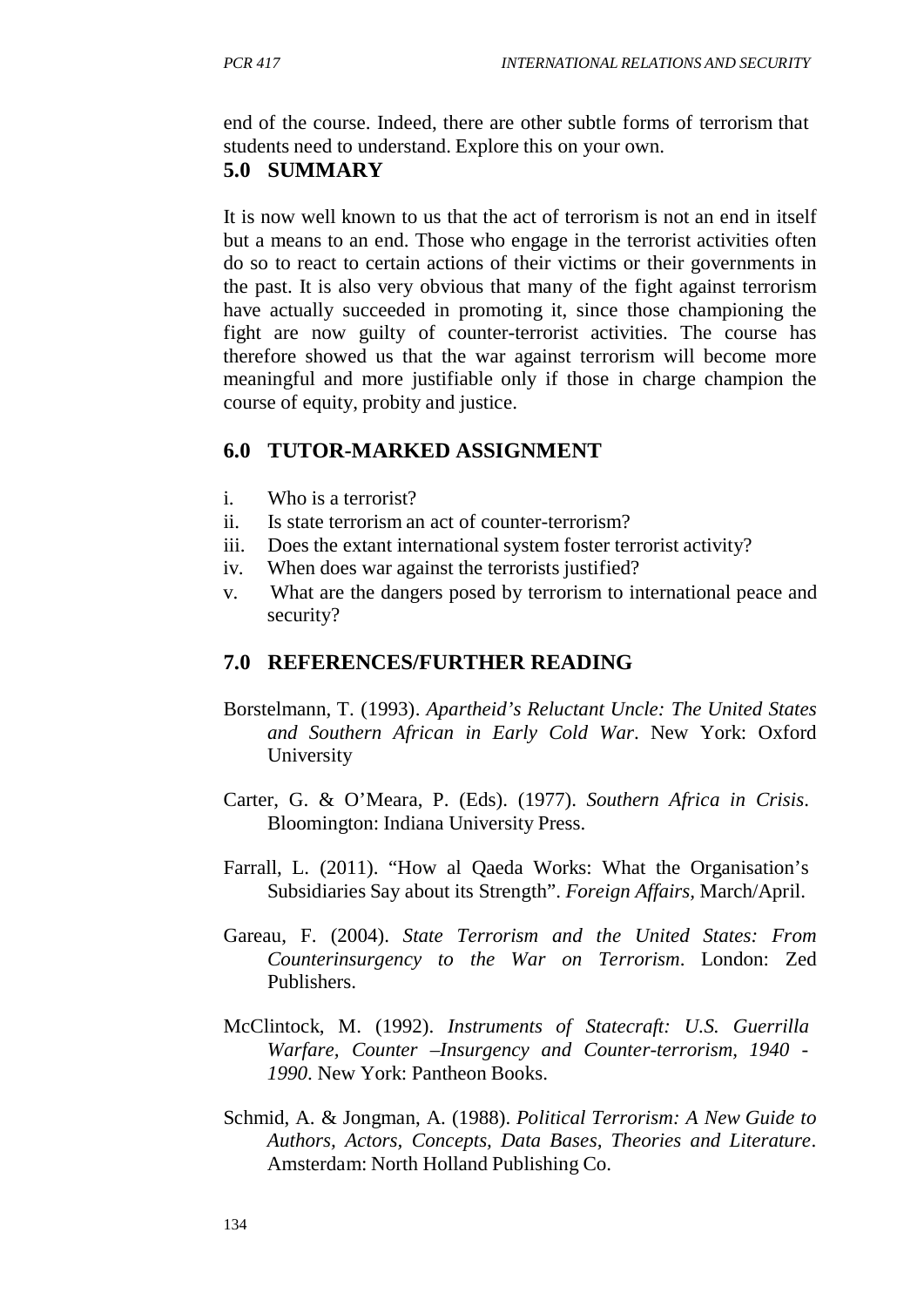# **UNIT 2 THE SECURITISATION MODEL**

## **CONTENTS**

- 1.0 Introduction
- 2.0 Objectives
- 3.0 Main Content
	- 3.1 Copenhagen School of Thought
	- 3.2 Securitising Actors
	- 3.3 Referent Objects of Securitisation
	- 3.4 Limitations of the Securitisation Model
	- 3.5 Desecuritisation
- 4.0 Conclusion
- 5.0 Summary
- 6.0 Tutor-Marked Assignment
- 7.0 References/Further Reading

# **1.0 INTRODUCTION**

There is a groundswell of global concern about ensuring that the international system remains peaceful and secured. These concerns have encouraged stakeholders to pontificate about measures that could assure global security, such that the world would no longer witness the devastation visited on peoples during the First World War and the Second World War. Scholars have not been left wanting in this enterprise. Research scholarship has continually interrogated all the options that are open for peace. One of those efforts culminated in the creation of various schools of thought on security matters.

This unit would focus on securitisation as presented by the Copenhagen School of Thought. Though other schools of thought such as; the Welsh School, Paris School, Critical Security Studies and the Third World Security School exist in the area of security studies, but the Copenhagen School is that which places emphasis on the social aspect of security hence, the usefulness of the Copenhagen School to our analysis. Specifically therefore, we shall be focussing on the variables that are relevant to the securitisation model.

# **2.0 OBJECTIVES**

At the end of this unit, you should be able to:

- explain the theoretical basis of the Copenhagen School
- demonstrate an informed understanding of securitisation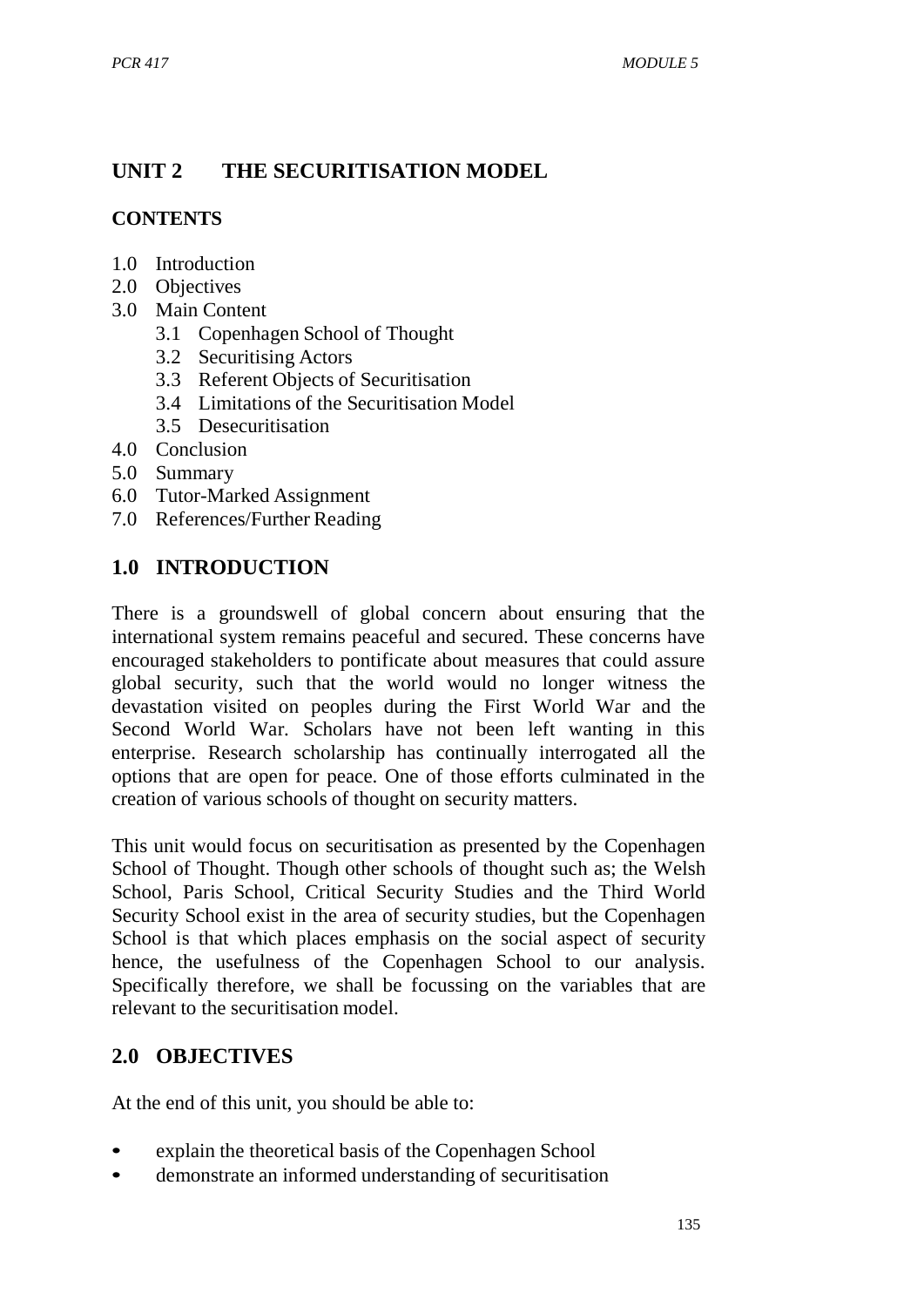interpret policy decisions using the yardstick of the securitisation model.

## **3.1 Copenhagen School of Thought**

The Copenhagen School of Thought is an organised school of academic thought with specific focus on security studies, which got its prompting from the published work of Barry Buzan, titled: *People, States and Fear: The National Security Problem in International Relations*. The concern of this academic school of thought is to focus on the social aspects of security. The Copenhagen school places particular emphasis upon the social aspects of security. In effect, the school widens the traditional arena of security studies by focusing of some very relevant sectors.

In summary, the attention of the school is drawn to three fundamental variables, namely;

- 1. Sectors The concept of 'sectors' concerns the different areas where we speak of security. The list of sectors is primarily an analytical tool created to spot different dynamics. These include: Military/state, Political, Societal, Economic, and Environmental.
- 2. Regional security complexes The concept of regional security complexes cover how security is clustered in geographically shaped regions. Security concerns do not travel well over distances and threats are therefore most likely to occur in the region. The security of each actor in a region interacts with the security of the other actors. There is often intense security interdependence within a region, but not between regions, which is what defines a region and what makes regional security an interesting area of study.
- 3. Securitisation Securitisation is probably the most prominent concept of the Copenhagen school. It is argued that 'security' is a speech act with distinct consequences in the context over international politics. By talking security an actor tries to move a topic away from politics and into an area of security concerns thereby legitimating extraordinary means against the socially constructed threat. The process of securitisation is inter-subjective meaning that it is neither a question of an objective threat or a subjective perception of a threat. Instead, securitisation of a subject depends on an audience accepting the securitisation speech act.

This model attempt at studying security and proffering solutions to security concerns have been weakened by some of its inherent subjectivism. The thinking of the school has been fairly criticised for his Eurocentric Approach. Furthermore, the realists have argued that the Copenhagen school's widening of the security agenda risks giving the discipline of security studies "intellectual incoherence". There is also the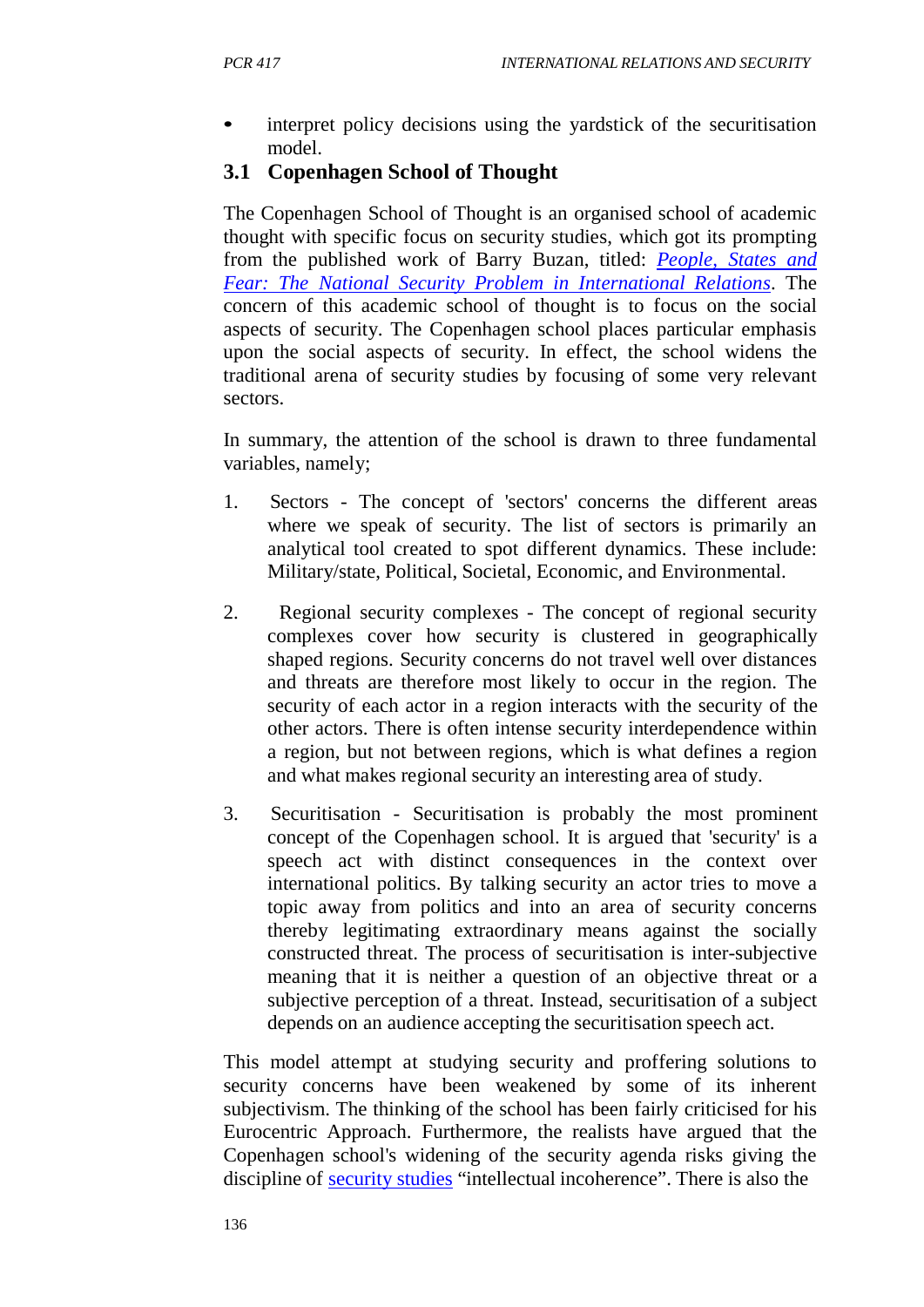criticism about the absence of gender in the Copenhagen school's approach.

Our focus here is on Securitisation, seen largely as synthesis of constructivist and classical political realism in its approach to international security. In contrast to materialist approaches of classical security studies, securitisation is a process-oriented conception of security (Collins, 2007). In other words, while classical approaches of security focus on the material dispositions of the threat including distribution of power, military capabilities, and polarity, securitisation examines how a certain issue is transformed by an actor into a matter of security. Securitisation can therefore be defined as an extreme version of politicisation that enables the use of extraordinary means in the name of security. For the securitising act to be successful, it must be accepted by the audience. Securitisation studies aims to understand "who securitises, on what issues (threats), for whom (referent object), why, with what results, and not least, under what conditions" (Buzan, Waever & Wilde, 1998). The Securitisation Spectrum (Collins, 2007) is as presented below:

|                                                  | NON-POLITICISED POLITICISED                      | <b>SECURITISED</b>              |
|--------------------------------------------------|--------------------------------------------------|---------------------------------|
|                                                  | The issue is                                     | managed The issue is framed     |
| The state does not within the                    |                                                  | standard as a security question |
| cope with the issue $\parallel$ political system |                                                  | through an act of               |
|                                                  |                                                  | securitisation                  |
| The issue is                                     | not It is part of public policy,                 |                                 |
| included in                                      | the requiring government A securitising actor    |                                 |
| public debate                                    | decisions and resource articulates an already    |                                 |
|                                                  | allocations, or more rarely politicised issue as |                                 |
|                                                  | some form of communal an existential threat      |                                 |
|                                                  | governance                                       | to a referent object            |

That a given subject is securitised does not necessarily mean that the subject is of objective essence for the survival of a given state, but means that someone with success has constructed something as an existential problem. Principally, anyone can succeed in constructing something as a security problem through speech acts. The ability to effectively securitise a given subject is, however, highly dependent on both the status of a given actor and on whether similar issues are generally perceived to be security threats.

If a subject is successfully securitized, then it is possible to legitimize extraordinary means to solve a perceived problem. This could include declaring a state of emergency or martial law, mobilising the military or attacking another country. Furthermore, if something is successfully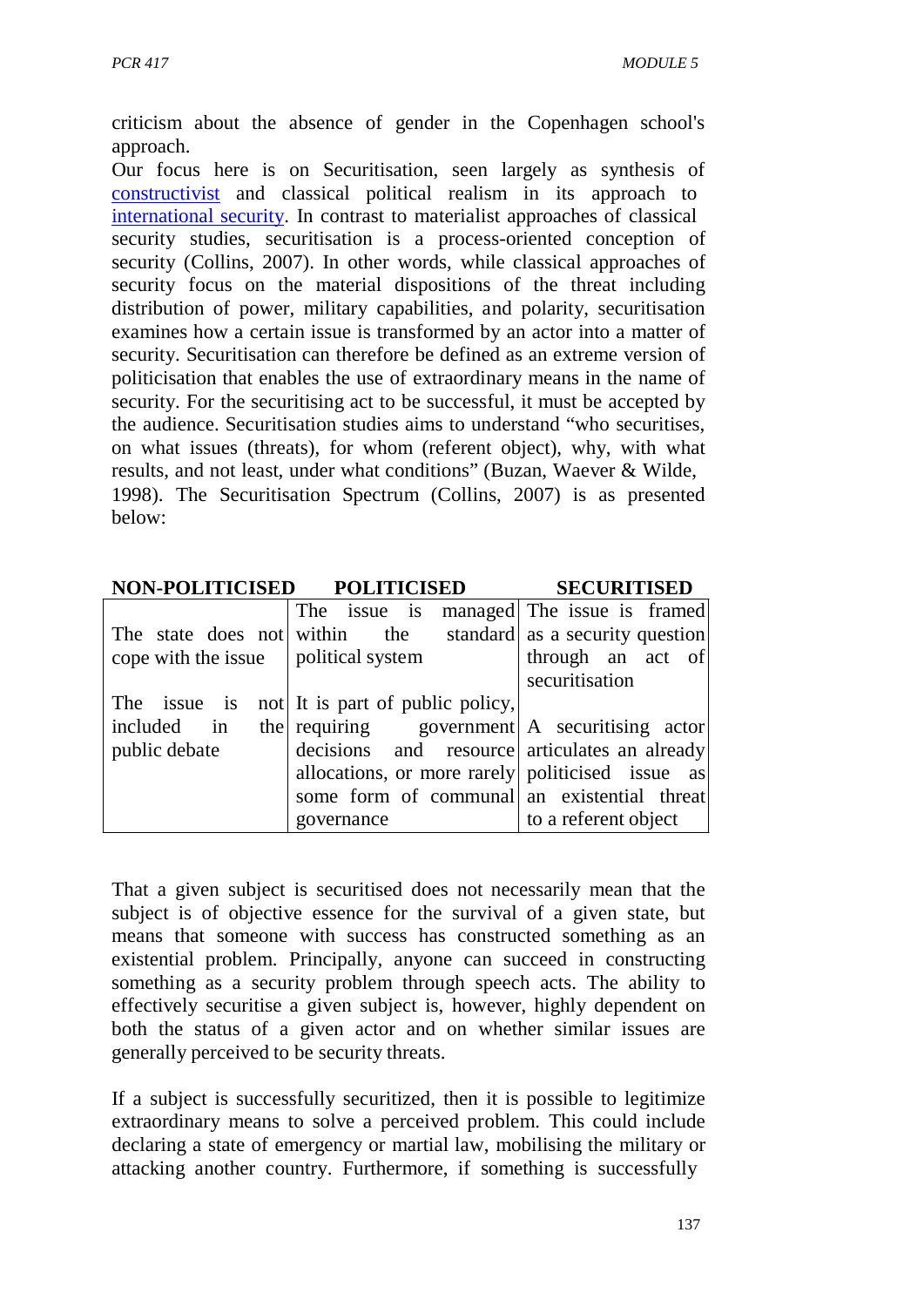labelled as a security problem, then the subject can be considered to be an illegitimate subject for political or academic debate.

However, securitisation could easily involve more than one of these sectors. In the case of the 2003 Invasion of Iraq, one could say that the conflict was securitised militarily; weapons of mass destruction was one reason for the invasion. However, the war was also securitised as a societal problem; human rights in Saddam's Iraq was mentioned in the public rationale. Another less obvious example would be the immigration debate in the United States. Concerns of terrorist infiltration are regularly cited as grounds for the tight control of borders. Because it is easier to securitise an issue following September 11, this concern for safety and security has taken attention away from the economic factors that have always been at play in international migration.

# **3.2 Securitising Actors**

Actors are the core concerns of securitisation, for all the gamut of ensuring that security is pursued and maintained is either to save or ensure the continued survival of a certain actor, or set of actors. Under the circumstances of international relations, securitising actors include; the government, political elite, military and civil society organisations. The role of the actor is linked to the articulation of an existing politicised issue as an existential threat to a referent object. Based on the existence and nature of threat, the securitising actor maintains that it has to adopt extraordinary means that transcends the regular norms of the political terrain.

**The government -** as the symbol of the state, the government has the onerous task of playing the most significant securitising role. As the bastion of the hopes and aspirations of the citizenry, the government is expected to possess a reliable arsenal of perceiving threats to the sovereignty of the state. Thus, there would be the need to sensitise the society about the existential nature of the threats. In this wise, there may be the adoption of extraordinary means of achieving the objective, such as; secession of relations with a potential aggressor, sponsorship of economic blockades and other relevant sanctions at the multilateral level.

**The political elite -** as against the information in the public sphere, the political elites are privy to sensitive information and often involved in decision-making. In taking up its role as a securitising actor, the political elite are responsible for awakening the senses of the electorates to potential dangers pertaining to the survival of the state. For instance, through political enlightenment campaigns, the critical mass of the people can be informed about issues, either domestic or international,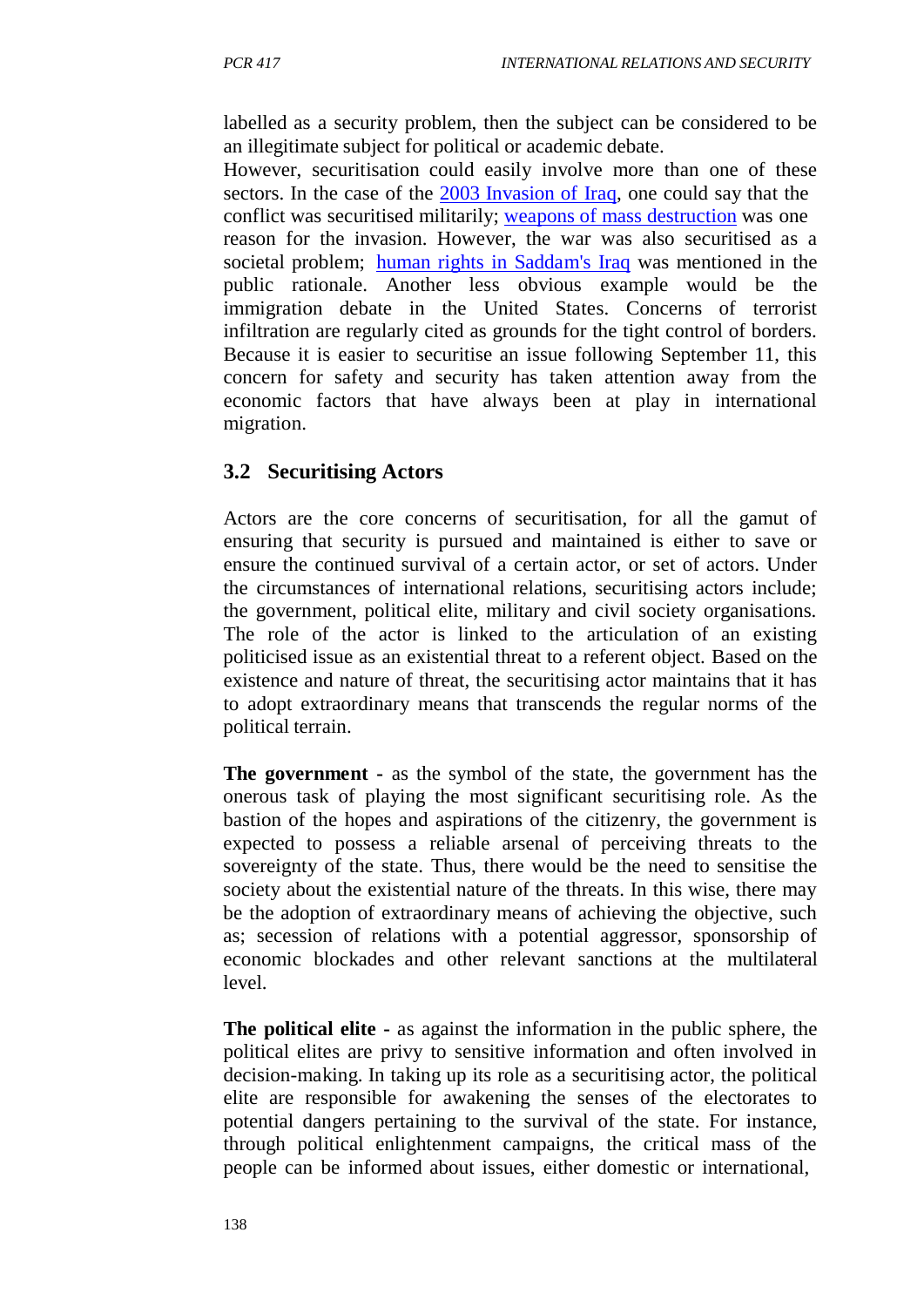that could have direct unfavourable impact on their well-being. The immediate course of action would thereafter be determined by the affected group(s), however, the political elite would have played its role as a securitising actor.

**Military -** the responsibility of the military high command is the protection of the sovereignty of the state against both internal and external subversion. Despite the sensitivity of the military's job, the institution does not arrogate the sole rights and responsibilities of protecting the state to itself. The military is subordinate to civil government, and by extension the electorate that voted in the government. In cases of existential threat to referent objects therefore, the military has to present its case to the people, with the sole purpose receiving the consent on the appropriate line of action that may kill the threat.

**Civil Society -** a vibrant civil-society is the backbone of the critical mass of the people in any society. For the progressive civil society organisation, the major concern is the guarantee of the fundamental rights of the citizenry. An articulate civil society would therefore resent any threat or danger to the existence of the group. The main objective behind the intimation of the civil populace of imminent danger by the civil society is to mobilise the civil populace against the danger. The Arab spring incidents are reflections of the powers of the civil society to act as securitising actors, and in fact, effect changes in the society.

# **3.3 Referent Objects of Securitisation**

There are main issues that generate attention for securitisation. It must be emphasised that these issues may not be limited to the issues of highpolitics. They could also pertain to socio-cultural and economic issues. Some of these issues are explained below; national sovereignty, ideology, economy, etc. All of these issues fall within the domain of a state's national interest, which must be protected at all cost. For example, the resort to claims of an abiding loyalty to the national interest is a tool used by politicians and decision-makers to sway public opinion in the direction of actions they plan to take on behalf of the generality of the people. Because of the vagueness in the definition of national interest, decision-makers are quick to exploit the openings therein to determine the policy direction of the country.

## **3.4 Limitations on the Securitisation Model**

**Lack of adequate empirical explanation** - the attention is more direct to theoretical thinking in security matters, while not sufficiently providing the analytical tools for explaining real-life security issues.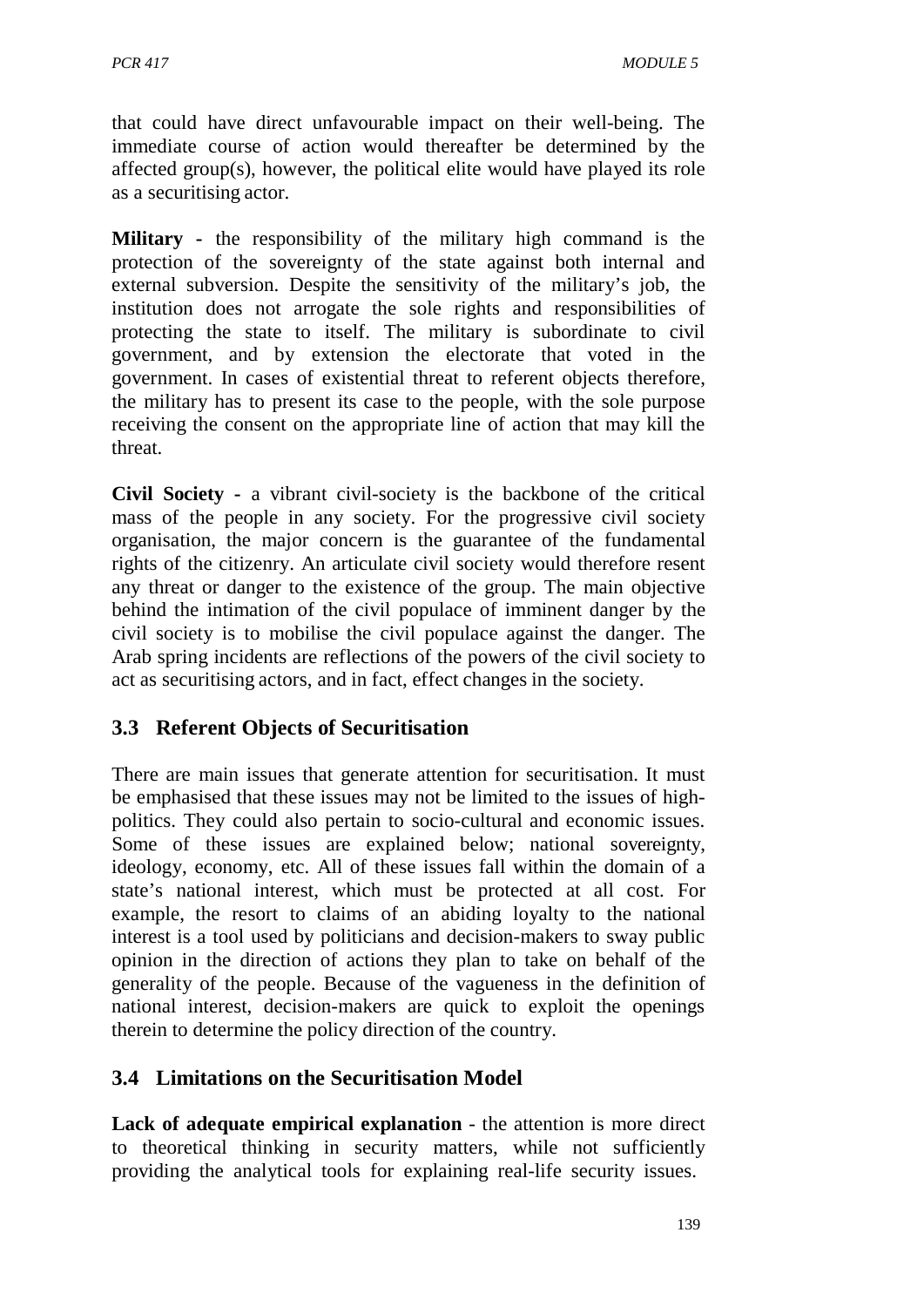Hence, the need for the securitisation model to explore the reason for the ability of securitisation options to convince some securitisation actors while some fail to do so. Furthermore, there is the need to enquire into factors considered for categorising some issues as existential security threats, while some others are not so deeply considered. It should also be mentioned that the securitisation model does not provide the yardstick for measuring the policy effectiveness of undertaking extraordinary measures when issues of security are concerned, nor does the model articulate ways to handle unexpected consequences that may be generated through securitisation.

**The Euro-centric perception** - the emphasis of the securitisation model on the society rather than the state as a primary referent object is considered to have been derived from the European experience of integration. Basically, the thinking considers the European integration along political, economic and socio-cultural lines as the basis of analysis, without minding the conditions in other parts of the world. In other words, the explanation of societal security in securitisation model is based on the construction of a collective European identity, which detracts from the general conception of state security, which relates to the preservation of national sovereignty and territorial integrity.

**Inadequate for generalisation** - for most parts of the world, the securitisation model may not be fully sufficient for explaining security issues and stemming the tides of conflicts, this is because the realist notion remains very relevant. Thus, while the securitisation model plays the important secondary role of intimating specific audiences of imminent danger and proffering implementation of extraordinary measures, rational theories may just be perfect for providing the primary theoretical basis for handling sinter-state security matters.

Blurred distinction between the political and security realms: there is the need for a more in-depth clarification between politics and security. While securitisation denotes an extreme version of politicisation, it is yet to be seen how distinctions can be made between de-politicised, politicised and securitised issues. The current explanation of the securitisation model does not lend itself to distinguishing between an act of securitisation and extreme politicisation. The need for proper distinction is made more cogent in the analysis of security issues in undemocratic countries where thin-lines exist between the political and security domain. It is also a regular occurrence in democratic societies to seek political solutions to security challenges.

## **3.5 Desecuritisation**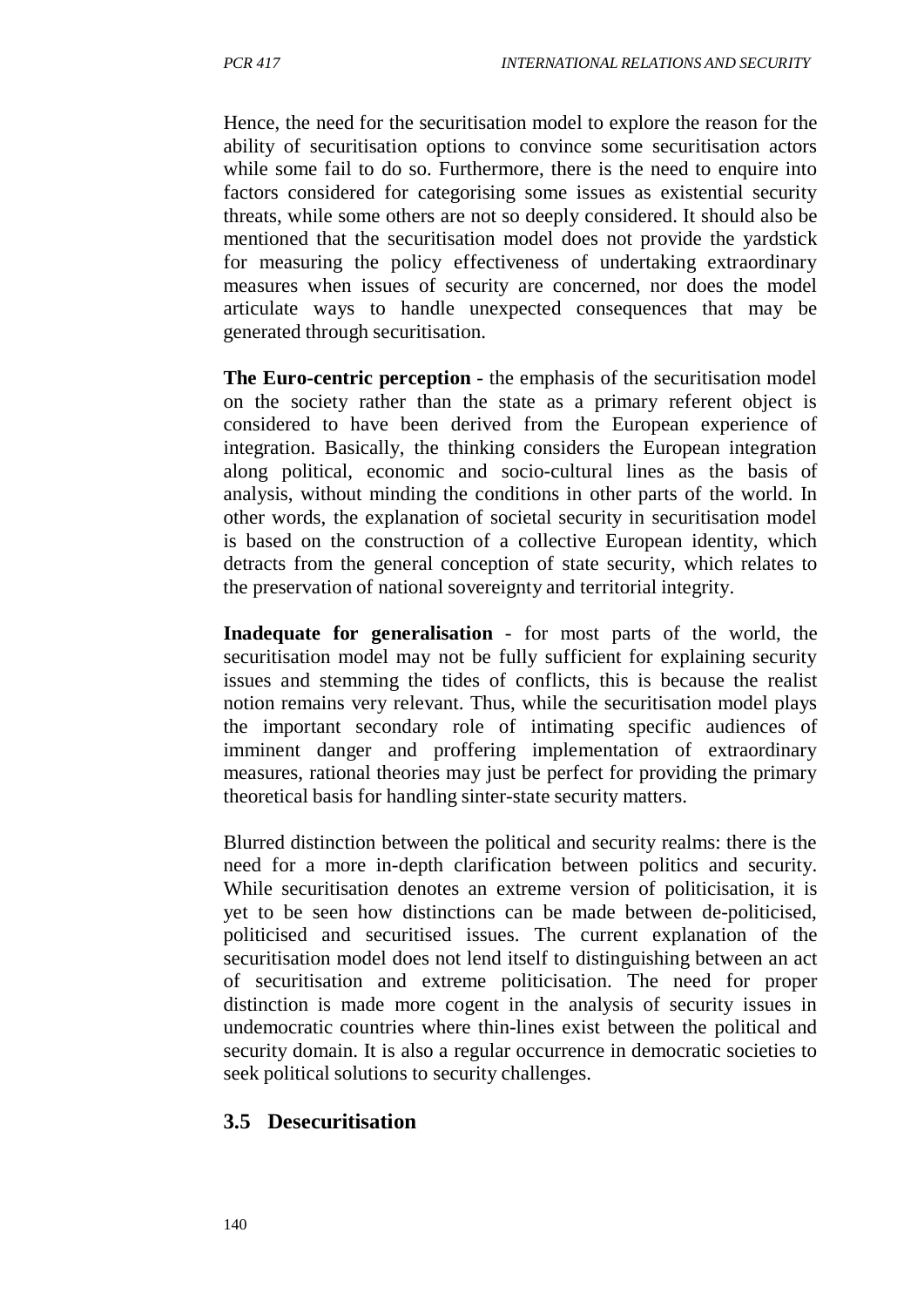Desecuritisation is the direct opposite of securitisation. It involves the transformation of seeming security dangers from the emergency realm to a more civil arena where agreements, position-shifting and compromises can be obtained. In effect, the desecuritising are responsible for reconstituting an issue as no longer an existential threat, thereby moving the issue from the securitised realm into the public sphere. The actors are same as the securitising actors, therefore, it is the subsisting interest that determines which part of the divide, between being securitized or desecuritised. Students are encouraged to read more about this.

# **4.0 CONCLUSION**

This unit has thrown more light on some of the issues of security confronting the modern world. Securitisation as popularised by the Copenhagen school focuses on one of the measures adopted by policy and decision-makers to warn about the possibilities of wars and attacks, and through this, a state can make adequate preparation, when the citizenry's support has been courted.

## **5.0 SUMMARY**

In summary, this unit re-emphasises the reality of security issues in the contemporary international system. Here, we are made to understand the workings of the critical variables when the issues of securitisation are concerned. Also, in contrast to securitisation, desecuritisation thinking is equally explicated as the transformation of the securitisation objectives.

## **6.0 TUTOR-MARKED ASSIGNMENT**

- i. What is the primary position of the Copenhagen School of Thought on security?
- ii. Explain the function of each of the securitisation actors.
- iii. Explain the process of desecuritisation.

# **7.0 REFERENCES/FURTHER READING**

Baine, W. (2006). *The Empire of Security*. Boston: Routledge.

- Buzan, B. (2007). *People, States and Fear: An Agenda for International Security in the Post Cold-War Era.* Colchester: ECPR Press.
- Buzan, B. Waever, O. & Wilde, J. (1998). *Security: A New Framework for Analysis.* Boulder: Lynne Rienner Publishers.
- Collins, A. (2007). *Contemporary Security Studies.* Oxford: Oxford University Press.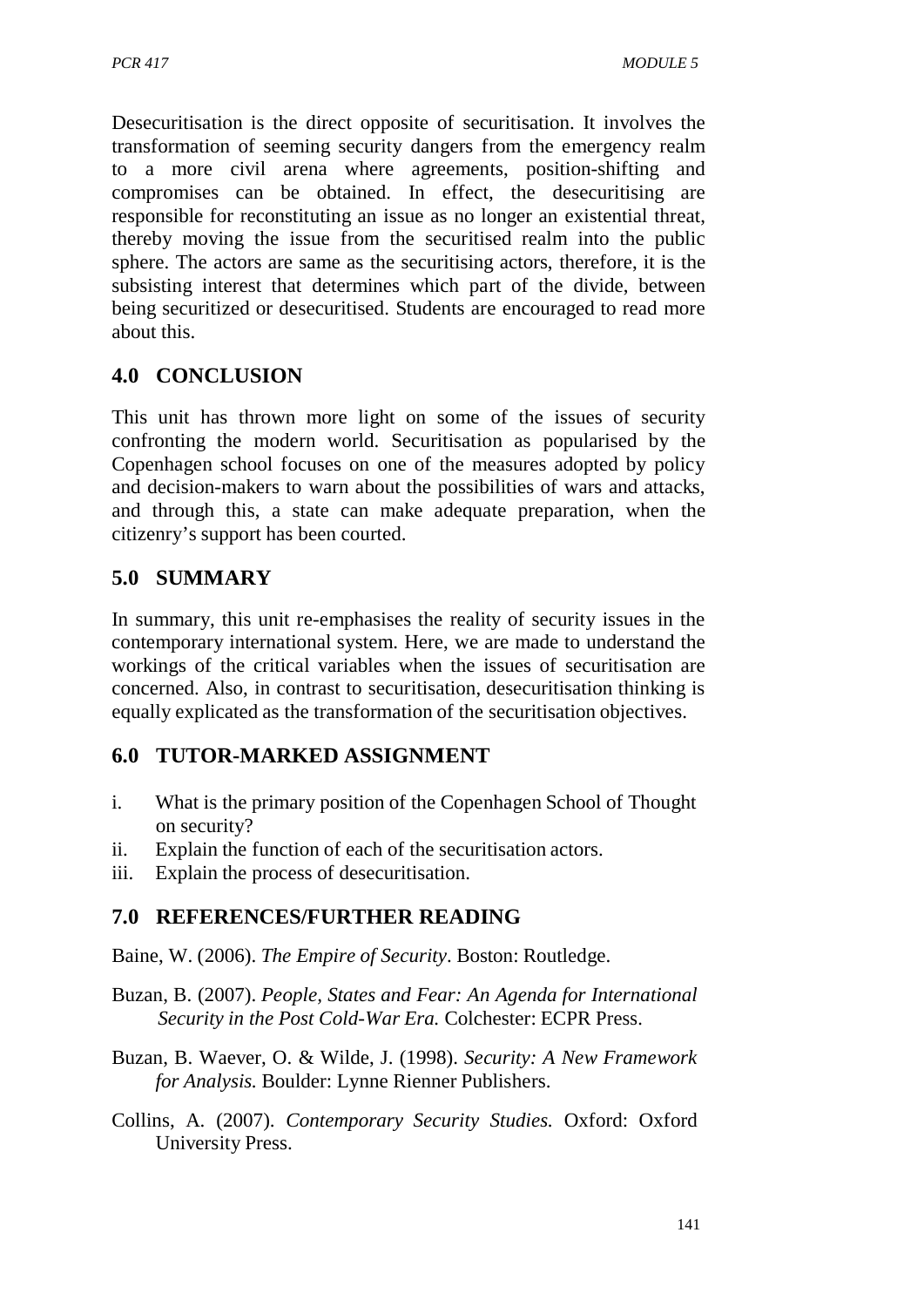Hough, P. (2008). *Understanding Global Security.* Boston: Routledge.

#### Mutimer, D. (2007). *Critical Security Studies: A Schismatic History* in *Contemporary Security Studies*. Oxford: Oxford University Press. **UNIT 3 DIPLOMACY**

#### **CONTENTS**

- 1.0 Introduction
- 2.0 Objectives
- 3.0 Main Content
	- 3.1 Diplomacy as an Instrument of Peace in International Relations
	- 3.2 History
	- 3.3 Typologies
	- 3.4 Techniques
	- 3.5 Characteristics of Diplomacy
- 4.0 Conclusion
- 5.0 Summary
- 6.0 Tutor-Marked Assignment
- 7.0 References /Further Reading

### **1.0 INTRODUCTION**

This unit focuses on the various issues pertaining to diplomacy as a means by which peace and security is maintained in the international system. Here, we would deal with all aspects of the subject-matter.

#### **2.0 OBJECTIVES**

At the end of this unit, you should be able to:

- describe the relevance of diplomacy in international relations
- describe the various techniques of diplomacy
- explain the various mechanisms by which diplomacy is conducted.

#### **3.0 MAIN CONTENT**

### **3.1 Diplomacy as an Instrument of Peace in International Relations**

Diplomacy can be regarded as the most fundamental means of seeking peace in the conduct of inter-state relations. The philosophical basis avers a scenario whereby conflicting inter-state interests are resolved without resort to any form of conflict or war. It therefore presupposes a situation in which states assume the responsibility for ensuring peace,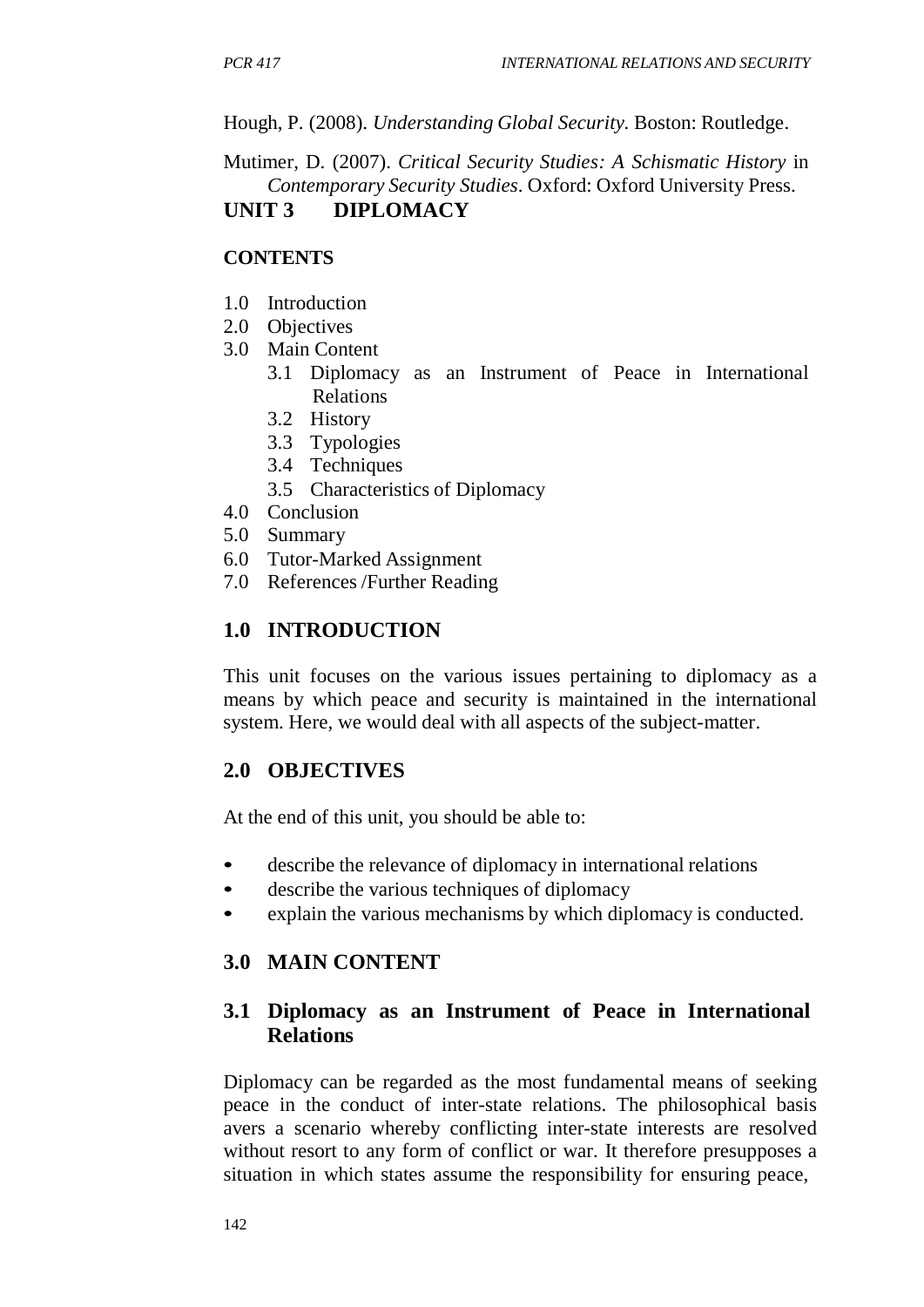harmony and tranquillity in the international system, because they all have stakes in the system. Thus, no matter the level of opposition that the national interest of states may be, the overriding interest is that which encapsulates the interest of the entire system, which must be protected at all cost through non-military or violent means.

Diplomacy is therefore the tact and means of conducting international relations in a peaceful manner, with the sole aim of avoiding conflicts and wars. It is the art and practice of conducting negotiations between representatives of groups or states. Similarly, it can be referred to as the conduct of international relations through the intercession of professional diplomats with regard to issues of peace-making, trade, war, economics, culture, environment and human rights.

## **3.2 History**

The practice of diplomacy as an instrument by which the conduct of international relations is undertaken through peaceful means has undergone series of transformation over the various eons. As the globe enters the various epochs, so does the practice of diplomacy adopt new methods, discard old unprofitable ways, in order to adapt to the current realities in the relationship among states. Being an instrument used specifically by state-actors, it has evolved as a compilation of the norms, values, customs, and traditions of various states. In this respect, each and every state in the various era has contributed to the practice of diplomacy. We shall therefore be examining at the origin of diplomacy from the period of ancient civilisation.

**Ancient Greece:** the origin of European diplomacy can be traced to the first set of city-states in ancient Greece. The origins of diplomacy are in the strategic and competitive exchange of impressive gifts. It later developed to a stage where diplomats were sent only for specific missions, basically for negotiations, and would return immediately after the mission was concluded. Diplomacy was characterised by the employment of relatives of the ruling family or of very high ranking members of society in order to give them legitimacy when they sought to negotiate with the other state (Berridge, 2005). In essence, there were no permanent diplomatic representatives posted to the territories of the city-states.

However, at a later stage, the arrangement was such that the position of "proxenos" was created. These personalities were citizens of the hostcity who act on behalf of the sending city to negotiate and conduct all other issues of diplomacy with their own government. These officials were selected on the basis of the particular relations of friendship shared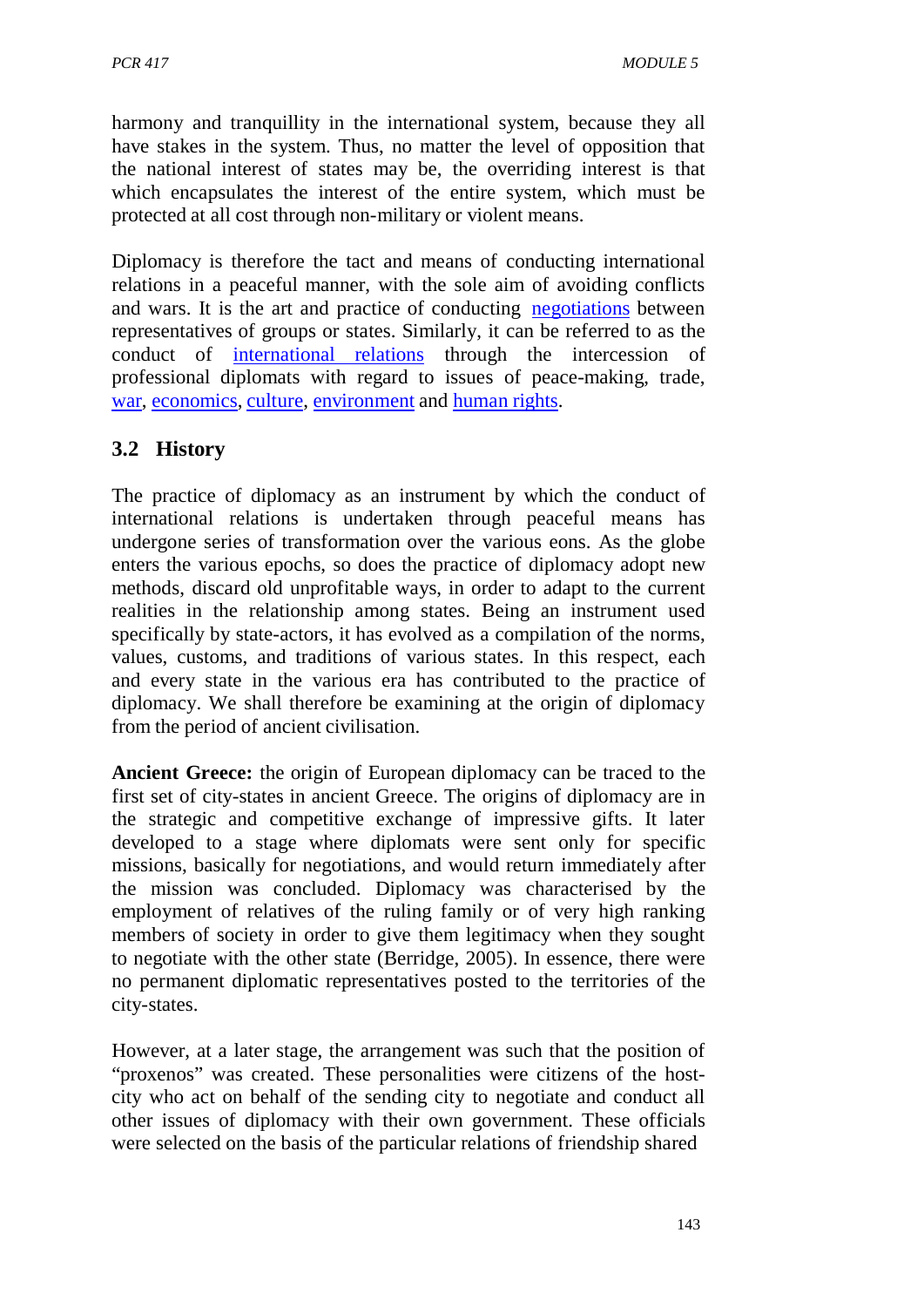with the sending state; this is sometimes a hereditary form of relationship in some families.

**Ancient Rome:** it is on record that the states of Northern Italy during the Renaissance in the 13th century played a significant role in the development of diplomatic practice. Milan, Tuscany, Venice was known for some of the landmark developments of diplomacy. Significantly, Milan under Francesco Sforza established permanent embassies in the other cities of Northern Italy. With the passage of time, some of the current practices such as the presentation of an ambassador's credentials to the head-of-state of the host-state started in the Italian peninsula. Indeed, Milan sent a representative to the court of France way back in 1455; this act opened the floodgate for the exchanges of representatives among the countries in Europe, including Spain, England and Germany (Berridge, 2005). Subsequently, the idea of sending permanent representatives and indeed opening permanent missions became customary.

Development came to the practice of diplomacy in record time through the various rules that were adopted. The post of the ambassador as the highest ranking representative was created. The ambassador was madeup as a nobleman, whose level of nobility is connected with the prestige of the country he was sent as representative. Having been delegated as the ear, eyes and the mouth of his government, the ambassador is treated like the head-of-state in a friendly land. The ambassador was provided with large residences, provided with the financial resources to undertake lavish social functions, and he was allowed to play an important role in the court life of the host-nation.

In the centuries between the 16th and 19th century, series of events occurred in the Europe that have shaped modern diplomatic practices. Some of these included disagreements over the ranking of officials, the pedigree of diplomatic officials, and the size of missions, among others. Most of these issues were put to rest with the fall of Napoleon and the subsequent Congress of Vienna in 1815, where an international system of diplomatic ranking was established. By the end of the Second World War, the rank of ambassador as the highest ranking officer became the norm. The European system set the pace for modern diplomatic practices; in this form we have the bilateral and multilateral systems of diplomacy. Similarly, there is the conference and the quiet diplomacy.

#### **3.3 Typologies**

#### **Bilateral diplomacy**

This is the conduct of diplomacy between two sovereign states- this form of interaction between states is not an all-comers affair. Basically,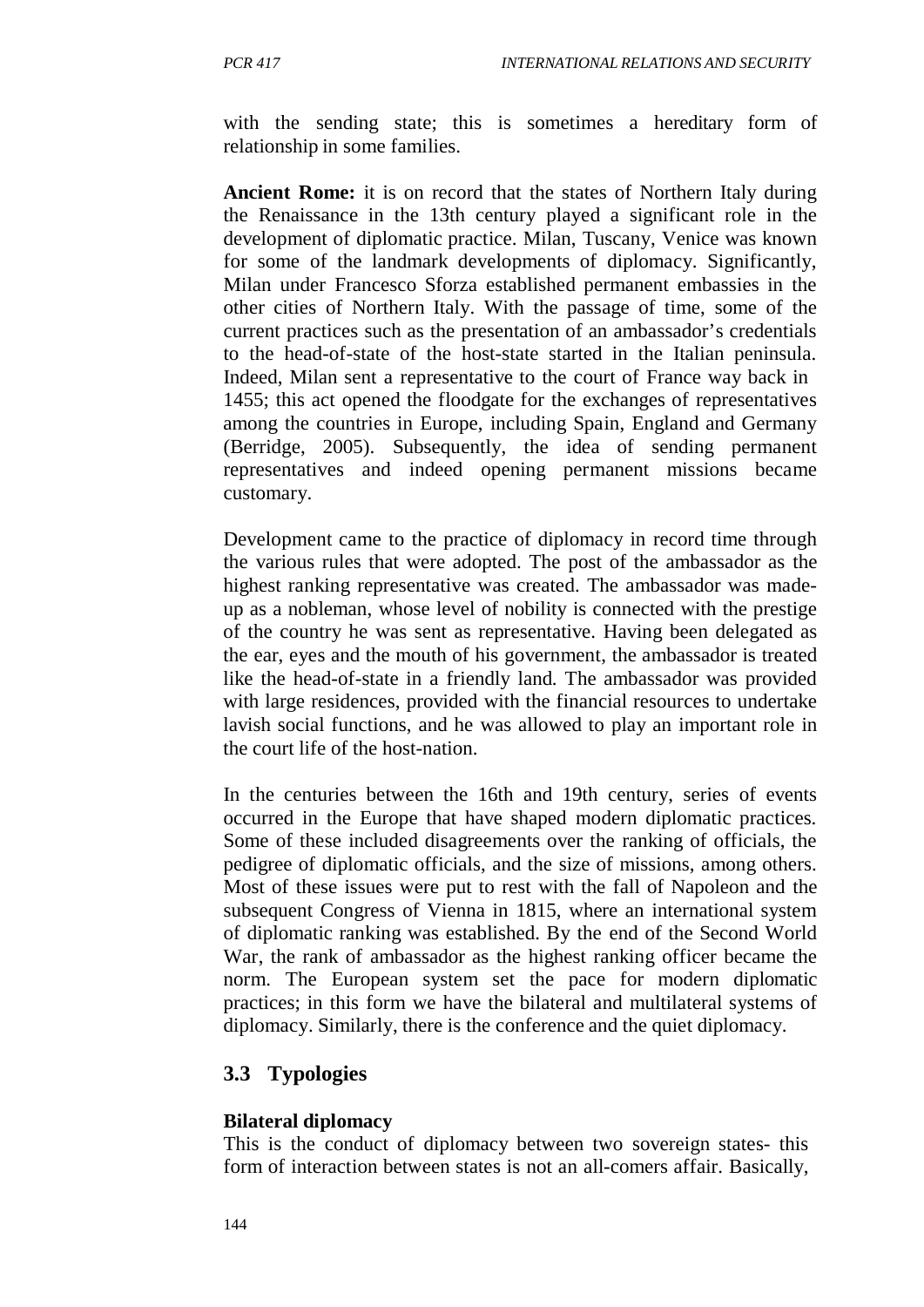it can consist of all patterns of relationships; economic political or cultural. The most fundamental principle is that the number of states involved is limited to two. Instructively, a particular state would tend to have bilateral relations with series of other states. This means that there are usually pockets of bilateral relations between states across the broad spectrum of the international system at any given time. Most often, trade agreements between two countries are typical examples of bilateral diplomacy.

However, there have been arguments among scholars that bilateral diplomacy has failed woefully in achieving the mandate that the conduct of diplomacy is meant to achieve. One of the most apparent examples of the failure is the outbreak of the First World War. It is believed that the complex pre-war system of bilateral treaties had made it impossible to prevent the war. This argument is based on the belief that it was easier for nations to launch attacks on other nations that they had not treaties with. This allowed for encouraging aggressive adventures with reckless abandon, in the pursuit of national interest.

Similarly, bilateral diplomacy is regarded as overly protectionist, thereby shutting out non-treaty members in trade relations. This is somewhat disadvantageous, even to those states involved in such bilateral treaties. Specifically, the resort to bilateral trade agreements after the Great Depression was fingered for the deepening of global economic downturn. Bilateral trade practices succeeded in producing a cycle of rising tariffs.

On a positive note though, bilateralism possesses a flexibility and ease that is required for forging a common front and achieving common purposes. Furthermore, it favours the more powerful state, because, disparities in power, resources, finance, armament or technology are more easily exploitable in bilateral diplomacy.

#### **Multilateral diplomacy**

This refers to the conduct of diplomacy through the concerted efforts of a multiple of sovereign states. The underlining principle of multilateralism is that the creation of a broad-based avenue for discussing and taking action on issues concerning a single state, groups of states or multiple states would most likely prevent confrontation. Under the umbrella of multilateralism, states are encouraged to be allies and enjoined to fight for the cause of a common humanity, rather for narrow selfish interests.

The end of the Napoleonic wars ushered in the era of multilateralism to international relations. This encouraged the concert of Europe under the aegis of the Congress of Vienna in 1815. The main intention was to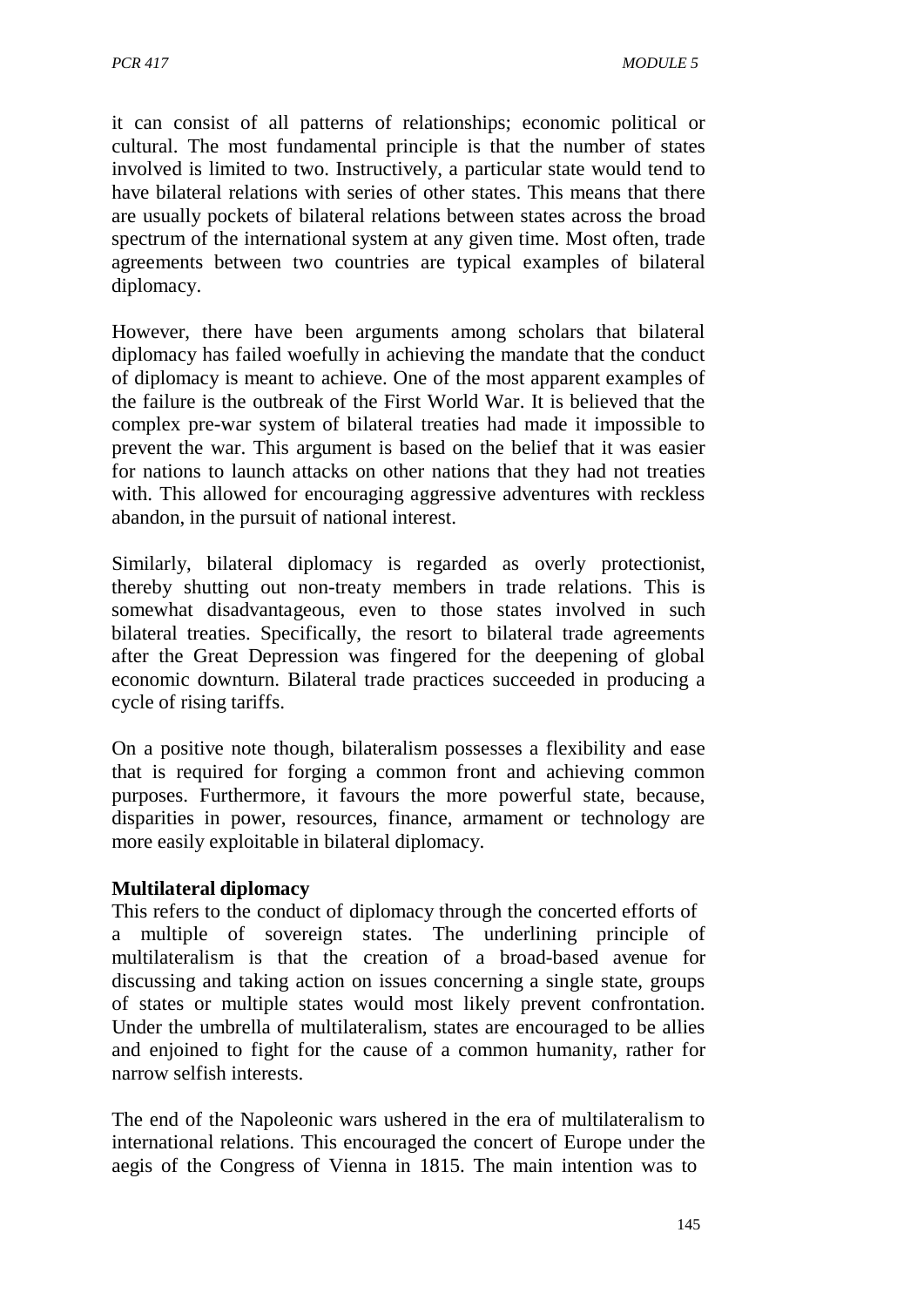peacefully settle the issues that led to the outbreak of the Napoleonic Wars. This also encouraged the setting-up of conference of Berlin in 1884 to dissuade European states from taking up arms against oneanother in their scramble for African colonies. This multilateral arrangement helped Europeans to peacefully share African territories.

Based on the inability to manage the complications arising from the creation of Germany, among other factors, cracks appeared in the Eurocentric system, and the First World War broke out. This however discouraged world leaders in their belief of the efficacy of multilateralism in assuring peace and harmony in the system, hence, the creations of the League of Nations after the First World War. But based on the contradictions inherent in the creation of the League of Nations, the Second World War broke out. Yet again after the war, the world took a recourse to another multilateral organisation; the United Nations organisation. Indeed, the UN emerged as the true multilateral organisation principally as a result of the inclusion of the United States and USSR.

In the other forms of relationship, multilateralism has also become very relevant in the assurances of world peace and harmony. Thus, as against the continuation of bilateral relations, such multilateral organisations as the, World Trade Organisation (WTO), World Health Organisation (WHO), International Telecommunications Union (ITU), among others have been established to foster peaceful and harmonious coexistence among states.

# **3.4 Techniques**

Diplomacy seeks to resolve conflict of interests among nations and to guarantee national interests in the international system. This is mostly in non-violent manner. To achieve this, certain instruments are employed. The instruments of the state craft include negotiation, persuasion, propaganda, mediation and conciliation, economic pressure, invocation of international judicial procedure, collective action through international security agencies, threat or demonstration of force, forceful measures short of war, full blown war, or self-imposed isolation among others.

## **Negotiation**

This involves the discussion among sovereign nation-states on issues of conflict or areas of co-operation to bring about some results, mostly in terms of agreed rules of conduct in their interaction or reciprocal obligation. Negotiations may proceed at any one of several levels and sometimes simultaneously at two or more levels i.e. could be directly between head of government (summit level), correspondence or talks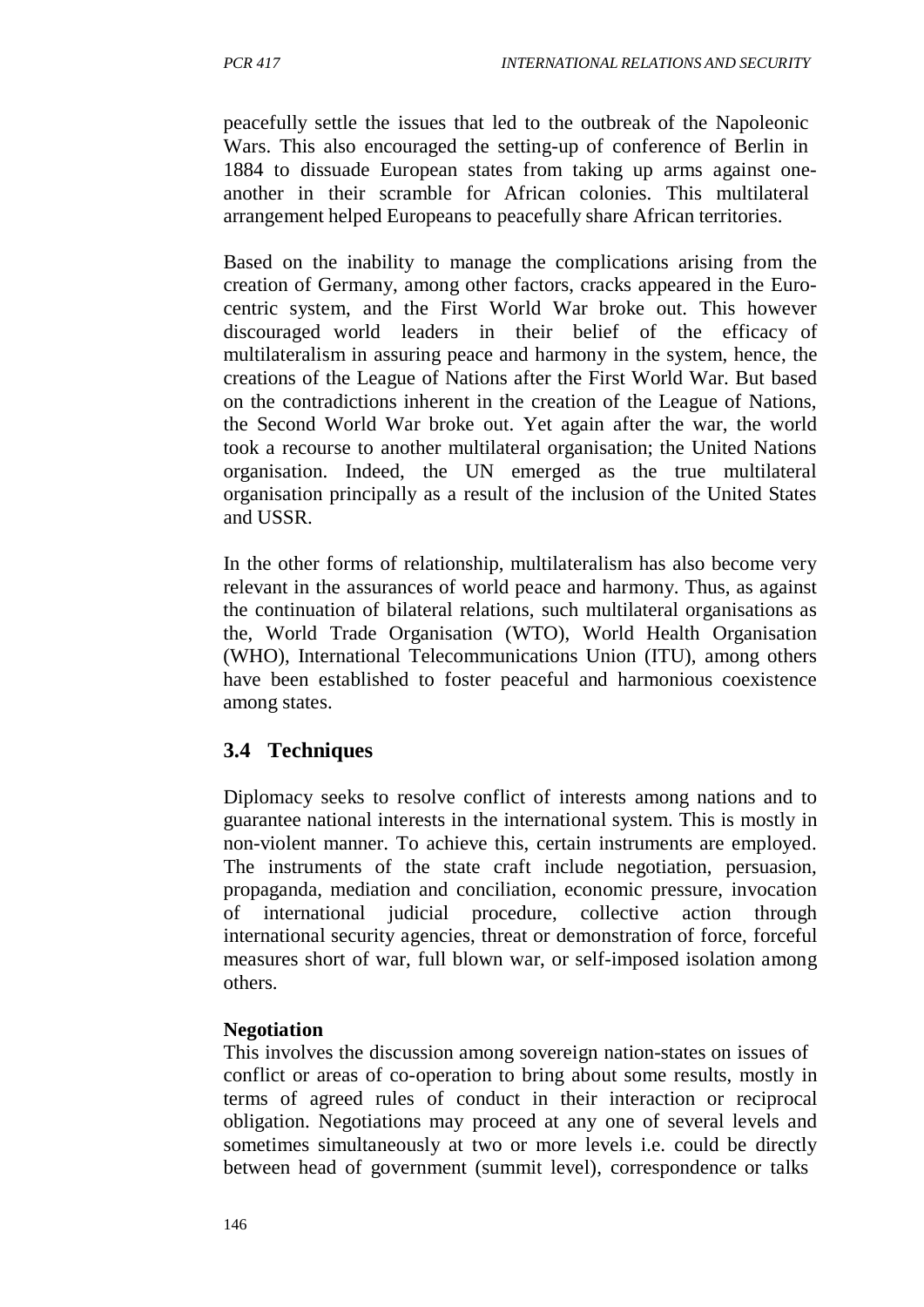between foreign ministers (conference) or at plenary level among ambassadors of countries at international fora, e.g. UN general assembly.

#### **Persuasion**

Another basic technique of diplomacy is persuasion. This is an act of persuading or eliciting desired response or favourable reaction from the representative of another government by inducement, appeals to reason, magnanimity, self respect, pride or even fear. At times, it could involve moral suasion or dissuasion of a country from embarking on a disastrous action. Through manipulation of words or press statement, statesmen and diplomats seek favourable responses to their policies and actions. At the failure of persuasion, attempts are made for compromises.

#### **Propaganda**

This is the deliberate manipulation of symbols with the purpose of affecting men's ideas, attitudes or behaviour in a particular way. It consists of messages in a context of action. It is aimed at psychological manipulation of opponents and attraction of sympathy, widespread support and approval. The purpose is to inspire the audience to act in a particular way. Most often it involves the distortion and upending of facts and reality. It was a prominent instrument during the Cold War era.

#### **Mediation and conciliation**

When nations cannot achieve or reach agreements through their own resources, a third party may offer its good offices to help the disputant reach a compromise by providing an amicable platform for settlement. It does not only act as a channel of communication, it also offers suggestions for resolution.

#### **Coercion**

It is one of the forceful acts, which does not involve physical violence, but instituted to get the cooperation of the other parties involved. It could be withdrawal of diplomatic relations as a coercive element. It may also involve issuing of an ultimatum. It could involve the imposition of economic sanction on opponents for defaulting on negotiated or bargained outcomes.

#### **Judicial proceedings**

This is the instrument of a nation state availing itself of the international judicial court system, in most cases, following the ineffectiveness of bilateral diplomacy. Cameroon adopted this in its relation with Nigeria over the Bakassi Peninsula.

#### **Arbitration**

Nations sometimes resort to international arbitration when faced with a specific question or point of contention in need of resolution. For most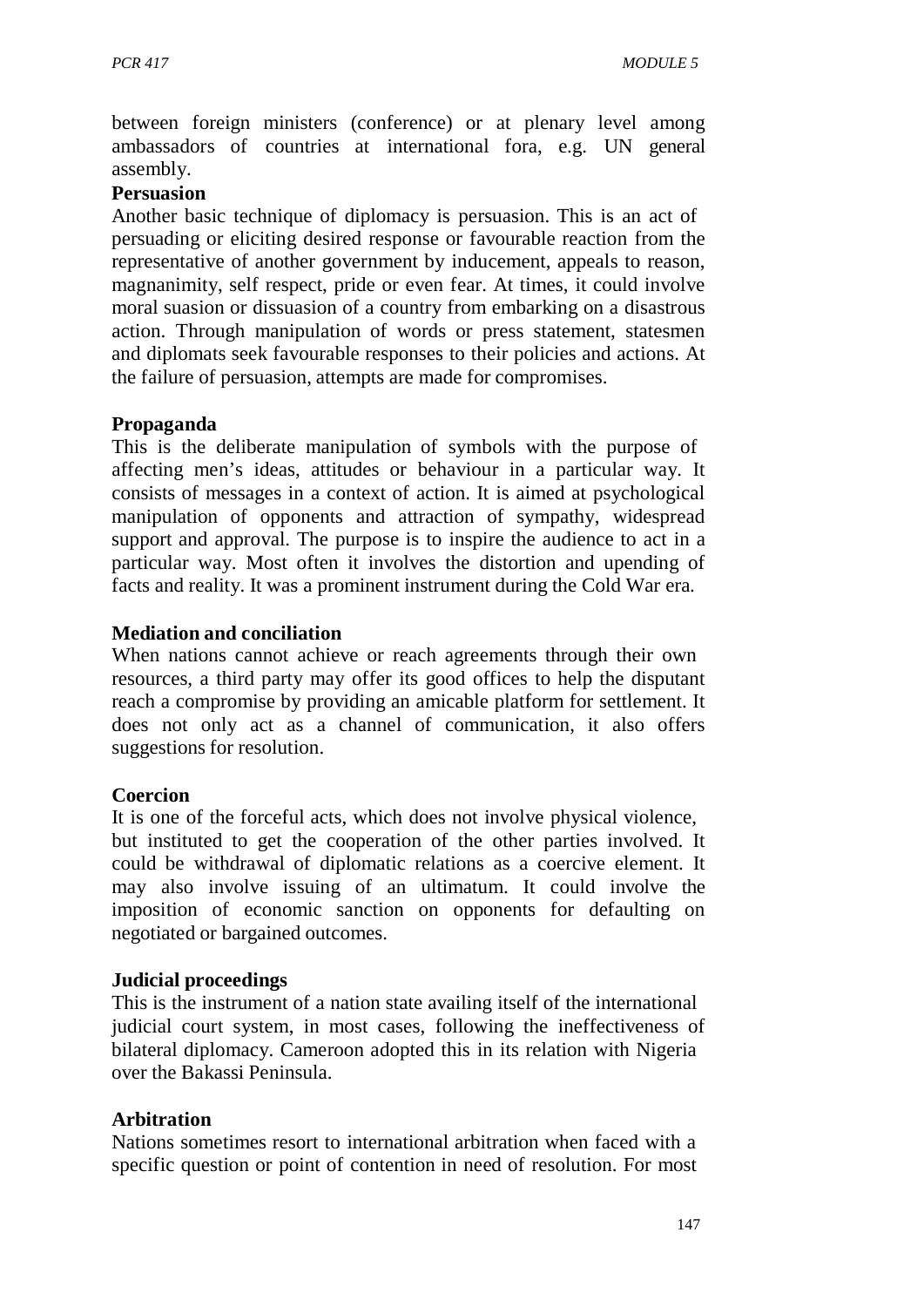of history, there were no official or formal procedures for such proceedings. They were generally accepted to abide by general principles and protocols related to international law and justice. Sometimes these took the form of formal arbitrations and mediations. In such cases a commission of diplomats might be convened to hear all sides of an issue, and to come some sort of ruling based on international law. In the modern era, much of this work is often carried out by the International Court of Justice at The Hague, or other formal commissions, agencies and tribunals, working under the United Nations.

#### **Conferences**

Other times, resolutions were sought through the convening of international conferences. In such cases, there are fewer ground rules, and fewer formal applications of international law. However, participants are expected to guide themselves through principles of international fairness, logic, and protocol.

Some examples of these formal conferences are:

- Congress of Vienna (1815) After Napoleon was defeated, there were many diplomatic questions waiting to be resolved. This included the shape of the map of Europe, the disposition of political and nationalist claims of various ethnic groups and nationalities wishing to have some political autonomy, and the resolution of various claims by various European powers.
- The Congress of Berlin (June  $13 \text{July } 13$ , 1878) was a meeting of the European Great Powers' and the Ottoman Empire's leading statesmen in Berlin in 1878. In the wake of the Russo-Turkish War, 1877–78, the meeting's aim was to reorganise conditions in the Balkans.

#### **3.5 Characteristics of Diplomacy**

#### **Diplomacy as a reflection of world politics**

The rules and rituals of international diplomacy have never been a selfcontained system. The picture of the diplomat as an impeccably mannered aristocrat exchanging toasts, repartee, and subtle threats with his counterparts is a caricature derived from the Parisian scene in the court of Louis XIV. Rather, the protocols of diplomacy have always been a subsystem of the more comprehensive system of political relationships prevailing during a particular era among various sets of countries and international organisations. Thus, as world politics have evolved, so have the rituals, forms, and objectives of diplomacy, even though its most basic function to forge agreements among international actors has persisted.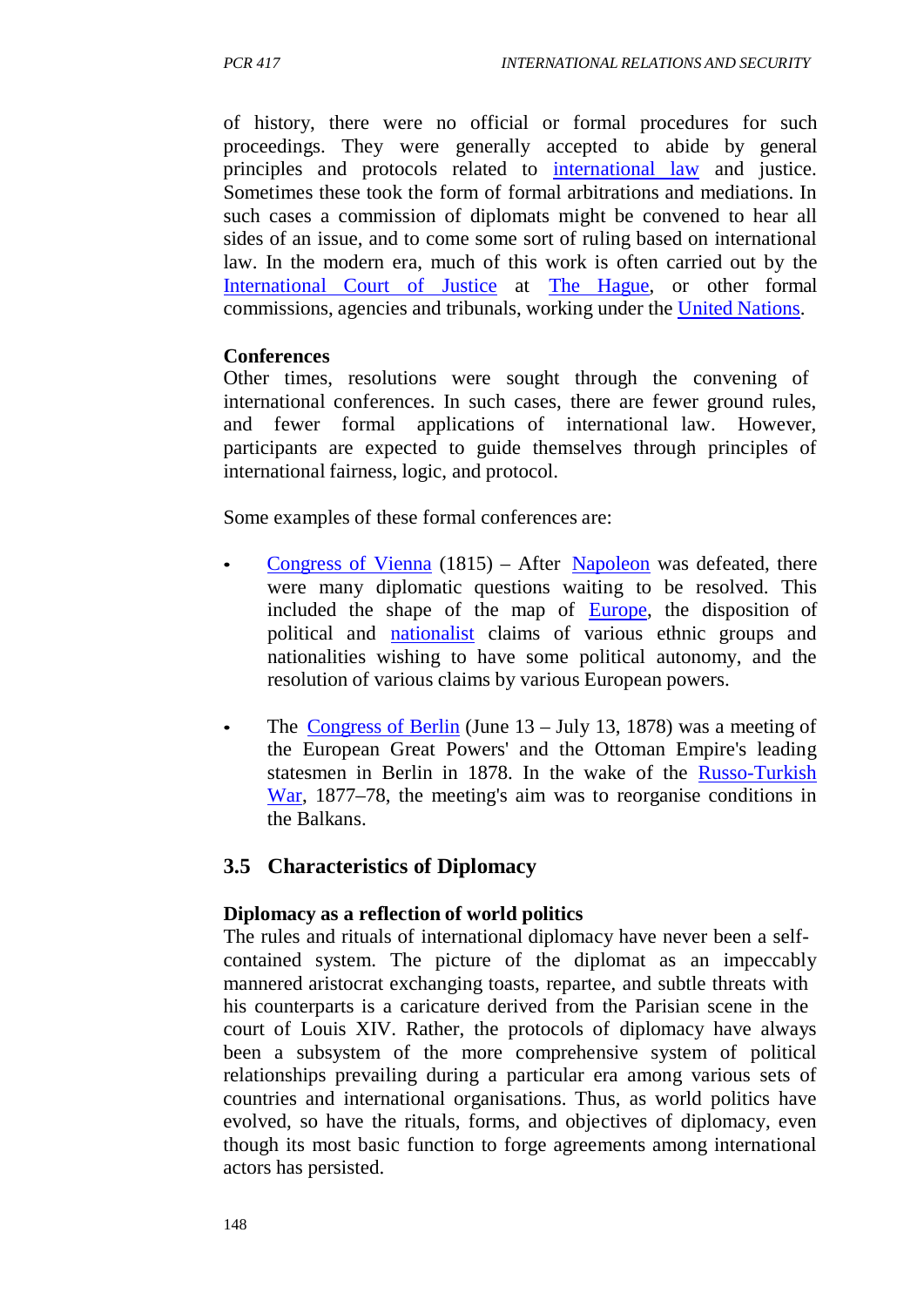### **The Requisites of effective diplomacy**

Diplomacy in the world polity, like legislation in domestic politics, is directed toward getting parties to agree on a particular course of action (or inaction), so they will not have to be physically forced to accept it. But unlike the domestic legislative process, in which it is sufficient to obtain agreement among a controlling majority for the course of action to take place, in international diplomacy each participating state normally has the recognized unilateral right to accept or refuse what even a substantial majority of the states have agreed upon. (The major exception to this norm is the UN Security Council's authority, in situations threatening international peace and security, to order all states to obey its resolution.) Thus, diplomatic strategies must always be targeted specifically on each state whose adherence to an agreement is sought. Each state must be convinced that its own interests will be better served by agreeing to the arrangements under discussion than in refusing to agree.

Effective diplomacy, accordingly, requires the ability to induce agreement from states that may initially be opposed to a contemplated arrangement, but whose acquiescence is essential for its realization. Skilful diplomats are able to secure favourable terms for their countries by persuasively outlining the benefits and costs their counterparts can expect from alternative arrangements. This requires a detailed and accurate understanding of both the material conditions and the political circumstances (domestic and international) of the countries involved in a particular diplomatic encounter.

States with the material resources to affect their counterparts' preferences for alternative outcomes by credibly offering to provide valued objects ('carrots') or threatening to apply uncomfortable or painful sanctions ('sticks') have traditionally enjoyed an enormous advantage in the arenas of international diplomacy. But increasingly, states, international organisations, and political movements, deficient in the relevant material assets are able to redress such resource-power imbalances through artful appeal to, and manipulation of, the cultural and political values of the parties to a negotiation, other governments, and implicated transnational and sub national groups. Success in regional and global coalition-building (what used to be called 'balance of power' politics), now penetrating beyond the crust of state sovereignty, has become the most important requisite of effective diplomacy, especially the new diplomacy.

# **4.0 CONCLUSION**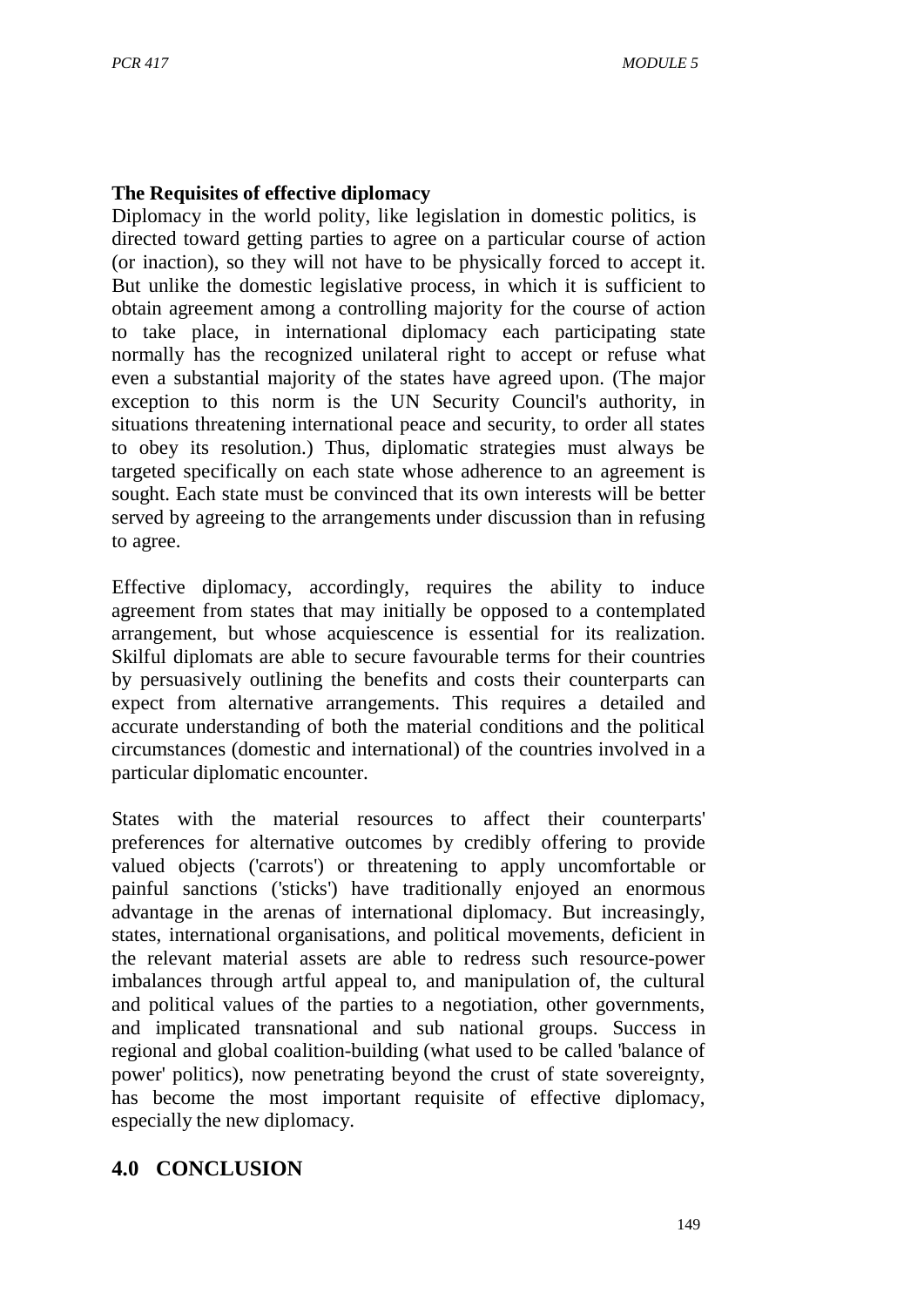Finally, diplomacy is seen as fundamental to international relations. The art of diplomacy has been able to contain the possibilities of violent confrontations in the international system. The various modes and methods of diplomacy have been most relevant in curtailing the outbreak of major international wars.

### **5.0 SUMMARY**

In summary, the unit captured the relevant issues of diplomacy like the techniques and the various types of diplomacy open to state-actors in the international system.

### **6.0 TUTOR-MARKED ASSIGNMENT**

- i. Explain the various techniques of diplomacy.
- ii. What types of diplomacy exists?

### **7.0 REFERENCES/FURTHER READING**

Berridge, G. (2005). *Diplomacy.* Basingstoke: Palgrave.

- Deutsch, K. (1978)*. The Analysis of International Relations.* New Jersey: Prentice-Hall Inc.
- Palmer, N. & Perkins, H. (1969). *International Relations the World Community in Transition.* New York: Houghton Miffin Company.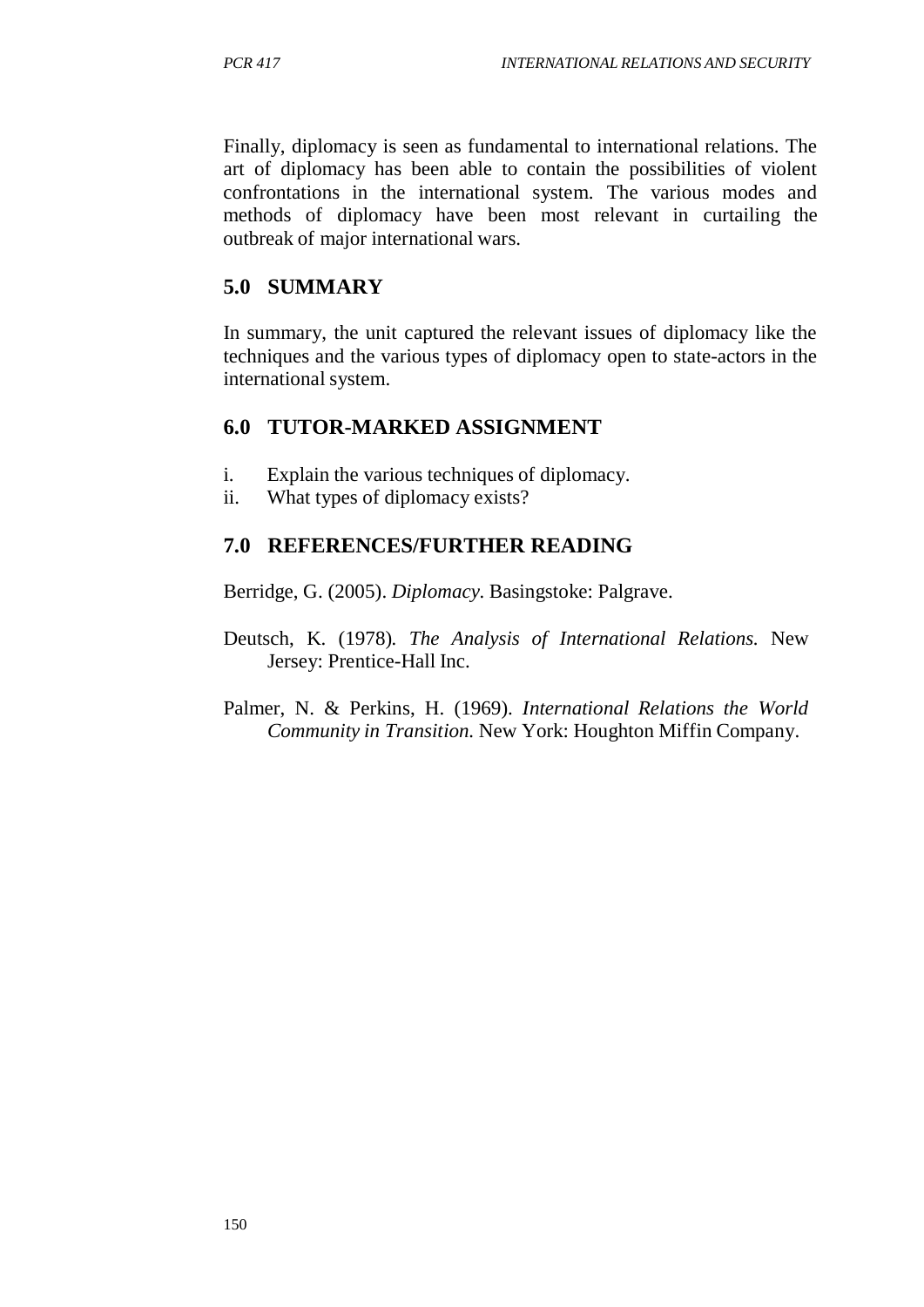# **UNIT 4 PEACE MODELS**

### **CONTENTS**

- 1.0 Introduction
- 2.0 Objectives
- 3.0 Main Content
	- 3.1 Nature and Character of International Peace
	- 3.2 Peace-building
	- 3.3 Peace-keeping
	- 3.4 Peace-enforcement
	- 3.5 Peace-making
- 4.0 Conclusion
- 5.0 Summary
- 6.0 Tutor-Marked Assignment
- 7.0 References/Further Reading

# **1.0 INTRODUCTION**

The unit specifically explains the various measures employed in keeping and maintaining global peace and security.

# **2.0 OBJECTIVES**

At the end of this unit, you should be able to:

- explain the efforts made to ensure peace and security
- differentiate among the various peace efforts
- explain issues in post-conflict reconstruction

# **3.0 MAIN CONTENT**

## **3.1 Nature and Character of International Peace**

## **3.2 Peacemaking**

Peacemaking refers to the conduct of international relations on the basis of the prevention of conflict and war. It involves the efforts put in by diplomats and politicians to ensure that possible belligerents are presented with other possible courses of action other than conflict or war. It provides for the use of an array of methods such as negotiation in the absence of the non-military tools of coercion in order to achieve the resolution of a conflict. Peacemaking precedes any aggressive action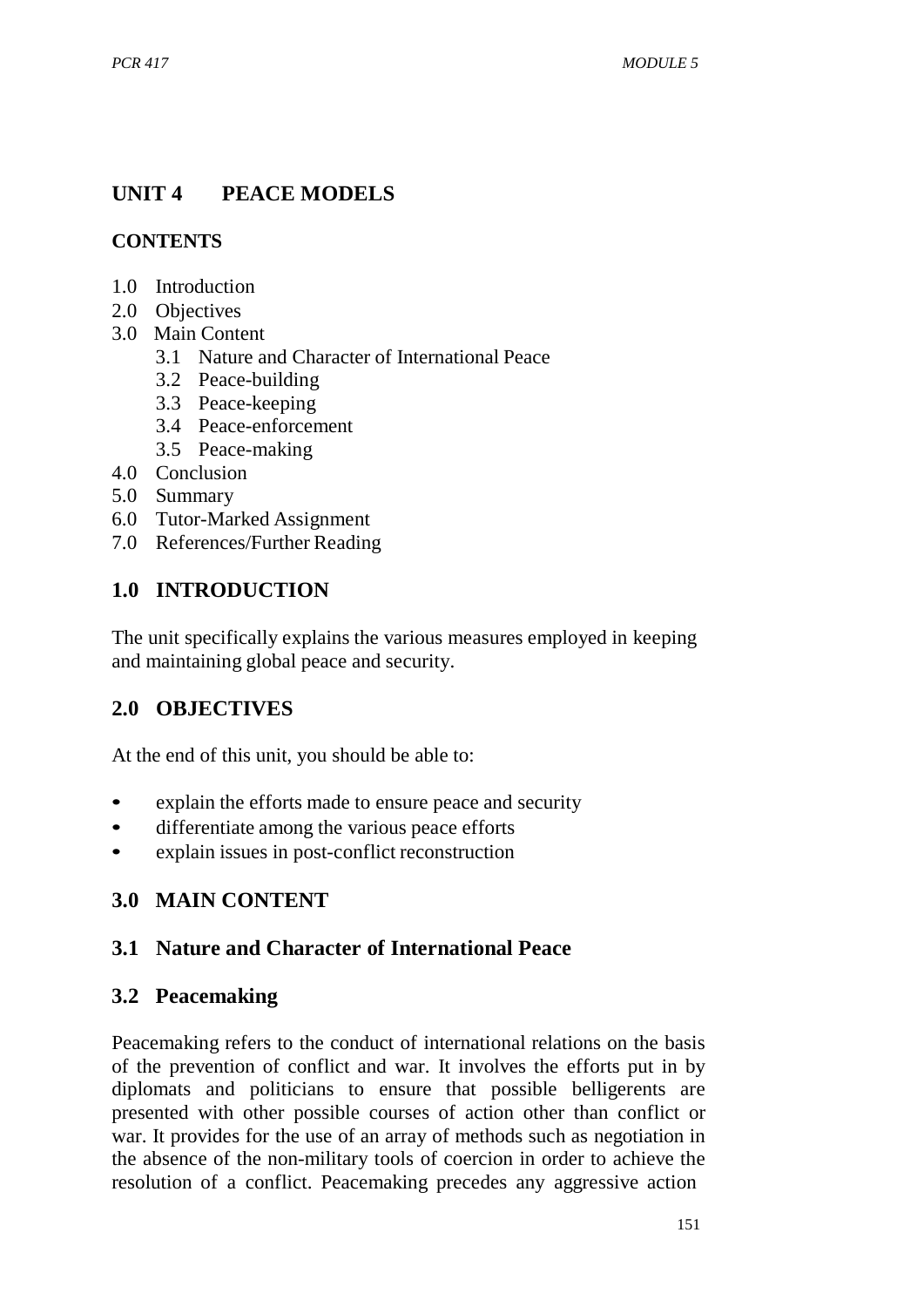before the commencement or escalation of any conflict. Peacemaking is usually engaged side-by-side with peacekeeping and peace-enforcement of operations. It never ceases until absolute peace is achieved. The political goals and objectives established for the peacemaking effort help define the military objectives of the intervening forces and provide the commander parameters within which to develop supporting operational planning and execution.

Peacemaking therefore constitutes the political framework for the application of military force. Without a peacemaking effort, peacekeeping and peace-enforcement operations will always fail (Zartman, 2007). Mohandas Gandhi is highly revered as a peacemaking theorist. He noted in particular that leaders who had been successful at violent strategies were counter-productive in peace time, simply because these strategies now had to be abandoned. But if a movement had adulated and emulated these people, it was unlikely ever to be able to make permanent peace even with those factions it had conquered or dominated, simply because the leaders lacked the skills and had become leaders in part for their suppression of the other side. Accordingly, even if a movement were to benefit from violent action, and even if such action was extremely effective in ending some other oppression, no movement that sought long-term peace could safely hold up these acts or persons as a moral example or advise emulating either.

In summary, peacemaking is the first step to achieving peace when conflict breaks out. This concentrates on evolving diplomatic measures to negotiate a ceasefire and agreement to which all parties agree, accepting that no gains are to be won by continuing the conflict. Implementing such agreement and rebuilding communication must be undertaken through both formal and informal channels in order to build the foundation for future reconciliation.

## **3.2 Peacekeeping**

This is an essential aspect of the peace process that would guarantee the consolidation of peace, and make the peace attained, enduring and entrenched. The peacekeeping mechanism allows for the presence of groups of neutral soldiers (peacekeepers), military observers, civilian police, electoral observers and human rights monitors after agreements, that are most often fragile have been signed. The presence of the peacekeepers often discourages hostile groups from restating hostility. The responsibilities of peacekeepers may include the establishment and policing of buffer zones, demobilisation and disarmament of military forces, establishing communication between parties, and protecting the delivery of humanitarian assistance. Peacekeeping has been provided with unique strength to the extent that it is adopted in most conflict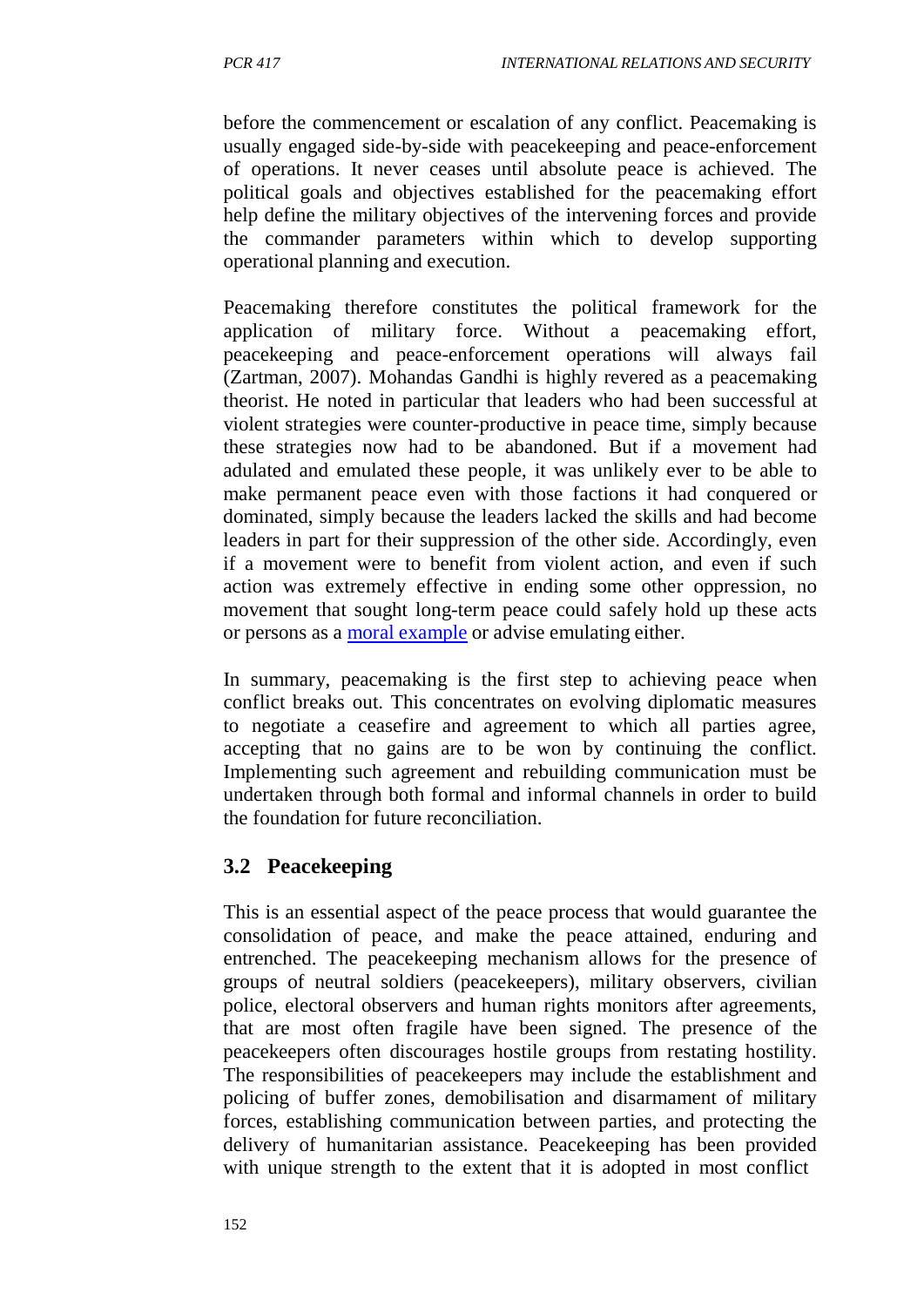areas, such strengths include; burden sharing, and an ability to deploy and sustain troops and police from around the globe, integrating them with civilian peacemakers to advance multidimensional mandates. In effect, peacekeeping operations are military operations conducted with the consent of the belligerent parties to maintain a negotiated truce and to facilitate a diplomatic resolution. It involves different forms of supervision and monitoring that includes:

- a. Withdrawals and disengagements
- b. Cease-fires
- c. Prisoner-of-war exchanges
- d. Arms control
- e. Demilitarisation and demobilisation

Peacekeeping operations are undertaken under certain scenarios. Firstly, the effort is geared towards support for diplomatic efforts to achieve, restore, or maintain the peace in areas of potential or actual conflict. The fundamental military consideration in peacekeeping is the political objective of the operation. Military forces are designated to operate within clearly defined and carefully prescribed limits established by agreement between the belligerents and other concerned parties.

Under the terms of engagement, peacekeeping forces assume that the use of force will not be required to carry out their assignments, except in self-defense. They are structured, trained and equipped under the assumption. Extreme restraint in both appearance and application of force is crucial to maintain a posture of impartiality and neutrality toward the belligerents.

It should be noted that peacekeeping forces possess the quality called the "hostage effect". With no heavy arms and operating under very restrictive rules of engagement, the peacekeeping force derives protection from the belligerents by its inability to change the military balance and its non-threatening posture. This allows the force unimpeded access throughout the area/region to carry out its duties and responsibilities. Of note however is that the peacekeeping force represents a potentially much larger force, in effect, this is the source of its strength and power over the belligerents.

Specifically, peacekeeping is made to operate on the basis of three fundamental principles:

- a. Consent of the parties
- b. Impartiality
- c. Non-use of force except in self-defence and defence of the mandate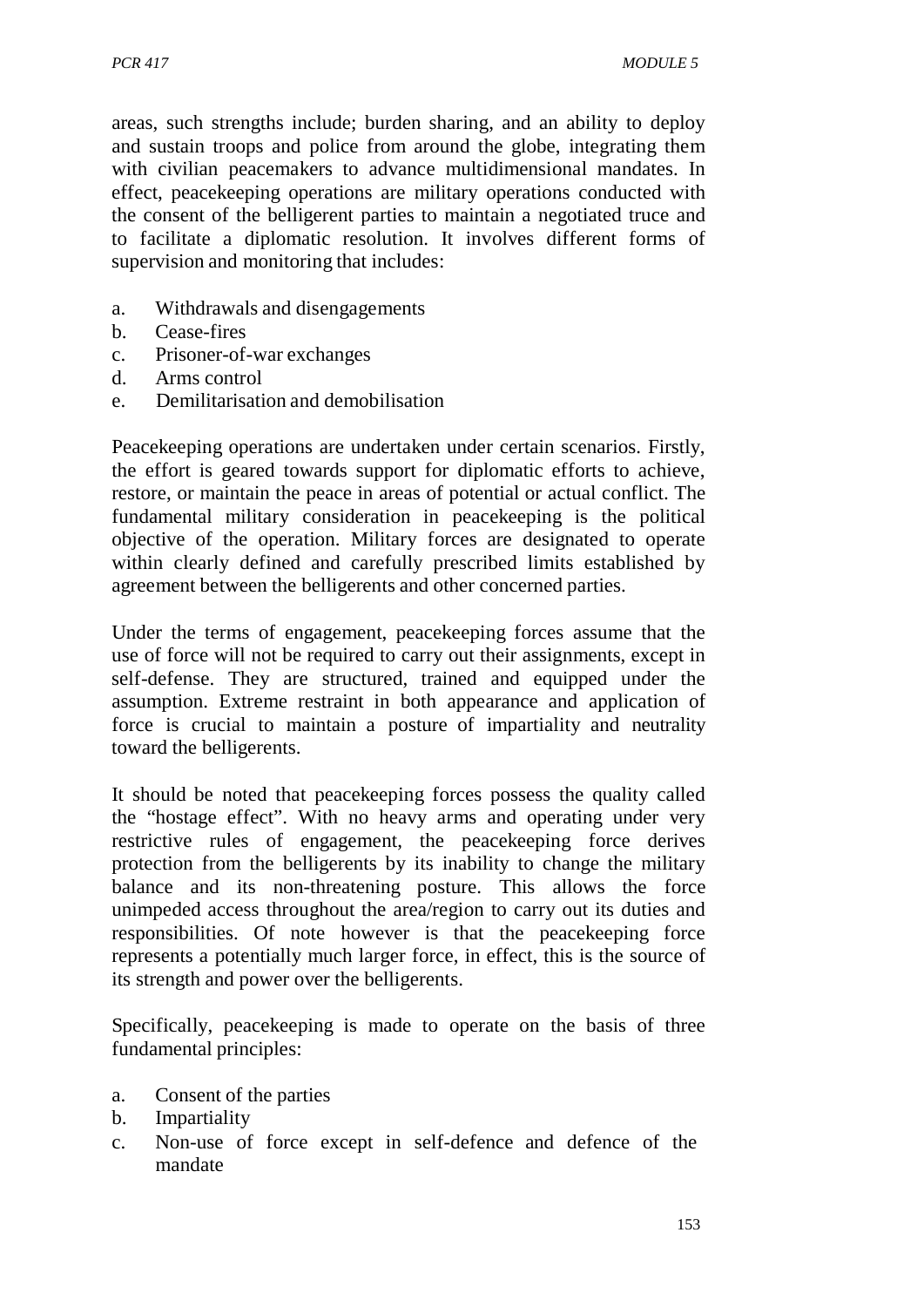Although, the UN is not the only international organisation to engage in peacekeeping operations in the world, but the UN's operational processes has always provided framework of how a peacekeeping operation should work. The UN peacekeeping process is operated in the following format.

Once a peace treaty has been negotiated, the parties involved might ask the United Nations for a peacekeeping force to oversee various elements of the agreed upon plan. This is often done because a group controlled by the United Nations is less likely to follow the interests of any one party, since it itself is controlled by many groups, namely the 15 member Security Council and the intentionally-diverse United Nations secretariat.

If the Security Council approves the creation of a mission, then the department of peacekeeping operations begins planning for the necessary elements. At this point, the senior leadership team is selected. The department will then seek contributions from member nations. Since the UN has no standing force or supplies, it must form ad hoc coalitions for every task undertaken. Doing so results in both the possibility of failure to form a suitable force, and a general slowdown in procurement once the operation is in the field.

While the peacekeeping force is being assembled, a variety of diplomatic activities are being undertaken by UN staff. The exact size and strength of the force must be agreed to by the government of the nation whose territory the conflict is on. The rules of engagement must be developed and approved by both the parties involved and the Security Council. These give the specific mandate and scope of the mission (e.g. when may the peacekeepers, if armed, use force, and where may they go within the host nation). Often, it will be mandated that peacekeepers have host government minders with them whenever they leave their base. This complexity has caused problems in the field.

When all agreements are in place, the required personnel are assembled, and final approval has been given by the Security Council, the peacekeepers are deployed to the region in question.

Structurally, a United Nations peacekeeping mission has three power centres. The first is the special representative of the secretary-general, the official leader of the mission. This person is responsible for all political and diplomatic activity, overseeing relations with both the parties to the peace treaty and the UN member-states in general. They are often a senior member of the secretariat. The second is the force commander, who is responsible for the military forces deployed. They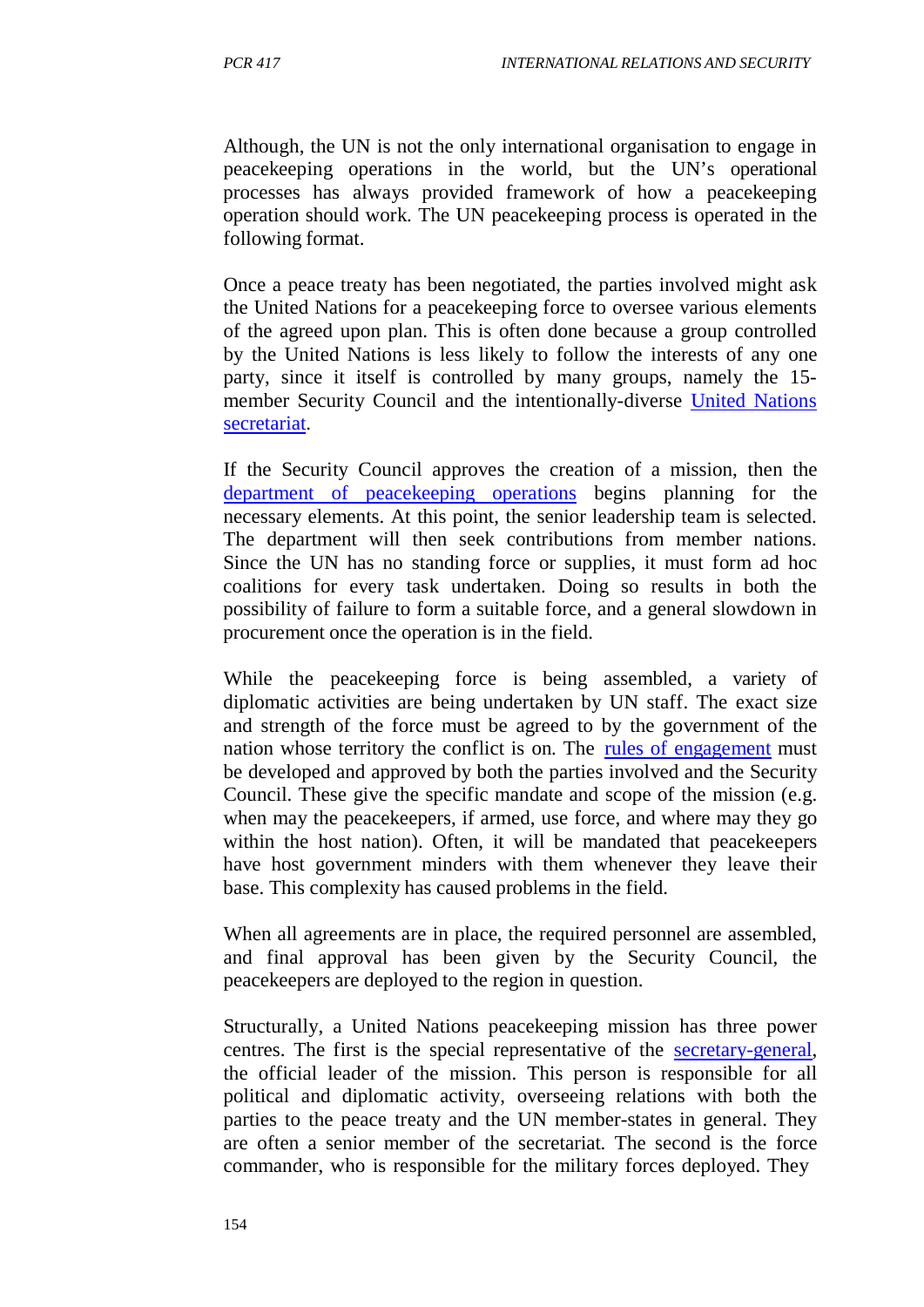are a senior officer of their nation's armed services, and are often from the nation committing the highest number of troops to the project. Finally, the chief administrative officer oversees supplies and logistics, and coordinates the procurement of any supplies needed.

# **3.3 Peace-Building**

The whole idea of peace-building is on the basis that at the end of conflict or war, the rebuilding of society transcends the repair and rebuilding of infrastructures destroyed during the war, and involves rebuilding peace between, and among belligerent groups, forces and interests. Peace-building is therefore an exercise undertaken after a war has been fought, won and lost.

Peace-building is therefore a long, lengthy and complex process that requires the establishment of a climate of tolerance and respect for the truth. It encompasses a wide range of political, developmental, humanitarian and human rights programs and mechanisms. Some of the processes include the reintegration of soldiers and refugees, demining and removal of other war debris, emergency relief, the repair of roads and infrastructure and economic and social rehabilitation. It is usually a lengthy and complex process that sometimes, the legacy of conflict can remain in communities for generations.

Thus, there are some basic activities and issues that have to be taken into consideration in the processes of peace-building. These are;

- **Humanitarian relief and development** this involves delivering aid (food, water, health-care and construction of infrastructure) to communities that have suffered conflict. This needs to be carefully managed to avoid deepening divisions between groups or prolonging the conflict.
- **Disarmament, demobilisation and reintegration of combatants** - transforming ex-combatants into peaceful and productive members of society is a critical but challenging task. Removing weapons, returning ex-combatants to their homes and supporting return to civilian life are all vitally necessary.
- **Refugees and displaced people** people returning home after the conflict may find their property have been destroyed, littered with unexploded ordinance and landmines or occupied by others. Mechanisms are needed for resettling people and helping them return to a safe and productive life and preventing future conflict.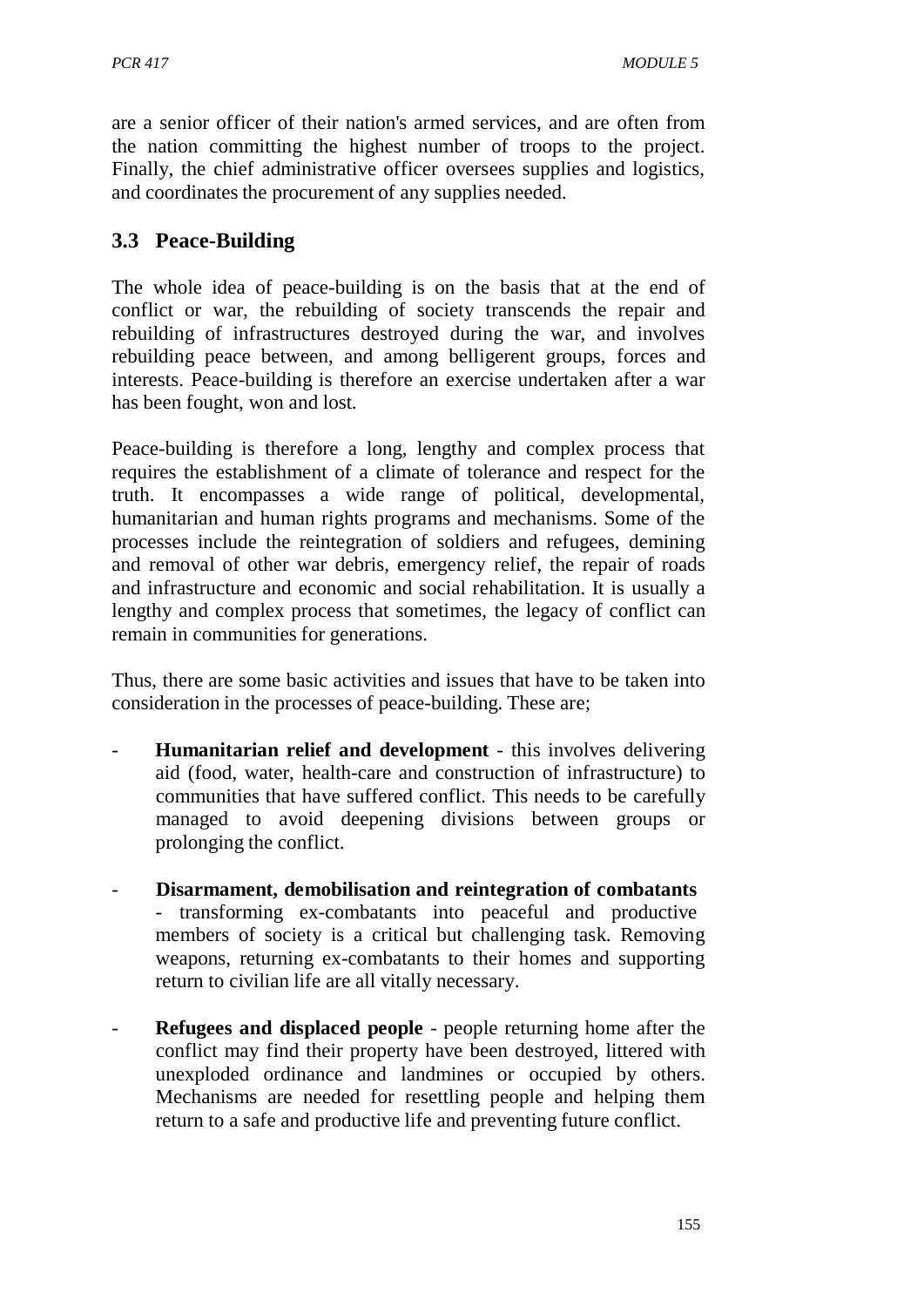- **Economic development** assisting communities to become selfsupporting after so much has been destroyed is equally vital. It can be done through small loans, training and food for work programmes. Rebuilding infrastructure supports these developments through making access to markets and contact with other communities easier.
- **Women**  armed conflicts have different effects on men and women. Women bear the brunt of sexual assault as a tool of war. They also experience changes in their role as a result of the dislocation that is visited on families during wars. Their specific needs may be taken for granted as they are not as obvious as the resettlement needs of ex-combatants.
- **Children** often the lives of children are disrupted during wars, such disruption may be as a result of being forced to flee their homes, gone without food, education, and health care, and witnessed extreme violence or been recruited or conscripted as child-soldiers, to be active combatants. Rebuilding the lives of such people entails assisting with social rehabilitation, trauma counselling and peace education.
- **Reconciliation** all wars are brutal and particularly so where there has been the mass killing of civilians. Developing trust and cooperation within communities of people who have been enemies is a long and difficult process. It involves balancing the competing demands for justice and accountability for perpetrators of violence with the need to reconcile differences and move forward. Timing is crucial as too few compromises may threaten peace in the shortrun but too many compromises may undermine lasting peace. Reconciliation activities have included public confession, granting amnesty, community involvement to discuss appropriate punishment or acts of reconciliation, community building activities and peace education.

Invariably therefore, peace-building is the set of initiatives by diverse actors in government and civil society to address the root causes of violence and protect civilians before, during, and after violent conflict. Peace-builders use communication, negotiation, and mediation instead of belligerence and violence to resolve conflicts. Effective peacebuilding is multi-faceted and adapted to each conflict environment. There is no one path to peace, but pathways are available in every conflict environment. Peace-builders help belligerents find a path that will enable them to resolve their differences without bloodshed. The ultimate objective of peace-building is to reduce and eliminate the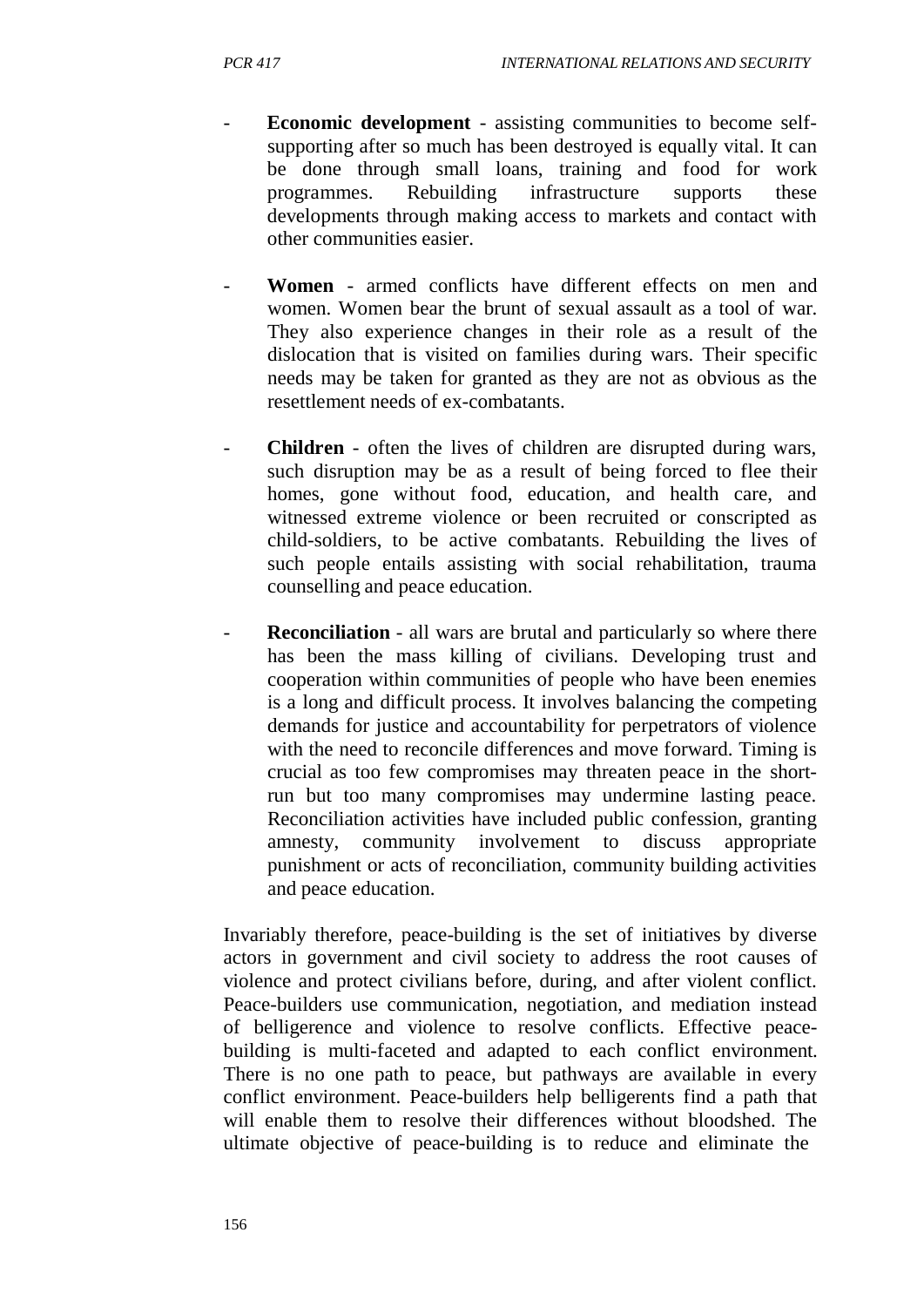frequency and severity of violent conflict. Peace-building missions also engage in:

- Providing technical assistance for democratic development
- Promoting conflict resolution and reconciliation
- Re-integrating former combatants into civilian society
- Strengthening the rule of law
- Improving the standard of living and protecting human rights
- Security sector reform.

# **3.4 Peace-Enforcement**

This refers to the means by which armed force is deployed to attain a truce between combatants and to create a cease-fire where none exists. In addition, force may also be applied in the creation of other peaceful ends, such as, safe havens for victims of the hostilities. In other words, it is forceful actions undertaken to keep a cease-fire from being violated or to reinstate a failed cease-fire. It could therefore be assumed that peaceenforcement is applied in atmosphere in which at least one of the belligerents does not welcome the peace-enforcers. Thus, the peaceenforcers are also active combatants that must force a cease-fire that is opposed by at least one of the combatants, peace-enforcers may therefore not be categorised as neutrals in a conflict or war situation.

This unique arrangement recognises the fact that peace-enforcers may disregard state sovereignty, particularly if the mission takes place within the territory of the combatant that opposes peace and has not invited the peace-enforcers into the territory. Under the circumstances, an international mandate is usually required for the operation to be considered legitimate.

Based on the fact that the enforcement force may resort to the use of arms against the belligerents, it must deploy with sufficient military strength to achieve those objectives established by political authorities. Unlike peacekeeping, enforcement will require a full range of military capabilities that has the potential to meet or exceed that of the belligerents. Although the preferred objective is commitment of superior military force to dissuade belligerents from further conflict, forces deployed for the operations should assume for planning purposes that use of force will be necessary to restore peace. But unlike war, enforcement operations are more constrained by political factors designed to bring warring parties to the negotiating table. The emphasis is therefore, settlement, and not victory.

Peace enforcement has largely been avoided in the past. The level of violence encountered by peacekeeping operations in some areas (such as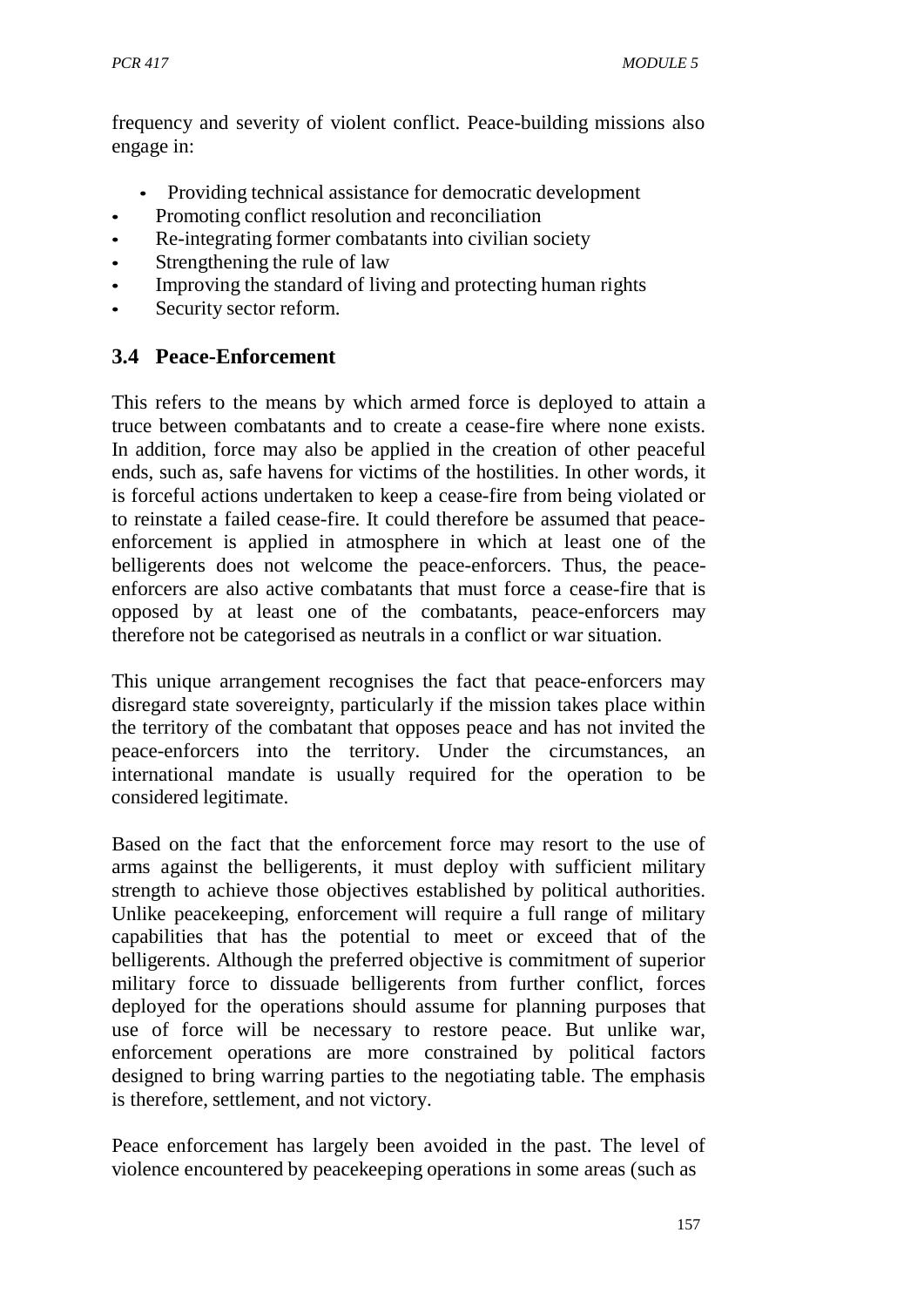the 1994 events in Rwanda, where several Belgian soldiers were forced to watch the ongoing massacres and were ultimately killed themselves without being allowed to engage) has shocked the international community and led to unwillingness on the part of nations not otherwise involved to enter peacekeeping operations in potentially "hot" conflicts unless they have the ability to use force if necessary.

The peace-enforcement force will presumably have to fight its way into the combat zone and use force to physically separate combatants. It will likely inflict and suffer causalities; possibly making it less welcome and undercutting domestic support back home for its mission. The peace enforcement force is not suited for transition to a peacekeeping force primarily because it can never be considered neutral again.

Finally, it must be noted that peace enforcement cannot solve the underlying problems in most areas it is employed. The building of forces to ensure that combats is stopped, and making the continuation of violence impossible; it cannot, in and of itself, create the conditions for lasting peace, which involves the political embrace of peace as more attractive than war. The insertion of outside force may break the cycle of violence and convince the combatants that resistance to peace enforcers is more painful than compliance to an imposed peace. Since these conflicts are normally very deeply rooted and desperate, the shock effect of outside force may prove to be no more than a break between rounds of fighting.

## **4.0 CONCLUSION**

The unit has been able to explore all the major issues pertaining to international peace and security. Though, it is expected that belligerents would provide avenue for third-party intervention, if it does not happen, actors in the system reserve the right to explore other means of intervention.

## **5.0 SUMMARY**

In summary, this unit captures all the areas of diplomacy. This includes how to make peace, build peace, enforce peace and keep peace.

## **6.0 TUTOR-MARKED ASSIGNMENT**

- i. Differentiate between peacemaking and peacekeeping.
- ii. List the various engagements of peace missions.
- iii. Explain the issues to be taken into consideration during peacebuilding.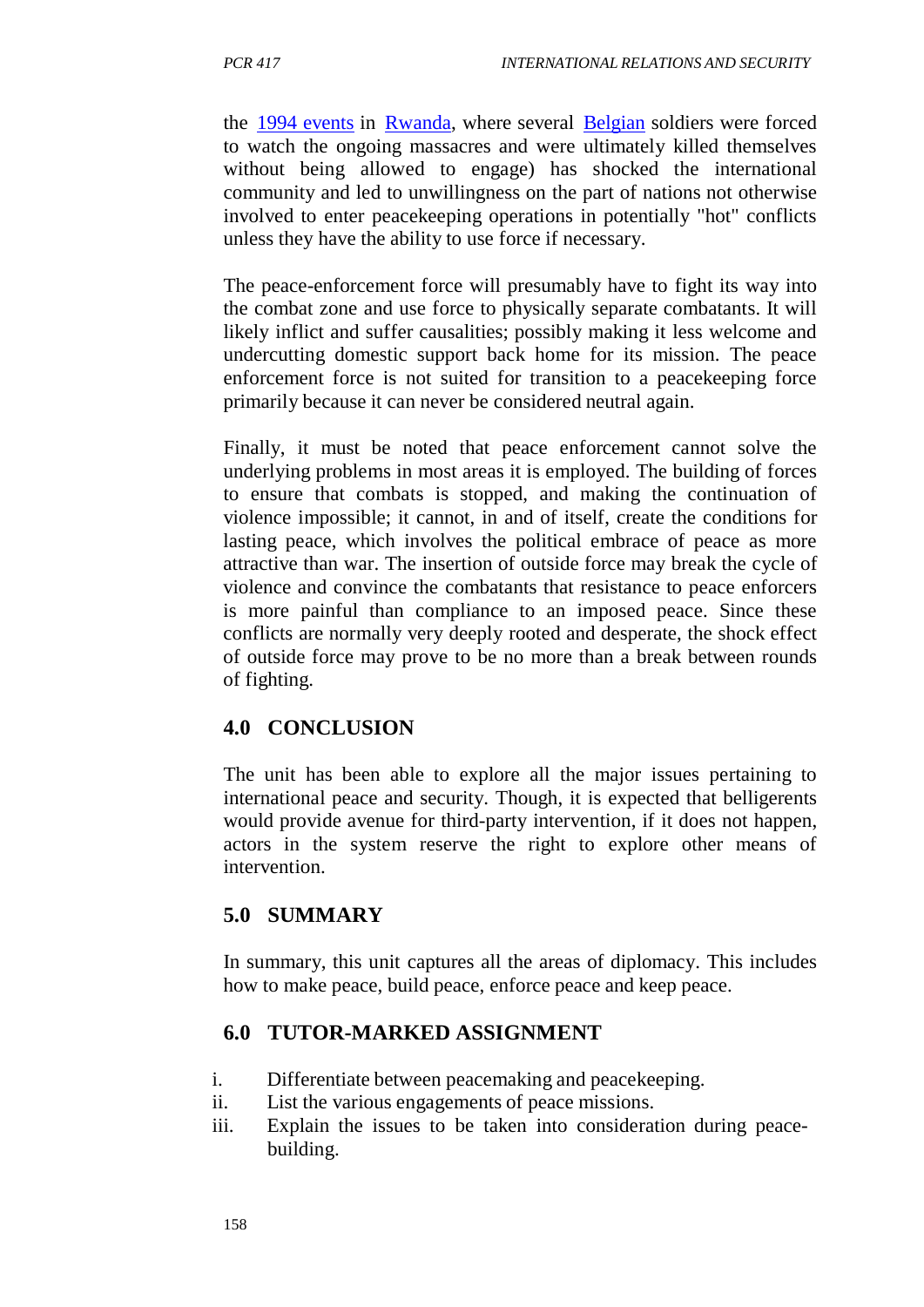# **7.0 REFERENCES/FURTHER READING**

Black, J. (1998). *Why Wars Happen.* London: Reaktion Books. Morjé, H. (2008). *UN Peacekeeping in Civil Wars*. Cambridge: Cambridge University Press.

Zartman, W. (2007). *Peacemaking in International Conflict: Methods and Techniques.* Washington DC: Institute of Peace Press.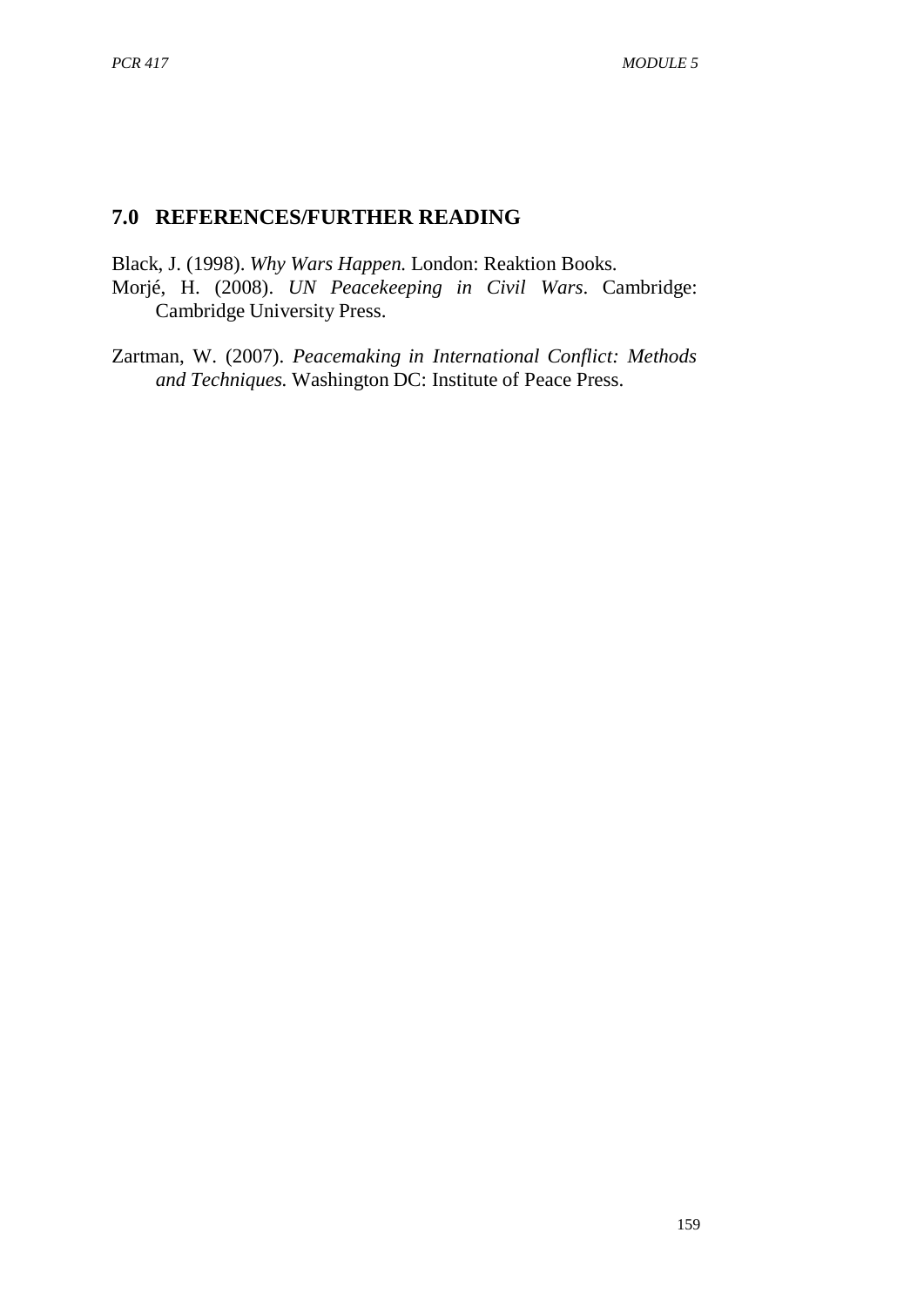# **UNIT 5 COLLECTIVE SECURITY SYSTEMS**

### **CONTENTS**

- 1.0 Introduction
- 2.0 Objectives
- 3.0 Main Content
	- 3.1 Content and Context of the Collective Security System
	- 3.2 Concert of Europe
	- 3.3 League of Nations
	- 3.4 United Nations Organisation
	- 3.5 North Atlantic Treaty Organisation
	- 3.6 Warsaw Pact Treaty
- 4.0 Conclusion
- 5.0 Summary
- 6.0 Tutor-Marked Assignment
- 7.0 References / Further Reading

## **1.0 INTRODUCTION**

The unit is an exposition of achieving peace and security in the international system through collaborative efforts. These efforts come in form of the agreement of cooperation of states to devise mechanisms for international security without infringing on individual sovereignty of states. We would be examining the workings of those institutions towards the maintenance of international peace and security.

## **2.0 OBJECTIVES**

At the end of this unit, you should be able to:

- explain the character of the international system
- describe the intentions of the state-actors in maintaining the peace
- explain how the UN has been able to ensure global security and peaceful co-existence.

# **3.0 MAIN CONTENT**

## **3.1 Content and Context of the Collective Security System**

Collective security system is a mechanism designed for collaboration among nations in working towards putting an end to the scourge of war.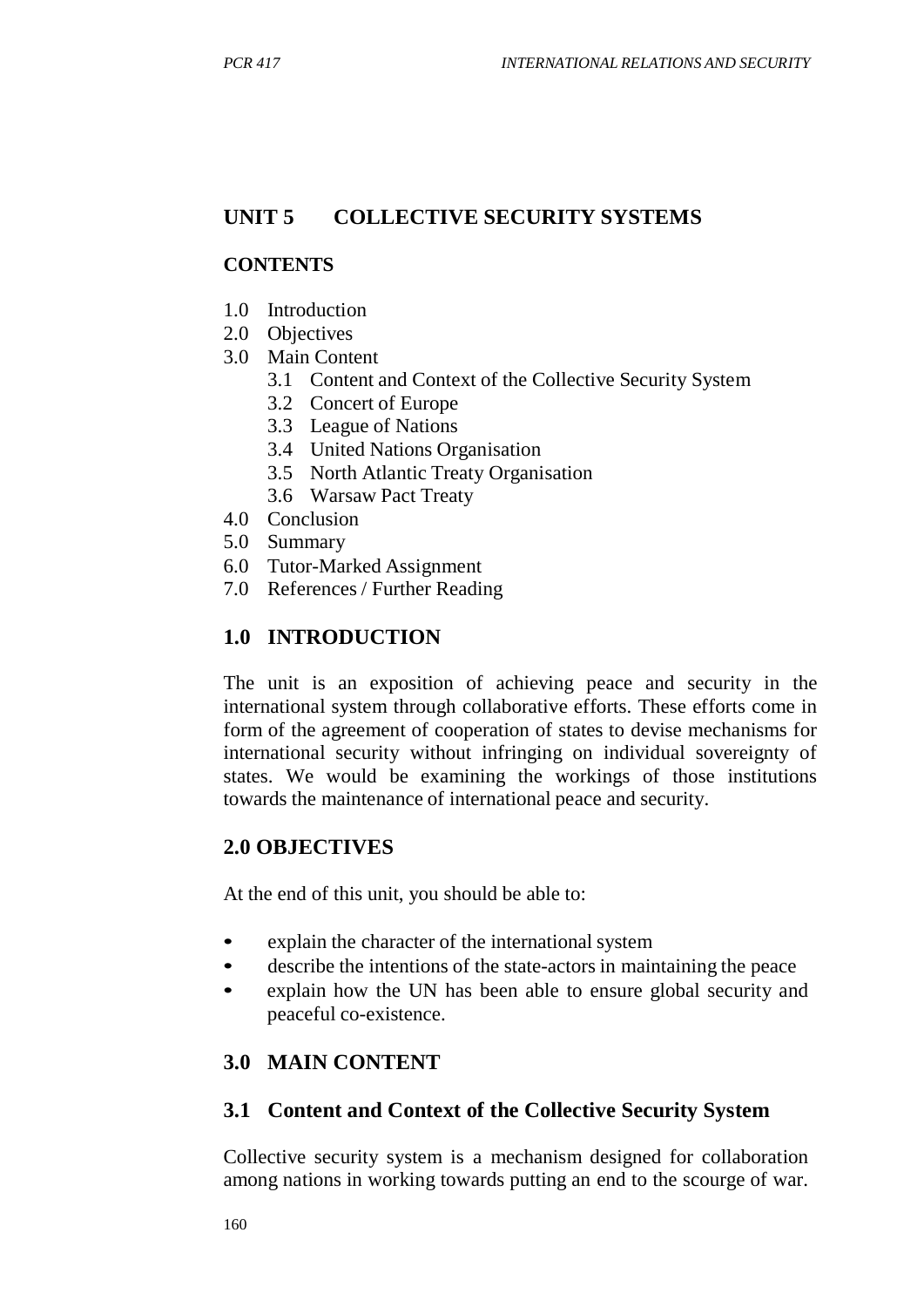Humanity has been visited with conflicts and wars for centuries; these have always had devastating effects on lives and properties. Europe, being the epicentre of international relations in the earlier period was confronted with agitations and aggression from member-countries, the world never stopped seeking for solution in order to put an end to the carnage caused by the European powers. The inability to put a stop led to series of wars. Despite the efforts made in this direction, the wars never really ceased, they continued and were constant.

The collective security system employs a scientific formula to ensure an end to war and warring situations. Collective security can be understood as a security arrangement in which all states cooperate collectively to provide security for all by the actions of all against any states within the groups which might challenge the existing order by using force. This contrasts with self-help strategies of engaging in war for purely immediate national interest. While collective security is possible, several prerequisites have to be met for it to work.

Sovereign nations eager to maintain the status quo, willingly cooperate, accepting a degree of vulnerability and in some cases of minor nations, also accede to the interests of the chief contributing nations organising the collective security. Collective security is achieved by setting up an international cooperative organisation, under the auspices of international law and this gives rise to a form of international collective governance, albeit limited in scope and effectiveness. The collective security organisation then becomes an arena for diplomacy, balance of power and exercise of soft power. The use of hard power by states, unless legitimised by the Collective security organisation, is considered illegitimate, reprehensible and needing remediation of some kind. The collective security organisation not only gives cheaper security, but also may be the only practicable means of security for smaller nations against more powerful threatening neighbours without the need of joining the camp of the nations balancing their neighbours.

## **3.2 Concert of Europe**

The concert of Europe, also known as the congress system after the congress of Vienna, was the balance of power that existed in Europe from the end of the Napoleonic Wars (1815) to the outbreak of World War I (1914) albeit with major alterations after the revolutions of 1848. Its founding powers were Austria, Prussia, the Russian Empire and the United Kingdom, the members of the quadruple alliance responsible for the downfall of the first French empire. In time France was established as a fifth member of the concert. The age of the concert is sometimes known as the age of Metternich, due to the influence of the Austrian chancellor's conservatism and the dominance of Austria within the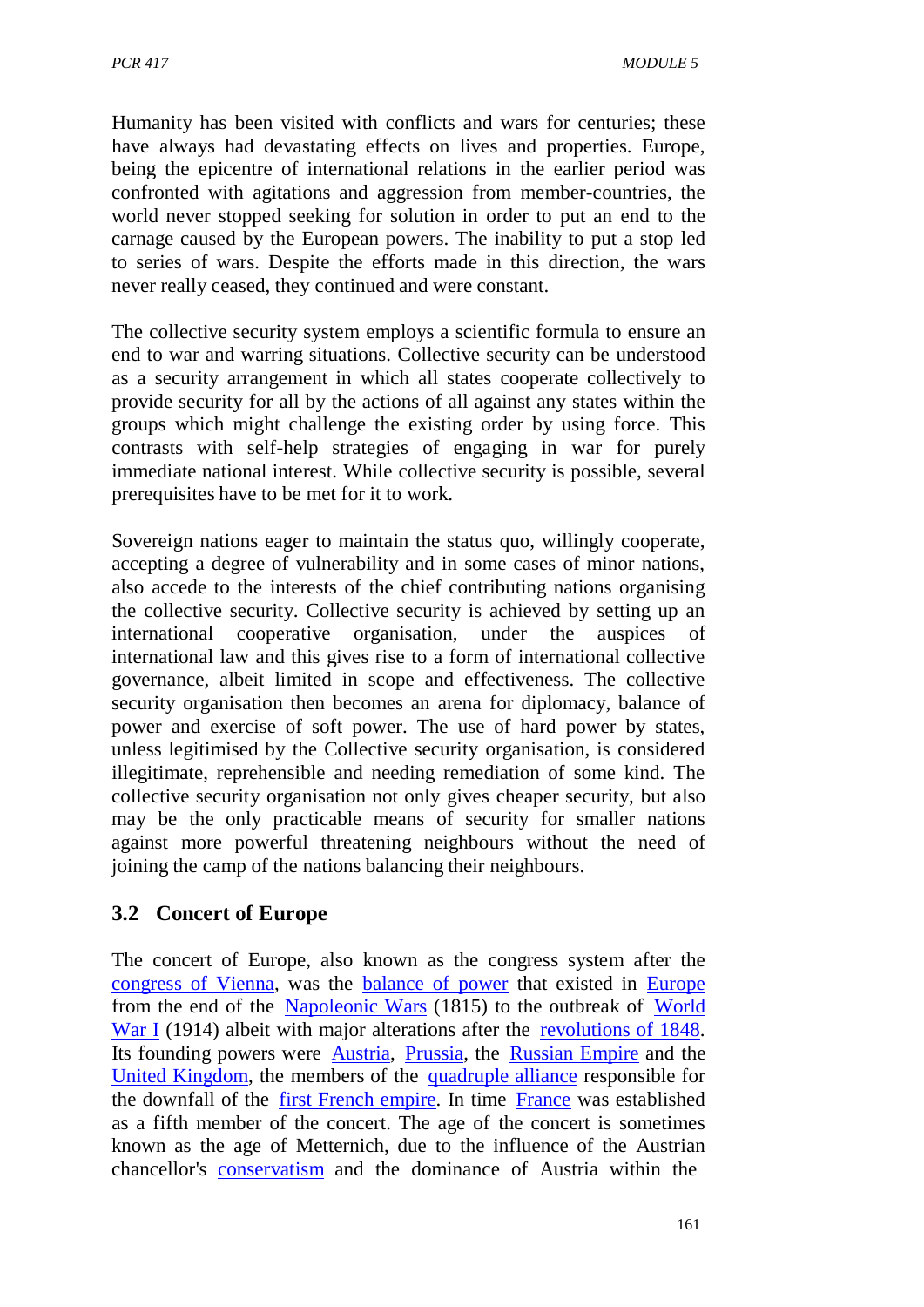German confederation, or as the European restoration, because of the reactionary efforts of the congress of Vienna to restore Europe to its state before the French revolution. The rise of nationalism, the unification of Germany and the Eastern question were among the factors which brought an end to the concert's effectiveness. Among the meetings of the great powers during this period were: Aix-la-Chappelle (1818), Carlsbad (1819), Verona (1822), London (1832), Berlin (1878).

The concert of Europe had no written rules or permanent institutions but at times of crisis any of them could propose a conference. The concert of Europe, as developed by Metternich, drew upon their ideas and the notion of a balance of power in international relations; that the ambitions of each great power was curbed by the others.

# **3.3 League of Nations**

The concept of a peaceful community of nations had been proposed as far back as 1795, when Immanuel Kant's *Perpetual Peace: A Philosophical Sketch* outlined the idea of a league of nations to control conflict and promote peace among states. Kant argued for the establishment of a peaceful world community, not in a sense of a global government, but in the hope that each state would declare itself a free state that respects its citizens and welcomes foreign visitors as fellow rational beings, thus promoting peaceful society worldwide.

The forerunner of the League of Nations was the inter-parliamentary union, which was formed in 1889. The organisation was international in scope, with a third of the members of parliaments (in the 24 countries that had parliaments) serving as members of the IPU by 1914. Its aims were to encourage governments to solve international disputes by peaceful means. Annual conferences were held to help governments refine the process of international arbitration. At the start of the 20th century, two power blocs emerged from alliances between the European great powers. It was these alliances that, at the start of the First World War in 1914, drew all the major European powers into the conflict. This was the first major war in Europe between industrialised countries, and the first time in Western Europe that the results of industrialisation had been dedicated to war. The result of this industrialised warfare was an unprecedented casualty level.

By the time the fighting ended in November 1918, the war had had a profound impact, affecting the social, political and economic systems of Europe and inflicting psychological and physical damage. Anti-war sentiment rose across the world; the First World War was described as "the war to end all wars", and its possible causes were vigorously investigated. The causes identified included arms races, alliances, secret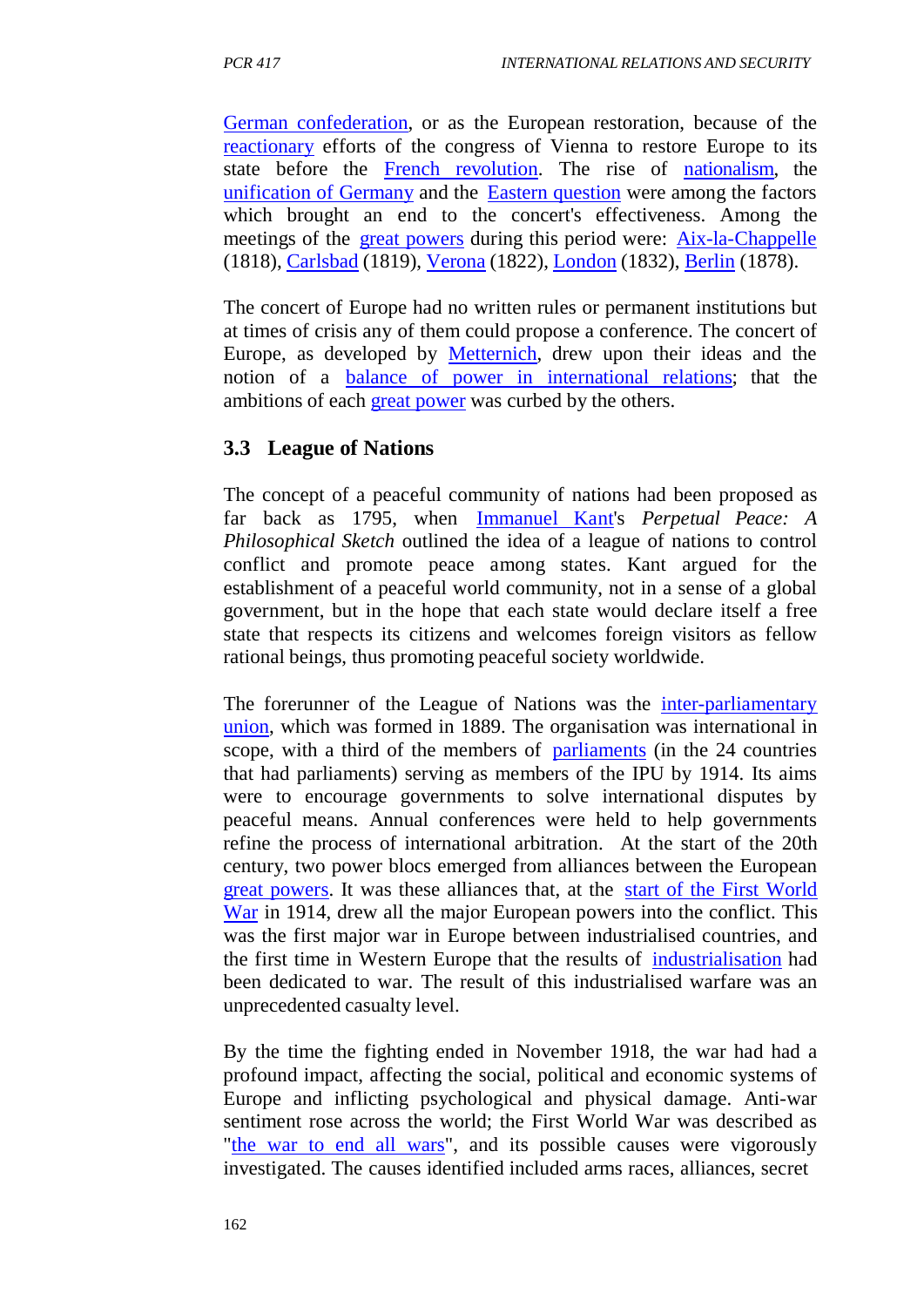diplomacy, and the freedom of sovereign states to enter into war for their own benefit. One proposed remedy was the creation of an international organisation whose aim was to prevent future war through disarmament, open diplomacy, international co-operation, restrictions on the right to wage war, and penalties that made war unattractive.

While the First World War was still underway, a number of governments and groups had already started developing plans to change the way international relations were carried out to try to prevent another such conflict. United States president Woodrow Wilson enthusiastically promoted the idea of the league as a means of avoiding any repetition of the bloodshed of the First World War, and the creation of the league was a centrepiece of Wilson's 14 Points for Peace.

The Paris peace conference, convened to build a lasting peace after the First World War, approved the proposal to create the League of Nations. The covenant of the League of Nations was drafted by a special commission, and the league was established by part one of the treaty of Versailles. On 28 June 1919, 44 states signed the covenant, including 31 states which had taken part in the war on the side of the Triple Entente or joined it during the conflict. The league held its first council meeting in Paris on 16 January 1920, six days after the Versailles treaty came into force. In November, the headquarters of the league was moved to Geneva, where the first General Assembly was held on 15 November 1920. The league however failed in its responsibilities, and in its place, the United Nations was created after the Second World War.

## **3.4 United Nations**

The League of Nations failed to prevent World War II (1939–1945). Because of the widespread recognition that humankind could not afford a third world war, the United Nations was established to replace the flawed League of Nations in 1945 in order to maintain international peace and promote cooperation in solving international economic, social and humanitarian problems. The earliest concrete plan for a new world organisation was begun under the aegis of the U.S. State department in 1939. Franklin D. Roosevelt first coined the term 'United Nations' as a term to describe the allied countries. The term was first officially used on 1 January 1942, when 26 governments signed the Atlantic Charter, pledging to continue the war effort. On 25 April 1945, the UN Conference on International Organisations began in San Francisco, attended by fifty governments and a number of non-governmental organisations involved in drafting the United Nations Charter. The UN officially came into existence on 24 October 1945 upon ratification of the charter by the five permanent members of the Security Council-France, the Republic of China, the Soviet Union, the United Kingdom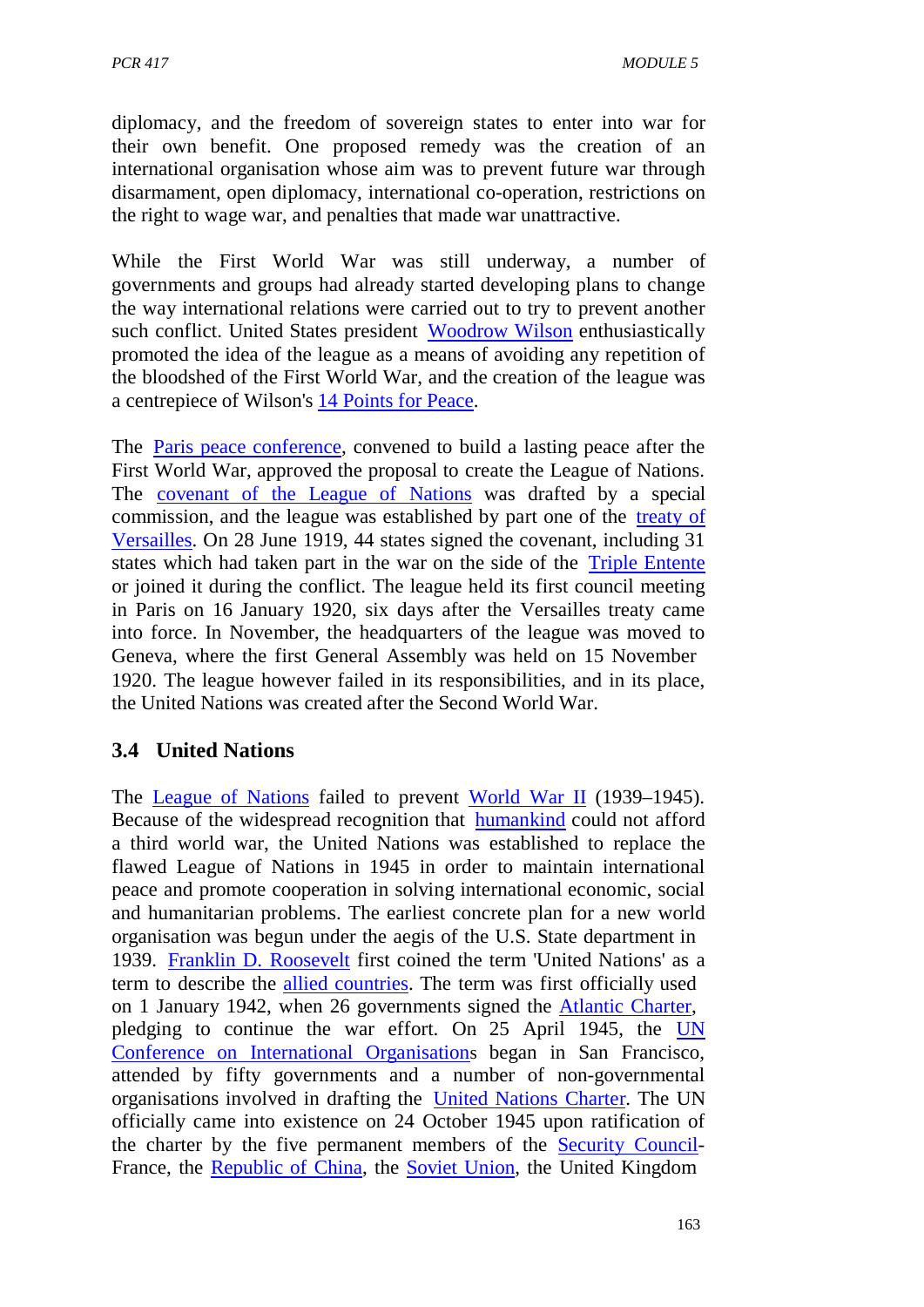and the United States—and by a majority of the other 46 signatories. The first meetings of the General Assembly, with 51 nations represented, and the Security Council, took place in Westminster Central Hall in London in January 1946.

The United Nations (UN) has emerged as an international organisation whose stated aims are facilitating cooperation in international law, international security, economic development, social progress, human rights, and achievement of world peace. The UN was founded in 1945 after World War II to replace the League of Nations, to stop wars between countries, and to provide a platform for dialogue. It contains multiple subsidiary organisations to carry out its missions. Ever since the creation of the UN, there has not been any world war, and the efforts of the UN in managing conflicts all over the world is acknowledged by the whole world.

# **3.5 North Atlantic Treaty Organisation (NATO)**

The North Atlantic Treaty Organisation (NATO) is a military alliance consisting of membership cutting across Europe and America. Formed in 1949 on the heels of the Cold War, NATO was set up largely to discourage an attack by the Soviet Union on the non-Communist nations of Western Europe. After World War II ended in 1945, an intense rivalry had developed between Communist countries, led by the Soviet Union, and non-Communist nations, led by the United States. In 1955, the Soviet Union and Communist nations of Eastern Europe formed their own military alliance to oppose NATO. The Soviet-led alliance was called the Warsaw pact. NATO was established not only to discourage Communist aggression but also to keep the peace among former enemies in Western Europe. In World War II, for example, Italy and Germany had fought most of the other countries that later became NATO members. In forming NATO, each member country agreed to treat an attack on any other member as an attack on itself. Militarily, the United States was--and still is--the alliance's most powerful member, in part because of its large supply of nuclear weapons. The NATO countries believed that the Soviet Union would not attack Western Europe if Soviet leaders thought such an attack would trigger war with the United States (Clausson, 2006).

NATO's policy is known as deterrence because it is designed to deter (discourage) an attack. NATO's purpose, however, has been less clear since the Warsaw pact and the Soviet Union were dissolved in 1991. NATO has both a civilian branch and a military branch. The civilian branch includes the North Atlantic council, the highest authority in NATO. The council consists of the heads of government of the NATO members or their representatives. A secretary-general heads the council.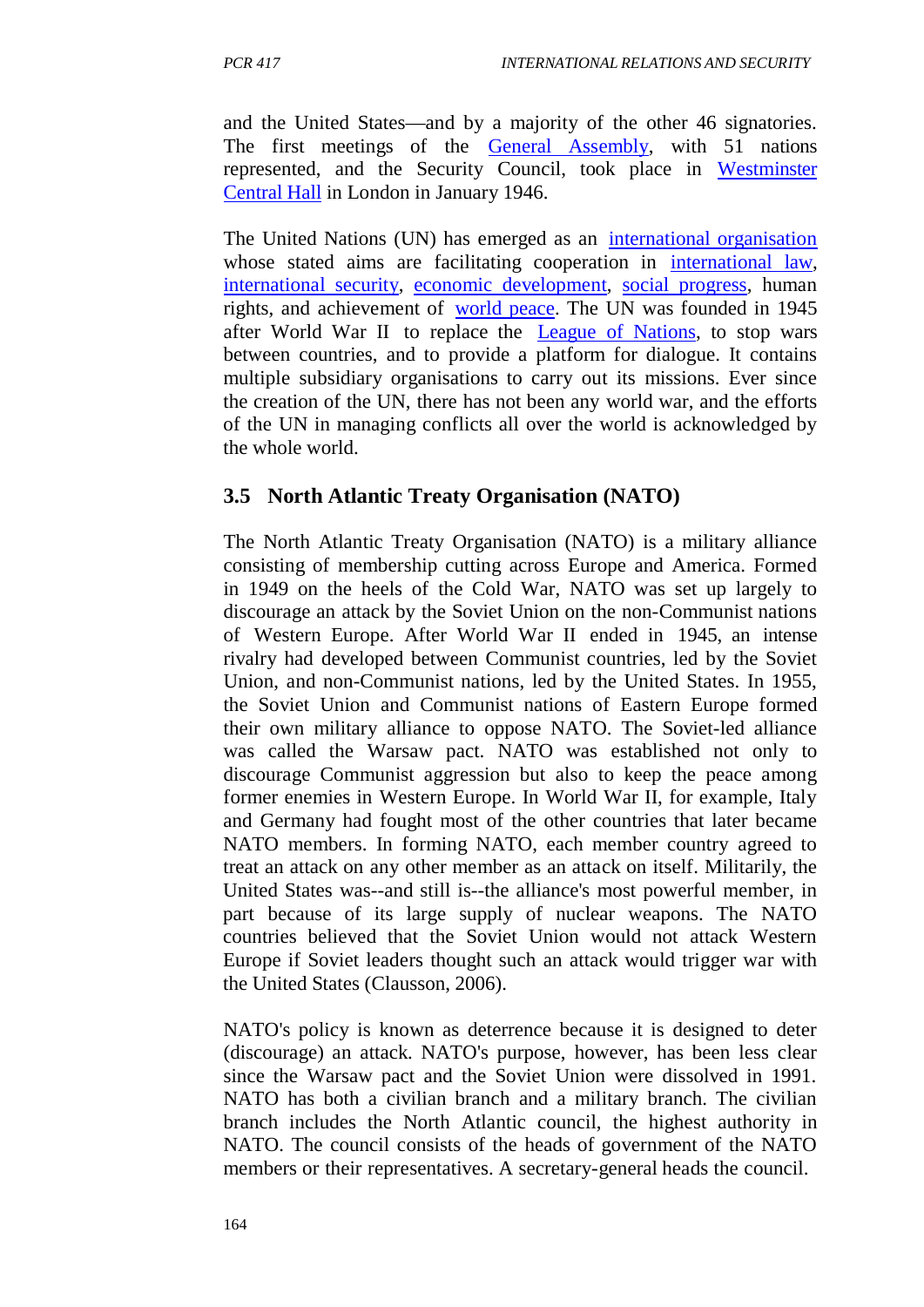A European has always been chosen for this post. Decisions of the council must be unanimous. NATO's military branch includes three commands: Allied Command Atlantic, Allied Command Channel, and Allied Command Europe. Allied Command Europe has traditionally functioned as the heart of NATO. Its commander has always been a U.S. General. NATO's military commanders report to the organisation's Military Committee, which reports, in turn, to the North Atlantic Council. The Military Committee consists of the military chiefs of staff or other representatives of the NATO nations.

The treaty of Brussels, signed on 17 March 1948 by Belgium, the Netherlands, Luxembourg, France, and the United Kingdom, is considered the precursor to the NATO agreement. The treaty and the Soviet Berlin Blockade led to the creation of the Western European Union's Defence organisation in September 1948. However, participation of the United States was thought necessary to counter the military power of the USSR, and talks for a new military alliance began almost immediately resulting in the North Atlantic treaty, which was signed in Washington, D.C. on 4 April 1949. It included the five Treaty of Brussels states plus the United States, Canada, Portugal, Italy, Norway, Denmark and Iceland. Popular support for the treaty was not unanimous, and some Icelanders commenced a pro-neutrality, antimembership riot in March 1949.

The members agreed that an armed attack against any one of them in Europe or North America would be considered an attack against them all. Consequently they agreed that, if an armed attack occurred, each of them, in exercise of the right of individual or collective self-defence, would assist the member being attacked, taking such action as it deemed necessary, including the use of armed force, to restore and maintain the security of the North Atlantic area. The treaty does not require members to respond militarily action against aggressor. Although obliged to respond, they maintain the freedom to choose the method. This differs from Article IV of the treaty of Brussels, which clearly states that the response will be military in nature. It is nonetheless assumed that NATO members will aid the attacked member militarily. The treaty was later clarified to include both the member's territory and their "vessels, forces or aircraft" above the Tropic of Cancer, including some overseas departments of France (Wenger, Nuenlist & Loche, 2007).

NATO's history dates back to the signing of the North Atlantic treaty, which was signed by 12 countries on April 4, 1949, in Washington, D.C. The 12 countries were Belgium, Canada, Denmark, France, Iceland, Italy, Luxembourg, the Netherlands, Norway, Portugal, the United Kingdom, and the United States. Greece and Turkey joined NATO in 1952. West Germany joined in 1955. Germany replaced West Germany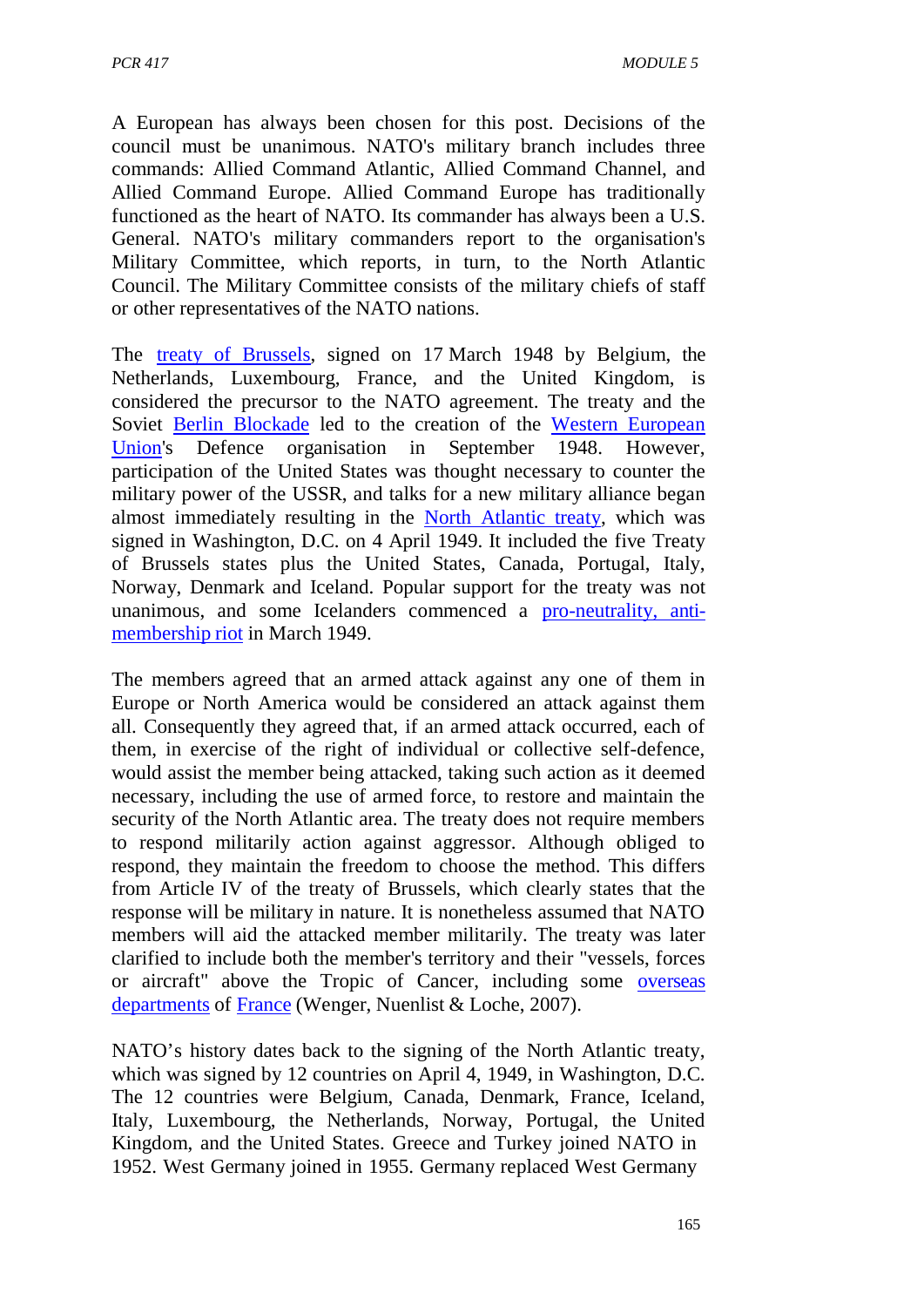as a NATO member in 1990, when West Germany and East Germany were united. Spain joined NATO in 1982. During the Cold War, NATO helped maintain peace in Europe through its policy of deterrence. But it also experienced disagreements among its members, the most troublesome involved nuclear weapons. United States officials generally insisted that NATO rely on nuclear weapons to deter a Soviet attack. Some people in NATO countries, however, opposed the use of these weapons. Also, European countries occasionally doubted that the United States would actually use nuclear weapons to defend Europe. Their doubts were based on the fact that the Soviet Union also had a powerful nuclear force. For these reasons, Britain and France built their own nuclear weapons. In 1966, France pulled its troops out of the NATO military command, though it remained a NATO member. Before France withdrew its troops, NATO's central office had been in Paris. In 1967, the organisation moved its headquarters to Brussels, Belgium. NATO's biggest crisis followed the breakup of the Warsaw Pact and the Soviet Union in 1991 (Wenger, Nuenlist & Loche, 2007). The Soviet Union broke apart into a number of independent states. Most of these statesand the Soviet Union's former allies in Eastern Europe--rejected Communism. Some people felt that without its traditional Communist enemies, NATO had lost its purpose and should be dissolved. Some NATO leaders proposed offering membership in NATO to such former Warsaw Pact lands as Poland, Hungary, Ukraine, the Czech Republic, and even Russia. Russia, the largest of the former Soviet states, had proclaimed itself the Soviet Union's successor. Other NATO leaders thought that bringing former enemies into NATO would make the alliance meaningless. Still others worried that offering membership to former Soviet allies, but not to Russia, might lead to a dangerous conflict with Russia. In an attempt to resolve the uncertainty about NATO's future, the alliance began the Partnership for Peace program in 1994. More than 20 countries joined the program, including Russia. Most of the other countries that joined were Eastern European nations. The program provides for joint military planning and exercises with NATO members but does not involve formal NATO membership.

After the Cold War, the shape of what NATO stands for became clearer. This was displayed with the military action against Bosnian Serb forces to help end a civil war in the former Yugoslav republic of Bosnia-Herzegovina. NATO members had feared that the war might spread to other countries. The Bosnian Serbs were fighting the government of Bosnia-Herzegovina. NATO's action increased tension between NATO and Russia, a traditional ally of the Serbs. In late 1995, the Bosnian government and the Bosnian Serbs agreed to a peace treaty, and NATO troops began to replace United Nations troops as the peacekeeping force in Bosnia". NATO forces have also been useful in maintaining peace in some other parts of the world, like it happened recently in Libya. With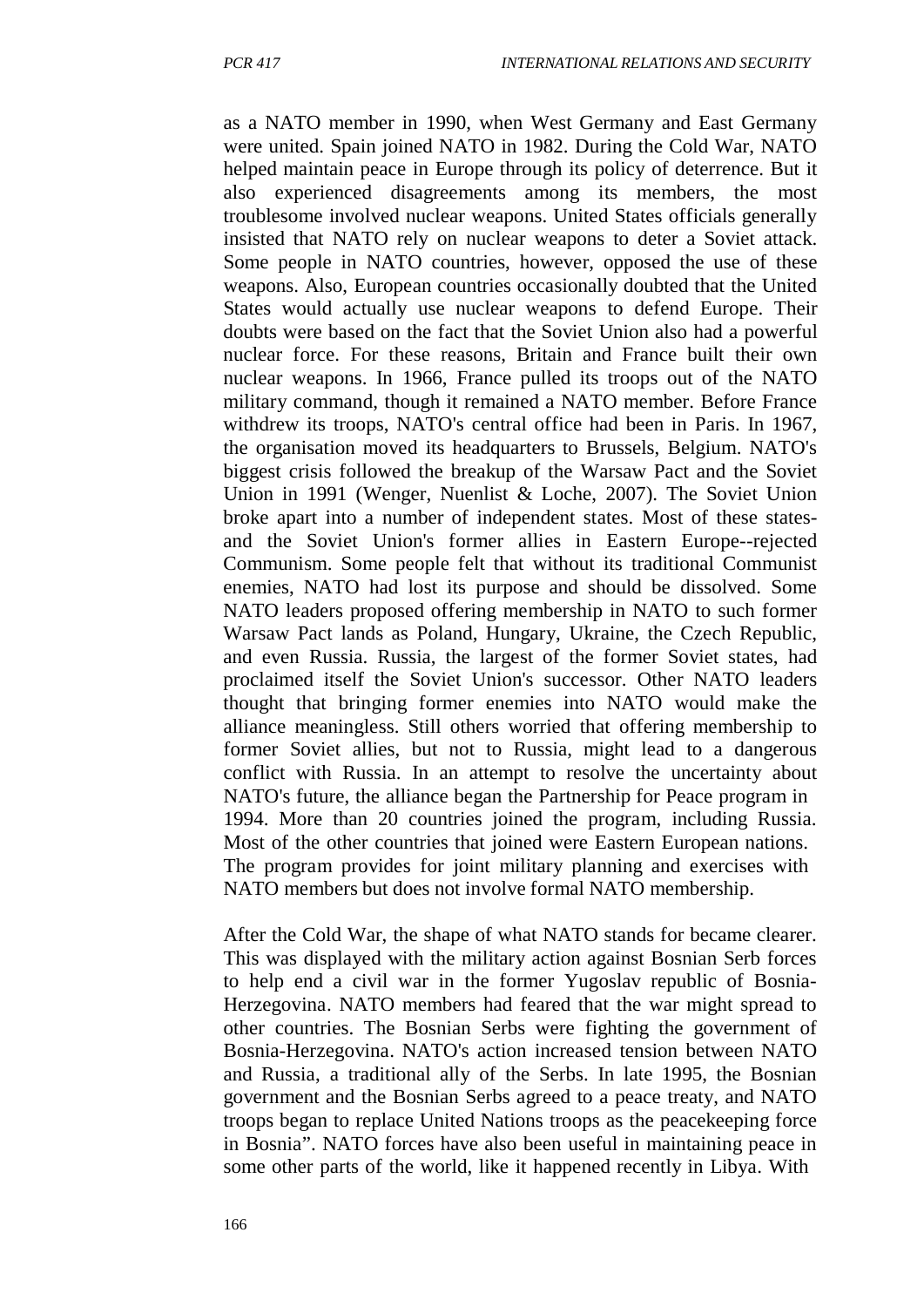NATO's assistance, the regime of Col. Gaddafi was restrained from killing the Libyan people.

The creation of NATO brought about some standardisation of allied military terminology, procedures, and technology, which in many cases meant European countries adopting U.S. practices. The roughly 1300 standardisation agreements codified many of the common practices that NATO has achieved. Hence, the  $7.62\times51$  NATO rifle cartridge was introduced in the 1950s as a standard firearm cartridge among many NATO countries. Fabrique Nationale de Herstal's FAL became the most popular 7.62 NATO rifle in Europe and served into the early 1990s. Also, aircraft marshalling signals were standardised, so that any NATO aircraft could land at any NATO base. Other standards such as the NATO phonetic alphabet have made their way beyond NATO into civilian use. The success of the collective self defence organisation cannot be emphasised. It played a significant role in deterring the warring factions during the cold-war, and has also been useful as an instrument for maintaining global peace after the Cold War.

# **3.5 Warsaw Pact Treaty**

The Warsaw treaty organisation of friendship, cooperation, and mutual assistance (1955–1991), or more commonly referred to as the Warsaw pact, was a mutual defense treaty between eight Communist states of Eastern Europe in existence during the Cold War. The founding treaty was established under the initiative of the Soviet Union and signed on 14 May 1955, in Warsaw, Poland. The Warsaw pact was the military complement to the Council for Mutual Economic Assistance (COMEA), the regional economic organisation for the communist states of Eastern Europe. The Warsaw pact was a Soviet military response to the integration of West Germany into NATO in 1955, as regards the Paris pacts of 1954.

The treaty was equally very effective as a deterrent mechanism while the Cold War lasted. Based on the fact that the organisation had in its possession, weapons of mass destruction, the opposing side found it suicidal to attack or infringe on the rights of the member-states that were signatories to the treaty. However, the treaty lost its steam and became moribund with the collapse of communism and the eventual disintegration of the former USSR. Despite this, the Warsaw pact was a remarkable and effective collective security system while it existed.

## **4.0 CONCLUSION**

This chapter has brought to light, the relevance of a collective security system for maintaining international peace and security. When an attack on one is presumed as an attack on the rest of the member-states, it translates to an attack from one, is an attack from all the member-states.